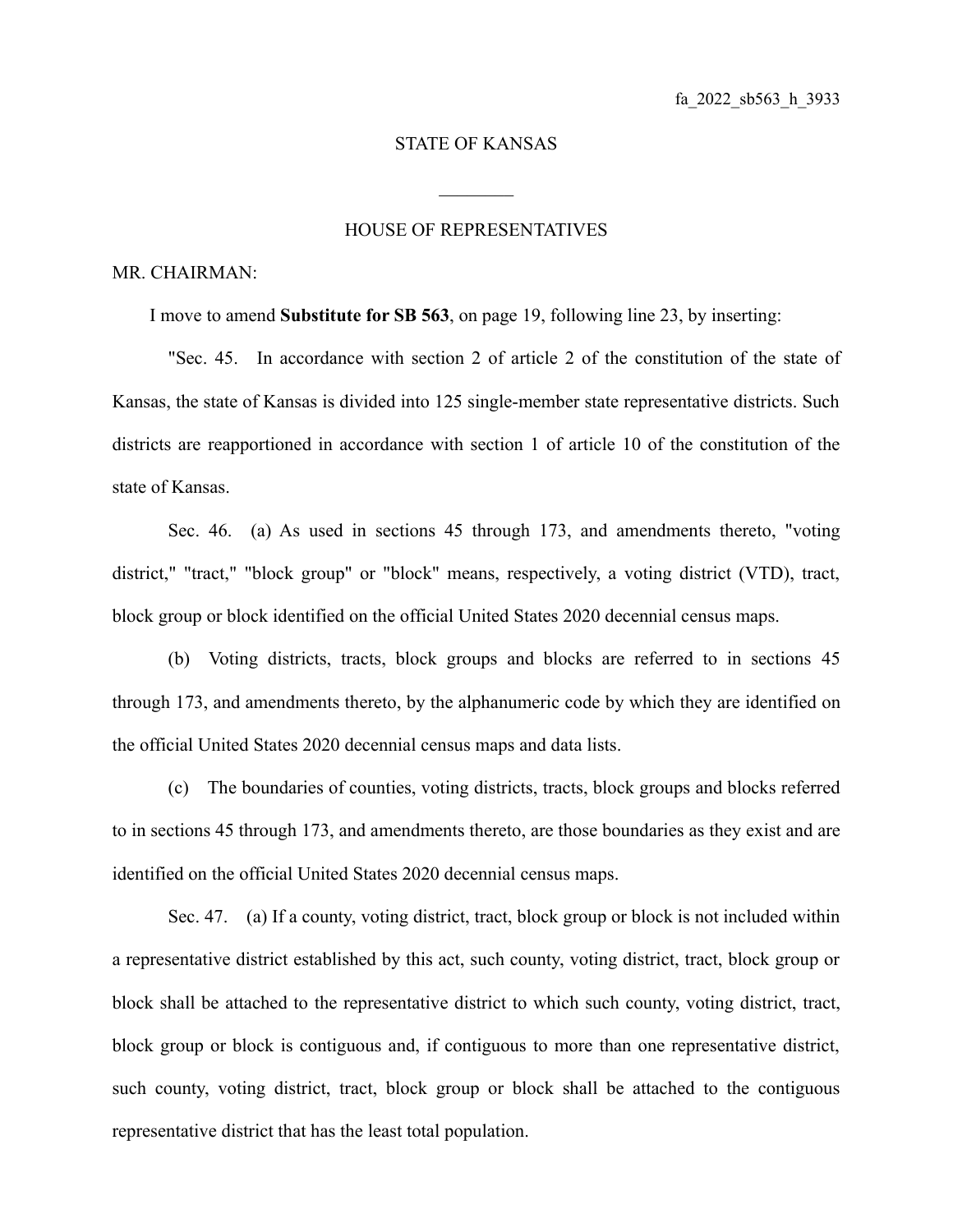(b) If a county, voting district, tract, block group or block is included in two or more representative districts established by this act, such county, voting district, tract, block group or block shall be attached to and become a part of the representative district that has the least total population.

Sec. 48. The provisions of this act shall not affect the term of any representative elected to represent a district at the general election of 2020 or the term of any successor to such representative serving for an unexpired term. All such representatives shall continue to serve the districts from which elected until the representatives elected from the representative districts established by this act commence their terms of office in January of 2023.

Sec. 49. Representative district 1 shall consist of all of Cherokee county; and the following voting districts in Labette county: (000030), (000040), (000050), (000060), (000080), (000180), (00019A), (000200), (000210), (000360), (120040), (12004A), (12004B).

Sec. 50. Representative district 2 shall consist of the following voting districts in Crawford county: (000010), (000030), (000033), (000040), (000050), (00005A), (000060), (000080), (000090), (000100), (000110), (00012A), (00013A), (00013B), (00014A), (000150), (00016A), (00017A), (00017B), (000180), (000190), (000200), (000210), (000230), (000240), (000250), (000260), (000280), (000450), (000460), (000470), (000490), (000500), (000A41), (000A51), (000A62), (000A82), (000A83), (190010), (190020), (190030), (900020); and the following voting districts in Neosho county: (000010); and the following blocks in voting district (00002A), tract 9516.00, block group 4, in Neosho county: block 050, block 061, block 062, block 063, block 082; and the following blocks in voting district (00002A), tract 9519.00, block group 3, in Neosho county: block 054, block 057, block 059, block 060, block 061, block 067, block 068, block 069, block 070, block 071, block 072, block 073; and the following blocks in voting district (00002A), tract 9520.00, block group 1, in Neosho county: block 002, block 003,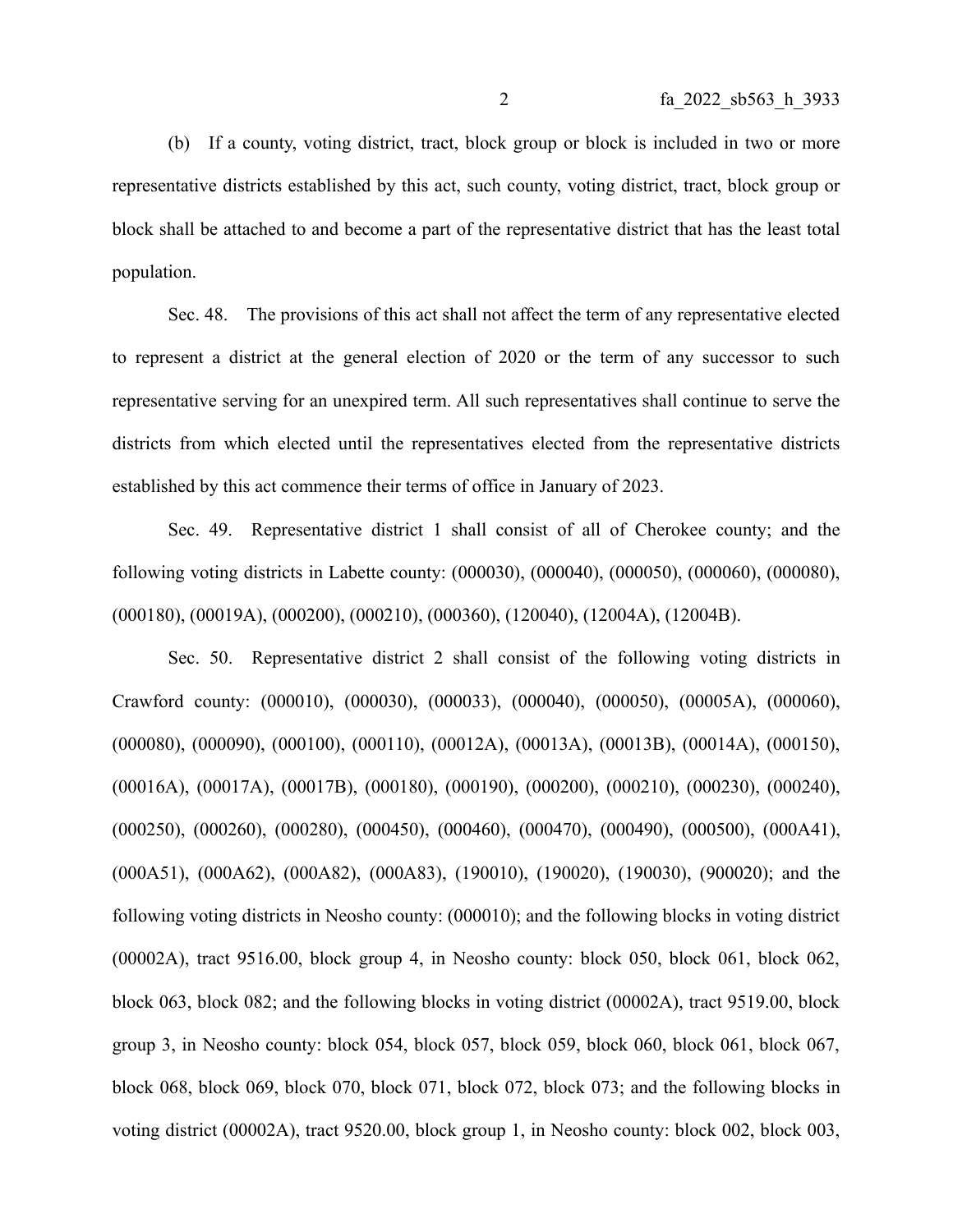block 005; and the following voting districts in Neosho county: (000030), (000040), (000050), (000060); and the following blocks in voting district (000090), tract 9518.00, block group 1, in Neosho county: block 009, block 011, block 012, block 013, block 014, block 021, block 022, block 040; and the following blocks in voting district (000110), tract 9519.00, block group 1, in Neosho county: block 018, block 082; and the following blocks in voting district (00012A), tract 9519.00, block group 3, in Neosho county: block 004, block 017, block 046, block 048, block 053; and the following voting districts in Neosho county: (00012B), (00012C), (00012D), (000140), (000150), (000160), (000170), (000180), (000190), (000210); and the following blocks in voting district (00022A), tract 9518.00, block group 1, in Neosho county: block 016, block 017, block 018, block 019, block 020, block 041, block 055, block 056; and the following blocks in voting district (00022B), tract 9518.00, block group 1, in Neosho county: block 008; and the following voting districts in Neosho county: (00022C), (00022D), (000230), (000240), (120030), (900010).

Sec. 51. Representative district 3 shall consist of the following voting districts in Crawford county: (000020), (000070), (00022A), (000270), (000290), (000300), (000310), (000320), (000330), (000340), (000350), (000360), (000370), (00038A), (000390), (000400), (000410), (00042A), (000430), (00044A), (000480), (900010), (90001A), (900040), (900050).

Sec. 52. Representative district 4 shall consist of all of Bourbon county; and the following voting districts in Linn county: (000010), (000020), (000040), (000050), (000060), (000070), (000080), (000090), (000100), (000110), (000120), (000130).

Sec. 53. Representative district 5 shall consist of the following blocks in voting district (000620), tract 0012.03, block group 2, in Douglas county: block 029, block 030, block 033, block 034, block 035, block 036, block 037, block 038, block 039, block 040, block 041, block 042, block 043, block 044, block 045, block 046, block 047, block 048, block 049, block 050,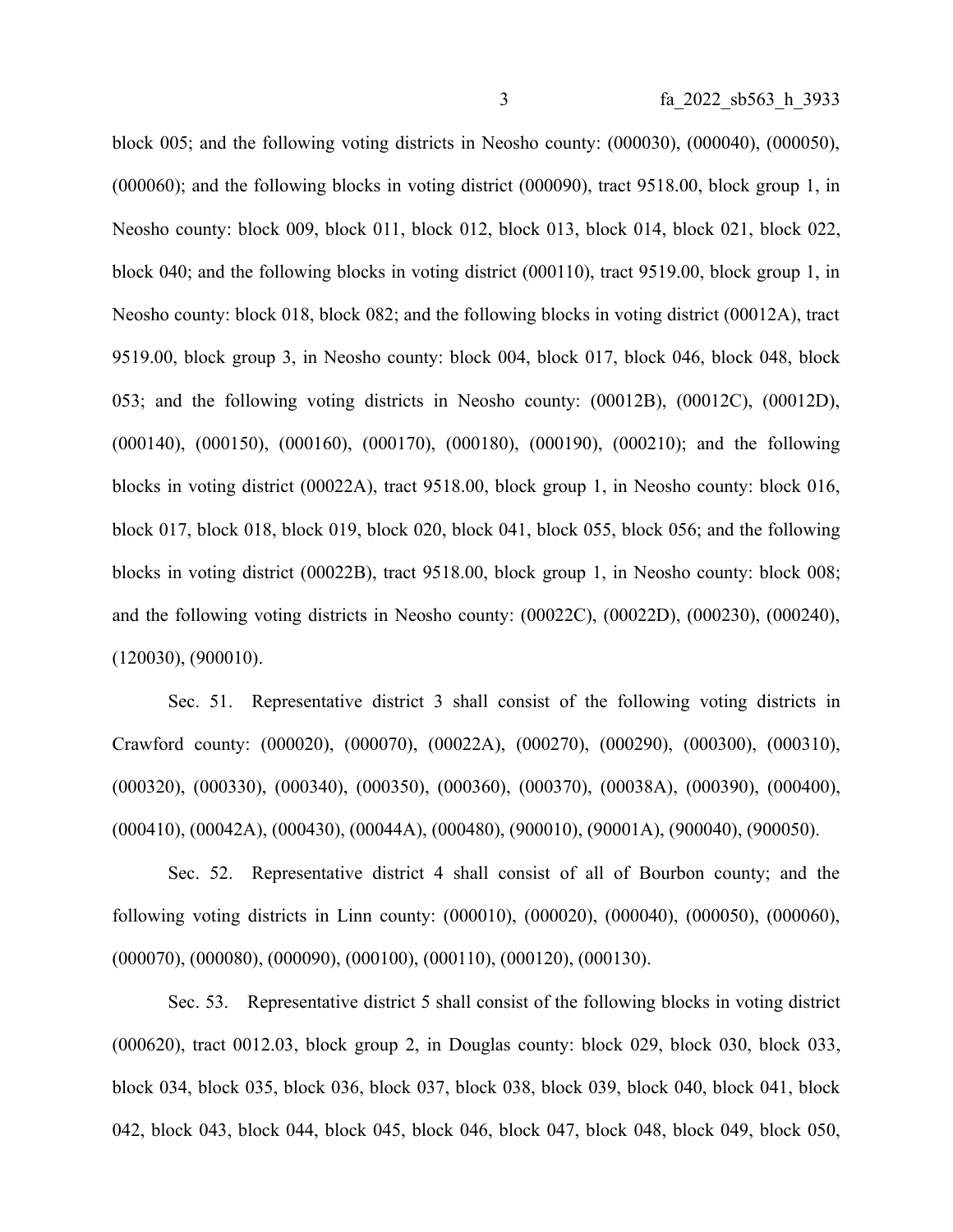block 051, block 052, block 053, block 054, block 055, block 066, block 080, block 081, block 082, block 083, block 084, block 085, block 086, block 087, block 091, block 092, block 093, block 105, block 106; and the following blocks in voting district (000620), tract 0012.03, block group 3, in Douglas county: block 000, block 001, block 002, block 003, block 004, block 005, block 006, block 007, block 008, block 009, block 010, block 011, block 012, block 013, block 014, block 015, block 016, block 017, block 018, block 019, block 020, block 021, block 022, block 023, block 024, block 025, block 026, block 027, block 028, block 029, block 030, block 031, block 032, block 033, block 034, block 035, block 041; and the following voting districts in Douglas county: (000630), (000640); and the following blocks in voting district (000660), tract 0012.01, block group 1, in Douglas county: block 147; and the following blocks in voting district (000660), tract 0012.03, block group 1, in Douglas county: block 000, block 001, block 002, block 003, block 004, block 005, block 006, block 007, block 008, block 009, block 010, block 080, block 082, block 083; and the following blocks in voting district (000660), tract 0012.03, block group 2, in Douglas county: block 006, block 007, block 008, block 009, block 031, block 032; and the following voting districts in Douglas county: (120330), (120340), (120430), (120440); and the following blocks in voting district (120450), tract 0012.01, block group 1, in Douglas county: block 111, block 112, block 113, block 114, block 124, block 125, block 126; and the following blocks in voting district (120450), tract 0012.03, block group 1, in Douglas county: block 015, block 016, block 017, block 018, block 019, block 020, block 021, block 022, block 023, block 024; and the following voting districts in Douglas county: (120460), (18062A); and the following voting districts in Franklin county: (000050); and the following blocks in voting district (000090), tract 0537.01, block group 1, in Johnson county: block 000, block 002, block 003, block 004, block 005, block 006, block 007, block 008, block 010, block 012, block 016, block 017, block 018, block 019, block 020, block 021, block 022, block 023, block 024,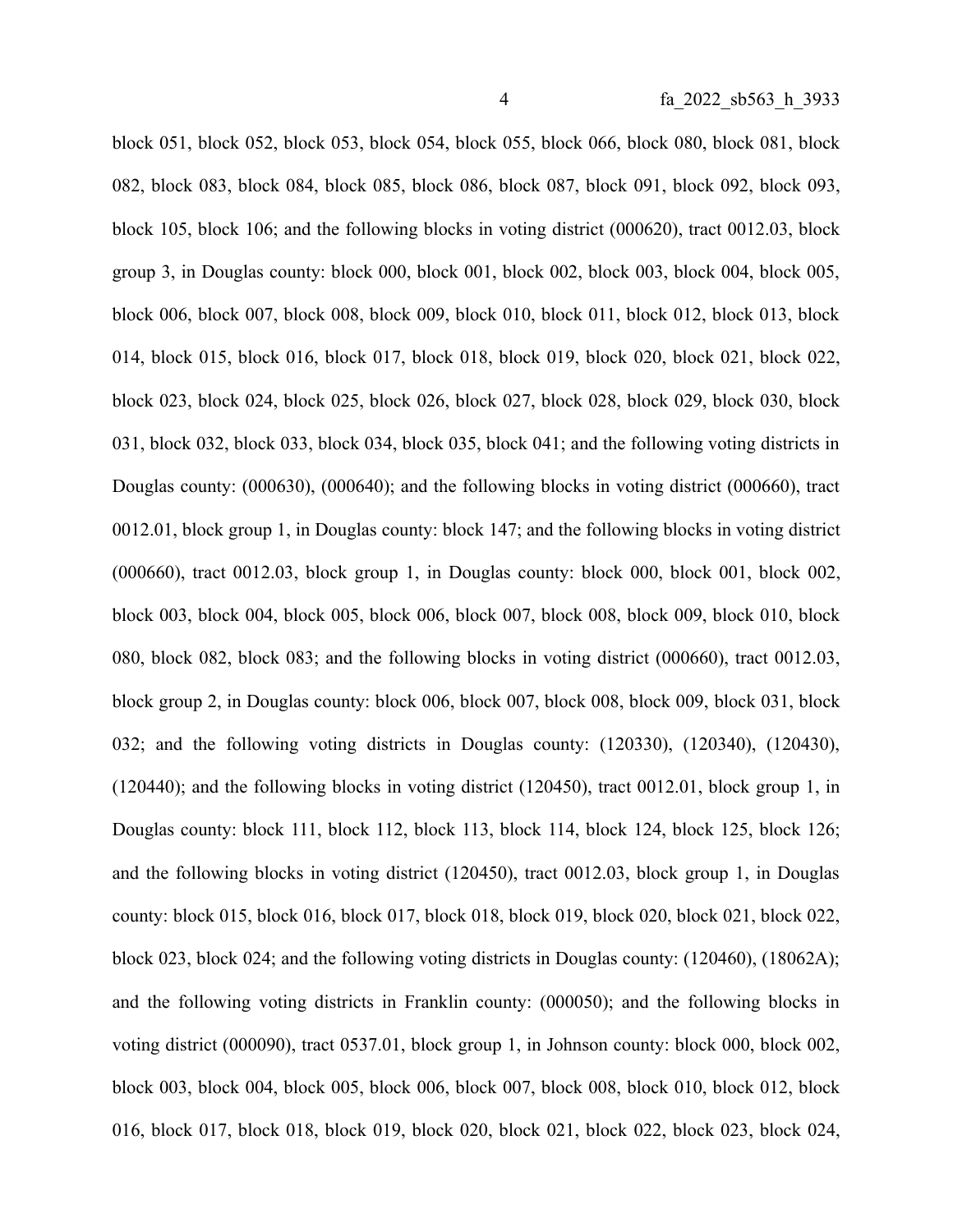block 025, block 026, block 027, block 028, block 029, block 030, block 031, block 032, block 033, block 034, block 035, block 036, block 037, block 038, block 039, block 040, block 041, block 042, block 043, block 044, block 045, block 046; and the following blocks in voting district (000090), tract 0537.01, block group 2, in Johnson county: block 070, block 071, block 079, block 091; and the following blocks in voting district (000160), tract 0537.05, block group 1, in Johnson county: block 000, block 001; and the following blocks in voting district (000160), tract 0537.05, block group 2, in Johnson county: block 000, block 002, block 003, block 004, block 005, block 006, block 007, block 008, block 009, block 010, block 011, block 012, block 013, block 014, block 015, block 016, block 017, block 018, block 019, block 020, block 021, block 022, block 023, block 024, block 025; and the following blocks in voting district (000160), tract 0537.12, block group 4, in Johnson county: block 005, block 006, block 007; and the following blocks in voting district (00311A), tract 0538.01, block group 1, in Johnson county: block 008, block 009, block 010, block 011, block 012, block 014, block 015, block 016, block 018, block 023; and the following blocks in voting district (00311A), tract 0538.01, block group 4, in Johnson county: block 008, block 009; and the following blocks in voting district (003120), tract 0538.01, block group 1, in Johnson county: block 000, block 001, block 002, block 003, block 004, block 005, block 006, block 007, block 013, block 017, block 019, block 020, block 021, block 022, block 024; and the following blocks in voting district (003120), tract 0538.01, block group 2, in Johnson county: block 010, block 011, block 012; and the following voting districts in Johnson county: (004030), (004040), (900080); and the following blocks in voting district (900130), tract 0537.12, block group 4, in Johnson county: block 029, block 030, block 037; and the following voting districts in Johnson county: (900650); and the following blocks in voting district (901730), tract 0537.05, block group 2, in Johnson county: block 001; and the following blocks in voting district (901730), tract 0537.11, block group 2, in Johnson county: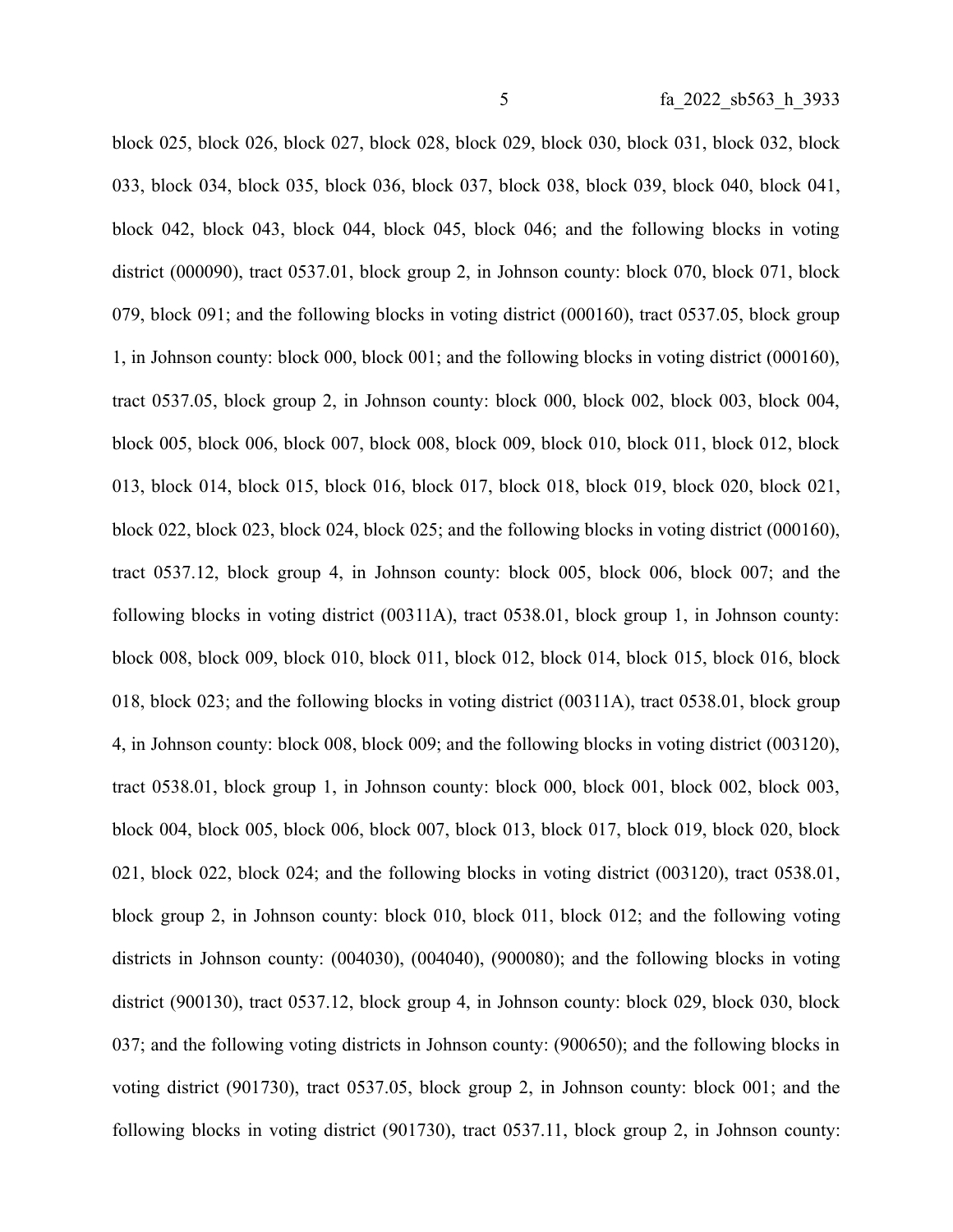block 030, block 031; and the following blocks in voting district (901730), tract 0537.12, block group 4, in Johnson county: block 002, block 008; and the following blocks in voting district (901830), tract 0537.12, block group 3, in Johnson county: block 013; and the following blocks in voting district (901830), tract 0537.12, block group 4, in Johnson county: block 003, block 004, block 009, block 010, block 011, block 012, block 013, block 014, block 015, block 016, block 017, block 018, block 019, block 020, block 021, block 024, block 025, block 026, block 027, block 028, block 033, block 034, block 035, block 036, block 046, block 047, block 048, block 049, block 050, block 051, block 052, block 053, block 054, block 055, block 056, block 057, block 058, block 062, block 064, block 065, block 066, block 067, block 072, block 073, block 074, block 075, block 076, block 077, block 081, block 082; and the following blocks in voting district (901970), tract 0536.03, block group 2, in Johnson county: block 071, block 072, block 079; and the following blocks in voting district (920450), tract 0537.01, block group 1, in Johnson county: block 001, block 009, block 011, block 013, block 014, block 015; and the following blocks in voting district (920450), tract 0537.01, block group 2, in Johnson county: block 065, block 068, block 069, block 072, block 074, block 075, block 077, block 080, block 081, block 083, block 085, block 086, block 087, block 088, block 089, block 090, block 092, block 093, block 095, block 096, block 100, block 101, block 102, block 103, block 104, block 105, block 106; and the following blocks in voting district (920750), tract 0537.11, block group 2, in Johnson county: block 032; and the following blocks in voting district (920750), tract 0537.12, block group 4, in Johnson county: block 000, block 001; and the following blocks in voting district (920790), tract 0537.01, block group 2, in Johnson county: block 066, block 067, block 094; and the following blocks in voting district (920790), tract 0537.12, block group 3, in Johnson county: block 014, block 015, block 016; and the following blocks in voting district (920790), tract 0537.12, block group 4, in Johnson county: block 063, block 068, block 069,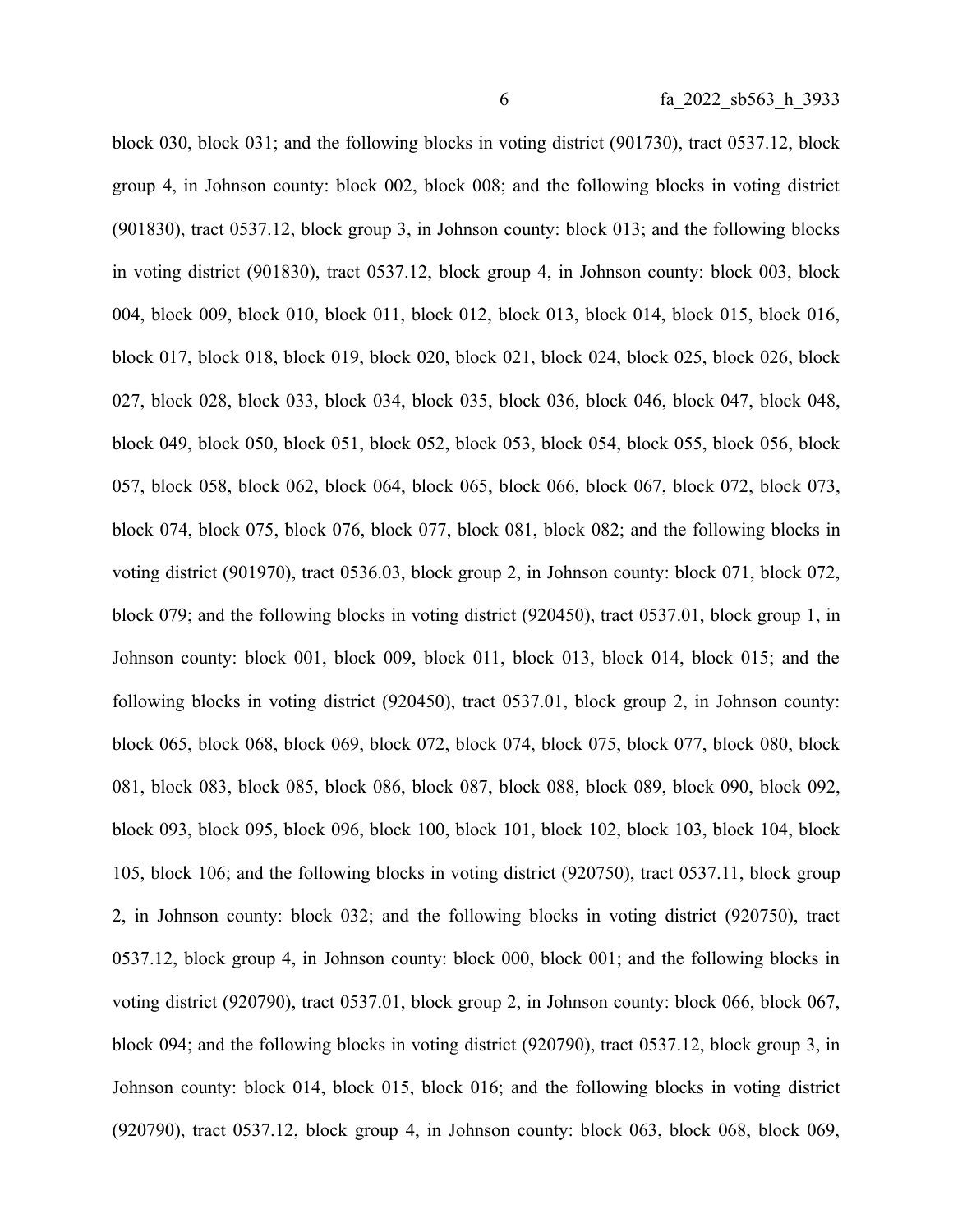block 070, block 071, block 078, block 080; and the following voting districts in Johnson county: (921080); and the following blocks in voting district (000060), tract 1007.00, block group 7, in Miami county: block 063, block 072, block 073, block 074, block 075, block 076, block 077, block 078, block 079, block 080, block 081, block 082, block 091, block 092, block 093; and the following blocks in voting district (000100), tract 1007.00, block group 3, in Miami county: block 021, block 022, block 023, block 039; and the following blocks in voting district (000100), tract 1007.00, block group 4, in Miami county: block 000; and the following blocks in voting district (000100), tract 1007.00, block group 6, in Miami county: block 000, block 015, block 016, block 017, block 018, block 019; and the following blocks in voting district (000100), tract 1007.00, block group 7, in Miami county: block 013, block 014, block 022, block 023, block 024, block 025, block 027, block 028, block 029, block 034, block 035, block 036, block 037, block 038, block 039, block 040, block 041, block 042, block 043, block 044, block 045, block 046, block 047, block 048, block 049, block 051, block 052, block 053, block 054, block 056, block 057, block 058, block 062, block 065, block 066, block 068, block 069, block 070, block 071, block 083, block 088, block 089, block 094, block 102, block 103; and the following voting districts in Miami county: (00012A), (00012B), (00013A), (00013B), (00013C); and the following blocks in voting district (000140), tract 1007.00, block group 4, in Miami county: block 014, block 015, block 016, block 017, block 018, block 019, block 021, block 035, block 036; and the following blocks in voting district (000140), tract 1007.00, block group 5, in Miami county: block 021; and the following blocks in voting district (000140), tract 1007.00, block group 7, in Miami county: block 060, block 061; and the following blocks in voting district (000200), tract 1001.00, block group 1, in Miami county: block 014, block 015, block 059; and the following blocks in voting district (000200), tract 1001.00, block group 2, in Miami county: block 047; and the following blocks in voting district (000200), tract 1001.00, block group 3, in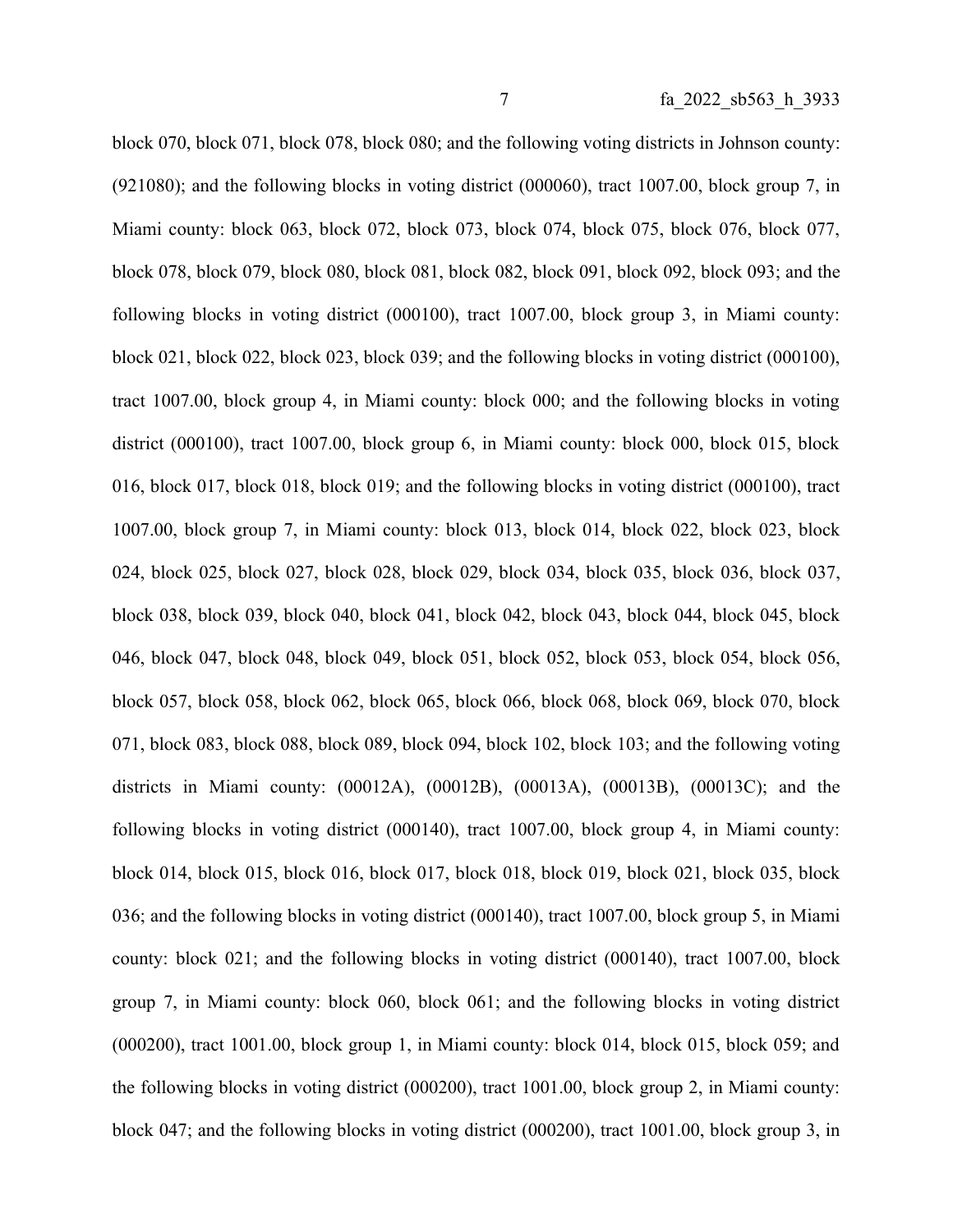Miami county: block 006, block 007, block 008, block 009, block 010, block 011, block 012, block 014; and the following blocks in voting district (000200), tract 1001.00, block group 4, in Miami county: block 000, block 001, block 002, block 003, block 004, block 005, block 006, block 007, block 008, block 009, block 010, block 011, block 012, block 013, block 014, block 015, block 016, block 017, block 018, block 019, block 020, block 021, block 022, block 023, block 024, block 025, block 026, block 027, block 028, block 029, block 030, block 031, block 032, block 033, block 034, block 035, block 036, block 037, block 038, block 039, block 040, block 041, block 042, block 043, block 044, block 045, block 046, block 047, block 048, block 049, block 050, block 051, block 052, block 053, block 054, block 055, block 056, block 057, block 058, block 059, block 060, block 061, block 062, block 063, block 064, block 065, block 066, block 067, block 068, block 069, block 070, block 071, block 072, block 073, block 074, block 075, block 077, block 078, block 079, block 080, block 081, block 082, block 083, block 084, block 085, block 086, block 087, block 089, block 090, block 091, block 092, block 093, block 094, block 095, block 096, block 097; and the following blocks in voting district (000200), tract 1006.02, block group 1, in Miami county: block 006, block 007, block 008, block 009, block 010, block 011, block 012, block 013, block 014, block 015; and the following blocks in voting district (00023A), tract 1001.00, block group 1, in Miami county: block 001, block 002, block 003, block 005, block 007; and the following voting districts in Miami county: (00023B); and the following blocks in voting district (000240), tract 1006.02, block group 1, in Miami county: block 016, block 026, block 027, block 028, block 029, block 030, block 031, block 032, block 033, block 034, block 035, block 036, block 037, block 038, block 039, block 040, block 041, block 042, block 043, block 044, block 045, block 046, block 063, block 064, block 065, block 066, block 067, block 068, block 069, block 070, block 071, block 072, block 073, block 074, block 075, block 076, block 077, block 078, block 079, block 080, block 081, block 107,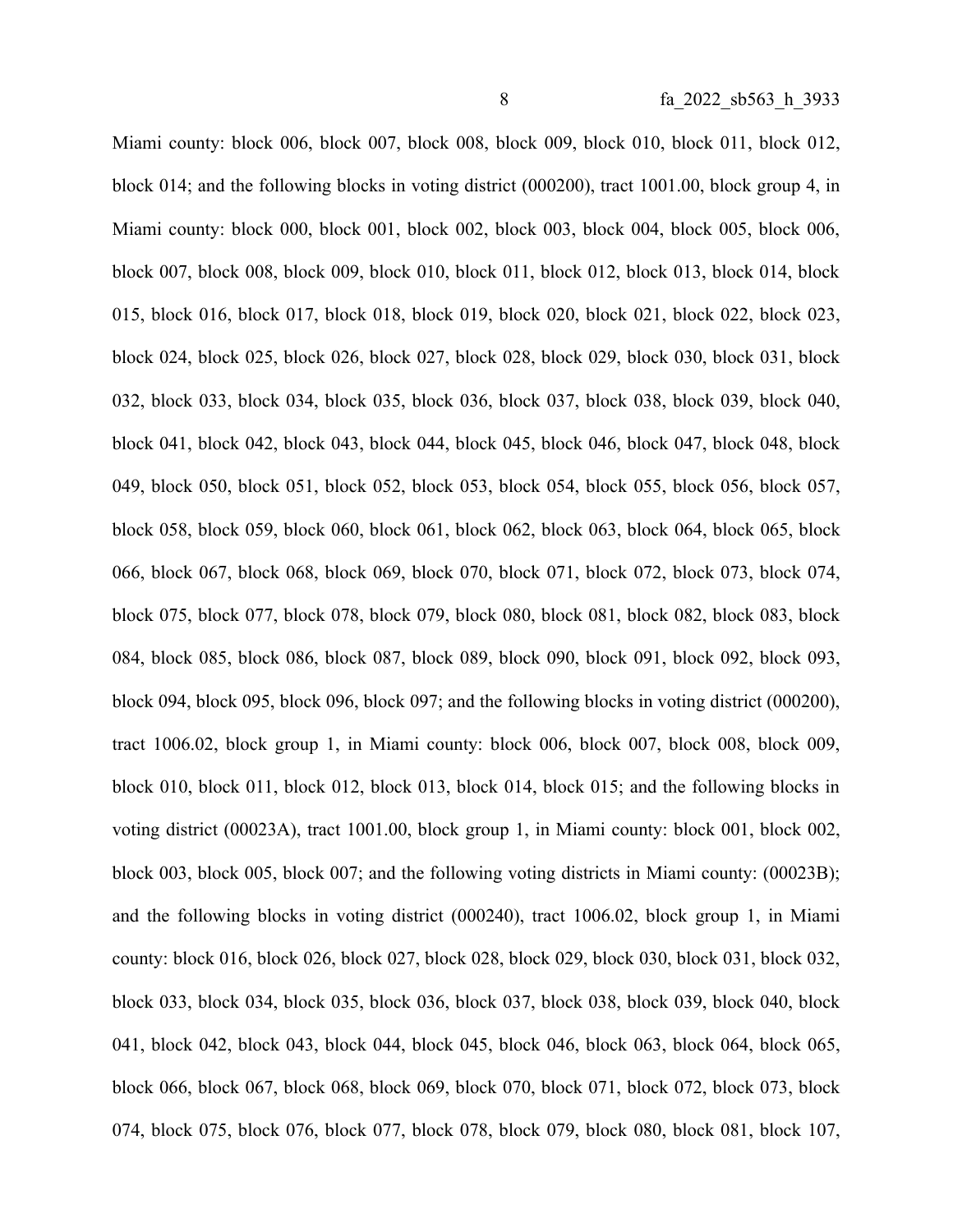block 108, block 109, block 110; and the following blocks in voting district (000240), tract 1007.00, block group 6, in Miami county: block 001; and the following blocks in voting district (000240), tract 1007.00, block group 7, in Miami county: block 007, block 008, block 009, block 011, block 012, block 015, block 016, block 017, block 018, block 021, block 026, block 030, block 031, block 032, block 033, block 064, block 084, block 085, block 087, block 095, block 104; and the following blocks in voting district (120040), tract 1001.00, block group 1, in Miami county: block 013, block 016, block 052, block 053, block 054, block 057, block 058, block 062; and the following blocks in voting district (120040), tract 1001.00, block group 3, in Miami county: block 001, block 002; and the following blocks in voting district (120050), tract 1001.00, block group 1, in Miami county: block 006, block 008, block 010, block 011, block 012, block 017, block 018, block 019, block 061, block 063; and the following blocks in voting district (120050), tract 1001.00, block group 3, in Miami county: block 000; and the following blocks in voting district (120080), tract 1001.00, block group 1, in Miami county: block 043, block 051; and the following blocks in voting district (120080), tract 1001.00, block group 3, in Miami county: block 003, block 005; and the following blocks in voting district (120080), tract 1001.00, block group 4, in Miami county: block 076, block 088; and the following voting districts in Miami county: (900070), (900130).

Sec. 54. Representative district 6 shall consist of the following blocks in voting district (000020), tract 1005.00, block group 4, in Miami county: block 000, block 001, block 002, block 003, block 004, block 005, block 006, block 007, block 008, block 009, block 010, block 011, block 012, block 013, block 014, block 015, block 016, block 017, block 018, block 019, block 020, block 048, block 049, block 056, block 057, block 058; and the following voting districts in Miami county: (00003B), (00004B), (00004C), (00004D); and the following blocks in voting district (000050), tract 1005.00, block group 2, in Miami county: block 002, block 003, block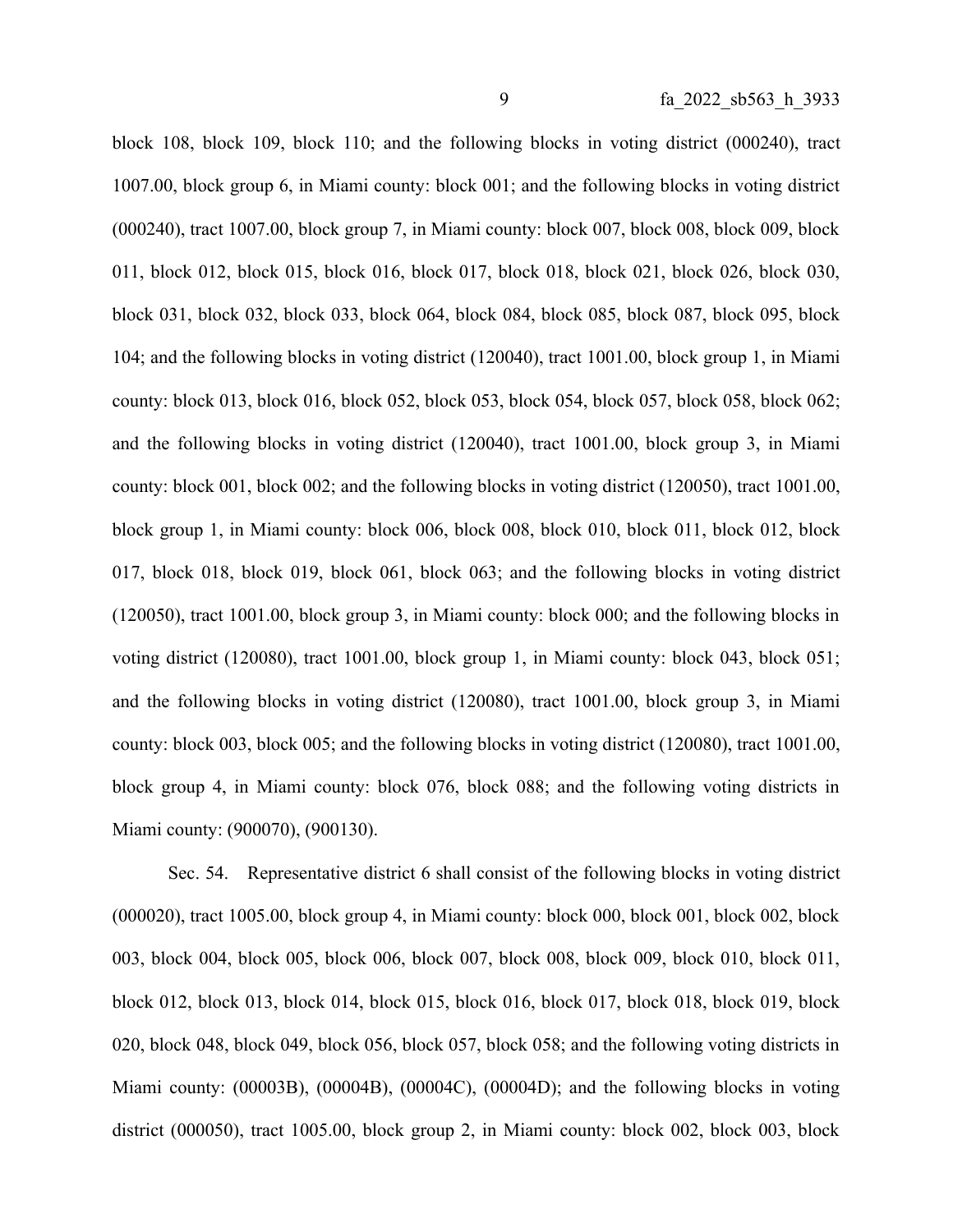004, block 005, block 006, block 007, block 008, block 009, block 010, block 011, block 012, block 013, block 014, block 096, block 097, block 098, block 099, block 100, block 107, block 108, block 139; and the following voting districts in Miami county: (000080); and the following blocks in voting district (000100), tract 1005.00, block group 1, in Miami county: block 018, block 019; and the following blocks in voting district (000100), tract 1005.00, block group 4, in Miami county: block 060, block 063; and the following blocks in voting district (000100), tract 1007.00, block group 1, in Miami county: block 040, block 041, block 050; and the following blocks in voting district (000100), tract 1007.00, block group 7, in Miami county: block 090, block 097, block 098, block 099, block 100; and the following voting districts in Miami county: (00011B); and the following blocks in voting district (000140), tract 1005.00, block group 1, in Miami county: block 020, block 022, block 023; and the following blocks in voting district (000140), tract 1005.00, block group 4, in Miami county: block 064; and the following blocks in voting district (000140), tract 1007.00, block group 1, in Miami county: block 055, block 056; and the following blocks in voting district (000140), tract 1007.00, block group 2, in Miami county: block 000, block 001, block 027, block 028, block 031, block 032, block 033, block 034, block 035, block 036, block 037; and the following blocks in voting district (000140), tract 1007.00, block group 3, in Miami county: block 000, block 001, block 002, block 003, block 004, block 005, block 006, block 007, block 008, block 009, block 011, block 012, block 013, block 014, block 015, block 016, block 017, block 018, block 019, block 027, block 028, block 029, block 030, block 031, block 032, block 033, block 034, block 035, block 036, block 037; and the following voting districts in Miami county: (00016A), (00016B), (000170), (00018A), (00018B), (00018C), (00019A), (00019B); and the following blocks in voting district (000200), tract 1001.00, block group 2, in Miami county: block 045, block 046; and the following blocks in voting district (000200), tract 1006.02, block group 1, in Miami county: block 005; and the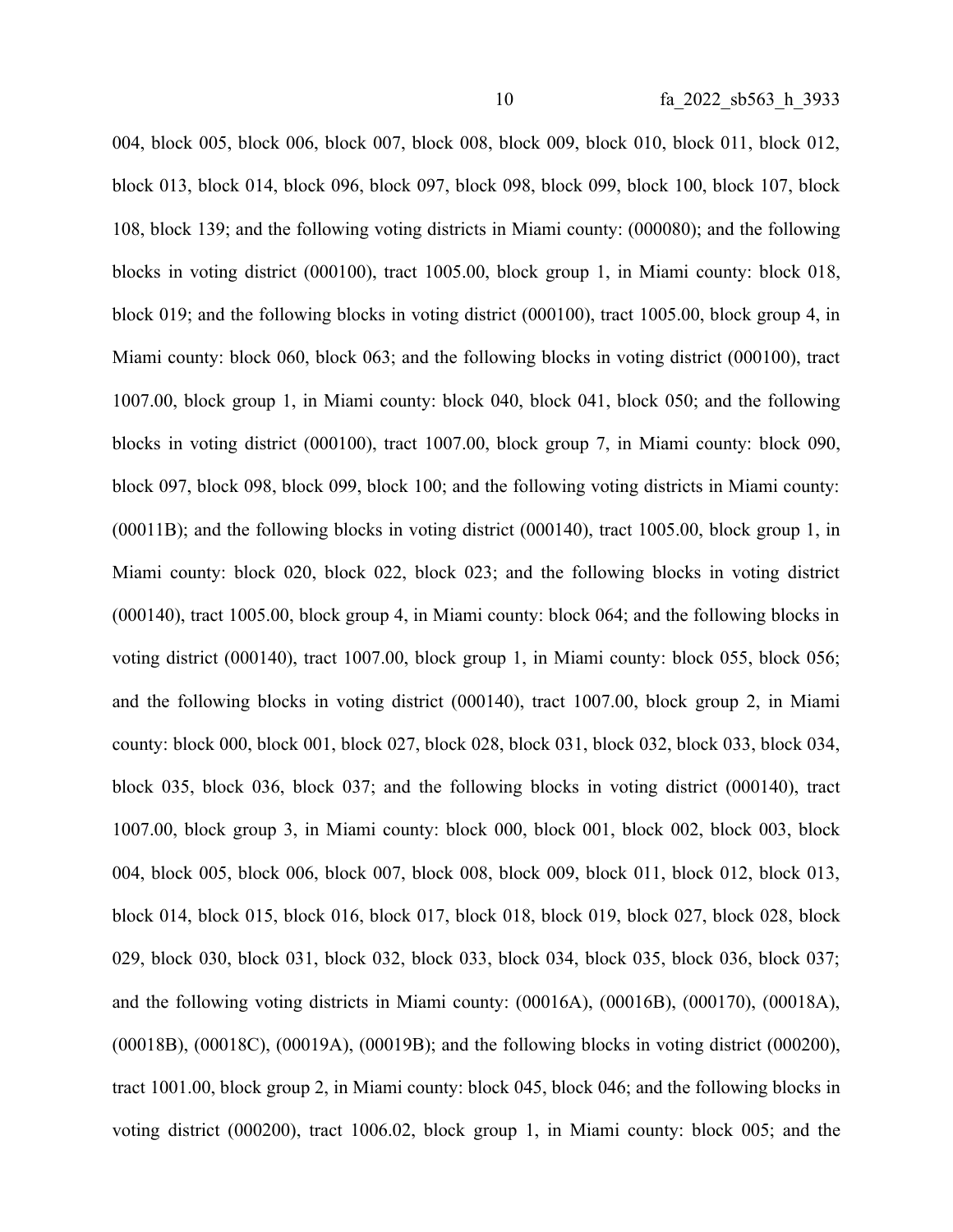following voting districts in Miami county: (000220); and the following blocks in voting district (00023A), tract 1001.00, block group 1, in Miami county: block 022, block 023; and the following voting districts in Miami county: (00023C), (00023D); and the following blocks in voting district (000240), tract 1006.02, block group 1, in Miami county: block 025, block 047, block 048, block 106; and the following blocks in voting district (000250), tract 1004.00, block group 1, in Miami county: block 050, block 053, block 054, block 055, block 056, block 057, block 058, block 059, block 060, block 061, block 062, block 063, block 064, block 069, block 070, block 071, block 072; and the following blocks in voting district (000250), tract 1005.00, block group 2, in Miami county: block 000, block 001, block 101, block 102; and the following voting districts in Miami county: (000260), (000270), (020030), (120020), (120030); and the following blocks in voting district (120040), tract 1001.00, block group 1, in Miami county: block 021, block 028, block 029, block 030, block 031, block 041, block 044; and the following blocks in voting district (120050), tract 1001.00, block group 1, in Miami county: block 020, block 025, block 026, block 027, block 032, block 033; and the following blocks in voting district (120050), tract 1002.00, block group 1, in Miami county: block 020; and the following blocks in voting district (120050), tract 1002.00, block group 2, in Miami county: block 000, block 009, block 013, block 014; and the following blocks in voting district (120050), tract 1002.00, block group 3, in Miami county: block 035, block 036, block 041, block 043, block 048, block 052, block 053, block 054, block 059, block 060, block 076; and the following voting districts in Miami county: (120060), (120070); and the following blocks in voting district (120080), tract 1001.00, block group 1, in Miami county: block 034, block 035, block 036, block 037, block 038, block 039, block 040, block 042, block 045, block 046, block 047, block 048, block 049, block 050, block 055, block 056; and the following blocks in voting district (120080), tract 1001.00, block group 2, in Miami county: block 000, block 001, block 002, block 003,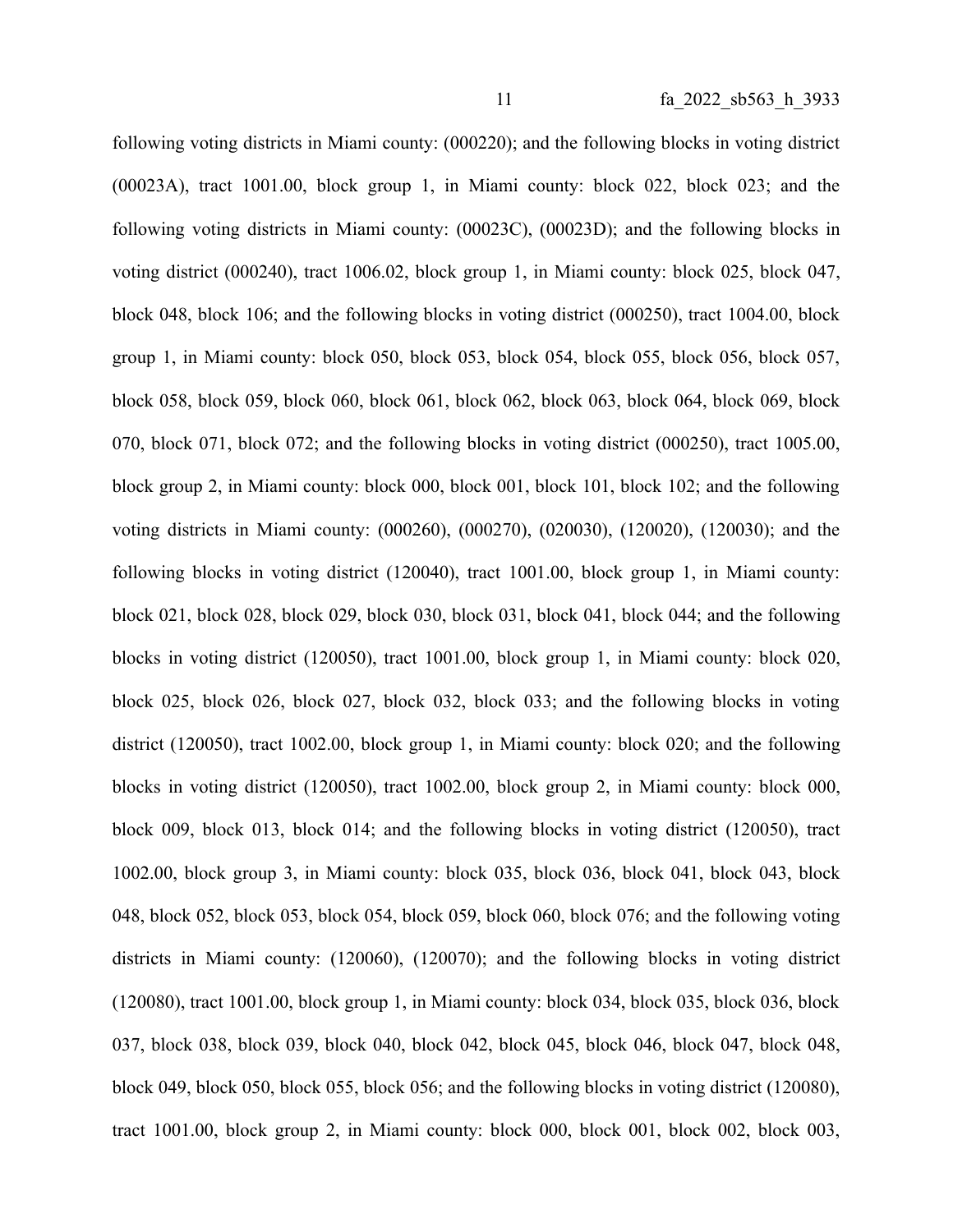block 004, block 005, block 006, block 007, block 008, block 009, block 010, block 011, block 012, block 013, block 014, block 015, block 016, block 017, block 018, block 019, block 020, block 021, block 022, block 023, block 024, block 025, block 026, block 027, block 028, block 029, block 030, block 031, block 032, block 035, block 036, block 037, block 038, block 039, block 040, block 041, block 042, block 043, block 044, block 048, block 049; and the following blocks in voting district (120080), tract 1001.00, block group 3, in Miami county: block 004, block 013; and the following blocks in voting district (120080), tract 1002.00, block group 3, in Miami county: block 063; and the following blocks in voting district (120080), tract 1002.00, block group 4, in Miami county: block 029, block 045, block 052, block 053, block 060, block 061; and the following blocks in voting district (120080), tract 1005.00, block group 3, in Miami county: block 011, block 014, block 015, block 022; and the following blocks in voting district (120080), tract 1006.01, block group 4, in Miami county: block 002, block 010, block 011, block 012, block 013; and the following blocks in voting district (120080), tract 1006.02, block group 1, in Miami county: block 000, block 001, block 002, block 003, block 004, block 023; and the following voting districts in Miami county: (120090), (120100), (120110), (180010), (180020), (180030), (200010), (200020), (300010), (900010), (900020), (900030), (900040), (900050), (900080), (900090), (900100), (900110); and the following blocks in voting district (900120), tract 1005.00, block group 3, in Miami county: block 116; and the following blocks in voting district (900120), tract 1005.00, block group 4, in Miami county: block 021, block 022, block 023, block 024, block 026, block 027, block 028, block 029, block 030, block 031, block 032, block 035, block 036, block 038, block 042, block 043, block 044, block 045, block 046, block 047, block 055, block 061; and the following blocks in voting district (900120), tract 1006.01, block group 2, in Miami county: block 122, block 123; and the following blocks in voting district (900120), tract 1007.00, block group 1, in Miami county: block 002, block 003; and the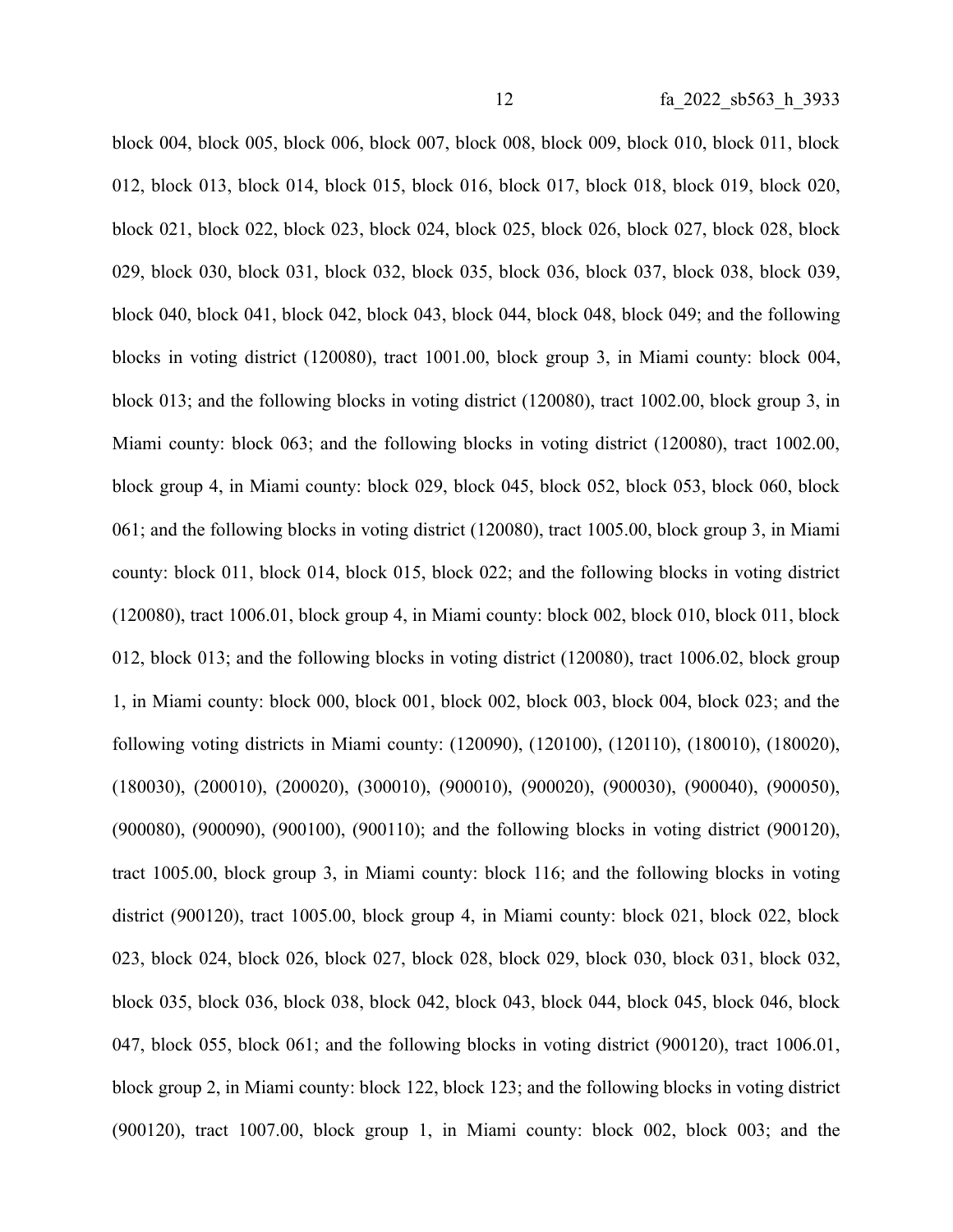following voting districts in Miami county: (900140), (900150), (900160), (900180), (900190).

Sec. 55. Representative district 7 shall consist of the following voting districts in Labette county: (00001A), (000020), (000070), (000090), (000100), (000110), (000120), (000130), (000140), (000150), (00016A), (00016B), (00016C), (000170), (000220), (00022A), (000230), (00024A), (000250), (000260), (00027A), (00027B), (000280), (00029A), (00029B), (000300), (000310), (000320), (000330), (000340), (000350), (000370); and the following blocks in voting district (00002A), tract 9518.00, block group 3, in Neosho county: block 047, block 048, block 049, block 050, block 054, block 055, block 056, block 057, block 058, block 060, block 061, block 062; and the following blocks in voting district (00002A), tract 9519.00, block group 3, in Neosho county: block 063, block 066, block 075, block 080, block 081, block 082; and the following blocks in voting district (00002A), tract 9520.00, block group 1, in Neosho county: block 004, block 008, block 009, block 010, block 011, block 012, block 013, block 014, block 015, block 016, block 017, block 018, block 019, block 020, block 021, block 022, block 023, block 024, block 025, block 026, block 027, block 028, block 031, block 032, block 033, block 034, block 035, block 036, block 037, block 038, block 039, block 040, block 041, block 042, block 043, block 044, block 050, block 051, block 052, block 053, block 054, block 055, block 056, block 057, block 058, block 059, block 060, block 061, block 062, block 063, block 064, block 065, block 066, block 067, block 068, block 069, block 070, block 071, block 072, block 075, block 076, block 097, block 098, block 099, block 317, block 318, block 319, block 320, block 329, block 330, block 331, block 332, block 333; and the following voting districts in Neosho county: (000070), (000080); and the following blocks in voting district (000090), tract 9518.00, block group 1, in Neosho county: block 000, block 001, block 002, block 003, block 004, block 005, block 006, block 023, block 024, block 025, block 026, block 027, block 028, block 029, block 030, block 031, block 032, block 033, block 034, block 035,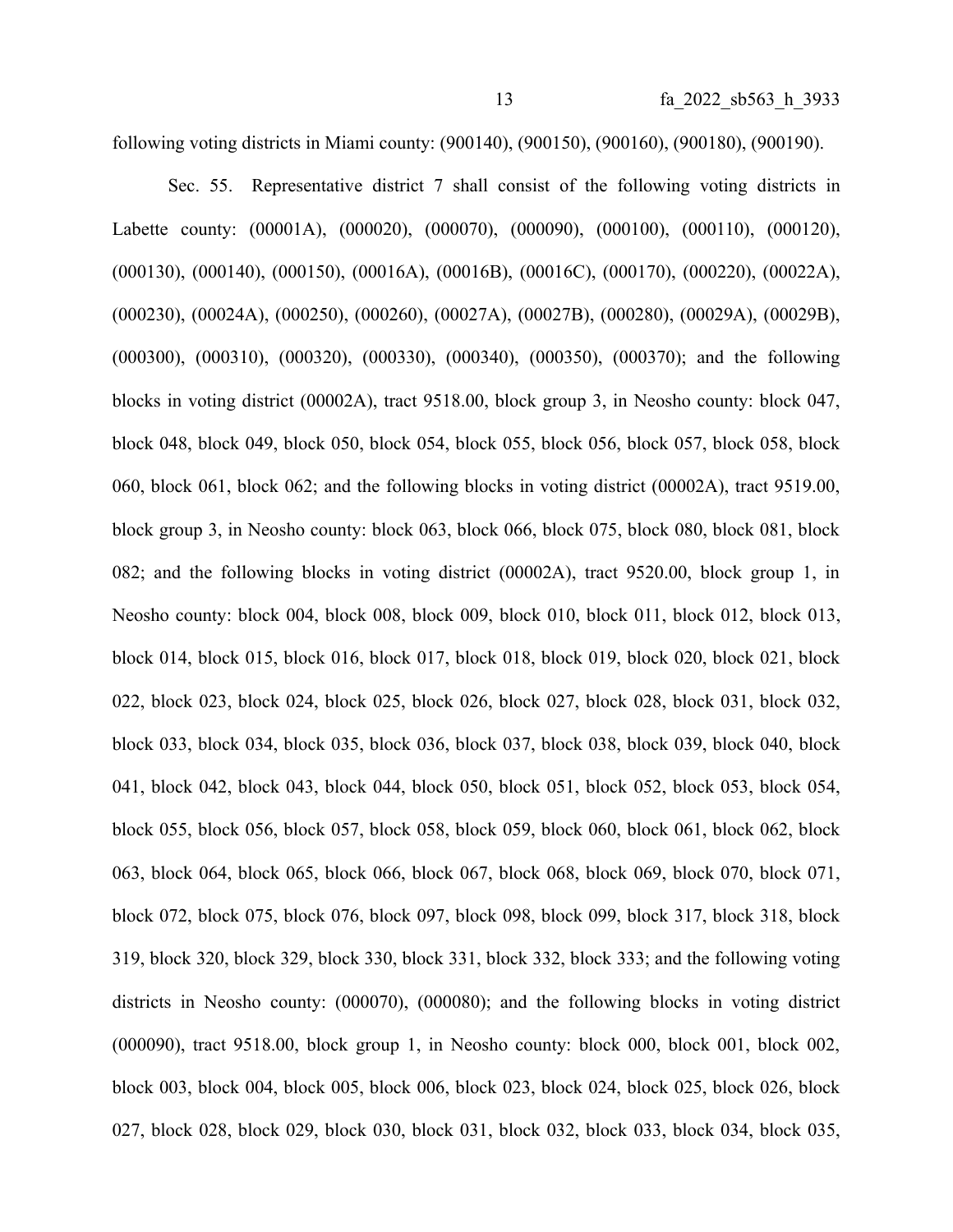block 036, block 037, block 038, block 039, block 043, block 044, block 045, block 046, block 047, block 048, block 049, block 050, block 051, block 052, block 054; and the following blocks in voting district (000090), tract 9518.00, block group 3, in Neosho county: block 005, block 006, block 007, block 008, block 009, block 019, block 020, block 021, block 022, block 023, block 027; and the following voting districts in Neosho county: (000100); and the following blocks in voting district (000110), tract 9519.00, block group 1, in Neosho county: block 014, block 015, block 016, block 017, block 020, block 021, block 022, block 023, block 024, block 025, block 026, block 027, block 028, block 029, block 030, block 031, block 038, block 039, block 040, block 041, block 056, block 057, block 060, block 061, block 062, block 063, block 064, block 065, block 066, block 067, block 068, block 069, block 070, block 071, block 072, block 073, block 074, block 075, block 076, block 077, block 078, block 079, block 081, block 083, block 084; and the following blocks in voting district (00012A), tract 9518.00, block group 3, in Neosho county: block 039, block 041, block 051, block 052, block 053, block 059; and the following blocks in voting district (00012A), tract 9519.00, block group 3, in Neosho county: block 005, block 006, block 007, block 008, block 009, block 010, block 011, block 012, block 013, block 014, block 016, block 018, block 019, block 020, block 021, block 022, block 023, block 024, block 025, block 026, block 027, block 028, block 029, block 030, block 031, block 032, block 033, block 034, block 035, block 036, block 037, block 038, block 039, block 040, block 041, block 042, block 043, block 044, block 045, block 062, block 064, block 065, block 076, block 077, block 078, block 079; and the following voting districts in Neosho county: (000200); and the following blocks in voting district (00022A), tract 9518.00, block group 1, in Neosho county: block 042, block 053; and the following blocks in voting district (00022A), tract 9518.00, block group 3, in Neosho county: block 026, block 032, block 034, block 035, block 040, block 042, block 043, block 044, block 045, block 046, block 063; and the following blocks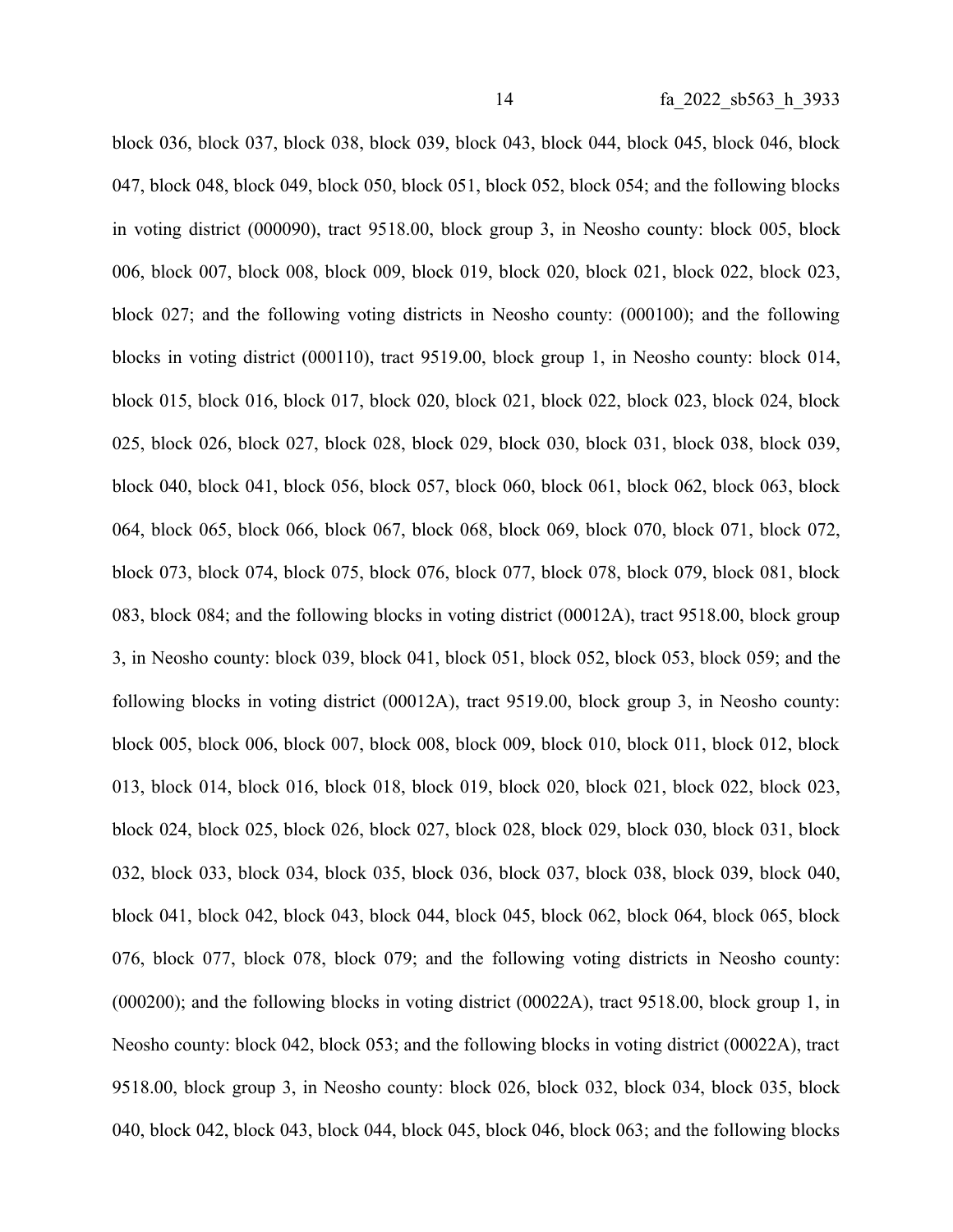in voting district (00022A), tract 9519.00, block group 3, in Neosho county: block 015; and the following blocks in voting district (00022B), tract 9518.00, block group 1, in Neosho county: block 007; and the following voting districts in Neosho county: (120020), (120040), (900020).

Sec. 56. Representative district 8 shall consist of the following voting districts in Johnson county: (001340); and the following blocks in voting district (00222B), tract 0530.10, block group 3, in Johnson county: block 000, block 001, block 002, block 003, block 004, block 005, block 006, block 007; and the following voting districts in Johnson county: (004300), (900810), (901000); and the following blocks in voting district (901010), tract 0534.21, block group 1, in Johnson county: block 011, block 013, block 014, block 015, block 016, block 017, block 018, block 020; and the following voting districts in Johnson county: (901020), (901040), (901120); and the following blocks in voting district (901130), tract 0534.27, block group 3, in Johnson county: block 000, block 001, block 002, block 003, block 004, block 005, block 006, block 007, block 008, block 009, block 010, block 011, block 012, block 013, block 014, block 015, block 016, block 017, block 018; and the following blocks in voting district (901140), tract 0534.18, block group 3, in Johnson county: block 008, block 009, block 010, block 011, block 012, block 013, block 014; and the following voting districts in Johnson county: (901180), (920330), (920970),(921010).

Sec. 57. Representative district 9 shall consist of all of Allen county; and all of Anderson county; and the following voting districts in Linn county: (000030); and the following blocks in voting district (000020), tract 1005.00, block group 2, in Miami county: block 017, block 018, block 019, block 020, block 021, block 024, block 033; and the following blocks in voting district (000020), tract 1005.00, block group 4, in Miami county: block 050, block 051, block 053; and the following blocks in voting district (000050), tract 1005.00, block group 2, in Miami county: block 015, block 016, block 022, block 023, block 026, block 034, block 035,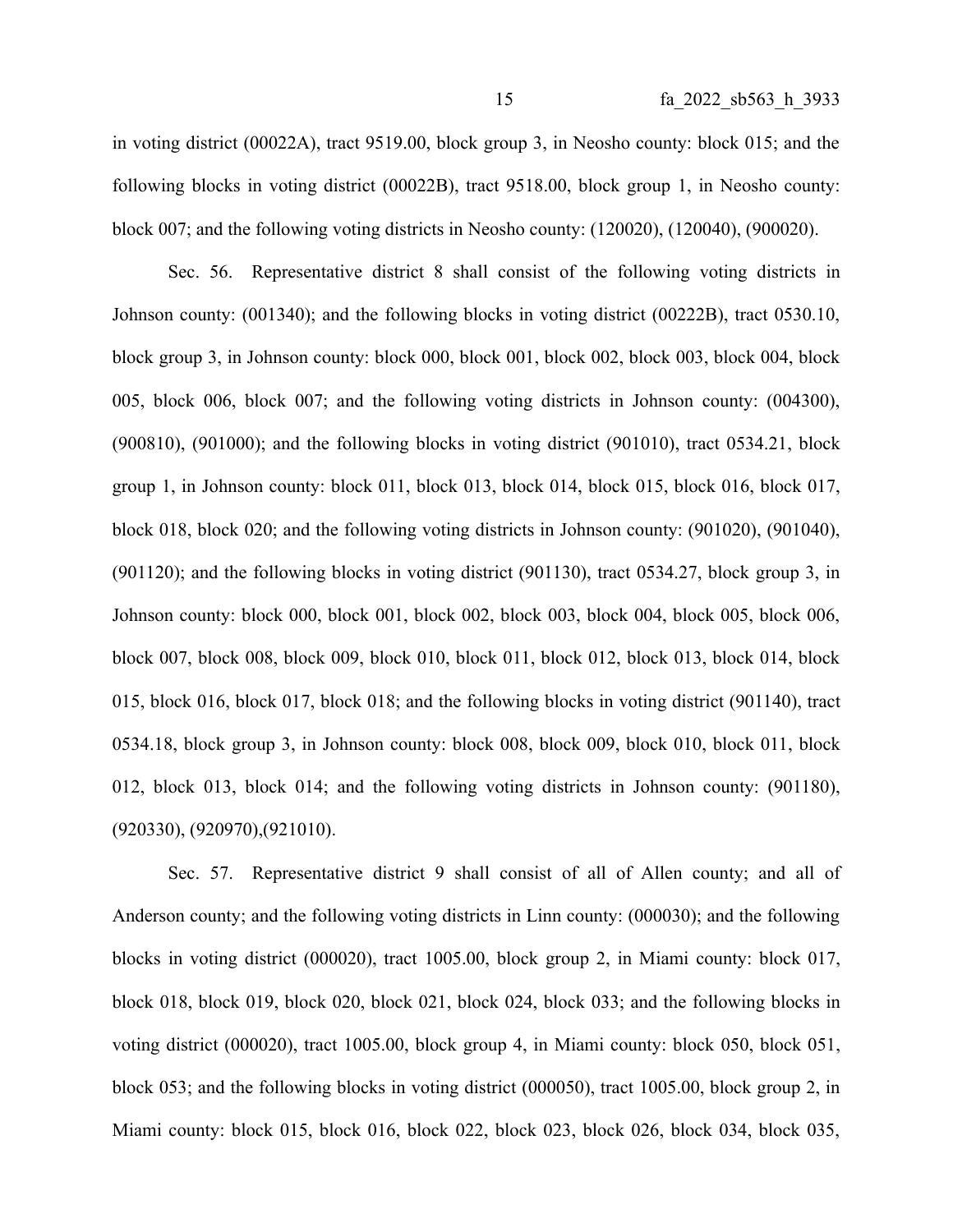block 037, block 040, block 041, block 042, block 043, block 081, block 082, block 084, block 085, block 086, block 087, block 088, block 089, block 090, block 091, block 092, block 093, block 094, block 095, block 105, block 106, block 109, block 110, block 111, block 112, block 113, block 114, block 115, block 116, block 117, block 118, block 123, block 124, block 125, block 126, block 127, block 128, block 129, block 130, block 131, block 132, block 133, block 134, block 135, block 136, block 141, block 142, block 143, block 144, block 145; and the following blocks in voting district (000060), tract 1005.00, block group 1, in Miami county: block 066, block 067, block 068, block 072, block 073, block 078, block 079, block 080, block 081, block 082, block 083, block 084, block 085, block 086, block 087, block 088, block 089, block 090, block 091, block 092, block 093, block 094, block 095, block 096, block 097, block 098, block 099, block 100, block 101, block 102, block 103, block 104, block 105, block 106, block 107, block 108, block 109, block 110, block 111, block 112, block 113, block 114, block 128, block 129, block 130, block 131, block 132, block 133, block 134, block 135; and the following voting districts in Miami county: (000090); and the following blocks in voting district (000100), tract 1005.00, block group 1, in Miami county: block 017, block 024, block 025, block 026, block 027, block 028, block 053, block 054, block 055, block 056, block 057, block 058, block 059, block 060, block 061, block 063, block 064, block 065, block 069, block 070, block 071; and the following blocks in voting district (000100), tract 1007.00, block group 3, in Miami county: block 038; and the following blocks in voting district (000100), tract 1007.00, block group 7, in Miami county: block 096; and the following blocks in voting district (000140), tract 1005.00, block group 1, in Miami county: block 137, block 138; and the following blocks in voting district (000250), tract 1004.00, block group 1, in Miami county: block 065, block 066, block 067, block 068, block 073, block 074, block 075, block 076, block 077, block 078, block 079, block 080, block 081, block 082, block 083, block 084, block 085, block 086, block 087,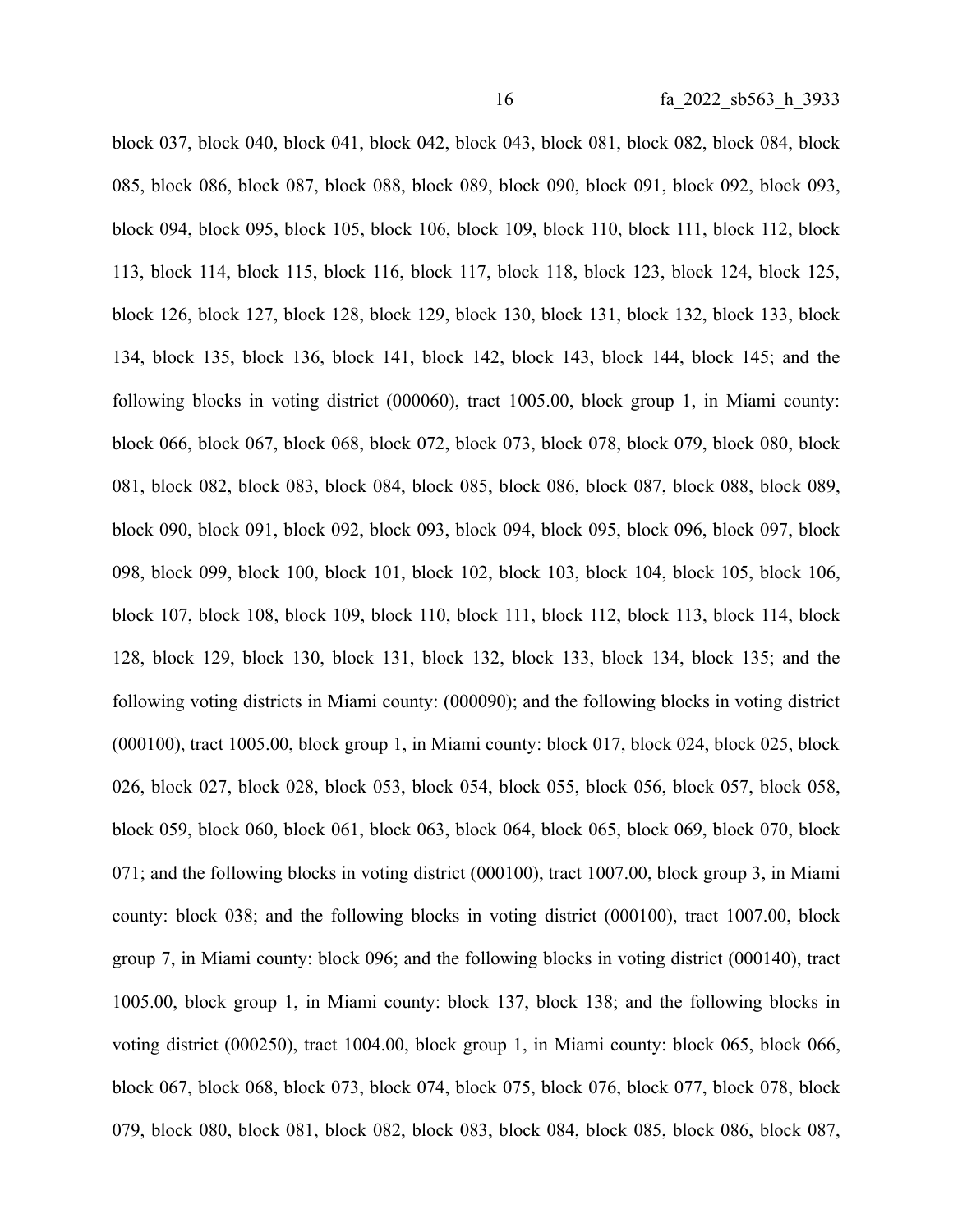block 088, block 089, block 090, block 091, block 092, block 093, block 094, block 095, block 096, block 097, block 098, block 099, block 100, block 101, block 102, block 103, block 104; and the following blocks in voting district (000250), tract 1005.00, block group 2, in Miami county: block 103, block 104, block 119, block 120, block 121, block 122, block 137, block 138; and the following blocks in voting district (900120), tract 1005.00, block group 1, in Miami county: block 000, block 001, block 002, block 003, block 004, block 006, block 007, block 008, block 009, block 010, block 011, block 012, block 013, block 014, block 016, block 029, block 033, block 034, block 043, block 047, block 048, block 141, block 142, block 143, block 144, block 145, block 146.

Sec. 58. Representative district 10 shall consist of the following blocks in voting district (000200), tract 0008.02, block group 1, in Douglas county: block 000, block 001, block 002, block 003, block 004, block 005, block 006, block 009, block 010, block 013, block 019, block 020, block 021, block 022; and the following blocks in voting district (000200), tract 0008.02, block group 2, in Douglas county: block 000, block 001, block 016, block 017, block 018, block 019, block 020, block 021, block 022, block 023; and the following blocks in voting district (000200), tract 0008.02, block group 3, in Douglas county: block 015; and the following blocks in voting district (000200), tract 0009.02, block group 3, in Douglas county: block 006, block 007, block 010; and the following blocks in voting district (000230), tract 0008.02, block group 2, in Douglas county: block 011; and the following blocks in voting district (000310), tract 0003.02, block group 1, in Douglas county: block 003, block 004, block 005, block 006, block 007; and the following blocks in voting district (000310), tract 0003.02, block group 3, in Douglas county: block 003, block 004; and the following blocks in voting district (000320), tract 0003.02, block group 1, in Douglas county: block 000, block 001, block 002, block 008, block 009, block 010, block 011, block 012, block 013, block 014, block 015, block 016, block 017;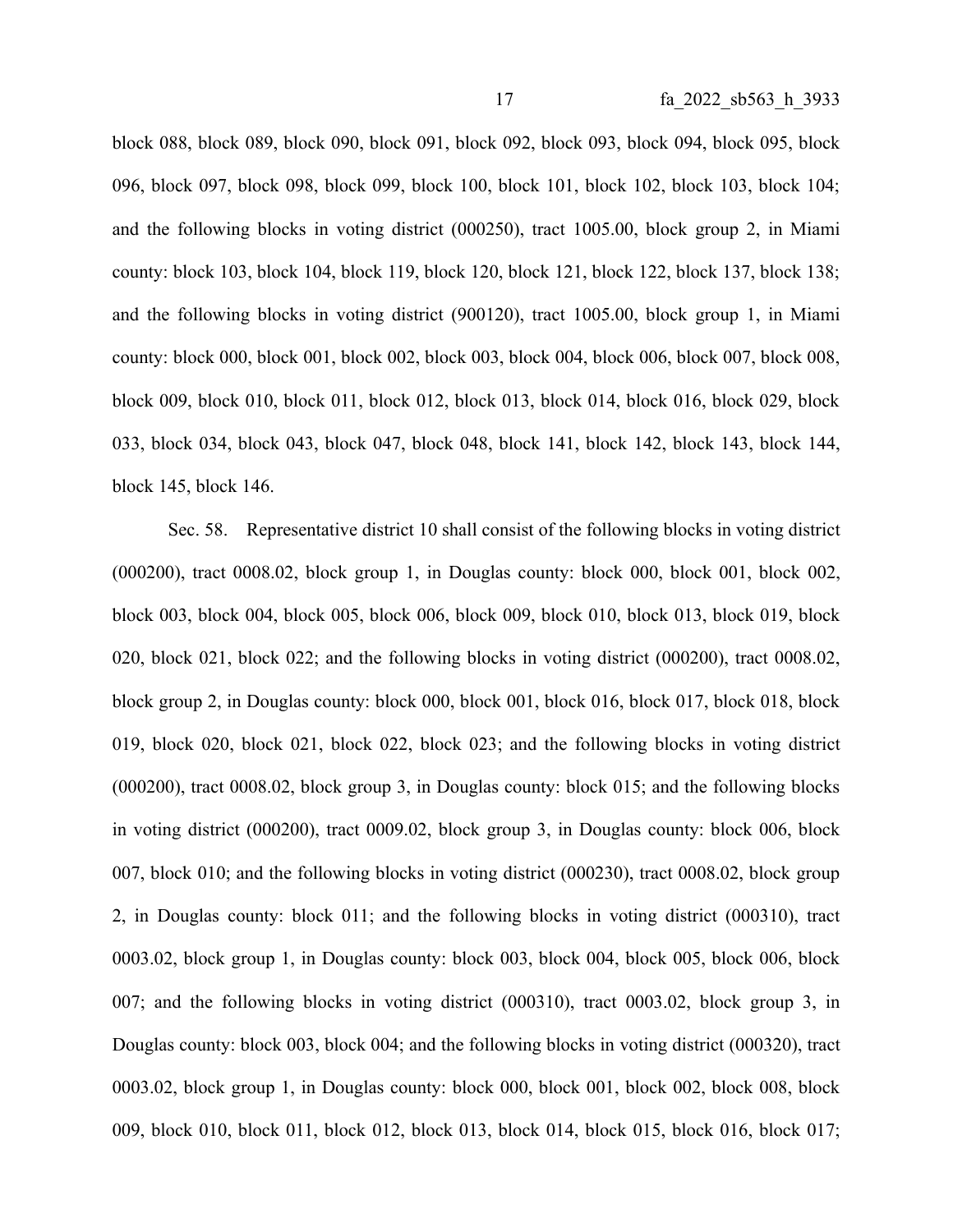and the following blocks in voting district (000320), tract 0003.02, block group 2, in Douglas county: block 000, block 006, block 007, block 008, block 009, block 010, block 011; and the following voting districts in Douglas county: (000330), (000340), (000350), (000370), (000380); and the following blocks in voting district (000400), tract 0002.02, block group 3, in Douglas county: block 002, block 003, block 004, block 005, block 006, block 007, block 008, block 009, block 010, block 011, block 012, block 013, block 014, block 015, block 016, block 017, block 018; and the following blocks in voting district (000450), tract 0010.02, block group 2, in Douglas county: block 024, block 026, block 027, block 030, block 031, block 032, block 033, block 034, block 035, block 046, block 047, block 048; and the following blocks in voting district (000450), tract 0010.02, block group 3, in Douglas county: block 001, block 002, block 003, block 004, block 005, block 006, block 007, block 008, block 009, block 010, block 017, block 018, block 019, block 020; and the following voting districts in Douglas county: (00067B), (120090), (120100), (120110), (120120); and the following blocks in voting district (120130), tract 0002.02, block group 3, in Douglas county: block 000, block 001, block 019, block 020, block 021, block 022; and the following blocks in voting district (120130), tract 0002.02, block group 4, in Douglas county: block 001, block 002, block 003; and the following voting districts in Douglas county: (120140), (120150), (120170); and the following blocks in voting district (120410), tract 0009.02, block group 3, in Douglas county: block 000, block 001, block 002, block 012, block 013, block 014, block 015, block 016, block 023, block 024; and the following blocks in voting district (120420), tract 0008.02, block group 2, in Douglas county: block 004, block 012; and the following voting districts in Douglas county: (160760); and the following blocks in voting district (160770), tract 0002.01, block group 2, in Douglas county: block 016, block 017, block 018, block 019, block 020, block 021; and the following blocks in voting district (160770), tract 0002.02, block group 4, in Douglas county: block 004, block 005, block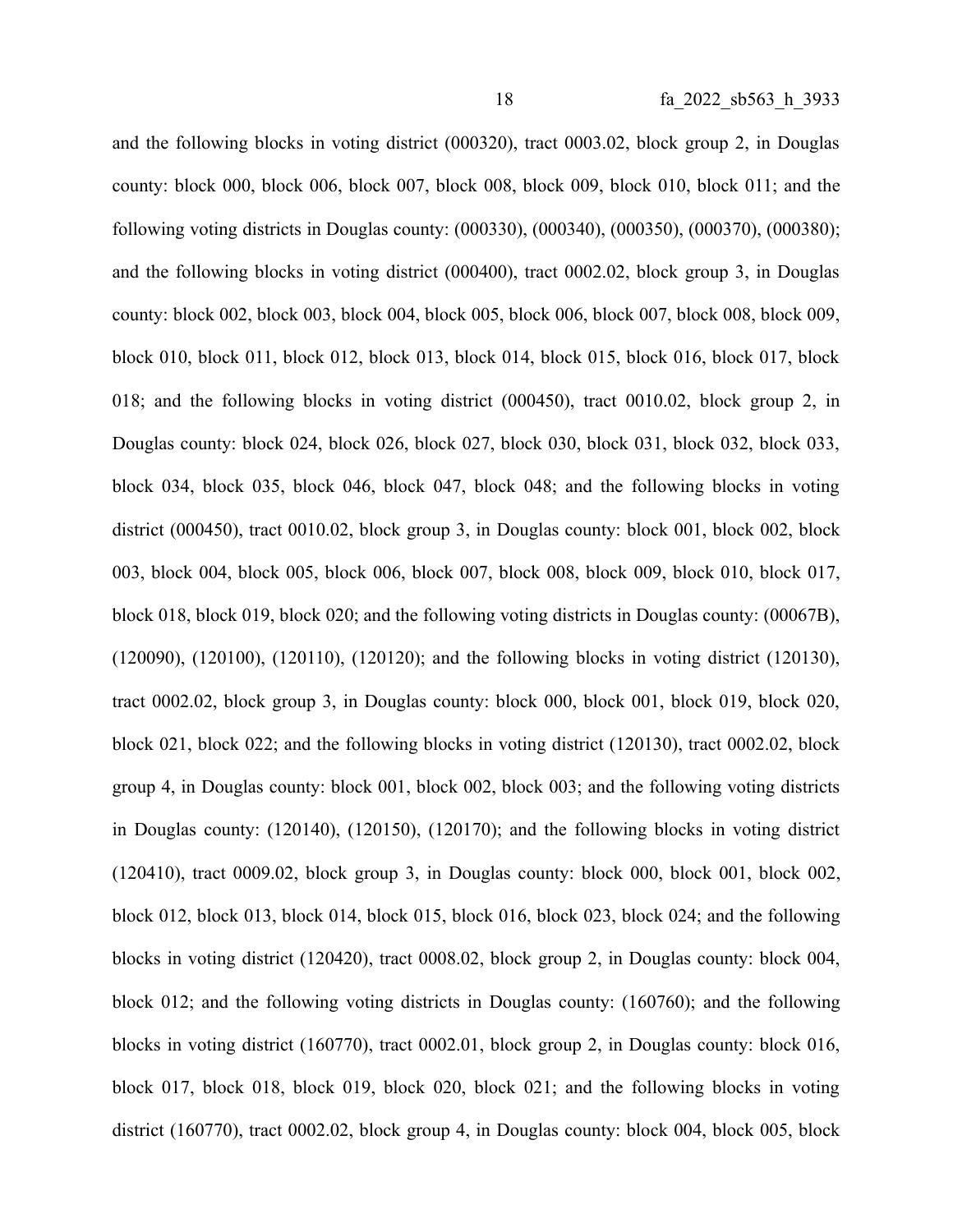006, block 007; and the following blocks in voting district (160770), tract 0010.02, block group 3, in Douglas county: block 000; and the following voting districts in Douglas county: (18066A), (18066B), (190100); and the following blocks in voting district (200010), tract 0010.01, block group 2, in Douglas county: block 030, block 031, block 032, block 033; and the following blocks in voting district (200010), tract 0010.02, block group 2, in Douglas county: block 025, block 043, block 044, block 045, block 053, block 054, block 055, block 056, block 057, block 059, block 063, block 064.

Sec. 59. Representative district 11 shall consist of the following voting districts in Montgomery county: (000070), (000080), (00008A), (000090), (000100), (000110), (000120), (000130), (000140), (000150), (000160), (000170), (000180), (000190), (000200), (000210), (000220), (000230), (000240), (000250); and the following blocks in voting district (000260), tract 9507.00, block group 3, in Montgomery county: block 031; and the following voting districts in Montgomery county: (000270), (000280), (000290), (000310); and the following blocks in voting district (00032A), tract 9505.00, block group 2, in Montgomery county: block 030, block 032, block 033, block 034, block 035, block 036, block 037, block 038, block 041, block 042, block 043, block 044, block 045, block 046, block 047, block 048, block 049, block 050, block 055, block 056, block 057, block 058, block 061, block 062, block 063, block 064, block 065, block 066, block 067, block 068, block 069, block 070, block 071, block 072, block 073, block 074, block 075, block 076, block 077, block 078, block 079, block 080, block 081, block 082, block 083, block 084; and the following blocks in voting district (00032A), tract 9506.00, block group 2, in Montgomery county: block 006; and the following blocks in voting district (00032A), tract 9506.00, block group 3, in Montgomery county: block 016, block 017, block 018, block 019, block 023, block 024, block 025, block 026; and the following voting districts in Montgomery county: (00032B), (000330), (000340), (00040B), (00040C), (000410),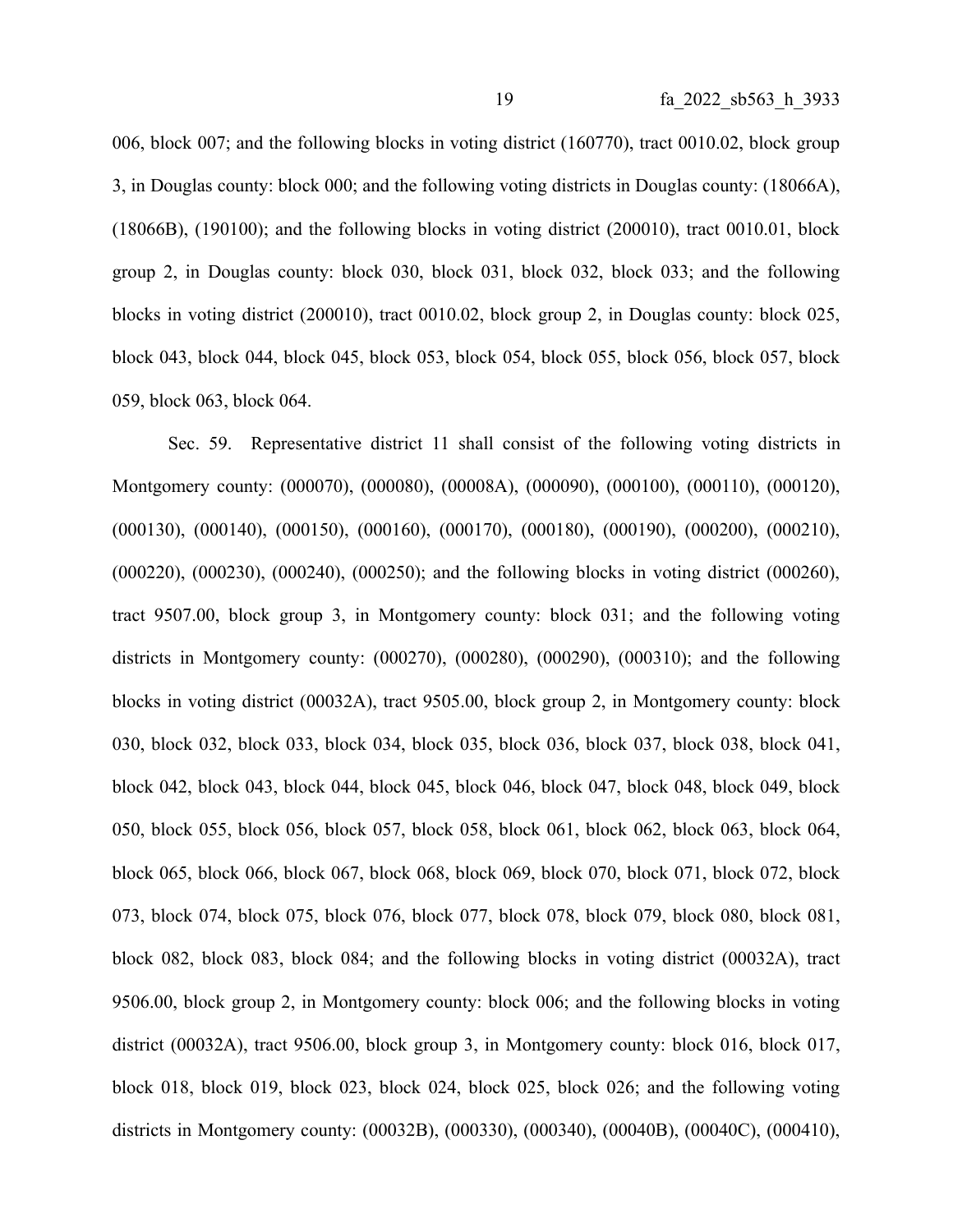(000430), (00044A), (00044B), (00044C), (000470), (120040), (12004A); and the following blocks in voting district (120050), tract 9503.00, block group 1, in Montgomery county: block 010, block 011; and the following voting districts in Montgomery county: (12005A), (120060); and the following blocks in voting district (120070), tract 9505.00, block group 2, in Montgomery county: block 085; and the following voting districts in Montgomery county: (120100), (120110), (12011B), (180040), (180050), (180060), (180070), (900010), (90001A), (900020), (900040).

Sec. 60. Representative district 12 shall consist of the following voting districts in Butler county: (000080), (000110); and the following blocks in voting district (000130), tract 0209.03, block group 3, in Butler county: block 014, block 015, block 016, block 017, block 039, block 040, block 041, block 057, block 058, block 059, block 060, block 108, block 109, block 110, block 119; and the following voting districts in Butler county: (000260), (000270), (000290), (000300); and the following blocks in voting district (000360), tract 0201.01, block group 2, in Butler county: block 225; and the following blocks in voting district (000360), tract 0201.02, block group 2, in Butler county: block 000; and the following voting districts in Butler county: (000380), (000390), (000410), (000440); and the following blocks in voting district (000450), tract 0209.01, block group 1, in Butler county: block 023, block 024, block 031, block 032, block 033, block 059, block 060, block 061, block 062, block 063, block 064, block 065, block 066, block 067, block 079, block 090, block 091, block 097; and all of Chautauqua county; and the following voting districts in Cowley county: (000180), (000190); and the following blocks in voting district (000200), tract 4939.00, block group 2, in Cowley county: block 000, block 001, block 002, block 003, block 004, block 005, block 006, block 007, block 020, block 059, block 060, block 061, block 066, block 067, block 068, block 071, block 078, block 079, block 084, block 093; and the following blocks in voting district (000210), tract 4933.00, block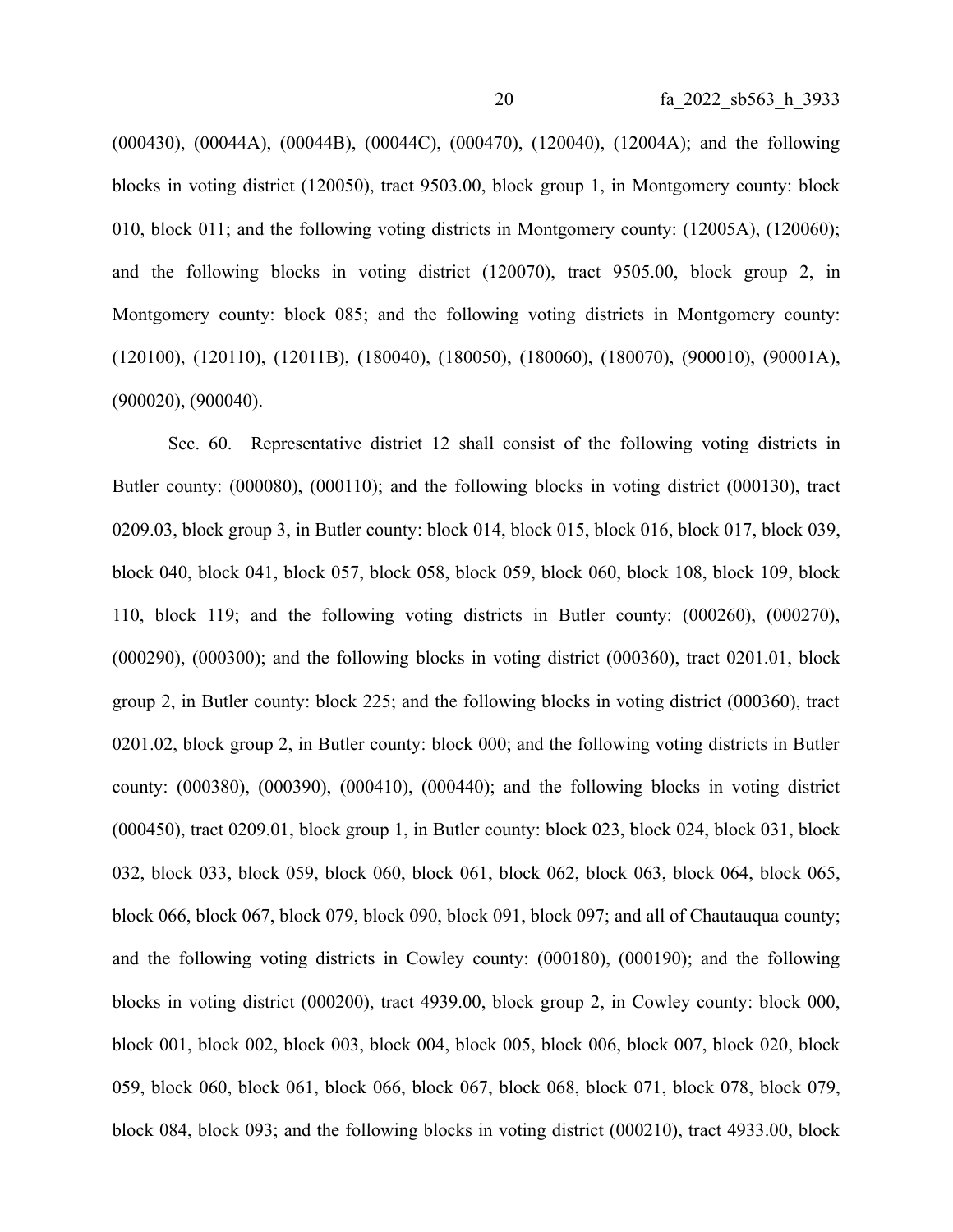group 1, in Cowley county: block 117, block 118, block 128; and the following blocks in voting district (000210), tract 4939.00, block group 1, in Cowley county: block 002, block 003, block 004, block 005, block 006, block 007, block 008, block 009, block 034, block 035, block 037, block 039, block 040, block 041, block 042, block 043, block 044, block 045, block 069, block 070, block 071, block 072, block 073, block 074, block 087, block 088; and the following blocks in voting district (000220), tract 4932.00, block group 1, in Cowley county: block 426; and the following voting districts in Cowley county: (000230), (000240), (000250), (000280), (000290), (000310), (000330), (000340), (000350), (000360), (000370), (000380), (000430), (00053B); and all of Elk county; and the following voting districts in Montgomery county: (00001A), (00001B), (00001C), (000020), (000030), (000040), (000050), (000060); and the following blocks in voting district (000260), tract 9507.00, block group 1, in Montgomery county: block 101, block 114, block 115, block 116, block 118, block 119, block 120, block 121, block 122, block 187, block 188, block 189, block 190, block 191; and the following blocks in voting district (000260), tract 9507.00, block group 2, in Montgomery county: block 000, block 001, block 002, block 005, block 006, block 007, block 008, block 015, block 016, block 017, block 027, block 028, block 029, block 030, block 031, block 032, block 033, block 040, block 041, block 056, block 057, block 069, block 070; and the following blocks in voting district (000260), tract 9507.00, block group 3, in Montgomery county: block 027, block 028, block 029, block 034, block 035, block 038, block 039, block 041, block 042, block 043, block 045, block 096, block 099, block 100, block 102, block 103, block 106; and the following voting districts in Montgomery county: (000300); and the following blocks in voting district (00032A), tract 9505.00, block group 2, in Montgomery county: block 014, block 020, block 021, block 022, block 023, block 025, block 026, block 027, block 028, block 029, block 059, block 060, block 086, block 088, block 090, block 097, block 098; and the following voting districts in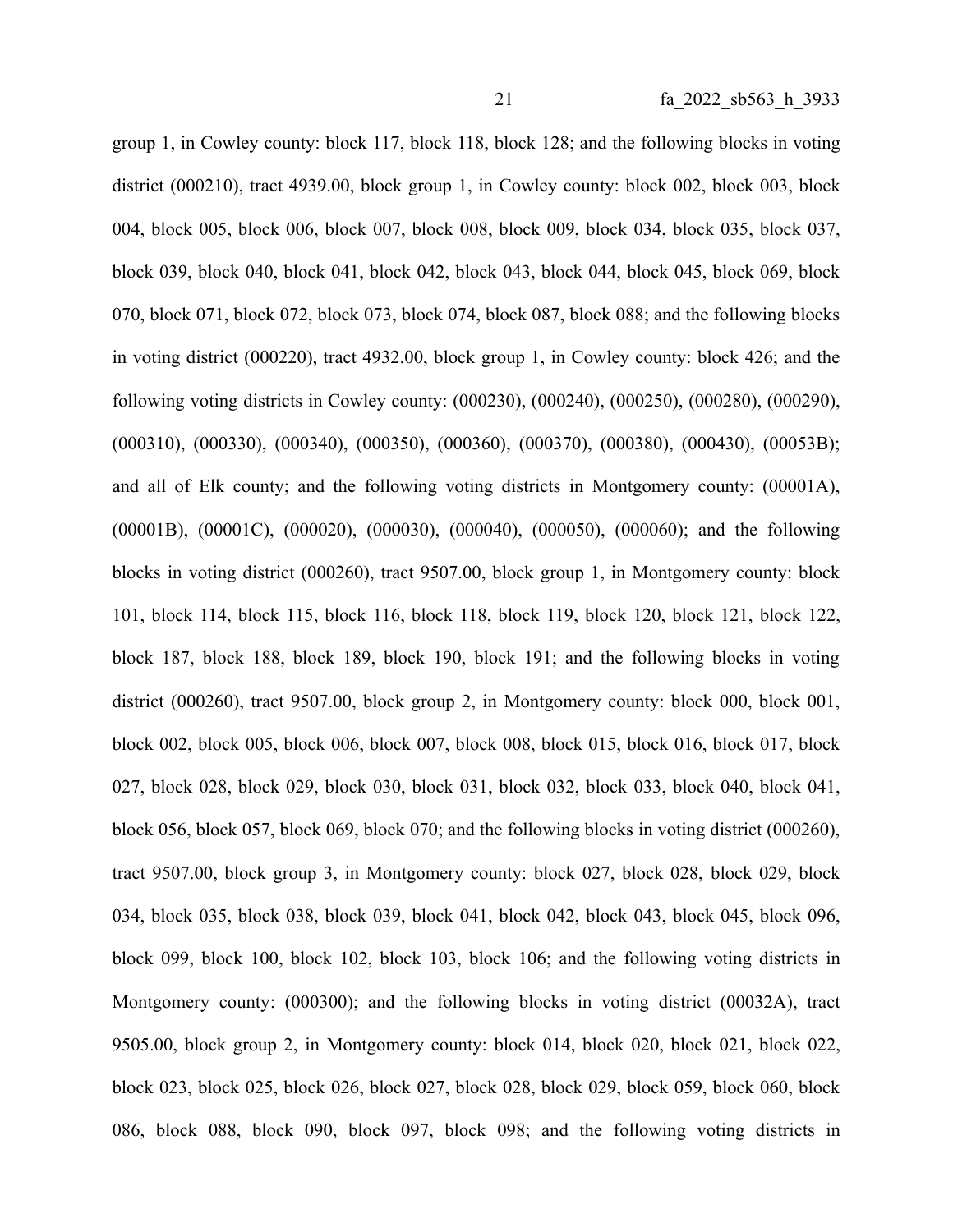Montgomery county: (000350), (000360), (000420), (000450), (120020), (120030); and the following blocks in voting district (120050), tract 9503.00, block group 3, in Montgomery county: block 000, block 001, block 016, block 017, block 018; and the following blocks in voting district (120070), tract 9505.00, block group 2, in Montgomery county: block 024, block 091, block 092, block 093, block 094, block 095, block 102; and the following blocks in voting district (120070), tract 9507.00, block group 1, in Montgomery county: block 015, block 016, block 017, block 018, block 019, block 020, block 029, block 030, block 031, block 032, block 033, block 034, block 035, block 036, block 037, block 038, block 039, block 040, block 041, block 051, block 052, block 053, block 054, block 055, block 056, block 089, block 090, block 091, block 092, block 093, block 096, block 097, block 098, block 099, block 100, block 117, block 198, block 203, block 204; and the following blocks in voting district (120070), tract 9507.00, block group 3, in Montgomery county: block 007, block 008, block 015, block 016, block 017, block 018; and the following voting districts in Montgomery county: (120090), (180010), (180020), (18002A), (18002B), (180030), (18003A), (900030), (90003A), (900050), (900060).

Sec. 61. Representative district 13 shall consist of all of Chase county; and all of Greenwood county; and the following voting districts in Lyon county: (00006A), (00006B), (00006C); and the following blocks in voting district (000270), tract 0003.00, block group 4, in Lyon county: block 015, block 029, block 037, block 038; and the following blocks in voting district (000270), tract 0007.00, block group 2, in Lyon county: block 051, block 052, block 053, block 054, block 055, block 056, block 058, block 066, block 067, block 068, block 069, block 070, block 071, block 072, block 073, block 074, block 077, block 088, block 096, block 097, block 098, block 099, block 100, block 101, block 102, block 103, block 104, block 105, block 111, block 112, block 113, block 114, block 115, block 131, block 132, block 133, block 134,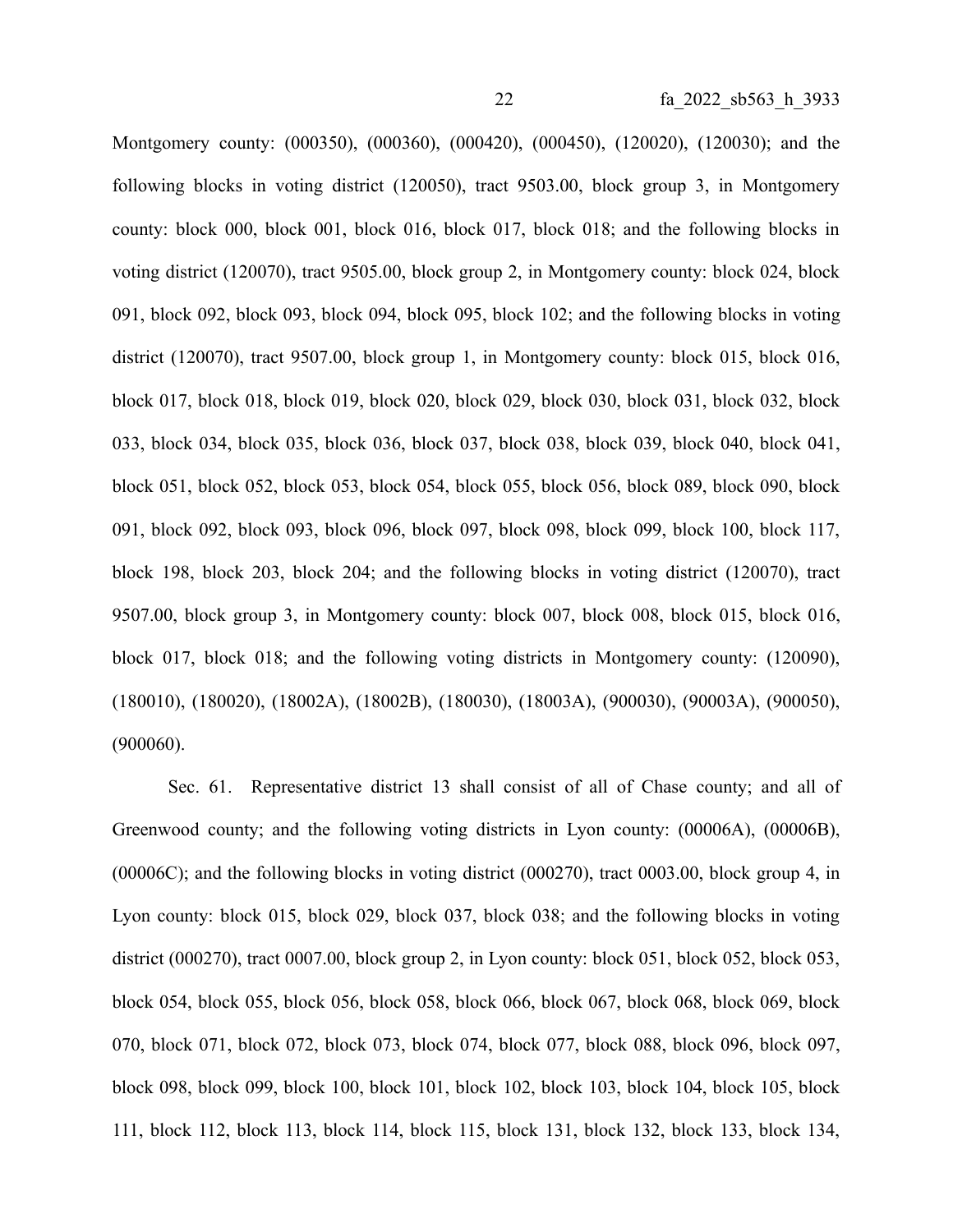block 135, block 136, block 137, block 138, block 139, block 159, block 160, block 161, block 162, block 163, block 164, block 167, block 172, block 173, block 175, block 176, block 177, block 178, block 179, block 180, block 181, block 182, block 183, block 184, block 185, block 186, block 187, block 188, block 189, block 190, block 191, block 192, block 193, block 197, block 200, block 201, block 205; and the following blocks in voting district (00028A), tract 0003.00, block group 6, in Lyon county: block 011; and the following blocks in voting district (00028A), tract 0008.00, block group 3, in Lyon county: block 259, block 260, block 264; and the following blocks in voting district (000290), tract 0003.00, block group 4, in Lyon county: block 014, block 030, block 031, block 032, block 033, block 034, block 036, block 039; and the following blocks in voting district (000290), tract 0003.00, block group 5, in Lyon county: block 007; and the following blocks in voting district (000290), tract 0003.00, block group 6, in Lyon county: block 004, block 005, block 006, block 009, block 010, block 014, block 017; and the following blocks in voting district (000290), tract 0007.00, block group 2, in Lyon county: block 106, block 107, block 108, block 109, block 110, block 116, block 117, block 118, block 119, block 120, block 121, block 122, block 123, block 124, block 125, block 126, block 127, block 128, block 129, block 130, block 140, block 141, block 142, block 143, block 144, block 145, block 146, block 147, block 148, block 149, block 150, block 151, block 152, block 156, block 157, block 158, block 165, block 166, block 168, block 169, block 170, block 171, block 174; and the following blocks in voting district (000310), tract 0007.00, block group 2, in Lyon county: block 194, block 195, block 196, block 198, block 199; and the following blocks in voting district (000310), tract 0008.00, block group 1, in Lyon county: block 002, block 003, block 004, block 005, block 006, block 007, block 008, block 009, block 010, block 011, block 012, block 013, block 014, block 015, block 016, block 017, block 018, block 019, block 020, block 021, block 022, block 023, block 024, block 030, block 031, block 033, block 036, block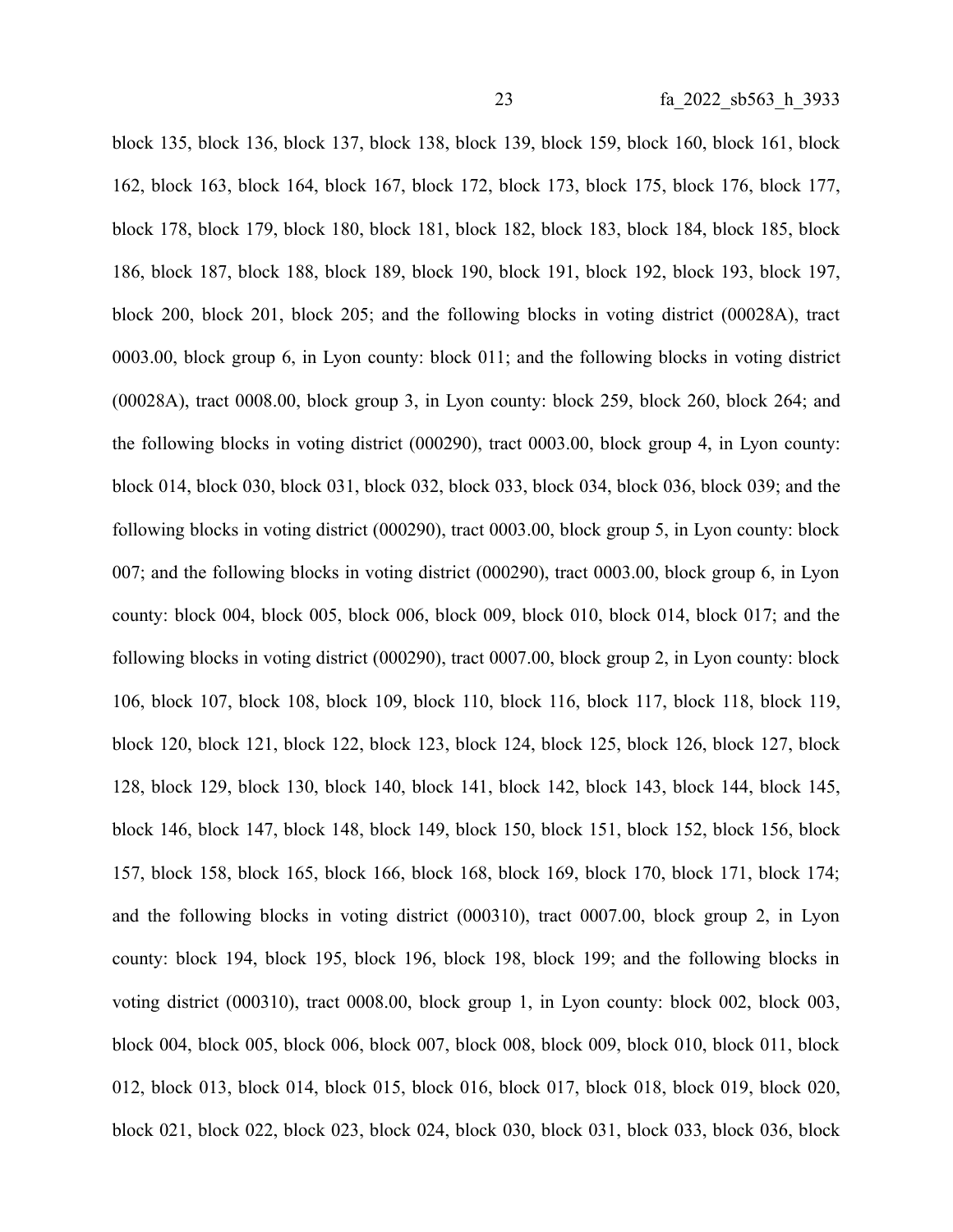037, block 038, block 039, block 040, block 041, block 042, block 043, block 044, block 045, block 046, block 047, block 048, block 049, block 050, block 051, block 052, block 053, block 054, block 055, block 056, block 057, block 058, block 059, block 060, block 061, block 062, block 063, block 064, block 065, block 066, block 067, block 068, block 069, block 070, block 071, block 072, block 073, block 074, block 075, block 076, block 077, block 078, block 079, block 080, block 081, block 082, block 083, block 084, block 085, block 086, block 087, block 088, block 089, block 090, block 091, block 092, block 093, block 094, block 095, block 096, block 097, block 098, block 099, block 100, block 101, block 102, block 103, block 104, block 105, block 106, block 107, block 108, block 109, block 110, block 111, block 112, block 113, block 114, block 115, block 137, block 146, block 147, block 148, block 149, block 150, block 151, block 152, block 153, block 154, block 155, block 156, block 157, block 158, block 159, block 160, block 161, block 162, block 163, block 164, block 165, block 166, block 167, block 168, block 169, block 170, block 171, block 172, block 173, block 174, block 179, block 180, block 181, block 182, block 183, block 184, block 186, block 187, block 188; and the following voting districts in Lyon county: (900060); and all of Wilson county; and all of Woodson county.

Sec. 62. Representative district 14 shall consist of the following blocks in voting district (00117A), tract 0526.09, block group 3, in Johnson county: block 001, block 002, block 003, block 014; and the following blocks in voting district (00117A), tract 0528.04, block group 2, in Johnson county: block 000, block 001, block 002, block 003, block 004, block 005, block 006, block 007, block 008, block 009, block 010, block 011, block 012, block 013; and the following blocks in voting district (00117A), tract 0528.04, block group 3, in Johnson county: block 009, block 010, block 011, block 012, block 013, block 016, block 017, block 018, block 019, block 020, block 021; and the following blocks in voting district (00117A), tract 0528.05, block group 2, in Johnson county: block 002; and the following voting districts in Johnson county: (001240),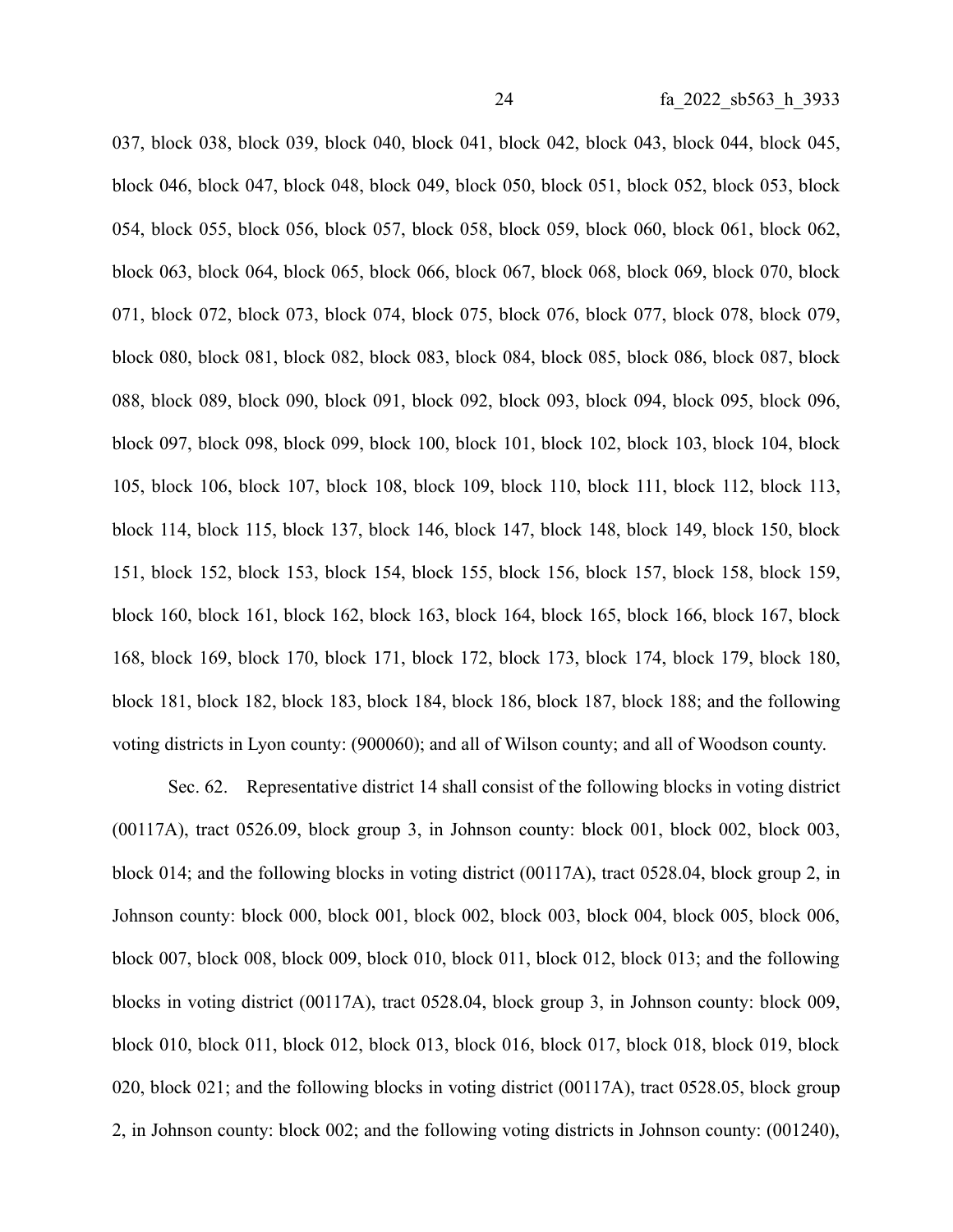(001250), (004140); and the following blocks in voting district (004180), tract 0528.06, block group 3, in Johnson county: block 005, block 007, block 008, block 009; and the following voting districts in Johnson county: (900660), (900670), (900700), (900710), (900740), (900750), (900760), (900870), (901650), (901710); and the following blocks in voting district (920670), tract 0528.04, block group 1, in Johnson county: block 011, block 012; and the following voting districts in Johnson county: (920830).

Sec. 63. Representative district 15 shall consist of the following voting districts in Johnson county: (001000), (001010); and the following blocks in voting district (001070), tract 0535.08, block group 1, in Johnson county: block 009, block 010; and the following voting districts in Johnson county: (001090); and the following blocks in voting district (001130), tract 0536.04, block group 4, in Johnson county: block 000, block 001, block 002, block 008, block 009, block 010, block 011, block 012; and the following voting districts in Johnson county: (001150); and the following blocks in voting district (001160), tract 0529.06, block group 3, in Johnson county: block 006, block 007, block 008, block 009, block 013, block 014, block 015, block 016, block 029, block 030, block 031, block 032, block 033, block 034, block 035, block 038, block 039; and the following blocks in voting district (001160), tract 0535.55, block group 1, in Johnson county: block 000, block 001, block 002, block 010, block 011; and the following blocks in voting district (001160), tract 0535.55, block group 2, in Johnson county: block 003, block 004; and the following voting districts in Johnson county: (001260), (001280), (001300); and the following blocks in voting district (001310), tract 0535.06, block group 2, in Johnson county: block 012, block 016; and the following voting districts in Johnson county: (001360); and the following blocks in voting district (001370), tract 0535.06, block group 1, in Johnson county: block 007, block 008, block 009, block 010, block 011, block 012, block 014, block 015, block 016, block 017; and the following voting districts in Johnson county: (00153P); and the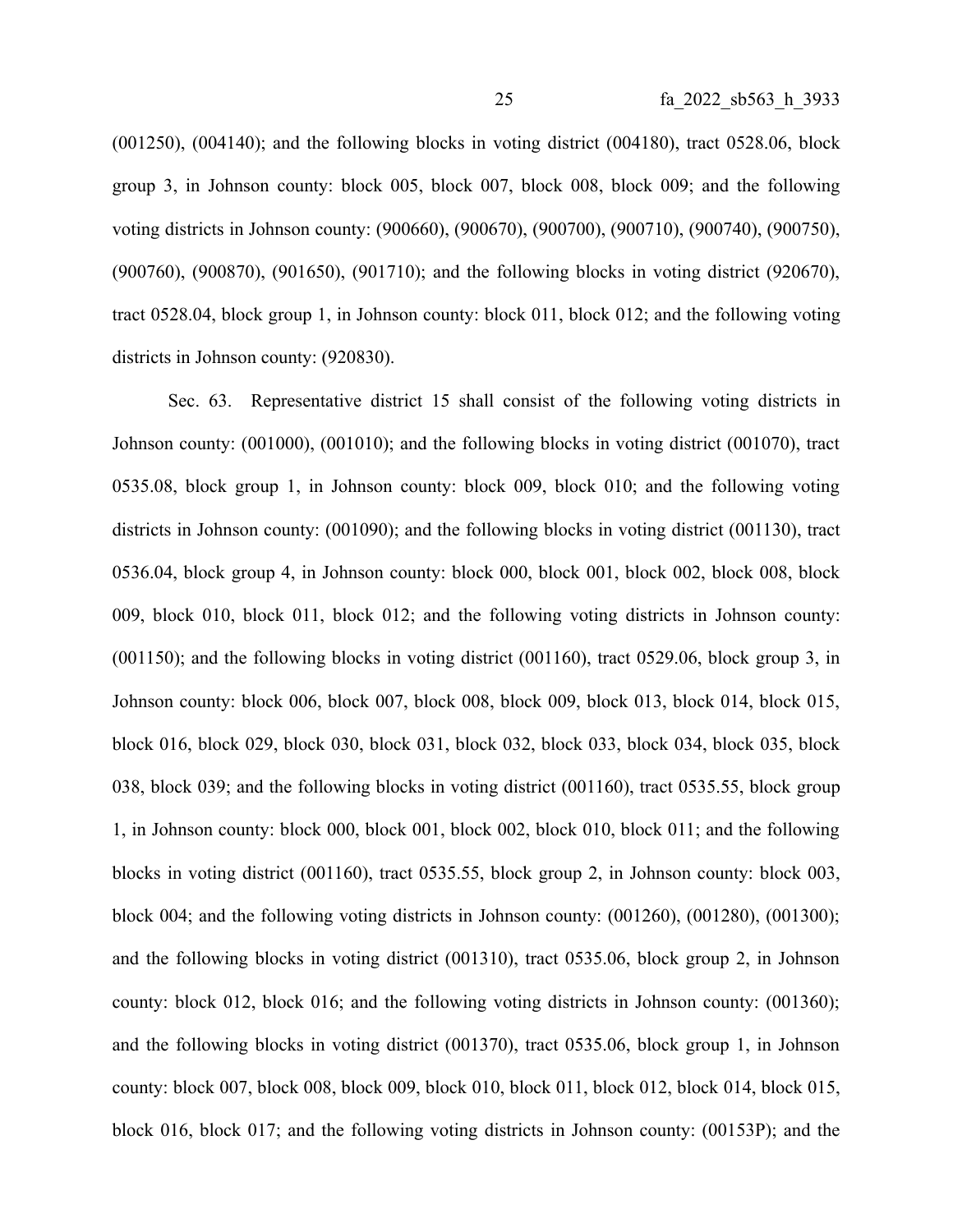following blocks in voting district (003120), tract 0538.01, block group 2, in Johnson county: block 001, block 002, block 003, block 007, block 013, block 014, block 015, block 018, block 019; and the following voting districts in Johnson county: (900570), (900620), (901510), (901550), (901560), (901780); and the following blocks in voting district (901810), tract 0536.03, block group 2, in Johnson county: block 003, block 004, block 005, block 006, block 007, block 008, block 010, block 011, block 012, block 013, block 014, block 015, block 017, block 018, block 019, block 027, block 028, block 029, block 035, block 036, block 044, block 073, block 075, block 076; and the following blocks in voting district (901970), tract 0536.03, block group 2, in Johnson county: block 055, block 064, block 068, block 069, block 070, block 074; and the following blocks in voting district (901970), tract 0538.01, block group 2, in Johnson county: block 000; and the following voting districts in Johnson county: (920230); and the following blocks in voting district (920630), tract 0536.03, block group 2, in Johnson county: block 031, block 032, block 033, block 034, block 039, block 040, block 042, block 043, block 051, block 052, block 053, block 056, block 057, block 058, block 059, block 061, block 063, block 065, block 067, block 077; and the following voting districts in Johnson county: (92071A), (920730); and the following blocks in voting district (920770), tract 0536.03, block group 2, in Johnson county: block 062.

Sec. 64. Representative district 16 shall consist of the following voting districts in Johnson county: (001840), (001860); and the following blocks in voting district (001890), tract 0519.04, block group 3, in Johnson county: block 002, block 003, block 004, block 005, block 006, block 007, block 008, block 009, block 010, block 012, block 013; and the following blocks in voting district (001960), tract 0519.09, block group 1, in Johnson county: block 004; and the following blocks in voting district (001990), tract 0524.22, block group 4, in Johnson county: block 020; and the following voting districts in Johnson county: (002000), (002010), (002050),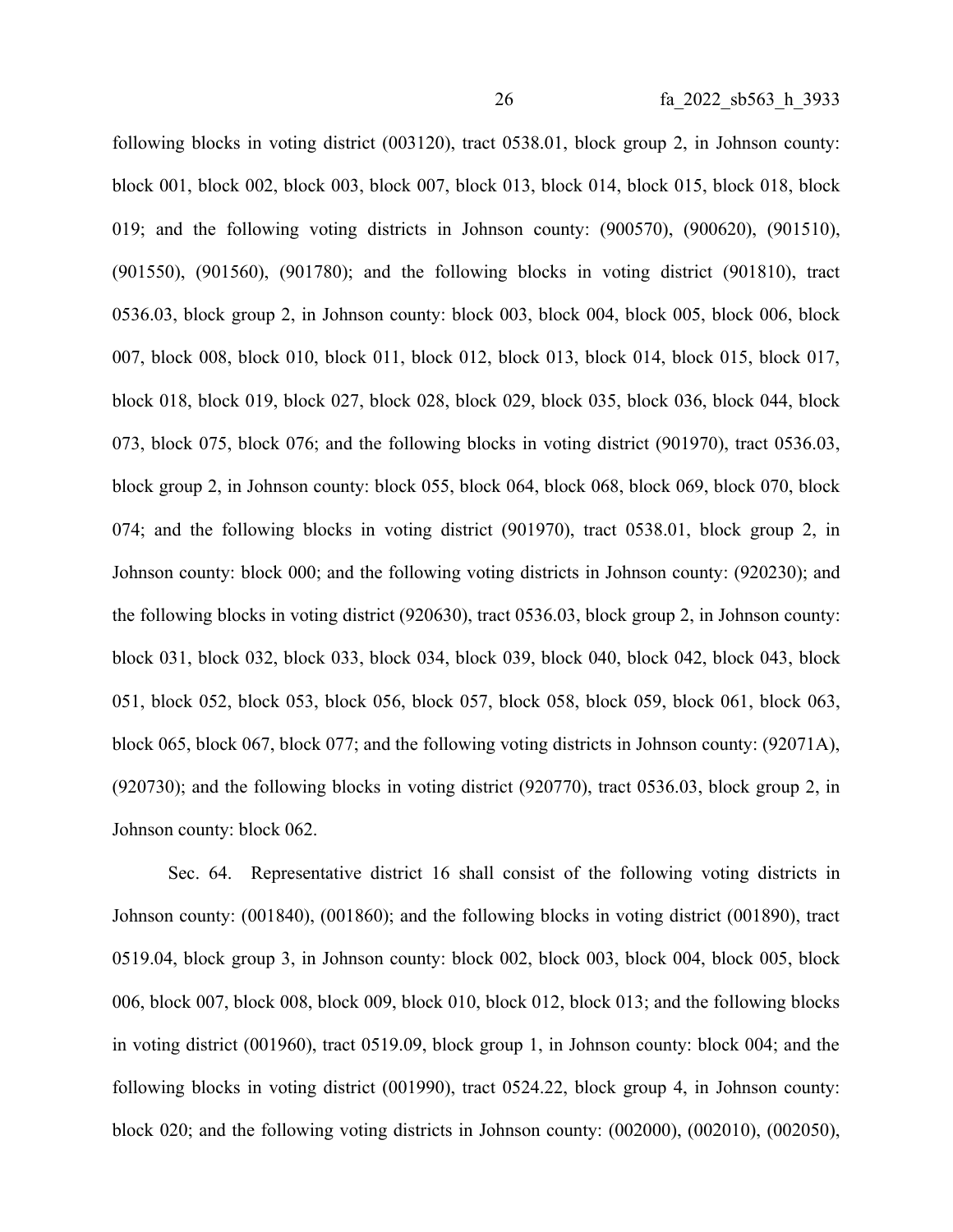(002120), (002130), (002140), (00217A), (00217B), (002180), (002190); and the following blocks in voting district (00222A), tract 0530.10, block group 4, in Johnson county: block 000, block 001, block 002, block 003, block 004, block 005; and the following blocks in voting district (00222A), tract 0530.10, block group 6, in Johnson county: block 000, block 001, block 002, block 003; and the following blocks in voting district (00222B), tract 0530.10, block group 2, in Johnson county: block 000, block 001, block 002, block 003; and the following voting districts in Johnson county: (002230), (901050), (920320).

Sec. 65. Representative district 17 shall consist of the following voting districts in Johnson county: (000430), (000440), (000450), (002930); and the following blocks in voting district (002940), tract 0523.07, block group 1, in Johnson county: block 003, block 004, block 005, block 006; and the following blocks in voting district (002940), tract 0524.10, block group 1, in Johnson county: block 001; and the following blocks in voting district (002940), tract 0525.02, block group 1, in Johnson county: block 029, block 037, block 038, block 039, block 040, block 041, block 042, block 050, block 051, block 052, block 053, block 054; and the following blocks in voting district (002940), tract 9800.03, block group 1, in Johnson county: block 000; and the following voting districts in Johnson county: (003040), (003090), (900360), (900370); and the following blocks in voting district (900430), tract 0524.14, block group 1, in Johnson county: block 000, block 001, block 002, block 020, block 021, block 022, block 023; and the following blocks in voting district (900430), tract 0524.14, block group 2, in Johnson county: block 000; and the following voting districts in Johnson county: (900440), (901410); and the following blocks in voting district (901420), tract 0525.02, block group 1, in Johnson county: block 030, block 031, block 032, block 033, block 034, block 043, block 044, block 045, block 046, block 047, block 048, block 049; and the following blocks in voting district (901420), tract 0526.11, block group 1, in Johnson county: block 000, block 001, block 002, block 003, block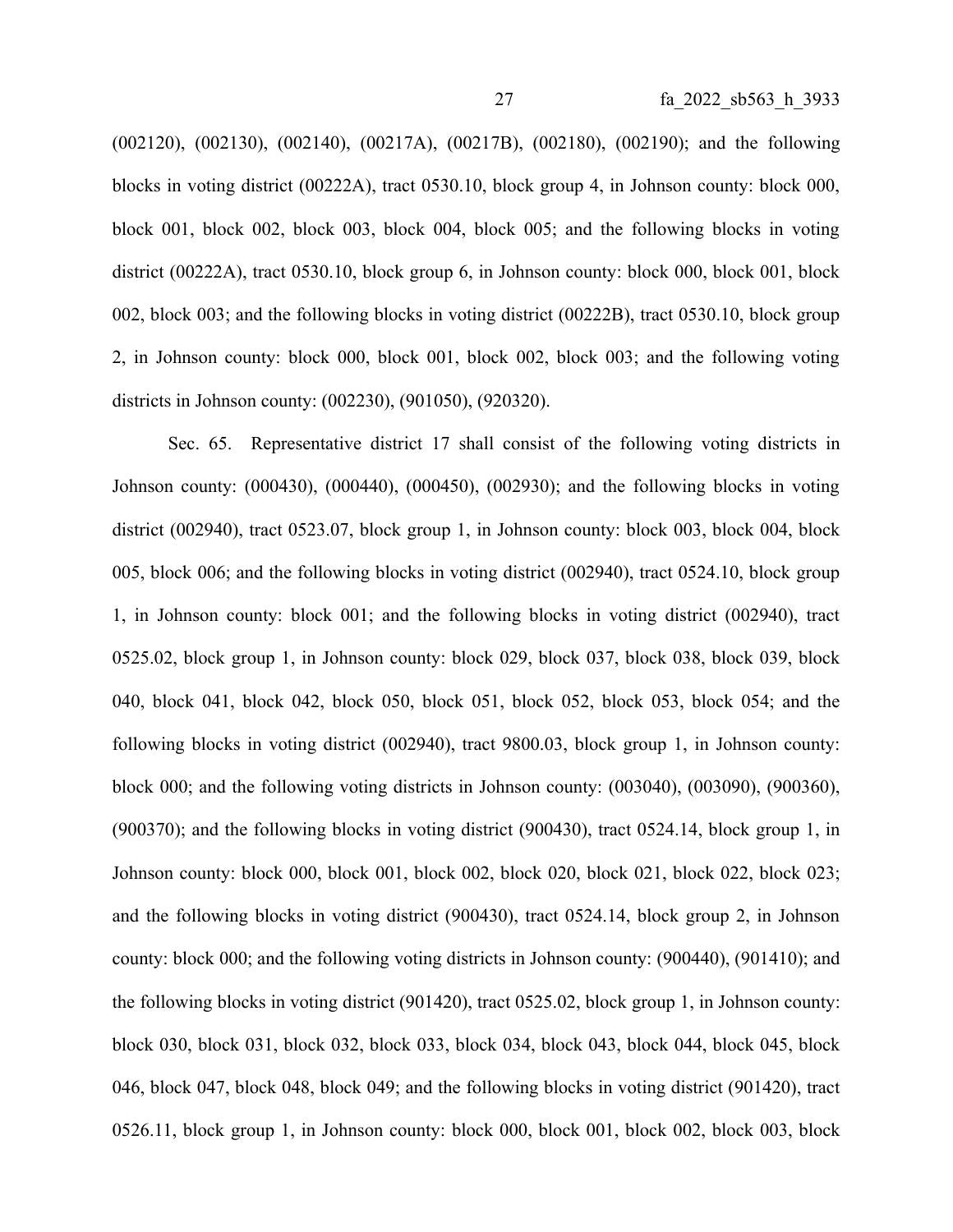004, block 005, block 006, block 007, block 008, block 009, block 010, block 011, block 012, block 013, block 014, block 015; and the following blocks in voting district (901420), tract 0526.11, block group 2, in Johnson county: block 003, block 005, block 006, block 008, block 009, block 010, block 011, block 012, block 013; and the following blocks in voting district (901420), tract 9800.03, block group 1, in Johnson county: block 003, block 004, block 005, block 009; and the following voting districts in Johnson county: (920130), (920140), (920150); and the following blocks in voting district (920510), tract 0523.07, block group 3, in Johnson county: block 001, block 002, block 004.

Sec. 66. Representative district 18 shall consist of the following voting districts in Johnson county: (002760), (002770), (002780); and the following blocks in voting district (002790), tract 0523.05, block group 2, in Johnson county: block 003, block 004, block 005, block 006, block 008; and the following blocks in voting district (002800), tract 0523.05, block group 1, in Johnson county: block 000, block 001, block 002, block 003, block 004, block 005, block 006, block 007, block 008, block 009, block 010, block 011, block 012; and the following voting districts in Johnson county: (002850), (002860), (002870), (002880), (002890), (002900), (002910), (002920); and the following blocks in voting district (003030), tract 0524.19, block group 1, in Johnson county: block 000, block 001, block 002, block 003, block 004, block 005, block 006, block 007, block 008, block 009, block 010; and the following voting districts in Johnson county: (003070); and the following blocks in voting district (900490), tract 0522.01, block group 3, in Johnson county: block 000, block 001, block 002, block 004, block 005; and the following blocks in voting district (900500), tract 0522.01, block group 3, in Johnson county: block 003, block 006, block 007, block 008, block 009, block 010, block 013, block 014, block 015; and the following blocks in voting district (900510), tract 0521.01, block group 2, in Johnson county: block 005, block 006, block 007, block 008, block 009, block 010, block 011,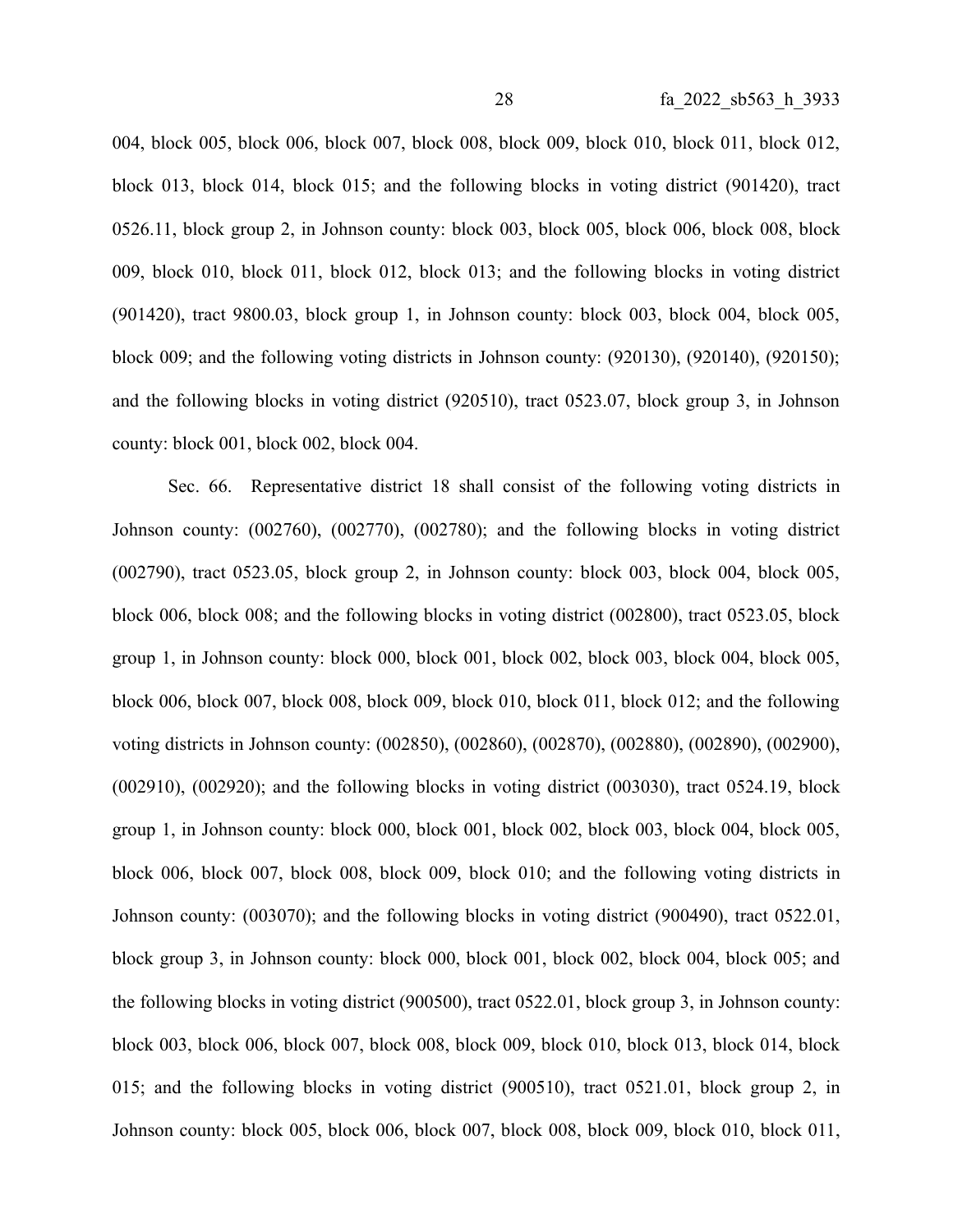block 012, block 013, block 016, block 017; and the following blocks in voting district (900510), tract 0522.01, block group 3, in Johnson county: block 011, block 012, block 016, block 017, block 018, block 019, block 020; and the following voting districts in Johnson county: (920370), (920500).

Sec. 67. Representative district 19 shall consist of the following voting districts in Johnson county: (000200), (000210), (000220), (000230); and the following blocks in voting district (001720), tract 0518.07, block group 2, in Johnson county: block 000, block 001, block 002, block 003, block 004, block 005, block 006, block 007, block 008, block 009, block 010, block 011, block 012, block 013, block 014, block 015, block 016, block 017; and the following voting districts in Johnson county: (001770), (001830), (001850), (001870), (001880), (002280), (002290), (002300), (002310), (002320); and the following blocks in voting district (002340), tract 0518.06, block group 3, in Johnson county: block 000, block 001, block 002, block 003, block 004, block 005, block 006, block 007, block 008, block 009, block 010, block 011; and the following blocks in voting district (002350), tract 0518.06, block group 4, in Johnson county: block 000, block 001, block 002, block 003, block 004, block 005, block 006, block 007, block 008; and the following voting districts in Johnson county: (002620), (002630), (002640), (900990), (920110).

Sec. 68. Representative district 20 shall consist of the following voting districts in Johnson county: (000270), (000350), (001900), (002330); and the following blocks in voting district (002340), tract 0518.06, block group 5, in Johnson county: block 000, block 001, block 002, block 003, block 004, block 005, block 006, block 007; and the following blocks in voting district (002350), tract 0518.06, block group 6, in Johnson county: block 000, block 001, block 002, block 003, block 004, block 005, block 006, block 007, block 008, block 009, block 010; and the following blocks in voting district (002370), tract 0532.01, block group 2, in Johnson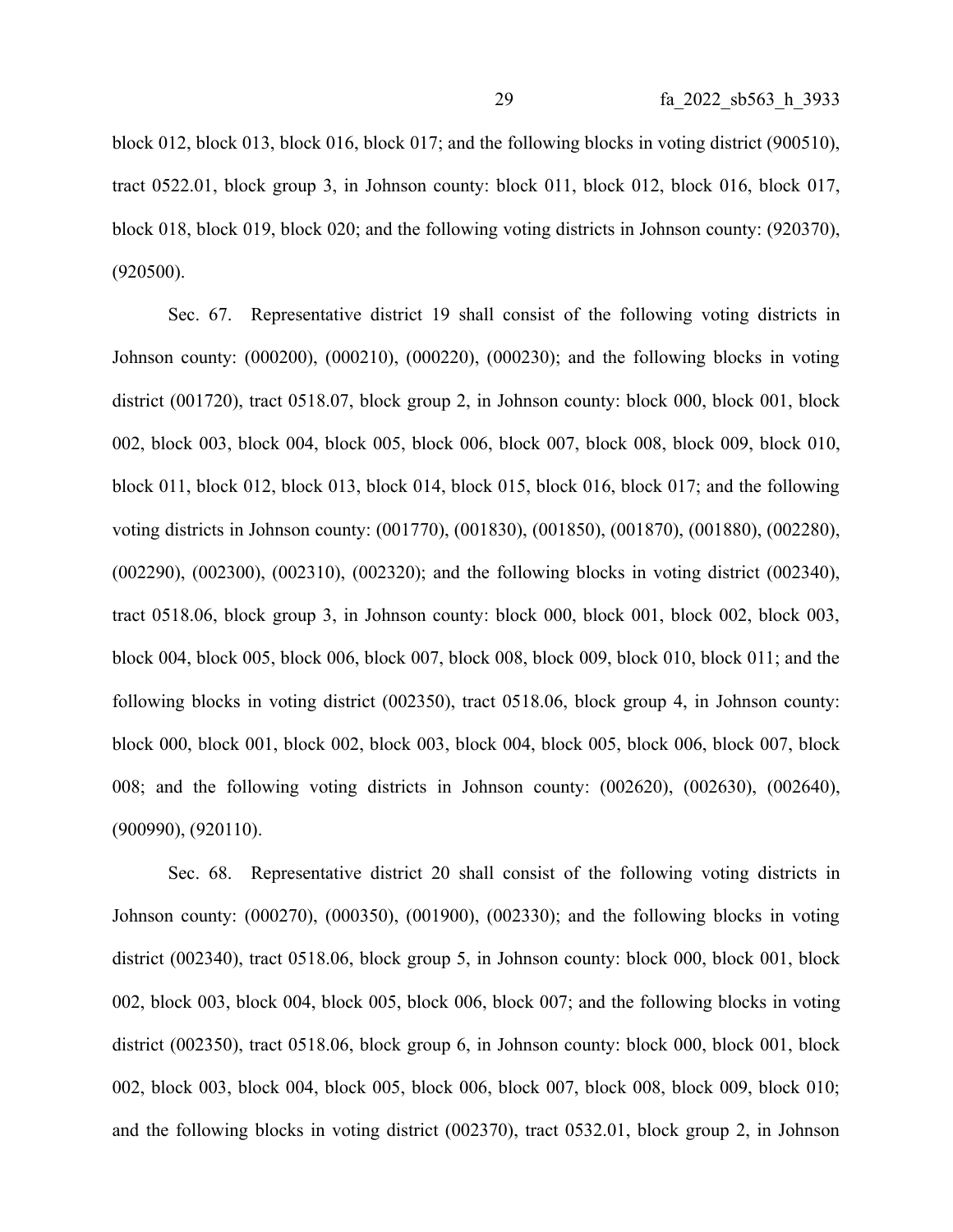county: block 000; and the following blocks in voting district (002370), tract 0532.01, block group 3, in Johnson county: block 000, block 001, block 003, block 004, block 005, block 008, block 009, block 010, block 011, block 012, block 013, block 014, block 015, block 016, block 017, block 018, block 019, block 020, block 021, block 022, block 023, block 024, block 025, block 026, block 027, block 028, block 029, block 030; and the following blocks in voting district (002400), tract 0532.02, block group 1, in Johnson county: block 000, block 001, block 002, block 003, block 004, block 005, block 006, block 007; and the following voting districts in Johnson county: (002410), (900190), (900200), (900210), (900220), (900230), (900250), (900260), (900270), (900300), (920120), (920540), (920870), (920880).

Sec. 69. Representative district 21 shall consist of the following blocks in voting district (001580), tract 0511.00, block group 1, in Johnson county: block 000, block 001, block 011, block 012, block 013, block 016, block 017, block 018, block 019, block 020, block 021; and the following voting districts in Johnson county: (001590), (001600), (001700); and the following blocks in voting district (001720), tract 0513.00, block group 3, in Johnson county: block 000, block 001, block 002, block 003, block 004, block 005, block 006, block 007, block 008, block 009, block 010, block 011, block 012, block 013, block 014, block 015, block 016, block 017; and the following voting districts in Johnson county: (002510); and the following blocks in voting district (002520), tract 0507.00, block group 3, in Johnson county: block 011, block 012, block 013, block 014, block 015, block 016, block 017, block 018, block 019; and the following blocks in voting district (002520), tract 0509.00, block group 2, in Johnson county: block 012; and the following blocks in voting district (002520), tract 0510.00, block group 2, in Johnson county: block 000, block 001, block 002, block 003, block 004, block 005, block 006, block 012; and the following blocks in voting district (002520), tract 0510.00, block group 3, in Johnson county: block 000, block 001, block 002, block 003, block 004, block 005, block 006, block 007;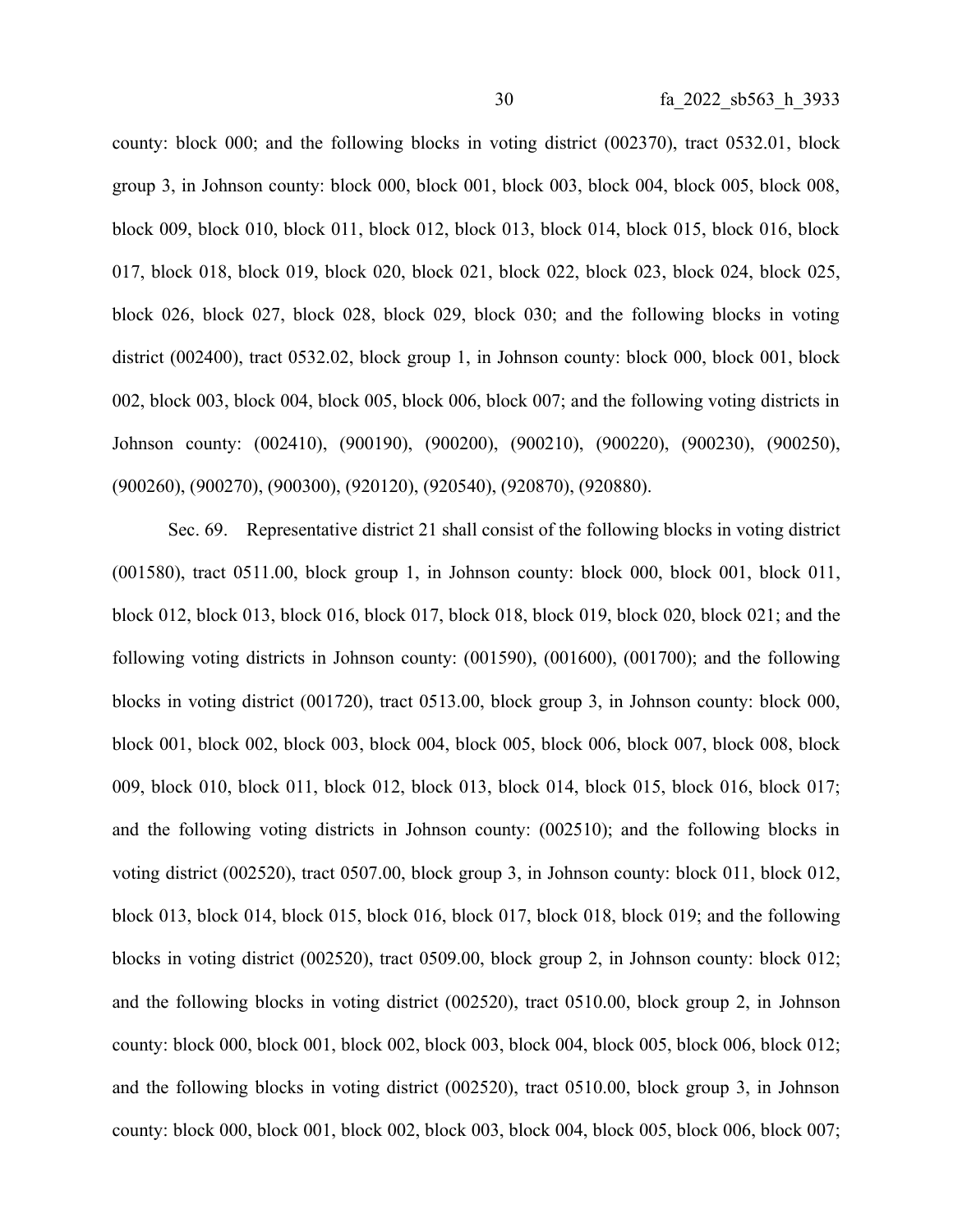and the following voting districts in Johnson county: (002530), (002540), (002550), (002560), (002570), (002580), (002590), (002600), (002610), (002650), (002660), (002670), (920270); and the following blocks in voting district (920280), tract 0511.00, block group 2, in Johnson county: block 000, block 001, block 002, block 013, block 014, block 015, block 016, block 017, block 018, block 028, block 029, block 030.

Sec. 70. Representative district 22 shall consist of the following blocks in voting district (001630), tract 0519.07, block group 1, in Johnson county: block 000, block 001, block 002, block 003, block 004, block 005, block 006, block 011, block 012; and the following blocks in voting district (001630), tract 0519.07, block group 2, in Johnson county: block 002; and the following voting districts in Johnson county: (001640), (001650), (001660), (001670), (001680), (001690), (001710), (001730); and the following blocks in voting district (001740), tract 0519.12, block group 1, in Johnson county: block 000, block 001, block 011, block 012, block 013, block 016, block 017, block 022, block 023, block 024, block 025; and the following voting districts in Johnson county: (001750), (001760), (001790), (001800), (001810), (001820), (001920); and the following blocks in voting district (001940), tract 0518.04, block group 1, in Johnson county: block 011, block 012, block 013, block 014, block 015, block 016, block 017, block 018, block 019, block 020, block 021, block 022, block 027; and the following blocks in voting district (001960), tract 0519.09, block group 1, in Johnson county: block 006, block 014, block 015; and the following voting districts in Johnson county: (920290).

Sec. 71. Representative district 23 shall consist of the following voting districts in Johnson county: (000580), (000590), (000600), (000610), (000630), (000640); and the following blocks in voting district (000650), tract 0524.23, block group 1, in Johnson county: block 000, block 001, block 003, block 004, block 005, block 006, block 008, block 009, block 010, block 011, block 012, block 013; and the following blocks in voting district (000650), tract 0524.23,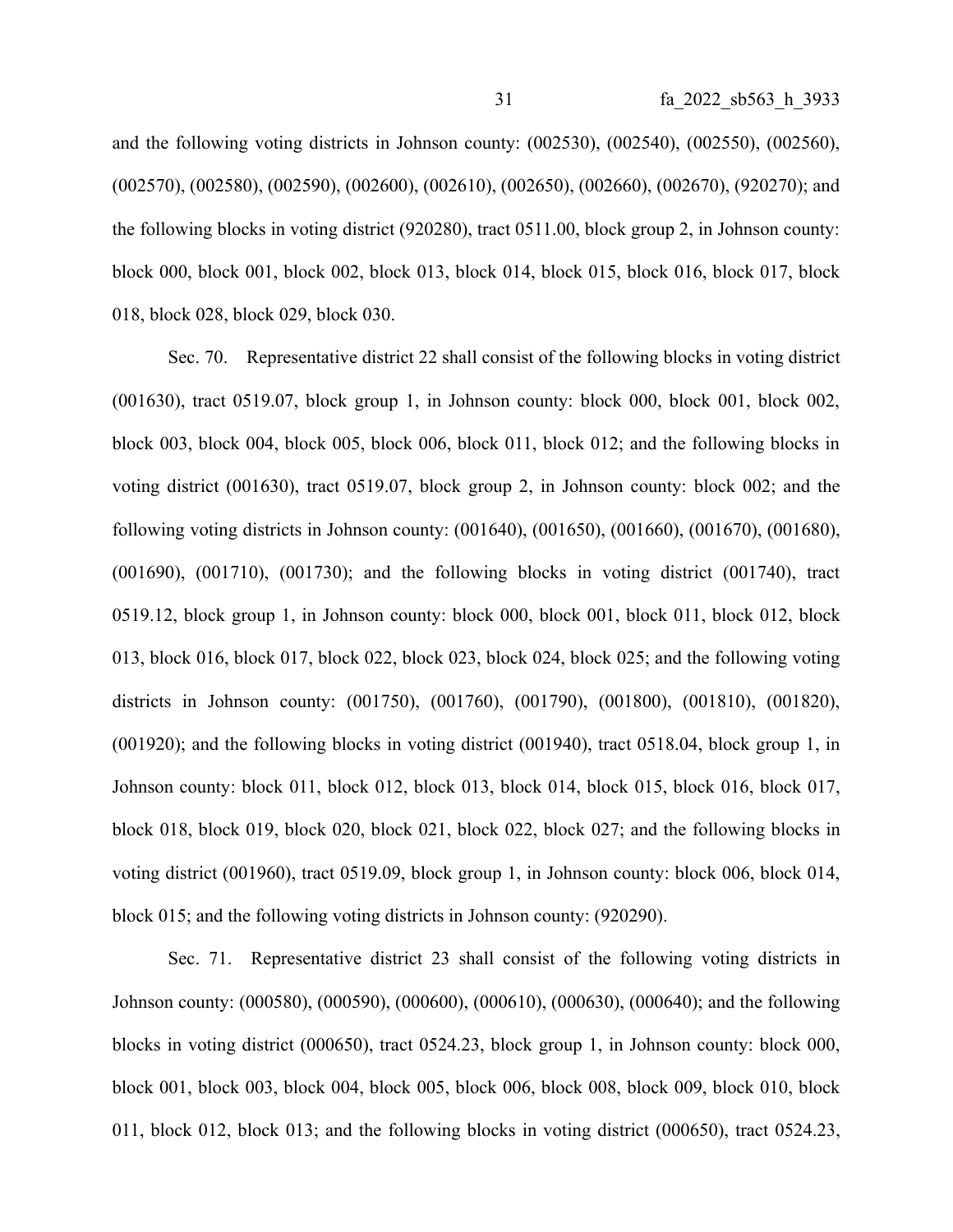block group 2, in Johnson county: block 000, block 001, block 002; and the following blocks in voting district (000650), tract 0524.23, block group 3, in Johnson county: block 001, block 002, block 003, block 004, block 005, block 006, block 007, block 008, block 009; and the following blocks in voting district (000660), tract 9801.00, block group 1, in Johnson county: block 005, block 006; and the following blocks in voting district (001630), tract 0519.07, block group 1, in Johnson county: block 007, block 008, block 009, block 010; and the following blocks in voting district (001740), tract 0519.12, block group 1, in Johnson county: block 002, block 003, block 004, block 005, block 006, block 007, block 008, block 009, block 010, block 014, block 015, block 018, block 019, block 020, block 021, block 026, block 027; and the following blocks in voting district (001740), tract 9801.00, block group 1, in Johnson county: block 000, block 001, block 002, block 003, block 007, block 008, block 009, block 010; and the following voting districts in Johnson county: (001780); and the following blocks in voting district (001990), tract 0524.22, block group 4, in Johnson county: block 000, block 001, block 002, block 003, block 004, block 005, block 006, block 007, block 008, block 009, block 010, block 011, block 012, block 013, block 014, block 015, block 016, block 017, block 018, block 019, block 021; and the following blocks in voting district (003030), tract 0524.19, block group 2, in Johnson county: block 003, block 004, block 005, block 006; and the following voting districts in Johnson county: (003050), (003060), (003080); and the following blocks in voting district (900430), tract 0524.21, block group 2, in Johnson county: block 002, block 003, block 004, block 005, block 006, block 007; and the following blocks in voting district (920190), tract 0524.22, block group 1, in Johnson county: block 005, block 009, block 011, block 012; and the following blocks in voting district (920190), tract 0524.23, block group 1, in Johnson county: block 002; and the following voting districts in Johnson county: (920200), (920380), (920490).

Sec. 72. Representative district 24 shall consist of the following voting districts in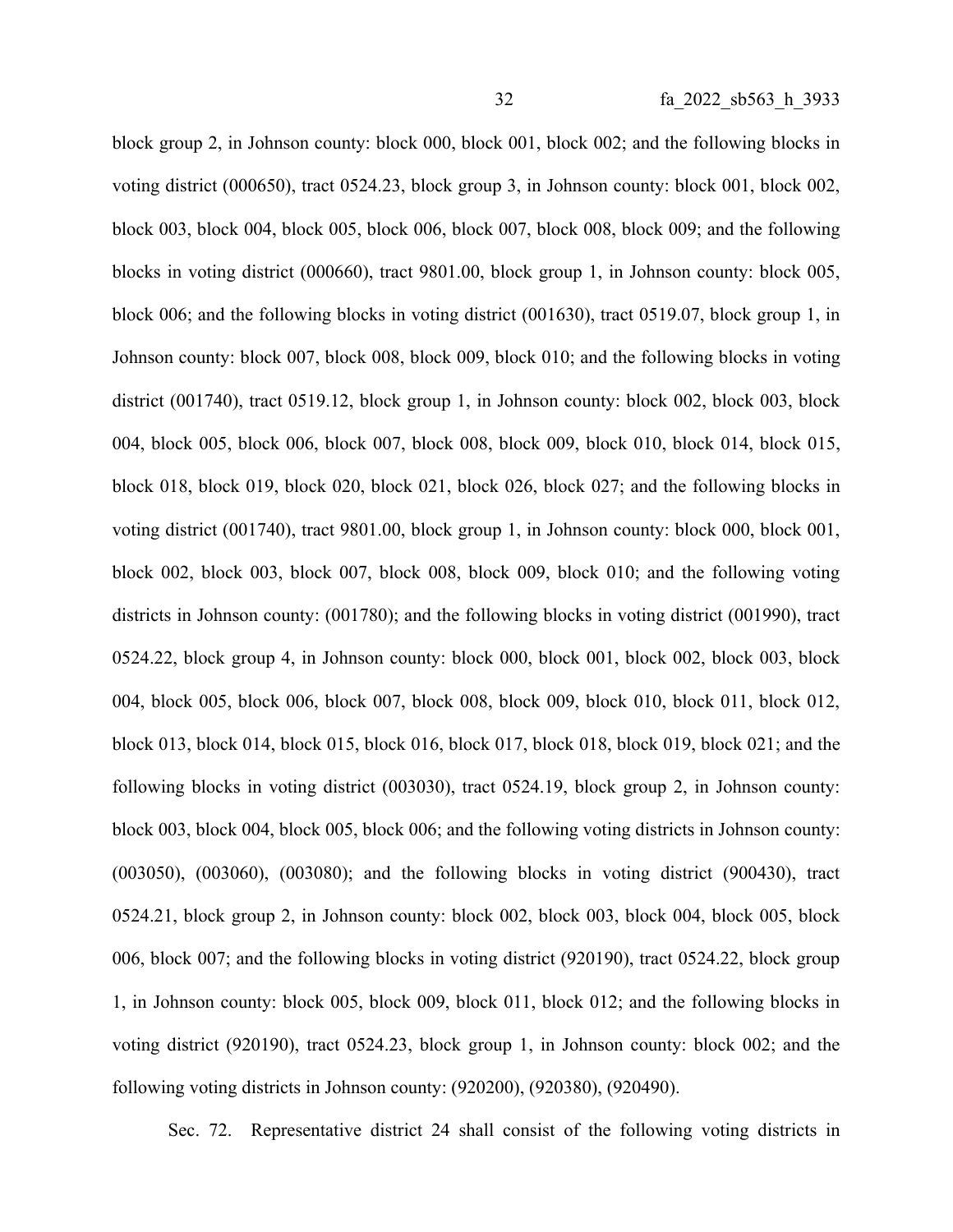Johnson county: (000890), (000920), (000930); and the following blocks in voting district (000960), tract 0503.02, block group 2, in Johnson county: block 002, block 003, block 004, block 005, block 006, block 009, block 012, block 013, block 014, block 015; and the following voting districts in Johnson county: (001540), (001550), (001560), (001570); and the following blocks in voting district (001580), tract 0511.00, block group 1, in Johnson county: block 002, block 003, block 004, block 005, block 006, block 007, block 008, block 009, block 010, block 014, block 015, block 022, block 023; and the following voting districts in Johnson county: (001610), (001620); and the following blocks in voting district (900490), tract 0522.01, block group 1, in Johnson county: block 015, block 016, block 017, block 018, block 019, block 020; and the following blocks in voting district (900490), tract 0522.01, block group 2, in Johnson county: block 000, block 001, block 002, block 003, block 006; and the following blocks in voting district (900500), tract 0522.01, block group 1, in Johnson county: block 021, block 022, block 023, block 024, block 027, block 028, block 029, block 030; and the following blocks in voting district (900500), tract 0522.01, block group 2, in Johnson county: block 004, block 005, block 007, block 008, block 009, block 010, block 011, block 012, block 013, block 016, block 017, block 021; and the following blocks in voting district (900510), tract 0521.01, block group 2, in Johnson county: block 003, block 004; and the following blocks in voting district (900510), tract 0522.01, block group 2, in Johnson county: block 014, block 019, block 020; and the following voting districts in Johnson county: (900520), (900530), (900540), (900550), (900560), (920260); and the following blocks in voting district (920280), tract 0511.00, block group 2, in Johnson county: block 003, block 012, block 019; and the following voting districts in Johnson county: (920560), (920570).

Sec. 73. Representative district 25 shall consist of the following voting districts in Johnson county: (000840), (000850), (000860), (000870), (000880), (000910), (000940),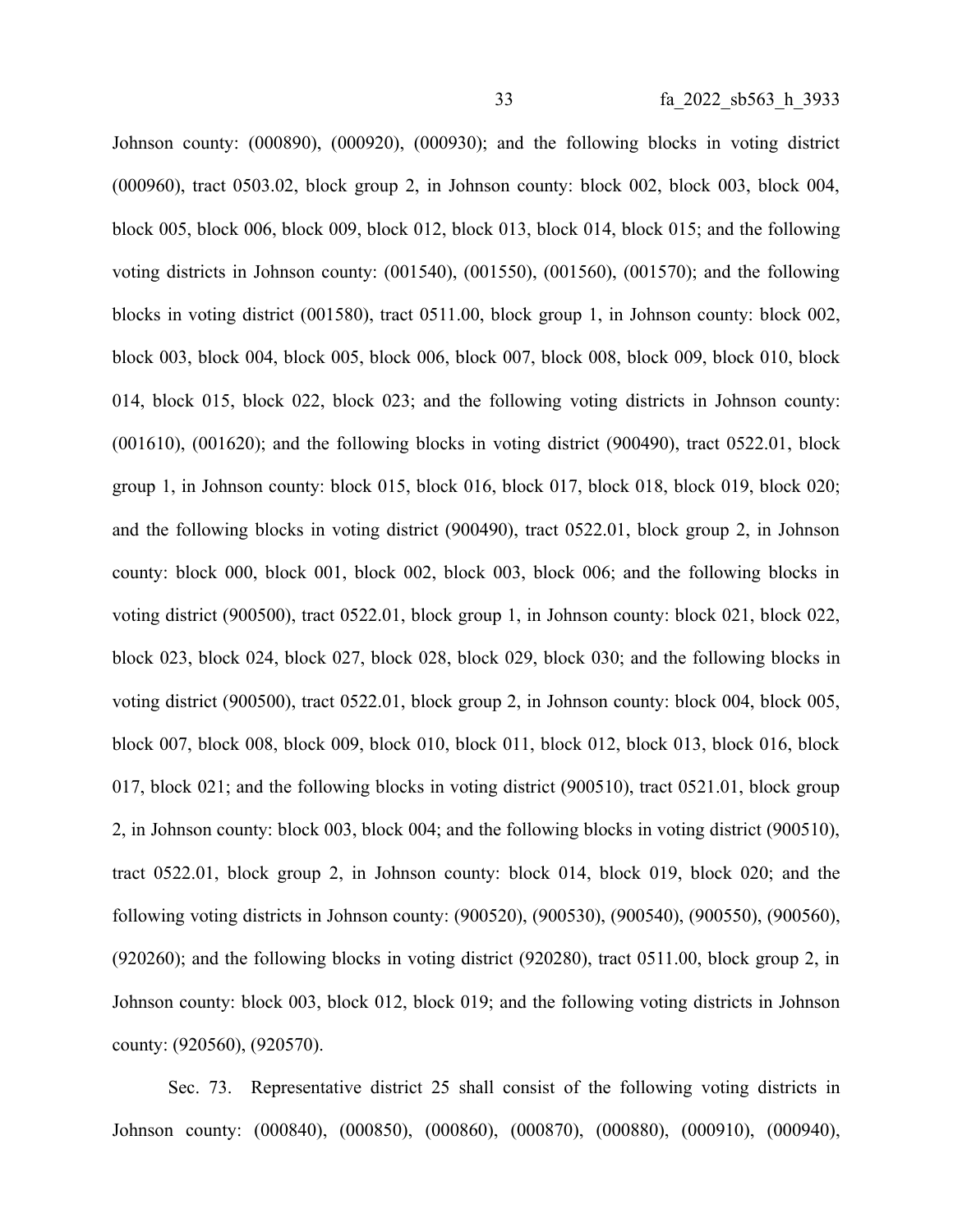(000950); and the following blocks in voting district (000960), tract 0503.02, block group 2, in Johnson county: block 000, block 001, block 010, block 011, block 016, block 017, block 018; and the following voting districts in Johnson county: (002500); and the following blocks in voting district (002520), tract 0507.00, block group 3, in Johnson county: block 007, block 008, block 009, block 010; and the following blocks in voting district (002520), tract 0508.00, block group 3, in Johnson county: block 011, block 018; and the following voting districts in Johnson county: (002680), (002690), (002700), (002710), (002720), (002730), (002740), (002750), (003130), (003140), (003150), (920000), (920010), (920020), (920030), (920040), (920050), (920060), (920070), (920080), (920090), (920210), (920350), (920360), (920940).

Sec. 74. Representative district 26 shall consist of the following blocks in voting district (000030), tract 0538.04, block group 4, in Johnson county: block 028, block 039, block 040, block 041; and the following voting districts in Johnson county: (001060), (00249A); and the following blocks in voting district (00311A), tract 0538.01, block group 3, in Johnson county: block 000, block 001, block 002, block 003, block 004, block 005, block 006, block 007, block 008, block 009, block 010, block 011, block 012, block 013, block 014, block 015, block 016, block 017, block 020, block 021, block 022, block 023, block 024, block 025, block 026, block 027, block 028, block 029, block 030, block 031, block 032, block 033, block 034, block 035, block 036, block 037, block 038, block 039, block 040, block 041, block 042, block 043, block 044, block 045, block 046, block 047, block 048, block 049, block 050, block 051, block 052, block 053, block 054, block 055, block 056, block 057, block 058, block 059; and the following blocks in voting district (00311A), tract 0538.01, block group 4, in Johnson county: block 000, block 001, block 002, block 003, block 004, block 007, block 010, block 012, block 013, block 017, block 018, block 019, block 021, block 024, block 025, block 026, block 027, block 028, block 029, block 030, block 031, block 032, block 033, block 034, block 035, block 036, block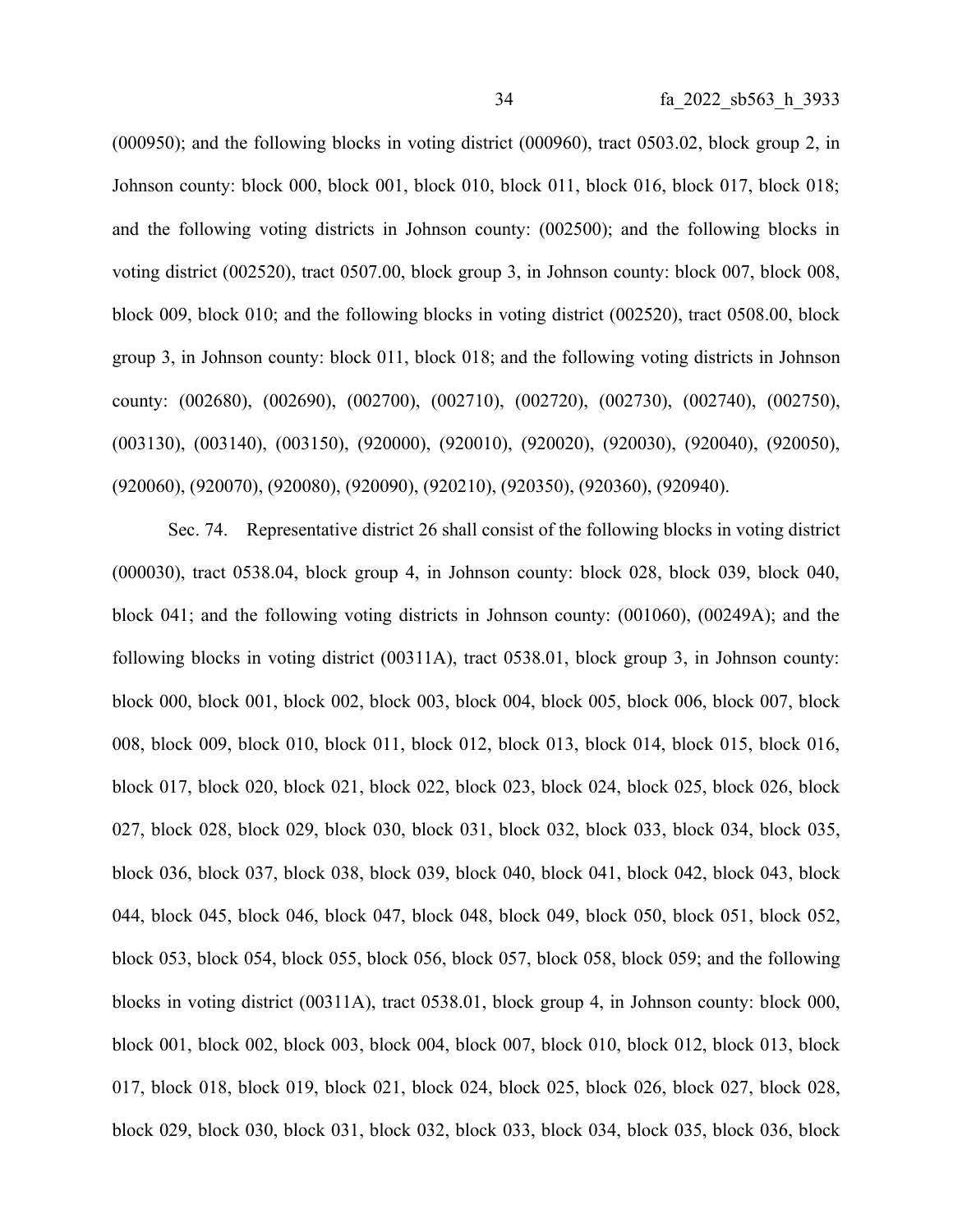037, block 038, block 041, block 042; and the following blocks in voting district (00311A), tract 0538.01, block group 5, in Johnson county: block 003, block 006, block 007, block 008, block 009, block 012, block 014, block 015, block 016, block 017, block 019, block 020, block 023, block 024, block 028; and the following blocks in voting district (00311A), tract 0538.01, block group 6, in Johnson county: block 006, block 007, block 008, block 023, block 024, block 026, block 027, block 030, block 031, block 032, block 034, block 037, block 039, block 040, block 043, block 044, block 046, block 047, block 048, block 049; and the following voting districts in Johnson county: (00311B), (00311D); and the following blocks in voting district (003120), tract 0535.58, block group 1, in Johnson county: block 022, block 023; and the following blocks in voting district (003120), tract 0538.01, block group 3, in Johnson county: block 018, block 019; and the following blocks in voting district (003120), tract 0538.01, block group 4, in Johnson county: block 005, block 006; and the following blocks in voting district (003120), tract 0538.01, block group 5, in Johnson county: block 000, block 001, block 002, block 021, block 022, block 026, block 027; and the following blocks in voting district (003120), tract 0538.01, block group 6, in Johnson county: block 000, block 001, block 002, block 003, block 004, block 005, block 009, block 010, block 012, block 013, block 014, block 015, block 016, block 017, block 038, block 041, block 042, block 045; and the following voting districts in Johnson county: (004190), (900010), (900020), (900580); and the following blocks in voting district (900600), tract 0535.09, block group 1, in Johnson county: block 000, block 001, block 005; and the following blocks in voting district (900600), tract 0535.09, block group 4, in Johnson county: block 012, block 013; and the following voting districts in Johnson county: (900610); and the following blocks in voting district (900860), tract 0535.60, block group 1, in Johnson county: block 002, block 003, block 004, block 005, block 006, block 007, block 009, block 010; and the following voting districts in Johnson county: (900910), (900940), (900980); and the following blocks in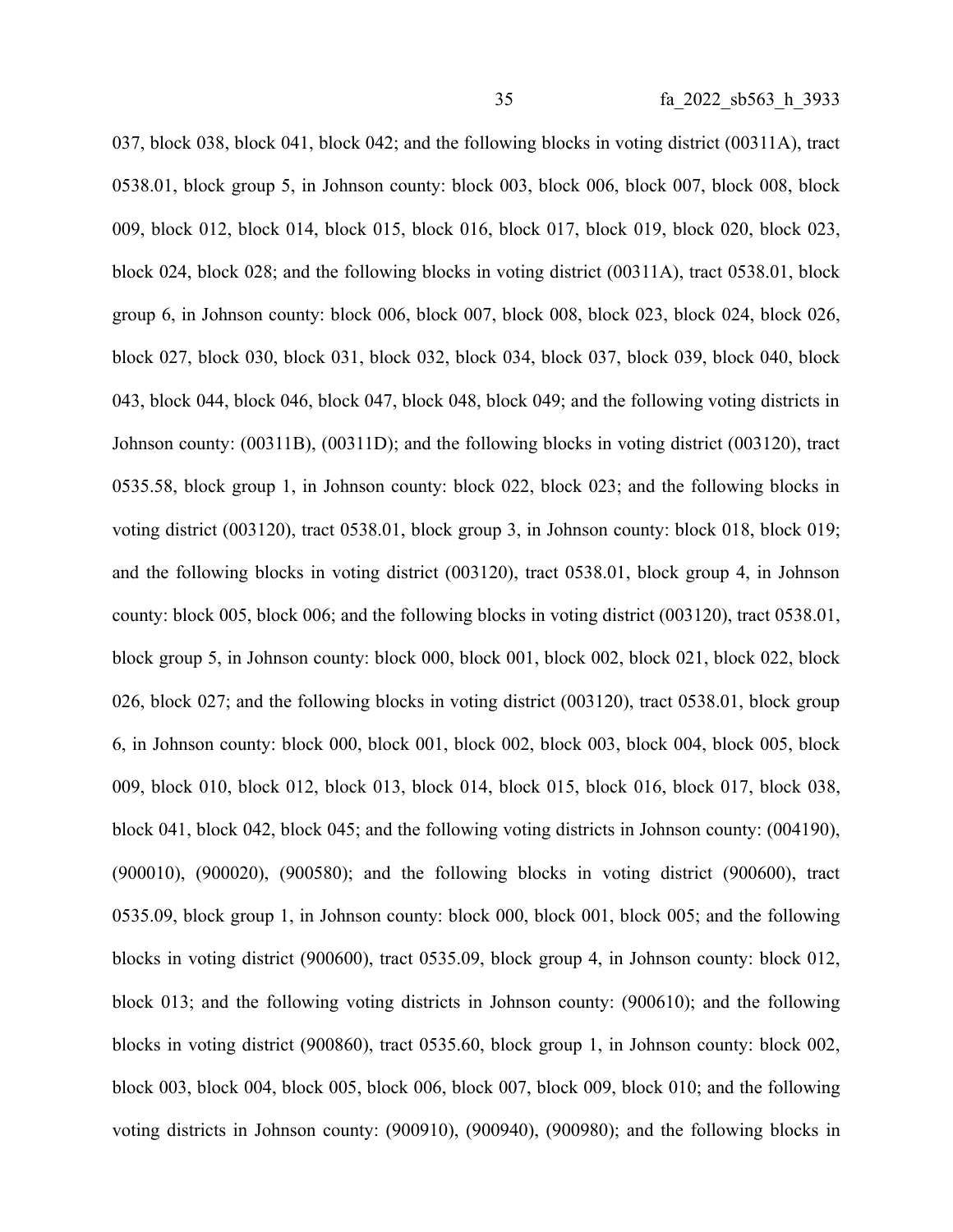voting district (901130), tract 0534.27, block group 2, in Johnson county: block 008, block 009, block 010, block 011, block 012, block 014, block 015, block 016, block 017, block 018, block 019, block 020, block 021, block 022, block 023, block 024; and the following blocks in voting district (901130), tract 0538.04, block group 1, in Johnson county: block 000, block 001, block 002, block 003, block 004, block 005, block 006, block 007, block 008, block 009, block 010, block 011, block 018, block 019; and the following blocks in voting district (901220), tract 0538.04, block group 1, in Johnson county: block 017; and the following voting districts in Johnson county: (901570), (901610), (901630), (901880), (901890); and the following blocks in voting district (901970), tract 0535.58, block group 1, in Johnson county: block 016, block 017, block 019, block 020, block 021; and the following voting districts in Johnson county: (920610), (920620); and the following blocks in voting district (920630), tract 0535.58, block group 1, in Johnson county: block 018; and the following voting districts in Johnson county: (920640), (920700), (920720), (920740); and the following blocks in voting district (920770), tract 0535.58, block group 1, in Johnson county: block 005, block 006; and the following voting districts in Johnson county: (920800), (920810); and the following voting districts in Miami county: (00007B); and the following blocks in voting district (00023A), tract 1001.00, block group 1, in Miami county: block 000, block 024; and the following blocks in voting district (00023A), tract 1002.00, block group 1, in Miami county: block 000, block 001, block 002, block 003, block 004, block 005, block 007, block 008, block 009, block 010, block 011, block 012, block 013, block 014, block 015, block 016, block 017, block 018, block 019, block 021; and the following blocks in voting district (00023A), tract 1002.00, block group 2, in Miami county: block 003, block 004, block 005, block 006, block 007, block 008, block 010, block 011, block 012.

Sec. 75. Representative district 27 shall consist of the following voting districts in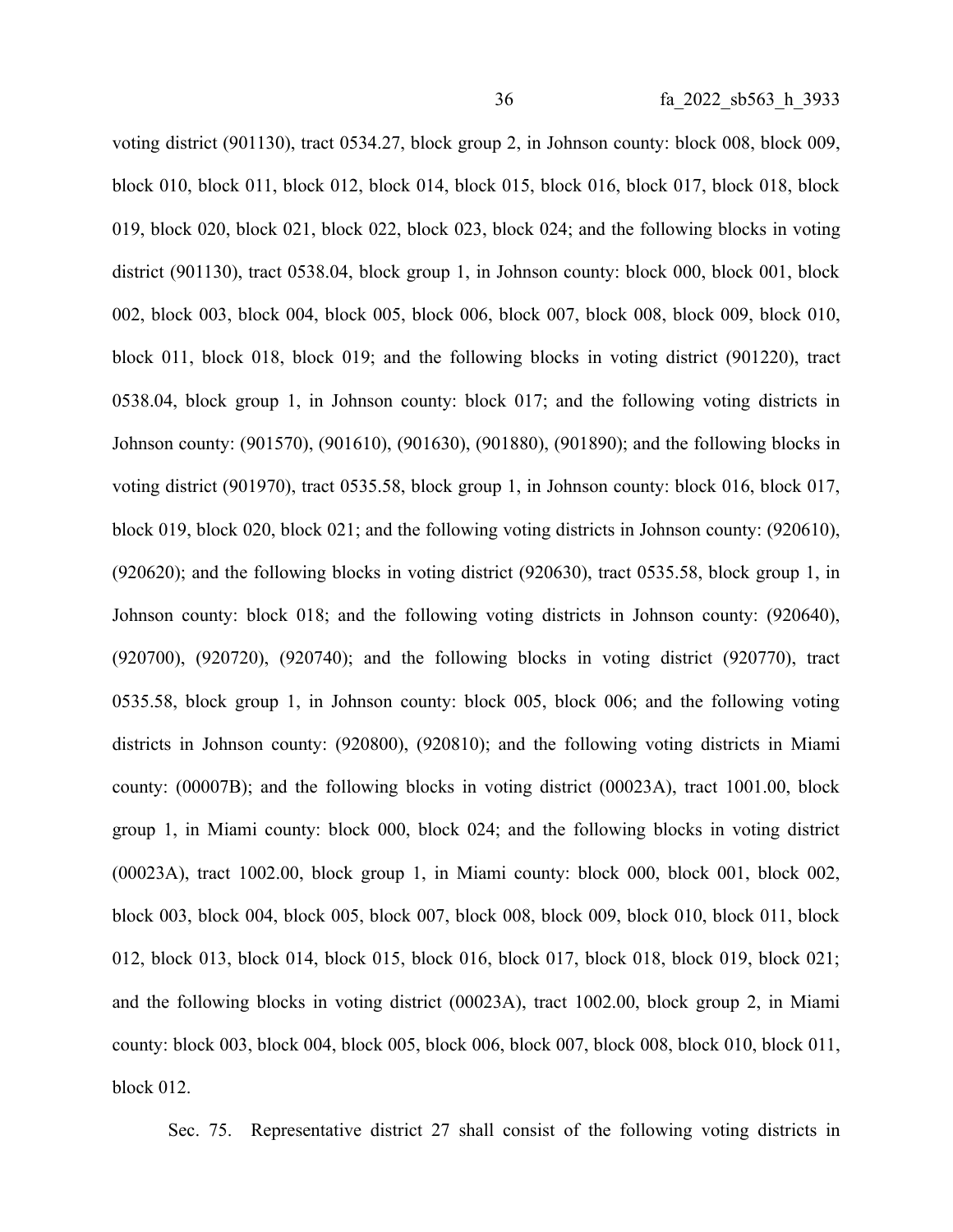Johnson county: (000010), (000020); and the following blocks in voting district (000030), tract 0538.03, block group 1, in Johnson county: block 014, block 015, block 016, block 017, block 018, block 019, block 020, block 021, block 022, block 023, block 024, block 044, block 045; and the following blocks in voting district (000030), tract 0538.04, block group 4, in Johnson county: block 015, block 016, block 017, block 019, block 020, block 025, block 026, block 027, block 032, block 033, block 034, block 035, block 036, block 037, block 038, block 042, block 043, block 044, block 045, block 046, block 047; and the following voting districts in Johnson county: (000040), (002460), (002470), (00249E), (00249F); and the following blocks in voting district (900290), tract 0534.31, block group 1, in Johnson county: block 006, block 009, block 010, block 013, block 014; and the following voting districts in Johnson county: (900340); and the following blocks in voting district (901130), tract 0538.04, block group 2, in Johnson county: block 000, block 001, block 002, block 003, block 004, block 005, block 006, block 007, block 008, block 009, block 010, block 011; and the following blocks in voting district (901140), tract 0534.18, block group 2, in Johnson county: block 000, block 001, block 002, block 003, block 004, block 005, block 006; and the following blocks in voting district (901140), tract 0534.18, block group 3, in Johnson county: block 017, block 018, block 019, block 020; and the following blocks in voting district (901140), tract 0538.04, block group 3, in Johnson county: block 000, block 001; and the following blocks in voting district (901140), tract 0538.04, block group 4, in Johnson county: block 000, block 001, block 002, block 003, block 004, block 005, block 021, block 022, block 023, block 024, block 029, block 030, block 031; and the following blocks in voting district (901150), tract 0534.11, block group 2, in Johnson county: block 005, block 006, block 007, block 008; and the following blocks in voting district (901150), tract 0534.18, block group 1, in Johnson county: block 018, block 019, block 020, block 021, block 022; and the following blocks in voting district (901150), tract 0538.03, block group 2, in Johnson county: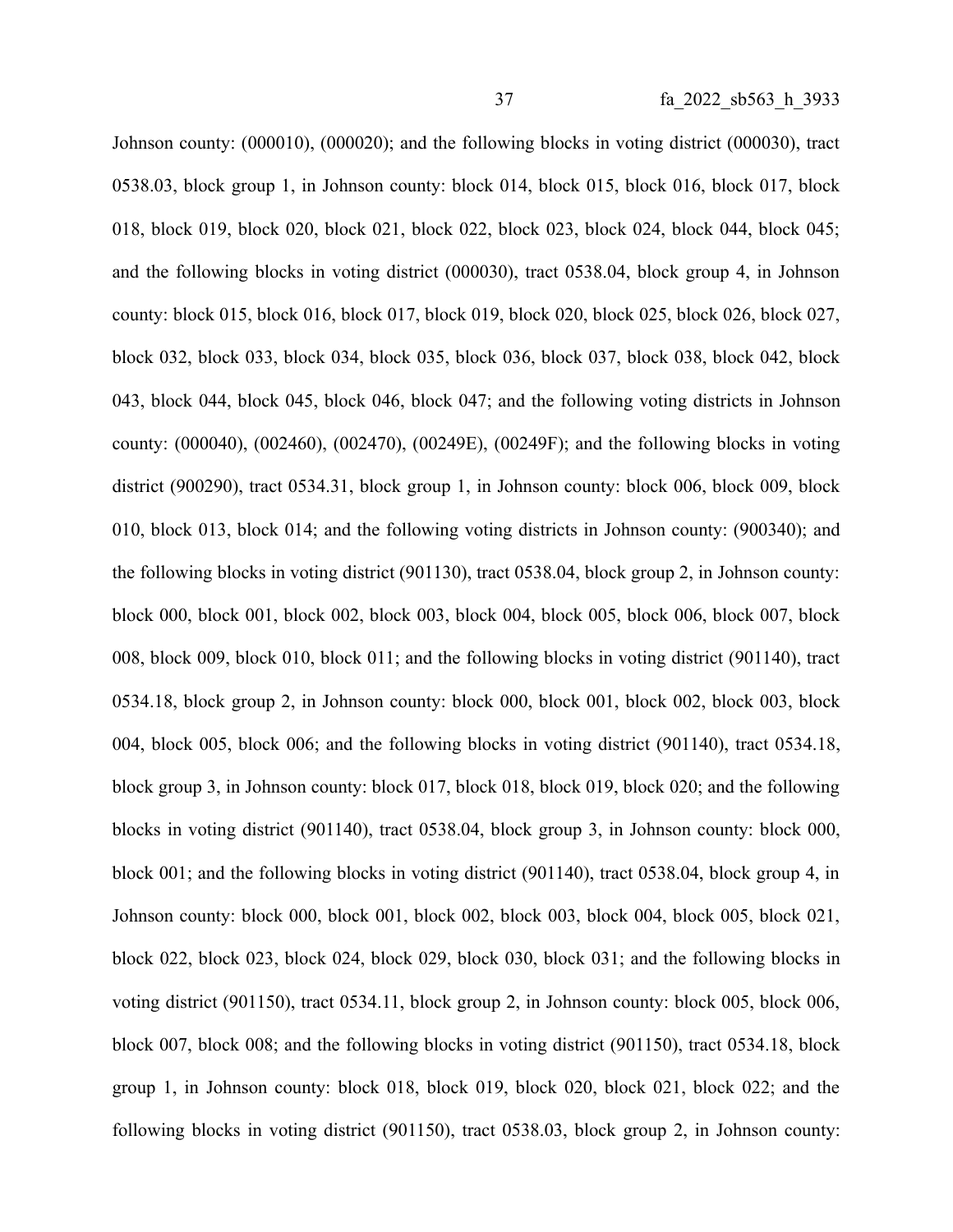block 016, block 017, block 018, block 019, block 020; and the following blocks in voting district (901160), tract 0534.30, block group 1, in Johnson county: block 017, block 018; and the following blocks in voting district (901160), tract 0534.30, block group 2, in Johnson county: block 011, block 012, block 013, block 014, block 015, block 016, block 017, block 018, block 019, block 020, block 021, block 022, block 023, block 024, block 025, block 026; and the following blocks in voting district (901160), tract 0534.31, block group 1, in Johnson county: block 000, block 001, block 002, block 003, block 004, block 005, block 007, block 008, block 011, block 012, block 015, block 016, block 017, block 018, block 019, block 020, block 021; and the following blocks in voting district (901160), tract 0534.31, block group 2, in Johnson county: block 008, block 010, block 011, block 012, block 014, block 015, block 017, block 019, block 022, block 028; and the following voting districts in Johnson county: (901170), (901210); and the following blocks in voting district (901220), tract 0538.04, block group 1, in Johnson county: block 012, block 013, block 014, block 015, block 016; and the following blocks in voting district (901220), tract 0538.04, block group 2, in Johnson county: block 012, block 013, block 014, block 015, block 016, block 017, block 018, block 019, block 020, block 021, block 022; and the following blocks in voting district (901220), tract 0538.04, block group 4, in Johnson county: block 006, block 007, block 008, block 013, block 014, block 018; and the following voting districts in Johnson county: (901300), (901310), (920340), (920520), (920890), (920990), (921000).

Sec. 76. Representative district 28 shall consist of the following voting districts in Johnson county: (000370); and the following blocks in voting district (002370), tract 0532.01, block group 2, in Johnson county: block 001, block 002, block 003, block 004, block 005, block 006, block 007, block 008, block 009; and the following blocks in voting district (002400), tract 0532.02, block group 1, in Johnson county: block 008, block 009, block 010, block 011; and the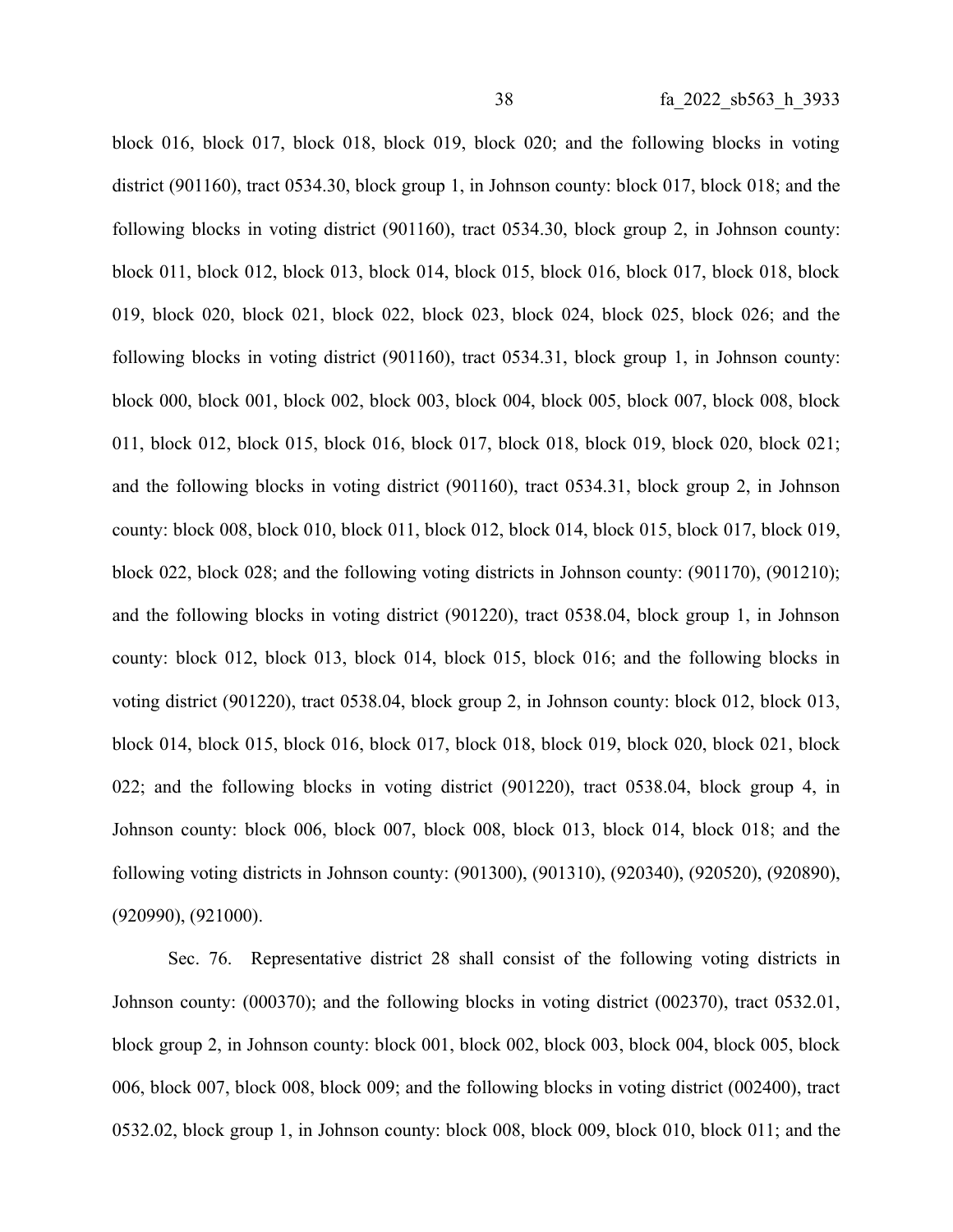following voting districts in Johnson county: (00242B), (00244B), (00249C), (900280); and the following blocks in voting district (900290), tract 0534.29, block group 1, in Johnson county: block 000, block 001, block 002, block 003, block 004, block 005, block 006, block 007, block 011, block 012, block 014, block 015, block 016, block 017, block 018, block 020, block 021, block 022; and the following voting districts in Johnson county: (900320), (900330), (901060), (901070), (901080); and the following blocks in voting district (901160), tract 0534.29, block group 1, in Johnson county: block 008, block 009, block 010, block 013, block 019, block 023, block 024, block 025; and the following voting districts in Johnson county: (901200).

Sec. 77. Representative district 29 shall consist of the following blocks in voting district (001890), tract 0519.04, block group 3, in Johnson county: block 011; and the following voting districts in Johnson county: (001910), (001930); and the following blocks in voting district (001940), tract 0518.04, block group 1, in Johnson county: block 000, block 001, block 002, block 003, block 004, block 005, block 006, block 007, block 008, block 009, block 010, block 023, block 024, block 025, block 026; and the following voting districts in Johnson county: (001950); and the following blocks in voting district (001960), tract 0519.09, block group 2, in Johnson county: block 000, block 001, block 002, block 003, block 004, block 005, block 006, block 007, block 008, block 009, block 010, block 011, block 012, block 013, block 014, block 015; and the following voting districts in Johnson county: (001970), (001980), (002020), (002030), (002080), (002090), (002150), (002380), (002390), (00242A), (920300), (920310), (920950).

Sec. 78. Representative district 30 shall consist of the following voting districts in Johnson county: (000510), (000520); and the following blocks in voting district (001420), tract 0529.07, block group 1, in Johnson county: block 000; and the following blocks in voting district (001420), tract 0529.07, block group 2, in Johnson county: block 003; and the following blocks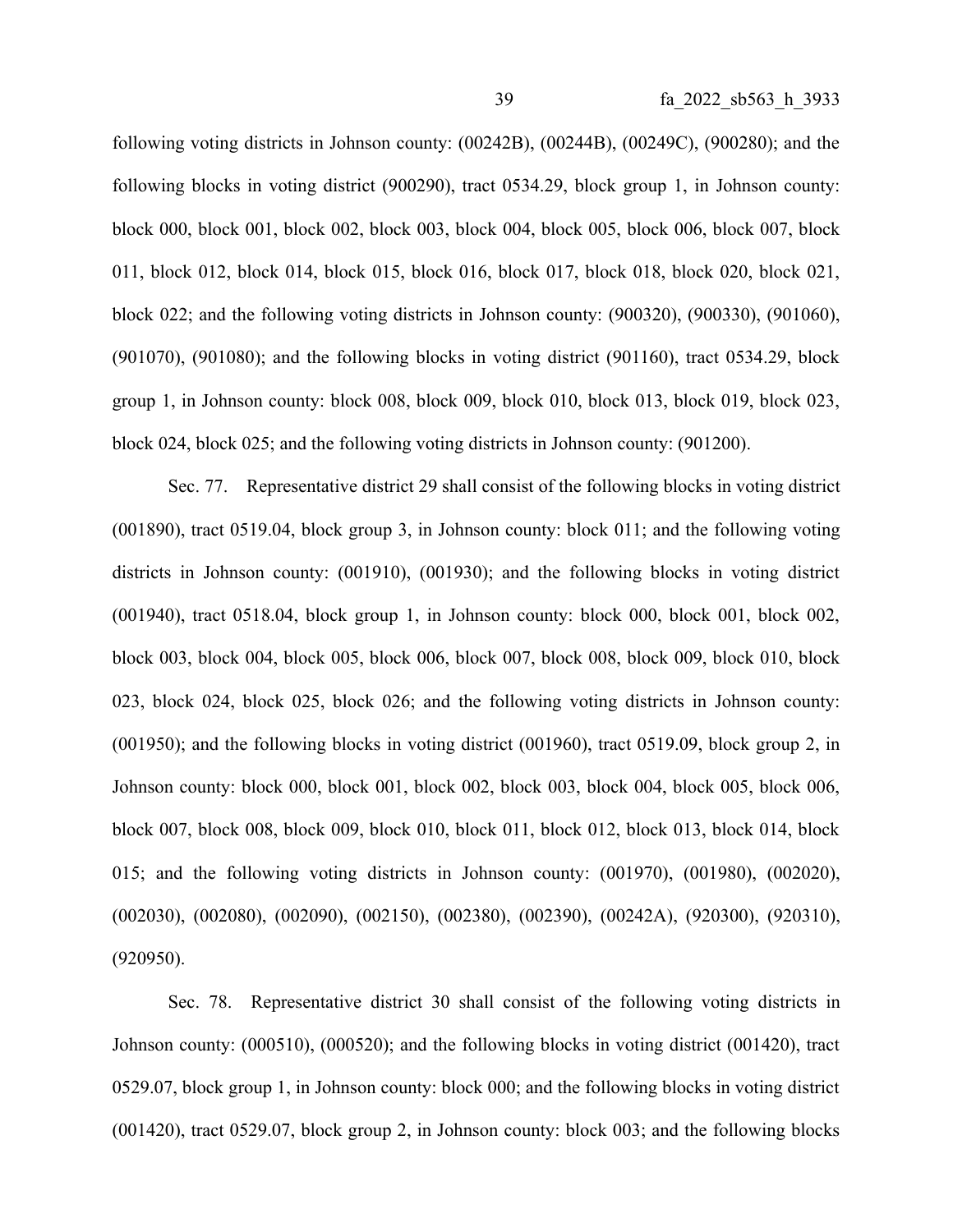in voting district (001420), tract 0529.07, block group 3, in Johnson county: block 000, block 001, block 002, block 005, block 006, block 007, block 008, block 009, block 010; and the following blocks in voting district (001420), tract 0529.07, block group 4, in Johnson county: block 000, block 001, block 002, block 003, block 004; and the following blocks in voting district (001450), tract 0529.07, block group 2, in Johnson county: block 000, block 001, block 002, block 004, block 007, block 008; and the following blocks in voting district (00147A), tract 0529.08, block group 4, in Johnson county: block 000, block 001, block 002, block 003, block 004, block 005, block 006, block 007, block 008; and the following blocks in voting district (001480), tract 0529.08, block group 2, in Johnson county: block 000, block 001, block 002, block 003, block 004, block 005, block 006, block 007, block 008, block 009; and the following blocks in voting district (001480), tract 0529.08, block group 3, in Johnson county: block 005, block 006, block 013; and the following voting districts in Johnson county: (001520), (900380), (900400), (900410); and the following blocks in voting district (900460), tract 0529.10, block group 1, in Johnson county: block 000; and the following blocks in voting district (900460), tract 9800.01, block group 1, in Johnson county: block 002, block 003, block 004, block 005, block 006, block 007, block 008, block 009, block 010, block 011, block 012, block 013, block 015, block 016, block 017, block 018, block 019, block 020, block 027, block 028, block 029, block 035, block 036, block 037, block 038, block 039, block 040, block 041, block 042, block 047, block 052, block 053, block 054, block 055, block 058, block 059, block 060, block 061, block 062, block 063, block 064, block 065, block 066, block 067, block 068, block 069; and the following voting districts in Johnson county: (900470), (901430), (901700); and the following blocks in voting district (920250), tract 0529.07, block group 2, in Johnson county: block 009, block 010, block 011, block 012, block 015, block 016, block 017; and the following voting districts in Johnson county: (920550), (920650), (920660), (920900), (920910), (920920); and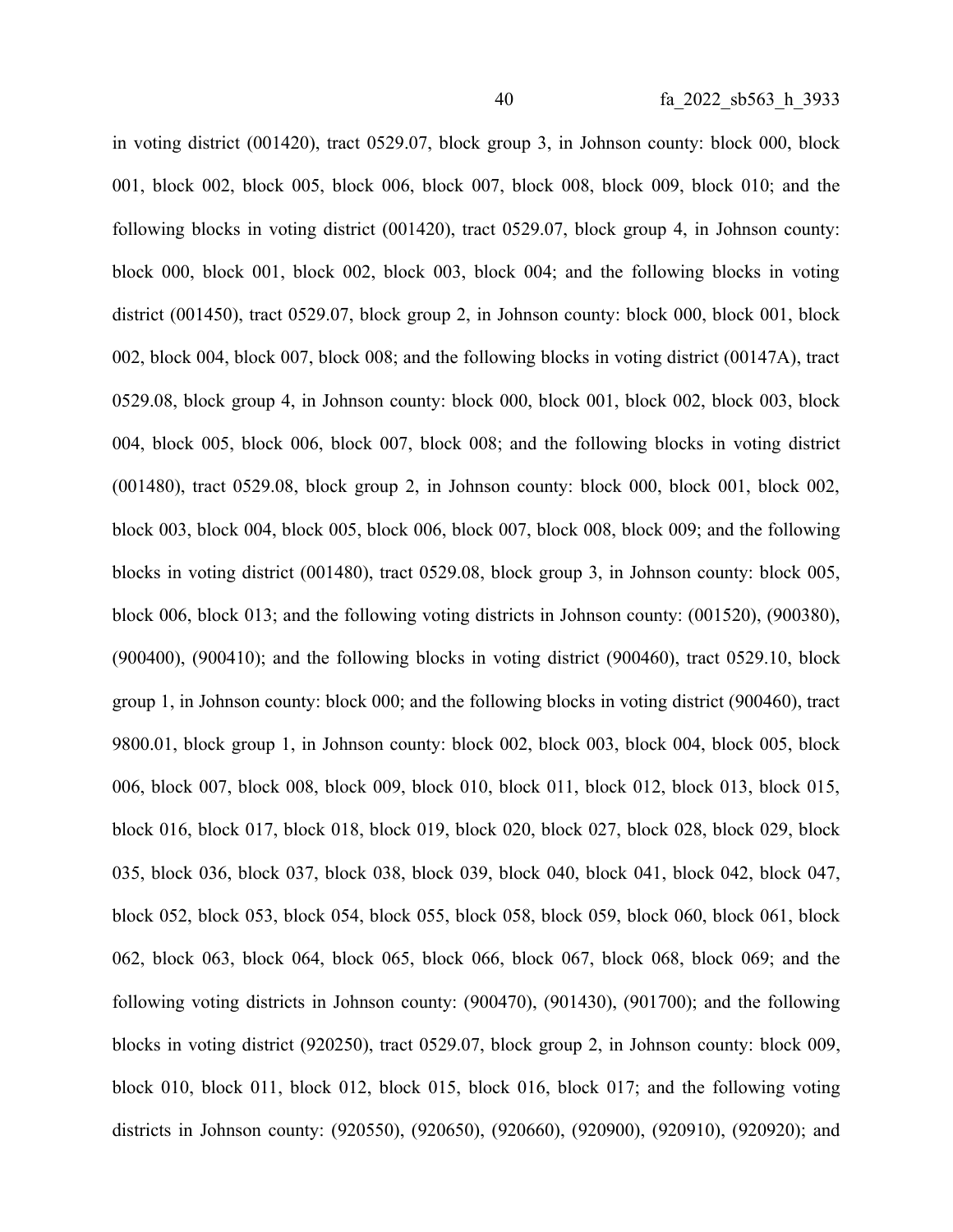the following blocks in voting district (921050), tract 0526.09, block group 3, in Johnson county: block 000, block 004, block 005, block 006, block 007, block 008, block 009, block 010, block 011, block 012, block 013, block 016, block 018, block 019, block 030, block 031, block 035.

Sec. 79. Representative district 31 shall consist of the following blocks in voting district (600320), tract 0430.00, block group 1, in Wyandotte county: block 003, block 004, block 005, block 006, block 023, block 030, block 031, block 032; and the following blocks in voting district (600320), tract 0430.00, block group 3, in Wyandotte county: block 000, block 001, block 002, block 003, block 004, block 005, block 006, block 007, block 008, block 009, block 012, block 016, block 017, block 018, block 019, block 020; and the following blocks in voting district (600320), tract 0430.00, block group 4, in Wyandotte county: block 000, block 001, block 002; and the following blocks in voting district (600320), tract 0451.00, block group 2, in Wyandotte county: block 000, block 001, block 005, block 006, block 007; and the following blocks in voting district (600330), tract 0430.00, block group 1, in Wyandotte county: block 007, block 011, block 012, block 013, block 014, block 015, block 016, block 017, block 018, block 019, block 020, block 021, block 022, block 024, block 025, block 026, block 027, block 028, block 029, block 033, block 034, block 035; and the following blocks in voting district (600340), tract 0428.00, block group 1, in Wyandotte county: block 001, block 002, block 003, block 004, block 005, block 010; and the following blocks in voting district (600340), tract 0428.00, block group 2, in Wyandotte county: block 000, block 001, block 002, block 003, block 004, block 005, block 006, block 007, block 008, block 009, block 010, block 011, block 012, block 013, block 014, block 015, block 016, block 017, block 018, block 019, block 020, block 021, block 022, block 023, block 024; and the following voting districts in Wyandotte county: (600360), (600370), (600380); and the following blocks in voting district (600390), tract 0427.00, block group 1, in Wyandotte county: block 000, block 001, block 002, block 003, block 004, block 005,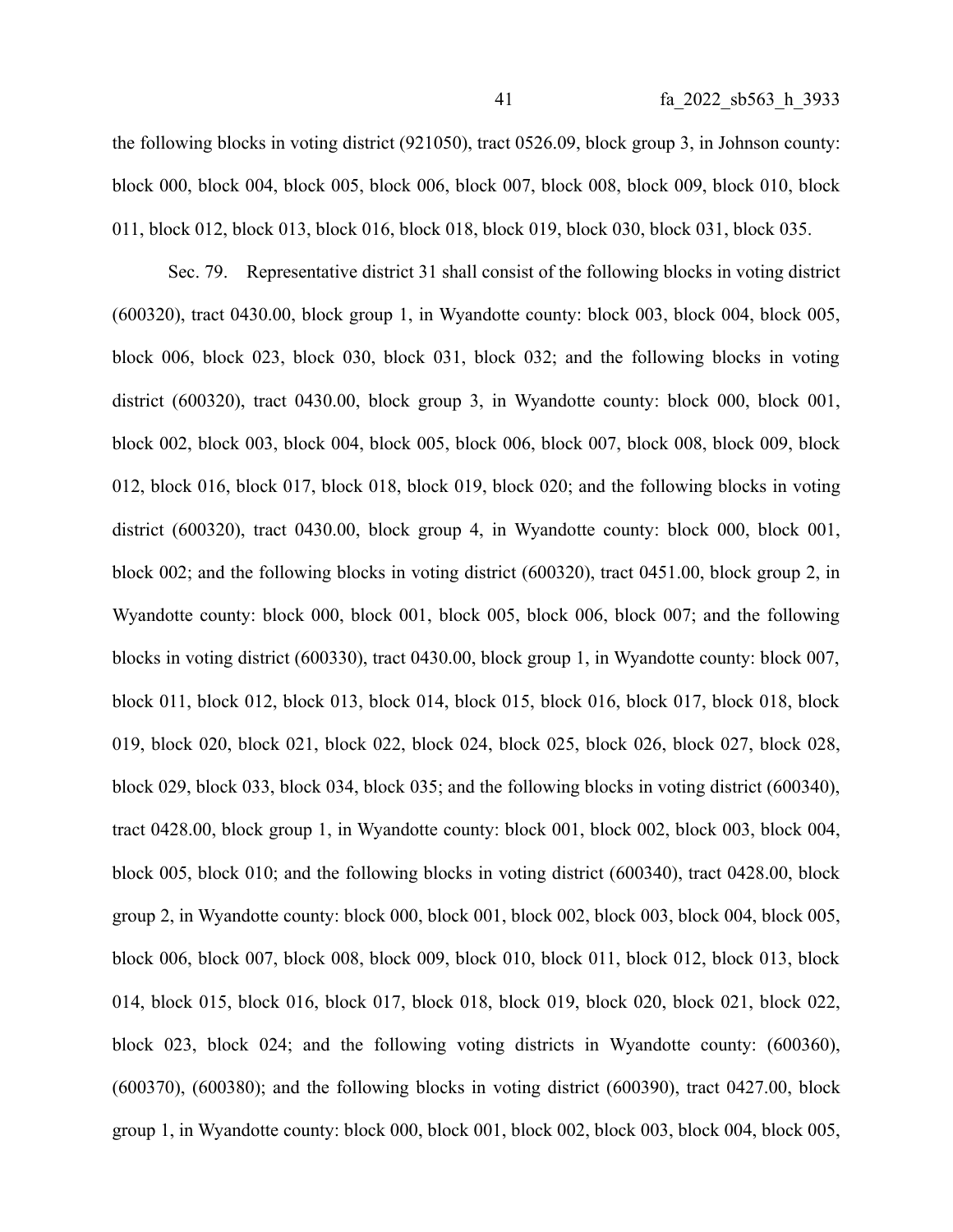block 006, block 007, block 008, block 009, block 010, block 011, block 014, block 015, block 016, block 017, block 018, block 019, block 020, block 021, block 022, block 023, block 024, block 025, block 026, block 027, block 028, block 029, block 030, block 031; and the following blocks in voting district (600390), tract 0427.00, block group 2, in Wyandotte county: block 001, block 002, block 003, block 008, block 011, block 012, block 013, block 018; and the following voting districts in Wyandotte county: (600410), (600420), (600430), (600440), (600770), (600780), (600790), (600800); and the following blocks in voting district (600810), tract 0435.00, block group 1, in Wyandotte county: block 006, block 009; and the following blocks in voting district (600810), tract 0435.00, block group 2, in Wyandotte county: block 002, block 003, block 004, block 005, block 006, block 007, block 009, block 010, block 011, block 012, block 013, block 016, block 017.

Sec. 80. Representative district 32 shall consist of the following blocks in voting district (600110), tract 0419.00, block group 1, in Wyandotte county: block 000, block 005, block 006; and the following blocks in voting district (600110), tract 0419.00, block group 2, in Wyandotte county: block 000, block 001, block 002, block 003, block 004, block 016, block 017, block 018; and the following blocks in voting district (600110), tract 0429.00, block group 5, in Wyandotte county: block 001, block 012; and the following blocks in voting district (600110), tract 9805.00, block group 1, in Wyandotte county: block 004, block 006, block 007, block 008, block 009, block 010, block 011, block 012, block 013, block 014, block 015, block 016, block 019, block 020, block 021, block 022, block 023, block 024, block 025, block 026, block 027, block 028, block 029, block 030, block 031, block 032, block 033, block 034, block 037; and the following blocks in voting district (600110), tract 9809.00, block group 1, in Wyandotte county: block 000, block 001, block 002, block 006, block 007, block 067; and the following voting districts in Wyandotte county: (600210), (600220), (600230), (600240), (600250), (600260), (600270),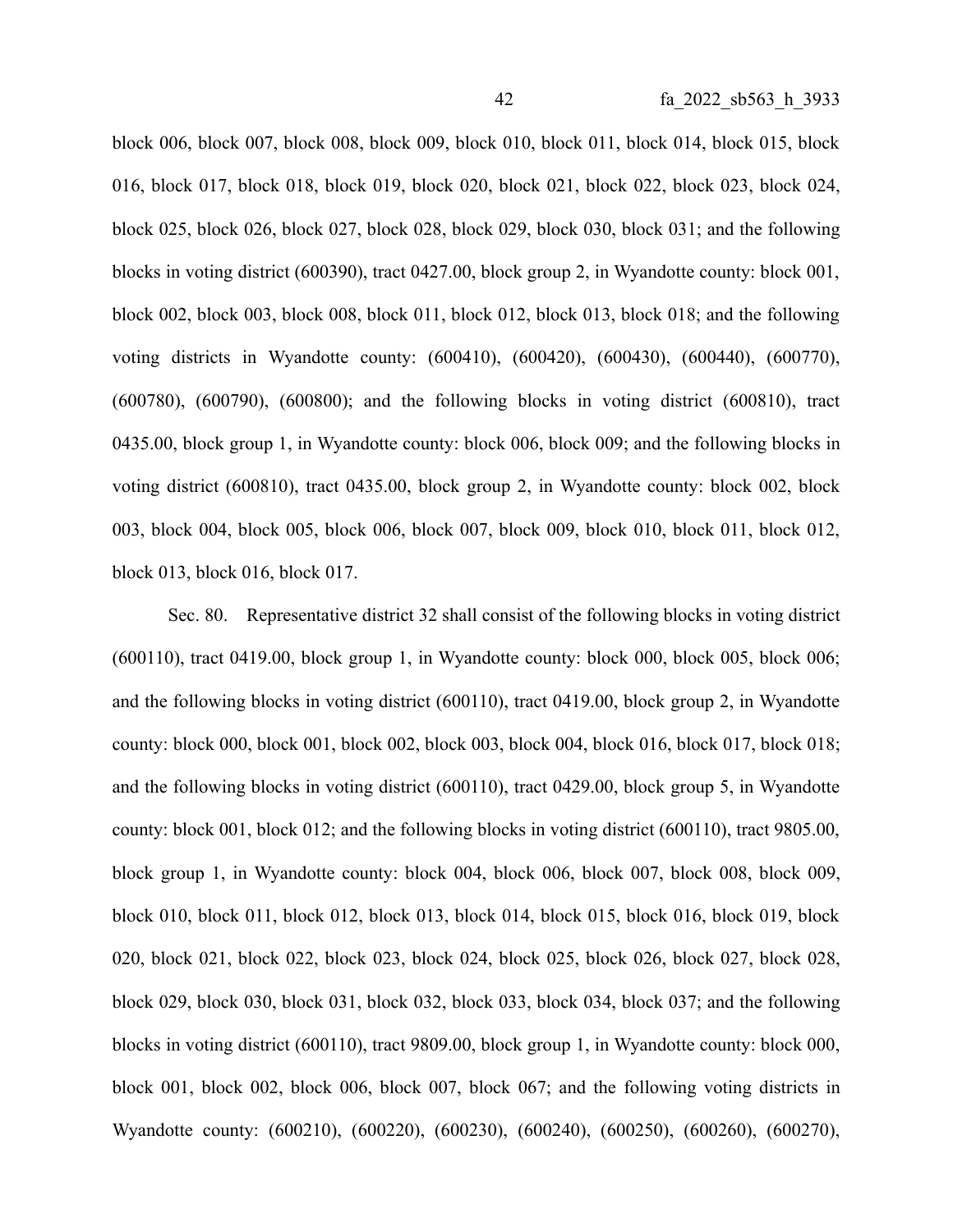(600280), (600290), (600450), (600460), (600470); and the following blocks in voting district (600480), tract 0415.00, block group 1, in Wyandotte county: block 005; and the following blocks in voting district (600480), tract 0415.00, block group 2, in Wyandotte county: block 017.

Sec. 81. Representative district 33 shall consist of the following voting districts in Wyandotte county: (120100), (140020), (140030), (600010), (600020), (600030), (600040), (600060); and the following blocks in voting district (600510), tract 0440.02, block group 2, in Wyandotte county: block 000, block 001, block 002; and the following blocks in voting district (600550), tract 0447.04, block group 2, in Wyandotte county: block 002, block 003, block 004, block 005, block 006, block 012, block 013, block 014, block 015, block 016, block 017, block 018; and the following blocks in voting district (600570), tract 0440.02, block group 2, in Wyandotte county: block 003, block 004, block 005, block 006, block 007, block 008, block 009, block 010, block 011, block 012, block 013, block 014, block 015, block 016, block 017, block 018, block 023; and the following blocks in voting district (600580), tract 0440.02, block group 1, in Wyandotte county: block 000, block 001, block 002, block 003, block 004, block 005, block 006, block 007, block 008, block 009, block 010, block 011, block 012, block 013, block 014, block 015, block 016, block 017, block 018, block 019, block 020; and the following blocks in voting district (600580), tract 0440.02, block group 2, in Wyandotte county: block 019, block 020, block 021, block 022; and the following blocks in voting district (600580), tract 0440.02, block group 3, in Wyandotte county: block 000, block 001, block 002, block 003, block 004, block 005, block 006, block 010, block 011; and the following voting districts in Wyandotte county: (600760); and the following blocks in voting district (600810), tract 0436.00, block group 4, in Wyandotte county: block 000, block 008, block 009, block 010, block 012, block 013, block 014, block 015; and the following voting districts in Wyandotte county: (600830); and the following blocks in voting district (600840), tract 0436.00, block group 1, in Wyandotte county: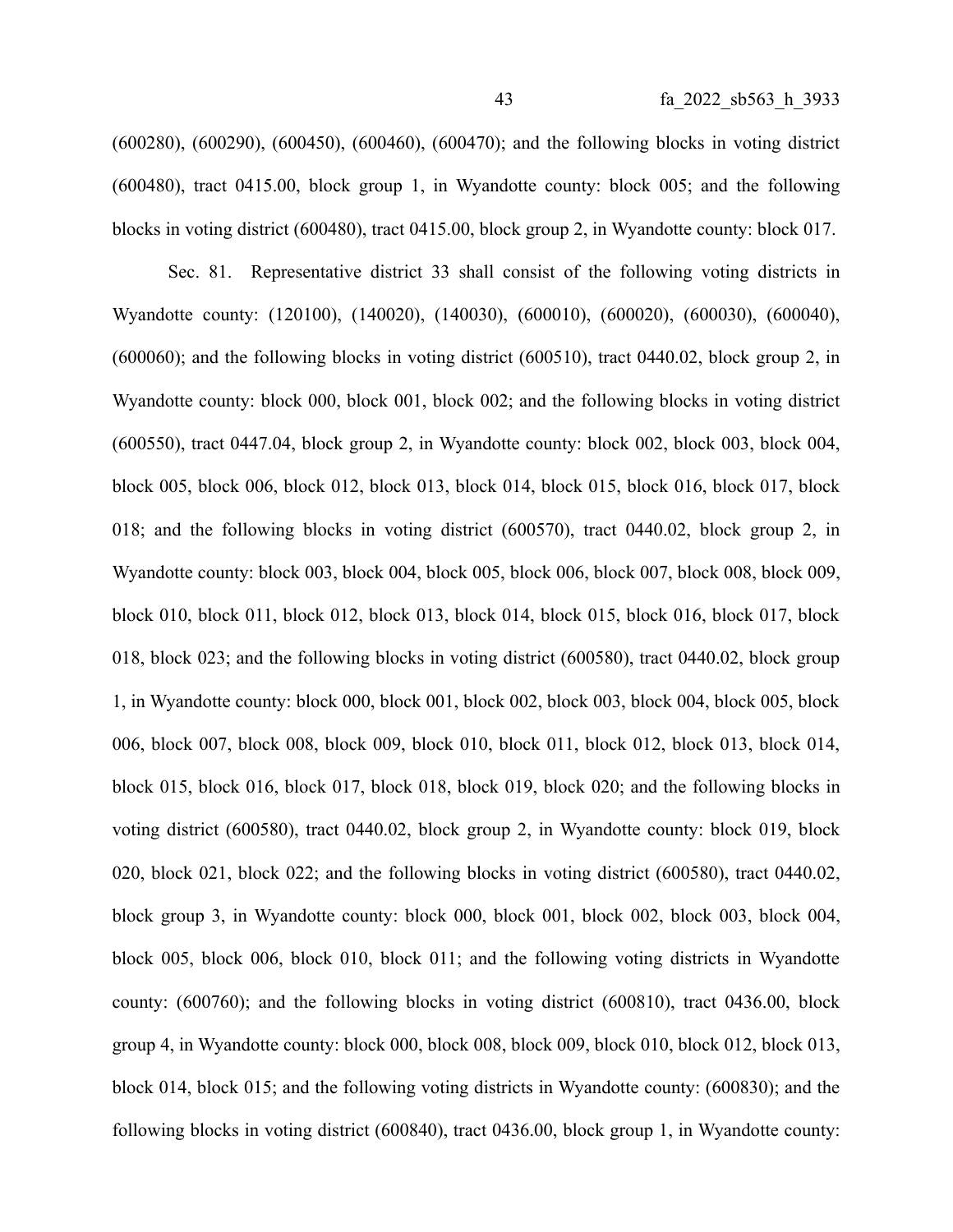block 006, block 018, block 020, block 021, block 022, block 023, block 024, block 025; and the following blocks in voting district (600840), tract 0436.00, block group 2, in Wyandotte county: block 015, block 017, block 018; and the following blocks in voting district (600840), tract 0436.00, block group 5, in Wyandotte county: block 004, block 005, block 006, block 012, block 013, block 014, block 015; and the following blocks in voting district (600850), tract 0436.00, block group 1, in Wyandotte county: block 000, block 001, block 002, block 003, block 004, block 005, block 007, block 008, block 009, block 010, block 011, block 012, block 013, block 014, block 015, block 016, block 017, block 019; and the following blocks in voting district (600860), tract 0438.02, block group 1, in Wyandotte county: block 004; and the following blocks in voting district (600860), tract 0438.02, block group 2, in Wyandotte county: block 012, block 013, block 014; and the following blocks in voting district (600860), tract 0438.02, block group 3, in Wyandotte county: block 006, block 007, block 008, block 009, block 010; and the following voting districts in Wyandotte county:(601110).

Sec. 82. Representative district 34 shall consist of the following blocks in voting district (600140), tract 0411.00, block group 1, in Wyandotte county: block 003; and the following blocks in voting district (600140), tract 0414.00, block group 1, in Wyandotte county: block 037; and the following voting districts in Wyandotte county: (600150); and the following blocks in voting district (600160), tract 0411.00, block group 1, in Wyandotte county: block 004, block 006, block 007, block 008, block 009, block 012, block 013, block 014, block 015, block 016, block 017, block 018, block 026, block 027, block 028; and the following blocks in voting district (600160), tract 0412.00, block group 2, in Wyandotte county: block 011, block 013, block 014, block 015, block 016, block 017, block 018, block 019, block 020, block 021; and the following blocks in voting district (600160), tract 0429.00, block group 1, in Wyandotte county: block 000, block 001, block 002, block 003, block 004, block 013, block 014, block 015; and the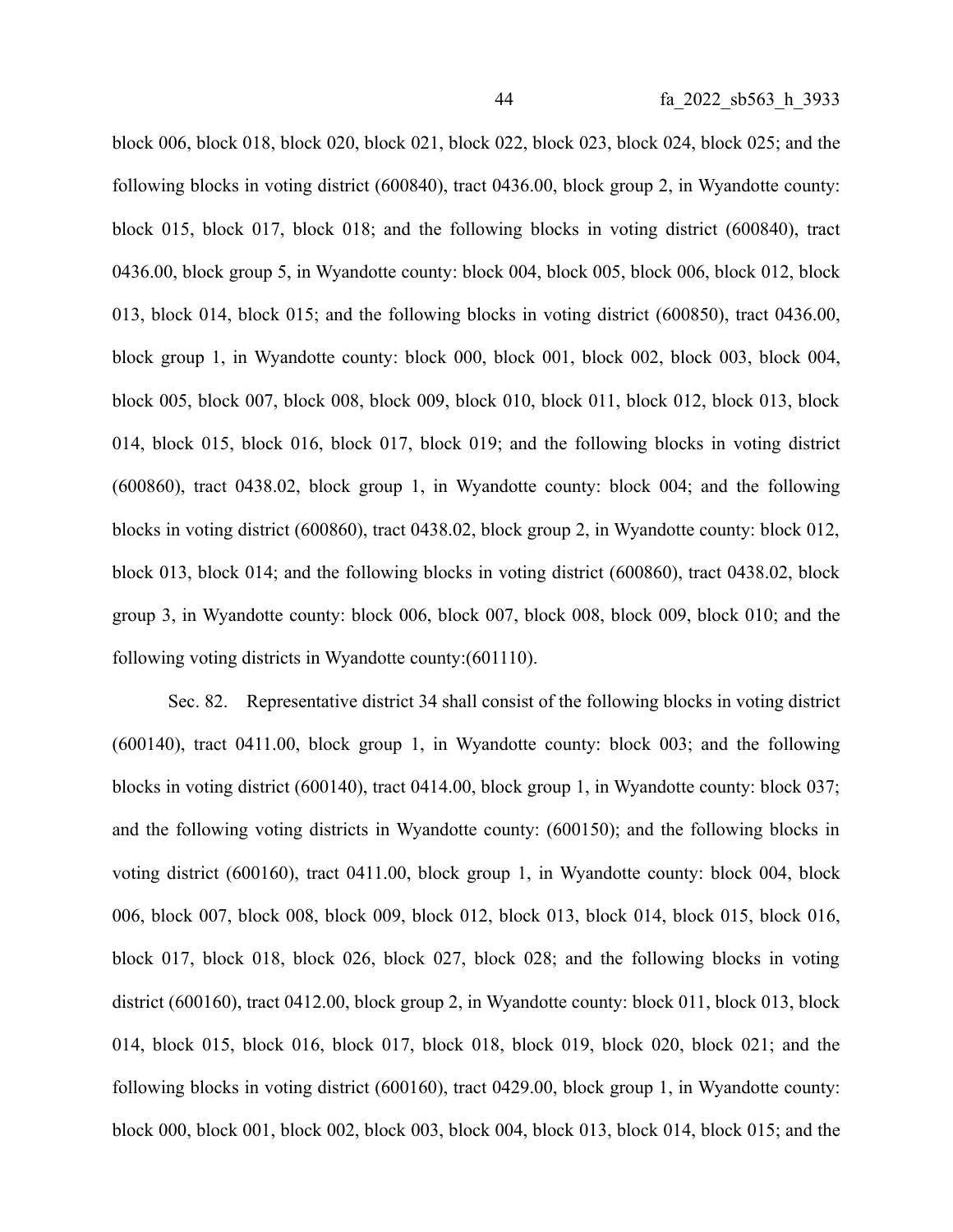following blocks in voting district (600160), tract 0429.00, block group 4, in Wyandotte county: block 000, block 001, block 002, block 006, block 007; and the following blocks in voting district (600200), tract 0407.00, block group 2, in Wyandotte county: block 022; and the following blocks in voting district (600200), tract 0411.00, block group 1, in Wyandotte county: block 005; and the following blocks in voting district (600200), tract 0412.00, block group 1, in Wyandotte county: block 000, block 001, block 003, block 004, block 005, block 006, block 007, block 008, block 009, block 010, block 011, block 012, block 013, block 014, block 015, block 016, block 017, block 018, block 019, block 020, block 021, block 022, block 023, block 024, block 025, block 026, block 027, block 028, block 029, block 030, block 031, block 032, block 033, block 034, block 035; and the following blocks in voting district (600200), tract 0412.00, block group 2, in Wyandotte county: block 000, block 001, block 002, block 003, block 004, block 005, block 006, block 007, block 008, block 009, block 010, block 012; and the following blocks in voting district (600200), tract 0429.00, block group 1, in Wyandotte county: block 005, block 006, block 016, block 017; and the following blocks in voting district (600500), tract 0441.01, block group 1, in Wyandotte county: block 002; and the following blocks in voting district (600600), tract 0413.00, block group 1, in Wyandotte county: block 000, block 001, block 002, block 003, block 004, block 005, block 006, block 007, block 008, block 014; and the following blocks in voting district (600600), tract 0413.00, block group 2, in Wyandotte county: block 000, block 003, block 004, block 014, block 015, block 016, block 018, block 019, block 020, block 024, block 025, block 026, block 027, block 028; and the following blocks in voting district (600600), tract 0413.00, block group 3, in Wyandotte county: block 000; and the following voting districts in Wyandotte county: (600620), (600630), (600650); and the following blocks in voting district (600660), tract 0405.00, block group 2, in Wyandotte county: block 002, block 003, block 004, block 005, block 006, block 007, block 008, block 009, block 010, block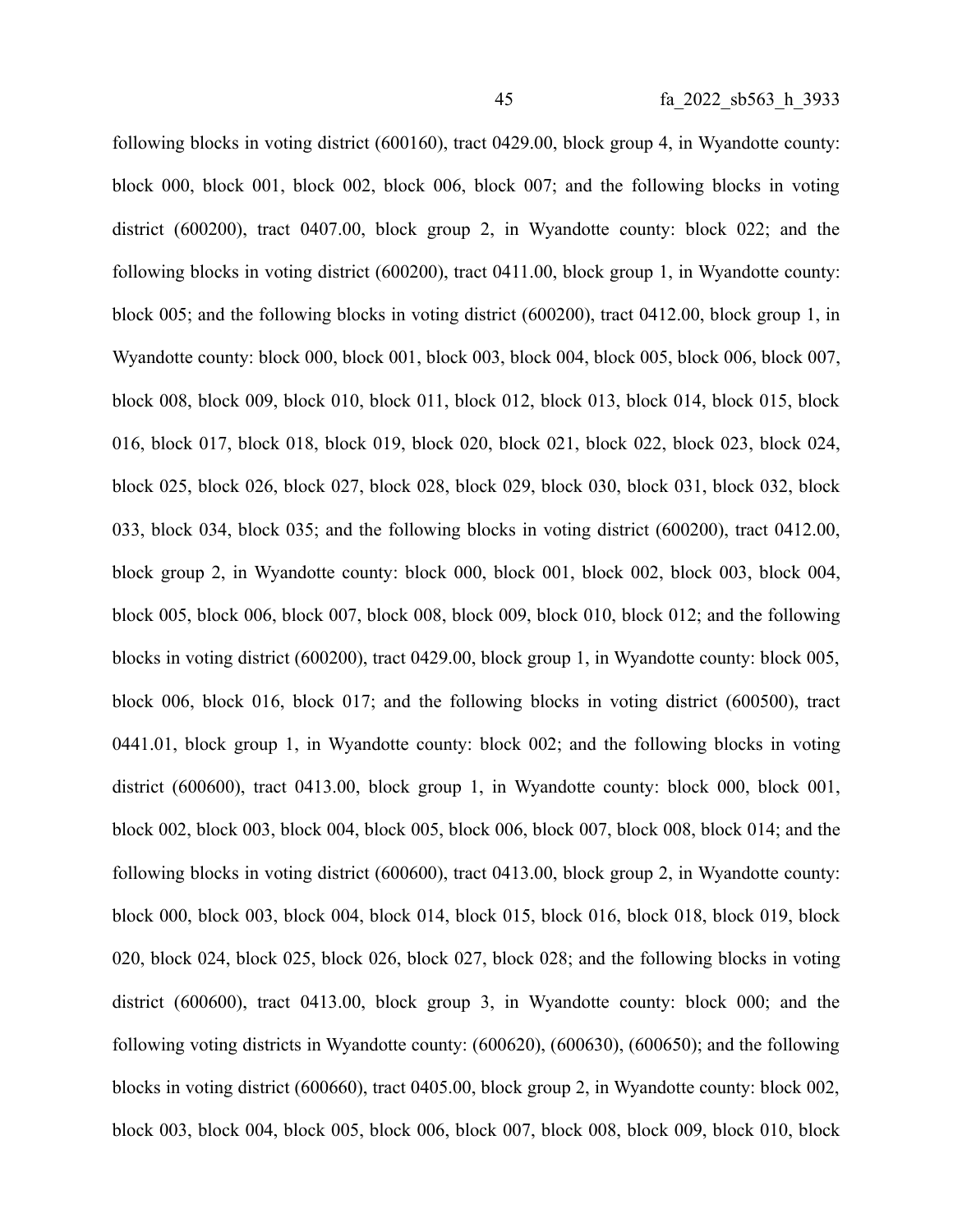011, block 012; and the following blocks in voting district (600660), tract 0444.00, block group 3, in Wyandotte county: block 000, block 001, block 002, block 003, block 007, block 008, block 009, block 010, block 011, block 012, block 013, block 014, block 015, block 016; and the following voting districts in Wyandotte county: (600670), (600680), (600690), (600700); and the following blocks in voting district (600710), tract 0441.04, block group 1, in Wyandotte county: block 000, block 001, block 002, block 003, block 004, block 005, block 006, block 007, block 008, block 009, block 010; and the following blocks in voting district (600710), tract 0441.04, block group 3, in Wyandotte county: block 000; and the following blocks in voting district (600720), tract 0441.04, block group 3, in Wyandotte county: block 001, block 004, block 005; and the following blocks in voting district (600890), tract 0444.00, block group 3, in Wyandotte county: block 004, block 005, block 006; and the following blocks in voting district (600900), tract 0443.03, block group 1, in Wyandotte county: block 000.

Sec. 83. Representative district 35 shall consist of the following voting districts in Wyandotte county: (600090), (600100); and the following blocks in voting district (600110), tract 9805.00, block group 1, in Wyandotte county: block 000, block 001, block 002, block 003, block 005, block 017, block 018; and the following voting districts in Wyandotte county: (600120), (600130); and the following blocks in voting district (600140), tract 0414.00, block group 1, in Wyandotte county: block 008, block 009, block 010, block 011, block 012, block 013, block 014, block 020, block 028, block 029, block 030, block 031, block 032, block 033, block 034, block 035, block 036; and the following blocks in voting district (600160), tract 0414.00, block group 3, in Wyandotte county: block 026, block 027; and the following voting districts in Wyandotte county: (600170), (600180), (600190); and the following blocks in voting district (600200), tract 0407.00, block group 2, in Wyandotte county: block 017, block 020, block 021; and the following blocks in voting district (600200), tract 0414.00, block group 3, in Wyandotte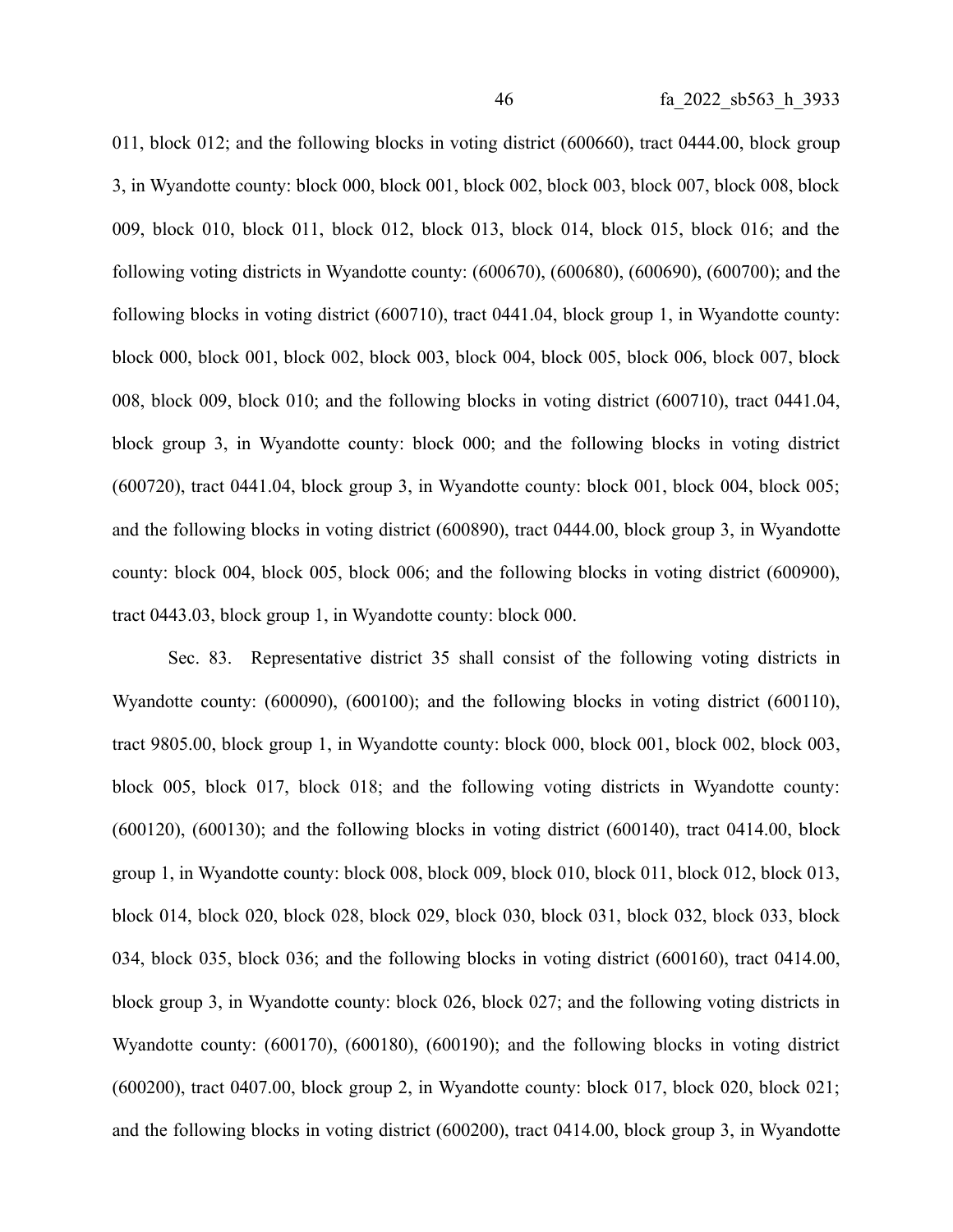county: block 012, block 023, block 024, block 025; and the following voting districts in Wyandotte county: (600590); and the following blocks in voting district (600600), tract 0401.00, block group 2, in Wyandotte county: block 004, block 005, block 006, block 007, block 008, block 009; and the following blocks in voting district (600600), tract 0406.00, block group 2, in Wyandotte county: block 010, block 012, block 014, block 015, block 016, block 019, block 020; and the following blocks in voting district (600600), tract 0406.00, block group 3, in Wyandotte county: block 000, block 001, block 002, block 003, block 004, block 008, block 010, block 011, block 012, block 013, block 014, block 015, block 016, block 017, block 018, block 019; and the following voting districts in Wyandotte county: (600610), (600640); and the following blocks in voting district (600660), tract 0444.00, block group 2, in Wyandotte county: block 006; and the following voting districts in Wyandotte county: (600870), (600880); and the following blocks in voting district (600890), tract 0443.02, block group 1, in Wyandotte county: block 000, block 006; and the following blocks in voting district (600890), tract 0444.00, block group 1, in Wyandotte county: block 004, block 005, block 006, block 007; and the following blocks in voting district (600900), tract 0443.03, block group 1, in Wyandotte county: block 001, block 002, block 003, block 004, block 005, block 006, block 007, block 008, block 009; and the following blocks in voting district (600900), tract 0443.03, block group 2, in Wyandotte county: block 000, block 015, block 016; and the following blocks in voting district (600910), tract 0443.01, block group 3, in Wyandotte county: block 000, block 001, block 002, block 003, block 004, block 005, block 006, block 007, block 008; and the following blocks in voting district (600910), tract 0443.02, block group 1, in Wyandotte county: block 001, block 002, block 003, block 004, block 005; and the following blocks in voting district (600910), tract 0443.02, block group 2, in Wyandotte county: block 000; and the following blocks in voting district (600920), tract 0443.01, block group 2, in Wyandotte county: block 000, block 001, block 002, block 003,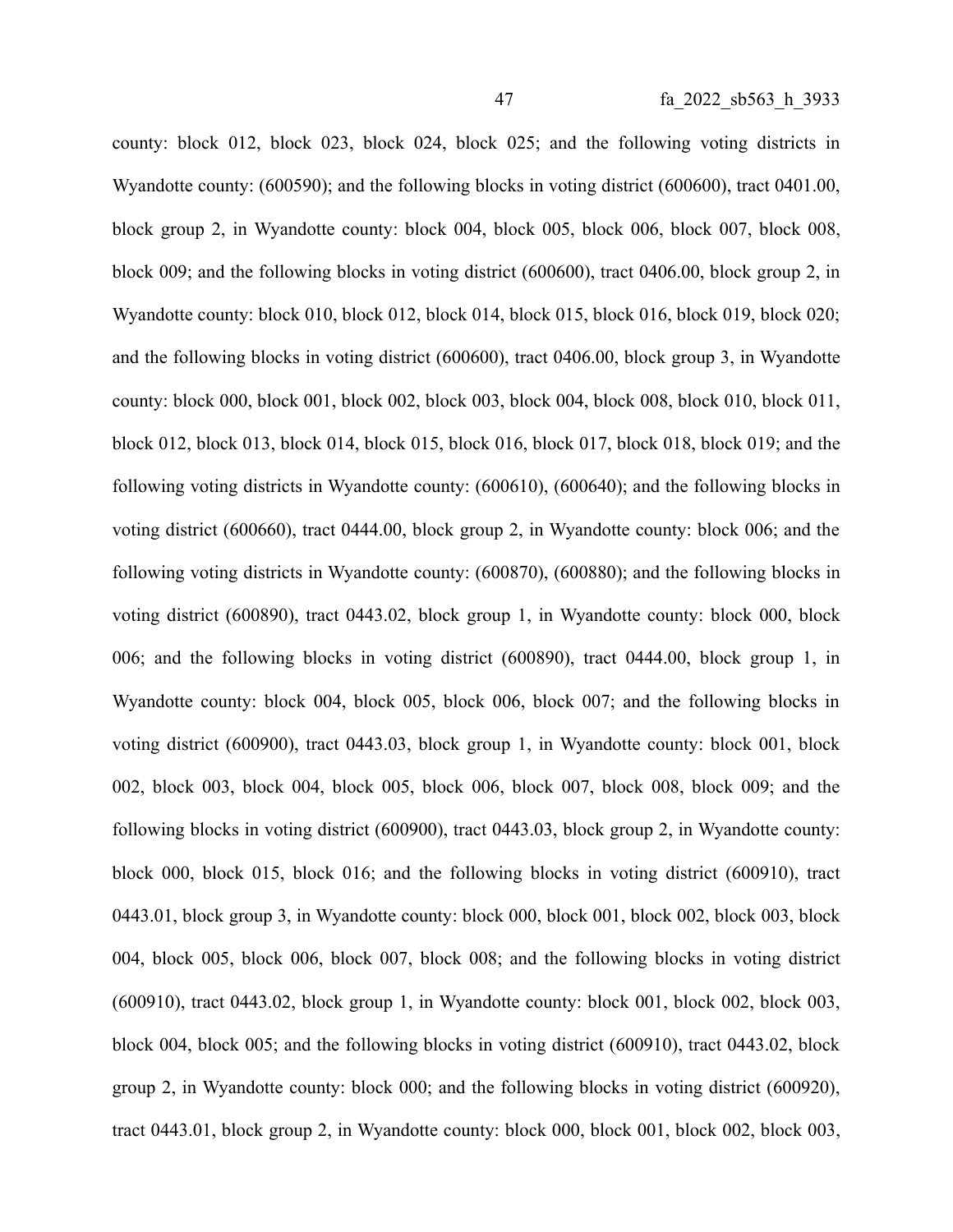block 004, block 005, block 006, block 007, block 008, block 009, block 010, block 011; and the following voting districts in Wyandotte county: (600940), (600950), (600970), (600980).

Sec. 84. Representative district 36 shall consist of the following voting districts in Wyandotte county: (140090); and the following blocks in voting district (600710), tract 0441.04, block group 2, in Wyandotte county: block 000, block 003; and the following blocks in voting district (600720), tract 0441.04, block group 2, in Wyandotte county: block 001, block 002, block 004, block 005, block 006; and the following blocks in voting district (600720), tract 0441.04, block group 3, in Wyandotte county: block 002, block 003; and the following blocks in voting district (600730), tract 0441.03, block group 2, in Wyandotte county: block 000, block 001, block 002, block 003, block 004, block 005, block 006, block 007; and the following blocks in voting district (600730), tract 0441.03, block group 3, in Wyandotte county: block 000, block 001, block 002, block 010, block 011, block 016; and the following blocks in voting district (600740), tract 0441.03, block group 3, in Wyandotte county: block 003, block 004, block 005, block 007; and the following blocks in voting district (600910), tract 0446.01, block group 2, in Wyandotte county: block 003; and the following blocks in voting district (600920), tract 0446.01, block group 1, in Wyandotte county: block 000; and the following blocks in voting district (600920), tract 0446.01, block group 2, in Wyandotte county: block 000, block 001; and the following voting districts in Wyandotte county: (600930), (600960), (600990), (601000), (601010), (601020); and the following blocks in voting district (601030), tract 0442.01, block group 1, in Wyandotte county: block 000, block 001, block 002; and the following blocks in voting district (601030), tract 0446.01, block group 3, in Wyandotte county: block 000, block 001, block 002, block 003, block 004, block 005, block 006, block 007, block 008, block 009, block 010, block 011, block 012, block 013, block 014, block 015, block 016, block 017, block 018, block 019, block 020, block 021; and the following blocks in voting district (601030), tract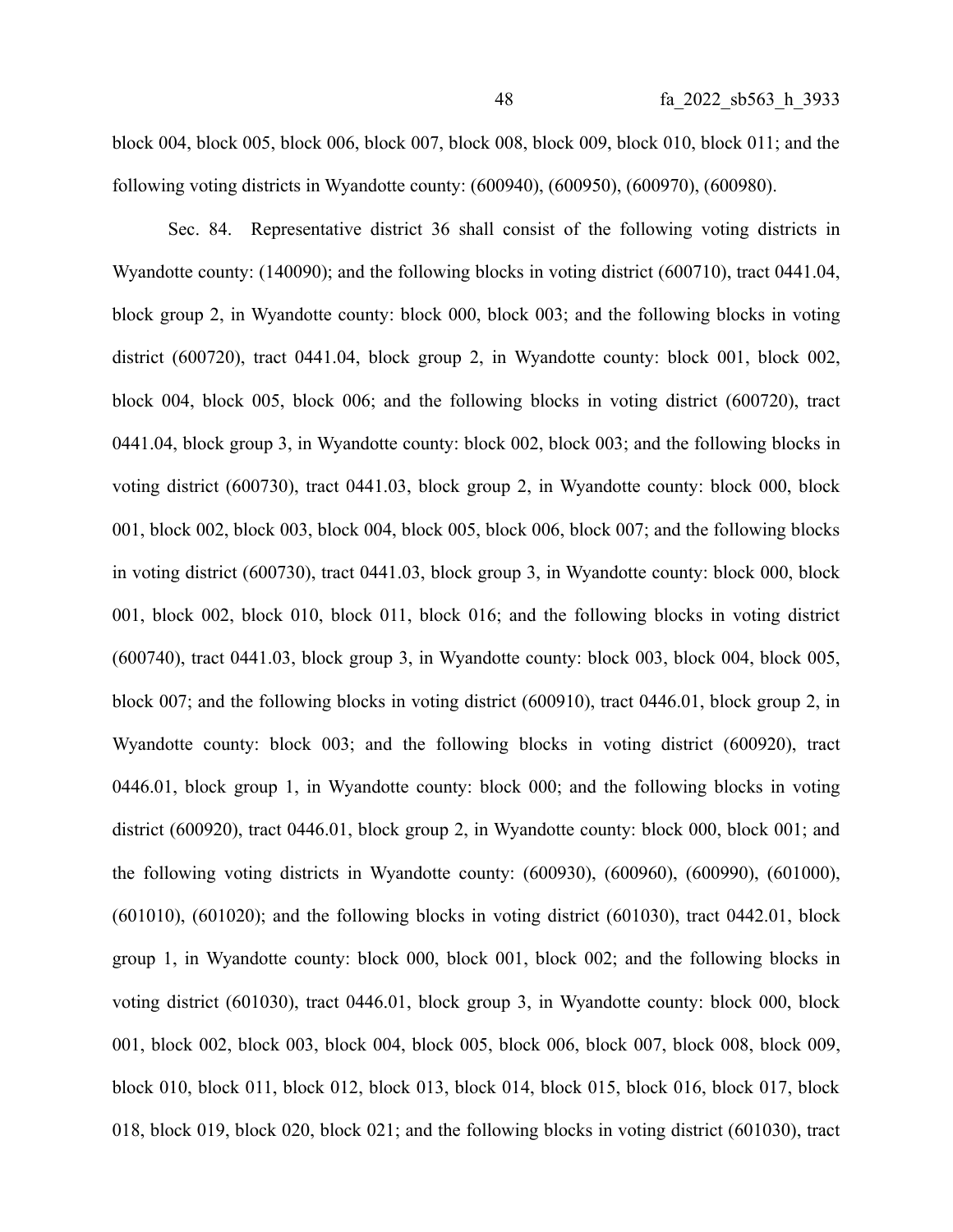0446.01, block group 4, in Wyandotte county: block 000, block 001, block 002, block 003, block 004, block 005, block 006, block 007, block 008, block 011, block 012, block 013, block 014, block 015; and the following blocks in voting district (601030), tract 0446.02, block group 1, in Wyandotte county: block 007, block 008, block 013, block 014, block 015, block 017; and the following blocks in voting district (601030), tract 0448.04, block group 1, in Wyandotte county: block 001, block 002; and the following voting districts in Wyandotte county: (601050), (601060), (601070), (601080), (601090); and the following blocks in voting district (601100),

tract 0448.03, block group 2, in Wyandotte county: block 012, block 013, block 014, block 015, block 016, block 017, block 018, block 019, block 020, block 021, block 022.

Sec. 85. Representative district 37 shall consist of the following blocks in voting district (600110), tract 9805.00, block group 1, in Wyandotte county: block 035, block 036; and the following voting districts in Wyandotte county: (600300), (600310); and the following blocks in voting district (600320), tract 0430.00, block group 1, in Wyandotte county: block 000, block 001, block 002; and the following blocks in voting district (600320), tract 9809.00, block group 1, in Wyandotte county: block 030, block 031, block 032, block 033, block 034, block 035; and the following blocks in voting district (600330), tract 0430.00, block group 1, in Wyandotte county: block 008, block 009, block 010; and the following blocks in voting district (600340), tract 0428.00, block group 1, in Wyandotte county: block 000; and the following voting districts in Wyandotte county: (600350); and the following blocks in voting district (600390), tract 0437.00, block group 1, in Wyandotte county: block 003, block 004, block 005, block 006, block 007, block 018; and the following blocks in voting district (600390), tract 0437.00, block group 2, in Wyandotte county: block 000, block 001, block 002, block 004, block 005, block 006, block 007, block 008, block 009, block 010, block 011, block 012, block 013, block 014, block 016, block 017, block 020; and the following blocks in voting district (600390), tract 9815.00, block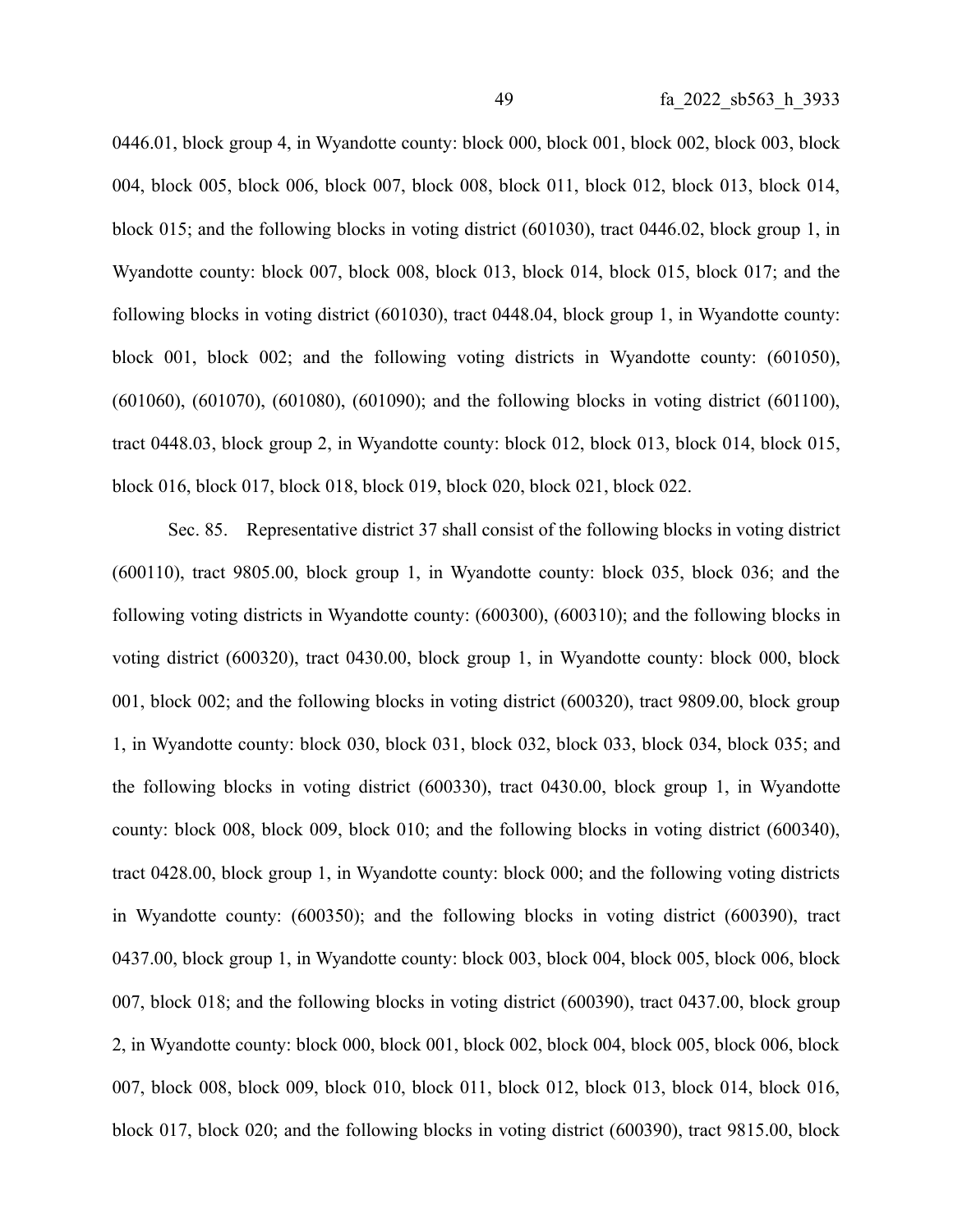group 1, in Wyandotte county: block 044, block 051; and the following voting districts in Wyandotte county: (600400); and the following blocks in voting district (600480), tract 0415.00, block group 2, in Wyandotte county: block 018; and the following blocks in voting district (600480), tract 0439.05, block group 2, in Wyandotte county: block 000, block 001, block 002, block 003, block 004, block 005, block 006, block 007, block 013, block 014, block 015, block 016, block 017, block 018, block 019, block 020, block 021, block 022, block 024, block 027, block 028, block 029, block 030; and the following voting districts in Wyandotte county: (600490); and the following blocks in voting district (600500), tract 0439.05, block group 1, in Wyandotte county: block 000, block 001, block 002, block 003, block 005, block 006, block 007, block 008, block 009; and the following blocks in voting district (600500), tract 0439.05, block group 2, in Wyandotte county: block 008, block 009, block 010, block 011, block 012, block 036, block 037; and the following blocks in voting district (600500), tract 0441.01, block group 1, in Wyandotte county: block 000, block 001, block 003; and the following blocks in voting district (600510), tract 0439.05, block group 1, in Wyandotte county: block 004, block 010, block 011, block 012, block 013; and the following blocks in voting district (600510), tract 0440.01, block group 3, in Wyandotte county: block 000, block 001, block 002, block 003, block 004, block 005, block 006, block 007, block 008, block 009, block 010; and the following blocks in voting district (600510), tract 0440.02, block group 4, in Wyandotte county: block 000, block 001, block 002, block 003, block 004, block 005, block 006, block 007, block 008, block 009, block 010, block 011, block 012, block 013, block 014, block 015, block 016, block 017, block 018; and the following voting districts in Wyandotte county: (600520), (600530), (600540); and the following blocks in voting district (600550), tract 0440.01, block group 1, in Wyandotte county: block 001, block 002; and the following blocks in voting district (600550), tract 0441.02, block group 1, in Wyandotte county: block 011; and the following blocks in voting district (600550),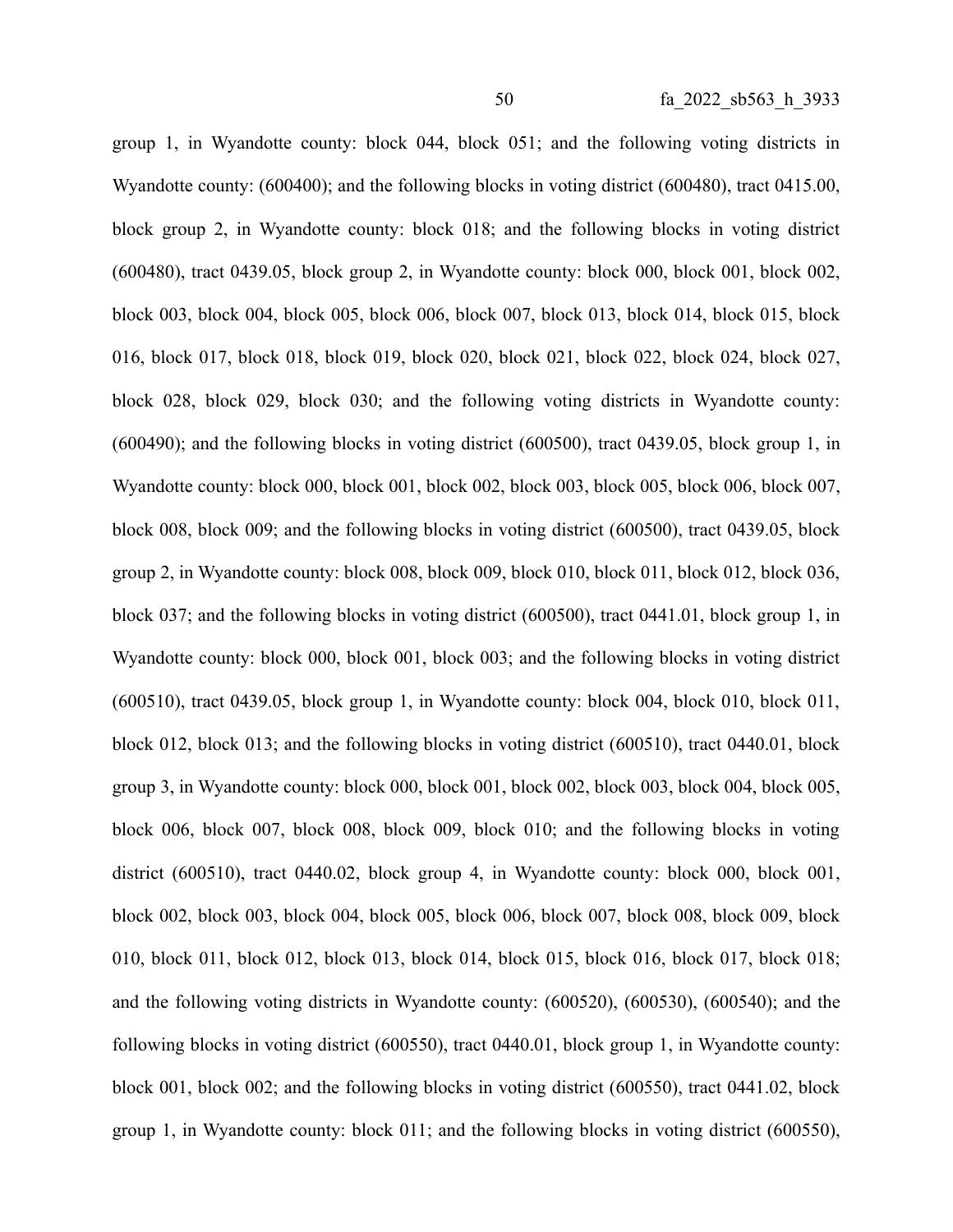tract 0441.02, block group 2, in Wyandotte county: block 003, block 004, block 005, block 008, block 009, block 012, block 013, block 014, block 015, block 016, block 025, block 026, block 027; and the following blocks in voting district (600550), tract 0447.04, block group 2, in Wyandotte county: block 007, block 008, block 009, block 010, block 011; and the following voting districts in Wyandotte county: (600560); and the following blocks in voting district (600570), tract 0440.01, block group 2, in Wyandotte county: block 009, block 017, block 018, block 019; and the following blocks in voting district (600580), tract 0440.01, block group 1, in Wyandotte county: block 013; and the following blocks in voting district (600580), tract 0440.02, block group 3, in Wyandotte county: block 007; and the following blocks in voting district (600730), tract 0441.03, block group 3, in Wyandotte county: block 006, block 008, block 009, block 017, block 018, block 019; and the following blocks in voting district (600740), tract 0441.03, block group 1, in Wyandotte county: block 000, block 001, block 002, block 003, block 004, block 005, block 006, block 007, block 008, block 009, block 010, block 011, block 012, block 013; and the following blocks in voting district (600740), tract 0441.03, block group 3, in Wyandotte county: block 012, block 013, block 014, block 015, block 020, block 021; and the following voting districts in Wyandotte county: (600750); and the following blocks in voting district (600810), tract 0436.00, block group 4, in Wyandotte county: block 001, block 007; and the following voting districts in Wyandotte county: (600820); and the following blocks in voting district (600840), tract 0436.00, block group 2, in Wyandotte county: block 003, block 004, block 005, block 006, block 007, block 008, block 009, block 016; and the following blocks in voting district (600850), tract 0438.03, block group 2, in Wyandotte county: block 002, block 003, block 005; and the following blocks in voting district (600860), tract 0438.02, block group 2, in Wyandotte county: block 000, block 001, block 002, block 005, block 006, block 007; and the following blocks in voting district (600860), tract 0438.02, block group 3, in Wyandotte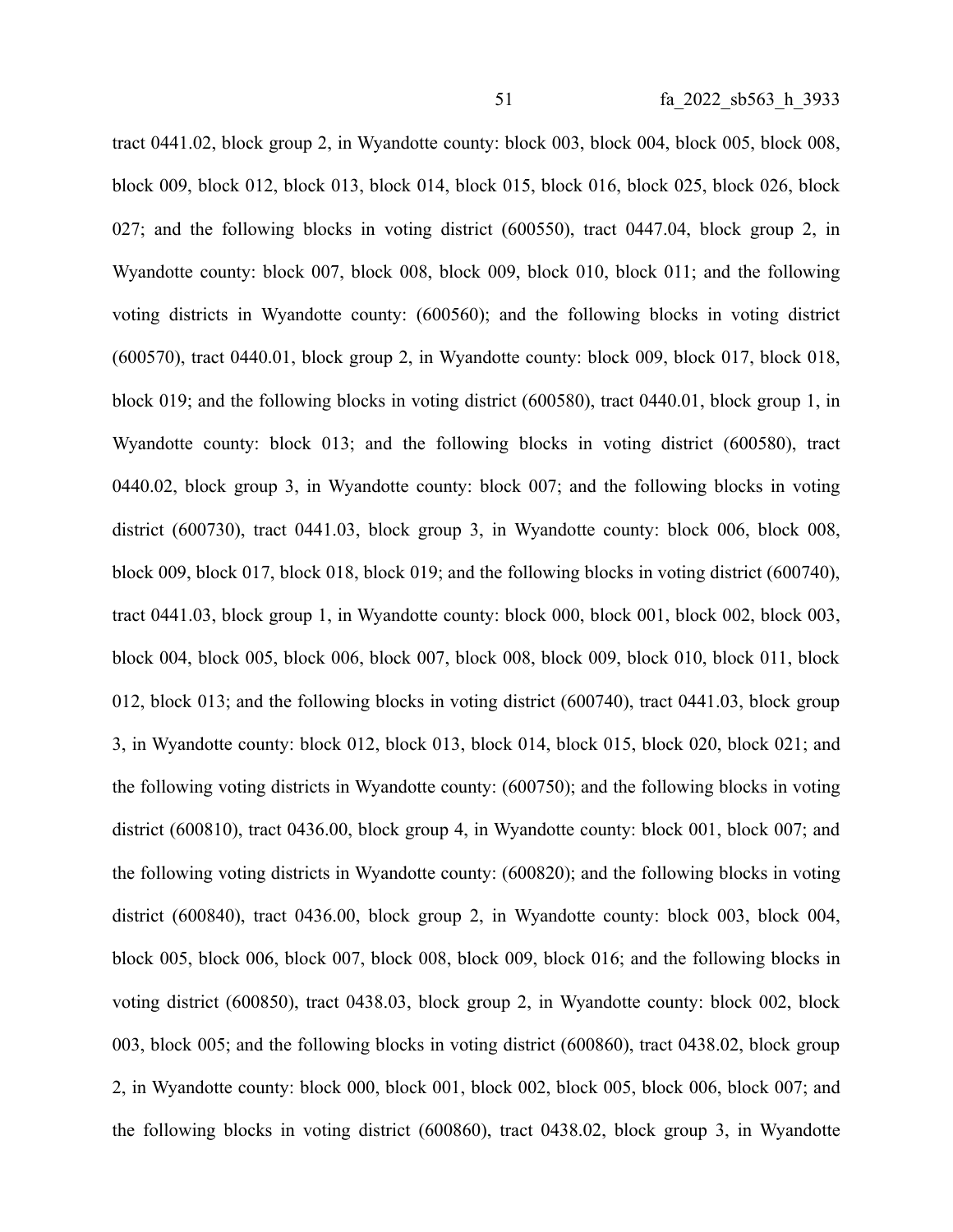county: block 000, block 001, block 002, block 003, block 004, block 005; and the following blocks in voting district (600860), tract 0440.02, block group 3, in Wyandotte county: block 008, block 009; and the following voting districts in Wyandotte county: (601120).

Sec. 86. Representative district 38 shall consist of the following voting districts in Leavenworth county: (000020), (000030), (000050); and the following blocks in voting district (000060), tract 0710.00, block group 1, in Leavenworth county: block 030, block 031, block 032, block 033, block 034, block 035, block 036, block 037, block 038, block 039, block 050, block 052, block 053, block 054, block 092, block 093, block 094, block 095, block 096; and the following blocks in voting district (000060), tract 0710.00, block group 2, in Leavenworth county: block 011, block 012, block 013, block 018, block 019, block 022, block 023, block 024, block 036, block 038, block 039, block 040, block 041, block 042, block 043, block 044, block 045, block 046, block 047, block 048, block 049; and the following blocks in voting district (000060), tract 0710.00, block group 3, in Leavenworth county: block 007, block 008, block 009, block 010, block 011, block 012, block 013, block 014, block 015, block 016, block 017, block 018, block 019, block 020, block 025, block 026; and the following blocks in voting district (000230), tract 0704.00, block group 2, in Leavenworth county: block 019, block 020, block 021, block 023, block 024; and the following blocks in voting district (000230), tract 0705.00, block group 1, in Leavenworth county: block 002, block 003, block 004, block 013; and the following blocks in voting district (000230), tract 0707.00, block group 2, in Leavenworth county: block 014; and the following blocks in voting district (000250), tract 0707.00, block group 2, in Leavenworth county: block 000, block 001, block 002, block 003, block 004, block 005, block 006, block 007, block 008, block 009, block 010, block 011, block 012; and the following voting districts in Leavenworth county: (000260); and the following blocks in voting district (00029A), tract 0707.00, block group 1, in Leavenworth county: block 010, block 011, block 012, block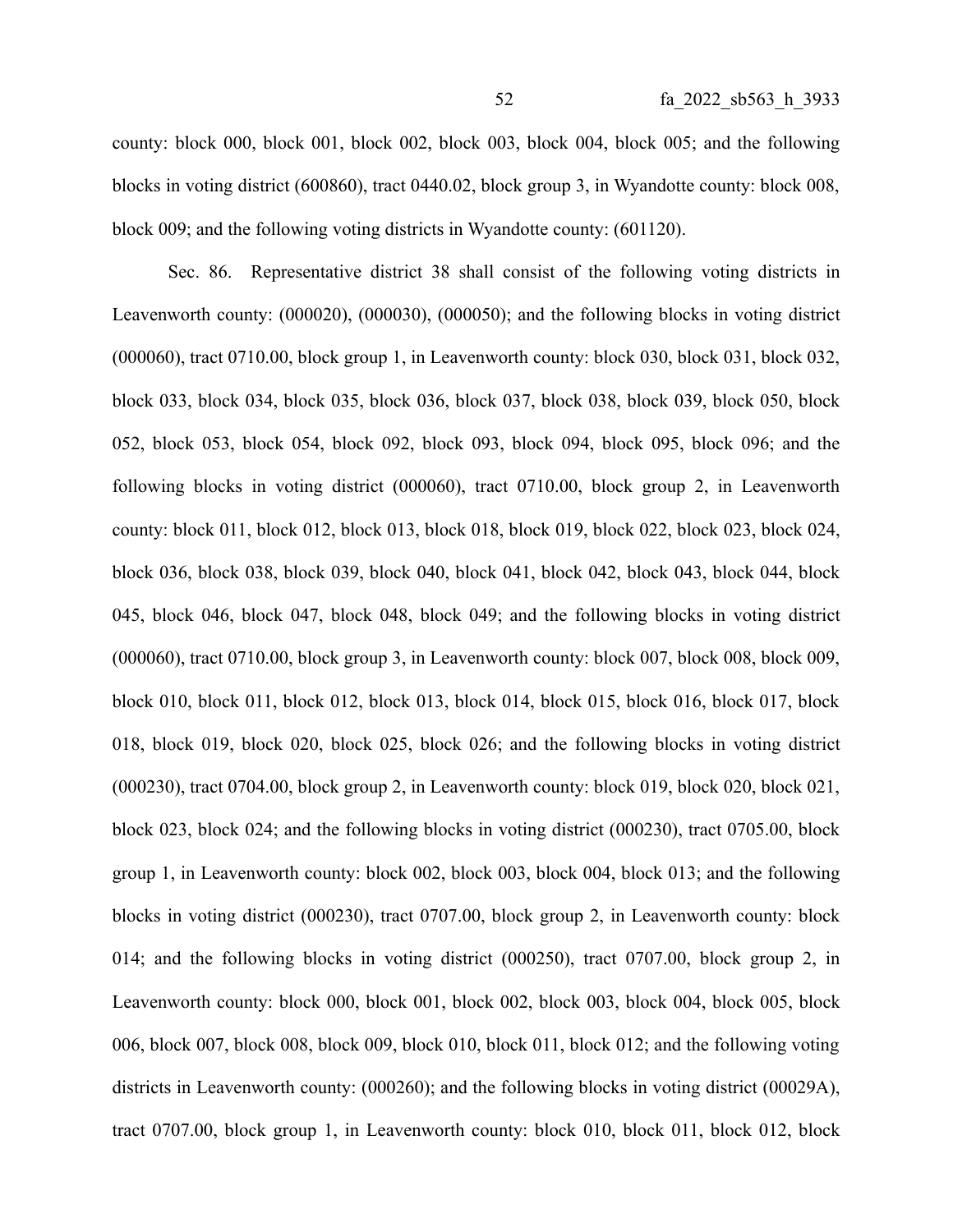014, block 015; and the following blocks in voting district (00029A), tract 0707.00, block group 4, in Leavenworth county: block 003, block 004, block 005; and the following blocks in voting district (00029A), tract 0710.00, block group 2, in Leavenworth county: block 015, block 016, block 020, block 021, block 025, block 026, block 027, block 028, block 029, block 031, block 032, block 033, block 035, block 037, block 051; and the following blocks in voting district (00029A), tract 0711.03, block group 1, in Leavenworth county: block 008; and the following blocks in voting district (000320), tract 0714.00, block group 1, in Leavenworth county: block 000, block 001, block 002, block 003, block 004, block 005, block 006, block 007, block 008, block 009, block 010, block 011, block 012, block 013, block 014, block 015, block 016, block 017, block 018, block 019, block 020, block 021, block 022, block 023, block 026, block 027, block 029, block 030, block 031, block 032, block 033, block 034, block 035, block 036, block 037, block 038, block 039, block 040, block 041, block 042, block 043, block 044, block 045, block 046, block 047, block 048, block 049, block 050, block 051, block 052, block 053, block 054, block 055, block 056, block 057, block 058, block 059, block 060, block 061, block 062, block 063, block 064, block 065, block 066; and the following blocks in voting district (000320), tract 0714.00, block group 2, in Leavenworth county: block 000, block 001, block 002, block 003, block 004, block 005, block 006, block 008, block 009, block 010, block 011, block 012, block 013, block 014, block 015, block 016, block 017, block 018, block 022, block 029, block 032, block 040, block 043, block 056, block 057, block 059, block 060, block 061, block 071, block 072; and the following blocks in voting district (000320), tract 0718.00, block group 5, in Leavenworth county: block 039; and the following blocks in voting district (000350), tract 0712.05, block group 2, in Leavenworth county: block 003, block 004, block 005, block 006, block 007, block 008, block 009, block 014, block 015, block 016, block 018; and the following blocks in voting district (000350), tract 0712.05, block group 3, in Leavenworth county: block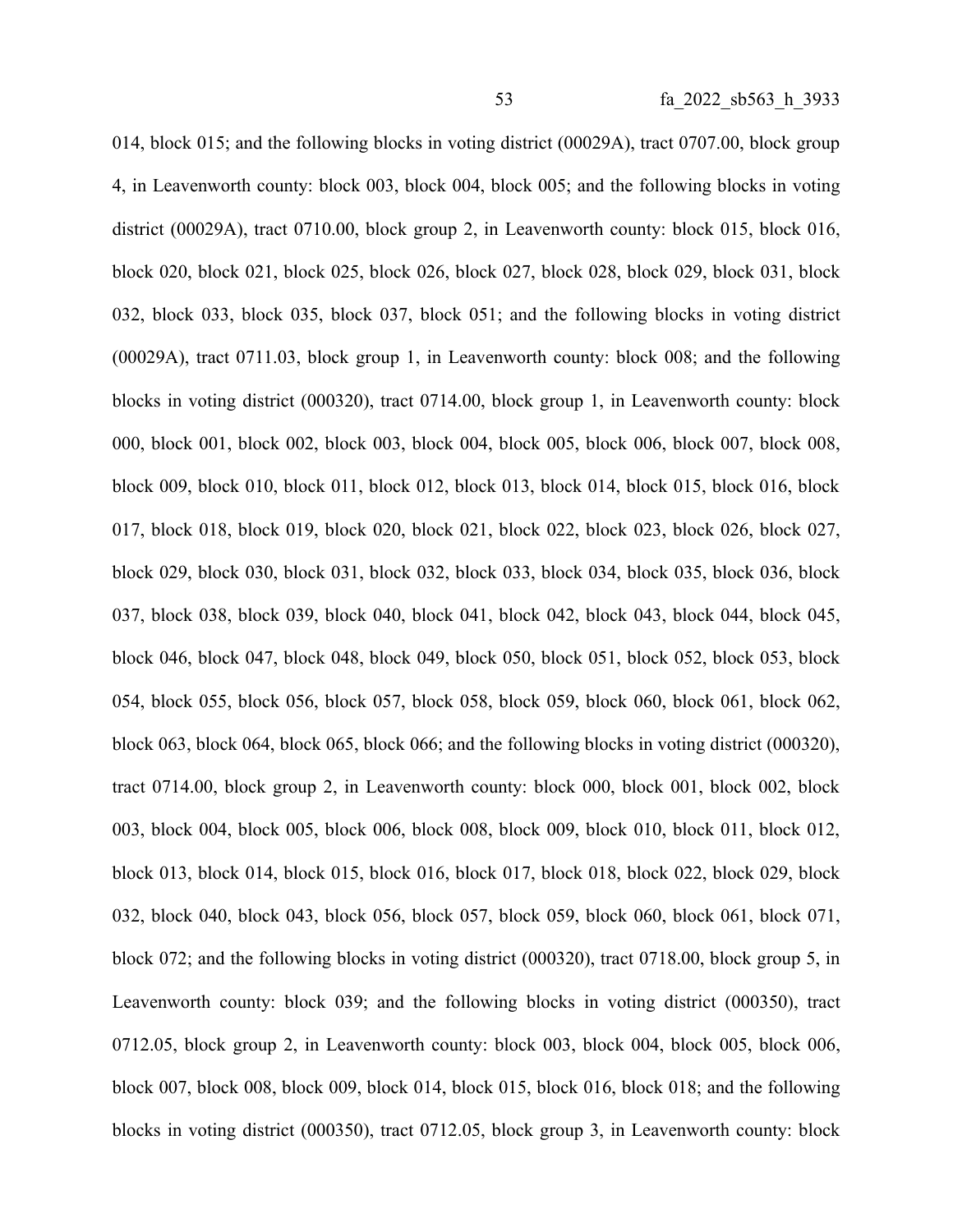003, block 004, block 005, block 006, block 007, block 008, block 009, block 010, block 011, block 012, block 013, block 014, block 015, block 016, block 017, block 018, block 019, block 020, block 021, block 022, block 025, block 026, block 027, block 028, block 029, block 030, block 034, block 035, block 036, block 037, block 038, block 039, block 041; and the following blocks in voting district (000350), tract 0716.00, block group 2, in Leavenworth county: block 000, block 033; and the following blocks in voting district (000390), tract 0712.02, block group 2, in Leavenworth county: block 005, block 006, block 007, block 008, block 009, block 010, block 011, block 012, block 013, block 014, block 015, block 016, block 017, block 018, block 019, block 020, block 021, block 022, block 023, block 024, block 025, block 026, block 027, block 028, block 029; and the following blocks in voting district (000390), tract 0712.02, block group 3, in Leavenworth county: block 011, block 012, block 013, block 021, block 022, block 023, block 024, block 026, block 027; and the following blocks in voting district (000390), tract 0718.00, block group 5, in Leavenworth county: block 033; and the following blocks in voting district (120120), tract 0711.02, block group 3, in Leavenworth county: block 031; and the following voting districts in Leavenworth county: (170040), (170050), (170060), (170070), (170080), (170090), (170100), (170210), (170220), (900010), (900030), (900060); and the following blocks in voting district (601030), tract 0446.02, block group 1, in Wyandotte county: block 006, block 009, block 016; and the following blocks in voting district (601030), tract 0448.04, block group 1, in Wyandotte county: block 000; and the following voting districts in Wyandotte county: (601040); and the following blocks in voting district (601100), tract 0448.03, block group 2, in Wyandotte county: block 000, block 001, block 002, block 003, block 004, block 005, block 006, block 007, block 008, block 009, block 010, block 011; and the following blocks in voting district (601100), tract 0448.03, block group 3, in Wyandotte county: block 000, block 001, block 002, block 003, block 004, block 005.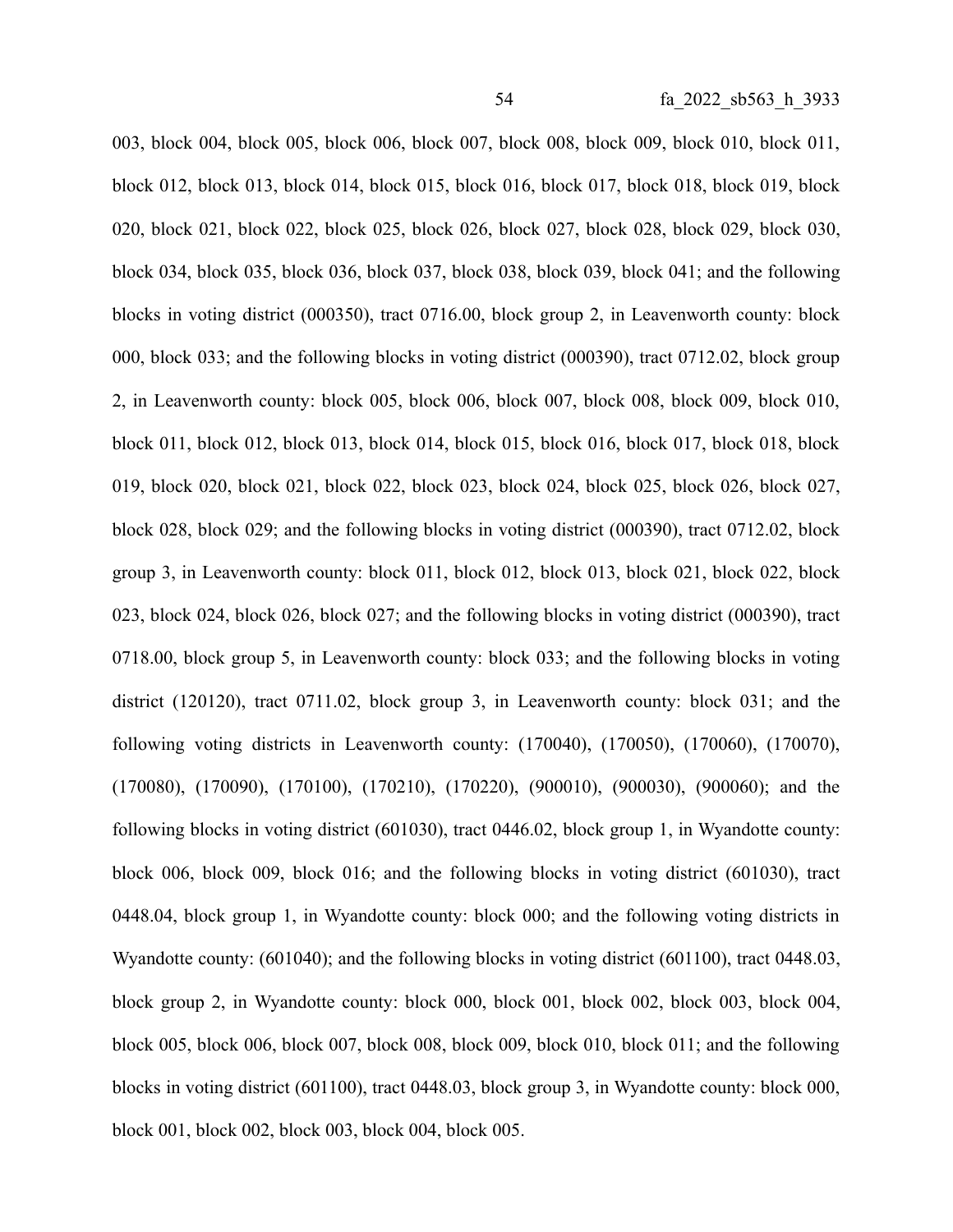Sec. 87. Representative district 39 shall consist of the following voting districts in Johnson county: (000190); and the following blocks in voting district (002790), tract 0523.06, block group 2, in Johnson county: block 000, block 011; and the following blocks in voting district (002800), tract 0523.06, block group 2, in Johnson county: block 001; and the following voting districts in Johnson county: (002810), (002820); and the following blocks in voting district (002940), tract 0523.07, block group 1, in Johnson county: block 007; and the following blocks in voting district (002940), tract 0525.02, block group 1, in Johnson county: block 024, block 025, block 026; and the following voting districts in Johnson county: (002960), (002980), (003000); and the following blocks in voting district (003010), tract 0526.06, block group 1, in Johnson county: block 000; and the following blocks in voting district (003010), tract 0526.07, block group 2, in Johnson county: block 014; and the following blocks in voting district (003010), tract 0526.12, block group 2, in Johnson county: block 009, block 011; and the following blocks in voting district (003010), tract 0526.13, block group 3, in Johnson county: block 000, block 001, block 002, block 005, block 006, block 007, block 008, block 011, block 012, block 013; and the following voting districts in Johnson county: (003020), (900030), (901330), (901340), (901360); and the following blocks in voting district (901370), tract 0526.07, block group 1, in Johnson county: block 000, block 001, block 002; and the following blocks in voting district (901370), tract 0526.07, block group 2, in Johnson county: block 000, block 001, block 002, block 005; and the following voting districts in Johnson county: (901380); and the following blocks in voting district (920510), tract 0523.07, block group 3, in Johnson county: block 000; and the following blocks in voting district (920510), tract 0523.08, block group 3, in Johnson county: block 000, block 001, block 002, block 003, block 004, block 005, block 006, block 007, block 008, block 009, block 010, block 011, block 012, block 013, block 014; and the following voting districts in Johnson county: (920600); and the following blocks in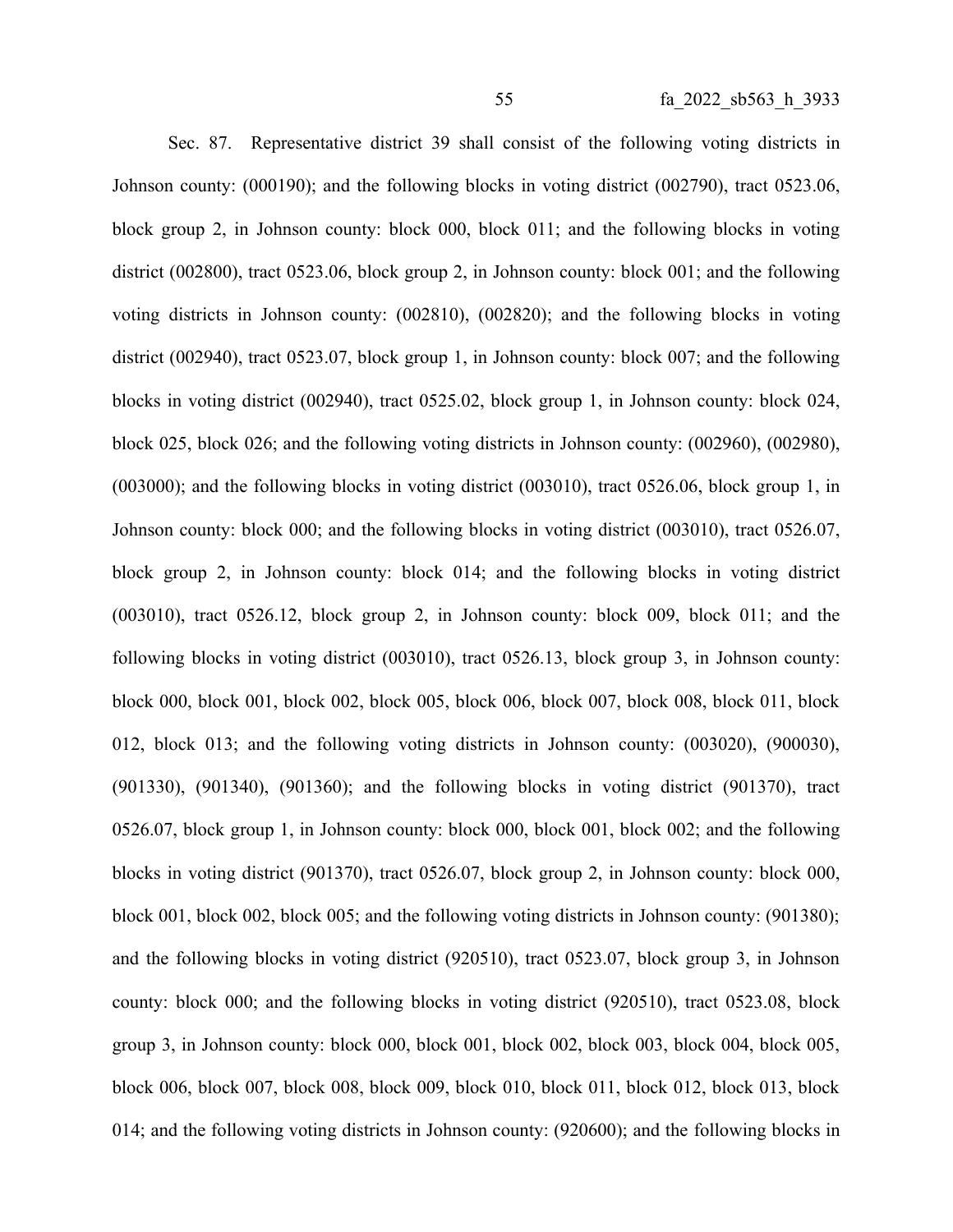voting district (921040), tract 0526.04, block group 1, in Johnson county: block 000, block 001, block 006; and the following blocks in voting district (921040), tract 0526.06, block group 1, in Johnson county: block 001, block 002, block 003, block 004, block 005, block 006, block 007, block 008, block 009, block 010, block 011, block 012, block 013, block 014, block 015, block 016; and the following blocks in voting district (921040), tract 0526.13, block group 2, in Johnson county: block 003.

Sec. 88. Representative district 40 shall consist of the following blocks in voting district (000060), tract 0710.00, block group 3, in Leavenworth county: block 003, block 006, block 021, block 022, block 023, block 024, block 027, block 028, block 029; and the following blocks in voting district (000060), tract 0711.03, block group 1, in Leavenworth county: block 026; and the following voting districts in Leavenworth county: (000080), (000090), (000100), (000110); and the following blocks in voting district (000140), tract 0704.00, block group 3, in Leavenworth county: block 000, block 013, block 014, block 015, block 016, block 027, block 028, block 029, block 030, block 031; and the following blocks in voting district (000140), tract 0704.00, block group 4, in Leavenworth county: block 009, block 010, block 011, block 013, block 014, block 015, block 016, block 017, block 018, block 019, block 020, block 021, block 022, block 023, block 024, block 025, block 026, block 027, block 028, block 029, block 030; and the following blocks in voting district (000140), tract 0705.00, block group 3, in Leavenworth county: block 002; and the following voting districts in Leavenworth county: (000150); and the following blocks in voting district (000230), tract 0704.00, block group 3, in Leavenworth county: block 032, block 037, block 038, block 039, block 040, block 041, block 042, block 043, block 044; and the following blocks in voting district (000230), tract 0705.00, block group 1, in Leavenworth county: block 000, block 001, block 005, block 006, block 007, block 008, block 009, block 014; and the following blocks in voting district (000230), tract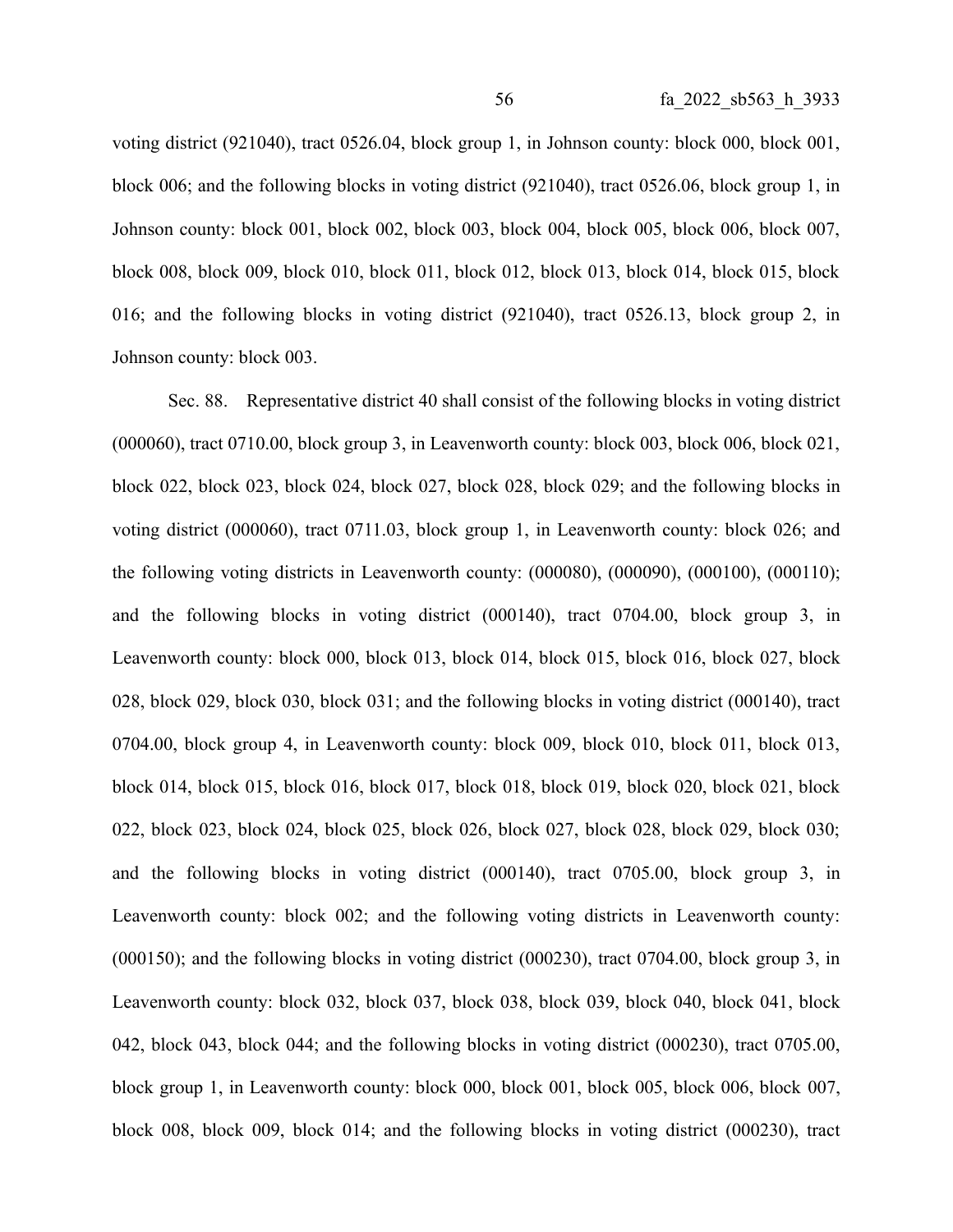0705.00, block group 2, in Leavenworth county: block 008, block 009, block 010, block 011, block 012, block 015, block 024; and the following voting districts in Leavenworth county: (000240), (00027A), (000280); and the following blocks in voting district (00029A), tract 0707.00, block group 4, in Leavenworth county: block 006, block 007, block 008, block 009, block 010; and the following blocks in voting district (00029A), tract 0711.03, block group 1, in Leavenworth county: block 002, block 003, block 004, block 005, block 006, block 007, block 009, block 010, block 020, block 021, block 022, block 023, block 024, block 025, block 027, block 028; and the following blocks in voting district (00029A), tract 0711.05, block group 4, in Leavenworth county: block 002, block 004, block 005; and the following blocks in voting district (000340), tract 0705.00, block group 3, in Leavenworth county: block 005; and the following blocks in voting district (000340), tract 0711.02, block group 1, in Leavenworth county: block 000, block 008, block 009, block 010, block 011, block 012, block 013, block 015; and the following blocks in voting district (000340), tract 0711.02, block group 2, in Leavenworth county: block 000, block 001, block 002, block 003; and the following voting districts in Leavenworth county: (120100), (120110); and the following blocks in voting district (120120), tract 0711.04, block group 1, in Leavenworth county: block 036, block 037; and the following voting districts in Leavenworth county: (120130), (170130), (170140), (170150), (170160), (170170), (170190), (170200), (170240), (170250).

Sec. 89. Representative district 41 shall consist of the following blocks in voting district (000060), tract 0710.00, block group 2, in Leavenworth county: block 000, block 001, block 002, block 003, block 004, block 005, block 006, block 007, block 008, block 009, block 010, block 014, block 050; and the following blocks in voting district (000070), tract 0709.00, block group 1, in Leavenworth county: block 000, block 001, block 002, block 003, block 004, block 005, block 006, block 007, block 008, block 009, block 012, block 013, block 014, block 015, block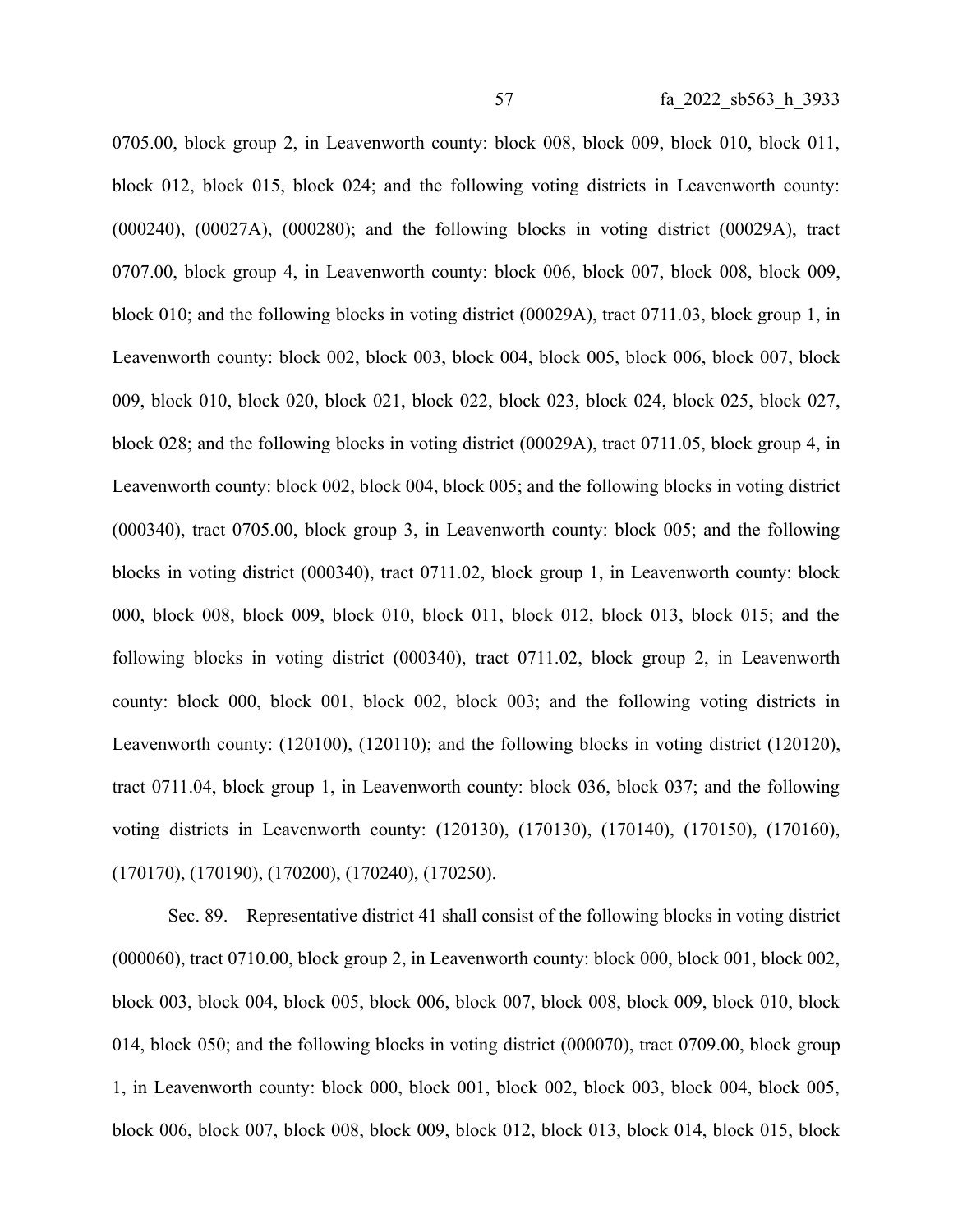016, block 017, block 018, block 019, block 020, block 021, block 022, block 023, block 024, block 025, block 026, block 027, block 029, block 030, block 031, block 032, block 033, block 034, block 035, block 036, block 037, block 038, block 039, block 040, block 041, block 042, block 043, block 044, block 045, block 046, block 047, block 048, block 049, block 050, block 051, block 052, block 053, block 054, block 055, block 056, block 057, block 058, block 059, block 060, block 061, block 062, block 063, block 064, block 065, block 066, block 067, block 068, block 069, block 070, block 071, block 072, block 073, block 074, block 075, block 076, block 077, block 078, block 079, block 080, block 081, block 082, block 084, block 085, block 086, block 087, block 088; and the following voting districts in Leavenworth county: (000120), (000130); and the following blocks in voting district (000140), tract 0704.00, block group 3, in Leavenworth county: block 001, block 012, block 017, block 026, block 036; and the following voting districts in Leavenworth county: (000160), (00017A), (00017B), (000180), (00019A), (00019B), (000200), (000210), (000220); and the following blocks in voting district (000250), tract 0703.00, block group 1, in Leavenworth county: block 005, block 006, block 007, block 008, block 009, block 010, block 011, block 012, block 013, block 014, block 015, block 016, block 017, block 018, block 022, block 023, block 024, block 025, block 026, block 027, block 028, block 029, block 030, block 031, block 032, block 033, block 034, block 035, block 036, block 037; and the following voting districts in Leavenworth county: (000300); and the following blocks in voting district (000340), tract 0701.00, block group 1, in Leavenworth county: block 000, block 041; and the following blocks in voting district (000340), tract 0704.00, block group 4, in Leavenworth county: block 000; and the following voting districts in Leavenworth county: (120060).

Sec. 90. Representative district 42 shall consist of the following voting districts in Douglas county: (000020); and the following blocks in voting district (000450), tract 0010.02,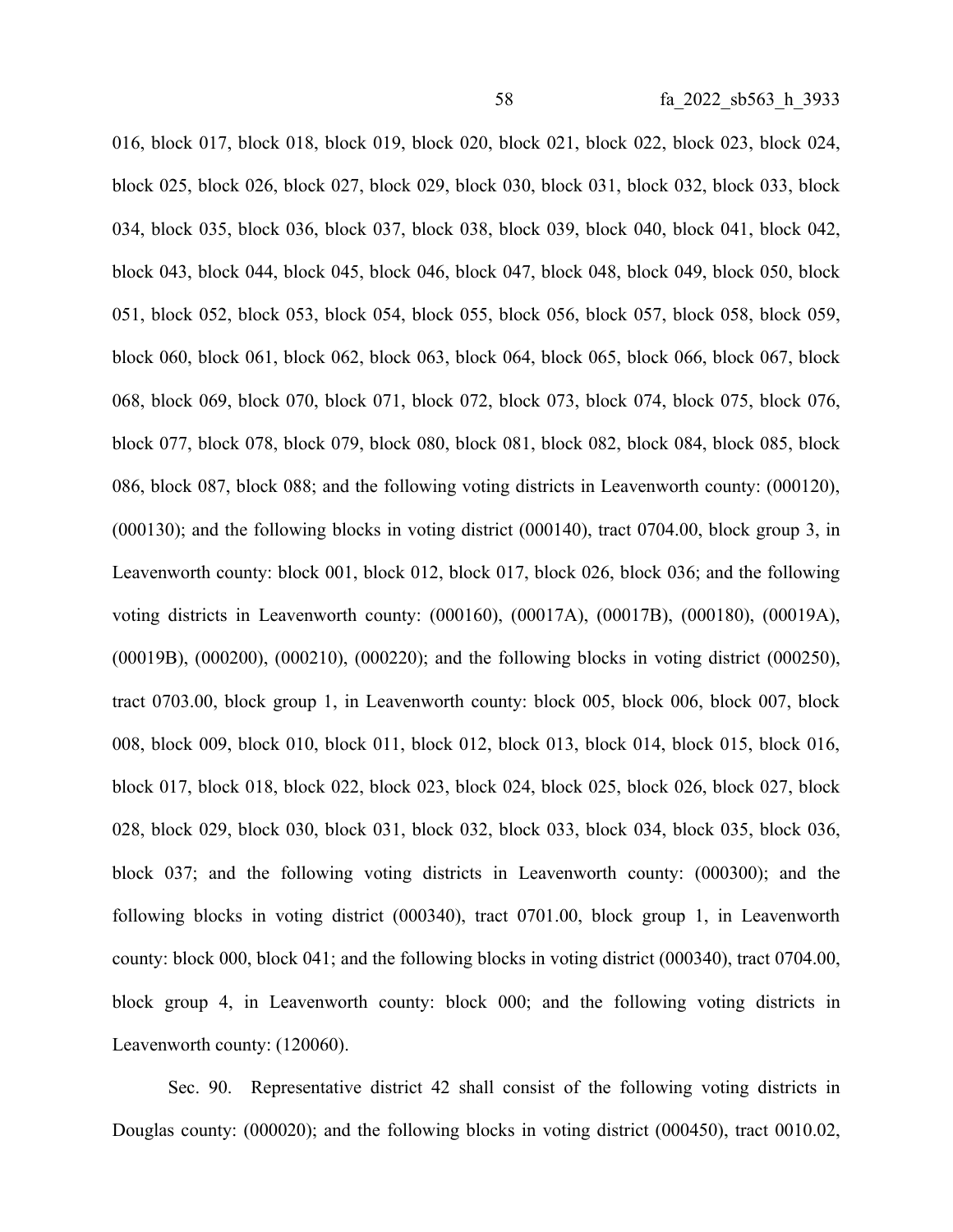block group 2, in Douglas county: block 001, block 002, block 004, block 006, block 008, block 009, block 013, block 014, block 016, block 017, block 029; and the following voting districts in Douglas county: (000600), (120020), (120030); and the following blocks in voting district (120050), tract 0001.00, block group 2, in Douglas county: block 051; and the following blocks in voting district (120060), tract 0001.00, block group 2, in Douglas county: block 052, block 053, block 054, block 060, block 065, block 082; and the following blocks in voting district (120060), tract 0001.00, block group 3, in Douglas county: block 000, block 001, block 002, block 004, block 005, block 006; and the following blocks in voting district (120380), tract 0012.01, block group 1, in Douglas county: block 017; and the following blocks in voting district (160770), tract 0002.01, block group 2, in Douglas county: block 000, block 001, block 002, block 003, block 004, block 005, block 006, block 007, block 008, block 009, block 010, block 012, block 013, block 014, block 022, block 024; and the following blocks in voting district (160770), tract 0010.02, block group 2, in Douglas county: block 005; and the following blocks in voting district (160770), tract 0012.01, block group 1, in Douglas county: block 011, block 021; and the following voting districts in Douglas county: (180520), (18052A), (18052B), (18052C); and the following blocks in voting district (180530), tract 0012.02, block group 2, in Douglas county: block 047; and the following blocks in voting district (200010), tract 0002.01, block group 2, in Douglas county: block 025; and the following blocks in voting district (200010), tract 0010.02, block group 2, in Douglas county: block 000, block 010, block 011, block 022, block 023, block 028, block 060; and the following blocks in voting district (200010), tract 0012.01, block group 1, in Douglas county: block 012, block 018, block 019, block 020, block 023, block 024; and the following voting districts in Douglas county: (200020), (400050), (400090), (900100), (900130), (900140); and the following blocks in voting district (000110), tract 0203.00, block group 4, in Jefferson county: block 013, block 014, block 016, block 017,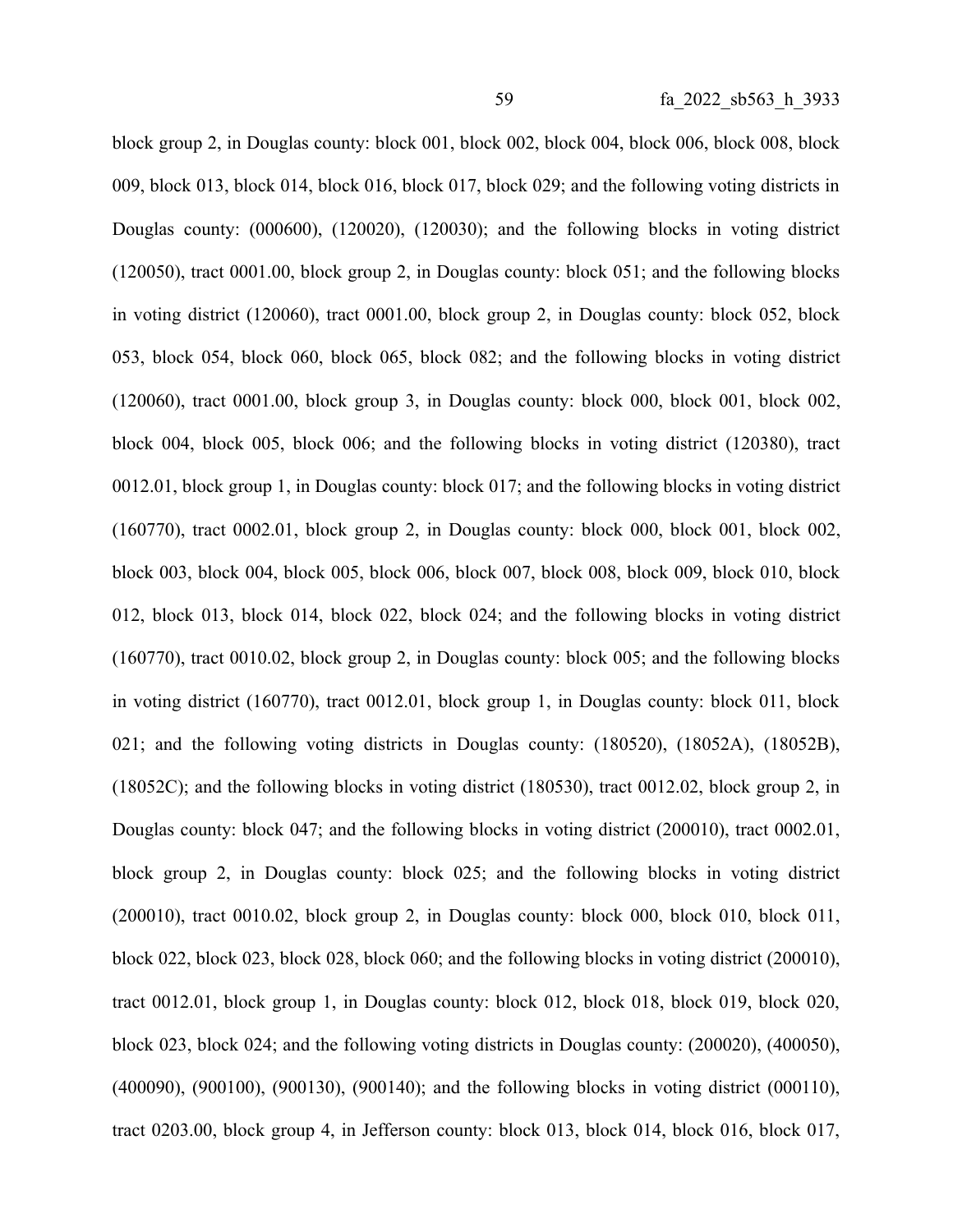block 021, block 022, block 023, block 024, block 025, block 026, block 027, block 028, block 029, block 030, block 031, block 032, block 033, block 034, block 035, block 036, block 037, block 046, block 047, block 048, block 049, block 050, block 051, block 052, block 053, block 054, block 055; and the following blocks in voting district (000120), tract 0203.00, block group 2, in Jefferson county: block 000, block 001, block 002, block 003, block 004, block 005, block 006, block 007, block 008, block 009, block 010, block 011, block 012, block 013, block 014, block 015, block 016, block 017, block 018, block 019, block 020, block 021, block 022, block 023, block 024, block 025, block 026, block 027, block 028, block 029, block 030, block 031, block 032, block 033, block 034, block 035, block 036, block 037, block 038, block 039, block 040, block 041, block 042, block 043, block 044, block 045, block 046, block 047, block 048, block 049, block 050, block 051, block 052, block 053, block 054, block 055, block 056, block 057, block 058, block 059, block 060, block 061, block 062, block 063, block 064, block 065, block 066, block 067, block 068, block 069, block 070, block 071, block 072; and the following blocks in voting district (000120), tract 0203.00, block group 4, in Jefferson county: block 000, block 001, block 002, block 003, block 004, block 005, block 006, block 007, block 008, block 009, block 010, block 011, block 012, block 015, block 018, block 019, block 020, block 038, block 039, block 040, block 041, block 042, block 043, block 044, block 045; and the following voting districts in Leavenworth county: (000010), (000040); and the following blocks in voting district (000060), tract 0710.00, block group 1, in Leavenworth county: block 000, block 017, block 018, block 029, block 040, block 048, block 049, block 051, block 055, block 056, block 057; and the following blocks in voting district (000070), tract 0709.00, block group 1, in Leavenworth county: block 010, block 011, block 028; and the following blocks in voting district (000070), tract 0709.00, block group 2, in Leavenworth county: block 016, block 017, block 018, block 019, block 037, block 038, block 039, block 078, block 079, block 086; and the following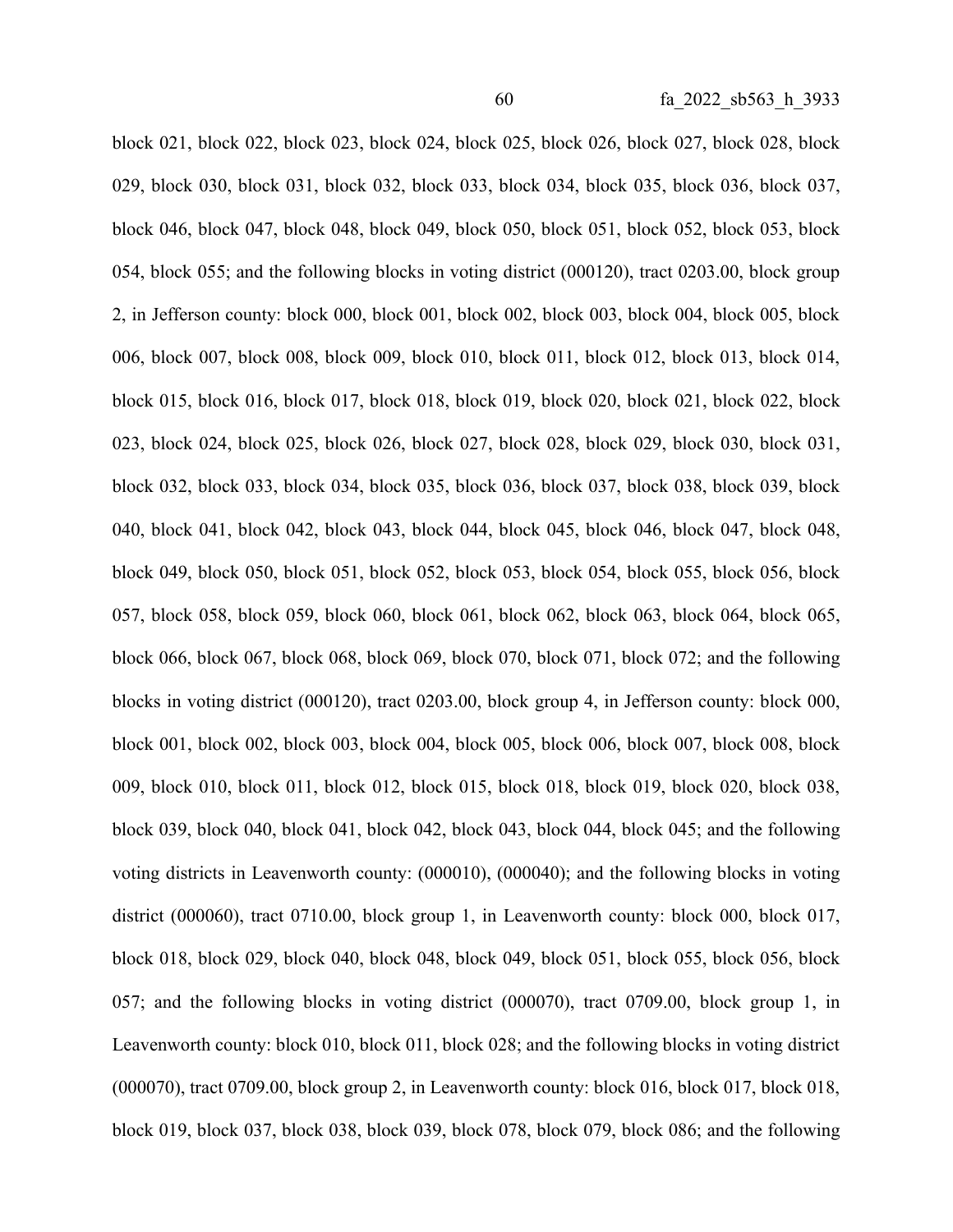voting districts in Leavenworth county: (000310); and the following blocks in voting district (000320), tract 0714.00, block group 1, in Leavenworth county: block 024, block 025, block 028; and the following blocks in voting district (000320), tract 0714.00, block group 2, in Leavenworth county: block 033, block 034, block 035, block 037, block 067, block 068; and the following blocks in voting district (000320), tract 0714.00, block group 3, in Leavenworth county: block 016; and the following blocks in voting district (000320), tract 0718.00, block group 5, in Leavenworth county: block 038; and the following blocks in voting district (000350), tract 0716.00, block group 2, in Leavenworth county: block 001, block 002, block 007, block 008, block 009, block 010, block 012, block 013, block 014, block 015, block 016, block 028, block 029, block 030, block 031, block 032, block 064, block 065, block 067; and the following blocks in voting district (000350), tract 0718.00, block group 5, in Leavenworth county: block 000, block 001, block 005, block 006, block 019, block 023; and the following voting districts in Leavenworth county: (000360), (000370), (000380); and the following blocks in voting district (000390), tract 0718.00, block group 4, in Leavenworth county: block 000, block 010; and the following blocks in voting district (000390), tract 0718.00, block group 5, in Leavenworth county: block 024, block 025, block 026, block 027, block 028, block 029, block 030, block 032, block 034, block 035, block 036, block 037; and the following voting districts in Leavenworth county: (120080), (170010), (170020), (170030), (170110), (170120), (170180), (170230), (900080).

Sec. 91. Representative district 43 shall consist of the following blocks in voting district (000620), tract 0012.03, block group 2, in Douglas county: block 016, block 017, block 020, block 021, block 022, block 023, block 027, block 028, block 056, block 057, block 058, block 059, block 060, block 061, block 062, block 064, block 065, block 071; and the following blocks in voting district (000660), tract 0012.03, block group 2, in Douglas county: block 000, block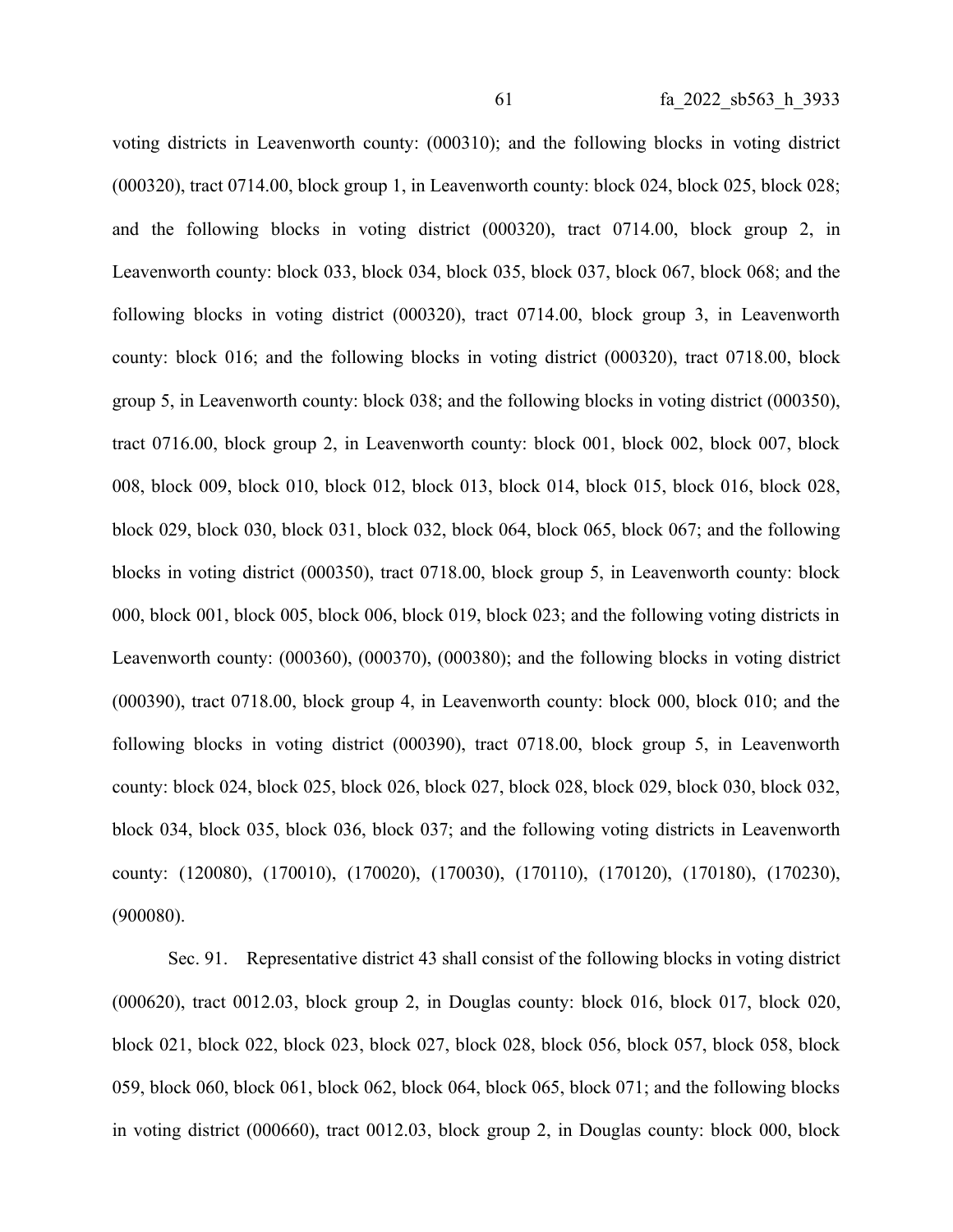001, block 002, block 003, block 004, block 005, block 010, block 011, block 012, block 013, block 014, block 015, block 018, block 019, block 024, block 025, block 026; and the following blocks in voting district (000090), tract 0537.01, block group 2, in Johnson county: block 097; and the following voting districts in Johnson county: (00014A), (00014C); and the following blocks in voting district (000160), tract 0537.05, block group 1, in Johnson county: block 002, block 003, block 004, block 005, block 006, block 007, block 008, block 009, block 010; and the following voting districts in Johnson county: (100040), (12003B), (190020), (190030); and the following blocks in voting district (900090), tract 0537.09, block group 3, in Johnson county: block 000, block 001, block 002, block 003, block 005, block 006, block 007, block 008, block 010, block 011, block 012, block 015, block 016, block 017, block 019, block 020, block 021, block 022, block 023, block 024, block 025, block 026, block 028, block 032; and the following blocks in voting district (900090), tract 0537.11, block group 3, in Johnson county: block 032, block 036, block 037, block 052; and the following voting districts in Johnson county: (900100), (900110), (900120); and the following blocks in voting district (900130), tract 0537.12, block group 1, in Johnson county: block 002, block 003, block 004, block 005, block 006, block 007, block 008, block 009, block 010; and the following blocks in voting district (900130), tract 0537.12, block group 4, in Johnson county: block 031, block 038, block 039, block 040, block 041, block 042, block 043, block 044, block 045; and the following voting districts in Johnson county: (900150), (900160), (900170), (900180); and the following blocks in voting district (901730), tract 0537.07, block group 3, in Johnson county: block 001, block 002, block 003, block 004, block 005, block 006, block 007, block 013, block 014, block 018, block 019; and the following blocks in voting district (901730), tract 0537.11, block group 2, in Johnson county: block 029, block 033, block 034; and the following voting districts in Johnson county: (901750); and the following blocks in voting district (901810), tract 0537.11, block group 2, in Johnson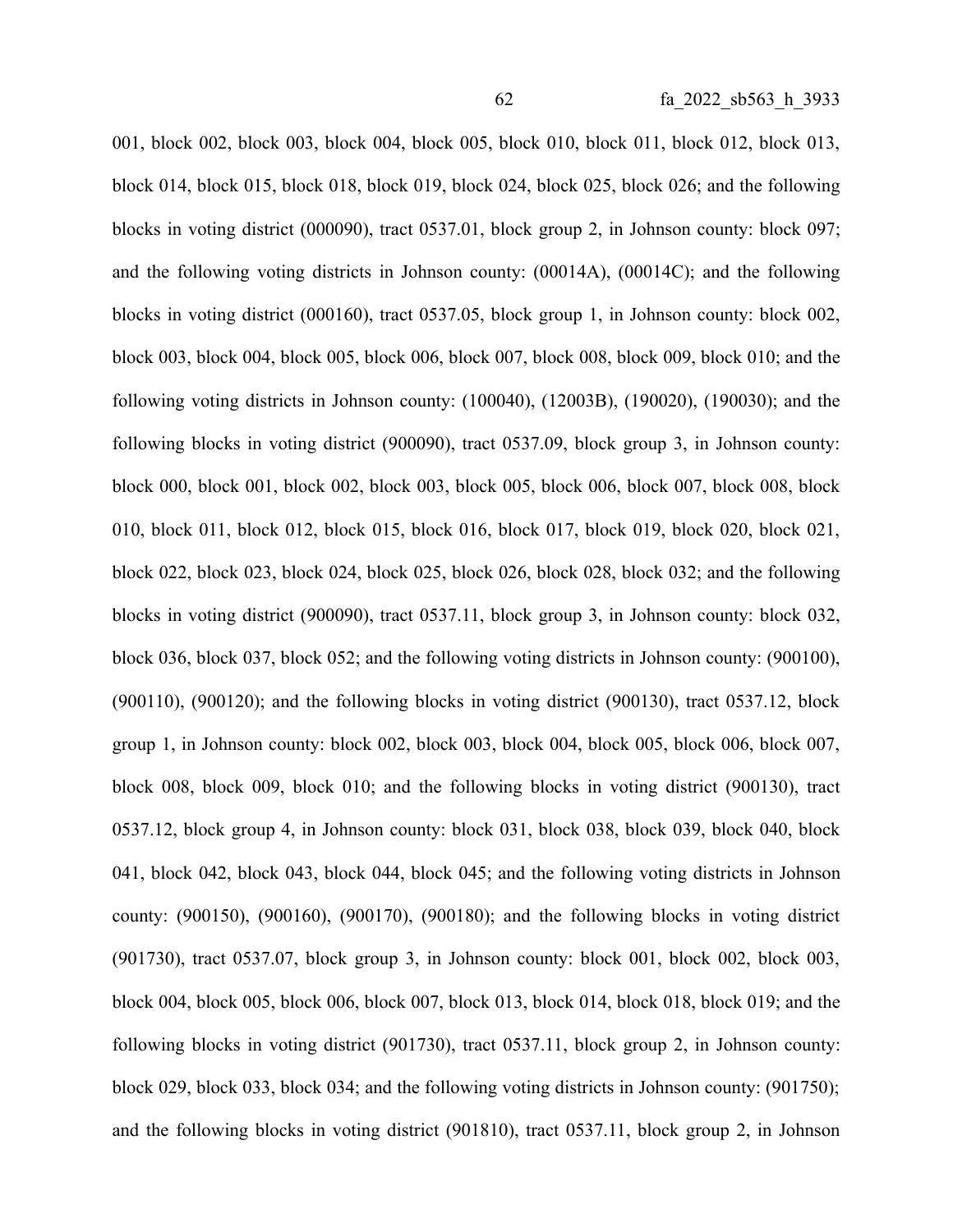county: block 000; and the following voting districts in Johnson county: (901820); and the following blocks in voting district (901830), tract 0537.05, block group 1, in Johnson county: block 011; and the following blocks in voting district (901830), tract 0537.12, block group 1, in Johnson county: block 000, block 001, block 011; and the following blocks in voting district (901830), tract 0537.12, block group 3, in Johnson county: block 011; and the following blocks in voting district (901830), tract 0537.12, block group 4, in Johnson county: block 022, block 023, block 032; and the following voting districts in Johnson county: (901900); and the following blocks in voting district (901950), tract 0537.11, block group 3, in Johnson county: block 007, block 008, block 009, block 010, block 011, block 012, block 014, block 015, block 016, block 017, block 018, block 019, block 020, block 021, block 022, block 024, block 025, block 026, block 027, block 031, block 039, block 040, block 042, block 045, block 047; and the following voting districts in Johnson county: (920390), (920410), (920420), (92043A); and the following blocks in voting district (920450), tract 0537.01, block group 2, in Johnson county: block 025, block 026, block 027, block 034, block 035, block 039, block 042, block 043, block 045, block 046, block 047, block 052, block 053, block 055, block 056, block 057, block 058, block 059, block 060, block 061, block 062, block 063, block 064; and the following blocks in voting district (920460), tract 0537.01, block group 2, in Johnson county: block 009, block 010, block 016, block 017, block 018, block 019, block 020, block 021, block 022, block 023, block 024, block 028, block 029, block 030, block 031, block 032, block 033; and the following blocks in voting district (920460), tract 0537.11, block group 3, in Johnson county: block 035; and the following voting districts in Johnson county: (920470), (920530), (920680), (920690); and the following blocks in voting district (920750), tract 0537.11, block group 2, in Johnson county: block 027; and the following blocks in voting district (920760), tract 0537.07, block group 3, in Johnson county: block 000; and the following blocks in voting district (920760), tract 0537.11,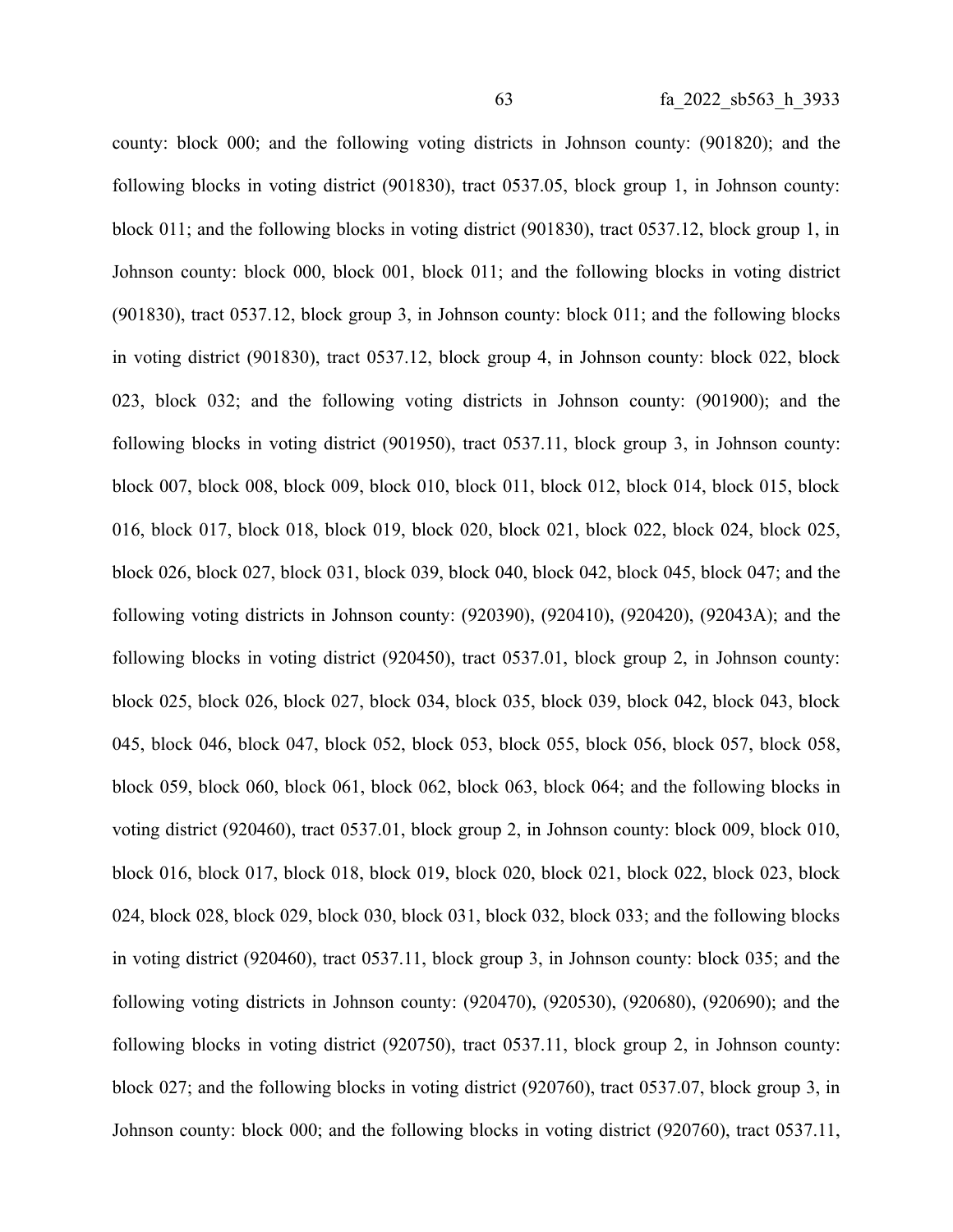block group 2, in Johnson county: block 001, block 003, block 004, block 006, block 007, block 008, block 009, block 010, block 011, block 013, block 014, block 015, block 016, block 017, block 018, block 019, block 020, block 021, block 022, block 023, block 024, block 025, block 026, block 028; and the following blocks in voting district (920760), tract 0537.11, block group 3, in Johnson county: block 028, block 050; and the following blocks in voting district (920790), tract 0537.01, block group 2, in Johnson county: block 036, block 037, block 040, block 041, block 044, block 048, block 049, block 050; and the following blocks in voting district (920790), tract 0537.09, block group 1, in Johnson county: block 026; and the following blocks in voting district (920790), tract 0537.09, block group 3, in Johnson county: block 035; and the following blocks in voting district (920790), tract 0537.12, block group 2, in Johnson county: block 002; and the following blocks in voting district (920790), tract 0537.12, block group 3, in Johnson county: block 000, block 001, block 002, block 003, block 004, block 005, block 006, block 008, block 009, block 010, block 012; and the following blocks in voting district (920790), tract 0537.12, block group 4, in Johnson county: block 060; and the following voting districts in Johnson county: (921070).

Sec. 92. Representative district 44 shall consist of the following blocks in voting district (000110), tract 0006.04, block group 3, in Douglas county: block 000, block 001, block 003, block 004, block 005, block 007, block 009, block 011, block 012, block 014, block 020; and the following blocks in voting district (000170), tract 0007.04, block group 2, in Douglas county: block 001, block 002, block 003, block 004, block 005, block 006, block 007, block 008, block 009, block 010, block 011, block 012, block 013, block 014, block 015, block 016, block 017, block 018, block 019, block 020, block 021, block 022, block 023, block 024, block 025, block 026, block 027; and the following voting districts in Douglas county: (000180); and the following blocks in voting district (000200), tract 0008.02, block group 3, in Douglas county: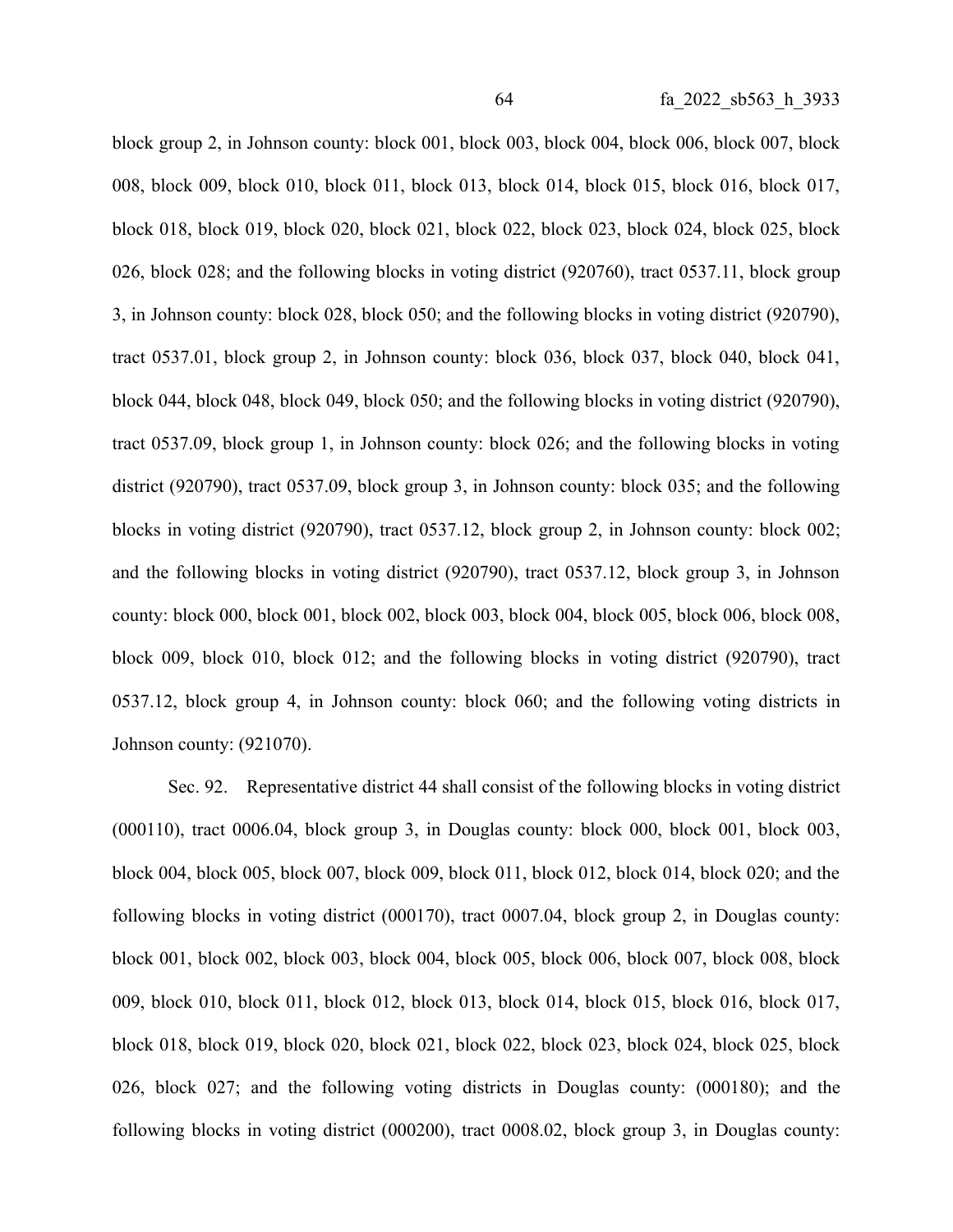block 000, block 001, block 002; and the following voting districts in Douglas county: (000210), (000220); and the following blocks in voting district (000230), tract 0008.01, block group 1, in Douglas county: block 033; and the following blocks in voting district (000230), tract 0008.02, block group 1, in Douglas county: block 007, block 008, block 011, block 012, block 014, block 015, block 016, block 017, block 018; and the following blocks in voting district (000230), tract 0008.02, block group 3, in Douglas county: block 003, block 004, block 005, block 006, block 007, block 008, block 009, block 010, block 011, block 012, block 013, block 014; and the following voting districts in Douglas county: (000240), (000250), (000280), (000290), (000300), (120270); and the following blocks in voting district (120300), tract 0008.01, block group 1, in Douglas county: block 027, block 028; and the following blocks in voting district (120300), tract 0008.01, block group 2, in Douglas county: block 004, block 005, block 009; and the following blocks in voting district (120300), tract 0008.01, block group 4, in Douglas county: block 000, block 001, block 002, block 003, block 004, block 005, block 006, block 007; and the following blocks in voting district (120420), tract 0008.01, block group 1, in Douglas county: block 029, block 030; and the following blocks in voting district (120420), tract 0008.01, block group 2, in Douglas county: block 006, block 008; and the following voting districts in Douglas county: (400030), (400040).

Sec. 93. Representative district 45 shall consist of the following blocks in voting district (000110), tract 0006.04, block group 3, in Douglas county: block 002, block 006, block 008, block 010, block 013, block 021, block 023, block 027, block 034, block 035, block 042; and the following voting districts in Douglas county: (00012A), (000190), (000260), (00048B), (00048D), (00050A), (00050C), (00052A); and the following blocks in voting district (000560), tract 0006.02, block group 1, in Douglas county: block 000, block 001, block 002, block 003, block 004, block 005, block 006, block 007, block 008, block 014, block 015; and the following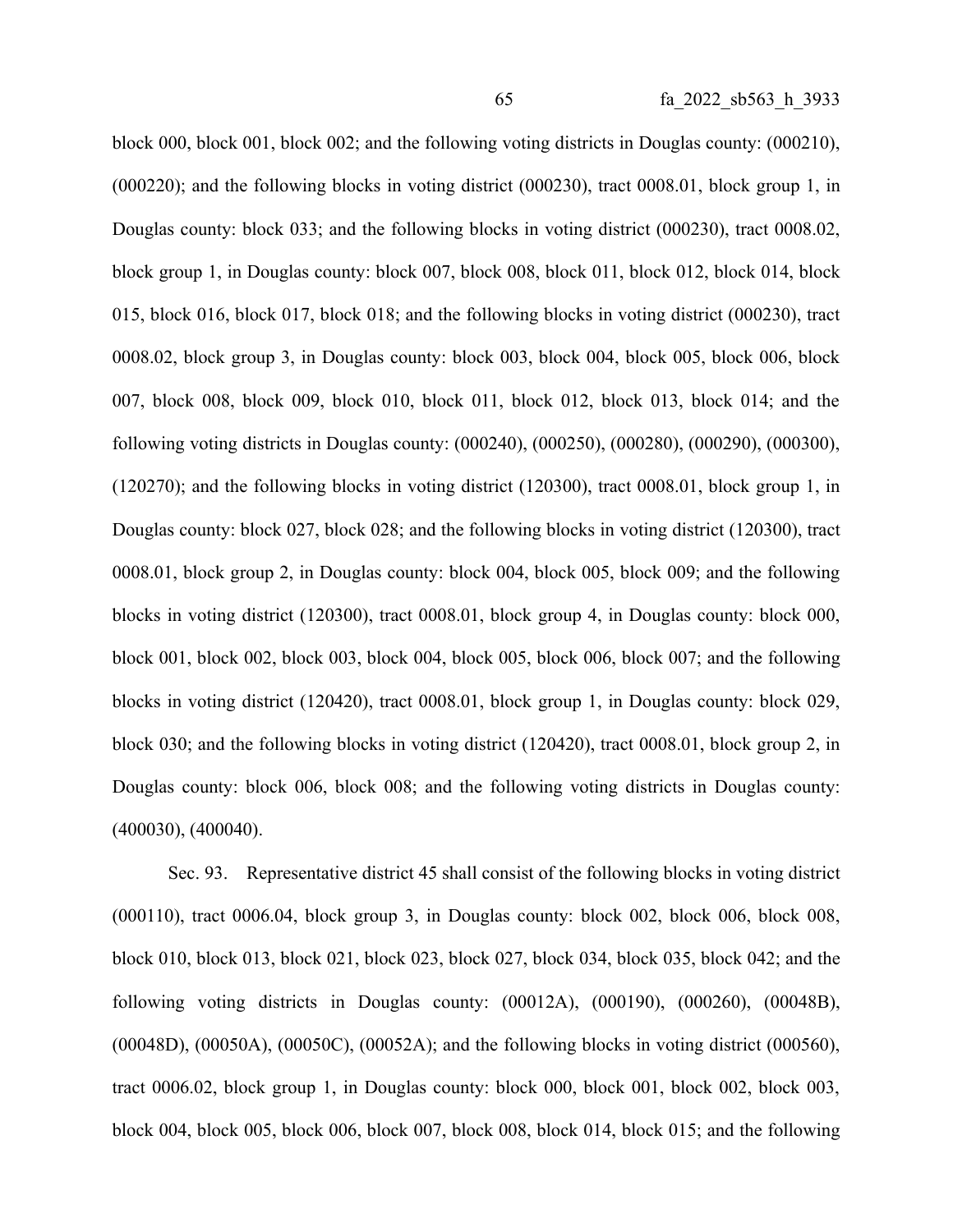blocks in voting district (000560), tract 0006.02, block group 3, in Douglas county: block 011, block 012, block 013, block 014, block 015, block 016; and the following voting districts in Douglas county: (120040); and the following blocks in voting district (120050), tract 0001.00, block group 2, in Douglas county: block 000, block 001, block 002, block 003, block 004, block 006, block 007, block 008, block 009, block 010, block 011, block 020, block 021, block 022, block 023, block 024, block 035, block 036, block 039, block 042, block 043, block 044, block 046, block 047, block 048, block 049, block 050, block 055, block 068; and the following blocks in voting district (120060), tract 0001.00, block group 2, in Douglas county: block 045; and the following blocks in voting district (120070), tract 0006.02, block group 3, in Douglas county: block 018; and the following blocks in voting district (120080), tract 0006.03, block group 3, in Douglas county: block 001, block 002, block 025, block 026, block 027, block 028, block 042, block 051; and the following blocks in voting district (120080), tract 0015.00, block group 1, in Douglas county: block 079; and the following voting districts in Douglas county: (120210), (120230), (120250), (120280); and the following blocks in voting district (120300), tract 0008.01, block group 1, in Douglas county: block 000, block 001, block 002, block 018, block 020, block 021, block 022, block 023, block 024, block 025; and the following blocks in voting district (120300), tract 0008.01, block group 2, in Douglas county: block 000, block 001, block 002, block 003; and the following voting districts in Douglas county: (120320), (120350); and the following blocks in voting district (120420), tract 0008.01, block group 1, in Douglas county: block 019, block 031; and the following voting districts in Douglas county: (160780), (18064A), (190050), (190060), (190070), (400080), (900040), (900050), (900060), (900070), (900080), (900090), (900170).

Sec. 94. Representative district 46 shall consist of the following voting districts in Douglas county: (00007A), (000080), (000090), (00010A); and the following blocks in voting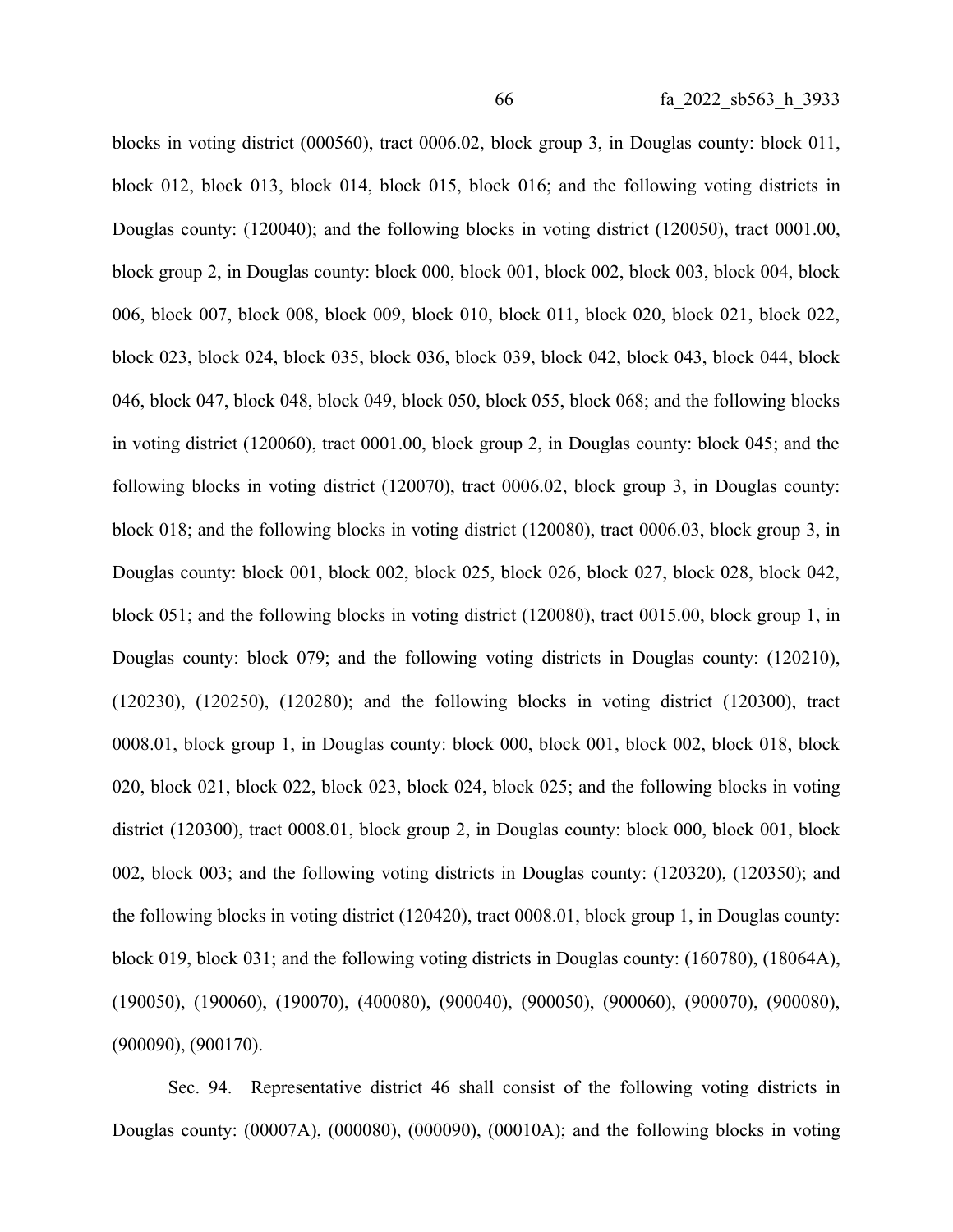district (000110), tract 0005.01, block group 2, in Douglas county: block 028, block 029; and the following voting districts in Douglas county: (000130), (000140), (000150), (000160); and the following blocks in voting district (000170), tract 0007.04, block group 2, in Douglas county: block 000; and the following voting districts in Douglas county: (000270); and the following blocks in voting district (000310), tract 0003.01, block group 3, in Douglas county: block 015, block 016, block 017, block 018, block 019; and the following blocks in voting district (000310), tract 0003.02, block group 3, in Douglas county: block 000, block 001, block 002; and the following blocks in voting district (000310), tract 0004.00, block group 1, in Douglas county: block 003, block 004, block 005, block 006, block 014; and the following blocks in voting district (000320), tract 0003.02, block group 2, in Douglas county: block 001, block 002, block 003, block 004, block 005, block 012, block 013, block 014, block 015, block 016, block 017; and the following blocks in voting district (000320), tract 0004.00, block group 1, in Douglas county: block 009, block 010, block 011; and the following blocks in voting district (000400), tract 0002.02, block group 2, in Douglas county: block 003, block 011, block 012, block 013, block 014, block 015, block 016; and the following voting districts in Douglas county: (000460), (000470); and the following blocks in voting district (120130), tract 0002.01, block group 1, in Douglas county: block 006, block 007, block 008, block 009, block 010, block 011, block 012, block 013, block 014, block 016, block 017, block 019, block 021, block 022, block 023, block 024, block 025, block 026; and the following blocks in voting district (120130), tract 0002.02, block group 2, in Douglas county: block 000, block 002; and the following voting districts in Douglas county: (120220), (120240), (120260), (120360), (900120).

Sec. 95. Representative district 47 shall consist of the following voting districts in Douglas county: (000010), (000030), (00003A); and the following blocks in voting district (000560), tract 0006.02, block group 1, in Douglas county: block 011, block 012, block 013; and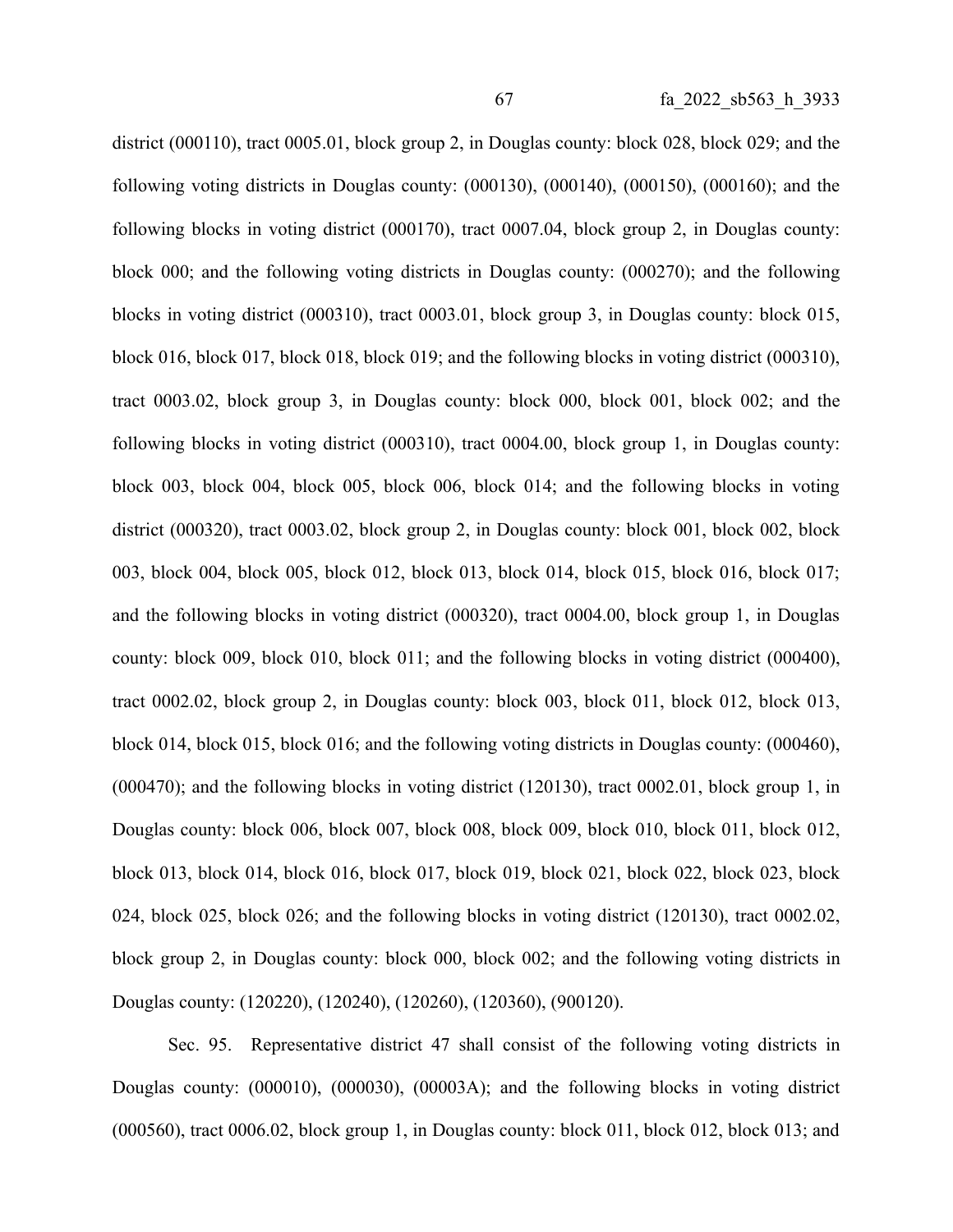the following blocks in voting district (000560), tract 0008.01, block group 1, in Douglas county: block 003, block 006; and the following blocks in voting district (120070), tract 0008.01, block group 1, in Douglas county: block 004, block 005; and the following blocks in voting district (120070), tract 0014.00, block group 2, in Douglas county: block 000, block 001, block 003, block 004, block 017, block 021, block 022, block 024, block 025, block 026, block 027, block 028, block 029, block 031, block 032, block 037, block 038, block 039, block 040, block 041, block 042, block 043, block 044, block 045, block 046, block 047, block 048, block 049, block 050, block 051, block 052, block 053, block 054, block 055, block 056, block 057, block 058, block 059, block 060, block 061, block 062, block 063, block 064, block 065, block 066, block 067, block 068, block 069, block 070, block 071, block 072, block 073, block 074, block 075, block 076, block 077, block 078, block 079, block 080, block 081, block 082, block 083, block 084, block 085, block 086, block 087, block 088, block 089, block 090, block 091, block 092, block 093, block 094, block 095, block 096, block 097, block 101, block 102, block 103, block 104, block 105, block 106, block 107, block 108, block 112, block 114, block 115, block 116, block 117, block 120, block 121, block 122, block 123, block 124, block 125, block 126, block 127, block 128, block 129, block 130, block 131, block 132, block 133, block 134, block 149, block 150, block 151, block 154, block 156; and the following blocks in voting district (120070), tract 0014.00, block group 3, in Douglas county: block 002, block 003, block 004; and the following blocks in voting district (120070), tract 0015.00, block group 2, in Douglas county: block 065, block 066; and the following blocks in voting district (120080), tract 0014.00, block group 2, in Douglas county: block 002; and the following blocks in voting district (120080), tract 0015.00, block group 1, in Douglas county: block 075, block 078, block 080; and the following voting districts in Douglas county: (120290), (120310), (120400); and the following blocks in voting district (120410), tract 0012.01, block group 1, in Douglas county: block 059; and the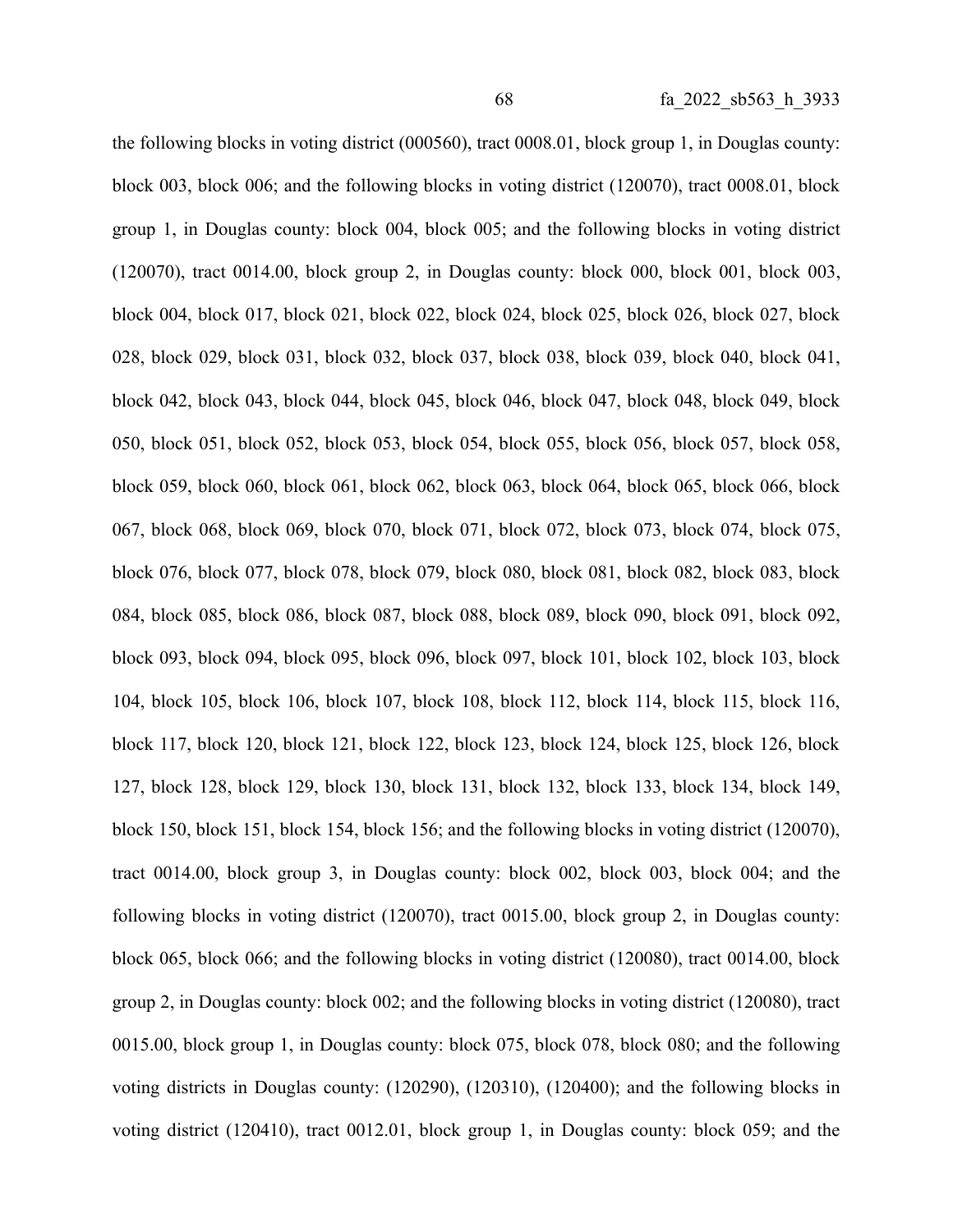following voting districts in Douglas county: (160750), (18046B), (180560), (190040), (190080), (190090), (190110), (400110), (900010); and the following voting districts in Jackson county: (000030), (000040); and the following voting districts in Jefferson county: (000010), (000020), (000030), (000040), (000050), (000060), (000070), (000080), (000090), (000100); and the following blocks in voting district (000110), tract 0203.00, block group 3, in Jefferson county: block 025, block 026, block 050, block 051, block 052, block 055, block 056, block 057, block 058, block 059, block 060, block 061, block 062, block 063, block 064, block 065, block 066, block 067, block 068, block 069, block 070, block 101, block 102, block 103; and the following blocks in voting district (000120), tract 0203.00, block group 3, in Jefferson county: block 000, block 006, block 007, block 027, block 028; and the following voting districts in Jefferson county: (000130).

Sec. 96. Representative district 48 shall consist of the following voting districts in Johnson county: (002160), (002200), (002210), (002240), (00226B), (00244A), (901090), (901100), (901110); and the following blocks in voting district (901140), tract 0534.18, block group 3, in Johnson county: block 000, block 001, block 002, block 003, block 004, block 005, block 006, block 007, block 015, block 016; and the following blocks in voting district (901150), tract 0534.18, block group 1, in Johnson county: block 000, block 001, block 002, block 003, block 004, block 005, block 006, block 007, block 008, block 009, block 010, block 011, block 012, block 013, block 014, block 015, block 016, block 017; and the following voting districts in Johnson county: (920960), (920980).

Sec. 97. Representative district 49 shall consist of the following blocks in voting district (001310), tract 0535.06, block group 2, in Johnson county: block 000, block 001, block 002, block 003, block 004, block 005, block 006, block 007, block 008, block 009, block 010, block 011, block 013, block 014, block 015; and the following blocks in voting district (001370), tract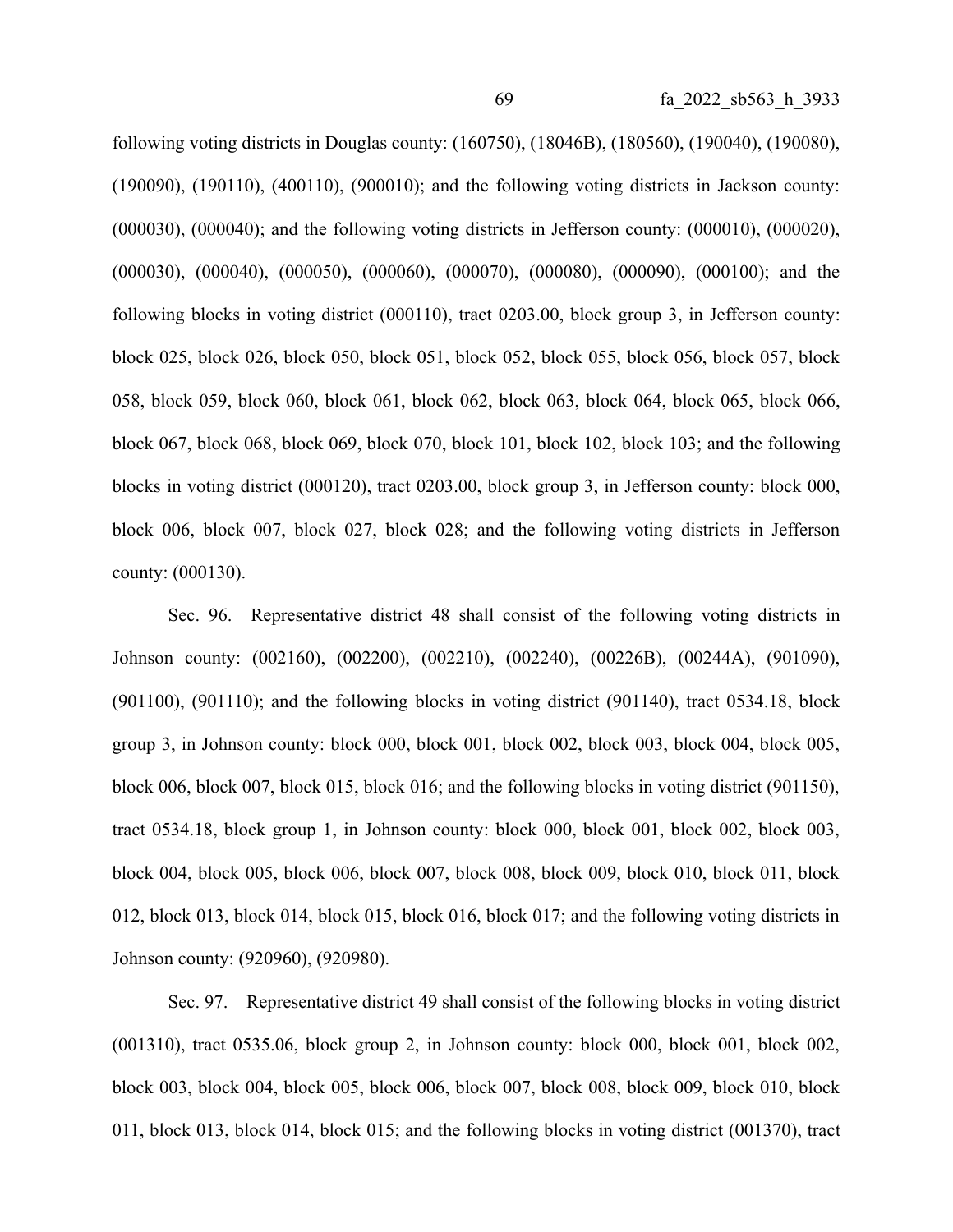0535.06, block group 1, in Johnson county: block 000, block 001, block 002, block 003, block 004, block 005, block 006, block 013, block 018, block 019, block 020; and the following voting districts in Johnson county: (00140B); and the following blocks in voting district (00147A), tract 0529.08, block group 1, in Johnson county: block 000, block 001, block 002, block 003, block 004, block 005, block 006, block 007, block 008, block 009, block 010, block 011, block 012, block 013, block 014, block 015, block 016; and the following voting districts in Johnson county: (00147B); and the following blocks in voting district (001480), tract 0529.08, block group 3, in Johnson county: block 000, block 001, block 002, block 003, block 004, block 007, block 008, block 009, block 010, block 011, block 012; and the following blocks in voting district (001500), tract 0530.11, block group 2, in Johnson county: block 004; and the following blocks in voting district (00222A), tract 0530.10, block group 5, in Johnson county: block 000; and the following voting districts in Johnson county: (900790), (900800), (900840); and the following blocks in voting district (901010), tract 0534.21, block group 1, in Johnson county: block 000, block 001, block 002, block 003, block 004, block 005, block 006, block 007, block 008, block 009, block 010, block 012, block 019; and the following voting districts in Johnson county: (901030), (920240), (920440), (920580), (920840), (920850), (920860).

Sec. 98. Representative district 50 shall consist of the following voting districts in Shawnee county: (000090), (000150); and the following blocks in voting district (000260), tract 0008.00, block group 1, in Shawnee county: block 043; and the following voting districts in Shawnee county: (000330), (000350), (001850), (001880), (100050), (120060), (120070), (200010), (200020), (400090), (400100); and the following blocks in voting district (600010), tract 0007.00, block group 1, in Shawnee county: block 000, block 001; and the following blocks in voting district (600010), tract 0007.00, block group 2, in Shawnee county: block 000, block 029, block 030, block 031; and the following blocks in voting district (600010), tract 0008.00,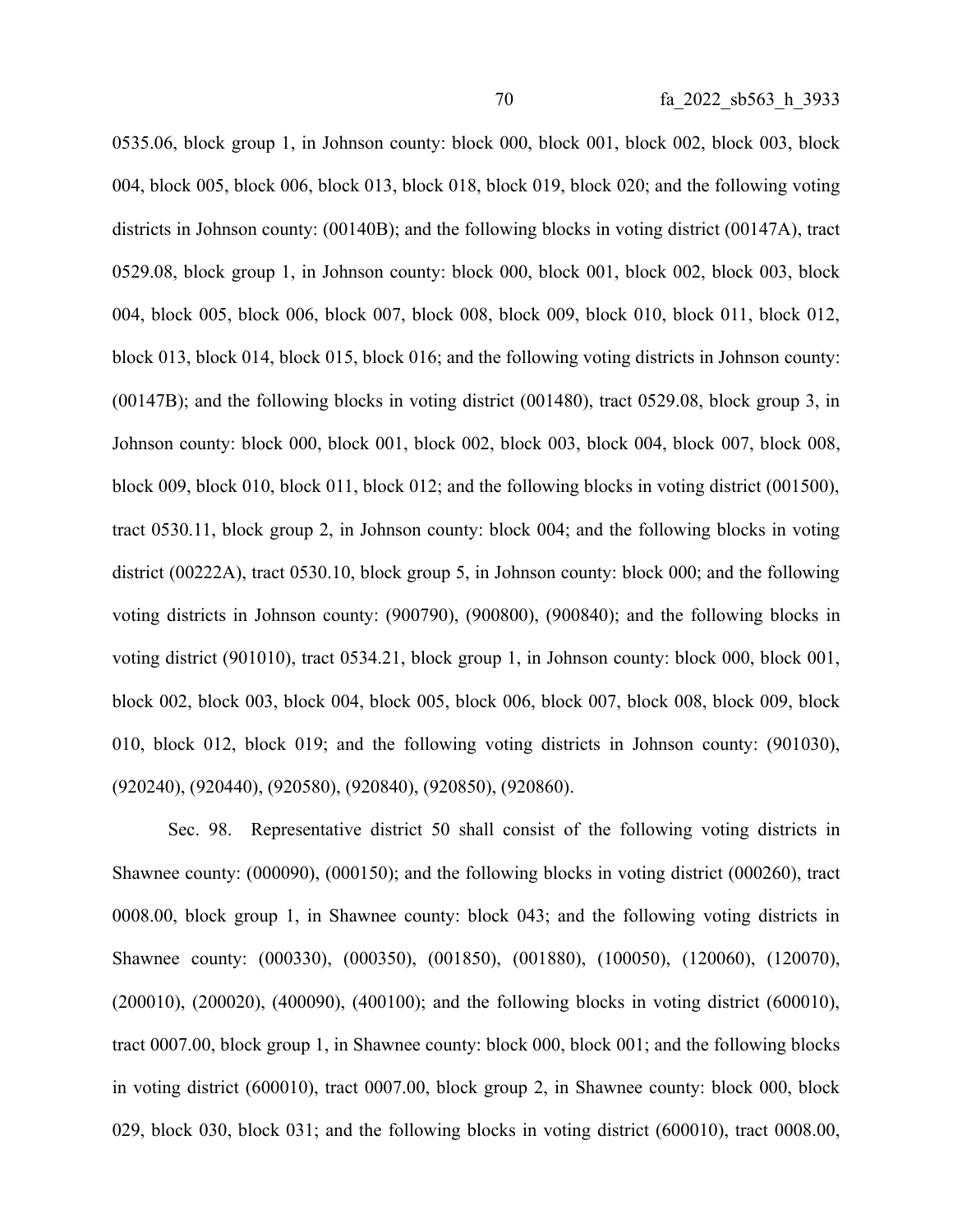block group 1, in Shawnee county: block 005, block 006, block 007, block 010, block 011, block 012, block 013, block 014, block 015, block 016, block 018, block 019, block 020, block 021; and the following blocks in voting district (600010), tract 0033.01, block group 1, in Shawnee county: block 003, block 004, block 005, block 006, block 007; and the following blocks in voting district (600010), tract 0033.01, block group 2, in Shawnee county: block 020, block 021, block 022, block 023, block 025; and the following blocks in voting district (600010), tract 0034.01, block group 1, in Shawnee county: block 025, block 026, block 027, block 028, block 041, block 042, block 043, block 044; and the following blocks in voting district (600050), tract 0035.00, block group 1, in Shawnee county: block 058, block 059, block 062, block 064, block 065, block 066, block 067, block 068, block 069, block 070, block 081, block 085, block 086, block 087, block 088, block 089, block 090, block 091, block 092, block 093, block 094, block 095, block 096, block 097, block 098, block 099, block 100, block 101, block 102, block 103, block 104, block 105, block 106, block 107, block 108, block 109, block 110, block 113, block 114, block 115, block 116, block 117, block 118, block 119, block 120, block 121, block 124, block 125, block 126, block 127, block 128, block 131, block 132, block 133, block 134, block 135, block 136, block 137, block 138, block 139, block 142, block 144, block 145, block 152, block 154, block 155, block 156, block 157, block 158, block 161, block 162; and the following voting districts in Shawnee county: (600060), (600150), (600160), (600220), (600230), (600240), (600340), (600350), (600360), (600370), (600390); and the following blocks in voting district (900030), tract 0007.00, block group 2, in Shawnee county: block 007, block 008, block 010, block 011, block 012, block 013, block 020, block 032, block 083; and the following blocks in voting district (900030), tract 0034.01, block group 2, in Shawnee county: block 048; and the following blocks in voting district (900030), tract 0035.00, block group 1, in Shawnee county: block 140, block 141, block 148, block 149; and the following voting districts in Shawnee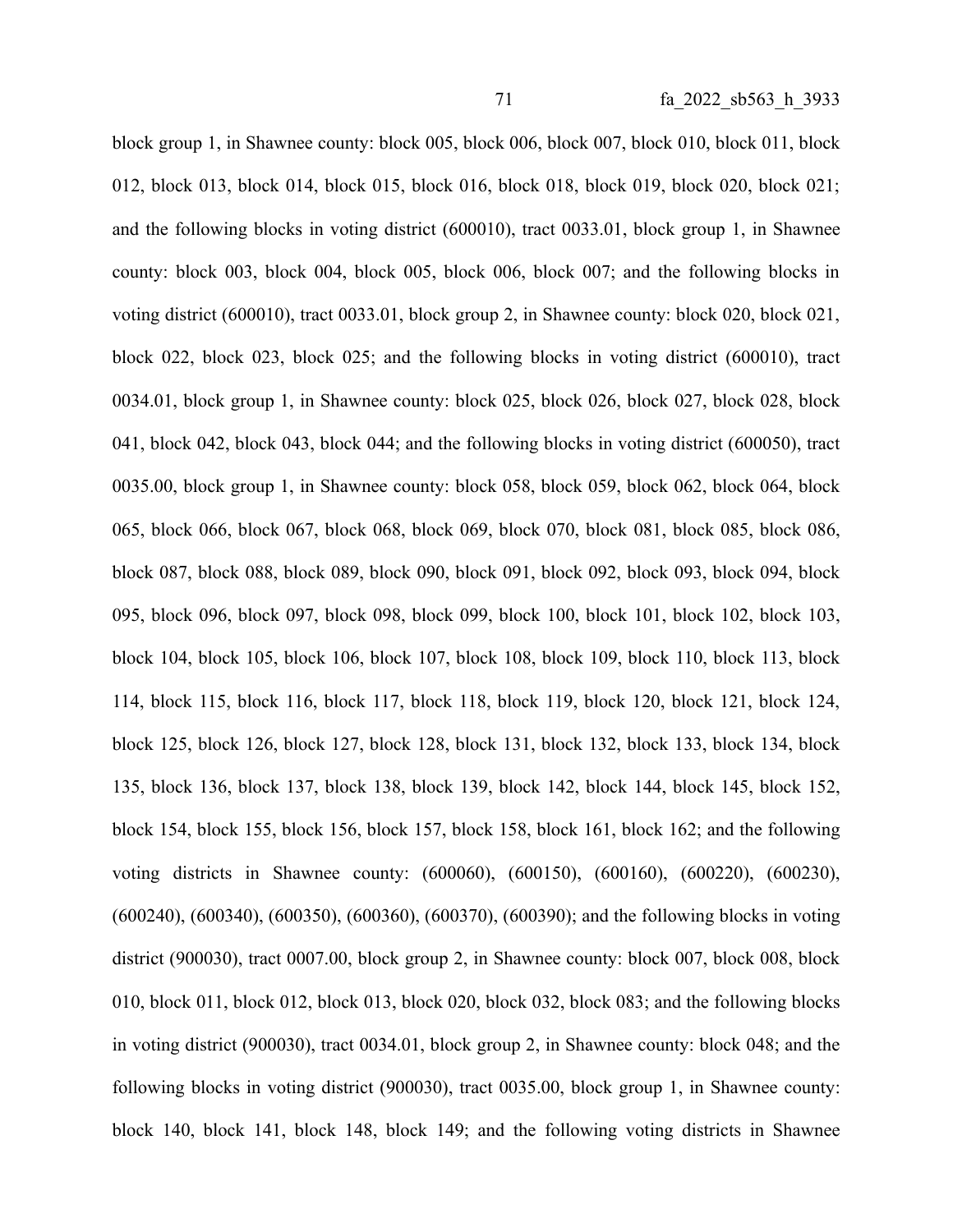county: (900040), (900050).

Sec. 99. Representative district 51 shall consist of the following blocks in voting district (000020), tract 0001.02, block group 1, in Pottawatomie county: block 034, block 035, block 041, block 042, block 043, block 044; and the following blocks in voting district (000020), tract 0001.02, block group 2, in Pottawatomie county: block 022, block 023, block 024, block 025, block 026, block 027, block 028, block 043; and the following blocks in voting district (000020), tract 0001.02, block group 3, in Pottawatomie county: block 004, block 005, block 006, block 007, block 008, block 009, block 010, block 012, block 013, block 015, block 016, block 017, block 018, block 019, block 020, block 021, block 022, block 023, block 024, block 025, block 026, block 027, block 028, block 031, block 033, block 035, block 036, block 068, block 069, block 070, block 079, block 080, block 081, block 082; and the following blocks in voting district (000020), tract 0001.02, block group 4, in Pottawatomie county: block 000, block 001, block 002, block 003, block 004, block 005, block 006, block 007, block 008, block 009, block 010, block 011, block 012, block 013, block 014, block 015, block 016, block 017, block 018, block 019, block 020, block 021, block 022, block 023, block 024, block 025, block 026, block 027, block 028, block 029, block 030, block 031; and the following voting districts in Pottawatomie county: (000120), (000250), (000270); and the following blocks in voting district (120030), tract 0001.02, block group 1, in Pottawatomie county: block 000, block 001, block 002, block 003, block 004, block 005, block 006, block 007, block 008, block 009, block 010, block 011, block 012, block 013, block 014, block 015, block 016, block 017, block 018, block 019, block 020, block 021, block 022, block 023, block 024, block 025, block 026, block 027, block 028, block 029, block 030, block 031, block 032, block 033, block 036, block 037, block 038, block 039, block 040, block 045, block 046, block 047, block 048, block 049, block 050, block 051, block 052, block 053, block 054, block 055, block 056, block 057, block 058, block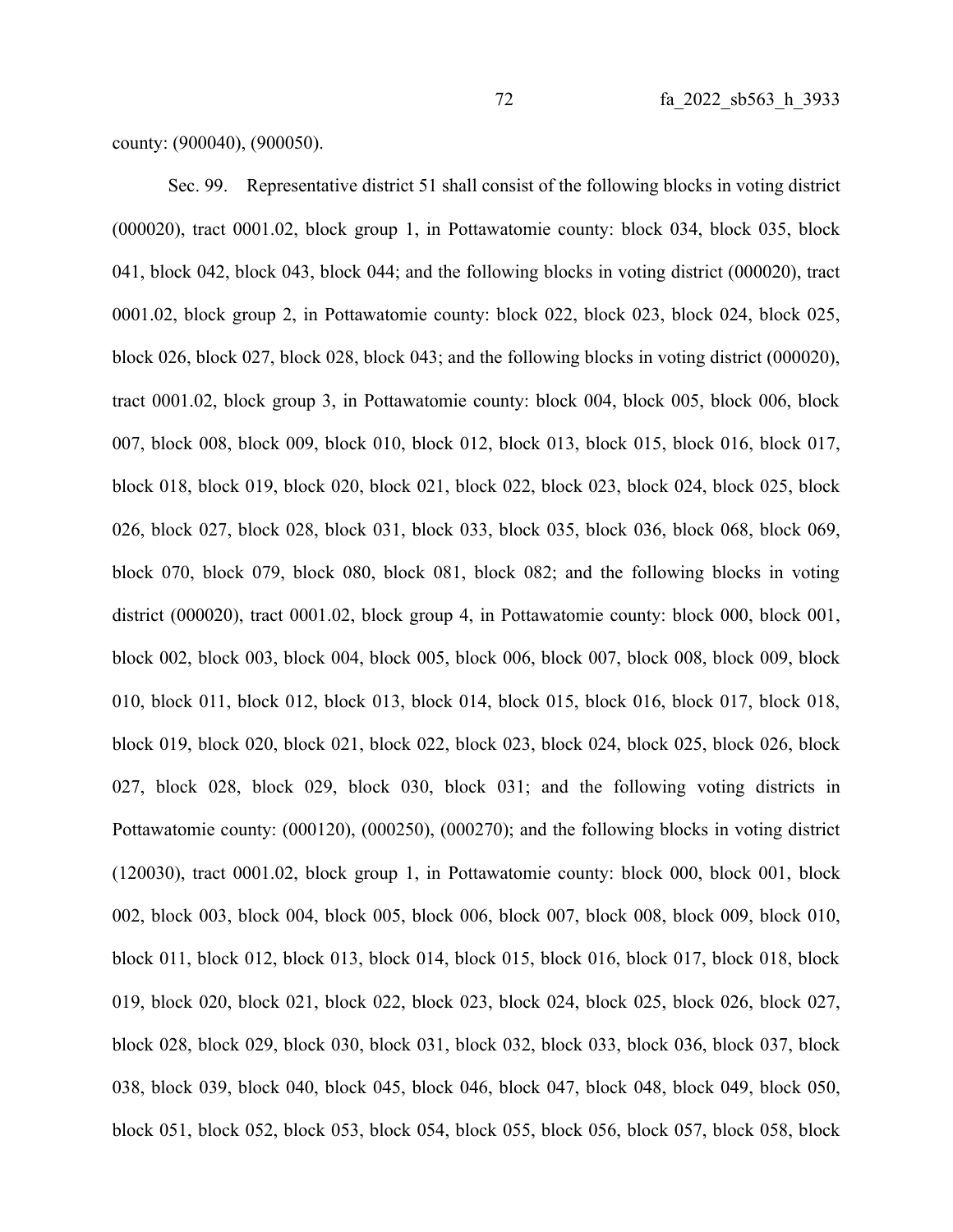059, block 060; and the following blocks in voting district (120030), tract 0001.02, block group 2, in Pottawatomie county: block 015, block 016, block 017, block 018, block 019, block 020, block 021, block 029, block 030, block 031, block 032, block 035, block 036, block 037, block 038, block 039, block 040, block 041, block 042, block 044; and the following blocks in voting district (120030), tract 0001.02, block group 3, in Pottawatomie county: block 000, block 001, block 002, block 003; and the following blocks in voting district (120030), tract 0002.00, block group 1, in Pottawatomie county: block 045, block 046, block 047, block 051, block 052, block 057, block 058, block 059; and the following blocks in voting district (120030), tract 0002.00, block group 4, in Pottawatomie county: block 046, block 047, block 048, block 054, block 055, block 056, block 057, block 058, block 059, block 060, block 061, block 062, block 063, block 064, block 065, block 066; and the following voting districts in Pottawatomie county: (120070); and the following blocks in voting district (120080), tract 0002.00, block group 1, in Pottawatomie county: block 014, block 019; and the following blocks in voting district (120080), tract 0002.00, block group 3, in Pottawatomie county: block 005, block 010, block 011, block 012, block 013, block 015, block 056, block 057, block 058, block 059, block 060, block 061, block 062, block 063, block 064, block 065, block 066, block 069, block 071, block 075, block 076, block 080; and the following voting districts in Pottawatomie county: (120100), (120110), (180010), (190010), (190020), (190030), (900010), (900030); and the following voting districts in Riley county: (000400), (000480), (190020); and the following blocks in voting district (400030), tract 0002.02, block group 1, in Riley county: block 000, block 001, block 002, block 025, block 026, block 027, block 028; and the following blocks in voting district (400030), tract 0002.02, block group 2, in Riley county: block 002, block 003, block 004, block 005, block 006, block 007, block 008, block 009, block 010, block 011, block 014, block 015, block 016, block 017, block 019, block 020, block 021, block 027, block 028, block 029, block 030, block 031,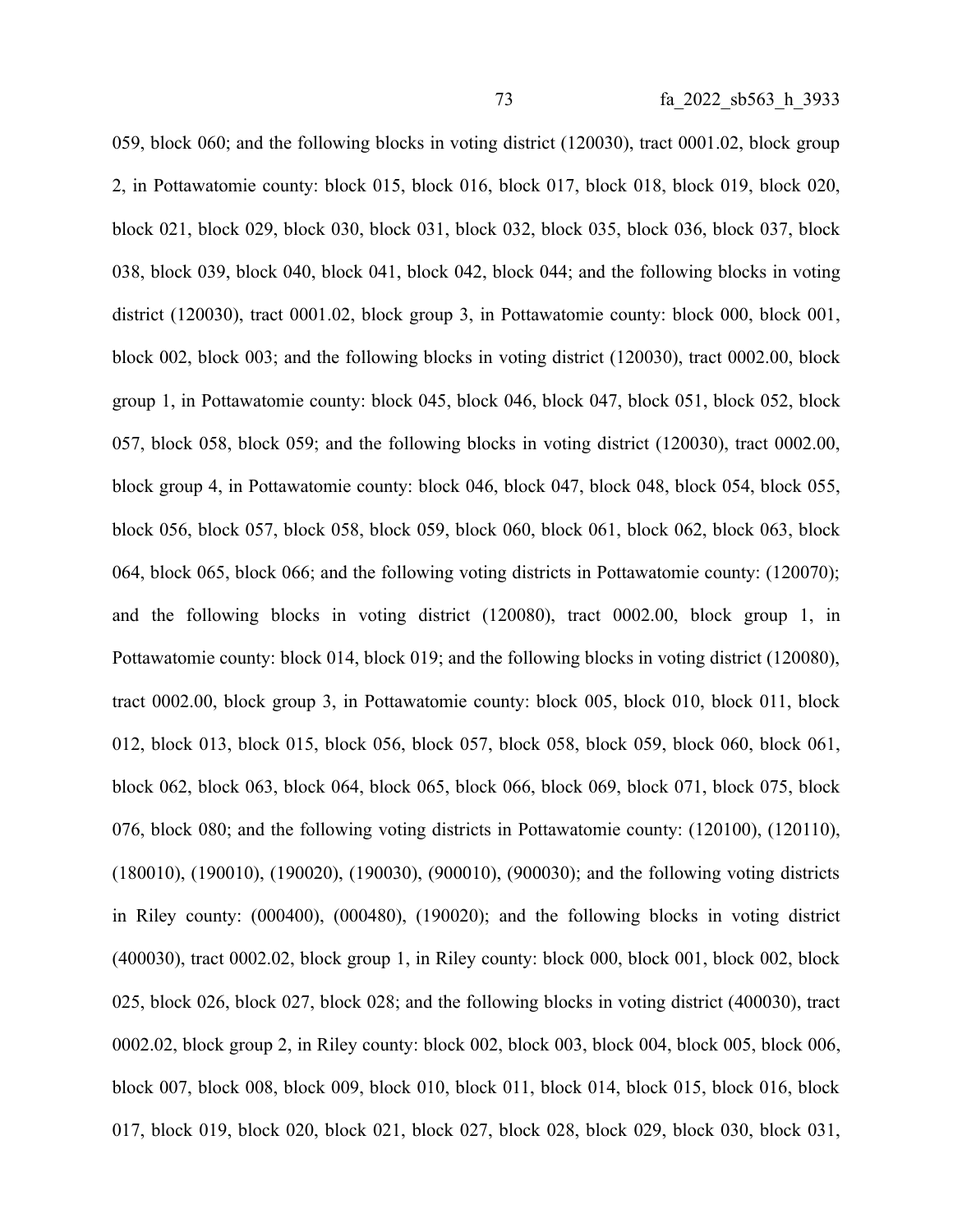block 032, block 033, block 034, block 037, block 038, block 039; and the following voting districts in Riley county: (40003A), (40003B); and all of Wabaunsee county.

Sec. 100. Representative district 52 shall consist of the following voting districts in Shawnee county: (000340); and the following blocks in voting district (001560), tract 0026.02, block group 2, in Shawnee county: block 000; and the following voting districts in Shawnee county: (001610), (001620), (001630), (001640), (001670), (001710), (001720), (001780), (100030), (100040); and the following blocks in voting district (120100), tract 0036.07, block group 2, in Shawnee county: block 000, block 001, block 002, block 003, block 004, block 005, block 008, block 009, block 010, block 016, block 017, block 018, block 019, block 020, block 021; and the following voting districts in Shawnee county: (120120), (120190), (160010), (200070), (200080), (200130), (200150), (200160), (300090), (500110), (50011A), (50011B), (50011C), (500140), (600080), (600250), (600270), (600300), (600310), (600330), (600530), (700010), (700020), (800010), (800040), (900060), (900070), (900080), (900090).

Sec. 101. Representative district 53 shall consist of the following voting districts in Shawnee county: (000240), (001360); and the following blocks in voting district (001370), tract 0024.01, block group 1, in Shawnee county: block 011, block 012; and the following blocks in voting district (001370), tract 0024.01, block group 3, in Shawnee county: block 002, block 003, block 007, block 013, block 014, block 015, block 016, block 017, block 018, block 019, block 020, block 021, block 022, block 023, block 024; and the following blocks in voting district (001370), tract 0024.02, block group 2, in Shawnee county: block 000, block 001; and the following voting districts in Shawnee county: (001380), (001400), (001410), (001420), (001430), (001440), (001450), (001460), (001470), (001480), (001490), (001500), (001510), (001520), (001530), (001540), (001550); and the following blocks in voting district (001560), tract 0026.01, block group 3, in Shawnee county: block 026; and the following blocks in voting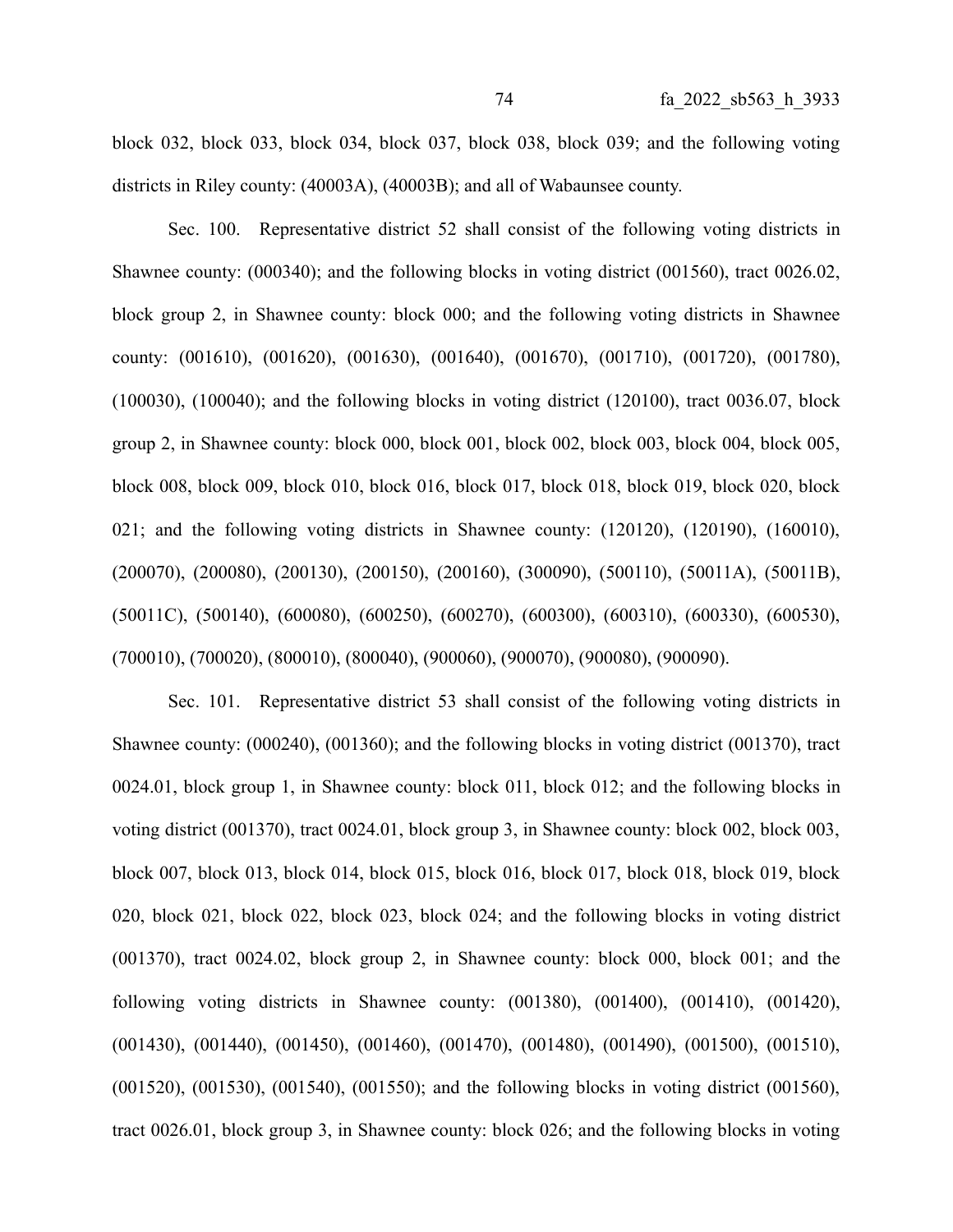district (001560), tract 0027.01, block group 4, in Shawnee county: block 011, block 012, block 013, block 014, block 015, block 016, block 017, block 018, block 019, block 023, block 024, block 025; and the following voting districts in Shawnee county: (001570), (001590), (001600), (001760); and the following blocks in voting district (120100), tract 0024.01, block group 3, in Shawnee county: block 008, block 009, block 010, block 011, block 028, block 029; and the following voting districts in Shawnee county: (120130), (12013A), (120180), (120200), (160030), (200140), (400070), (400110), (500010), (600260), (600280), (600290), (600470), (600510), (600570), (600580), (800020).

Sec. 102. Representative district 54 shall consist of the following blocks in voting district (000007), tract 0103.00, block group 1, in Osage county: block 038, block 039, block 040, block 041, block 042, block 043, block 044; and the following voting districts in Osage county: (000040), (000050); and the following blocks in voting district (000060), tract 0105.00, block group 1, in Osage county: block 007, block 008, block 009, block 010, block 011, block 012, block 013, block 014, block 015, block 016, block 017, block 018, block 019, block 020, block 021, block 022, block 023, block 024, block 025, block 026, block 027, block 073, block 074, block 075, block 076, block 077, block 078, block 079, block 080, block 081, block 082, block 083, block 084, block 085, block 086, block 087, block 088, block 089, block 090, block 091, block 095, block 096, block 138, block 170, block 171; and the following blocks in voting district (000100), tract 0105.00, block group 1, in Osage county: block 000, block 001, block 002, block 003, block 004, block 005, block 006, block 035, block 061; and the following voting districts in Osage county: (000110), (000120), (000190), (000200), (000210); and the following blocks in voting district (000230), tract 0103.00, block group 1, in Osage county: block 053, block 054, block 068, block 069, block 070, block 071, block 072, block 075, block 078, block 079, block 457, block 460; and the following blocks in voting district (000260), tract 0009.00,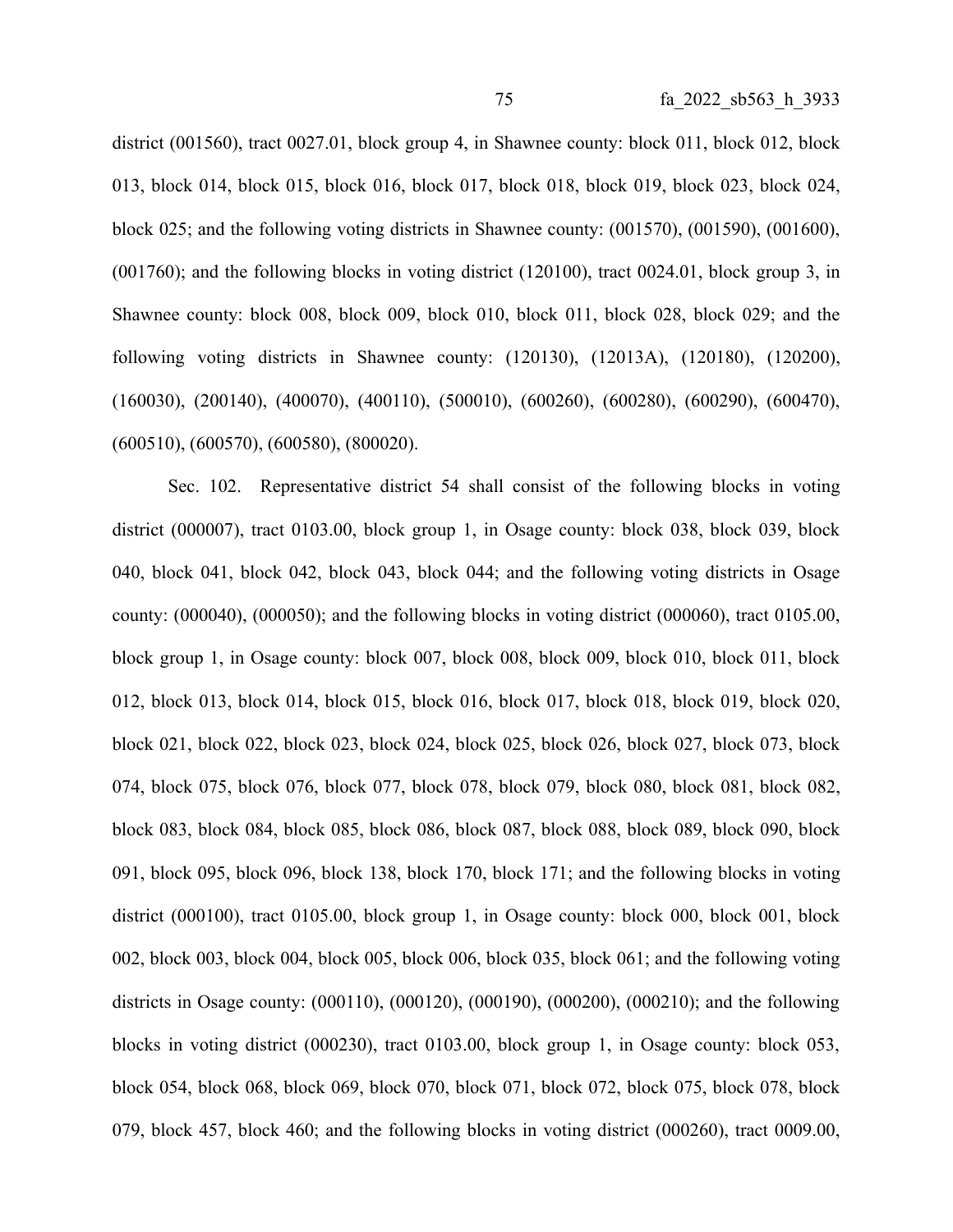block group 2, in Shawnee county: block 000, block 001, block 002, block 003, block 004, block 012, block 013, block 019, block 022, block 023, block 024, block 025, block 026, block 027, block 032, block 033, block 034, block 035, block 036, block 037, block 038, block 039, block 040, block 041, block 042, block 045, block 046, block 047, block 049, block 061; and the following blocks in voting district (000260), tract 0039.01, block group 1, in Shawnee county: block 000, block 001, block 002, block 003, block 004, block 005, block 006, block 011, block 012, block 013, block 014, block 015, block 016, block 017, block 018, block 019, block 040, block 041; and the following blocks in voting district (000260), tract 0039.01, block group 3, in Shawnee county: block 000, block 001, block 002, block 003, block 004, block 005, block 008, block 009, block 010, block 016; and the following voting districts in Shawnee county: (000270); and the following blocks in voting district (000280), tract 0039.02, block group 1, in Shawnee county: block 021, block 033, block 034, block 035, block 036, block 044, block 045, block 053, block 054, block 058, block 059; and the following voting districts in Shawnee county: (000290), (000370), (001030), (001680), (001890), (120020), (120040), (120080), (12008A), (120090), (12010A), (120310), (120320), (170030), (200050), (600170), (600180), (600190), (600490), (600500), (900110), (900120), (900140).

Sec. 103. Representative district 55 shall consist of the following voting districts in Shawnee county: (000590), (000600), (000610), (000630), (000640), (000650), (000740), (001040), (001050), (001060), (001070), (001080), (001090), (001100), (001120), (001130), (001140), (001150), (001160), (001170), (001180), (001190), (001200), (001210), (001220), (001230), (001240), (001250), (600020); and the following blocks in voting district (900030), tract 0022.00, block group 1, in Shawnee county: block 000.

Sec. 104. Representative district 56 shall consist of the following blocks in voting district (000280), tract 0039.02, block group 1, in Shawnee county: block 022, block 023, block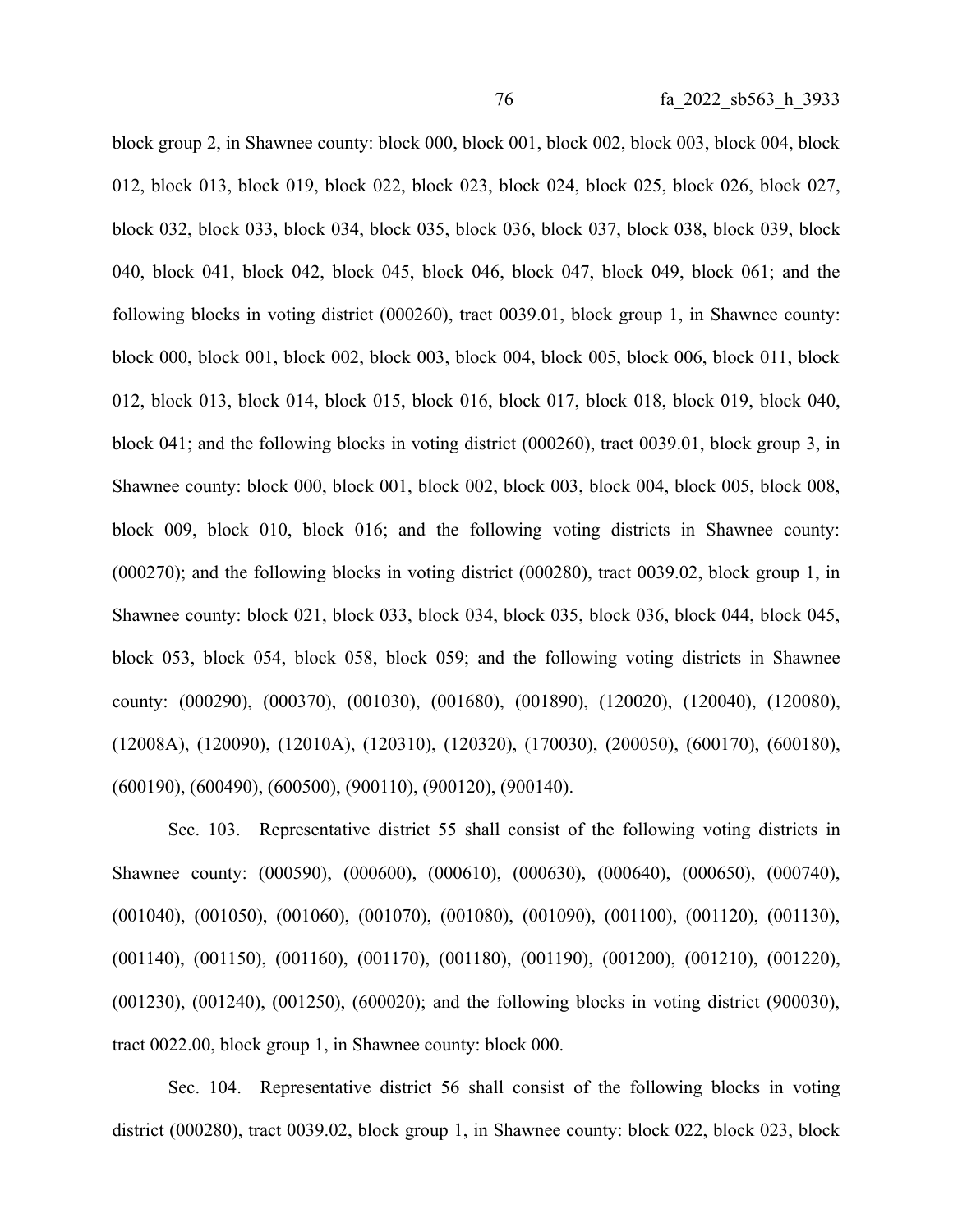024, block 025, block 026, block 027, block 028, block 029, block 046, block 047, block 048, block 055, block 103; and the following voting districts in Shawnee county: (000960), (000970), (000980), (000990), (001000), (001270), (001280), (001290), (001300), (001310), (001320), (001330), (001340), (001350), (001650), (120160), (12016A), (120170), (120250), (120290), (120300), (500160), (600090), (600110), (600200), (600210), (600440), (800060), (800070), (900010).

Sec. 105. Representative district 57 shall consist of the following voting districts in Shawnee county: (000080), (000250); and the following blocks in voting district (000260), tract 0009.00, block group 2, in Shawnee county: block 005; and the following voting districts in Shawnee county: (000300), (000410), (000420), (000430), (000440), (000480), (000490), (000500), (000510), (000520), (000530), (000540), (000550), (000560), (000570), (000580), (000690), (000700), (000710), (000800); and the following blocks in voting district (001370), tract 0035.00, block group 1, in Shawnee county: block 150, block 151; and the following voting districts in Shawnee county: (001910), (120030), (120050), (120210), (120270), (200170), (200180), (500120); and the following blocks in voting district (600010), tract 0007.00, block group 1, in Shawnee county: block 002, block 003; and the following blocks in voting district (600010), tract 0008.00, block group 1, in Shawnee county: block 017; and the following blocks in voting district (600050), tract 0035.00, block group 1, in Shawnee county: block 143, block 147; and the following blocks in voting district (900030), tract 0007.00, block group 1, in Shawnee county: block 016, block 017, block 018; and the following blocks in voting district (900030), tract 0007.00, block group 2, in Shawnee county: block 014, block 021, block 023, block 024, block 025, block 026, block 027, block 028, block 033, block 034, block 035, block 036, block 037, block 038, block 039, block 040, block 041, block 042, block 043, block 044, block 045, block 046, block 047, block 048, block 049, block 050, block 051, block 052, block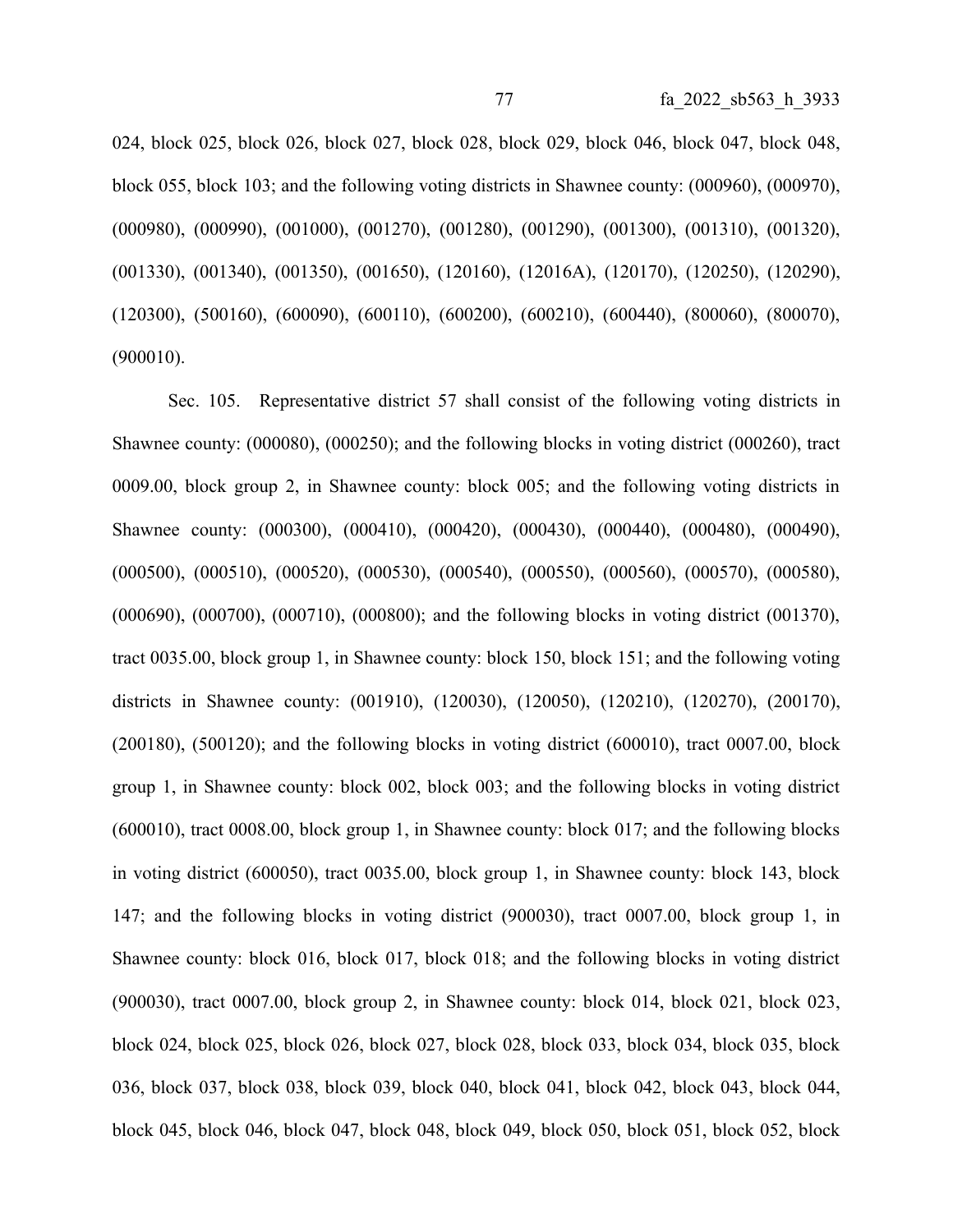053, block 054, block 055, block 056, block 057, block 058, block 062, block 063, block 064, block 065, block 066, block 067, block 068, block 069, block 070, block 071, block 072, block 073, block 074, block 075, block 076, block 077, block 078, block 084, block 085, block 086, block 087, block 088, block 089, block 090, block 096, block 097, block 098, block 099, block 100, block 102, block 109, block 111, block 112; and the following blocks in voting district (900030), tract 0035.00, block group 1, in Shawnee county: block 146.

Sec. 106. Representative district 58 shall consist of the following voting districts in Shawnee county: (000190), (000310), (000660), (000750), (000760), (000770), (000780), (000820), (000830), (000840), (000850), (000860), (000870), (000880), (000890), (000920), (000930), (000940), (000950), (001010), (100060), (120220), (120230), (120240), (120260), (120280), (500070), (500080), (600140), (600420), (600430).

Sec. 107. Representative district 59 shall consist of the following voting districts in Franklin county: (000010), (000020), (000030), (000040), (000060), (000070), (000080), (000090), (000100), (000110), (00012A), (00013A), (00013B), (00013C), (000140), (000150), (000160), (000180), (000190), (00020A), (000210), (000220), (000230), (000240), (000250), (900010).

Sec. 108. Representative district 60 shall consist of the following voting districts in Lyon county: (000010), (000020); and the following blocks in voting district (000030), tract 0001.03, block group 1, in Lyon county: block 035, block 036; and the following blocks in voting district (000030), tract 0005.00, block group 1, in Lyon county: block 003, block 004, block 005, block 006, block 008, block 009, block 010, block 011, block 012, block 013, block 014, block 015, block 016, block 017, block 018, block 019, block 020, block 021, block 022, block 023, block 024, block 025, block 026, block 027, block 028, block 030; and the following blocks in voting district (000030), tract 0005.00, block group 2, in Lyon county: block 000, block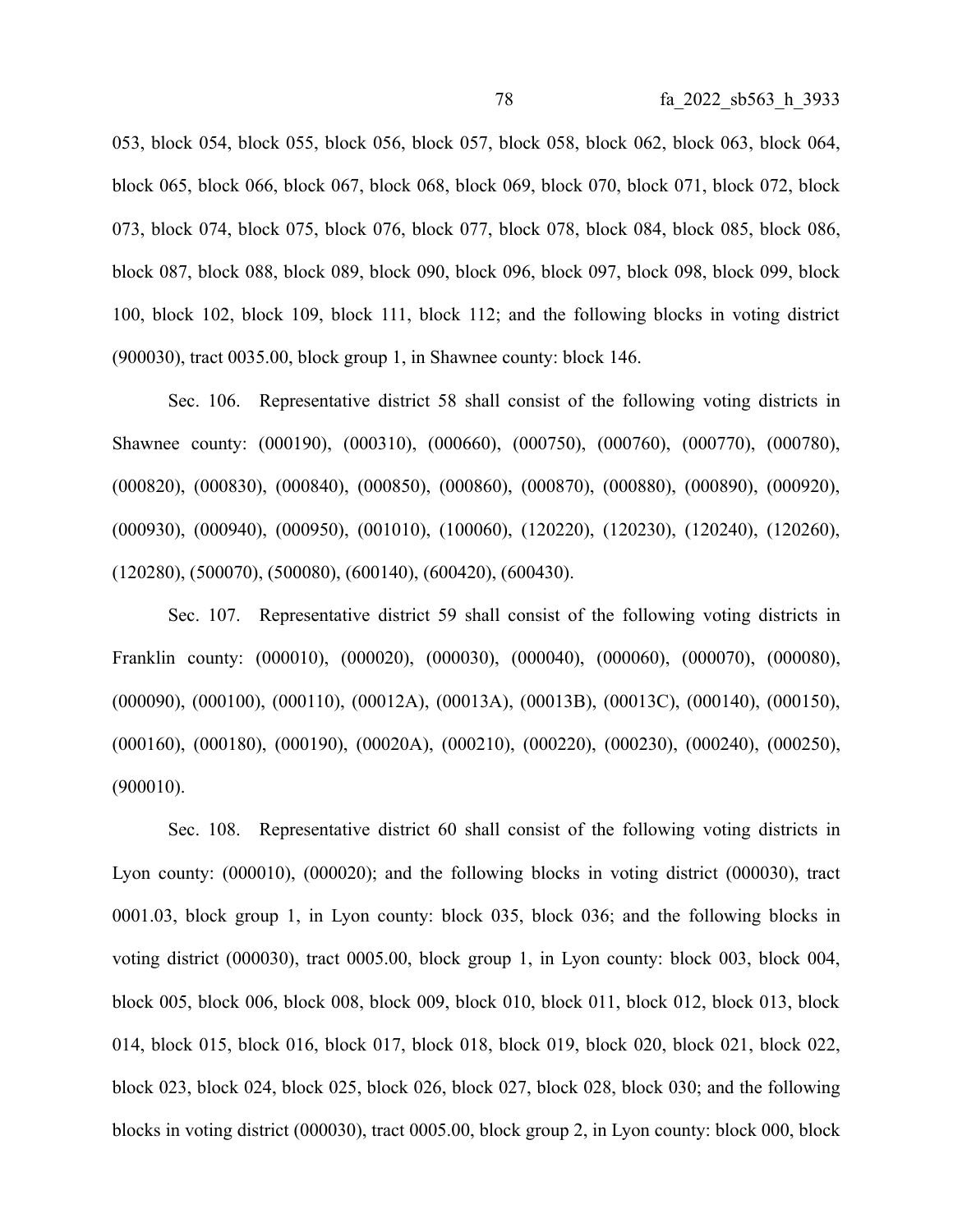001, block 002, block 003, block 004, block 005, block 006, block 007, block 008, block 019, block 020, block 021, block 022, block 023, block 024, block 025, block 026, block 027, block 028, block 029, block 030, block 031, block 032, block 033, block 034, block 035, block 036, block 046, block 047, block 048, block 049, block 050, block 051; and the following blocks in voting district (000030), tract 0005.00, block group 3, in Lyon county: block 000, block 001, block 002, block 003, block 014, block 015, block 016, block 017; and the following voting districts in Lyon county: (00005A), (00005B), (00005C), (000070), (000080), (000090), (000100), (000110), (000120), (000130), (00013A), (000140), (000150), (000160), (000170), (00017A), (00017C), (000180), (000190), (000200), (000240); and the following blocks in voting district (000270), tract 0003.00, block group 4, in Lyon county: block 016, block 017; and the following blocks in voting district (000270), tract 0007.00, block group 1, in Lyon county: block 199; and the following blocks in voting district (000270), tract 0007.00, block group 2, in Lyon county: block 001, block 002, block 004, block 009, block 010, block 011, block 012, block 013, block 014, block 015, block 016, block 017, block 018, block 019, block 021, block 022, block 023, block 024, block 025, block 026, block 027, block 028, block 029, block 030, block 031, block 032, block 033, block 034, block 035, block 036, block 037, block 038, block 039, block 040, block 041, block 042, block 043, block 044, block 045, block 046, block 047, block 048, block 049, block 050, block 057, block 059, block 060, block 061, block 062, block 063, block 064, block 065, block 075, block 076, block 082, block 089, block 092, block 093, block 202, block 203, block 204; and the following blocks in voting district (00028A), tract 0001.03, block group 1, in Lyon county: block 000, block 001, block 003, block 004, block 005, block 024, block 025, block 029, block 032, block 033, block 037, block 038; and the following blocks in voting district (00028A), tract 0002.01, block group 2, in Lyon county: block 019; and the following blocks in voting district (00028A), tract 0005.00, block group 1, in Lyon county: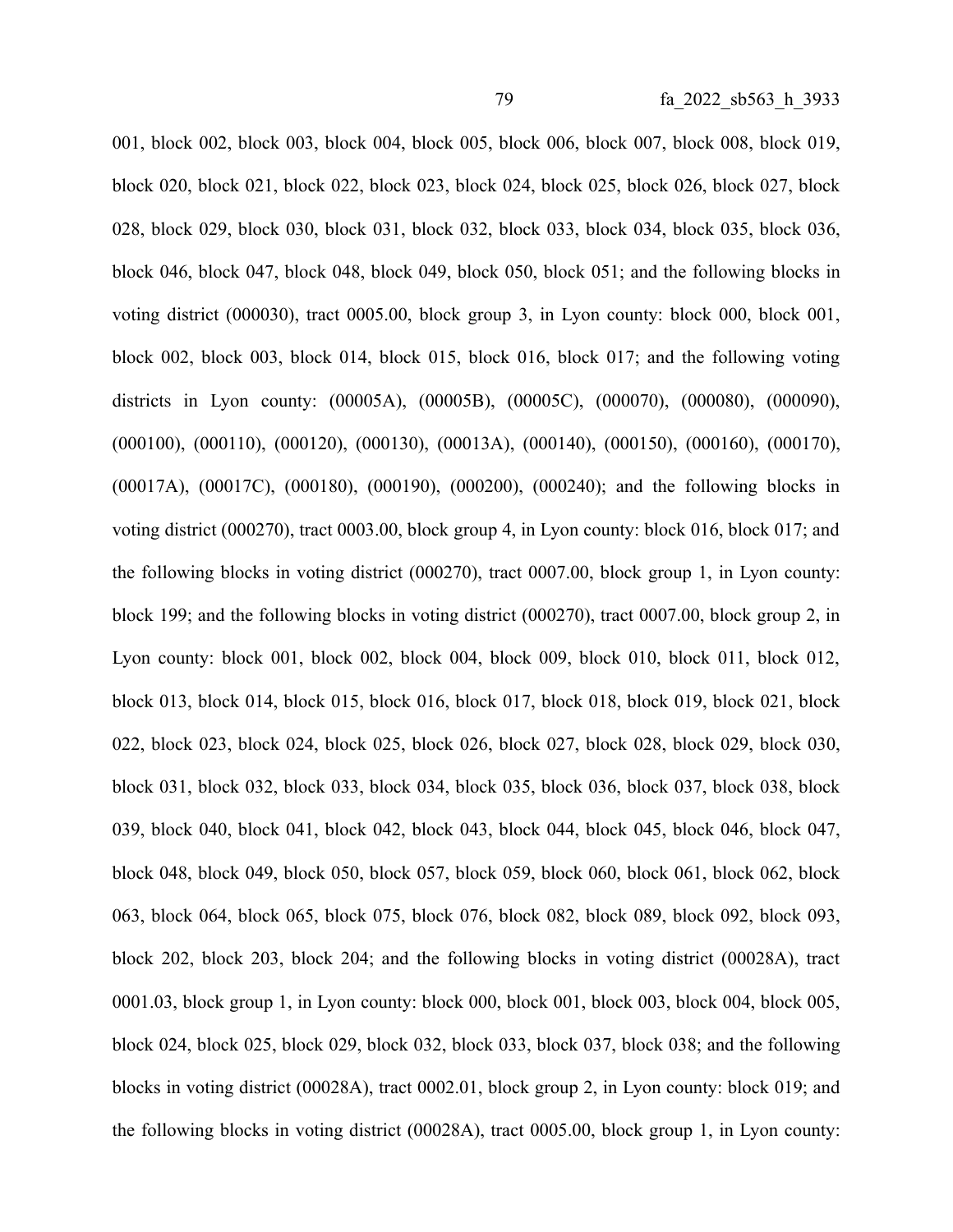block 001, block 002; and the following blocks in voting district (00028A), tract 0006.00, block group 2, in Lyon county: block 226, block 227, block 228, block 234, block 235, block 238, block 239, block 241, block 242, block 243, block 244, block 245, block 246, block 248, block 257, block 258, block 259, block 265; and the following voting districts in Lyon county: (00028B), (00028C); and the following blocks in voting district (000290), tract 0002.02, block group 1, in Lyon county: block 000, block 001, block 002, block 004, block 008, block 015; and the following blocks in voting district (000290), tract 0003.00, block group 4, in Lyon county: block 005, block 006, block 007, block 008, block 011; and the following blocks in voting district (000290), tract 0006.00, block group 2, in Lyon county: block 218, block 219, block 220, block 223; and the following blocks in voting district (000290), tract 0007.00, block group 1, in Lyon county: block 187, block 188, block 189, block 190, block 191, block 192, block 193, block 194, block 196, block 197, block 198; and the following blocks in voting district (000290), tract 0007.00, block group 2, in Lyon county: block 000, block 005, block 006, block 007, block 078, block 079, block 080, block 081, block 083, block 084, block 085, block 094; and the following voting districts in Lyon county: (00029A), (300010), (900030), (900040), (900070).

Sec. 109. Representative district 61 shall consist of the following voting districts in Jackson county: (000010), (000020); and the following blocks in voting district (000050), tract 0826.00, block group 5, in Jackson county: block 010, block 011, block 012; and the following blocks in voting district (000050), tract 0827.00, block group 1, in Jackson county: block 009, block 010, block 011, block 023, block 024, block 026, block 073; and the following blocks in voting district (000050), tract 0827.00, block group 2, in Jackson county: block 018, block 019, block 027, block 028, block 029, block 032, block 033, block 034, block 035, block 036, block 037, block 038; and the following blocks in voting district (000050), tract 0828.00, block group 1, in Jackson county: block 178, block 182, block 183, block 184, block 193, block 194, block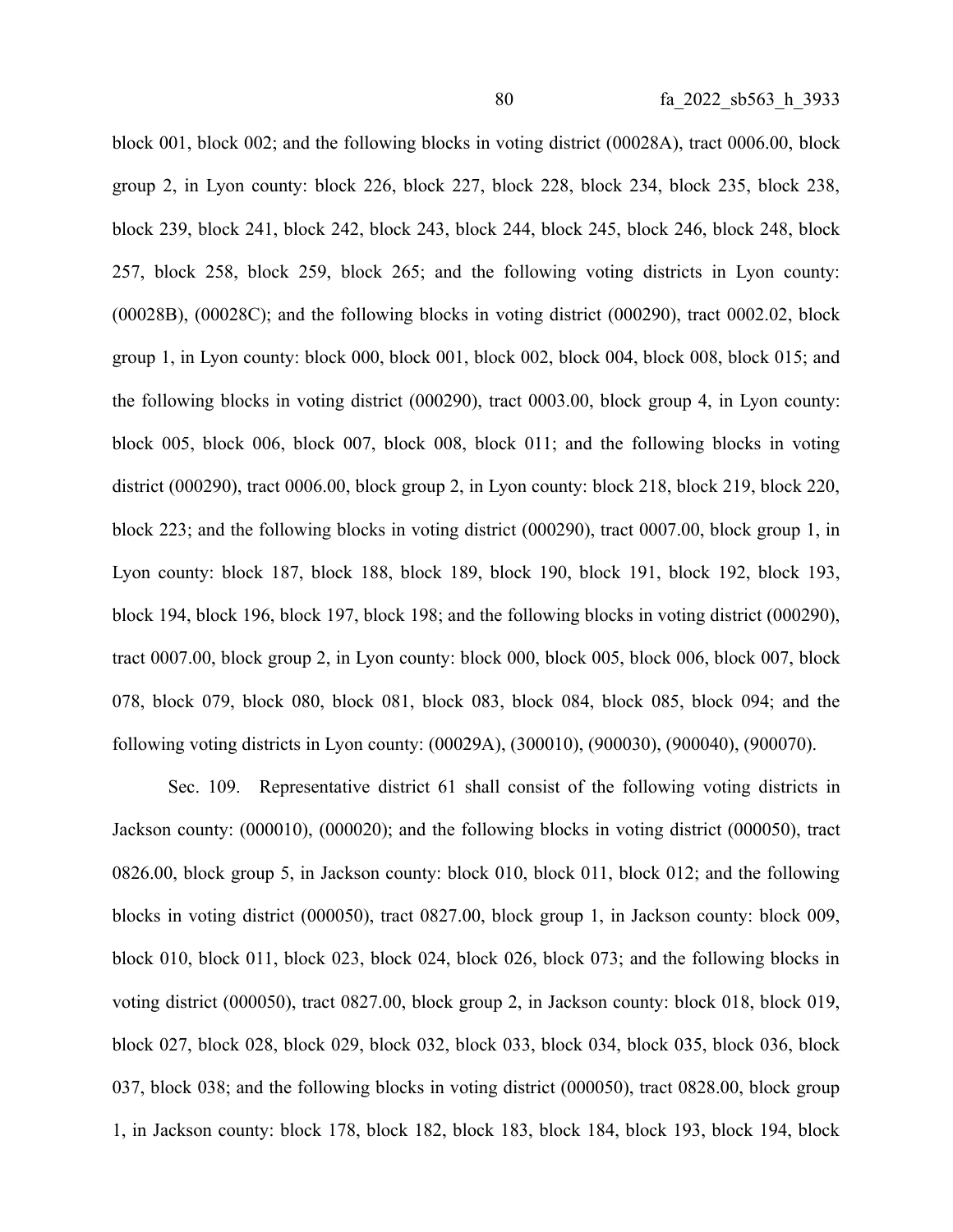195, block 196, block 197, block 198, block 199, block 200, block 207, block 213, block 214, block 215, block 216, block 217, block 218, block 219, block 225, block 226, block 229, block 230, block 231; and the following blocks in voting district (000050), tract 0828.00, block group 2, in Jackson county: block 000, block 001, block 002, block 003, block 004, block 005; and the following voting districts in Jackson county: (000070); and the following blocks in voting district (00008A), tract 0827.00, block group 1, in Jackson county: block 025, block 031, block 032, block 033, block 034, block 035, block 036, block 037, block 038, block 039, block 046, block 047, block 048, block 049, block 050, block 051, block 052, block 053, block 054, block 055, block 056, block 057, block 058, block 059, block 063, block 064, block 066, block 069, block 070, block 071, block 072; and the following blocks in voting district (00008A), tract 0827.00, block group 3, in Jackson county: block 000, block 001, block 002, block 003, block 004, block 005, block 006, block 007, block 008, block 009, block 010, block 011, block 012, block 013, block 014, block 015, block 016; and the following blocks in voting district (00008A), tract 0827.00, block group 4, in Jackson county: block 000, block 001, block 012, block 013, block 014, block 015; and the following voting districts in Jackson county: (000090), (00010A); and the following blocks in voting district (000110), tract 0828.00, block group 1, in Jackson county: block 112, block 171; and the following voting districts in Jackson county: (000130), (000170); and the following voting districts in Pottawatomie county: (000010); and the following blocks in voting district (000020), tract 0001.01, block group 2, in Pottawatomie county: block 010, block 011, block 039, block 040, block 041, block 042, block 043, block 044, block 045, block 046, block 047, block 048, block 049, block 050, block 051, block 052, block 053, block 054, block 055, block 056, block 057, block 058, block 059, block 060, block 061, block 062, block 064, block 065, block 066, block 067, block 068, block 069, block 070, block 071, block 072, block 073, block 074, block 075, block 076, block 077, block 078, block 079,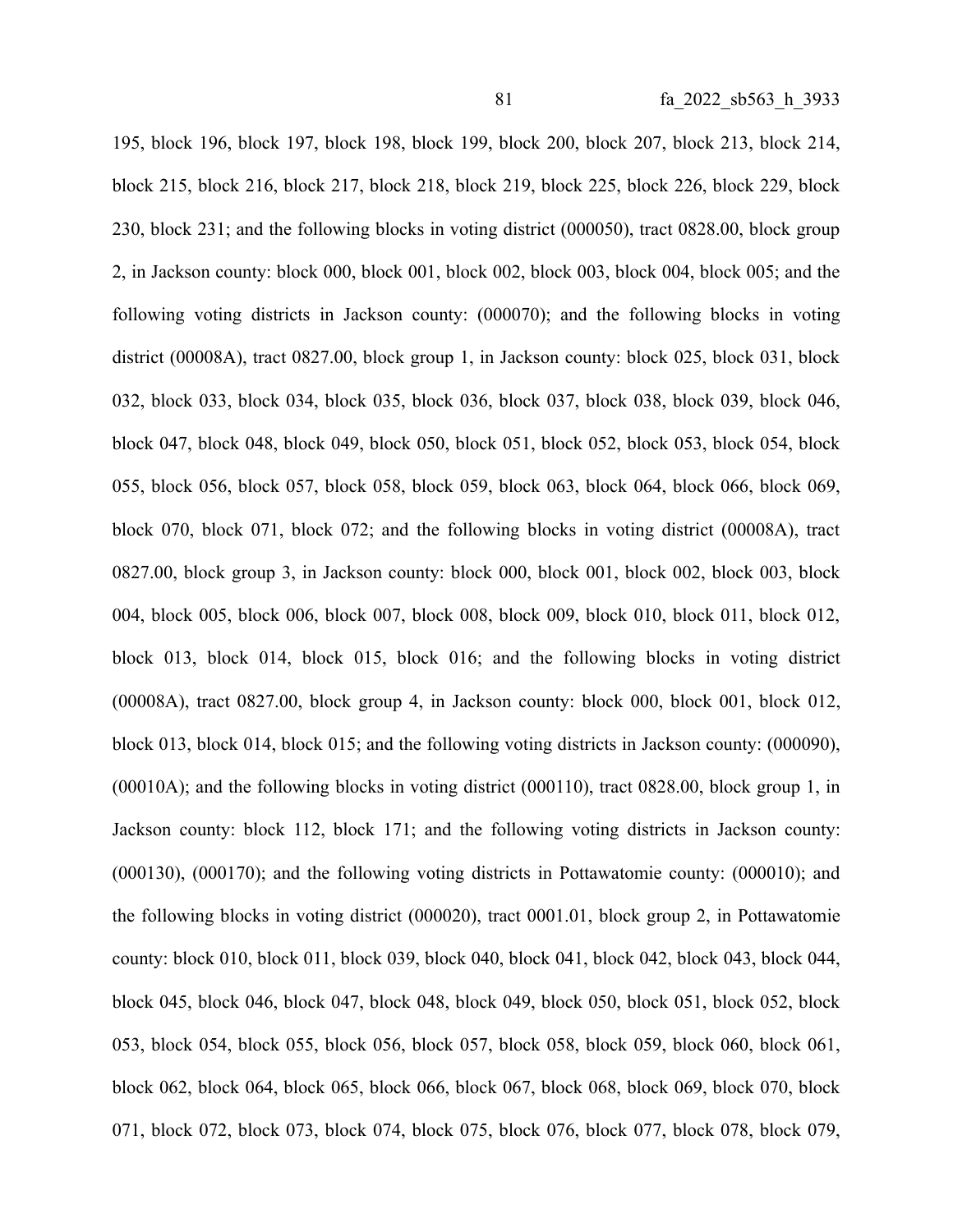block 080, block 085, block 086, block 087, block 088, block 089; and the following blocks in voting district (000020), tract 0004.00, block group 3, in Pottawatomie county: block 167, block 168, block 169, block 170, block 171, block 172, block 173, block 174, block 175, block 176; and the following voting districts in Pottawatomie county: (000030), (000040), (000050), (000060), (000070), (000080), (000090), (000100), (000110), (000130), (000140), (000150), (000160), (000170), (000180), (000190), (000210), (000220), (000230), (000240), (120020); and the following blocks in voting district (120030), tract 0001.01, block group 1, in Pottawatomie county: block 143, block 144, block 151; and the following blocks in voting district (120030), tract 0001.01, block group 2, in Pottawatomie county: block 031, block 032, block 038, block 063; and the following blocks in voting district (120030), tract 0001.02, block group 2, in Pottawatomie county: block 000, block 001, block 002, block 003, block 004, block 005, block 006, block 007, block 008, block 009, block 010, block 011, block 012, block 013, block 014, block 033, block 034, block 045; and the following blocks in voting district (120030), tract 0002.00, block group 1, in Pottawatomie county: block 005, block 006, block 007; and the following voting districts in Pottawatomie county: (120060); and the following blocks in voting district (120080), tract 0001.01, block group 1, in Pottawatomie county: block 148, block 149; and the following blocks in voting district (120080), tract 0002.00, block group 1, in Pottawatomie county: block 008, block 009, block 011, block 012, block 013; and the following blocks in voting district (120080), tract 0002.00, block group 3, in Pottawatomie county: block 000, block 001, block 002, block 003; and the following blocks in voting district (120080), tract 0003.00, block group 1, in Pottawatomie county: block 189, block 190, block 191, block 192; and the following blocks in voting district (000140), tract 0002.02, block group 3, in Riley county: block 000, block 001, block 005, block 008, block 009, block 011, block 020, block 022; and the following blocks in voting district (000140), tract 0002.02, block group 4, in Riley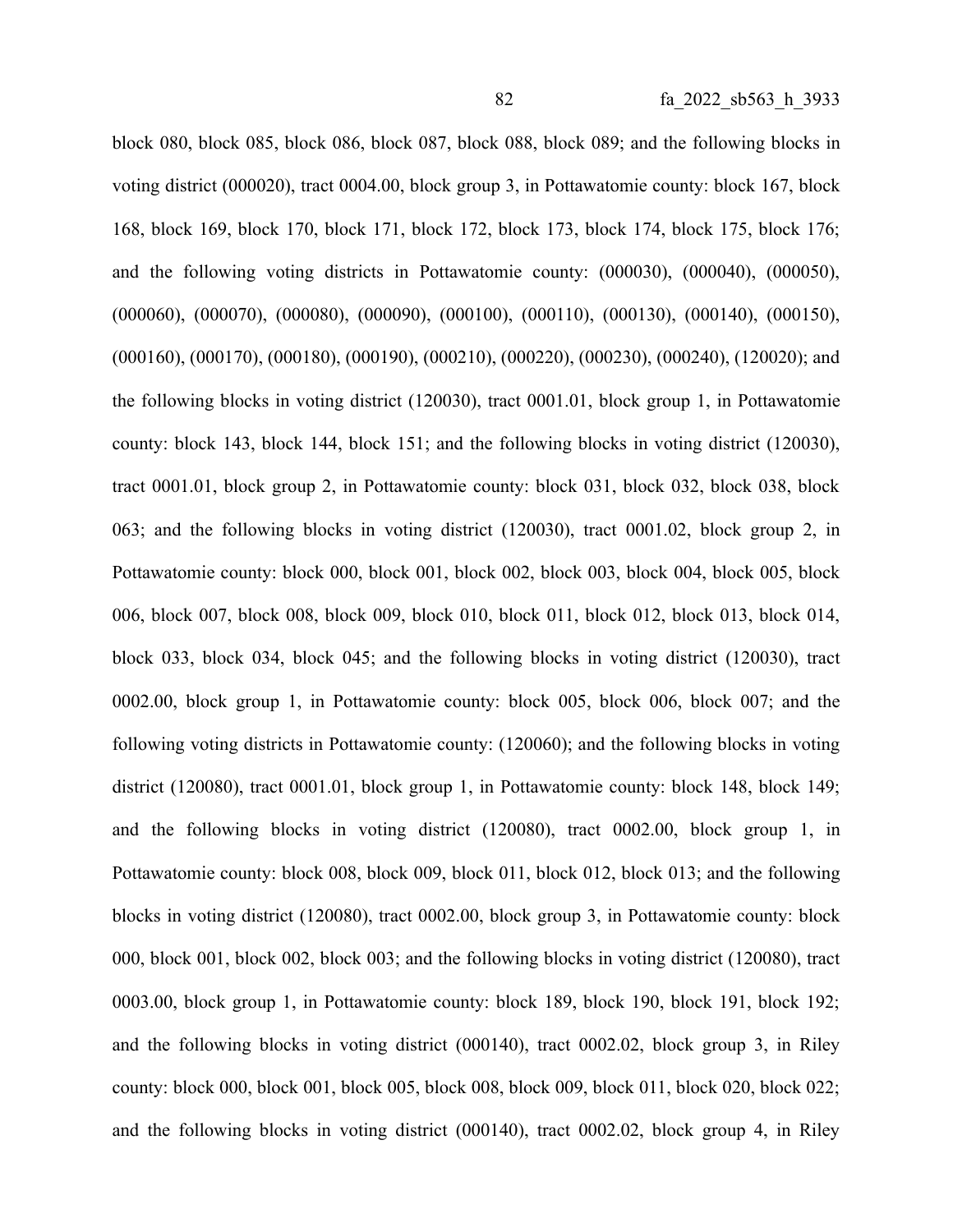county: block 017, block 020, block 022, block 023; and the following voting districts in Riley county: (00042B), (00042C); and the following blocks in voting district (190010), tract 0002.01, block group 2, in Riley county: block 000, block 001, block 003, block 004, block 005, block 006, block 007, block 008; and the following blocks in voting district (190010), tract 0002.02, block group 2, in Riley county: block 012, block 013; and the following voting districts in Riley county: (300020), (500030).

Sec. 110. Representative district 62 shall consist of all of Brown county; and the following blocks in voting district (000050), tract 0826.00, block group 5, in Jackson county: block 006, block 007, block 008, block 009, block 013, block 014, block 015, block 046, block 047, block 048, block 049, block 050; and the following blocks in voting district (000050), tract 0827.00, block group 1, in Jackson county: block 027, block 028, block 029, block 030, block 065; and the following blocks in voting district (000050), tract 0827.00, block group 2, in Jackson county: block 000, block 001, block 003, block 004, block 005, block 039, block 040, block 041, block 042; and the following blocks in voting district (000050), tract 0827.00, block group 3, in Jackson county: block 023, block 024; and the following voting districts in Jackson county: (000060); and the following blocks in voting district (00008A), tract 0827.00, block group 1, in Jackson county: block 067, block 068; and the following voting districts in Jackson county: (00008B), (00010B); and the following blocks in voting district (000110), tract 0828.00, block group 1, in Jackson county: block 000, block 001, block 002, block 003, block 004, block 005, block 006, block 007, block 051, block 052, block 053, block 057, block 058, block 059, block 060, block 061, block 062, block 063, block 064, block 065, block 066, block 067, block 068, block 069, block 070, block 071, block 072, block 073, block 074, block 075, block 076, block 077, block 078, block 079, block 080, block 081, block 082, block 083, block 084, block 085, block 086, block 087, block 088, block 089, block 090, block 091, block 092, block 093,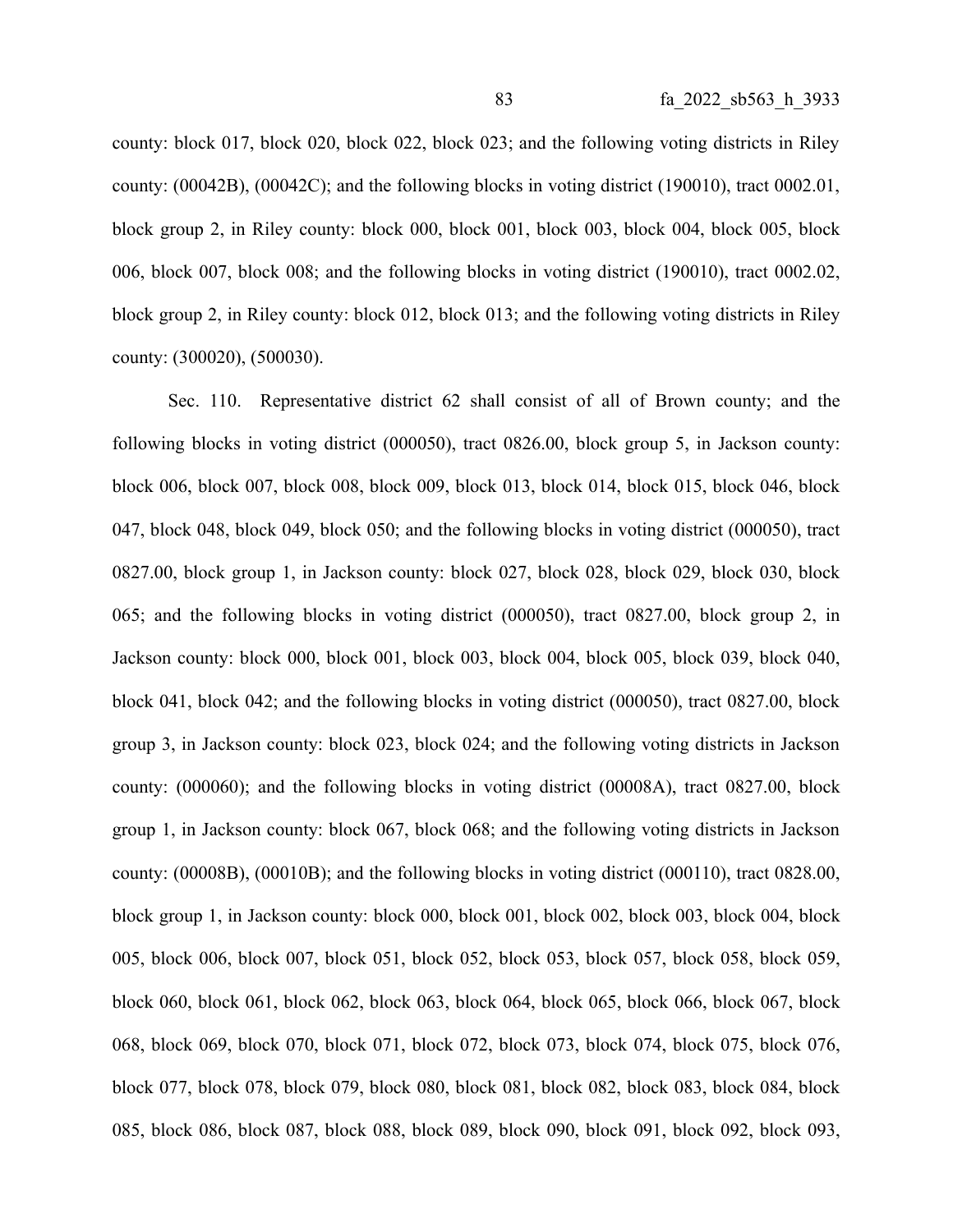block 094, block 095, block 096, block 097, block 098, block 099, block 100, block 101, block 102, block 103, block 104, block 105, block 106, block 107, block 108, block 109, block 110, block 111, block 113, block 114, block 115, block 116, block 117, block 118, block 119, block 120, block 122, block 123, block 124, block 125, block 235, block 236, block 237; and the following voting districts in Jackson county: (000120), (000140), (000150), (000160), (000180); and all of Nemaha county.

Sec. 111. Representative district 63 shall consist of all of Atchison county; and all of Doniphan county.

Sec. 112. Representative district 64 shall consist of all of Clay county; and the following voting districts in Cloud county: (000020); and the following blocks in voting district (000040), tract 9771.00, block group 2, in Cloud county: block 192, block 193, block 194, block 195, block 196, block 199, block 200, block 201, block 202, block 302, block 303, block 304, block 305, block 306, block 311, block 312, block 313, block 314, block 315, block 319, block 320, block 321, block 322, block 323, block 324, block 325, block 329, block 330, block 331, block 332, block 341, block 342, block 343, block 344; and the following voting districts in Cloud county: (000050); and the following blocks in voting district (00011A), tract 9771.00, block group 2, in Cloud county: block 151, block 172, block 173, block 540, block 541; and the following blocks in voting district (00011A), tract 9772.00, block group 2, in Cloud county: block 001, block 009, block 010, block 021, block 022, block 050, block 051, block 054, block 055, block 056, block 057; and the following voting districts in Cloud county: (000120), (000130), (000160), (000170), (000180), (000190); and the following blocks in voting district (000200), tract 9771.00, block group 2, in Cloud county: block 023, block 024, block 025, block 026, block 029, block 030, block 041, block 042, block 043, block 044, block 045, block 049, block 050, block 051, block 052, block 053, block 054, block 539, block 542, block 545; and the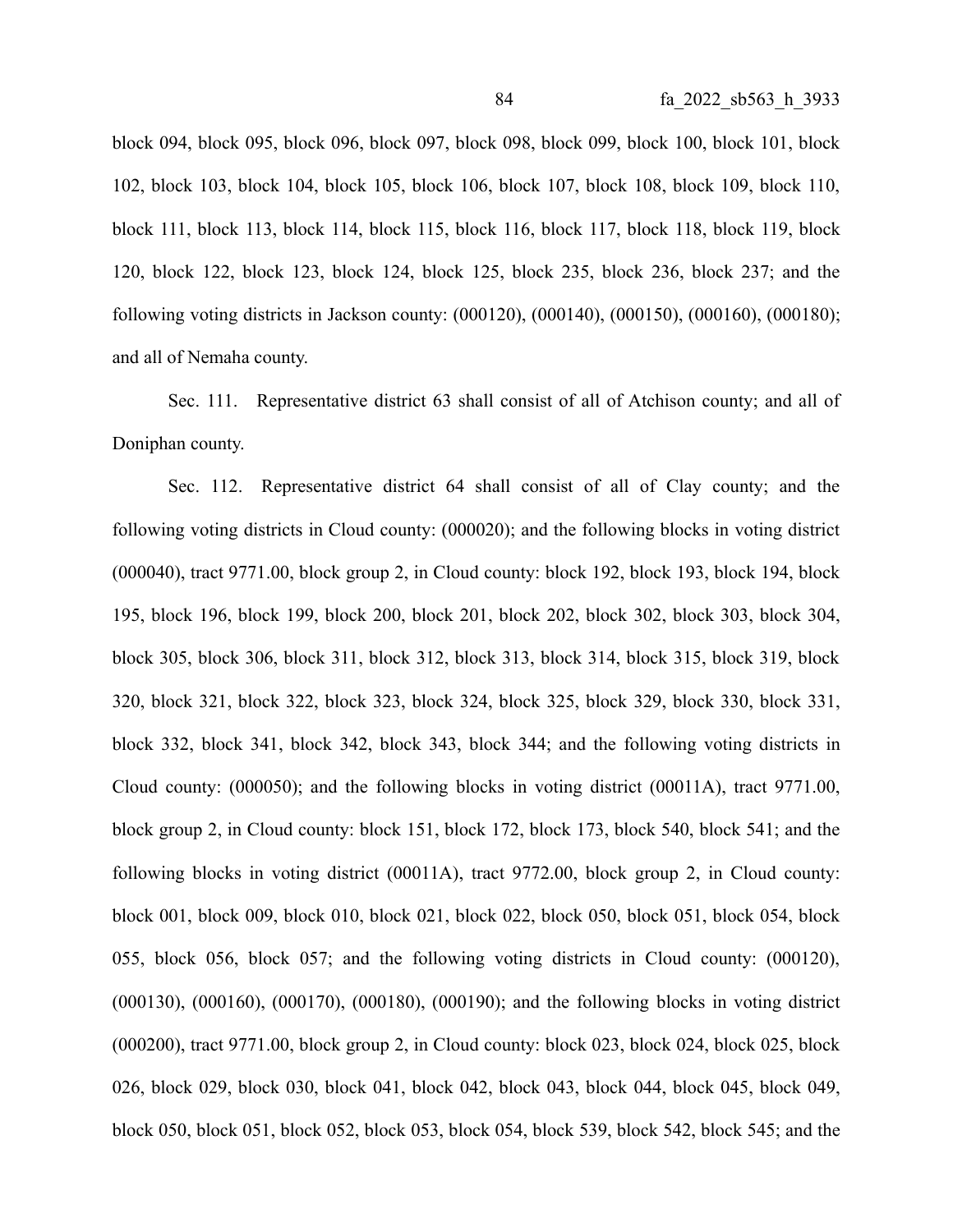following blocks in voting district (000200), tract 9772.00, block group 2, in Cloud county: block 011, block 012; and the following voting districts in Cloud county: (000220), (000230); and the following blocks in voting district (000260), tract 9771.00, block group 2, in Cloud county: block 347, block 354, block 357, block 366, block 369, block 370, block 487; and the following voting districts in Cloud county: (000280); and the following blocks in voting district (000070), tract 0841.00, block group 1, in Dickinson county: block 014, block 015, block 016, block 017, block 018, block 019, block 040; and the following voting districts in Dickinson county: (000090), (000100), (000110); and the following blocks in voting district (000140), tract 0841.00, block group 1, in Dickinson county: block 012, block 013; and the following blocks in voting district (000140), tract 0841.00, block group 2, in Dickinson county: block 181, block 182, block 189, block 190, block 191; and the following blocks in voting district (000260), tract 0841.00, block group 2, in Dickinson county: block 175, block 176, block 177, block 178, block 188, block 192; and the following voting districts in Dickinson county: (000290); and the following blocks in voting district (000320), tract 0841.00, block group 1, in Dickinson county: block 020, block 022, block 023, block 024, block 025, block 026, block 027, block 028, block 029, block 035; and the following voting districts in Riley county: (000020), (000030), (000040); and the following blocks in voting district (00005A), tract 0010.02, block group 2, in Riley county: block 000, block 001, block 002, block 003, block 004, block 005, block 006, block 007, block 008, block 009, block 010, block 011, block 012, block 013, block 014, block 015, block 016, block 017, block 019, block 022, block 023, block 024, block 025, block 026, block 027; and the following blocks in voting district (00005A), tract 0010.02, block group 3, in Riley county: block 003, block 004, block 005, block 006, block 101, block 102; and the following blocks in voting district (00005A), tract 0010.02, block group 4, in Riley county: block 001, block 002, block 007; and the following blocks in voting district (00005A), tract 0010.02, block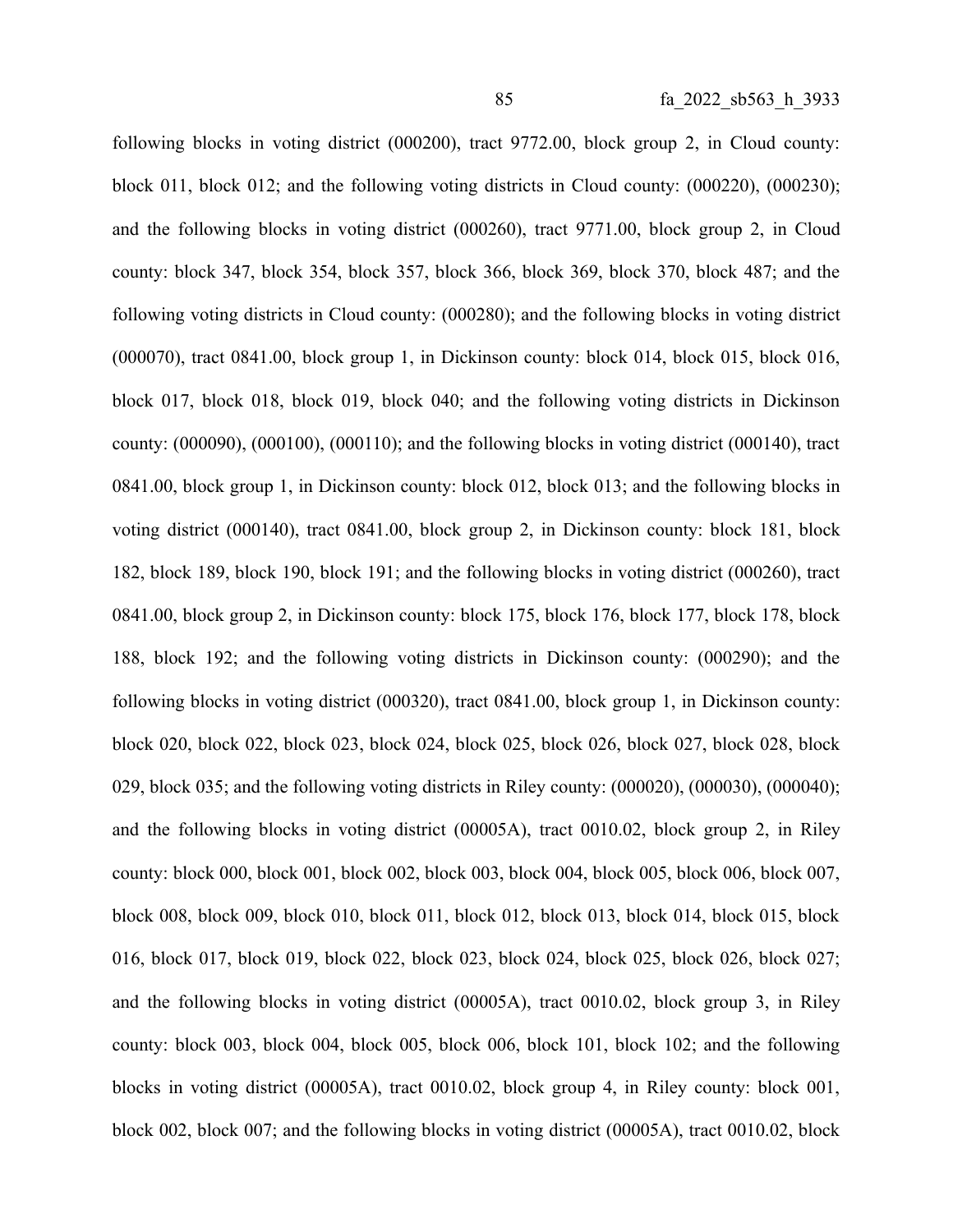group 5, in Riley county: block 002; and the following blocks in voting district (00005A), tract 0013.02, block group 3, in Riley county: block 027; and the following blocks in voting district (00005A), tract 9800.00, block group 1, in Riley county: block 000, block 001, block 002, block 003, block 004, block 005, block 006, block 007, block 008, block 009, block 010, block 012, block 013, block 014, block 015, block 016, block 017, block 018, block 019, block 020, block 021, block 022, block 023, block 024, block 025, block 026, block 027, block 028, block 029, block 030, block 031, block 032, block 033, block 034, block 035, block 036, block 037, block 038, block 039, block 040, block 041, block 042, block 043, block 044, block 045, block 046, block 047, block 048, block 049, block 050, block 051, block 052, block 053, block 054, block 055, block 056, block 057, block 058, block 059, block 060, block 061, block 062, block 063, block 064, block 065, block 066, block 067, block 068, block 069, block 071, block 072, block 073, block 074, block 075, block 076, block 077, block 078, block 079, block 080, block 081, block 082, block 083, block 084, block 085, block 086, block 087, block 088, block 089, block 090, block 091, block 092, block 093, block 094, block 095, block 098, block 099; and the following blocks in voting district (00005B), tract 0010.02, block group 1, in Riley county: block 005, block 007; and the following blocks in voting district (00005B), tract 0010.02, block group 2, in Riley county: block 028, block 029; and the following blocks in voting district (00005B), tract 0010.02, block group 4, in Riley county: block 000, block 003, block 004, block 005, block 006; and the following blocks in voting district (00005B), tract 0010.02, block group 5, in Riley county: block 000, block 001, block 003; and the following voting districts in Riley county: (000060), (000070), (000080); and the following blocks in voting district (00039A), tract 0002.01, block group 1, in Riley county: block 018, block 020, block 021, block 022, block 024, block 025, block 030, block 036; and the following blocks in voting district (00039A), tract 0011.02, block group 1, in Riley county: block 003; and the following blocks in voting district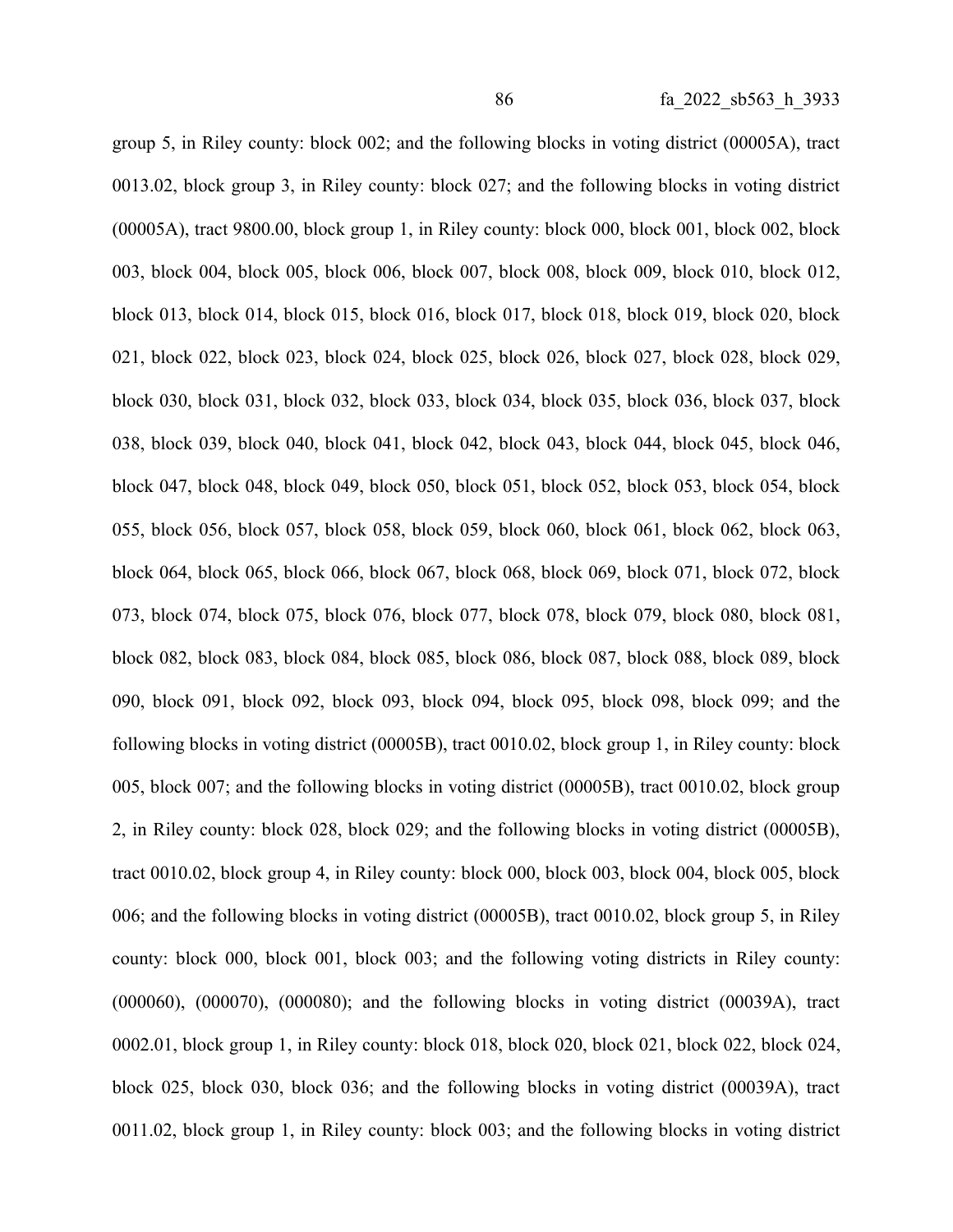(00039A), tract 0013.01, block group 2, in Riley county: block 000; and the following blocks in voting district (00039A), tract 0013.01, block group 3, in Riley county: block 000; and the following blocks in voting district (00039A), tract 0013.02, block group 1, in Riley county: block 074, block 075, block 076, block 082, block 083, block 084; and the following blocks in voting district (00039A), tract 0013.02, block group 3, in Riley county: block 000, block 001, block 028; and the following voting districts in Riley county: (000430), (000450), (000460); and the following blocks in voting district (00047A), tract 0006.02, block group 1, in Riley county: block 006, block 007, block 008; and the following blocks in voting district (00047A), tract 0013.01, block group 3, in Riley county: block 002, block 004, block 007, block 008, block 009; and the following blocks in voting district (00047A), tract 0013.02, block group 1, in Riley county: block 063, block 064, block 077, block 078, block 079; and the following blocks in voting district (00047A), tract 0013.02, block group 2, in Riley county: block 118, block 120, block 121, block 122, block 123, block 124, block 125, block 126; and the following blocks in voting district (00047A), tract 0013.02, block group 3, in Riley county: block 002, block 003, block 004, block 005, block 007, block 008, block 009, block 010, block 011, block 013, block 014, block 015, block 016, block 017, block 018, block 019, block 020, block 021, block 022, block 023, block 024, block 025, block 026, block 029; and the following blocks in voting district (00047A), tract 9800.00, block group 1, in Riley county: block 070; and the following voting districts in Riley county: (120050); and the following blocks in voting district (190010), tract 0002.01, block group 1, in Riley county: block 000, block 001, block 002, block 003, block 004, block 005, block 006, block 007, block 008, block 009, block 010, block 011, block 012, block 013, block 015, block 016, block 017, block 019, block 029, block 031, block 032, block 033, block 035; and the following voting districts in Riley county: (190030), (300030), (300050).

Sec. 113. Representative district 65 shall consist of the following blocks in voting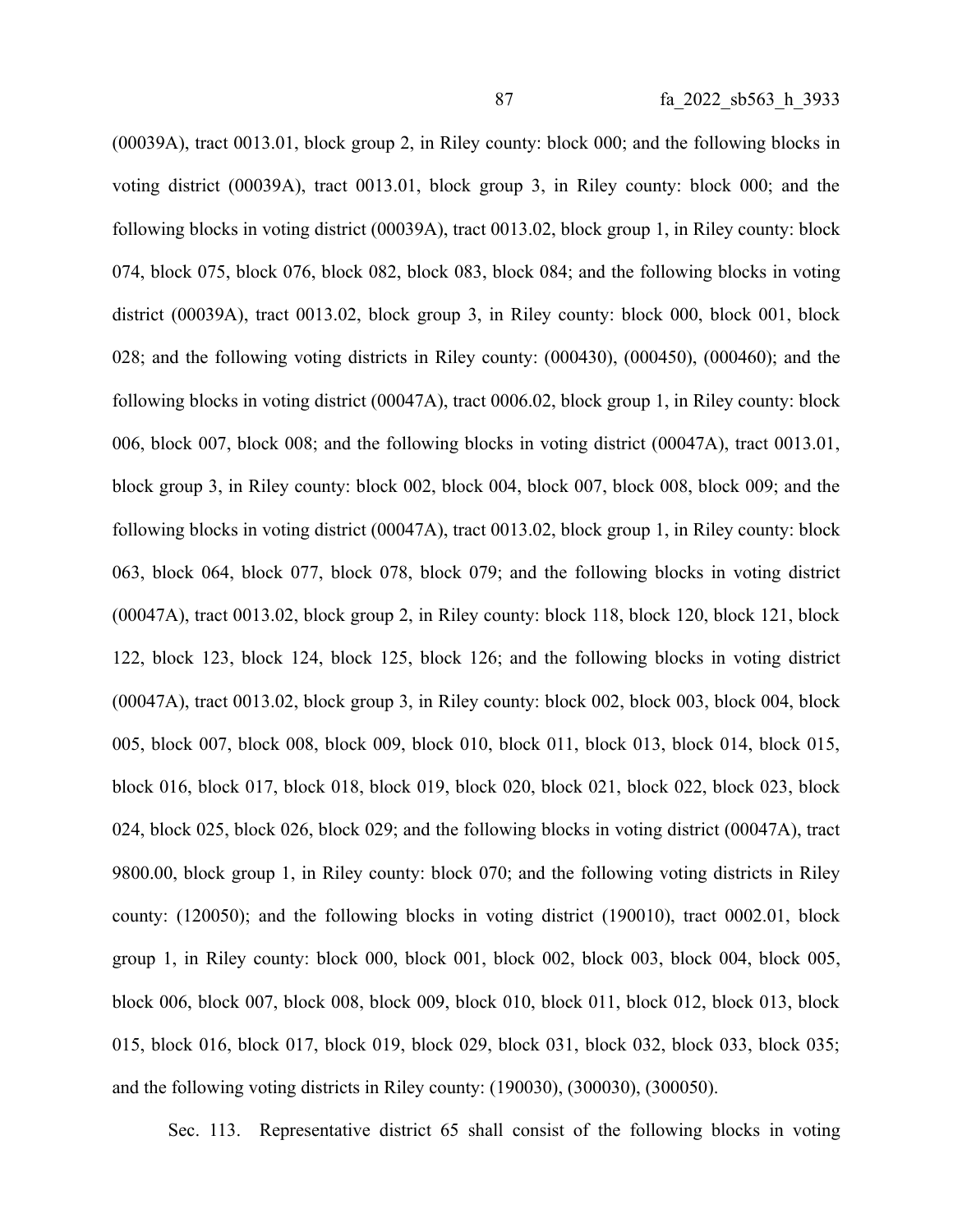district (00002A), tract 0003.00, block group 4, in Geary county: block 002; and the following blocks in voting district (00002A), tract 0006.01, block group 2, in Geary county: block 004, block 007, block 008, block 009, block 010, block 011, block 018, block 030; and the following blocks in voting district (00002B), tract 0003.00, block group 4, in Geary county: block 001, block 003; and the following blocks in voting district (00002B), tract 0006.01, block group 2, in Geary county: block 012, block 015, block 016, block 017, block 019, block 020, block 021, block 022, block 023, block 024, block 025, block 026, block 027, block 028, block 029, block 031, block 032, block 033, block 034, block 035, block 036, block 037, block 038, block 039, block 040, block 041, block 042, block 043, block 044; and the following voting districts in Geary county: (00002O), (00002P), (00002Q), (00002R); and the following blocks in voting district (000080), tract 0005.00, block group 3, in Geary county: block 000, block 001, block 006, block 007, block 008, block 009, block 015, block 016, block 017, block 018, block 019, block 024, block 025, block 026, block 027, block 028, block 033, block 034, block 035, block 036, block 037, block 038, block 043, block 044; and the following blocks in voting district (000080), tract 0005.00, block group 4, in Geary county: block 000, block 001, block 004, block 005; and the following blocks in voting district (000090), tract 0004.02, block group 2, in Geary county: block 000, block 017; and the following blocks in voting district (000090), tract 0005.00, block group 3, in Geary county: block 002, block 003, block 004, block 005, block 010, block 011, block 012, block 013, block 014, block 020, block 021, block 022, block 023, block 029, block 030, block 031, block 032, block 039, block 040, block 041, block 042, block 045; and the following blocks in voting district (000090), tract 0005.00, block group 4, in Geary county: block 002, block 003; and the following voting districts in Geary county: (000100); and the following blocks in voting district (000110), tract 0004.01, block group 1, in Geary county: block 008; and the following blocks in voting district (000110), tract 0004.02, block group 2, in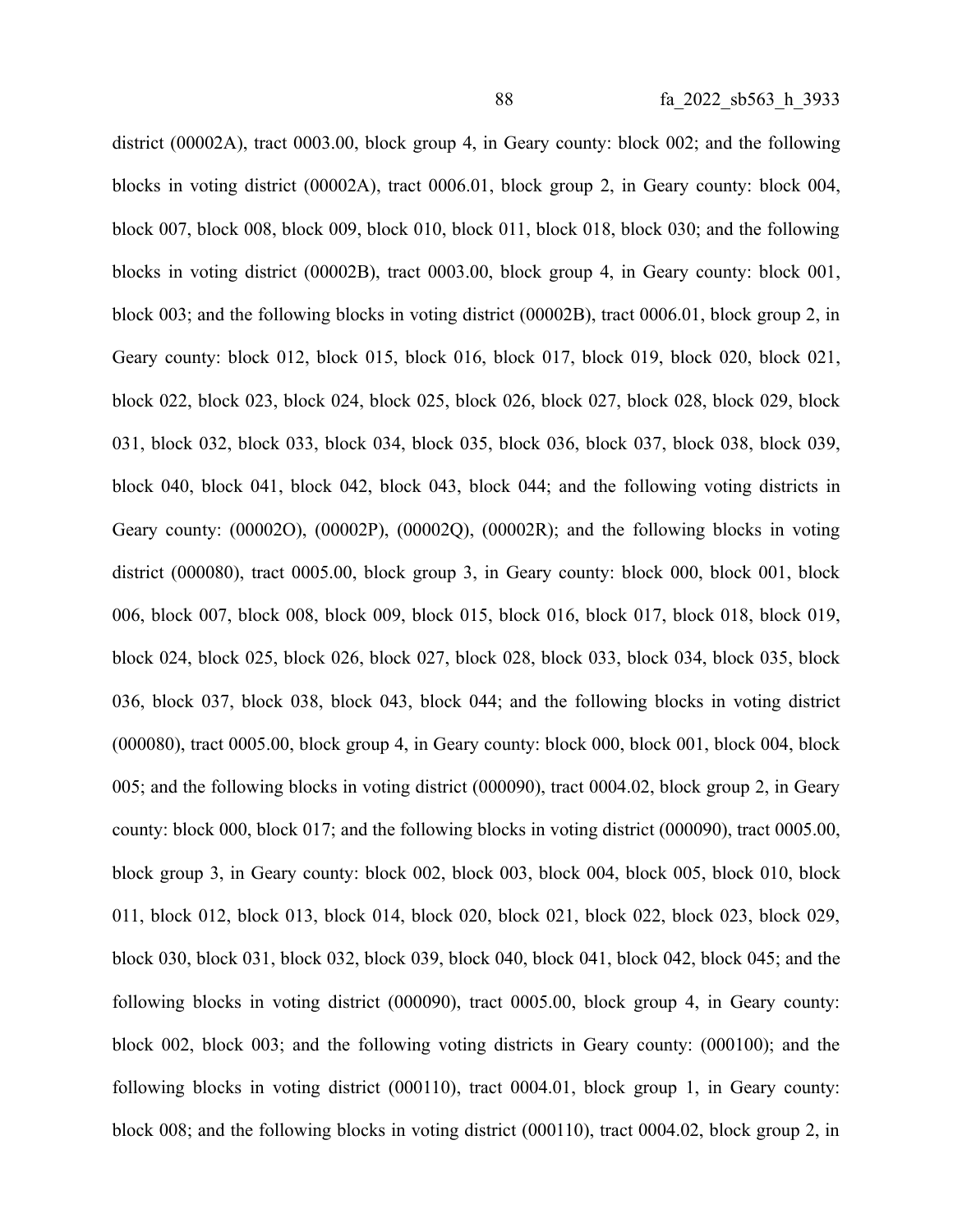Geary county: block 001, block 002, block 003, block 004, block 005, block 008, block 009, block 010, block 016; and the following blocks in voting district (00013A), tract 0004.01, block group 2, in Geary county: block 007; and the following blocks in voting district (00013A), tract 0004.01, block group 3, in Geary county: block 014; and the following blocks in voting district (00013A), tract 0008.02, block group 2, in Geary county: block 043, block 044, block 048; and the following blocks in voting district (000140), tract 0005.00, block group 1, in Geary county: block 001, block 002, block 009, block 010, block 011, block 015, block 016, block 021, block 022, block 035, block 036, block 039, block 040, block 044, block 045; and the following voting districts in Geary county: (000150), (00016A); and the following blocks in voting district (000180), tract 0002.00, block group 2, in Geary county: block 000, block 001, block 004, block 005, block 008, block 009, block 010, block 011, block 012, block 013, block 014, block 015, block 016, block 017, block 027, block 028, block 029, block 030, block 031, block 032, block 036, block 037, block 038, block 039, block 040; and the following voting districts in Geary county: (000190), (000210), (00022A), (00022B); and the following blocks in voting district (000230), tract 0002.00, block group 3, in Geary county: block 000, block 001, block 002, block 005, block 006, block 007, block 008, block 011, block 012, block 013, block 014, block 018, block 019, block 020, block 021, block 022, block 023, block 024, block 025, block 026, block 027, block 028; and the following blocks in voting district (000230), tract 0003.00, block group 4, in Geary county: block 019; and the following voting districts in Geary county: (000270), (000271), (000330), (000340), (12015B), (12017A); and the following blocks in voting district (900010), tract 0008.01, block group 1, in Geary county: block 003, block 010, block 011; and the following blocks in voting district (900010), tract 0008.02, block group 2, in Geary county: block 027, block 034, block 050; and the following blocks in voting district (900010), tract 0008.02, block group 3, in Geary county: block 002, block 003, block 011, block 012, block 013,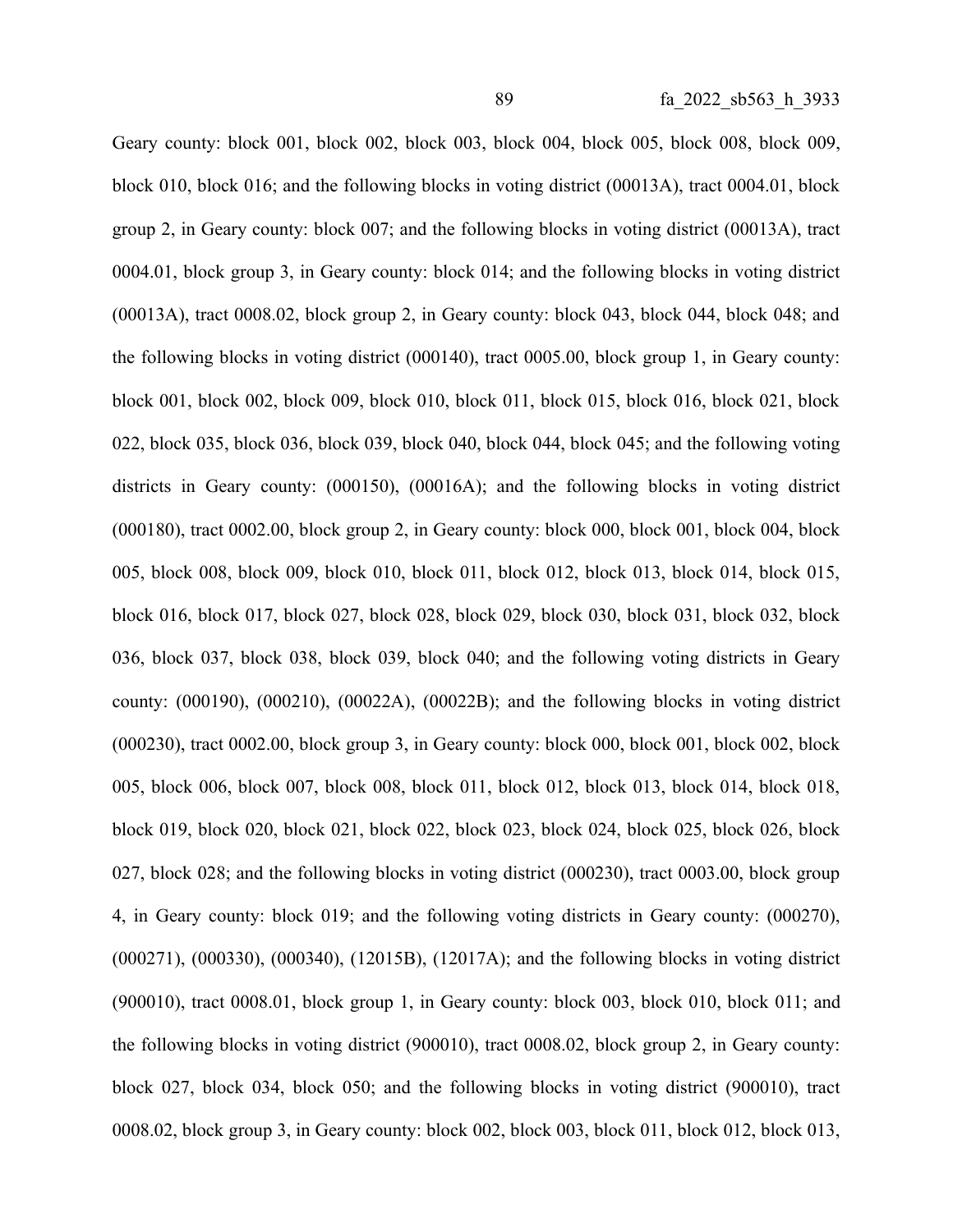block 014, block 015, block 017, block 018, block 019, block 020, block 021, block 022, block 023, block 024, block 025, block 026, block 027, block 028, block 029, block 030, block 031, block 032, block 033, block 034, block 035, block 036, block 037, block 038, block 039, block 040, block 046; and the following voting districts in Geary county: (900030), (900040), (900060), (900070); and the following blocks in voting district (900130), tract 0004.01, block group 1, in Geary county: block 009, block 021, block 022; and the following blocks in voting district (900130), tract 0004.01, block group 3, in Geary county: block 015; and the following voting districts in Geary county: (900140), (900150), (900180), (900210), (900220), (900230); and the following blocks in voting district (900240), tract 0008.02, block group 2, in Geary county: block 035, block 049; and the following voting districts in Geary county: (900250), (900260), (900270).

Sec. 114. Representative district 66 shall consist of the following voting districts in Riley county: (000120); and the following blocks in voting district (000140), tract 0002.02, block group 3, in Riley county: block 004, block 010, block 012, block 013, block 014, block 015, block 016, block 017, block 018, block 019, block 021, block 023, block 024, block 025, block 026, block 027, block 028; and the following blocks in voting district (000140), tract 0002.02, block group 4, in Riley county: block 007, block 010, block 011, block 012, block 013, block 014, block 015, block 016, block 024; and the following blocks in voting district (000140), tract 0005.00, block group 4, in Riley county: block 000; and the following blocks in voting district (000140), tract 0011.01, block group 1, in Riley county: block 005, block 012; and the following voting districts in Riley county: (000170); and the following blocks in voting district (00022A), tract 0007.00, block group 3, in Riley county: block 000, block 001, block 002, block 003, block 011, block 012, block 013, block 014, block 015, block 016; and the following blocks in voting district (00022A), tract 0009.00, block group 5, in Riley county: block 124; and the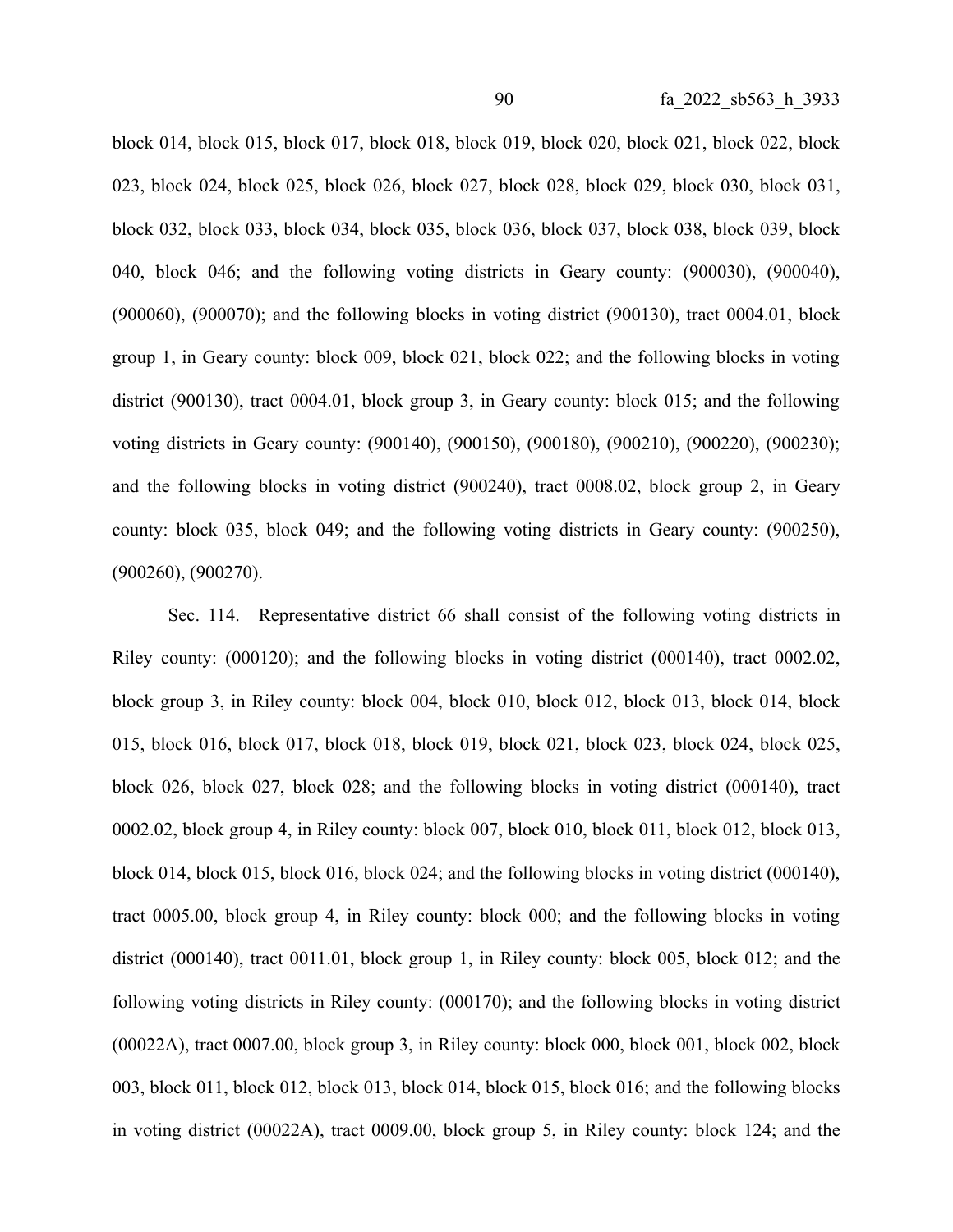following blocks in voting district (000230), tract 0007.00, block group 2, in Riley county: block 000, block 002, block 003, block 006, block 008, block 011, block 012; and the following blocks in voting district (000370), tract 0011.02, block group 1, in Riley county: block 007, block 012; and the following blocks in voting district (00039A), tract 0011.02, block group 1, in Riley county: block 000; and the following blocks in voting district (190010), tract 0002.02, block group 4, in Riley county: block 008, block 009; and the following blocks in voting district (190010), tract 0011.01, block group 1, in Riley county: block 000, block 001, block 002, block 006, block 011; and the following voting districts in Riley county: (300040), (400010), (400020); and the following blocks in voting district (400030), tract 0002.02, block group 1, in Riley county: block 003, block 004, block 005, block 006, block 007, block 008, block 009, block 010, block 011, block 012, block 013, block 014, block 015, block 016, block 017, block 018, block 019, block 020, block 021, block 022, block 023, block 024, block 029, block 030, block 031; and the following blocks in voting district (400030), tract 0008.02, block group 2, in Riley county: block 006; and the following voting districts in Riley county: (400040), (400060), (400070).

Sec. 115. Representative district 67 shall consist of the following blocks in voting district (00022A), tract 0007.00, block group 1, in Riley county: block 007; and the following blocks in voting district (00022A), tract 0009.00, block group 5, in Riley county: block 026, block 130; and the following voting districts in Riley county: (00022B); and the following blocks in voting district (000230), tract 0007.00, block group 1, in Riley county: block 008; and the following blocks in voting district (000230), tract 0007.00, block group 2, in Riley county: block 001, block 004, block 005, block 007, block 009, block 010; and the following blocks in voting district (000230), tract 0007.00, block group 3, in Riley county: block 004, block 005, block 006, block 007, block 008, block 009, block 010, block 017; and the following voting districts in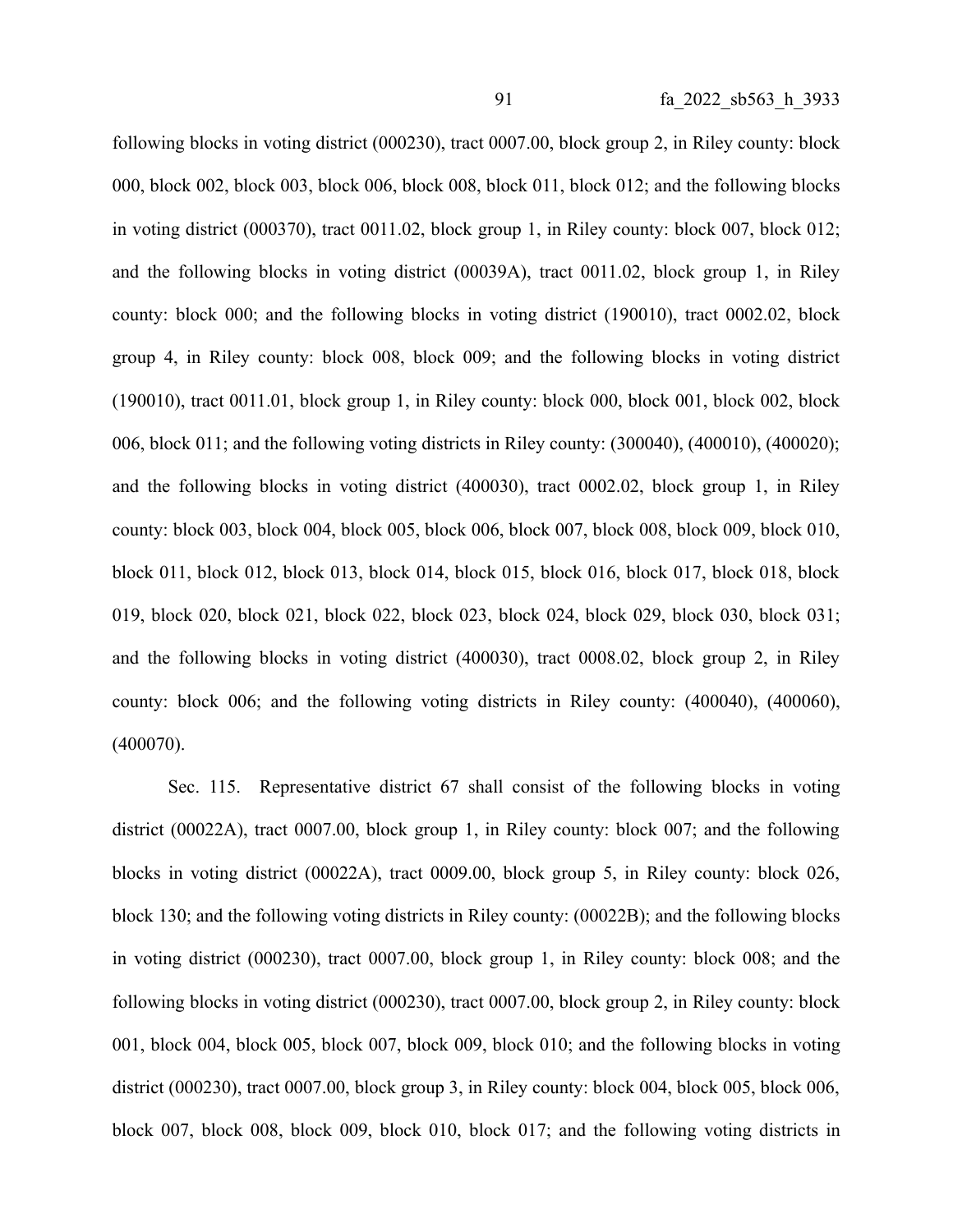Riley county: (00025A), (00025B), (000310), (000320), (000330), (000340), (000350), (00036A); and the following blocks in voting district (000370), tract 0011.02, block group 1, in Riley county: block 004, block 005, block 006, block 010, block 011, block 013; and the following blocks in voting district (000370), tract 0011.02, block group 2, in Riley county: block 000, block 001, block 002, block 003, block 004, block 005, block 006, block 007, block 008, block 009, block 010, block 011, block 012; and the following blocks in voting district (000370), tract 0011.02, block group 3, in Riley county: block 000, block 001, block 002, block 003, block 004, block 005; and the following voting districts in Riley county: (00039B), (00039C), (00039E); and the following blocks in voting district (000410), tract 0006.02, block group 1, in Riley county: block 019; and the following blocks in voting district (000410), tract 0006.02, block group 2, in Riley county: block 017, block 020, block 021, block 026, block 027; and the following blocks in voting district (000410), tract 0009.00, block group 2, in Riley county: block 002, block 003, block 017; and the following blocks in voting district (000410), tract 0009.00, block group 3, in Riley county: block 003, block 012, block 020, block 021, block 023, block 024; and the following blocks in voting district (000410), tract 0009.00, block group 5, in Riley county: block 015, block 016, block 017, block 020, block 022, block 024, block 025, block 029, block 048, block 067, block 129, block 131; and the following voting districts in Riley county: (00041A); and the following blocks in voting district (00047A), tract 0006.02, block group 1, in Riley county: block 002, block 003; and the following blocks in voting district (00047A), tract 0013.01, block group 3, in Riley county: block 005, block 013, block 014, block 037; and the following voting districts in Riley county: (00047B), (00047C), (00047D), (00047E), (00047F), (190040), (190050), (400050), (400080), (400090), (500010), (600001), (800001), (900030), (900040), (900060).

Sec. 116. Representative district 68 shall consist of the following voting districts in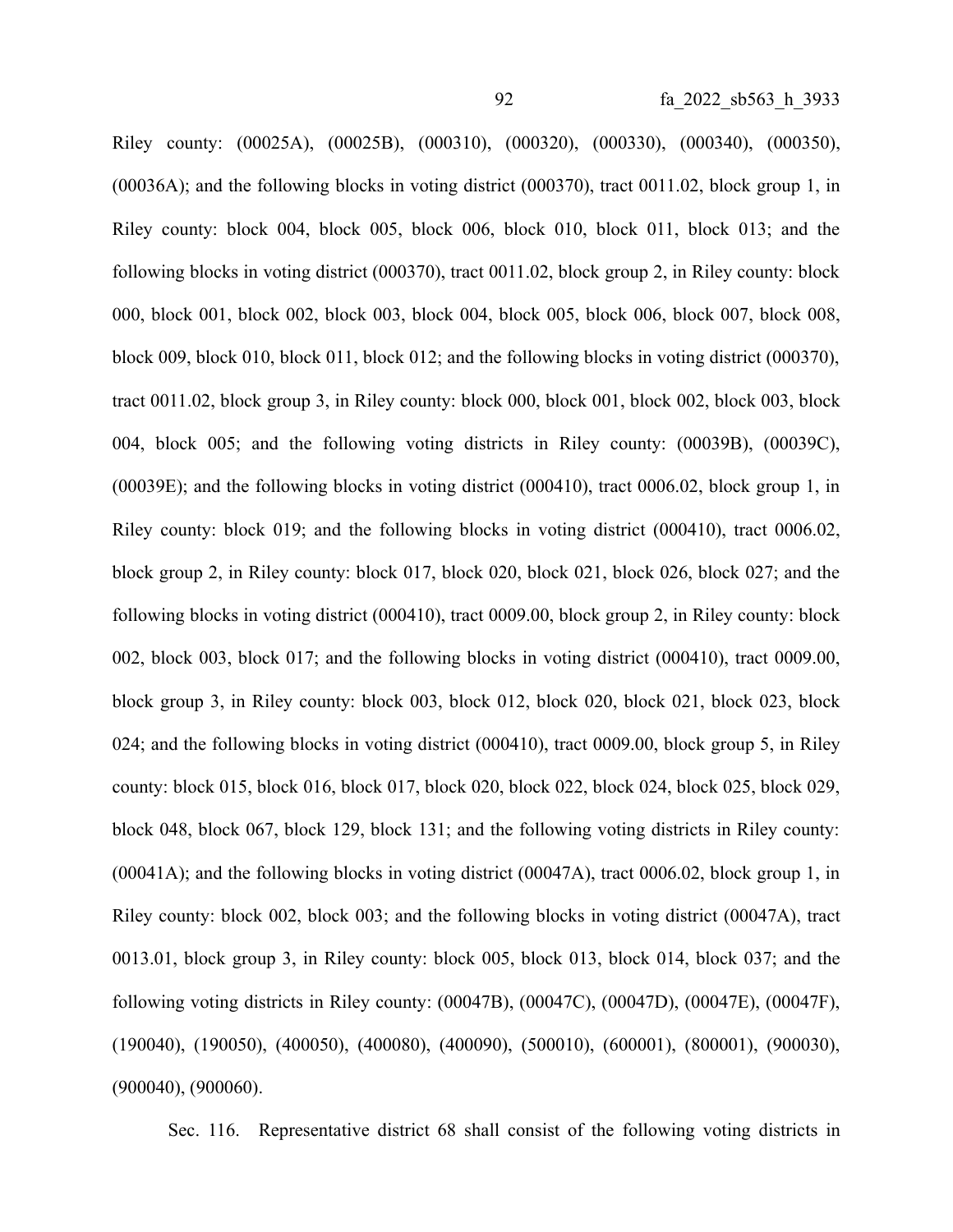Geary county: (000010); and the following blocks in voting district (00002A), tract 0006.01, block group 1, in Geary county: block 007; and the following blocks in voting district (00002B), tract 0001.00, block group 2, in Geary county: block 000, block 005, block 020; and the following blocks in voting district (00002B), tract 0001.00, block group 3, in Geary county: block 000; and the following blocks in voting district (00002B), tract 0006.01, block group 1, in Geary county: block 000, block 001, block 002, block 003, block 004, block 005, block 006, block 008, block 009, block 010, block 011, block 012, block 013, block 014, block 015, block 016, block 017, block 018, block 019, block 020, block 021, block 022, block 024, block 025, block 026, block 027, block 028, block 029; and the following blocks in voting district (00002B), tract 0006.02, block group 1, in Geary county: block 000, block 001, block 002, block 003, block 004, block 005, block 006, block 007, block 008, block 009, block 010, block 011, block 012, block 013, block 014, block 015, block 016, block 017, block 018, block 019, block 020, block 021, block 022, block 023, block 024, block 025, block 026, block 027, block 028, block 029, block 030, block 031, block 032, block 033, block 034, block 035, block 036, block 037, block 038, block 039, block 040, block 041, block 042, block 043, block 044, block 045, block 046, block 047, block 048, block 049, block 050, block 051, block 052, block 053, block 054; and the following blocks in voting district (00002B), tract 0006.02, block group 2, in Geary county: block 000, block 001, block 002, block 003, block 004, block 005, block 006, block 007, block 008, block 009, block 010, block 011, block 012, block 013, block 014, block 015, block 016, block 017, block 018, block 019; and the following voting districts in Geary county: (00002L), (000040), (000050), (000060), (00007A); and the following blocks in voting district (000080), tract 0005.00, block group 4, in Geary county: block 006, block 007, block 010, block 011, block 012, block 013, block 017, block 018; and the following blocks in voting district (000090), tract 0004.01, block group 3, in Geary county: block 000, block 001, block 007, block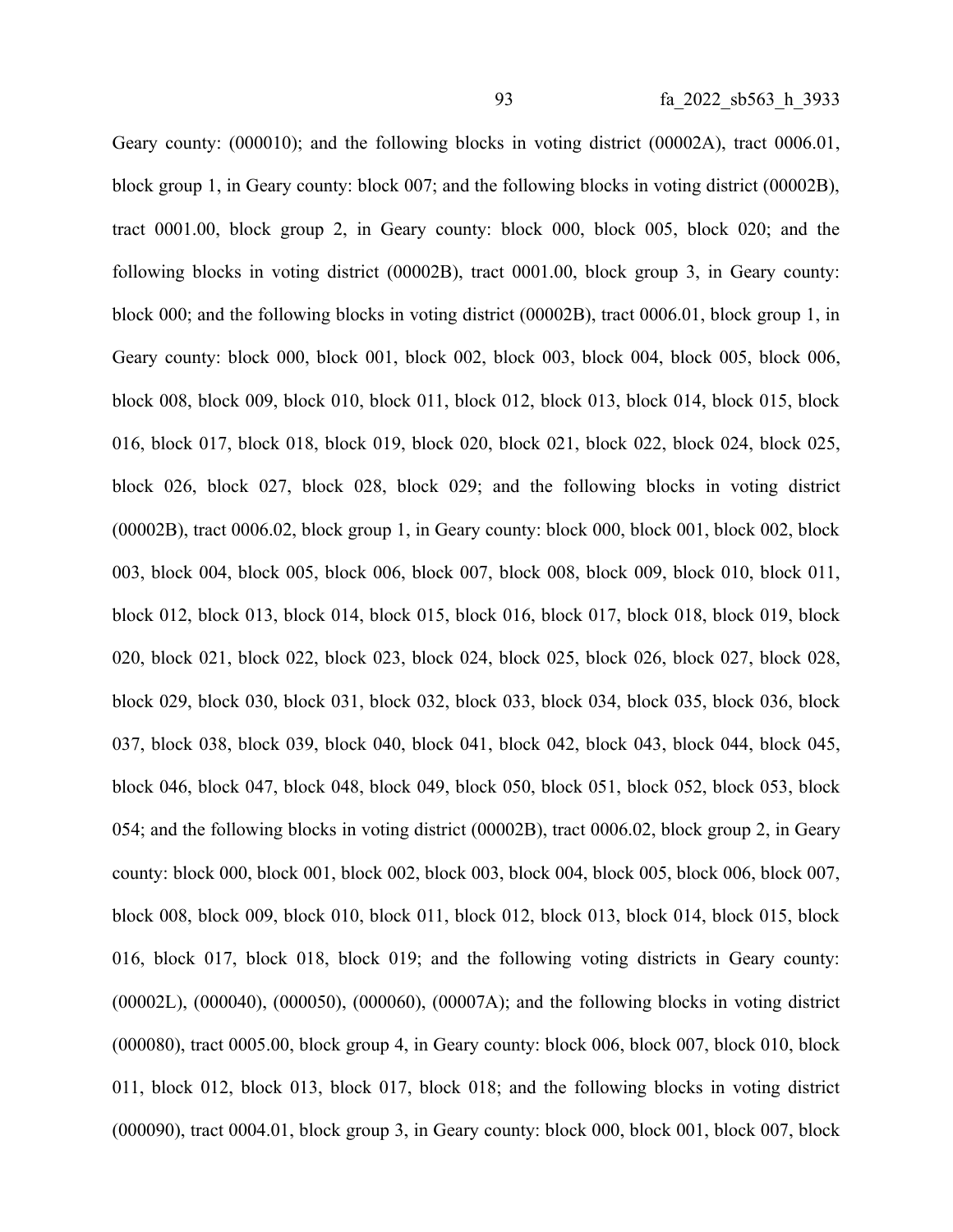008, block 021; and the following blocks in voting district (000090), tract 0004.02, block group 2, in Geary county: block 018, block 019, block 020, block 021, block 022, block 023; and the following blocks in voting district (000090), tract 0005.00, block group 4, in Geary county: block 008, block 009, block 014, block 015, block 016, block 027; and the following blocks in voting district (000110), tract 0004.01, block group 3, in Geary county: block 002, block 006, block 022; and the following blocks in voting district (000110), tract 0004.02, block group 2, in Geary county: block 006, block 007, block 011, block 012, block 013, block 014, block 015; and the following blocks in voting district (00013A), tract 0004.01, block group 2, in Geary county: block 000, block 001, block 002, block 003, block 004, block 005, block 006, block 008, block 009, block 010; and the following blocks in voting district (00013A), tract 0004.01, block group 3, in Geary county: block 003, block 004, block 005, block 009, block 010, block 011, block 012, block 013, block 016, block 017, block 018, block 019, block 020, block 023; and the following blocks in voting district (00013A), tract 0007.00, block group 1, in Geary county: block 122, block 123, block 124; and the following blocks in voting district (00013A), tract 0008.02, block group 2, in Geary county: block 054, block 058, block 059, block 060; and the following blocks in voting district (000140), tract 0001.00, block group 1, in Geary county: block 001, block 002, block 003, block 004, block 005, block 006, block 007, block 008, block 009, block 010, block 011, block 057, block 058, block 059, block 060, block 061, block 062, block 063, block 064, block 065, block 066, block 067, block 076, block 078, block 079, block 080, block 081, block 087; and the following blocks in voting district (000140), tract 0005.00, block group 1, in Geary county: block 000, block 012, block 013, block 014; and the following blocks in voting district (000180), tract 0001.00, block group 1, in Geary county: block 012, block 013, block 014, block 015, block 016, block 017, block 018, block 019, block 020, block 021, block 022, block 023, block 024, block 025, block 026, block 027, block 028, block 029, block 030, block 031, block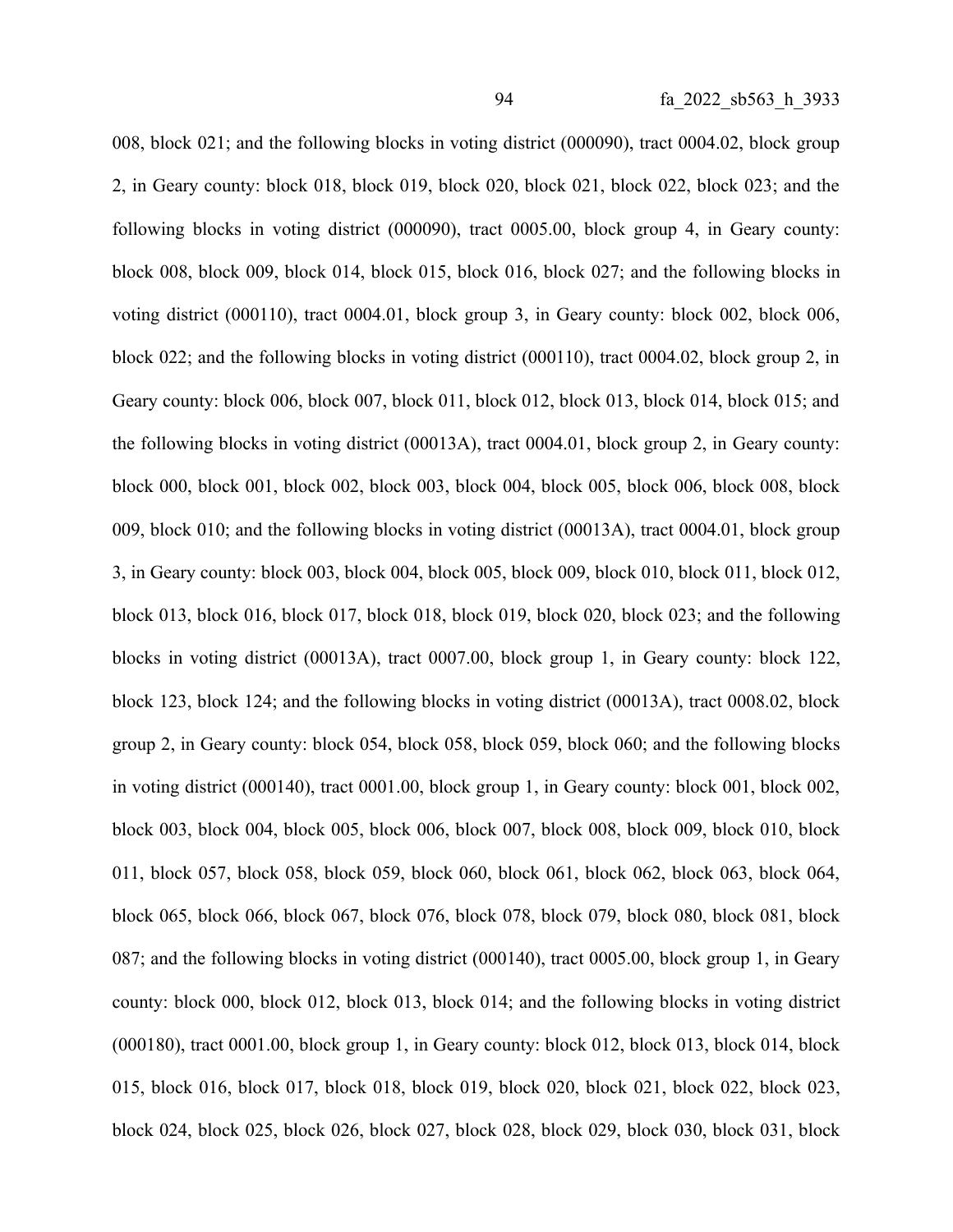032, block 033, block 034, block 035, block 036, block 037, block 038, block 039, block 040, block 041, block 042, block 043, block 044, block 045, block 046, block 047, block 048, block 049, block 050, block 051, block 052, block 053, block 054, block 055, block 056; and the following blocks in voting district (000230), tract 0001.00, block group 3, in Geary county: block 014, block 015, block 019, block 020, block 021, block 024, block 025, block 030, block 031, block 038; and the following voting districts in Geary county: (000240), (000250); and the following blocks in voting district (900010), tract 0008.02, block group 2, in Geary county: block 051, block 055, block 068, block 069, block 070, block 071, block 074, block 075, block 076, block 077, block 078, block 079, block 113, block 116, block 117, block 118, block 120, block 121; and the following voting districts in Geary county: (900020), (900100); and the following blocks in voting district (900130), tract 0004.01, block group 1, in Geary county: block 010, block 011, block 012, block 013, block 014, block 015, block 016, block 017, block 018, block 019; and the following voting districts in Geary county: (900190), (900200); and the following blocks in voting district (900240), tract 0007.00, block group 1, in Geary county: block 121, block 125, block 126, block 127; and the following blocks in voting district (900240), tract 0008.02, block group 2, in Geary county: block 052, block 053, block 056, block 057, block 061, block 062, block 063, block 064, block 065, block 066, block 067, block 072, block 073, block 114, block 115; and the following voting districts in Geary county: (900280); and all of Morris county; and the following voting districts in Riley county: (000010); and the following blocks in voting district (00005A), tract 0009.00, block group 2, in Riley county: block 026, block 050; and the following blocks in voting district (00005A), tract 0009.00, block group 5, in Riley county: block 118, block 119, block 120, block 126, block 127; and the following blocks in voting district (00005A), tract 0010.02, block group 2, in Riley county: block 018, block 020, block 021, block 031, block 032, block 033, block 034, block 035, block 036; and the following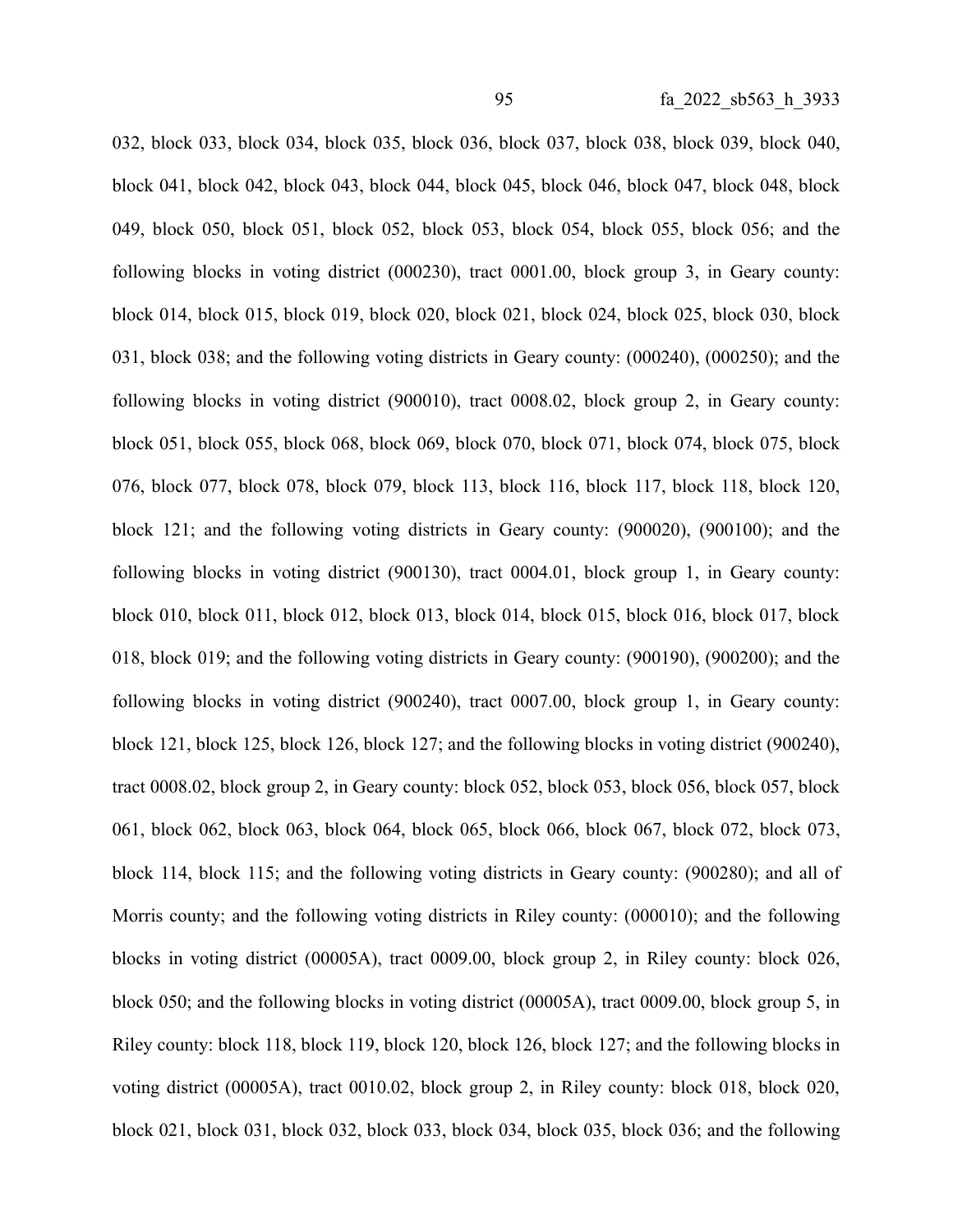blocks in voting district (00005A), tract 0010.02, block group 3, in Riley county: block 000, block 001, block 002, block 007, block 008, block 009, block 010, block 011, block 012, block 013, block 014, block 015, block 016, block 017, block 018, block 019, block 020, block 021, block 022, block 023, block 024, block 025, block 026, block 027, block 028, block 029, block 030, block 031, block 032, block 033, block 034, block 035, block 036, block 037, block 038, block 039, block 040, block 041, block 042, block 043, block 044, block 045, block 046, block 047, block 048, block 049, block 050, block 051, block 052, block 053, block 054, block 055, block 056, block 057, block 058, block 059, block 060, block 061, block 062, block 063, block 064, block 065, block 066, block 067, block 068, block 069, block 070, block 071, block 072, block 073, block 074, block 075, block 076, block 077, block 078, block 079, block 080, block 081, block 082, block 083, block 084, block 085, block 086, block 087, block 088, block 089, block 090, block 091, block 092, block 093, block 094, block 095, block 096, block 097, block 098, block 099, block 100; and the following blocks in voting district (00005A), tract 0010.02, block group 6, in Riley county: block 001, block 002, block 003, block 005, block 006, block 012; and the following blocks in voting district (00005A), tract 0010.02, block group 7, in Riley county: block 000, block 001, block 002, block 004, block 005, block 006, block 007, block 008, block 009, block 010, block 011; and the following blocks in voting district (00005A), tract 9800.00, block group 1, in Riley county: block 096, block 097; and the following blocks in voting district (00005B), tract 0010.02, block group 1, in Riley county: block 000, block 001, block 002, block 003, block 004, block 006, block 008; and the following blocks in voting district (00005B), tract 0010.02, block group 2, in Riley county: block 030, block 037, block 038, block 039, block 040, block 041; and the following blocks in voting district (00005B), tract 0010.02, block group 6, in Riley county: block 000, block 004, block 007, block 008, block 009, block 010, block 011; and the following blocks in voting district (00005B), tract 0010.02, block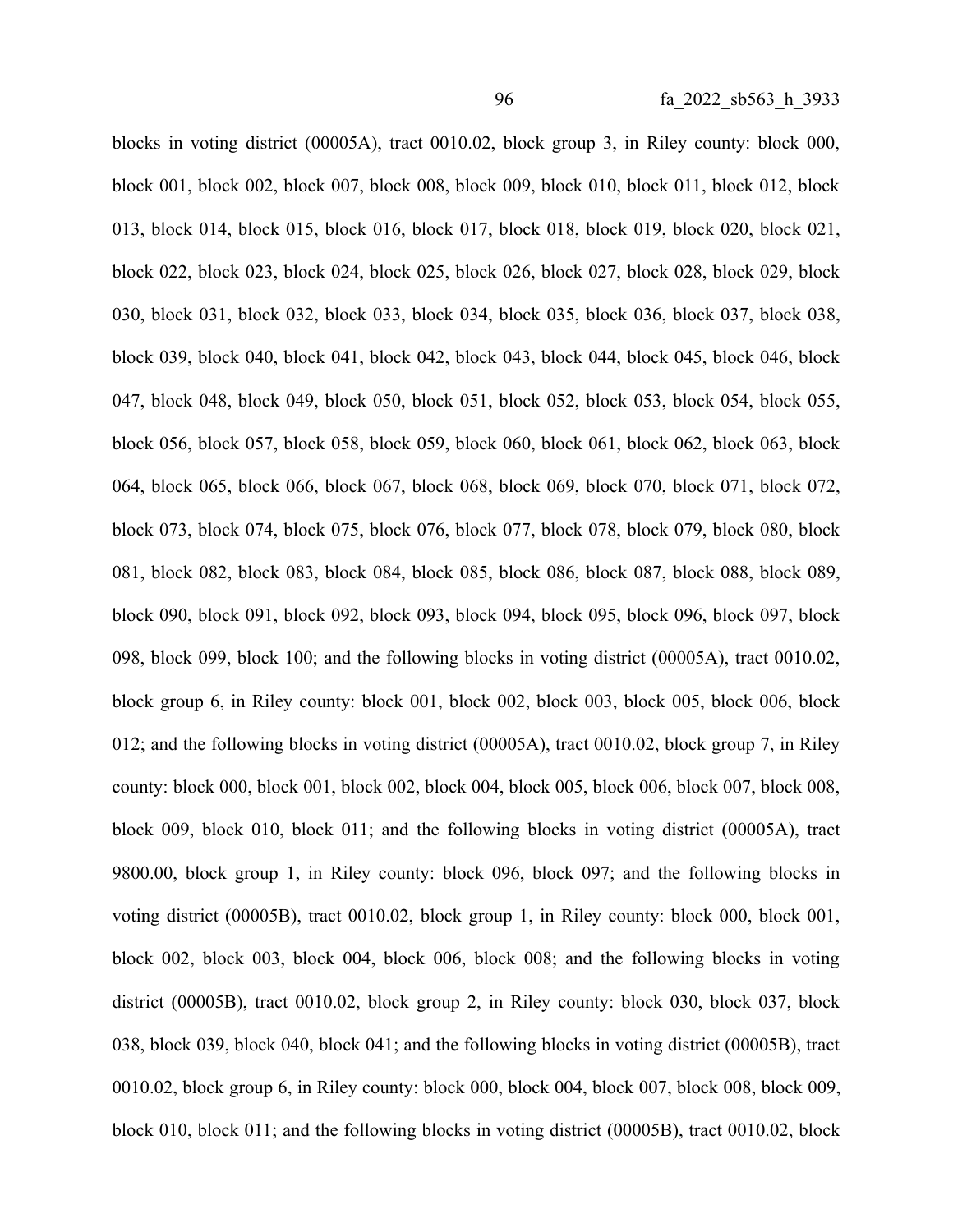group 7, in Riley county: block 003; and the following voting districts in Riley county: (000380); and the following blocks in voting district (000410), tract 0009.00, block group 5, in Riley county: block 068; and the following voting districts in Riley county: (00044A), (300010), (300060), (300070), (300090), (300100), (900010), (900020), (90003B).

Sec. 117. Representative district 69 shall consist of the following blocks in voting district (000040), tract 0012.00, block group 1, in Saline county: block 014, block 015, block 016, block 017, block 018, block 093, block 094, block 095, block 096, block 097, block 099, block 100, block 101, block 102, block 103, block 104, block 105, block 106, block 107, block 108, block 109, block 110, block 111, block 112, block 113, block 114, block 115, block 116, block 117, block 118, block 119, block 120, block 121, block 129, block 130, block 131, block 132, block 133, block 134, block 135, block 136, block 137, block 138, block 152; and the following blocks in voting district (000040), tract 0012.00, block group 2, in Saline county: block 000, block 001, block 002, block 003, block 004, block 005, block 006, block 007, block 008, block 009, block 010, block 011, block 012, block 025, block 026, block 027, block 028, block 029, block 030, block 031, block 032, block 033, block 034, block 035, block 036, block 037, block 038, block 039, block 040, block 041, block 042, block 107, block 108, block 109, block 110, block 111, block 112, block 113, block 114, block 115, block 116, block 117, block 118, block 119, block 120, block 121, block 122; and the following voting districts in Saline county: (000050), (000080), (000090); and the following blocks in voting district (000100), tract 0011.00, block group 4, in Saline county: block 087, block 089, block 096, block 104, block 105, block 106, block 107, block 108, block 109, block 110, block 113, block 114, block 115, block 116, block 117, block 118, block 119, block 120, block 121, block 122, block 127, block 128, block 129, block 133; and the following blocks in voting district (000140), tract 0004.00, block group 2, in Saline county: block 003, block 004, block 005, block 006, block 007, block 008,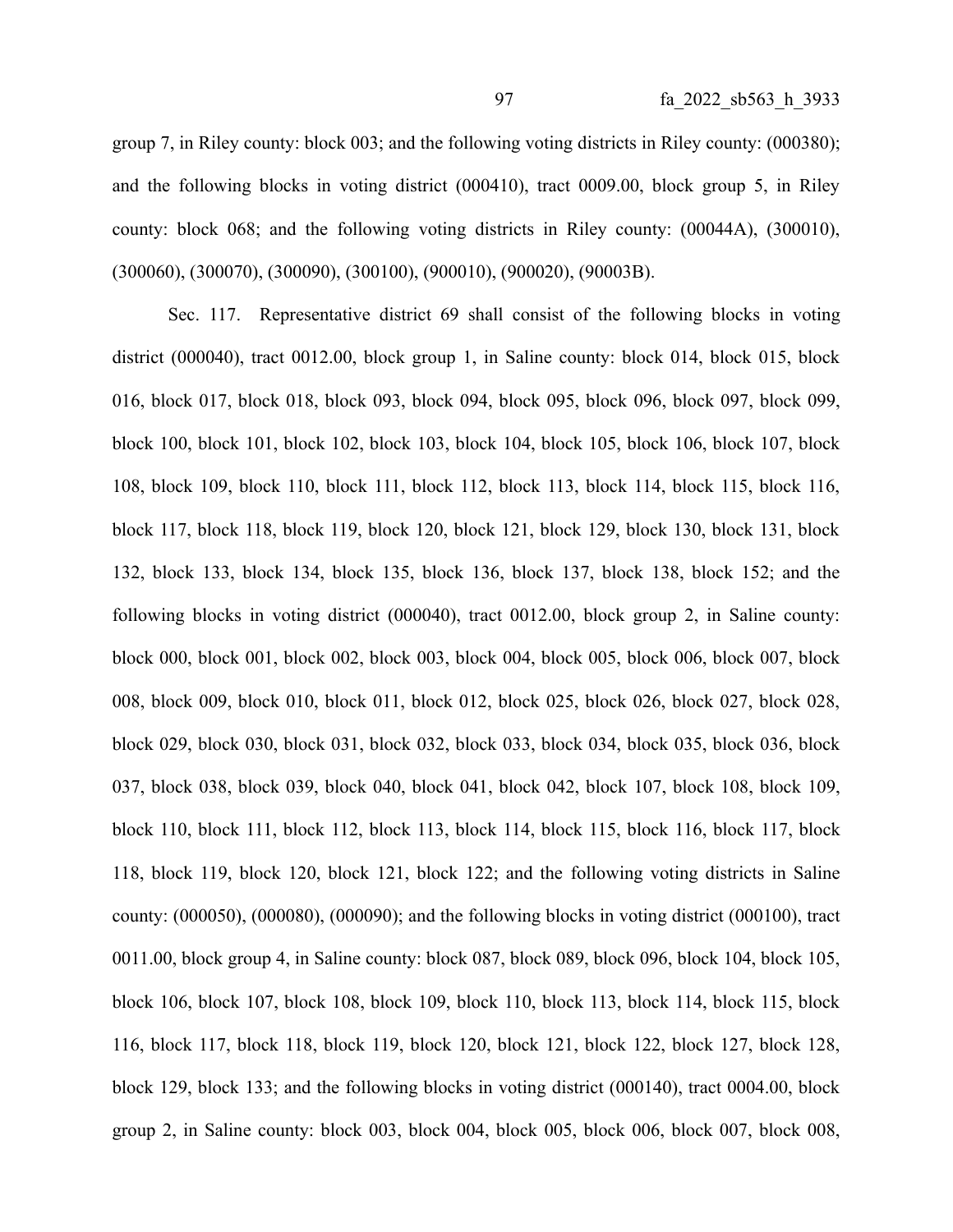block 009, block 010; and the following blocks in voting district (000140), tract 0006.00, block group 2, in Saline county: block 002; and the following voting districts in Saline county: (000170); and the following blocks in voting district (000180), tract 0004.00, block group 1, in Saline county: block 000, block 001, block 002, block 003, block 004, block 005, block 006, block 007, block 008; and the following blocks in voting district (000180), tract 0004.00, block group 2, in Saline county: block 000, block 001, block 002, block 014, block 015; and the following blocks in voting district (000190), tract 0009.00, block group 3, in Saline county: block 003, block 004; and the following voting districts in Saline county: (000200); and the following blocks in voting district (000210), tract 0009.00, block group 3, in Saline county: block 005, block 006, block 012, block 013; and the following blocks in voting district (000210), tract 0009.00, block group 4, in Saline county: block 003; and the following voting districts in Saline county: (000220), (000230), (000240), (00025A); and the following blocks in voting district (000360), tract 0009.00, block group 4, in Saline county: block 004, block 005, block 006, block 009, block 010, block 011, block 012, block 020, block 021, block 022, block 023, block 026, block 027; and the following voting districts in Saline county: (000380); and the following blocks in voting district (000390), tract 0008.00, block group 1, in Saline county: block 000, block 001, block 009, block 010, block 011, block 012, block 013, block 014; and the following blocks in voting district (000400), tract 0008.00, block group 2, in Saline county: block 007, block 008, block 009, block 010, block 011, block 012, block 013, block 014, block 031, block 032, block 052; and the following voting districts in Saline county: (000410); and the following blocks in voting district (00042A), tract 0007.00, block group 2, in Saline county: block 000, block 007, block 008, block 010, block 011, block 012, block 013, block 014, block 015, block 016, block 017, block 020, block 021, block 022, block 027, block 028, block 036; and the following voting districts in Saline county: (000430), (000440); and the following blocks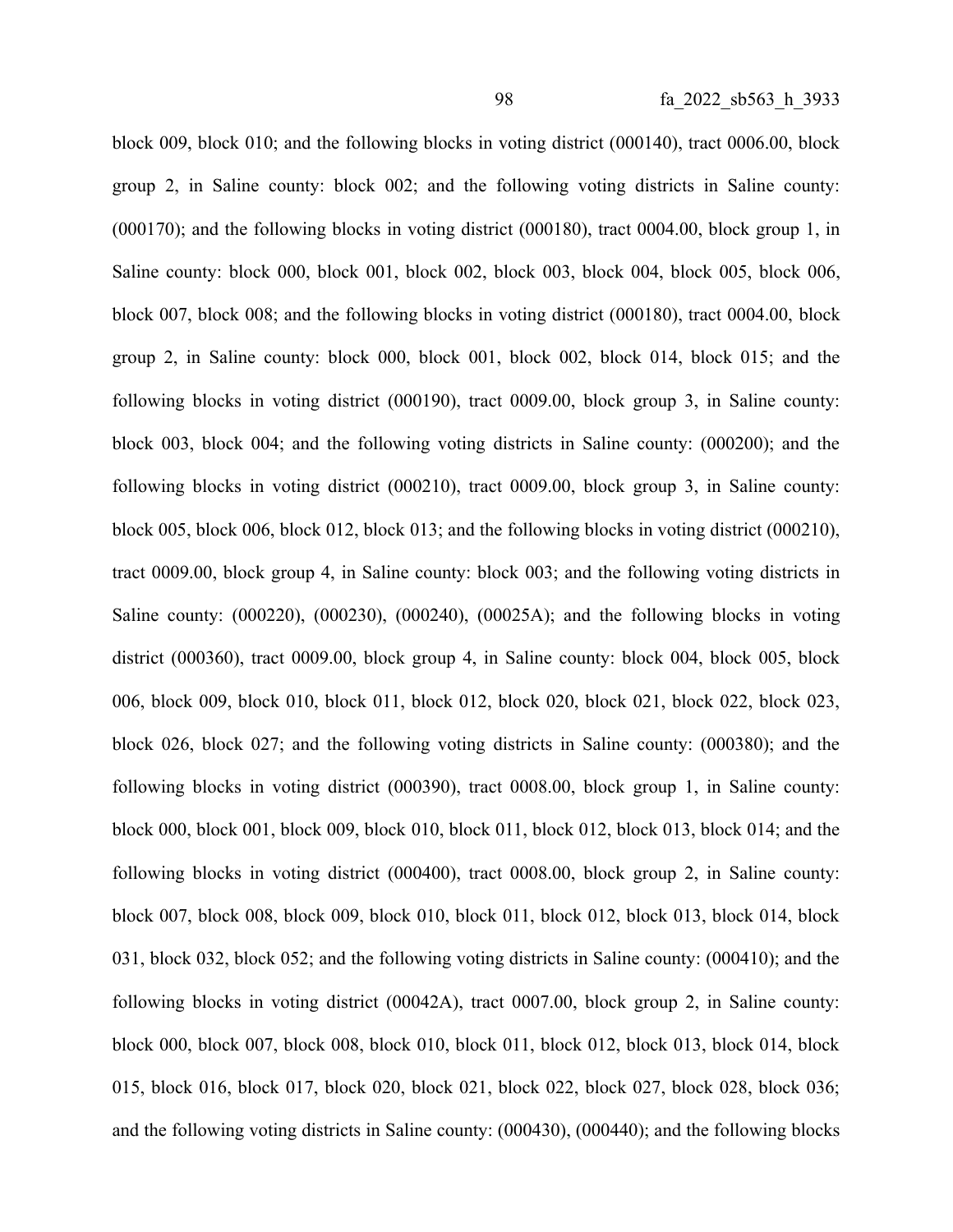in voting district (000450), tract 0007.00, block group 1, in Saline county: block 002, block 003, block 005, block 006, block 007, block 008, block 009, block 010, block 057, block 058, block 059, block 063, block 064, block 065, block 066, block 067; and the following blocks in voting district (000450), tract 0007.00, block group 2, in Saline county: block 023, block 024, block 025, block 026, block 031, block 032, block 033, block 034, block 035; and the following blocks in voting district (000450), tract 0012.00, block group 1, in Saline county: block 030, block 031, block 042, block 044, block 060; and the following voting districts in Saline county: (00046A); and the following blocks in voting district (00047B), tract 0006.00, block group 2, in Saline county: block 001, block 004, block 005, block 006, block 037; and the following blocks in voting district (00047B), tract 0011.00, block group 4, in Saline county: block 090, block 091, block 111, block 112, block 126, block 137; and the following voting districts in Saline county: (000480), (000490); and the following blocks in voting district (000510), tract 0011.00, block group 3, in Saline county: block 117, block 118, block 119, block 120, block 121, block 122, block 123, block 124, block 125, block 126, block 127, block 128, block 129, block 130, block 131, block 134, block 135, block 136, block 137, block 138, block 139, block 140, block 141, block 142, block 143, block 144, block 145, block 146, block 147, block 148, block 149, block 150, block 151, block 152, block 153, block 154, block 155; and the following blocks in voting district (000510), tract 0012.00, block group 4, in Saline county: block 014, block 015, block 016, block 017, block 018, block 019, block 020, block 021, block 022, block 023, block 047, block 048, block 049, block 050, block 051, block 052, block 053, block 054; and the following voting districts in Saline county: (000520); and the following blocks in voting district (300010), tract 0011.00, block group 4, in Saline county: block 103, block 123, block 124, block 130, block 131, block 132, block 138, block 139, block 140, block 141, block 142; and the following blocks in voting district (300010), tract 0012.00, block group 4, in Saline county: block 008, block 009,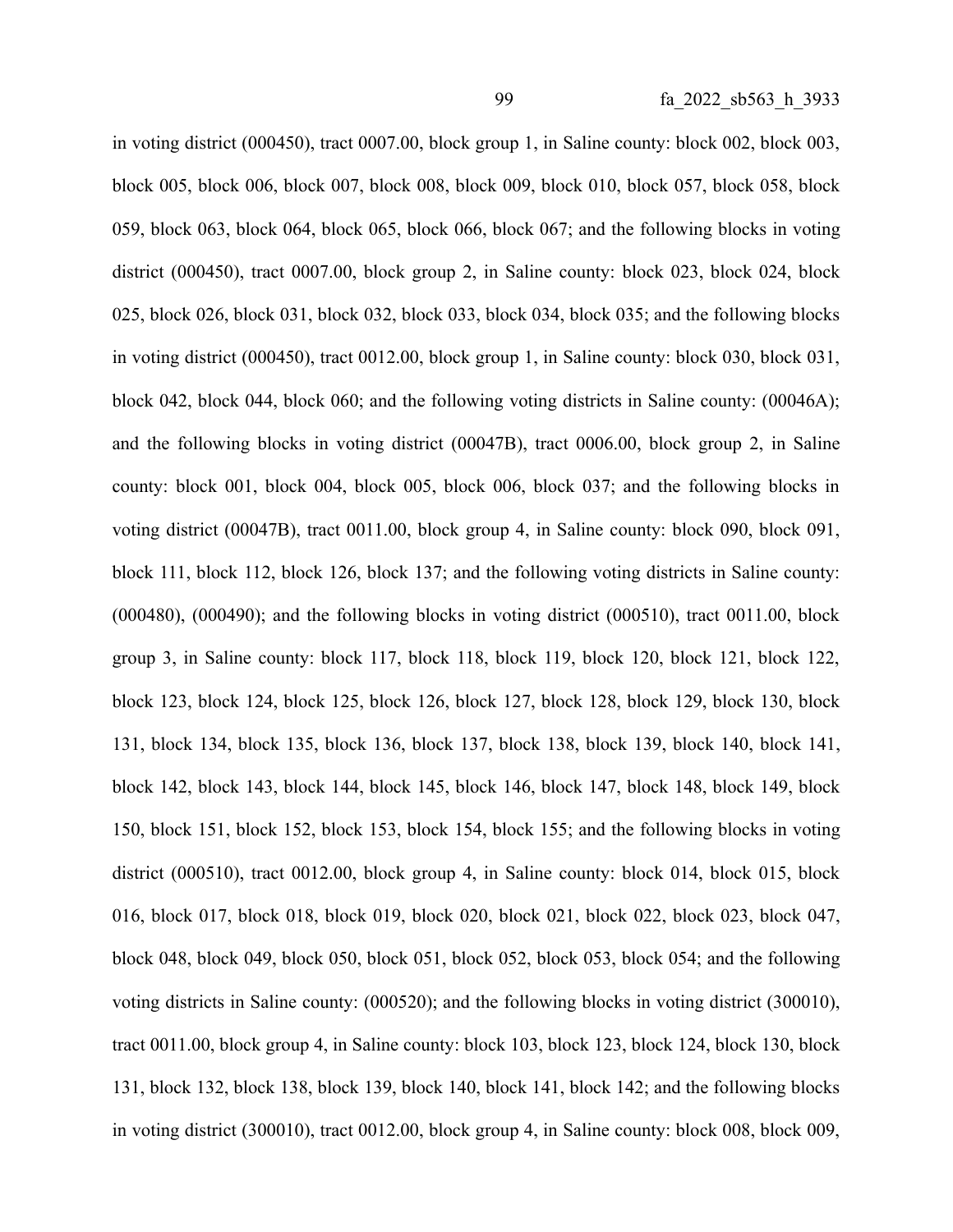block 010, block 011, block 012, block 013, block 024, block 025, block 026, block 033, block 034, block 035, block 037, block 038, block 039, block 040, block 045, block 046; and the following voting districts in Saline county: (30001A), (900080), (900090), (900110).

Sec. 118. Representative district 70 shall consist of the following voting districts in Dickinson county: (000010), (00002A), (00002B), (000030), (000040), (000050), (000060); and the following blocks in voting district (000070), tract 0841.00, block group 1, in Dickinson county: block 037, block 038, block 039, block 041, block 042, block 043, block 044, block 047, block 048, block 049, block 050, block 051, block 092, block 093, block 094, block 095, block 096, block 097, block 098, block 099, block 100, block 101, block 102, block 103, block 104, block 111, block 112, block 113, block 114, block 115, block 116, block 117, block 118, block 119, block 120, block 121, block 122, block 123, block 124, block 125, block 126, block 127, block 128, block 129, block 133, block 146, block 147, block 148, block 149, block 150, block 151, block 152, block 178, block 179, block 180, block 181, block 187, block 196; and the following voting districts in Dickinson county: (000080), (000120), (000130); and the following blocks in voting district (000140), tract 0841.00, block group 1, in Dickinson county: block 006, block 007, block 008, block 009, block 010, block 011, block 045, block 046, block 052, block 053, block 054, block 055, block 056, block 057, block 058, block 059, block 060, block 061, block 062, block 083, block 085, block 086, block 087, block 091; and the following blocks in voting district (000140), tract 0845.00, block group 1, in Dickinson county: block 036, block 037, block 041, block 042, block 043, block 044, block 045, block 046, block 047, block 049; and the following blocks in voting district (000140), tract 0845.00, block group 3, in Dickinson county: block 000, block 001; and the following voting districts in Dickinson county: (000150), (000160), (000170), (000180), (000190), (000200), (000210), (000220), (000230), (000250); and the following blocks in voting district (000260), tract 0841.00, block group 1, in Dickinson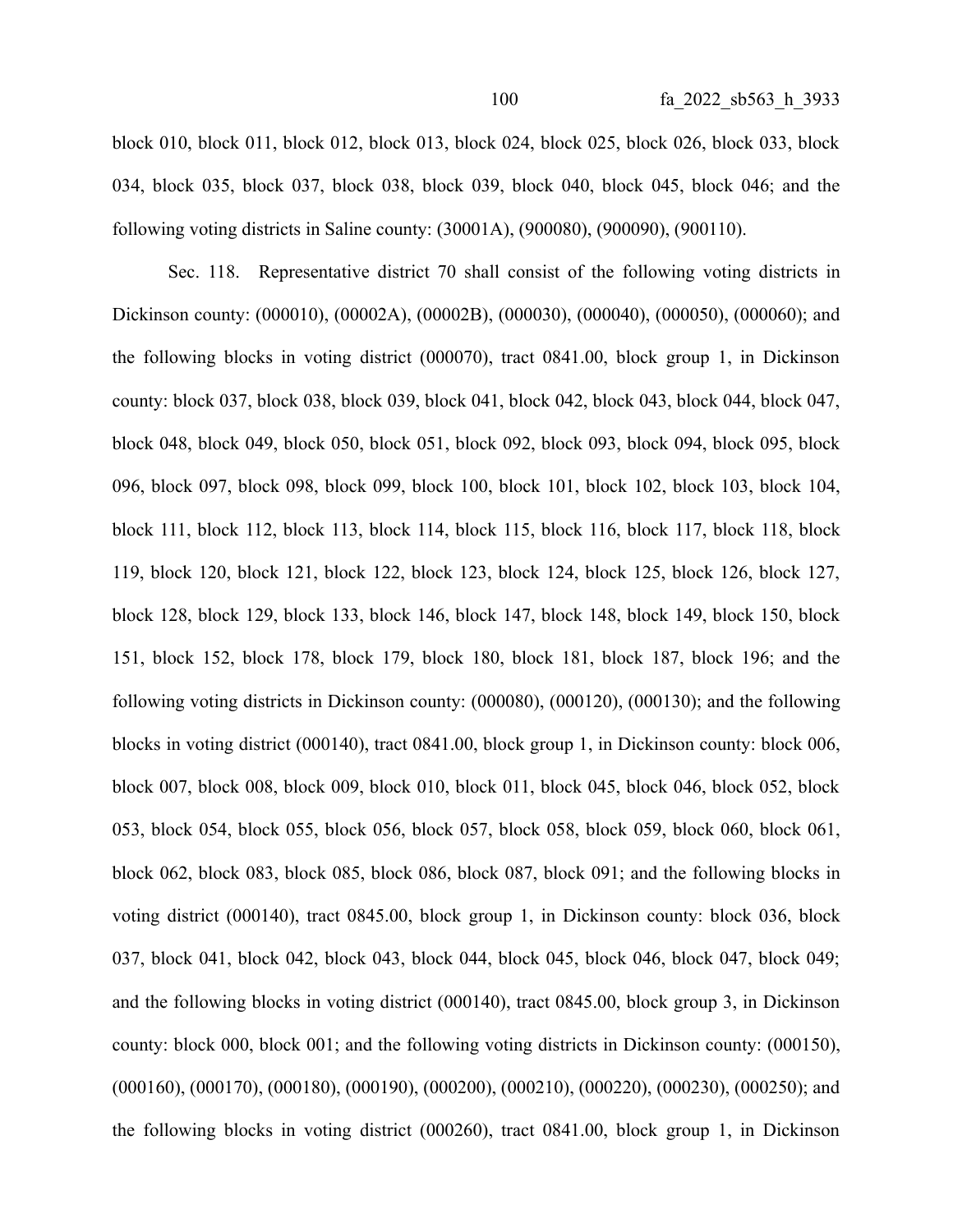county: block 000, block 001, block 002, block 003, block 004, block 005, block 063, block 064, block 065, block 066, block 067, block 068, block 069, block 070, block 071, block 072, block 073, block 074, block 075, block 076, block 077, block 078, block 079, block 080, block 081, block 082, block 084; and the following blocks in voting district (000260), tract 0841.00, block group 3, in Dickinson county: block 000, block 001, block 002, block 003, block 004, block 005, block 006, block 007, block 008, block 009, block 010, block 011, block 012, block 013, block 014, block 015, block 016, block 017, block 018, block 019, block 020, block 021, block 022, block 023, block 024, block 025, block 026, block 027, block 028, block 029, block 030, block 031, block 032, block 033, block 034, block 035, block 036, block 037, block 038, block 039, block 040, block 041, block 042, block 043, block 044, block 045, block 046, block 047, block 048, block 049, block 050, block 051, block 052, block 053, block 054, block 055, block 056, block 057, block 058, block 059, block 060, block 061, block 062, block 063, block 064, block 065, block 066, block 067, block 068, block 069, block 070, block 071, block 072, block 073, block 074, block 075, block 076, block 077, block 078, block 079, block 080, block 081, block 082, block 083, block 084, block 085, block 086, block 087, block 088, block 089, block 090, block 091, block 092, block 093, block 094, block 095, block 096, block 097, block 098, block 099, block 100, block 101, block 102, block 103, block 104, block 105, block 106, block 107, block 108, block 109, block 110, block 111, block 112, block 113, block 114, block 115, block 116; and the following blocks in voting district (000260), tract 0845.00, block group 1, in Dickinson county: block 000, block 001, block 002, block 003, block 009, block 010, block 011, block 012, block 013, block 028, block 029, block 030, block 031, block 032, block 033, block 034, block 035; and the following voting districts in Dickinson county: (000270), (000280),  $(0.00300)$ ,  $(0.00310)$ ; and the following blocks in voting district  $(0.00320)$ , tract  $0.0841.00$ , block group 1, in Dickinson county: block 030, block 031, block 032, block 033, block 034, block 036,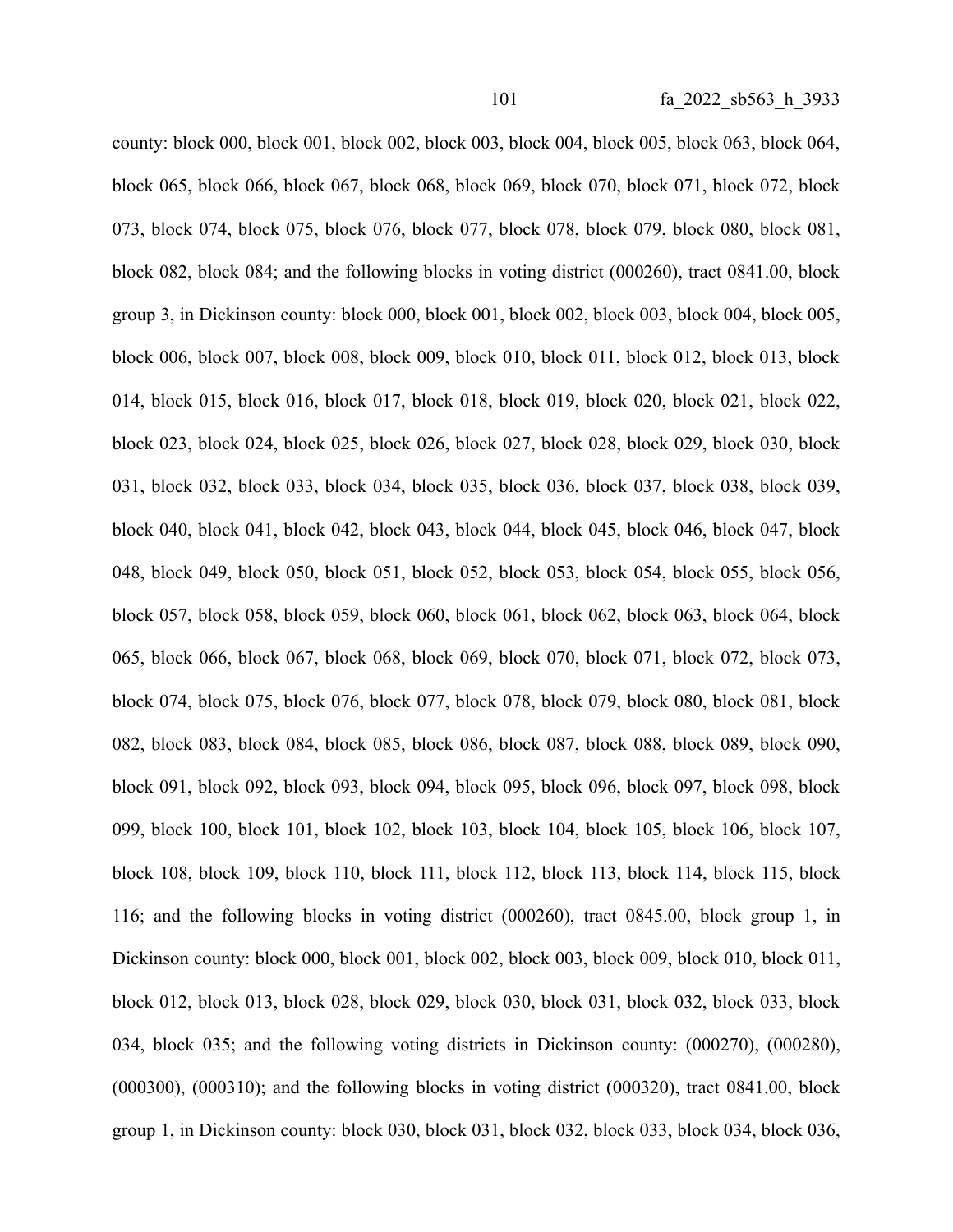block 105, block 106, block 107, block 108, block 109, block 110, block 153, block 154, block 155, block 156, block 157, block 158, block 159, block 160, block 161, block 162, block 163, block 164, block 165, block 166, block 167, block 168, block 169, block 170, block 171, block 172, block 173, block 174, block 175, block 176, block 177, block 184, block 185, block 186; and the following voting districts in Dickinson county: (120020), (12002A), (120030), (900010), (900020), (900030); and the following voting districts in McPherson county: (000010); and the following blocks in voting district (000050), tract 7881.00, block group 1, in McPherson county: block 093; and the following voting districts in McPherson county: (000080); and the following voting districts in Marion county: (000010), (000030), (000040), (000050), (000060), (000070), (000080), (000100), (00011A), (000120), (000130), (000140), (000190), (000200), (000210), (00022A), (00022B), (000240), (000250), (000290).

Sec. 119. Representative district 71 shall consist of the following voting districts in Saline county: (000010), (000020); and the following blocks in voting district (000030), tract 0011.00, block group 2, in Saline county: block 006, block 007, block 026, block 027, block 028, block 035, block 043, block 044, block 049, block 050, block 100; and the following blocks in voting district (000040), tract 0012.00, block group 1, in Saline county: block 098; and the following voting districts in Saline county: (000070), (00007A); and the following blocks in voting district (00012A), tract 0002.00, block group 1, in Saline county: block 004, block 005, block 006, block 013, block 014, block 015, block 016, block 017, block 018, block 025, block 026, block 027, block 037; and the following blocks in voting district (00012A), tract 0002.00, block group 2, in Saline county: block 001, block 002, block 003, block 004, block 005, block 006, block 007, block 008, block 009, block 010, block 011, block 012, block 014, block 015, block 016, block 017, block 018, block 019, block 020, block 021, block 022, block 023, block 024, block 025, block 028, block 029, block 030, block 031, block 032, block 033, block 034,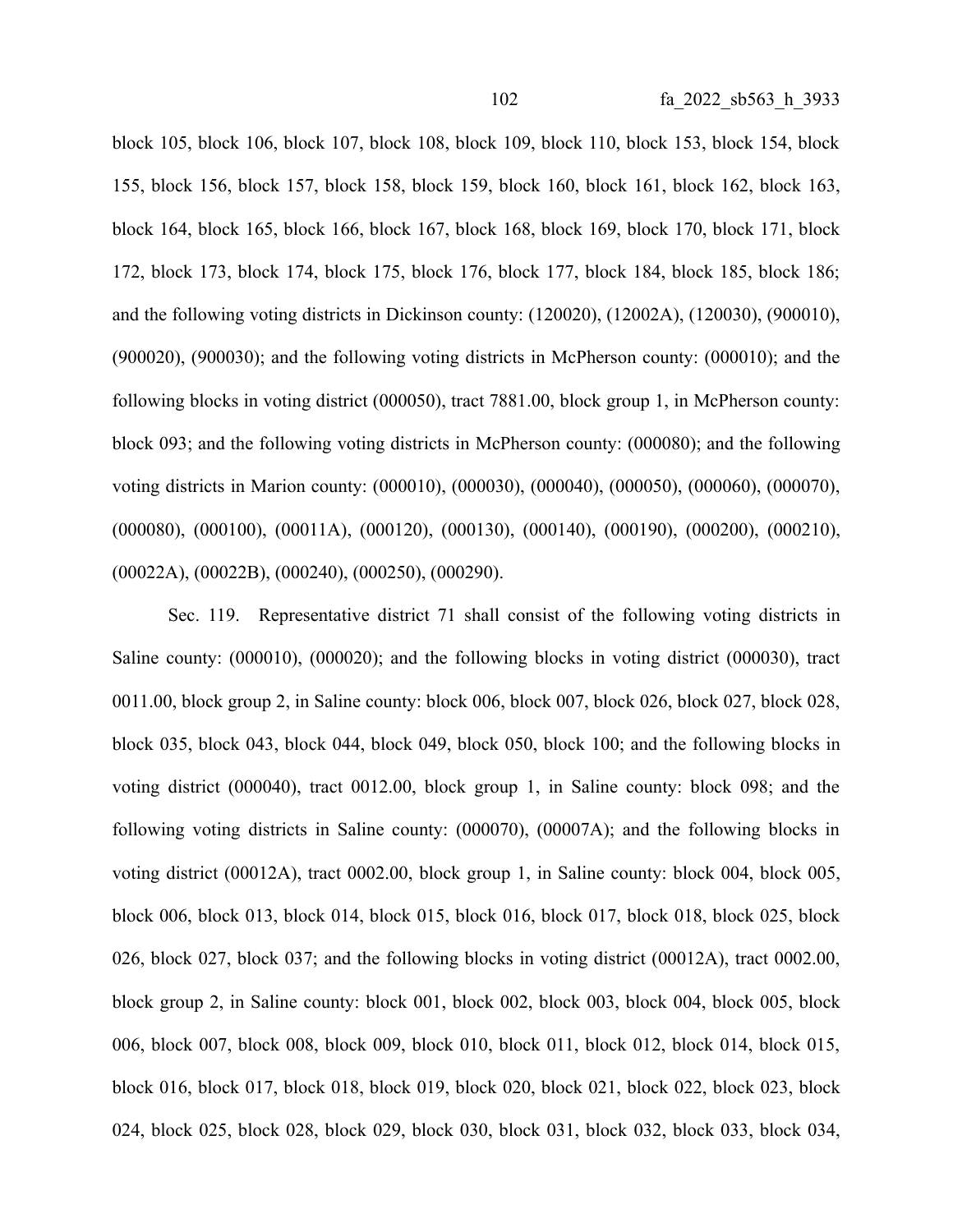block 035, block 036, block 037, block 038, block 039, block 040, block 041, block 042, block 043, block 044, block 048, block 049, block 050, block 051, block 052, block 053, block 054, block 055, block 056, block 057, block 058, block 060, block 061, block 062, block 063, block 064, block 065, block 066, block 067, block 068, block 069, block 070, block 071, block 072, block 073, block 074, block 075; and the following blocks in voting district (00012A), tract 0011.00, block group 2, in Saline county: block 046, block 047, block 048, block 051, block 052; and the following blocks in voting district (00013A), tract 0001.02, block group 3, in Saline county: block 002, block 007, block 008, block 017, block 018, block 019, block 020, block 028, block 029, block 030, block 031; and the following blocks in voting district (00013A), tract 0003.00, block group 1, in Saline county: block 000, block 001, block 002, block 003, block 004, block 005, block 006, block 007, block 008, block 009, block 010, block 011, block 012, block 013, block 014, block 015, block 016, block 017, block 018, block 020, block 021, block 022, block 023, block 024, block 025, block 026, block 027, block 028, block 029, block 030, block 031, block 033, block 034; and the following blocks in voting district (00013A), tract 0003.00, block group 3, in Saline county: block 000, block 001, block 002, block 003, block 004; and the following blocks in voting district (000190), tract 0001.01, block group 3, in Saline county: block 005, block 006, block 007, block 008, block 009; and the following blocks in voting district (000190), tract 0009.00, block group 2, in Saline county: block 001, block 002, block 003, block 004; and the following blocks in voting district (000190), tract 0009.00, block group 3, in Saline county: block 000, block 001, block 002; and the following blocks in voting district (000210), tract 0009.00, block group 2, in Saline county: block 005, block 006, block 007, block 008, block 013, block 014, block 015, block 016; and the following blocks in voting district (000210), tract 0009.00, block group 3, in Saline county: block 007, block 008, block 009, block 010, block 011; and the following voting districts in Saline county: (00026A), (000270),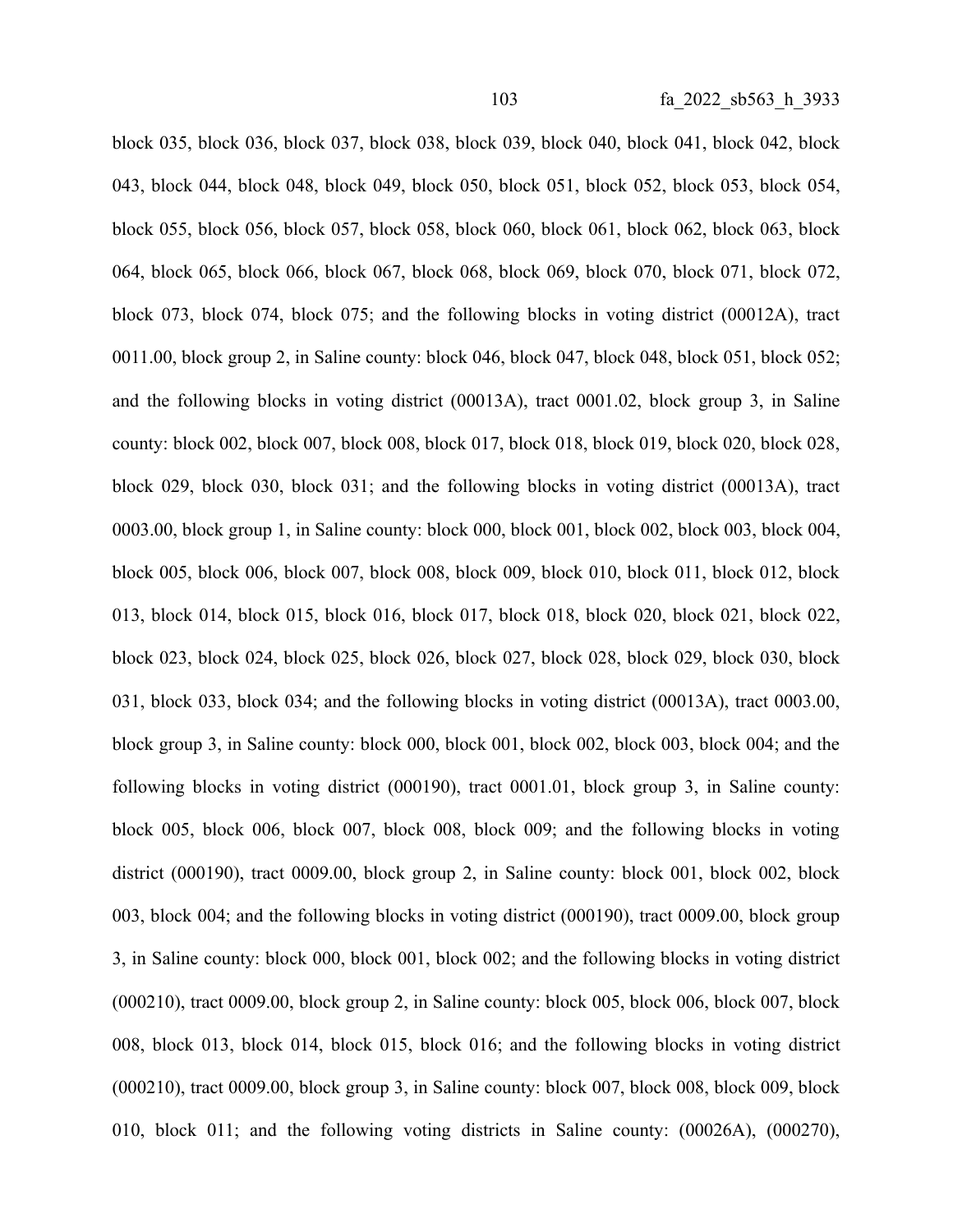(000280), (000290), (000300), (00031A), (00032A), (00033A), (000340), (000350); and the following blocks in voting district (000360), tract 0009.00, block group 4, in Saline county: block 000, block 001, block 002, block 007, block 008, block 013, block 014, block 015, block 016, block 017, block 018, block 019, block 024, block 025, block 028, block 029; and the following voting districts in Saline county: (000370); and the following blocks in voting district (000390), tract 0009.00, block group 5, in Saline county: block 011, block 012, block 013, block 014, block 015, block 016, block 017, block 018, block 019; and the following blocks in voting district (000390), tract 0009.00, block group 6, in Saline county: block 018, block 019, block 020, block 021, block 022; and the following blocks in voting district (000400), tract 0008.00, block group 2, in Saline county: block 001, block 002, block 003, block 004, block 005, block 006, block 015, block 016, block 017, block 018, block 019, block 020, block 051; and the following blocks in voting district (000400), tract 0009.00, block group 1, in Saline county: block 035; and the following blocks in voting district (00042A), tract 0008.00, block group 2, in Saline county: block 021, block 023, block 024, block 025, block 026, block 027, block 028, block 033, block 034, block 035, block 036, block 037, block 038, block 039, block 040, block 041, block 042, block 043, block 044, block 045, block 046, block 047, block 048, block 049, block 050; and the following blocks in voting district (000450), tract 0007.00, block group 1, in Saline county: block 001, block 068, block 069, block 070, block 071, block 072; and the following blocks in voting district (00047B), tract 0003.00, block group 1, in Saline county: block 019; and the following voting districts in Saline county: (000500), (120030), (170010), (900030), (900040), (900050), (900070), (900100).

Sec. 120. Representative district 72 shall consist of the following voting districts in Butler county: (120080); and the following voting districts in Harvey county: (000030), (00003A); and the following blocks in voting district (000140), tract 0302.00, block group 5, in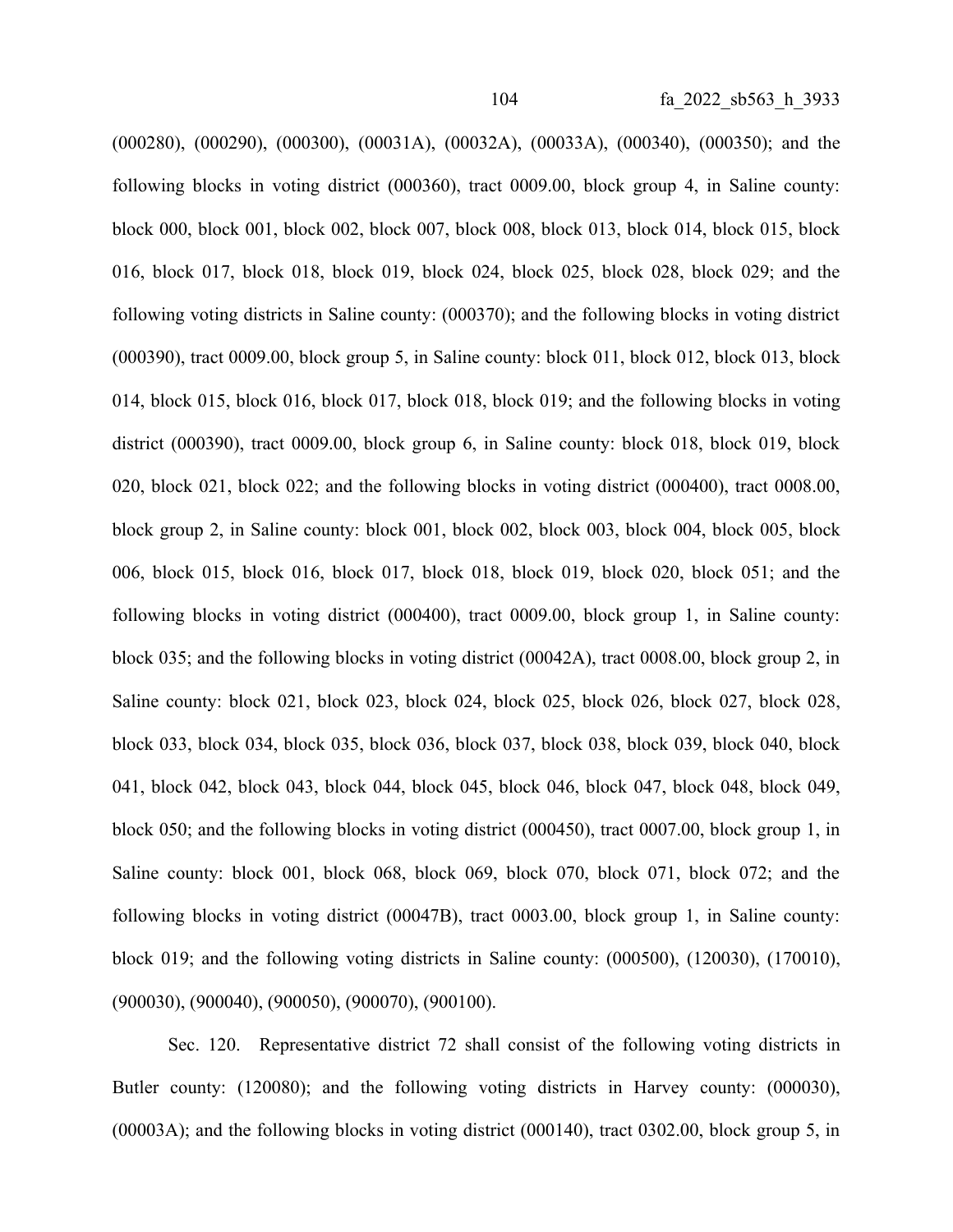Harvey county: block 006, block 007, block 008, block 009, block 025, block 026, block 028, block 034; and the following blocks in voting district (000140), tract 0303.00, block group 2, in Harvey county: block 040, block 045, block 046, block 047, block 054, block 059, block 060, block 063, block 064, block 065, block 066, block 067, block 068, block 069, block 070, block 071, block 075, block 076, block 077, block 082, block 083, block 090, block 091; and the following blocks in voting district (000140), tract 0306.01, block group 2, in Harvey county: block 024, block 025, block 026, block 027, block 028, block 059, block 060; and the following voting districts in Harvey county: (000150), (000160), (000170), (000180), (00019A), (000200), (000210), (00021A), (00022A), (00022S), (000230); and the following blocks in voting district (000240), tract 0301.00, block group 4, in Harvey county: block 045, block 053, block 054; and the following blocks in voting district (000240), tract 0302.00, block group 1, in Harvey county: block 000, block 001, block 002, block 003, block 004, block 005, block 006, block 007, block 008, block 009, block 010, block 011, block 012, block 013, block 014, block 015, block 016, block 017, block 018, block 019, block 020, block 021, block 022, block 023, block 024, block 025, block 026, block 027, block 034, block 035, block 036, block 037; and the following blocks in voting district (000240), tract 0302.00, block group 3, in Harvey county: block 000, block 002, block 003, block 004, block 005, block 006, block 007, block 008, block 009, block 010, block 011, block 012; and the following voting districts in Harvey county: (000250), (000260); and the following blocks in voting district (000270), tract 0302.00, block group 3, in Harvey county: block 001; and the following voting districts in Harvey county: (00027A); and the following blocks in voting district (00027B), tract 0301.00, block group 1, in Harvey county: block 000; and the following blocks in voting district (00027B), tract 0301.00, block group 2, in Harvey county: block 000, block 001, block 002, block 006, block 007; and the following blocks in voting district (00027B), tract 0301.00, block group 4, in Harvey county: block 056, block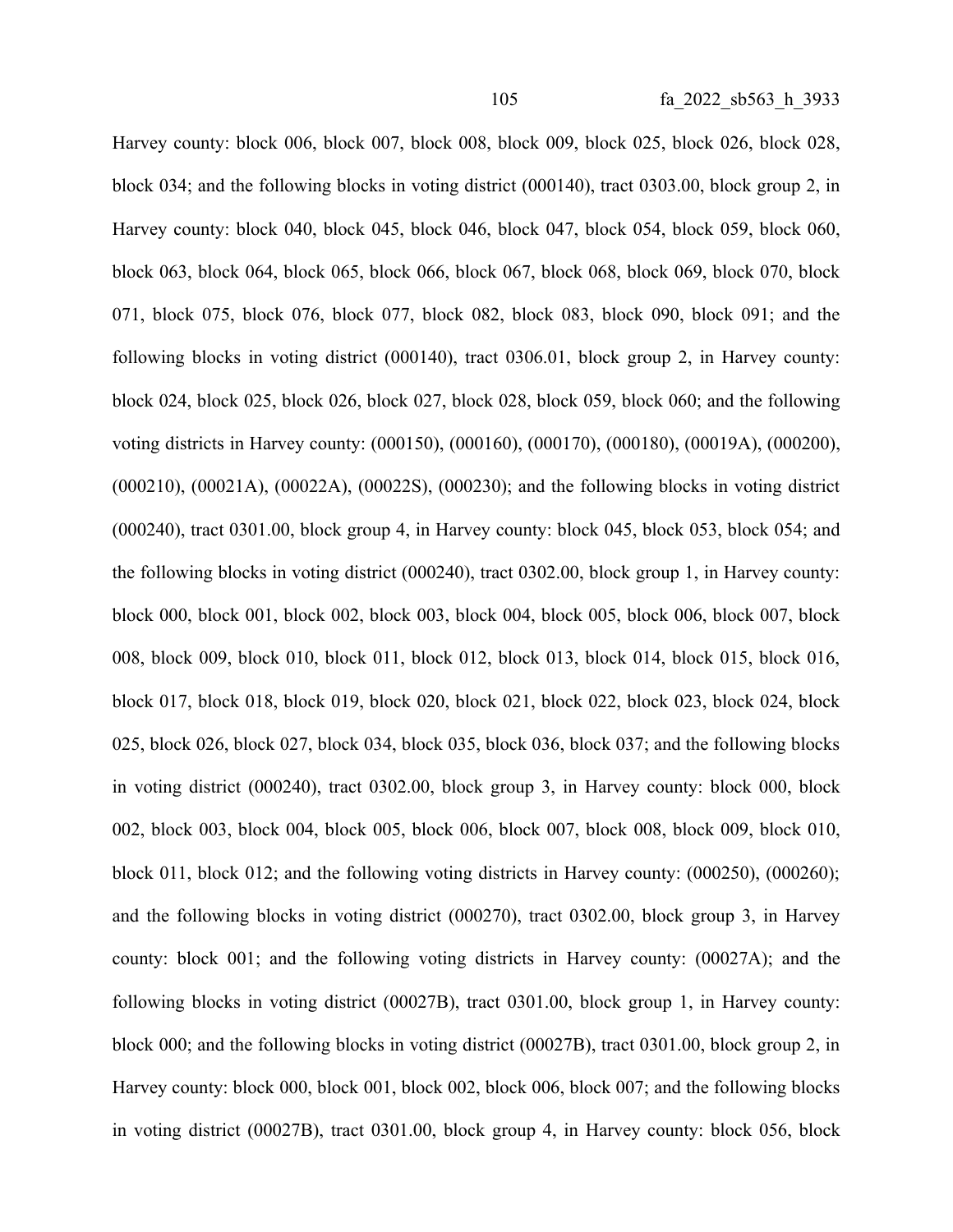064, block 065, block 066, block 067, block 068, block 069, block 070, block 071, block 072, block 073, block 074, block 075, block 076; and the following blocks in voting district (00027B), tract 0304.00, block group 5, in Harvey county: block 000, block 014, block 040, block 041, block 047; and the following blocks in voting district (00027B), tract 0305.00, block group 3, in Harvey county: block 156, block 157, block 159, block 160, block 163, block 164, block 172, block 173, block 180; and the following blocks in voting district (00027B), tract 0306.01, block group 2, in Harvey county: block 000, block 001, block 002, block 003, block 004, block 005, block 006, block 007, block 008, block 102, block 103; and the following voting districts in Harvey county: (00027C), (00027D), (00027E), (00027F), (00027G), (000290), (000300); and the following blocks in voting district (000310), tract 0306.01, block group 2, in Harvey county: block 055, block 056, block 057, block 058, block 061, block 067, block 068, block 069, block 070, block 075, block 076, block 077, block 078, block 079, block 127, block 128, block 129, block 130, block 132, block 136, block 137, block 138, block 139, block 140, block 141, block 143; and the following blocks in voting district (000310), tract 0306.01, block group 3, in Harvey county: block 000, block 009; and the following voting districts in Harvey county: (190020), (190030), (900020); and the following voting districts in Sedgwick county: (503010); and the following blocks in voting district (503800), tract 0102.02, block group 1, in Sedgwick county: block 003, block 004, block 005, block 006.

Sec. 121. Representative district 73 shall consist of the following voting districts in McPherson county: (000020), (000040); and the following blocks in voting district (000050), tract 7881.00, block group 1, in McPherson county: block 092, block 094, block 096, block 097, block 098, block 112, block 113, block 114, block 126, block 127, block 128, block 129, block 130, block 131, block 132, block 143, block 144, block 145, block 146, block 147, block 148, block 149, block 150, block 151, block 152, block 153, block 154, block 155, block 164, block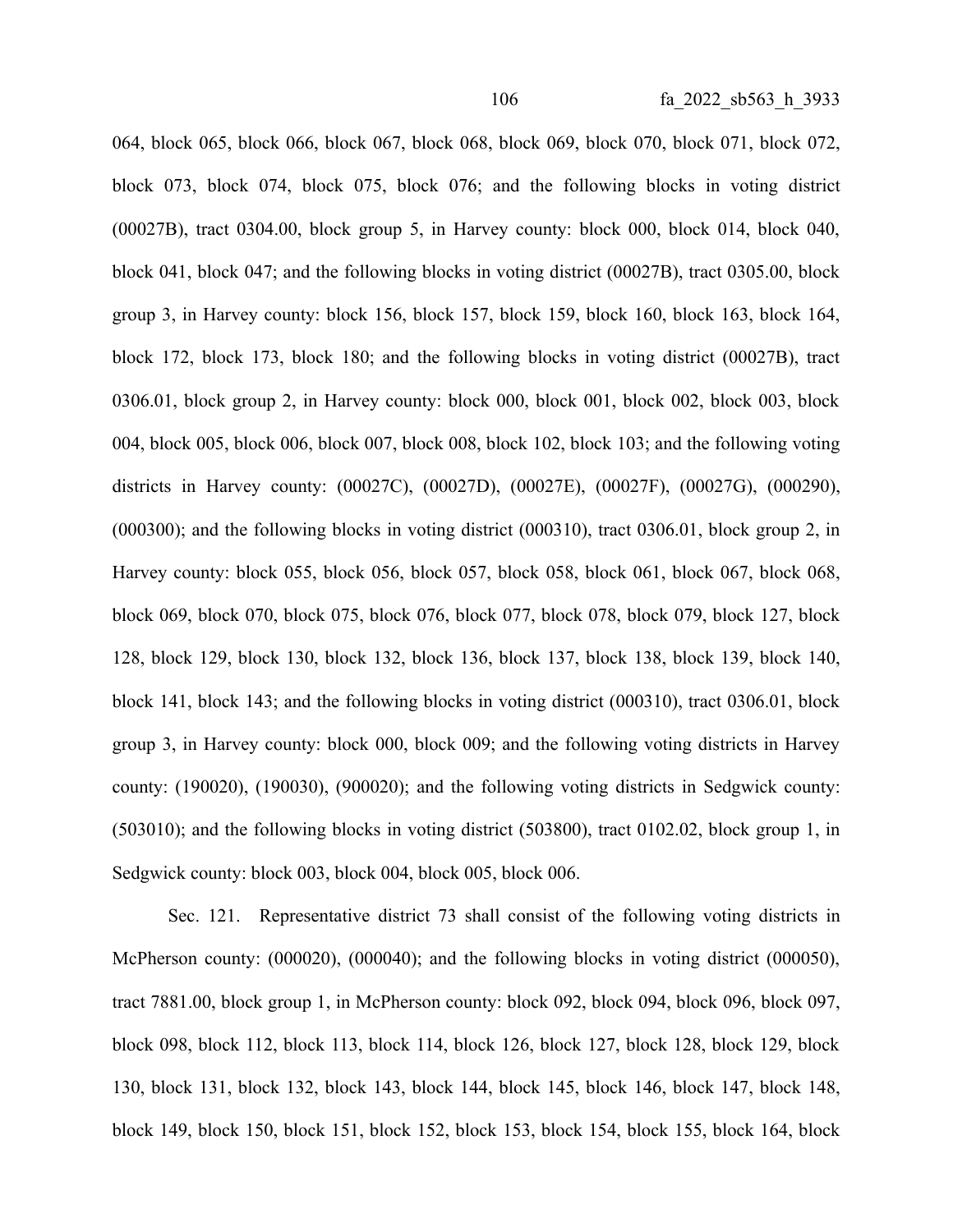165, block 166, block 167; and the following voting districts in McPherson county: (000060), (000070), (000090), (000100), (000110), (000120), (000130), (000140), (000150), (000160), (000180), (000190), (000200), (000310), (000320), (000330), (000370), (09004A), (190010), (900010), (900020), (900030), (900040), (90004B), (900050).

Sec. 122. Representative district 74 shall consist of the following voting districts in Harvey county: (000010), (000020), (000040), (00004A), (00004B), (000050), (000060), (000070), (00007B), (000080), (000090), (00010A), (000110), (000120), (000130); and the following blocks in voting district (000140), tract 0302.00, block group 5, in Harvey county: block 001, block 002, block 003, block 004, block 005, block 022, block 023, block 024, block 027, block 029, block 030, block 039, block 040, block 041; and the following blocks in voting district (000140), tract 0303.00, block group 2, in Harvey county: block 084, block 085, block 086, block 087, block 092, block 093, block 094; and the following blocks in voting district (000140), tract 0305.00, block group 2, in Harvey county: block 159, block 172, block 173, block 174, block 218, block 219, block 220, block 221, block 222, block 223, block 224, block 225, block 226, block 227, block 228, block 229, block 230, block 231, block 233, block 236; and the following blocks in voting district (000140), tract 0306.01, block group 2, in Harvey county: block 029, block 030, block 031, block 032, block 033, block 034, block 035, block 036, block 037, block 038, block 040, block 041, block 042, block 044; and the following voting districts in Harvey county: (00022W); and the following blocks in voting district (000240), tract 0301.00, block group 4, in Harvey county: block 014, block 046, block 047; and the following blocks in voting district (000240), tract 0302.00, block group 5, in Harvey county: block 037, block 038; and the following blocks in voting district (000270), tract 0301.00, block group 4, in Harvey county: block 011, block 012, block 013; and the following blocks in voting district (000270), tract 0302.00, block group 5, in Harvey county: block 000; and the following blocks in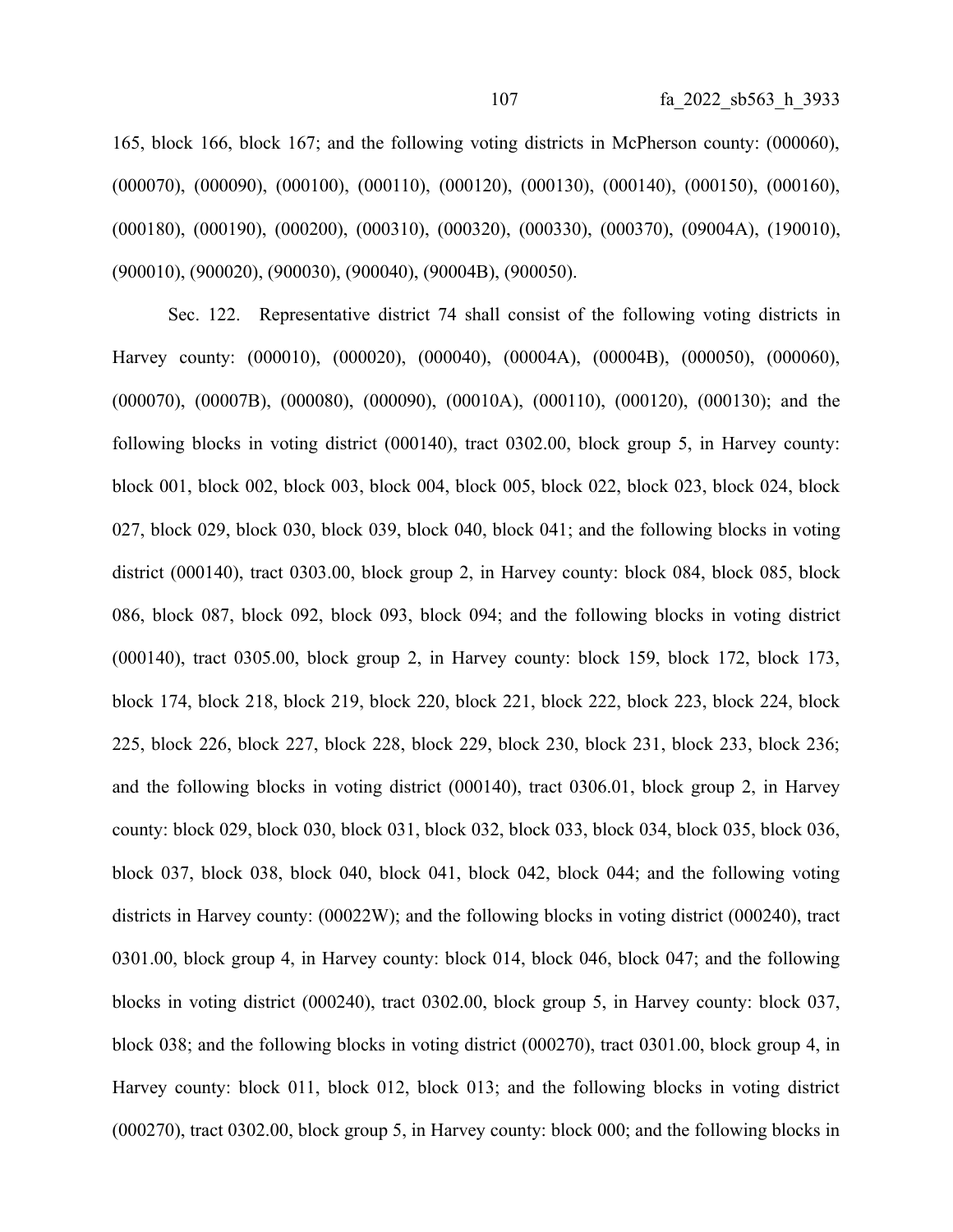voting district (00027B), tract 0301.00, block group 4, in Harvey county: block 000, block 001, block 002, block 003, block 004, block 005, block 006, block 007, block 009, block 016, block 017, block 018, block 019; and the following blocks in voting district (00027B), tract 0305.00, block group 3, in Harvey county: block 154, block 155; and the following voting districts in Harvey county: (000280), (00028A); and the following blocks in voting district (000310), tract 0306.01, block group 2, in Harvey county: block 045, block 048, block 049, block 050, block 051, block 052, block 053, block 054, block 071, block 072, block 073, block 074, block 114, block 115, block 116, block 117, block 118, block 119, block 120, block 121, block 122, block 123, block 124, block 125, block 126, block 131, block 133, block 134, block 135, block 144, block 145, block 146, block 147, block 148, block 149, block 150; and the following blocks in voting district (000310), tract 0306.01, block group 3, in Harvey county: block 001, block 002, block 008, block 016, block 017, block 018, block 019, block 020, block 061; and the following voting districts in Harvey county: (000320), (190010), (900010), (900030); and the following voting districts in McPherson county: (000030), (000290), (000300), (000340), (000360); and the following voting districts in Marion county: (000020), (000090), (000150), (00016C), (000170), (000180), (000230), (000260), (000270), (000280), (000300), (000310), (900010), (900020).

Sec. 123. Representative district 75 shall consist of the following blocks in voting district (000070), tract 0206.01, block group 1, in Butler county: block 000, block 001, block 002, block 003, block 004, block 005, block 006, block 007, block 008, block 009, block 010, block 011, block 012, block 013, block 014, block 015, block 016, block 017, block 018, block 019, block 020, block 021, block 022, block 023, block 024, block 025, block 026, block 027, block 028, block 029, block 030, block 031, block 032, block 033, block 034, block 035, block 036, block 037, block 038, block 039, block 042, block 043, block 044, block 045, block 050,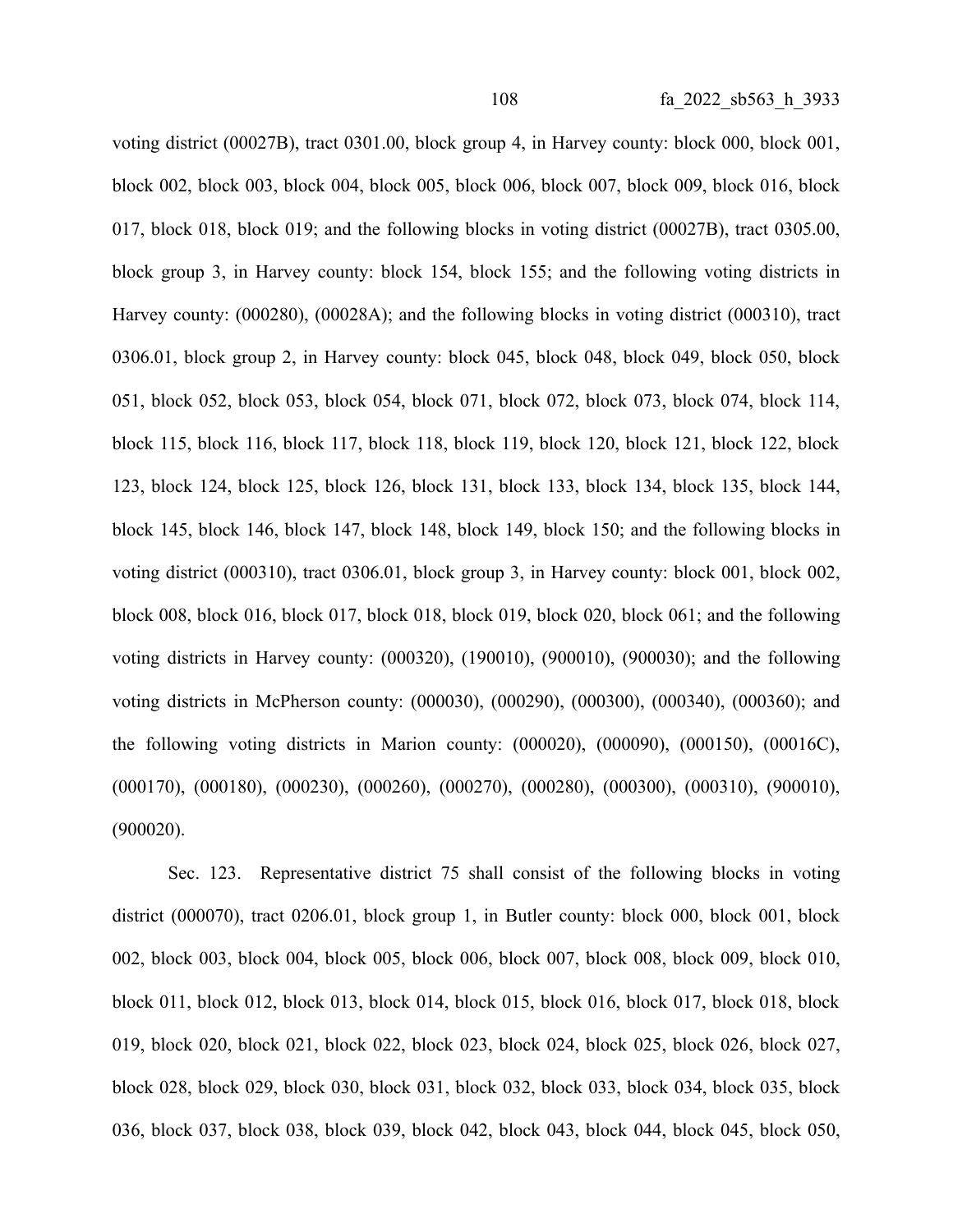block 064, block 065, block 066, block 067, block 069, block 070, block 071, block 072, block 073, block 074, block 076, block 077, block 078, block 080, block 081, block 082; and the following blocks in voting district (000070), tract 0206.01, block group 3, in Butler county: block 051, block 052, block 053, block 055, block 056, block 057, block 058, block 059, block 060, block 061, block 064, block 065, block 066, block 067, block 068, block 076, block 077, block 078, block 080, block 081, block 082, block 083, block 084; and the following blocks in voting district (000070), tract 0206.02, block group 2, in Butler county: block 072, block 073, block 074, block 075, block 076, block 077, block 078, block 079, block 080, block 081, block 082, block 083, block 084, block 085, block 086, block 087, block 088, block 089, block 090, block 091, block 092, block 095; and the following voting districts in Butler county: (000100), (000120), (00014A), (00016A), (00016B), (00016C), (000190), (000220), (000240), (000250), (000280), (000320), (000330), (000350); and the following blocks in voting district (000360), tract 0201.01, block group 2, in Butler county: block 136, block 138, block 139, block 140, block 141, block 154, block 159, block 160, block 162, block 165, block 166, block 167, block 168, block 176, block 177, block 178, block 179, block 180, block 181, block 182, block 183, block 184, block 185, block 186, block 187, block 188, block 189, block 190, block 191, block 192, block 193, block 194, block 195, block 198, block 199, block 200, block 201, block 202, block 203, block 204, block 205, block 207, block 210, block 211, block 212, block 214, block 215, block 218, block 219, block 220, block 221, block 222, block 223, block 224, block 243, block 247, block 249, block 250; and the following blocks in voting district (000360), tract 0201.02, block group 1, in Butler county: block 000; and the following blocks in voting district (000360), tract 0201.02, block group 2, in Butler county: block 001, block 002, block 003, block 004, block 005, block 006, block 007, block 008, block 009, block 010, block 011, block 012, block 013, block 014, block 015, block 016, block 017, block 018, block 019, block 021, block 022, block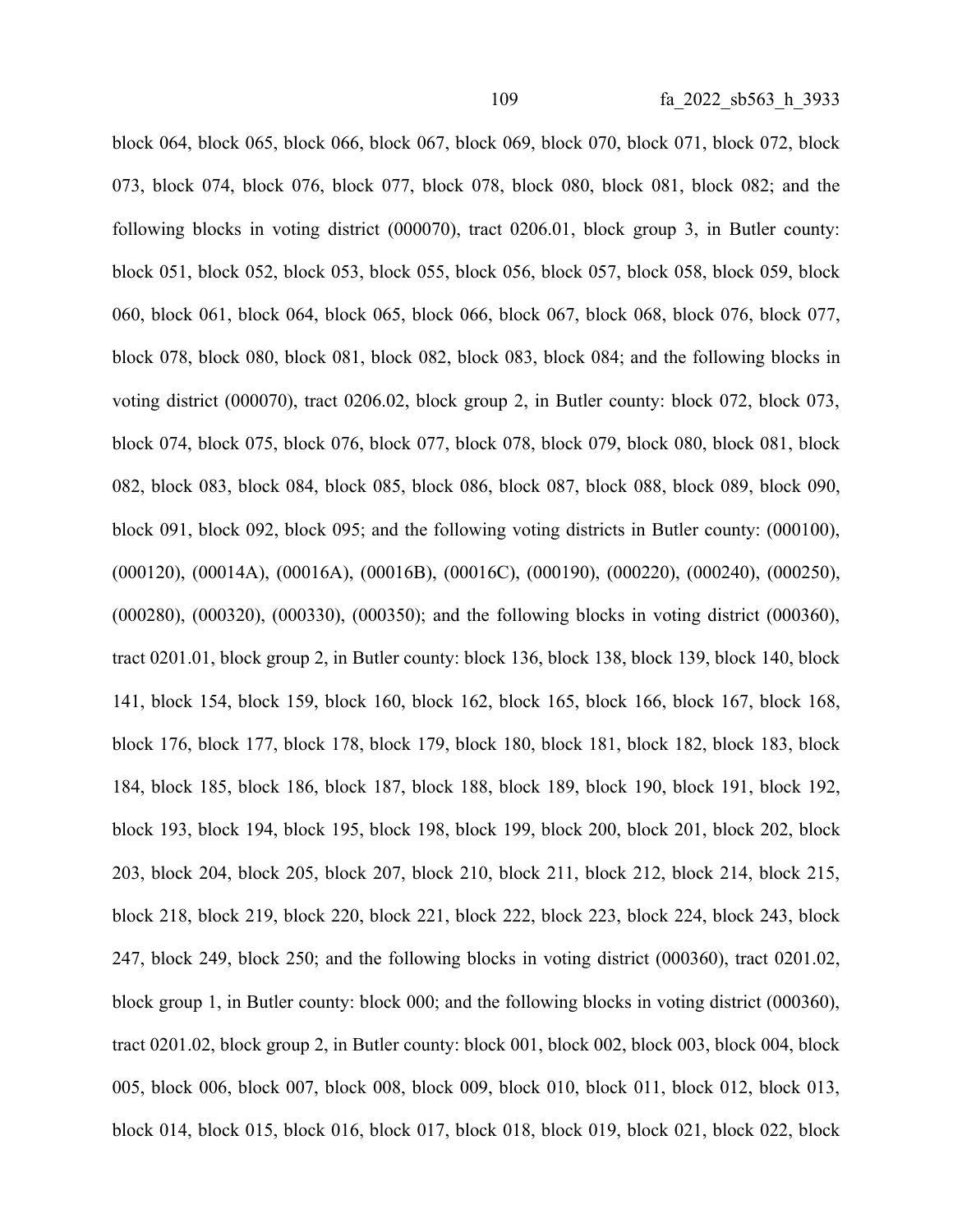023, block 024, block 025, block 026, block 027, block 028, block 029, block 030, block 031, block 032, block 033, block 034, block 035, block 037, block 038, block 039, block 040, block 041, block 042, block 043, block 044, block 045, block 046, block 047, block 051, block 054; and the following blocks in voting district (000360), tract 0202.05, block group 2, in Butler county: block 008, block 009; and the following voting districts in Butler county: (000430), (120090), (140080), (140090), (800050), (80030A).

Sec. 124. Representative district 76 shall consist of all of Coffey county; and the following blocks in voting district (000030), tract 0005.00, block group 1, in Lyon county: block 007; and the following voting districts in Lyon county: (000040), (000210), (000220), (000230), (000250), (000260); and the following blocks in voting district (00028A), tract 0001.03, block group 1, in Lyon county: block 039; and the following blocks in voting district (00028A), tract 0003.00, block group 6, in Lyon county: block 018; and the following blocks in voting district (00028A), tract 0005.00, block group 1, in Lyon county: block 000, block 029, block 035, block 037, block 038; and the following blocks in voting district (00028A), tract 0005.00, block group 4, in Lyon county: block 025, block 030, block 033, block 034, block 035, block 036; and the following blocks in voting district (00028A), tract 0008.00, block group 3, in Lyon county: block 029, block 030, block 031, block 032, block 033, block 034, block 035, block 036, block 037, block 038, block 039, block 040, block 041, block 042, block 043, block 044, block 045, block 046, block 047, block 048, block 049, block 050, block 051, block 052, block 053, block 060, block 061, block 062, block 063, block 064, block 065, block 066, block 178, block 179, block 180, block 181, block 182, block 183, block 184, block 185, block 186, block 188, block 189, block 192, block 193, block 194, block 195, block 196, block 197, block 198, block 200, block 203, block 206, block 208, block 226, block 227, block 228, block 229, block 230, block 231, block 232, block 233, block 234, block 235, block 236, block 237, block 238, block 239, block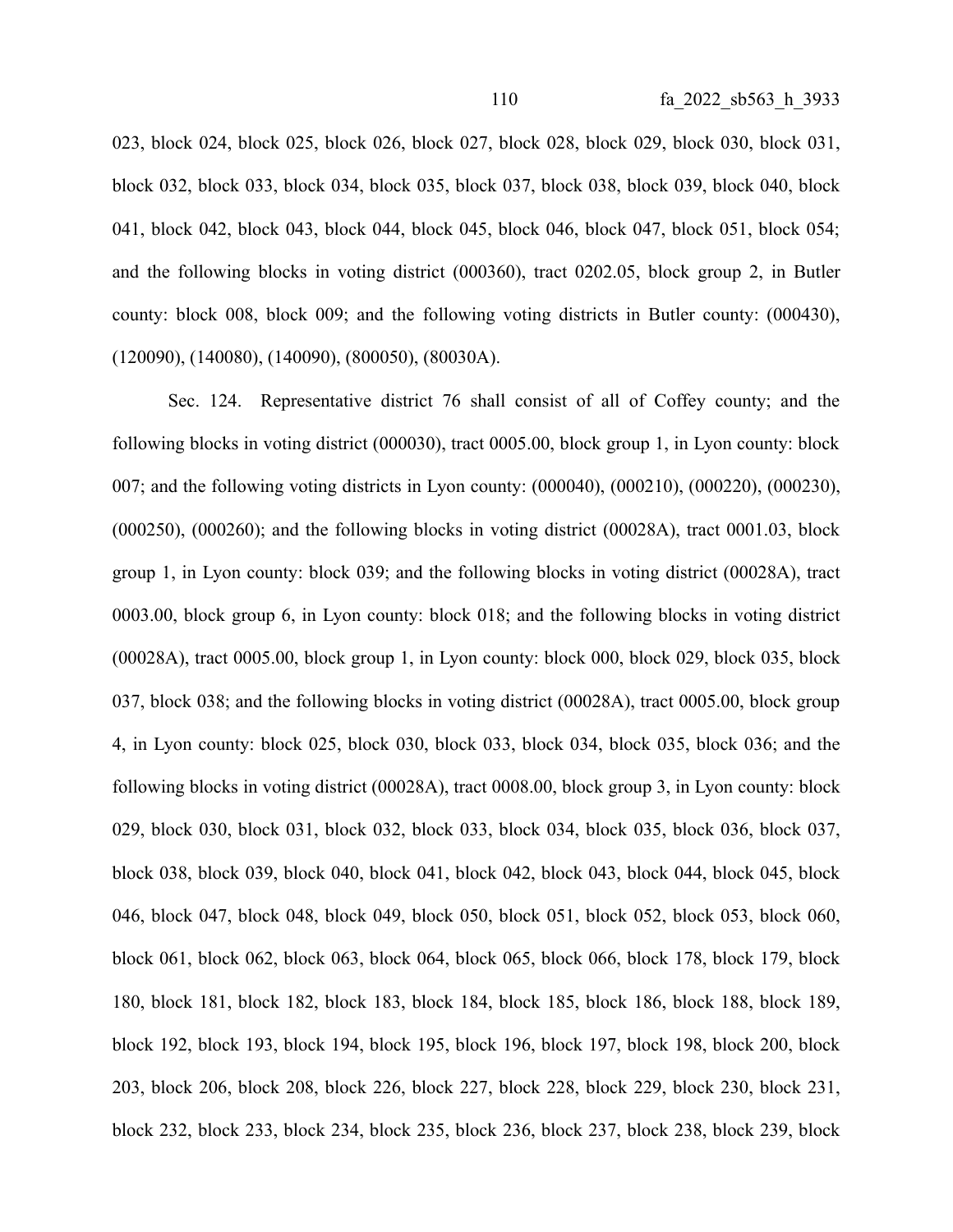240, block 241, block 242, block 243, block 244, block 245, block 246, block 247, block 248, block 249, block 250, block 251, block 254, block 255, block 256, block 257, block 258, block 261, block 262, block 267, block 320, block 324, block 325; and the following voting districts in Lyon county: (000300); and the following blocks in voting district (000310), tract 0008.00, block group 1, in Lyon county: block 000, block 001, block 025, block 026, block 027, block 028, block 029, block 032, block 034, block 035, block 116, block 117, block 118, block 119, block 120, block 121, block 122, block 123, block 124, block 125, block 126, block 127, block 128, block 129, block 130, block 131, block 132, block 133, block 134, block 135, block 136, block 138, block 139, block 140, block 141, block 142, block 143, block 144, block 145, block 175, block 176, block 177, block 178, block 185; and the following blocks in voting district (000310), tract 0008.00, block group 2, in Lyon county: block 162, block 177; and the following blocks in voting district (000310), tract 0008.00, block group 3, in Lyon county: block 252, block 253, block 265, block 266; and the following voting districts in Lyon county: (000320), (400010), (400020), (400030), (900010); and the following blocks in voting district (000007), tract 0103.00, block group 1, in Osage county: block 045, block 046, block 047, block 048, block 049, block 050, block 051, block 052, block 083, block 084, block 085, block 086, block 087, block 088, block 089, block 090, block 091, block 092, block 093, block 094, block 095, block 096, block 097, block 098, block 099, block 100, block 101, block 102, block 103, block 104, block 105, block 106, block 173, block 174, block 175, block 449, block 451, block 452, block 455; and the following blocks in voting district (000007), tract 0104.00, block group 2, in Osage county: block 017, block 061, block 062, block 064, block 066, block 067, block 068; and the following voting districts in Osage county: (000010), (000020), (000030); and the following blocks in voting district (000060), tract 0105.00, block group 1, in Osage county: block 028, block 029, block 071, block 072, block 092, block 093, block 094, block 097, block 098, block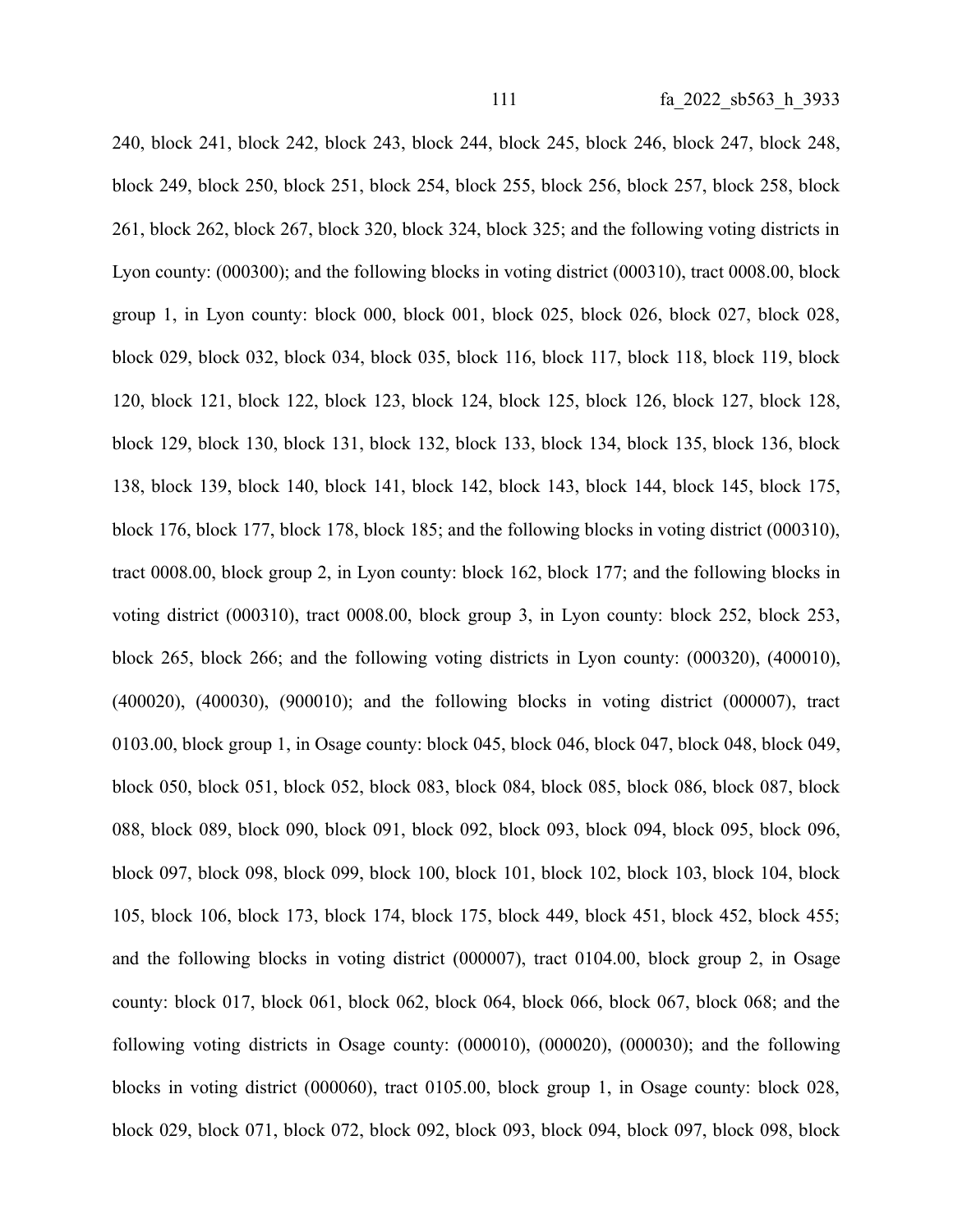099, block 105, block 106; and the following voting districts in Osage county: (000080), (000090); and the following blocks in voting district (000100), tract 0105.00, block group 1, in Osage county: block 030, block 031, block 032, block 033, block 034, block 036, block 037, block 038, block 039, block 040, block 041, block 042, block 043, block 044, block 045, block 046, block 047, block 048, block 049, block 050, block 051, block 052, block 053, block 054, block 055, block 056, block 057, block 058, block 059, block 060, block 062, block 139, block 140, block 141, block 144, block 145, block 146, block 147, block 148, block 149, block 150, block 151, block 152, block 156, block 157, block 161, block 162, block 163, block 164; and the following voting districts in Osage county: (000130), (000140), (000150), (000160), (000170),  $(000180)$ ,  $(000220)$ ; and the following blocks in voting district  $(000230)$ , tract 0103.00, block group 1, in Osage county: block 076, block 077, block 080, block 081, block 082, block 111, block 112, block 114, block 120, block 121, block 122, block 123, block 124, block 125, block 126, block 127, block 128, block 129, block 130, block 131, block 132, block 133, block 134, block 135, block 136, block 137, block 138, block 139, block 140, block 141, block 142, block 143, block 144, block 145, block 146, block 147, block 148, block 149, block 150, block 154, block 446, block 447; and the following blocks in voting district (000230), tract 0104.00, block group 1, in Osage county: block 001, block 002, block 004, block 005, block 008, block 018; and the following blocks in voting district (000230), tract 0104.00, block group 2, in Osage county: block 048, block 049, block 051, block 071, block 073; and the following voting districts in Osage county: (000240), (900010), (900030), (900040).

Sec. 125. Representative district 77 shall consist of the following voting districts in Butler county: (00001N), (00001O), (00002A), (00002B), (00002C), (000030), (00004A), (00004B), (000050); and the following blocks in voting district (000130), tract 0209.01, block group 1, in Butler county: block 099, block 100; and the following blocks in voting district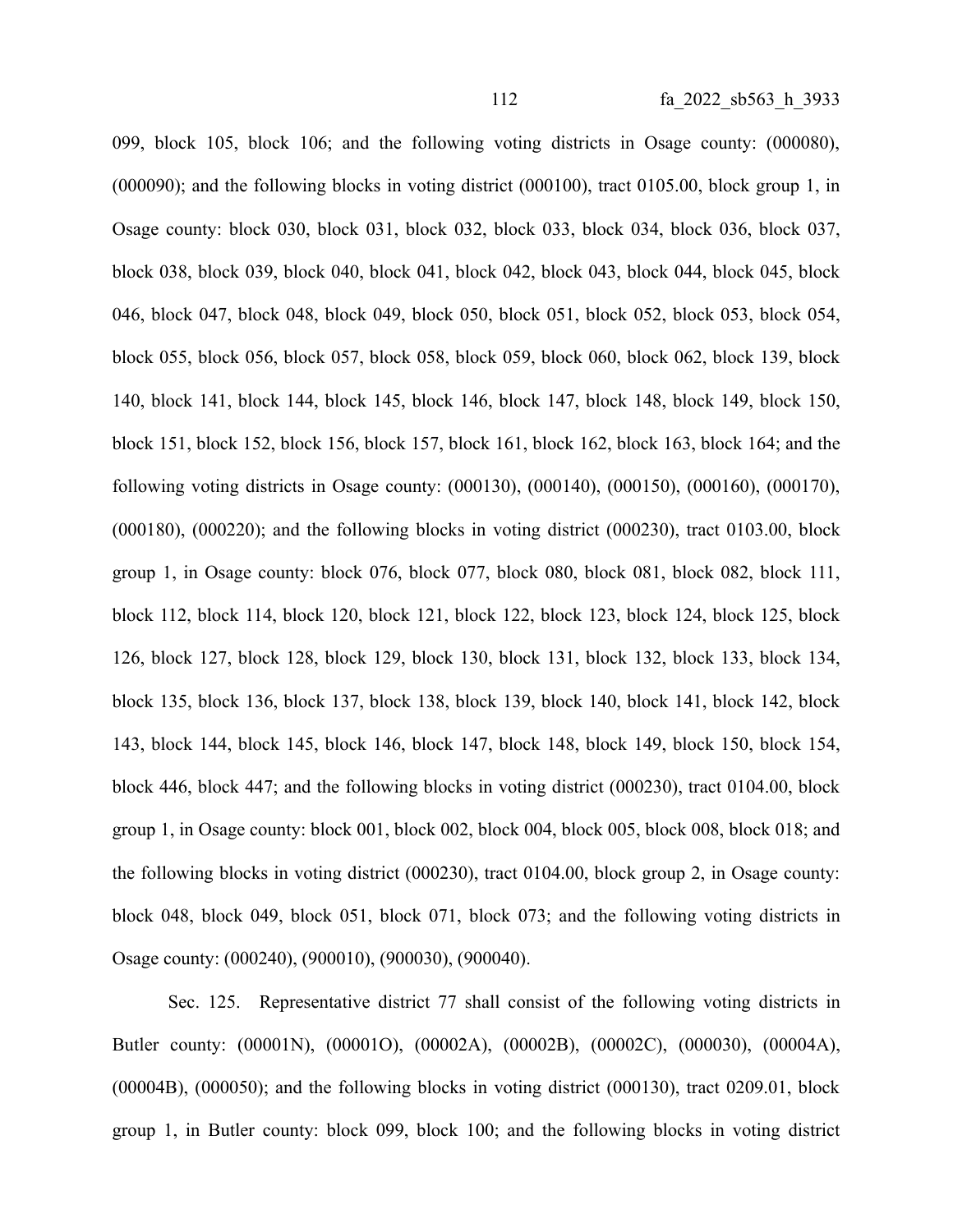(000130), tract 0209.01, block group 2, in Butler county: block 079, block 080, block 081; and the following blocks in voting district (000130), tract 0209.03, block group 1, in Butler county: block 000, block 024, block 025, block 046, block 047, block 048, block 049, block 050, block 051, block 052, block 067; and the following blocks in voting district (000130), tract 0209.03, block group 2, in Butler county: block 000, block 001, block 002, block 003, block 004, block 005, block 006, block 007, block 008, block 009, block 010, block 011, block 012, block 013, block 014, block 015, block 016, block 017, block 018, block 019, block 020, block 021, block 022, block 023, block 024, block 025, block 026, block 027, block 028, block 029, block 030, block 031, block 032, block 033, block 034, block 035, block 036, block 037, block 038, block 039, block 040, block 041, block 042, block 043, block 044, block 045, block 046, block 047, block 048, block 049, block 050, block 051, block 052, block 053, block 054, block 055, block 056, block 057, block 058, block 059, block 060, block 061, block 062, block 063, block 064, block 065, block 066, block 067, block 068, block 069, block 070, block 071, block 072, block 073, block 074, block 075, block 076, block 077, block 078, block 079, block 080, block 081, block 082, block 083, block 084, block 085, block 086, block 087, block 088, block 089, block 090, block 091, block 092, block 093, block 094, block 095, block 096, block 097, block 098, block 099; and the following blocks in voting district (000130), tract 0209.03, block group 3, in Butler county: block 042, block 043, block 044, block 050, block 051, block 052, block 053, block 054, block 055, block 056, block 111, block 112, block 113, block 114, block 115, block 117, block 118, block 120, block 121, block 124; and the following blocks in voting district (000340), tract 0209.01, block group 2, in Butler county: block 008, block 009, block 015, block 016, block 017, block 019, block 020, block 021, block 022, block 023, block 024, block 025, block 026, block 027, block 030, block 031, block 032, block 033, block 034, block 035, block 036, block 037, block 038, block 039, block 040, block 041, block 042, block 043, block 044,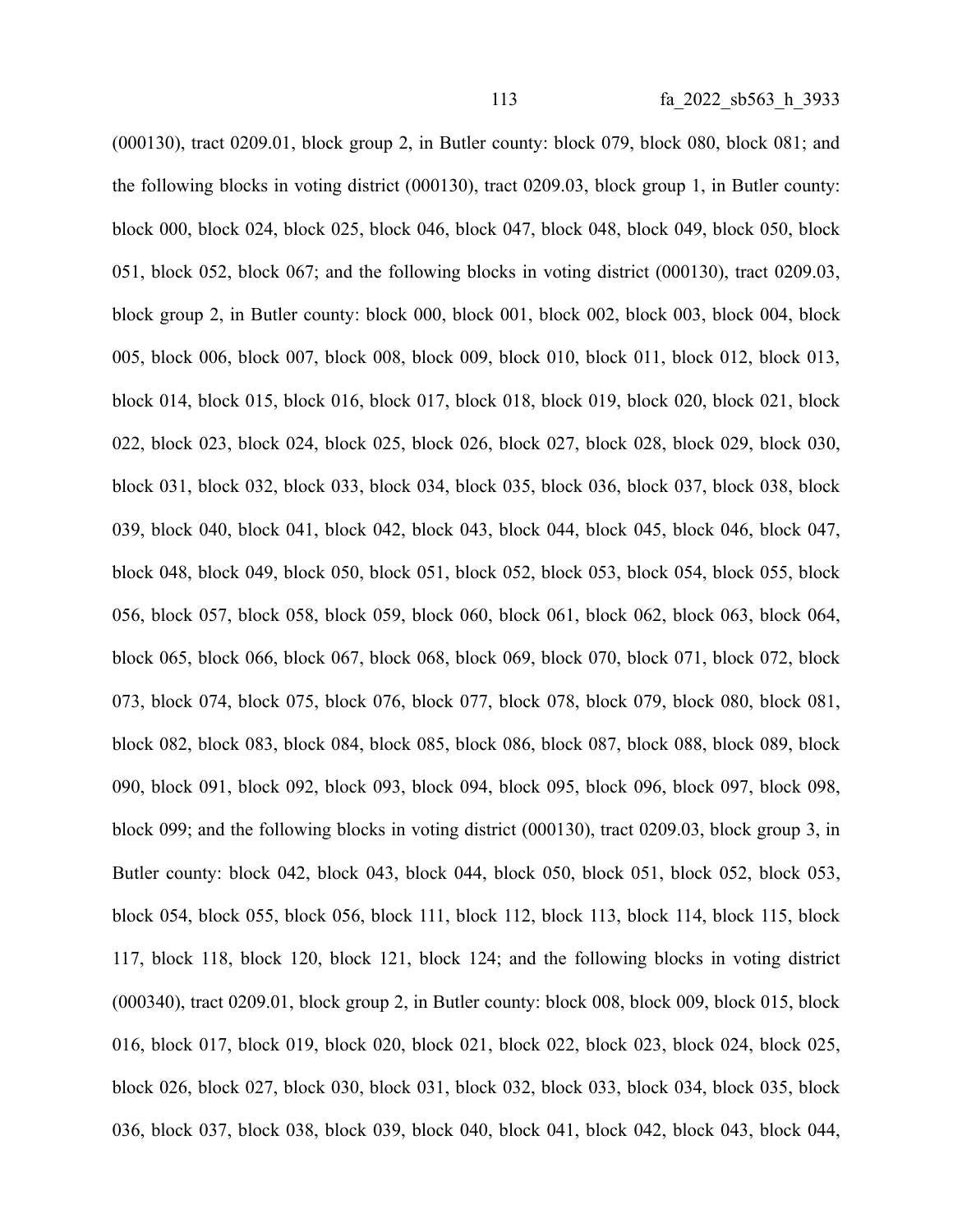block 045, block 046, block 047, block 048, block 049, block 054, block 055, block 056, block 057, block 058, block 059, block 060, block 061, block 062, block 063, block 064, block 065, block 066, block 067, block 068, block 069, block 070, block 071, block 072, block 073, block 082; and the following blocks in voting district (000340), tract 0209.01, block group 3, in Butler county: block 014, block 015, block 019, block 020, block 021, block 022, block 023, block 024, block 025, block 026, block 027, block 028, block 029, block 030, block 031, block 037, block 038, block 039, block 040, block 041, block 042, block 043; and the following blocks in voting district (000340), tract 0209.02, block group 2, in Butler county: block 000, block 002; and the following blocks in voting district (000340), tract 0209.02, block group 3, in Butler county: block 000, block 002, block 003, block 007, block 021; and the following blocks in voting district (000450), tract 0209.01, block group 1, in Butler county: block 014, block 015, block 016, block 017, block 018, block 019, block 020, block 021, block 022, block 025, block 026, block 027, block 028, block 093, block 094, block 098; and the following blocks in voting district (000450), tract 0209.01, block group 2, in Butler county: block 000, block 001, block 002, block 003, block 004, block 005, block 006, block 007, block 011, block 012, block 013, block 014, block 028, block 029, block 050, block 051, block 052, block 053, block 074, block 075, block 076, block 077, block 078; and the following blocks in voting district (000450), tract 0209.03, block group 1, in Butler county: block 001, block 002; and the following voting districts in Butler county: (120040), (120050); and the following blocks in voting district (140010), tract 0202.06, block group 3, in Butler county: block 032, block 035; and the following blocks in voting district (140020), tract 0202.10, block group 1, in Butler county: block 005, block 006, block 007, block 008, block 009, block 010, block 011, block 013, block 014, block 015, block 016, block 017, block 018, block 019, block 020, block 021, block 022; and the following blocks in voting district (140020), tract 0202.10, block group 3, in Butler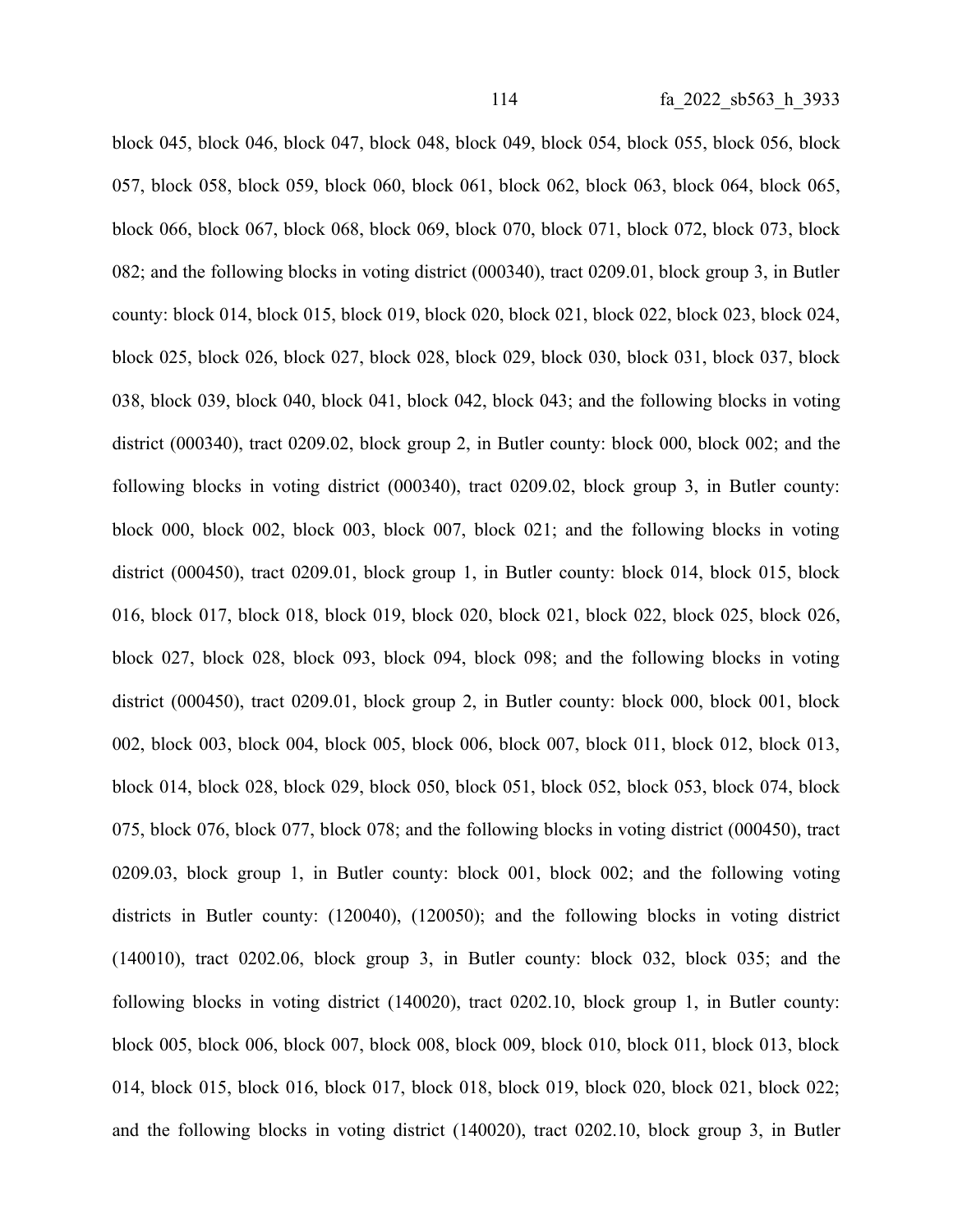county: block 047; and the following voting districts in Butler county: (140030), (140040); and the following blocks in voting district (140050), tract 0202.06, block group 3, in Butler county: block 031, block 033, block 034, block 036; and the following blocks in voting district (140050), tract 0202.09, block group 2, in Butler county: block 004, block 005, block 006, block 007, block 008; and the following blocks in voting district (140050), tract 0202.10, block group 1, in Butler county: block 004, block 012; and the following blocks in voting district (140050), tract 0202.10, block group 3, in Butler county: block 005, block 006, block 007, block 015, block 016, block 021, block 022, block 023, block 024, block 025, block 027, block 028, block 029, block 030, block 031, block 038, block 039, block 041, block 042, block 043, block 046, block 048, block 049, block 050, block 051, block 055; and the following voting districts in Butler county: (140060), (140070), (200010), (200020), (800060), (80010A), (80010B), (80040B), (80070A), (80070B), (80070C), (80070D), (80070E), (80070F).

Sec. 126. Representative district 78 shall consist of the following voting districts in Johnson county: (001030), (001040), (001050); and the following blocks in voting district (001070), tract 0535.08, block group 1, in Johnson county: block 000, block 001, block 002, block 003, block 004, block 005, block 006, block 007, block 008, block 011, block 012; and the following blocks in voting district (001070), tract 0535.08, block group 3, in Johnson county: block 000, block 001, block 002, block 003, block 004, block 005, block 006; and the following voting districts in Johnson county: (001100), (001320), (001330), (001350), (001380), (001390); and the following blocks in voting district (900600), tract 0535.09, block group 2, in Johnson county: block 017; and the following blocks in voting district (900600), tract 0535.09, block group 4, in Johnson county: block 002, block 004, block 005, block 006, block 010, block 011; and the following voting districts in Johnson county: (900820), (900850); and the following blocks in voting district (900860), tract 0535.59, block group 1, in Johnson county: block 030;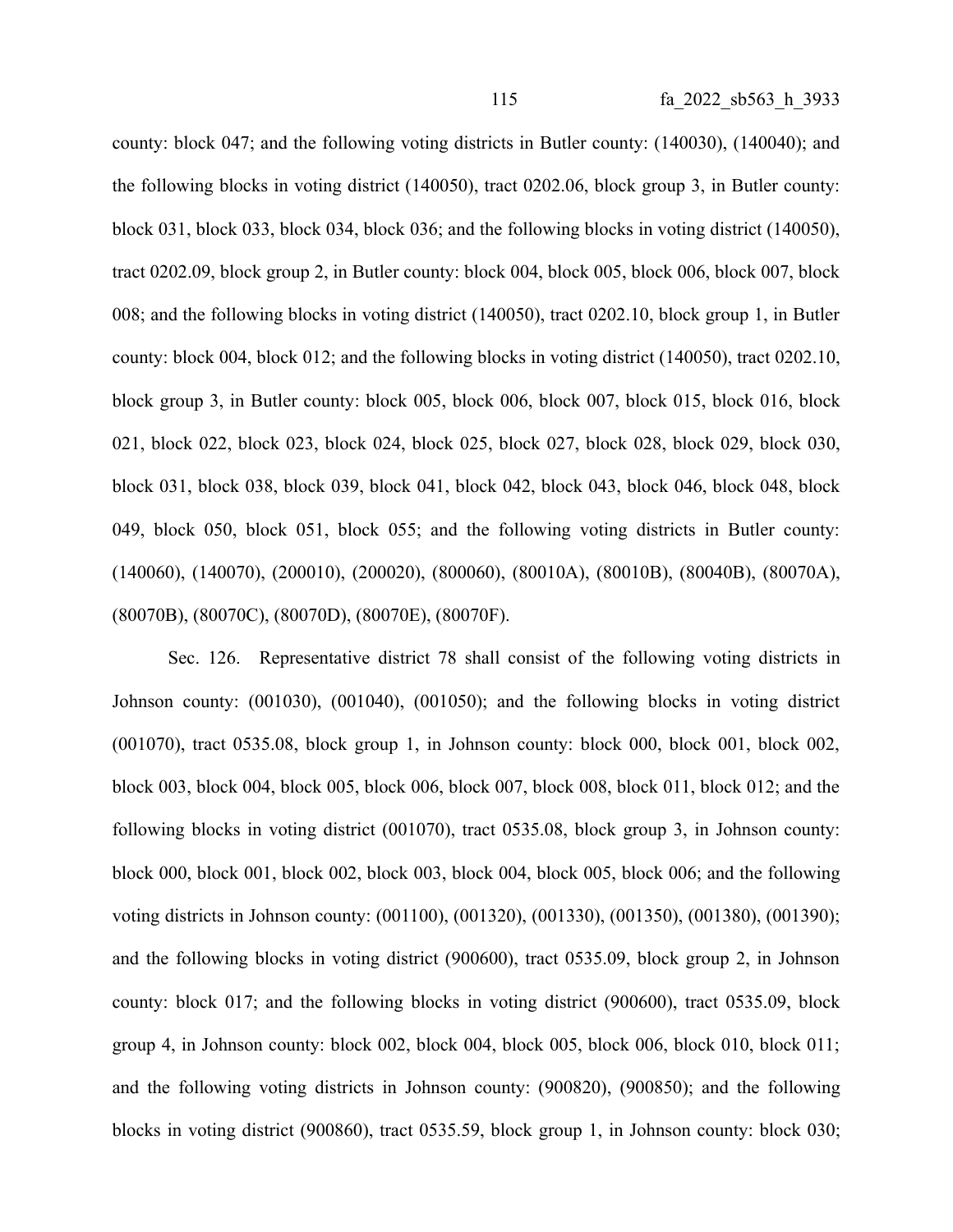and the following blocks in voting district (900860), tract 0535.60, block group 2, in Johnson county: block 008, block 009, block 010, block 012, block 014, block 015, block 016, block 017; and the following blocks in voting district (900860), tract 0535.60, block group 3, in Johnson county: block 013, block 014, block 015, block 017, block 018, block 019, block 020, block 021, block 022, block 023, block 024; and the following voting districts in Johnson county: (900920), (900930), (901680), (920220), (920590), (920820).

Sec. 127. Representative district 79 shall consist of the following voting districts in Cowley county: (000170); and the following blocks in voting district (000220), tract 4932.00, block group 1, in Cowley county: block 234, block 235, block 247, block 248, block 249, block 250, block 251, block 252, block 253, block 254, block 255, block 256, block 257, block 258, block 259, block 260, block 262, block 263, block 264, block 265, block 266, block 267, block 270, block 271, block 272, block 273, block 274, block 275, block 276, block 277, block 278, block 327, block 328, block 329, block 330, block 331, block 332, block 333, block 334, block 335, block 336, block 337, block 338, block 339, block 355, block 356, block 357, block 358, block 359, block 360, block 361, block 362, block 363, block 395, block 396, block 397, block 398, block 433, block 434, block 435, block 436, block 450, block 454, block 455, block 456, block 465; and the following blocks in voting district (000220), tract 4932.00, block group 2, in Cowley county: block 180, block 181, block 201; and the following voting districts in Cowley county: (000260), (000270), (000300), (000320), (000390), (000400), (000440), (000450), (000460), (000470), (000480), (000490), (000500), (00051A), (00051B), (000520), (00053A), (000540), (000550), (00055B), (000560), (000570), (00057A), (900010), (900070); and the following voting districts in Sumner county: (000020), (00002A), (00002B); and the following blocks in voting district (000080), tract 9622.00, block group 2, in Sumner county: block 008, block 009, block 010, block 011, block 012, block 013, block 014, block 027, block 028, block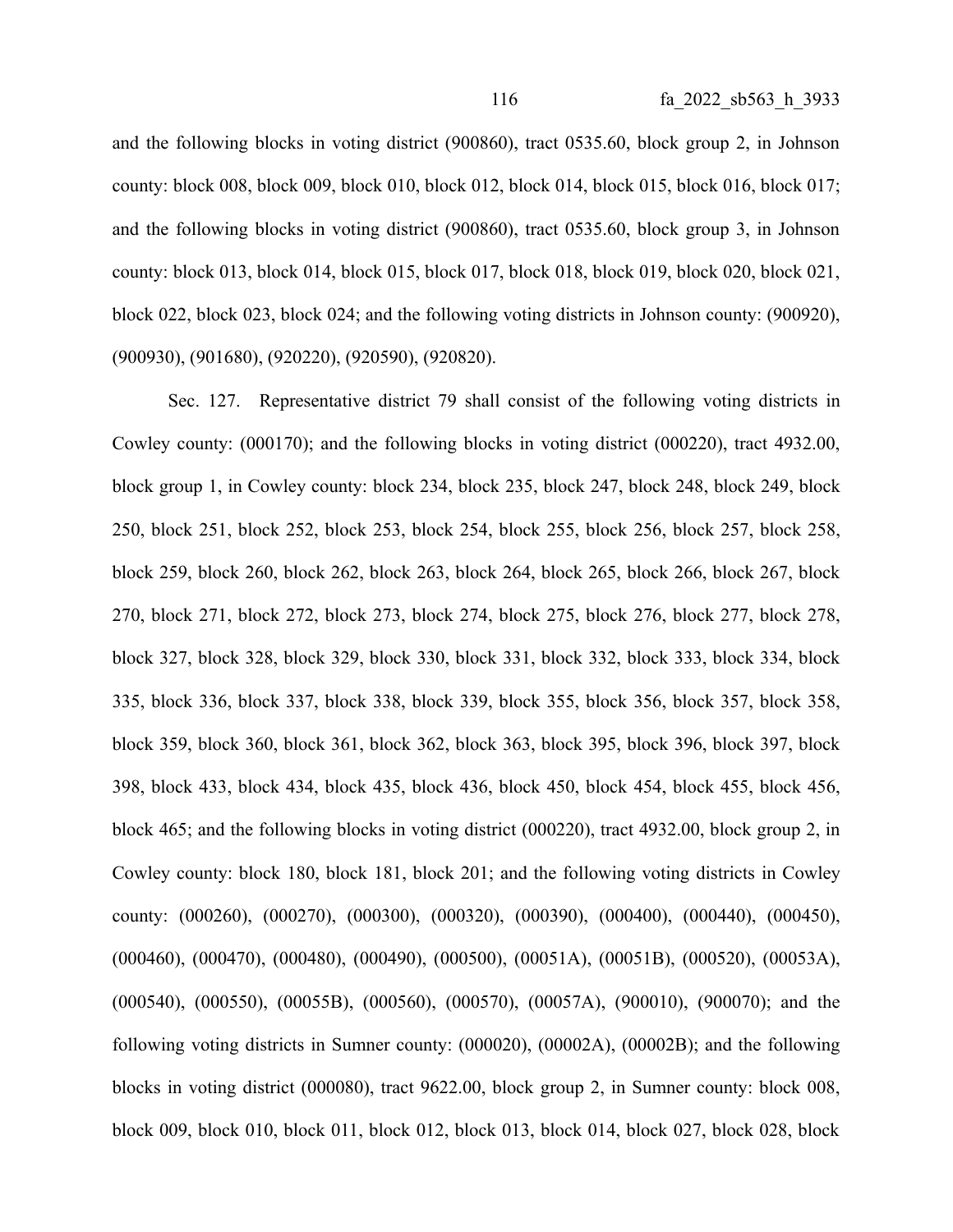029, block 030, block 037, block 038, block 047, block 048, block 234; and the following blocks in voting district (000080), tract 9622.00, block group 3, in Sumner county: block 000, block 001, block 002, block 003, block 004, block 005, block 006, block 007, block 011; and the following blocks in voting district (000080), tract 9622.00, block group 4, in Sumner county: block 000, block 001, block 002; and the following blocks in voting district (000080), tract 9622.00, block group 5, in Sumner county: block 000, block 001, block 002, block 003, block 004, block 005, block 006, block 021, block 022, block 023, block 024, block 025, block 026, block 027, block 028, block 029, block 030, block 031, block 032, block 033, block 034, block 035, block 036, block 080, block 081, block 082, block 083, block 084, block 085, block 086, block 087, block 088; and the following blocks in voting district (000110), tract 9623.00, block group 1, in Sumner county: block 027, block 034, block 037, block 039, block 040, block 084, block 085, block 088, block 089, block 090, block 091, block 156, block 157, block 158, block 159, block 160, block 161, block 162, block 163, block 164, block 165, block 166, block 178, block 179, block 180, block 181, block 182, block 391, block 392, block 393, block 394, block 395, block 397, block 401; and the following blocks in voting district (000120), tract 9622.00, block group 5, in Sumner county: block 007, block 008, block 009, block 010, block 011, block 012, block 013, block 014, block 015, block 016, block 017, block 018, block 019, block 020, block 037, block 038, block 039, block 040, block 041, block 042, block 043, block 044, block 045, block 046, block 047, block 048, block 049, block 050, block 051, block 052, block 053, block 054, block 055, block 056, block 057, block 058, block 059, block 060, block 061, block 062, block 063, block 064, block 065, block 066, block 067, block 068, block 069, block 070, block 071, block 072, block 073, block 074, block 075, block 076, block 077, block 078, block 079, block 089, block 090, block 091, block 235; and the following blocks in voting district (000140), tract 9621.00, block group 5, in Sumner county: block 021, block 022, block 023,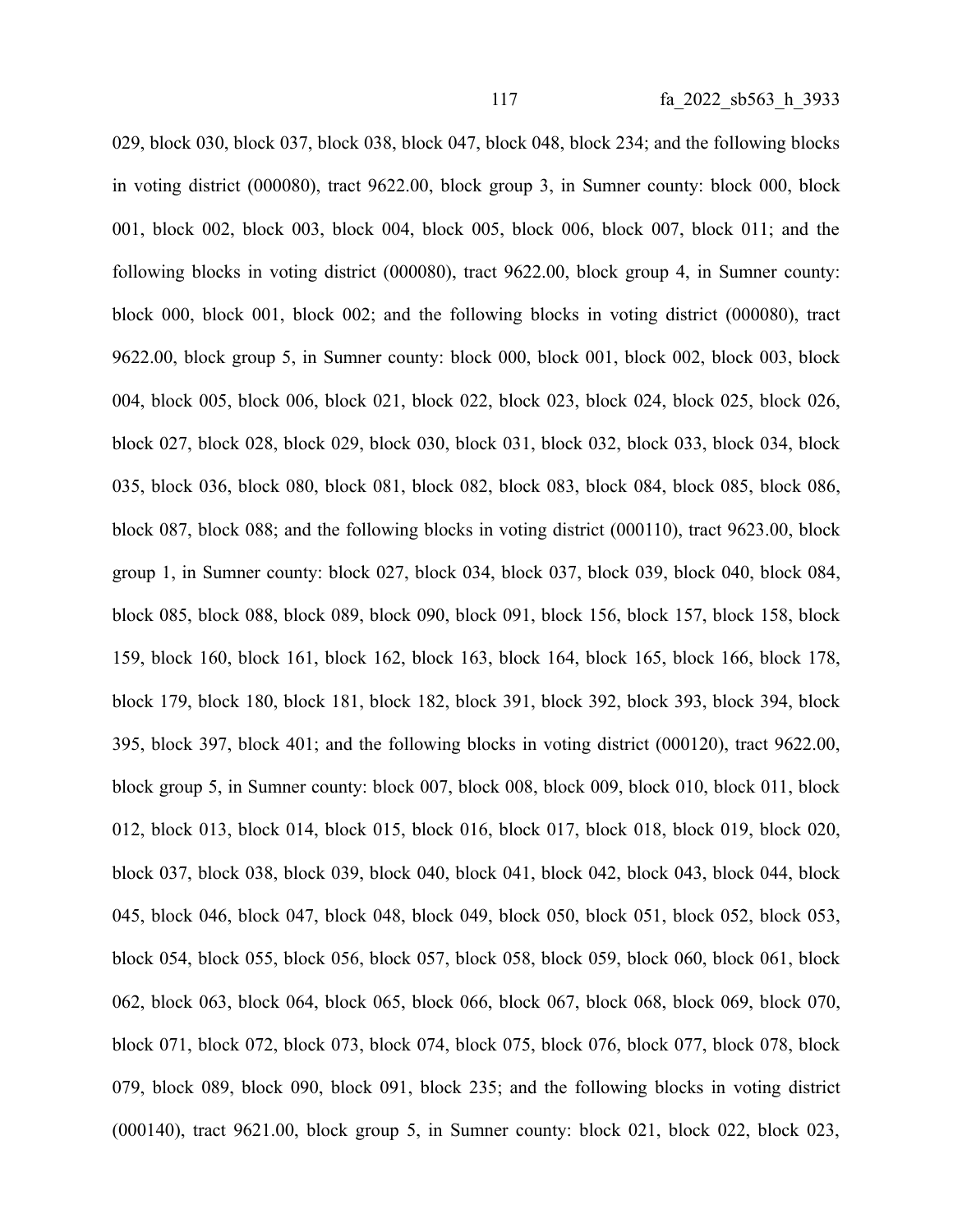block 026, block 027, block 028, block 029, block 035, block 036, block 037, block 038, block 039, block 040, block 041, block 042, block 043, block 044, block 049, block 050, block 051, block 052, block 053, block 059, block 060, block 061, block 062, block 063, block 064, block 065, block 066, block 067, block 068, block 069, block 070, block 071, block 072, block 073, block 074, block 075, block 076, block 077, block 078, block 079, block 080, block 081, block 082, block 083, block 084, block 085, block 086, block 087, block 088, block 089, block 090, block 091, block 092, block 093, block 100, block 101, block 102, block 103, block 104, block 105, block 106, block 107, block 142, block 143, block 144, block 153, block 155, block 156; and the following voting districts in Sumner county: (000170), (000180); and the following blocks in voting district (000190), tract 9623.00, block group 1, in Sumner county: block 025, block 026, block 167, block 168, block 169, block 170; and the following voting districts in Sumner county: (000200), (000230), (000240), (000250), (000270), (000300); and the following blocks in voting district (000310), tract 9626.00, block group 2, in Sumner county: block 336; and the following voting districts in Sumner county: (120070); and the following blocks in voting district (120120), tract 9624.00, block group 2, in Sumner county: block 005, block 018, block 020, block 021, block 022, block 023, block 024, block 025, block 026, block 027, block 028, block 059, block 060, block 061, block 062, block 063, block 064, block 065, block 066, block 073, block 074, block 075, block 079, block 083; and the following blocks in voting district (120120), tract 9624.00, block group 3, in Sumner county: block 010; and the following voting districts in Sumner county: (900020), (900030), (900060).

Sec. 128. Representative district 80 shall consist of the following voting districts in Cowley county: (00001A), (00001B), (00001C), (000020), (000030), (000040), (000050), (00005A), (00006A), (00006B), (000070), (000080), (000090), (000100), (000110), (000120), (00013A), (000140), (000150); and the following blocks in voting district (000200), tract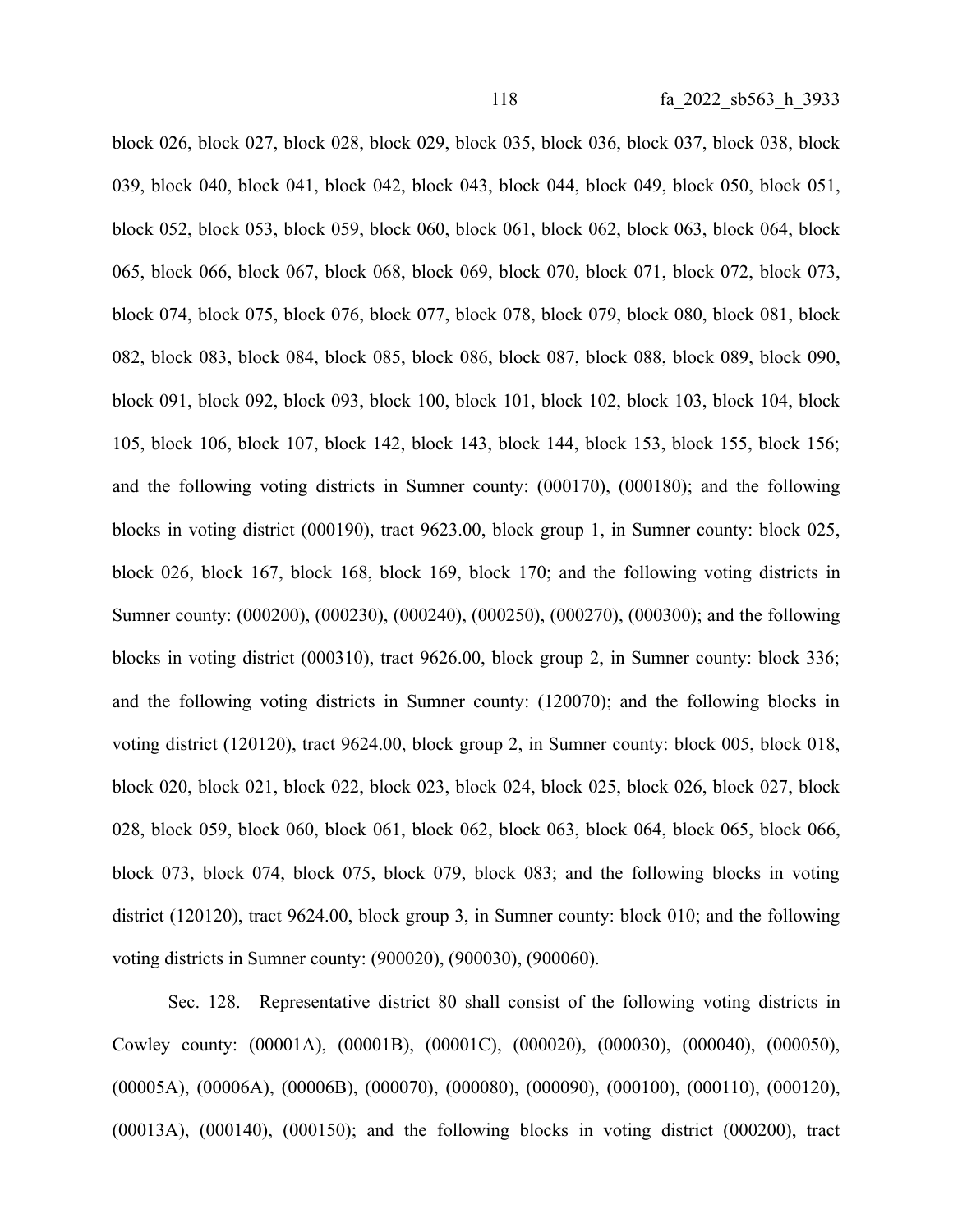4941.00, block group 2, in Cowley county: block 030; and the following blocks in voting district (000210), tract 4933.00, block group 1, in Cowley county: block 116, block 122, block 123, block 129, block 130; and the following blocks in voting district (000210), tract 4937.00, block group 1, in Cowley county: block 039, block 049; and the following blocks in voting district (000210), tract 4939.00, block group 1, in Cowley county: block 010, block 015, block 016, block 017, block 022, block 024, block 025, block 026, block 032, block 033, block 036, block 038, block 046, block 047, block 048, block 049, block 051, block 052, block 064, block 066, block 068, block 077, block 078, block 079, block 080, block 081; and the following blocks in voting district (000210), tract 4941.00, block group 1, in Cowley county: block 031, block 033, block 035, block 036; and the following blocks in voting district (000210), tract 4941.00, block group 2, in Cowley county: block 000, block 002, block 028, block 029; and the following voting districts in Cowley county: (00041A), (00041B), (00042A), (900020), (900030), (900040), (900050), (900060); and the following voting districts in Sumner county: (000010); and the following blocks in voting district (000110), tract 9623.00, block group 1, in Sumner county: block 154, block 155, block 176, block 177, block 183, block 184, block 198, block 199, block 200, block 201, block 202, block 203, block 204, block 205, block 206, block 208, block 209, block 210, block 211, block 212, block 213, block 214, block 215, block 231, block 232; and the following voting districts in Sumner county: (000130), (000150), (000160); and the following blocks in voting district (000190), tract 9623.00, block group 1, in Sumner county: block 009, block 010, block 011, block 012, block 017, block 018, block 019, block 020, block 021, block 022, block 023, block 024, block 171, block 172, block 173, block 174, block 175, block 185, block 186, block 187, block 188, block 189, block 190, block 191, block 192, block 193, block 194, block 195, block 196, block 197, block 207, block 241, block 242, block 243, block 244, block 245, block 246, block 253, block 400; and the following voting districts in Sumner county: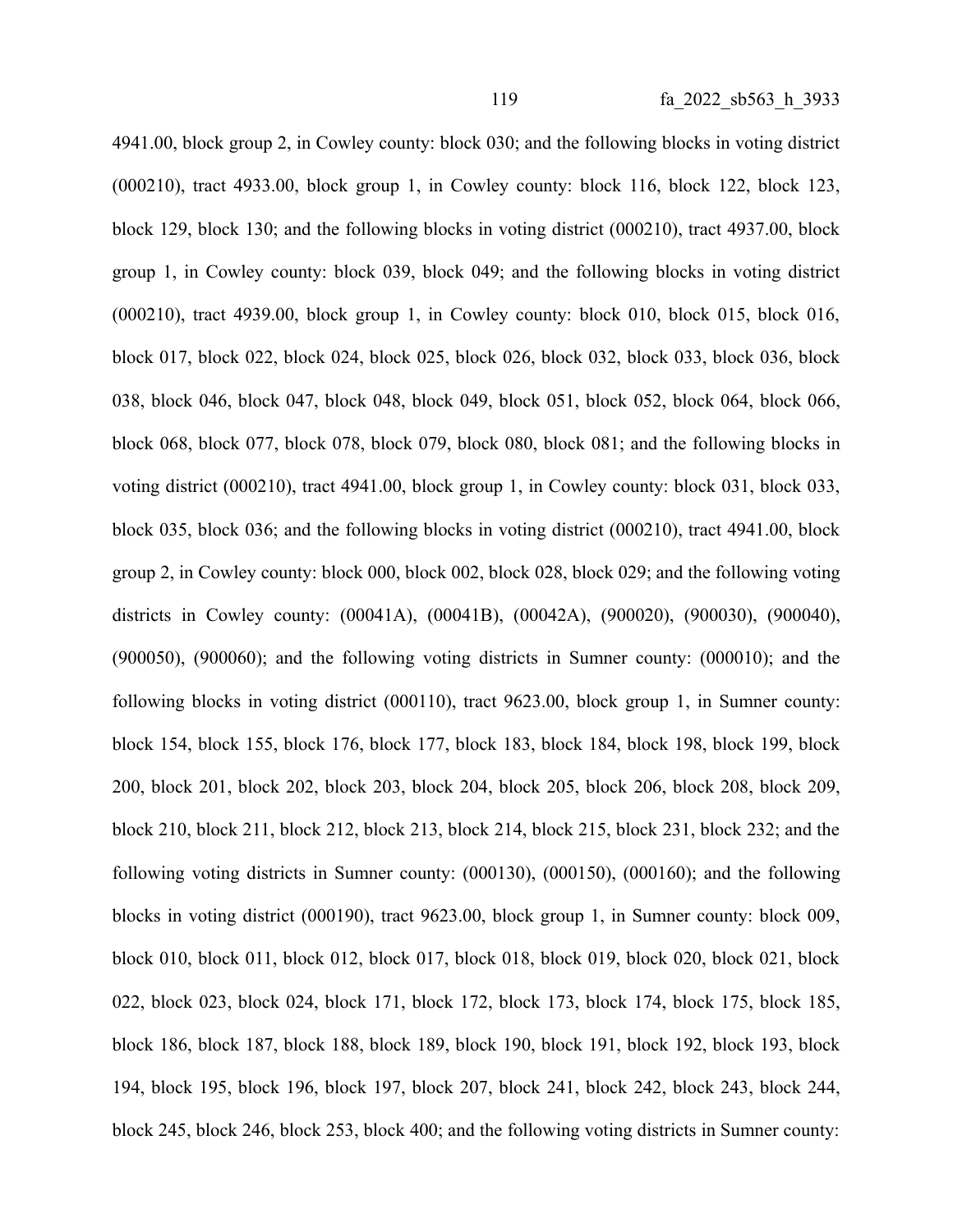(000280); and the following blocks in voting district (000310), tract 9626.00, block group 2, in Sumner county: block 108, block 109, block 110, block 114, block 115, block 116, block 117, block 118, block 121, block 122, block 123, block 124, block 147, block 148, block 149, block 150, block 151, block 152, block 153, block 154, block 155, block 156, block 157, block 158, block 159, block 160, block 161, block 162, block 163, block 164, block 165, block 166, block 168, block 169, block 170, block 171, block 172, block 176, block 177, block 178, block 179, block 180, block 201, block 202, block 203, block 204, block 205; and the following voting districts in Sumner county: (000320), (000340), (000350), (000360), (000370), (00037A), (000380), (000390), (000400), (00041A); and the following blocks in voting district (120120), tract 9624.00, block group 2, in Sumner county: block 003, block 004, block 067, block 068, block 069, block 070, block 082; and the following blocks in voting district (120120), tract 9624.00, block group 3, in Sumner county: block 009; and the following voting districts in Sumner county: (120130), (12013A), (900010).

Sec. 129. Representative district 81 shall consist of the following blocks in voting district (120190), tract 0098.03, block group 3, in Sedgwick county: block 001, block 002, block 003, block 004, block 006; and the following voting districts in Sedgwick county: (120210), (120220), (120310); and the following blocks in voting district (120510), tract 0100.05, block group 3, in Sedgwick county: block 007, block 008, block 012, block 013; and the following voting districts in Sedgwick county: (130140), (130150), (130620), (130630), (140010), (500830); and the following blocks in voting district (500840), tract 0059.00, block group 1, in Sedgwick county: block 012, block 014, block 015, block 019, block 020; and the following blocks in voting district (500840), tract 0061.00, block group 1, in Sedgwick county: block 007, block 008, block 009, block 012, block 020; and the following blocks in voting district (500840), tract 0061.00, block group 2, in Sedgwick county: block 000, block 001, block 002, block 003,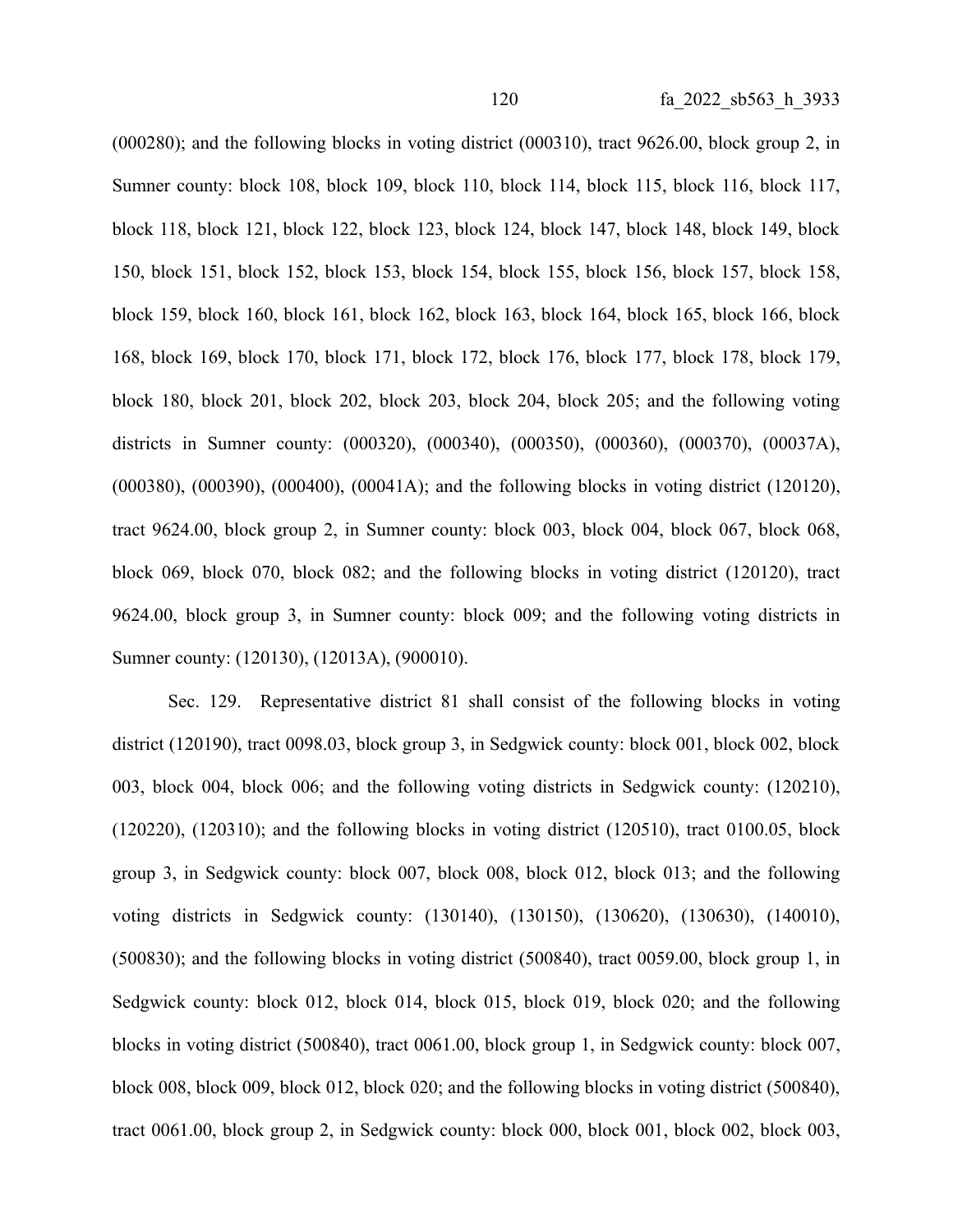block 004, block 005, block 006, block 007, block 008, block 009, block 010, block 011, block 012, block 013, block 014; and the following blocks in voting district (500840), tract 0061.00, block group 3, in Sedgwick county: block 000, block 001, block 002, block 003, block 004, block 015, block 016, block 017, block 018, block 019, block 020, block 021, block 022; and the following blocks in voting district (500870), tract 0059.00, block group 1, in Sedgwick county: block 011; and the following blocks in voting district (500870), tract 0061.00, block group 3, in Sedgwick county: block 005; and the following voting districts in Sedgwick county: (502260), (502270), (502280), (502290); and the following blocks in voting district (502570), tract 0100.06, block group 1, in Sedgwick county: block 016, block 017, block 018, block 019, block 020, block 022, block 023, block 024, block 025, block 026, block 027, block 028, block 035, block 036, block 037, block 038, block 039, block 040, block 041, block 042, block 043, block 044, block 045, block 046, block 047, block 048, block 049, block 050, block 051, block 052, block 053, block 055, block 057, block 058, block 060, block 061, block 062, block 063, block 064, block 065, block 066, block 067, block 068, block 069, block 070, block 071; and the following blocks in voting district (502570), tract 0100.07, block group 3, in Sedgwick county: block 000, block 001, block 002, block 003, block 004, block 005, block 006, block 007, block 008, block 009, block 010, block 011, block 012, block 013, block 014, block 015, block 016, block 017, block 018, block 019, block 020, block 021, block 022, block 023, block 024, block 025, block 026, block 027, block 028, block 029, block 030, block 031, block 032, block 033, block 039, block 041, block 042, block 049, block 050, block 051, block 052, block 053, block 054, block 055, block 056, block 057, block 058, block 059, block 060, block 061, block 062, block 063, block 064, block 065, block 066, block 067, block 068, block 069, block 070, block 071, block 072, block 073, block 074; and the following blocks in voting district (502580), tract 0066.00, block group 2, in Sedgwick county: block 001, block 002, block 019, block 053, block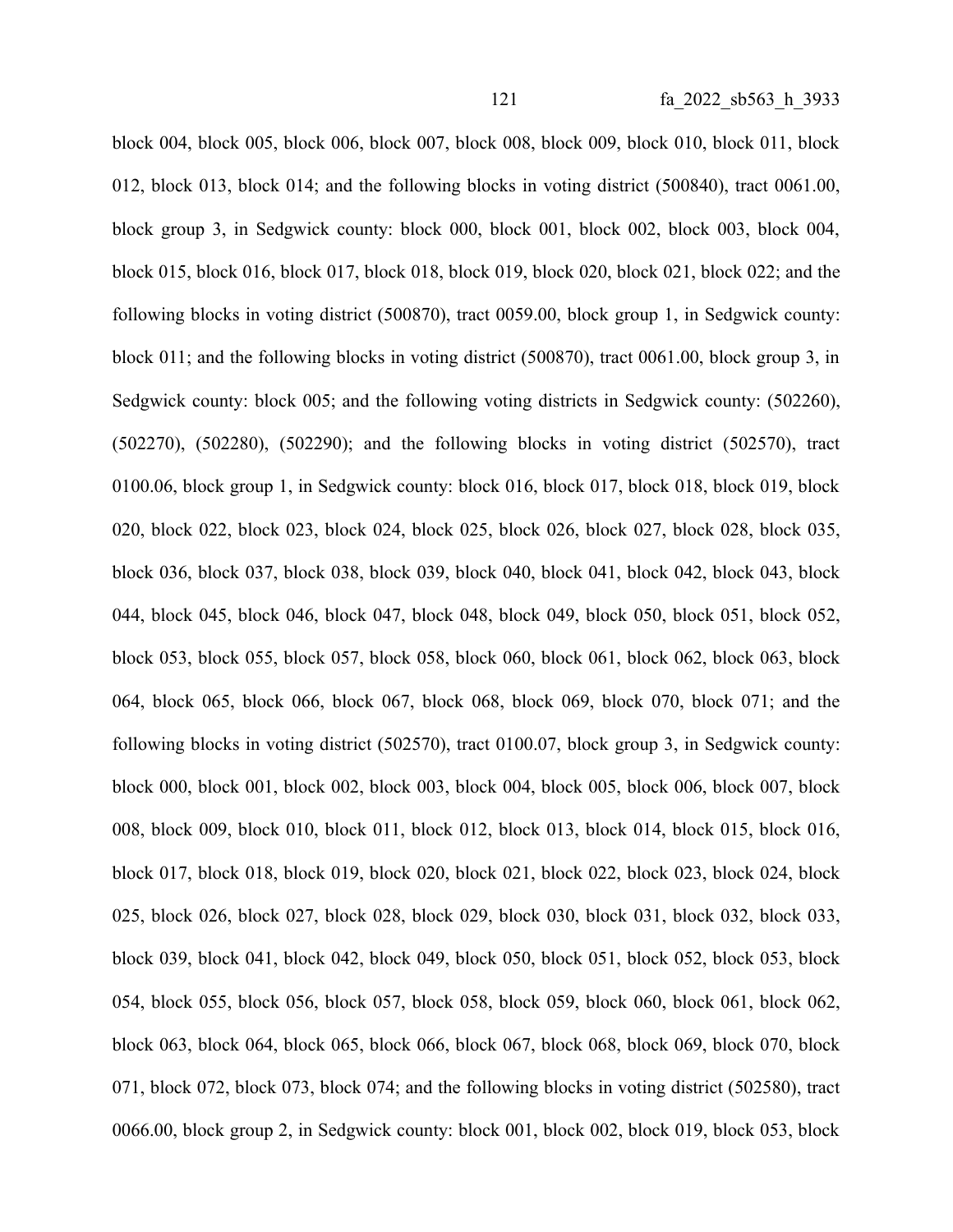054, block 055, block 056, block 057, block 058, block 059, block 060, block 062, block 063, block 064, block 065, block 068; and the following blocks in voting district (502580), tract 0100.03, block group 1, in Sedgwick county: block 026; and the following voting districts in Sedgwick county: (502610); and the following blocks in voting district (503650), tract 0058.00, block group 1, in Sedgwick county: block 000, block 010, block 011; and the following blocks in voting district (503650), tract 0058.00, block group 4, in Sedgwick county: block 000, block 001, block 002, block 005, block 017, block 018, block 019, block 020, block 021, block 022, block 023, block 024; and the following blocks in voting district (503650), tract 0059.00, block group 1, in Sedgwick county: block 022; and the following blocks in voting district (503650), tract 0061.00, block group 1, in Sedgwick county: block 021, block 022; and the following blocks in voting district (503650), tract 0066.00, block group 1, in Sedgwick county: block 002, block 022, block 024, block 025, block 026, block 027, block 028, block 029, block 030, block 031, block 032; and the following blocks in voting district (503650), tract 0066.00, block group 2, in Sedgwick county: block 004, block 005, block 006, block 038, block 039, block 040, block 041, block 043, block 044, block 045, block 048, block 049, block 050, block 051, block 052, block 061, block 069; and the following blocks in voting district (503650), tract 0100.07, block group 1, in Sedgwick county: block 015, block 016.

Sec. 130. Representative district 82 shall consist of the following blocks in voting district (120190), tract 0098.01, block group 1, in Sedgwick county: block 000, block 001, block 002, block 003, block 004, block 005, block 006, block 007, block 008, block 009, block 010, block 011, block 012, block 013, block 014, block 015, block 016, block 017, block 018, block 019, block 020, block 021, block 022, block 023, block 024, block 025, block 026, block 027; and the following blocks in voting district (120190), tract 0098.01, block group 3, in Sedgwick county: block 000, block 001, block 003, block 004, block 007, block 008, block 009, block 010,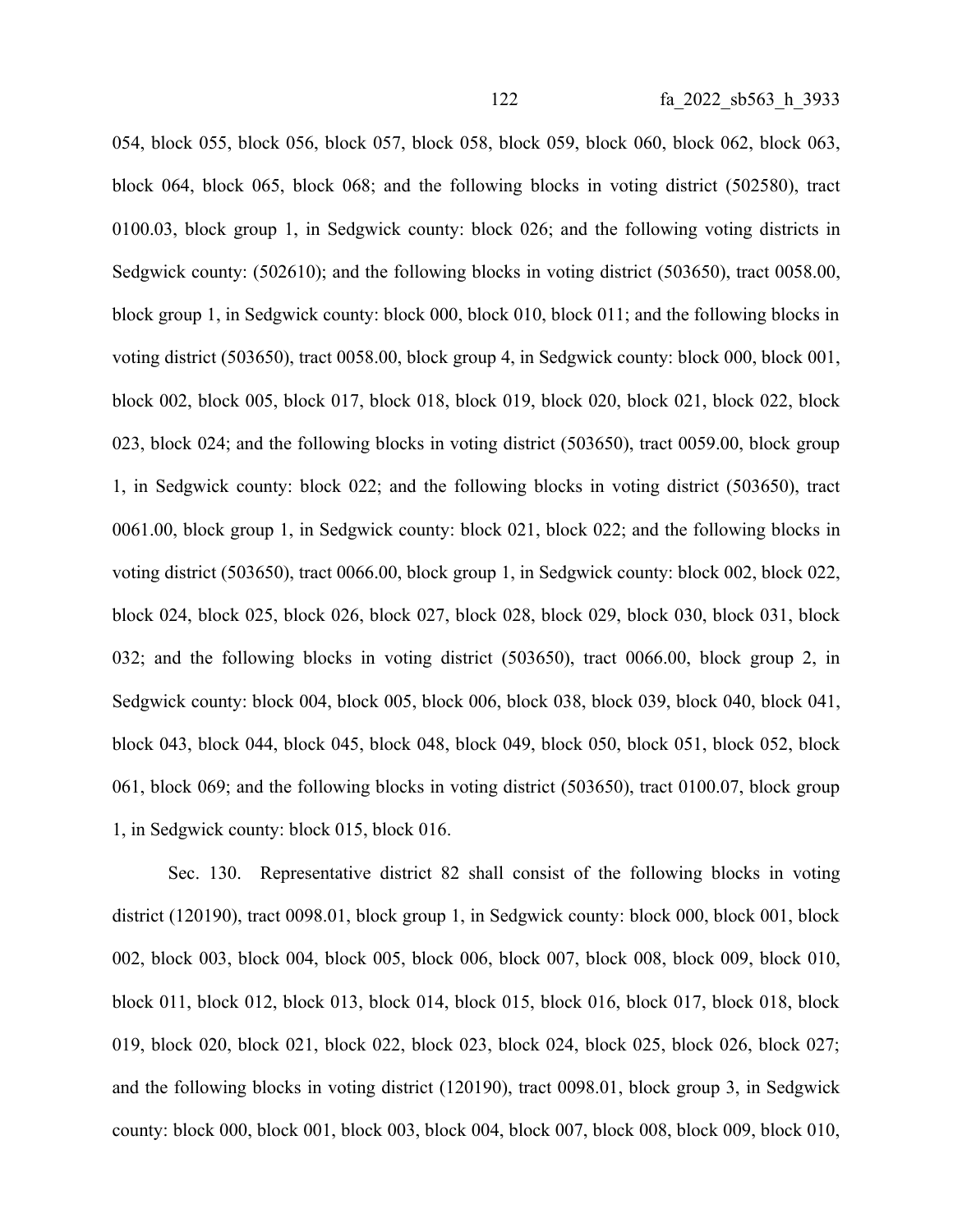block 014, block 016, block 018, block 070; and the following voting districts in Sedgwick county: (120200), (120230), (120240), (120250), (120260), (120270), (120280), (120530), (130640), (130650), (130660), (130670), (131210), (131220), (131230), (131240), (131500), (131510), (131520), (131530), (140060), (502400), (503180), (503190), (503700), (503740), (700590); and the following blocks in voting district (000140), tract 9621.00, block group 5, in Sumner county: block 000, block 001, block 002, block 003, block 007, block 016, block 017, block 018, block 019, block 020, block 024, block 025, block 030, block 031, block 032, block 033, block 034, block 045, block 046, block 047, block 055; and the following voting districts in Sumner county: (000220), (120030), (12003A), (120050), (900040), (900050).

Sec. 131. Representative district 83 shall consist of the following voting districts in Sedgwick county: (120040), (120070); and the following blocks in voting district (120440), tract 0067.00, block group 1, in Sedgwick county: block 016; and the following voting districts in Sedgwick county: (130010), (130040); and the following blocks in voting district (500090), tract 0010.00, block group 3, in Sedgwick county: block 000, block 001, block 002, block 003, block 004, block 005, block 006, block 007, block 008, block 009, block 010, block 011, block 012, block 013, block 014, block 015, block 016, block 017, block 018, block 019; and the following blocks in voting district (500090), tract 0010.00, block group 4, in Sedgwick county: block 000, block 001, block 002, block 003, block 004, block 005, block 006, block 007, block 008, block 009, block 010, block 011, block 012, block 013, block 014; and the following blocks in voting district (500090), tract 0075.00, block group 2, in Sedgwick county: block 024, block 025, block 026, block 028, block 029, block 030; and the following blocks in voting district (500090), tract 0076.00, block group 2, in Sedgwick county: block 005, block 006, block 007, block 008, block 013, block 014, block 020, block 021, block 022, block 023, block 024, block 025; and the following voting districts in Sedgwick county: (500110), (500360); and the following blocks in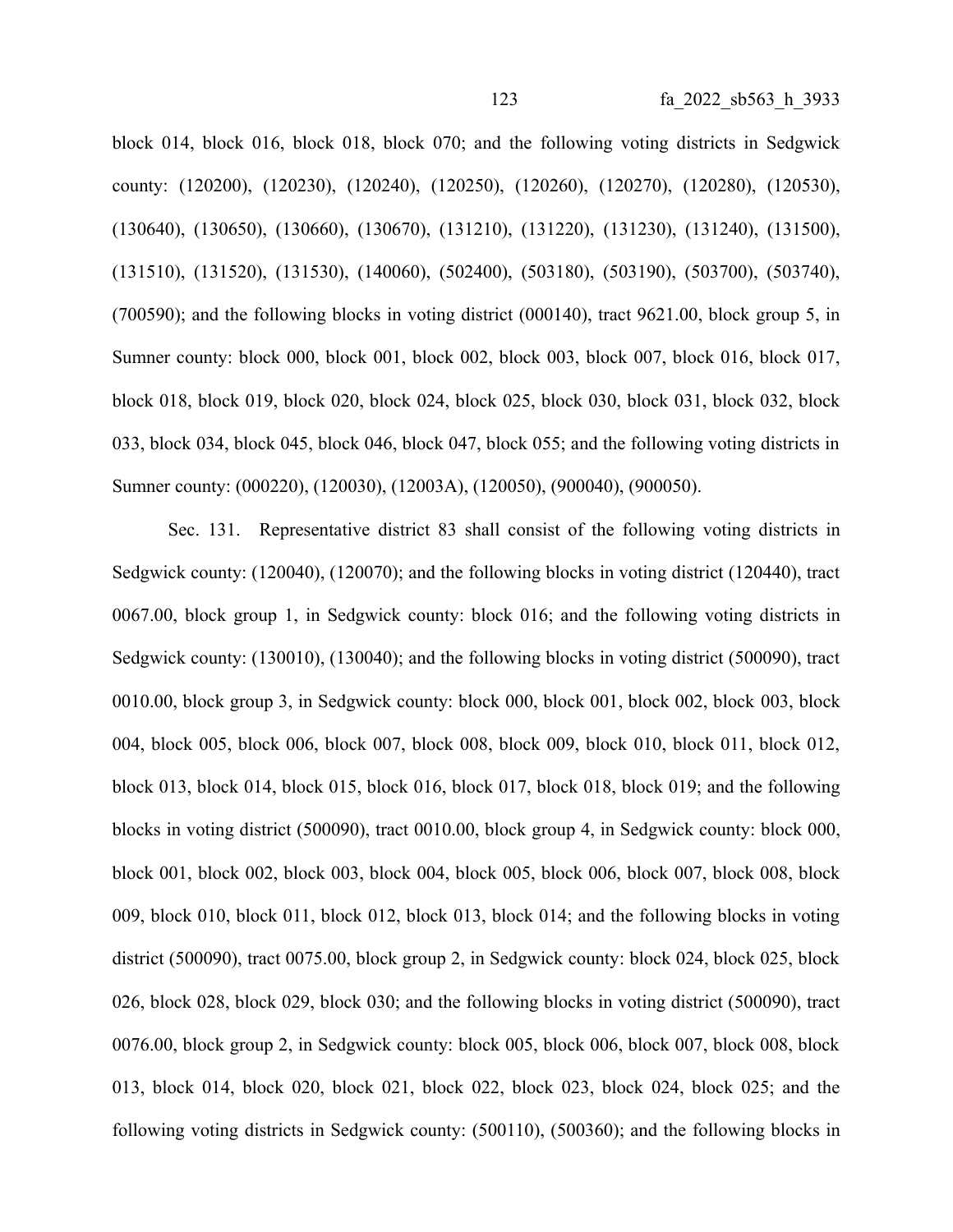voting district (500380), tract 0070.00, block group 3, in Sedgwick county: block 004, block 005, block 023; and the following blocks in voting district (500790), tract 0035.00, block group 1, in Sedgwick county: block 013, block 014, block 015, block 016, block 017, block 018, block 019, block 020, block 021; and the following blocks in voting district (500790), tract 0036.00, block group 1, in Sedgwick county: block 002, block 003, block 004, block 005, block 006, block 007, block 008, block 009, block 010, block 011, block 012, block 013, block 014, block 015, block 016, block 017; and the following blocks in voting district (500790), tract 0036.00, block group 2, in Sedgwick county: block 000, block 001, block 002, block 003, block 004, block 005, block 006, block 007, block 008, block 009, block 010, block 011; and the following blocks in voting district (500790), tract 0036.00, block group 3, in Sedgwick county: block 004, block 005, block 006, block 007, block 008, block 009, block 010, block 011, block 012, block 013, block 014, block 015, block 016, block 017; and the following blocks in voting district (500790), tract 0036.00, block group 4, in Sedgwick county: block 009, block 010, block 011, block 012, block 013, block 014, block 015, block 016, block 017, block 018, block 019, block 020, block 021, block 022, block 023, block 024, block 025, block 026; and the following blocks in voting district (500790), tract 0063.00, block group 2, in Sedgwick county: block 000, block 001, block 002, block 003, block 004, block 005, block 006, block 007, block 008, block 009, block 010, block 011, block 012, block 013, block 014; and the following voting districts in Sedgwick county: (500800), (500810); and the following blocks in voting district (500820), tract 0067.00, block group 1, in Sedgwick county: block 000, block 001, block 002, block 003, block 014, block 015; and the following blocks in voting district (500820), tract 0068.00, block group 2, in Sedgwick county: block 013, block 014, block 015, block 016, block 021, block 022, block 023, block 024, block 025, block 026, block 027, block 028, block 029; and the following blocks in voting district (500820), tract 0068.00, block group 3, in Sedgwick county: block 000, block 001,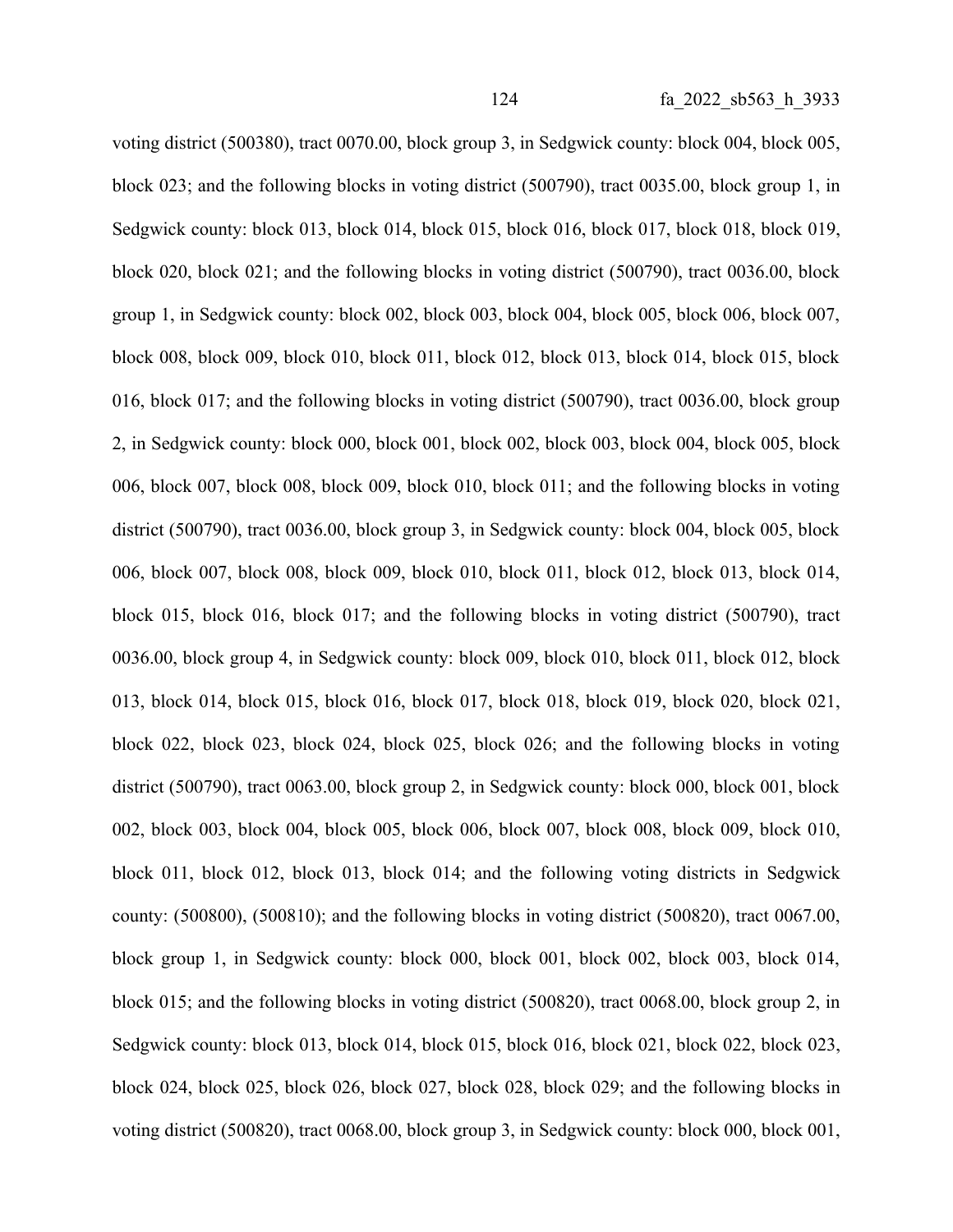block 002, block 003, block 004, block 005, block 006, block 007; and the following voting districts in Sedgwick county: (503030).

Sec. 132. Representative district 84 shall consist of the following voting districts in Sedgwick county: (130020), (130030), (500060), (500080); and the following blocks in voting district (500090), tract 0010.00, block group 1, in Sedgwick county: block 010; and the following blocks in voting district (500090), tract 0010.00, block group 2, in Sedgwick county: block 000, block 001, block 002, block 005, block 006, block 007, block 008, block 009, block 010, block 013, block 014, block 015, block 016, block 017, block 018, block 020, block 021; and the following voting districts in Sedgwick county: (500130), (500140), (500160); and the following blocks in voting district (500790), tract 0035.00, block group 1, in Sedgwick county: block 000, block 006, block 007, block 008; and the following blocks in voting district (500790), tract 0036.00, block group 3, in Sedgwick county: block 000, block 001, block 002, block 003; and the following blocks in voting district (500790), tract 0036.00, block group 4, in Sedgwick county: block 000, block 003, block 004, block 005, block 006, block 007, block 008; and the following blocks in voting district (501960), tract 0007.00, block group 2, in Sedgwick county: block 004.

Sec. 133. Representative district 85 shall consist of the following blocks in voting district (000070), tract 0206.01, block group 1, in Butler county: block 040, block 041, block 046, block 047, block 048, block 049, block 051, block 052, block 053, block 054, block 055, block 056, block 057, block 058, block 059, block 060, block 061, block 062, block 063, block 068, block 075, block 079; and the following voting districts in Sedgwick county: (120050), (120390), (120420), (130070), (130080), (130160), (131400), (131410), (131420), (131430), (140070), (190140), (500220), (500470), (500480), (500490), (500500); and the following blocks in voting district (500530), tract 0101.15, block group 1, in Sedgwick county: block 032,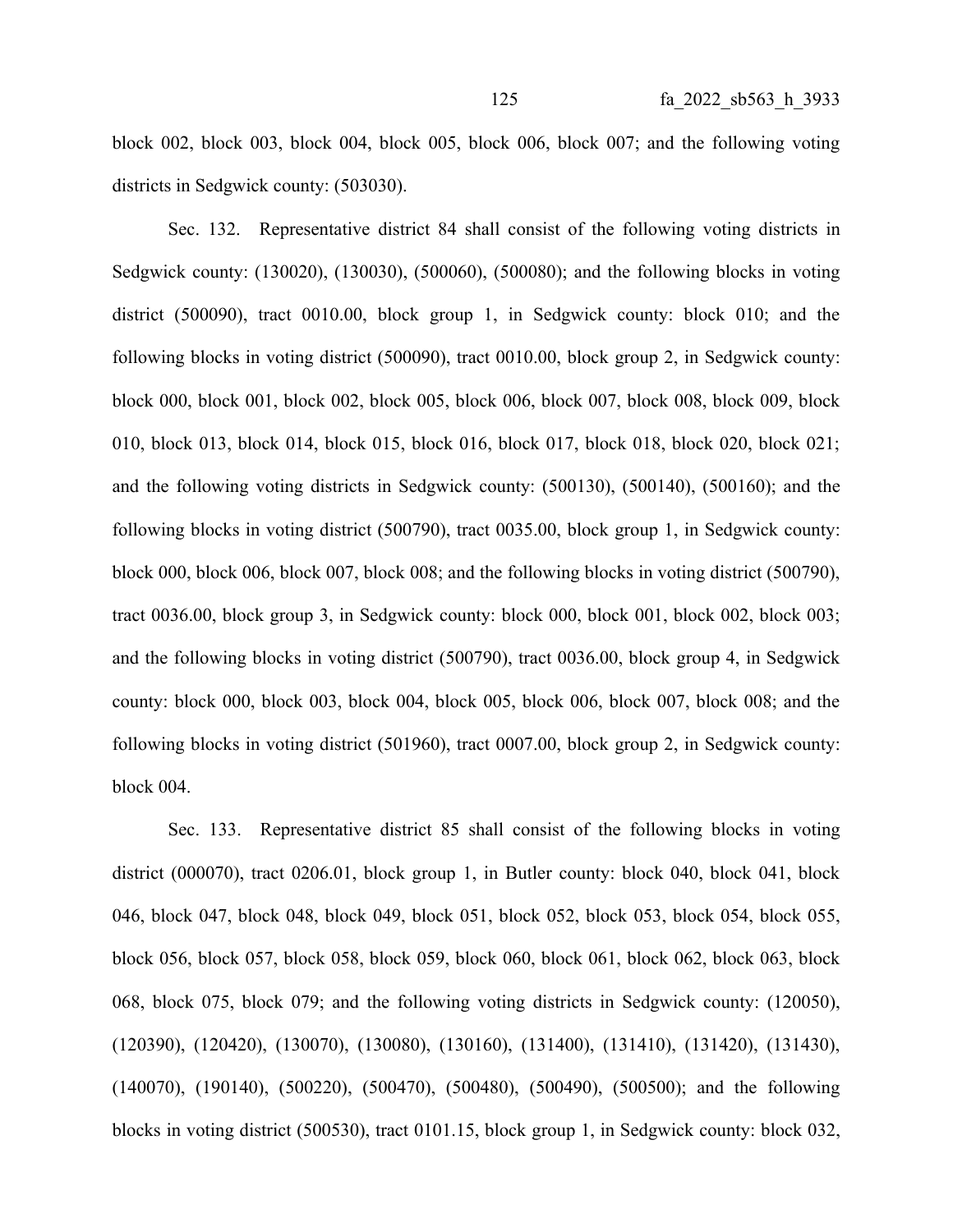block 033; and the following blocks in voting district (500530), tract 0101.15, block group 3, in Sedgwick county: block 000, block 001, block 002, block 003, block 004, block 005, block 006, block 007, block 008, block 017, block 018, block 021, block 022; and the following blocks in voting district (500530), tract 0101.16, block group 1, in Sedgwick county: block 040, block 041, block 060, block 061, block 080, block 081, block 082; and the following blocks in voting district (500540), tract 0101.15, block group 1, in Sedgwick county: block 019, block 026, block 027, block 028, block 029, block 030, block 031, block 034, block 035, block 036, block 062, block 063; and the following blocks in voting district (500540), tract 0101.16, block group 1, in Sedgwick county: block 042, block 047, block 048, block 050, block 051, block 052, block 053, block 054, block 055, block 056, block 057, block 058, block 059, block 062, block 063, block 064; and the following voting districts in Sedgwick county: (502240), (503530).

Sec. 134. Representative district 86 shall consist of the following voting districts in Sedgwick county: (120020), (120060), (500010), (500050), (500740), (500750), (500760), (500770), (500780); and the following blocks in voting district (500820), tract 0064.00, block group 1, in Sedgwick county: block 000, block 001, block 002; and the following blocks in voting district (500820), tract 0064.00, block group 2, in Sedgwick county: block 000, block 001, block 002; and the following blocks in voting district (500820), tract 0067.00, block group 1, in Sedgwick county: block 005, block 006, block 007, block 008, block 011; and the following blocks in voting district (500820), tract 0067.00, block group 2, in Sedgwick county: block 000, block 001, block 002, block 003, block 004, block 005, block 006, block 007, block 008, block 009, block 010, block 011, block 012, block 013, block 014, block 015, block 016, block 017.

Sec. 135. Representative district 87 shall consist of the following voting districts in Sedgwick county: (120430); and the following blocks in voting district (130100), tract 0072.01, block group 1, in Sedgwick county: block 000, block 022; and the following blocks in voting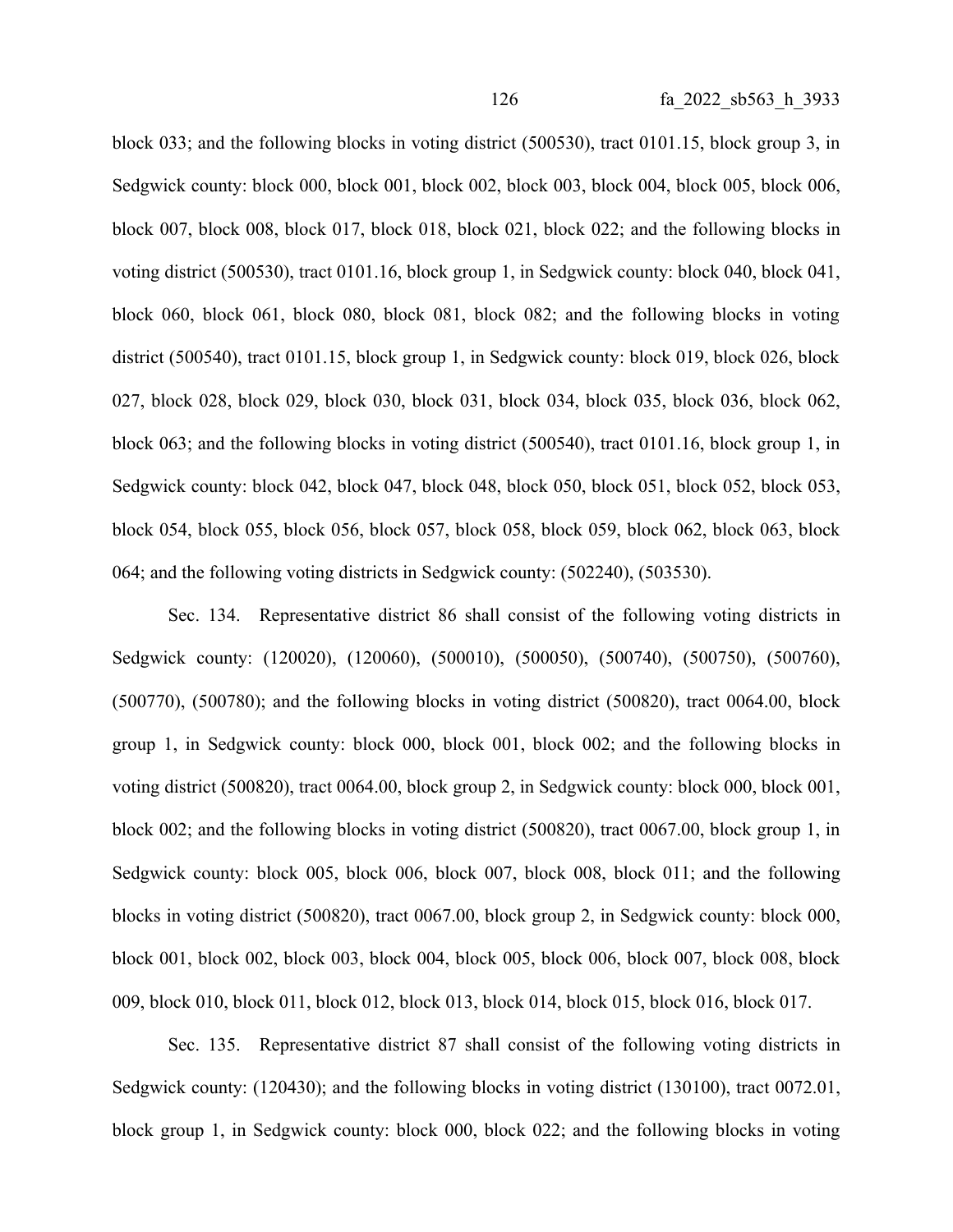district (130100), tract 0072.07, block group 1, in Sedgwick county: block 000; and the following blocks in voting district (130100), tract 0100.02, block group 2, in Sedgwick county: block 048; and the following voting districts in Sedgwick county: (131110), (131120), (131140), (131150), (131190), (170010), (500370), (500420), (500430), (500440), (500450), (500460); and the following blocks in voting district (500530), tract 0101.15, block group 1, in Sedgwick county: block 047, block 048; and the following blocks in voting district (500530), tract 0101.15, block group 3, in Sedgwick county: block 009; and the following blocks in voting district (500540), tract 0072.01, block group 2, in Sedgwick county: block 007; and the following blocks in voting district (500540), tract 0101.15, block group 1, in Sedgwick county: block 037, block 038, block 039, block 040, block 041, block 042, block 043, block 044, block 046, block 051, block 052, block 054, block 055, block 056, block 057, block 058, block 059, block 060, block 061; and the following blocks in voting district (500540), tract 0101.15, block group 2, in Sedgwick county: block 023, block 024, block 025, block 026, block 027, block 031, block 032, block 033, block 034, block 035, block 037, block 038, block 039, block 040, block 041, block 042, block 043, block 047, block 048, block 049, block 050, block 051; and the following blocks in voting district (500540), tract 0101.15, block group 3, in Sedgwick county: block 010, block 011, block 012, block 013, block 014, block 015, block 016, block 019, block 020; and the following blocks in voting district (500560), tract 0072.01, block group 1, in Sedgwick county: block 003; and the following blocks in voting district (500560), tract 0072.01, block group 2, in Sedgwick county: block 000, block 001, block 002, block 003, block 004, block 005, block 006, block 012, block 013, block 015, block 016, block 017, block 018, block 019, block 020, block 021, block 022, block 023, block 025, block 026, block 027, block 030; and the following blocks in voting district (500560), tract 0072.01, block group 3, in Sedgwick county: block 000, block 009, block 010, block 012, block 016, block 035, block 036, block 037, block 038, block 039,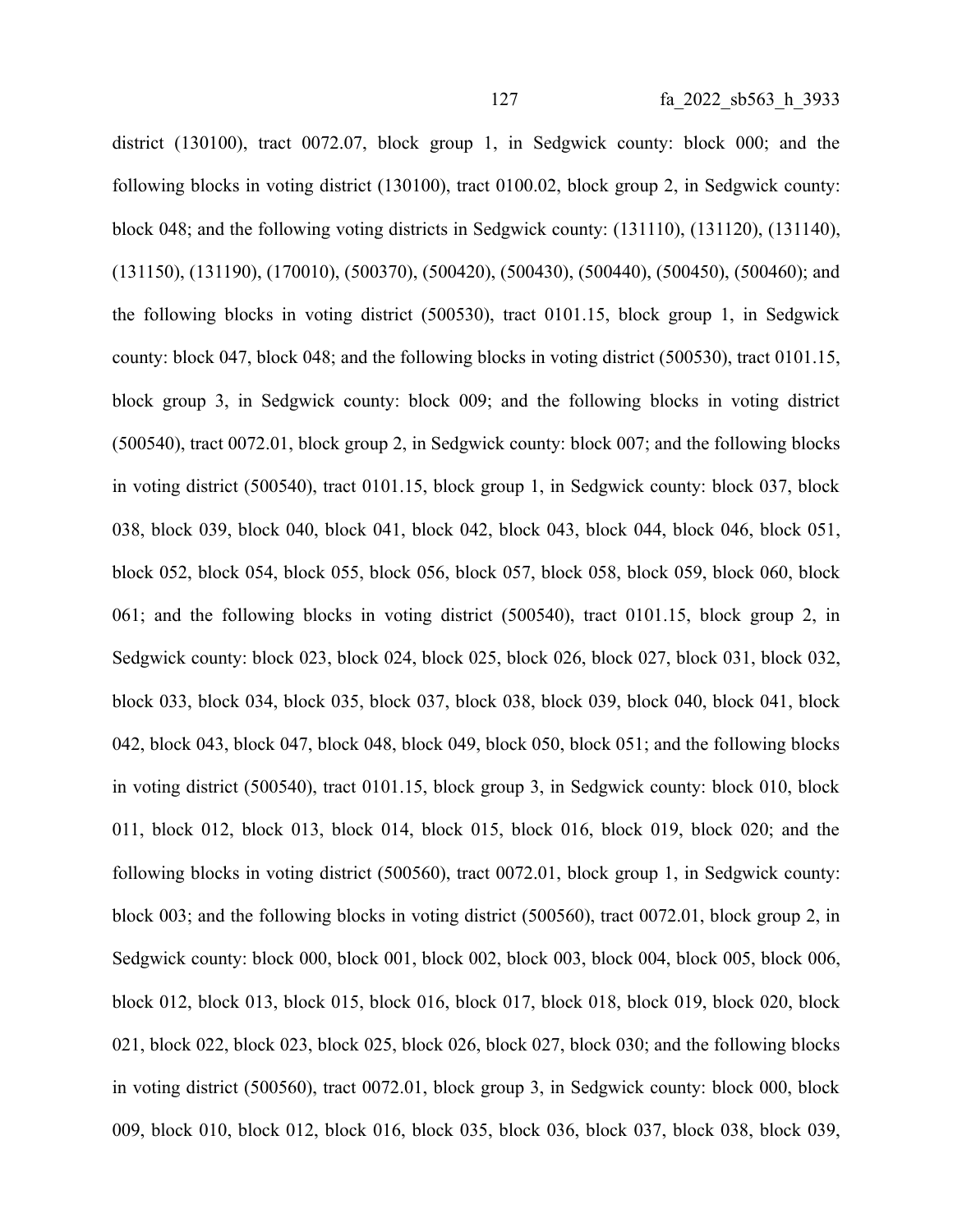block 040, block 041, block 042, block 043, block 044, block 045, block 046, block 047, block 048, block 049, block 050, block 051, block 052, block 053; and the following voting districts in Sedgwick county: (500570); and the following blocks in voting district (500710), tract 0101.15, block group 1, in Sedgwick county: block 066, block 067, block 068; and the following voting districts in Sedgwick county: (503070), (503120).

Sec. 136. Representative district 88 shall consist of the following voting districts in Butler county: (00009F), (00009G); and the following blocks in voting district (000340), tract 0209.01, block group 3, in Butler county: block 003, block 004, block 005, block 006, block 007; and the following blocks in voting district (140010), tract 0202.06, block group 1, in Butler county: block 012, block 013, block 017; and the following blocks in voting district (140010), tract 0202.06, block group 2, in Butler county: block 008; and the following blocks in voting district (140020), tract 0202.10, block group 2, in Butler county: block 000, block 001, block 002, block 003, block 004, block 005, block 006, block 007, block 008, block 009, block 011, block 012, block 016, block 018; and the following blocks in voting district (140050), tract 0202.10, block group 2, in Butler county: block 014, block 015, block 017; and the following voting districts in Sedgwick county: (120030), (120320); and the following blocks in voting district (120380), tract 0100.01, block group 1, in Sedgwick county: block 040, block 041, block 042, block 044, block 045, block 047, block 050, block 051, block 054; and the following blocks in voting district (120380), tract 0100.02, block group 1, in Sedgwick county: block 026, block 027, block 036, block 037; and the following voting districts in Sedgwick county: (120410); and the following blocks in voting district (120440), tract 0066.00, block group 1, in Sedgwick county: block 000, block 001; and the following blocks in voting district (120440), tract 0067.00, block group 1, in Sedgwick county: block 017; and the following blocks in voting district (120440), tract 0070.00, block group 3, in Sedgwick county: block 014, block 015; and the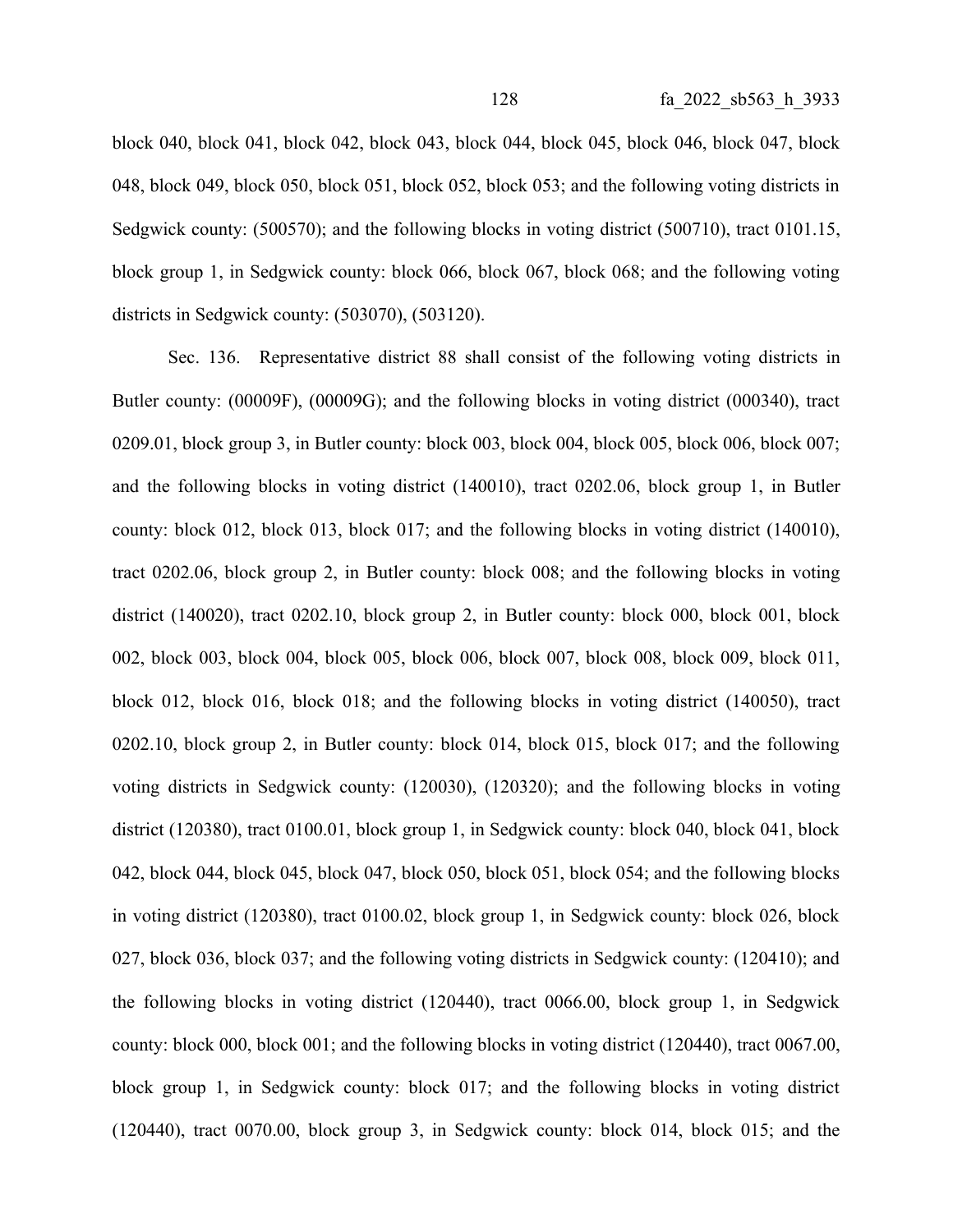following blocks in voting district (120440), tract 0072.05, block group 1, in Sedgwick county: block 007; and the following voting districts in Sedgwick county: (130090), (130840), (131170), (131180); and the following blocks in voting district (500380), tract 0070.00, block group 3, in Sedgwick county: block 000, block 001, block 002, block 003, block 006, block 007, block 008, block 009, block 010, block 011, block 012, block 013, block 016, block 017; and the following blocks in voting district (500380), tract 0071.02, block group 1, in Sedgwick county: block 004, block 005; and the following blocks in voting district (500380), tract 0072.05, block group 1, in Sedgwick county: block 003, block 004, block 005, block 006, block 008; and the following blocks in voting district (500380), tract 0072.06, block group 1, in Sedgwick county: block 000, block 001, block 002, block 003, block 004, block 005, block 006, block 007, block 008, block 009, block 010, block 011, block 012, block 013, block 014, block 015, block 016, block 017, block 018, block 019, block 020, block 021, block 022, block 023, block 024; and the following blocks in voting district (500380), tract 0072.06, block group 2, in Sedgwick county: block 000, block 001; and the following blocks in voting district (500380), tract 0100.03, block group 1, in Sedgwick county: block 000; and the following voting districts in Sedgwick county: (500390), (500400), (500410), (500580); and the following blocks in voting district (500590), tract 0100.01, block group 1, in Sedgwick county: block 033, block 034, block 035, block 036, block 037, block 046, block 048, block 049, block 052, block 053; and the following blocks in voting district (500590), tract 0100.02, block group 1, in Sedgwick county: block 028, block 031, block 032, block 033, block 034, block 035; and the following blocks in voting district (500820), tract 0066.00, block group 1, in Sedgwick county: block 004; and the following blocks in voting district (500820), tract 0067.00, block group 1, in Sedgwick county: block 004; and the following blocks in voting district (500820), tract 0070.00, block group 3, in Sedgwick county: block 018, block 019, block 020, block 021, block 022; and the following blocks in voting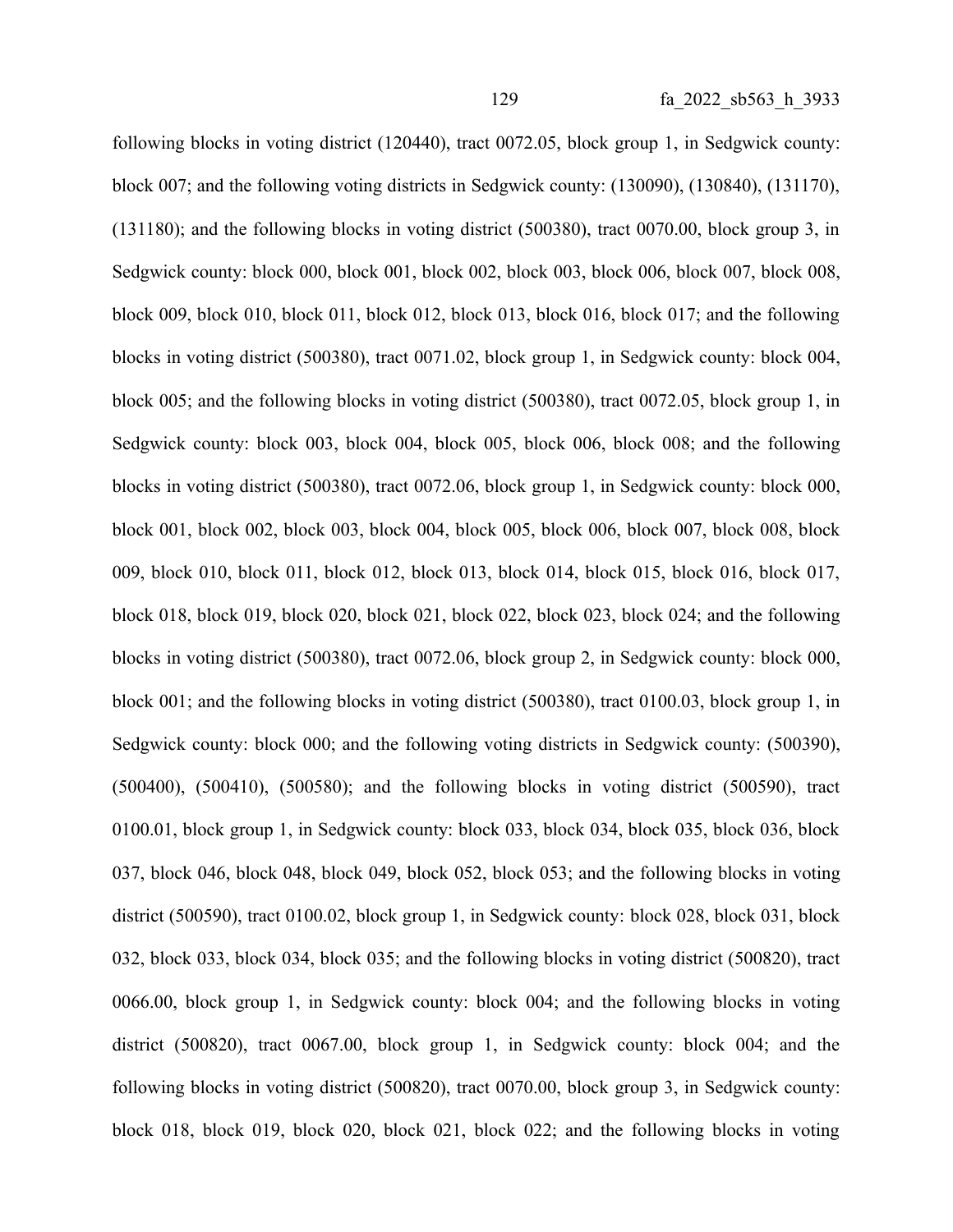district (502570), tract 0100.06, block group 1, in Sedgwick county: block 000, block 001, block 005, block 006, block 007, block 008, block 012, block 013, block 014, block 015, block 021, block 029, block 033, block 034, block 054, block 072; and the following blocks in voting district (502580), tract 0066.00, block group 2, in Sedgwick county: block 066, block 067; and the following blocks in voting district (502580), tract 0100.03, block group 1, in Sedgwick county: block 025; and the following voting districts in Sedgwick county: (600010).

Sec. 137. Representative district 89 shall consist of the following blocks in voting district (120330), tract 0101.13, block group 2, in Sedgwick county: block 001, block 009, block 010, block 029, block 030, block 031, block 034; and the following voting districts in Sedgwick county: (120790), (130050), (130940), (130950), (131080), (131090), (140030), (140050), (190010), (500120), (500170), (500180), (500190), (500200), (500210), (500230), (500240), (500260); and the following blocks in voting district (500280), tract 0101.13, block group 2, in Sedgwick county: block 022, block 025, block 026, block 035, block 041, block 042, block 043, block 051, block 053, block 055, block 056, block 057, block 063, block 065; and the following blocks in voting district (502220), tract 0101.11, block group 2, in Sedgwick county: block 000, block 001, block 002, block 003, block 005, block 006, block 007, block 008, block 009, block 010, block 011, block 012, block 013; and the following blocks in voting district (502220), tract 0101.11, block group 3, in Sedgwick county: block 000, block 001, block 002, block 003, block 004, block 005, block 006, block 019; and the following blocks in voting district (502220), tract 0101.11, block group 4, in Sedgwick county: block 000, block 003, block 004, block 005, block 006, block 007, block 008, block 009, block 010, block 011, block 012, block 013, block 014, block 015, block 016, block 017, block 018, block 019, block 020, block 021, block 022, block 023, block 024; and the following blocks in voting district (502220), tract 0101.13, block group 2, in Sedgwick county: block 000; and the following voting districts in Sedgwick county: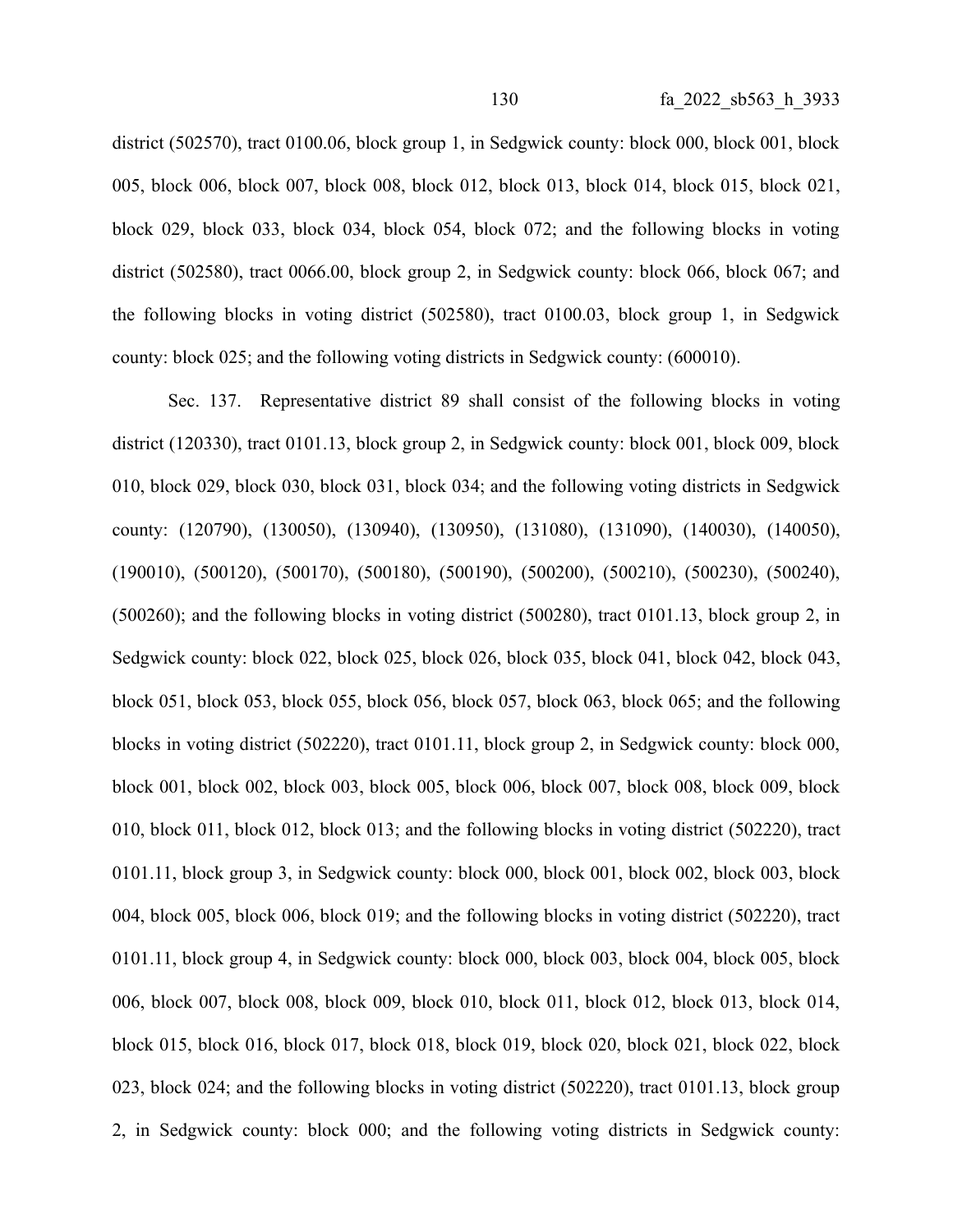(502230), (502830).

Sec. 138. Representative district 90 shall consist of the following voting districts in Sedgwick county: (120110), (120460), (120470), (120480), (130430), (130700), (130710), (130720), (130730), (130740), (130750), (130760), (130770), (130780), (130790); and the following blocks in voting district (130800), tract 0102.02, block group 2, in Sedgwick county: block 090, block 101, block 103; and the following voting districts in Sedgwick county: (131370), (131390), (131540), (131550), (131560), (131570), (131580), (180030), (190030); and the following blocks in voting district (501480), tract 0103.01, block group 1, in Sedgwick county: block 003, block 006, block 007; and the following blocks in voting district (501480), tract 0103.01, block group 2, in Sedgwick county: block 002, block 005, block 006, block 007, block 020; and the following blocks in voting district (501500), tract 0103.01, block group 3, in Sedgwick county: block 000, block 009, block 010, block 011, block 012, block 013, block 014, block 015, block 016, block 017, block 019, block 020, block 021, block 022; and the following voting districts in Sedgwick county: (501680), (502480); and the following blocks in voting district (502960), tract 0102.01, block group 1, in Sedgwick county: block 038; and the following blocks in voting district (503290), tract 0103.02, block group 1, in Sedgwick county: block 006, block 009, block 010; and the following blocks in voting district (503290), tract 0103.02, block group 3, in Sedgwick county: block 010, block 011, block 017, block 024, block 025, block 026, block 027, block 060, block 061; and the following blocks in voting district (503400), tract 0102.02, block group 2, in Sedgwick county: block 009, block 010, block 011, block 060, block 061, block 063, block 064, block 065, block 066, block 072, block 073, block 074, block 075, block 076, block 077, block 078, block 082, block 085, block 086, block 089, block 091, block 092, block 093, block 094, block 095; and the following blocks in voting district (503400), tract 0102.02, block group 3, in Sedgwick county: block 048, block 049, block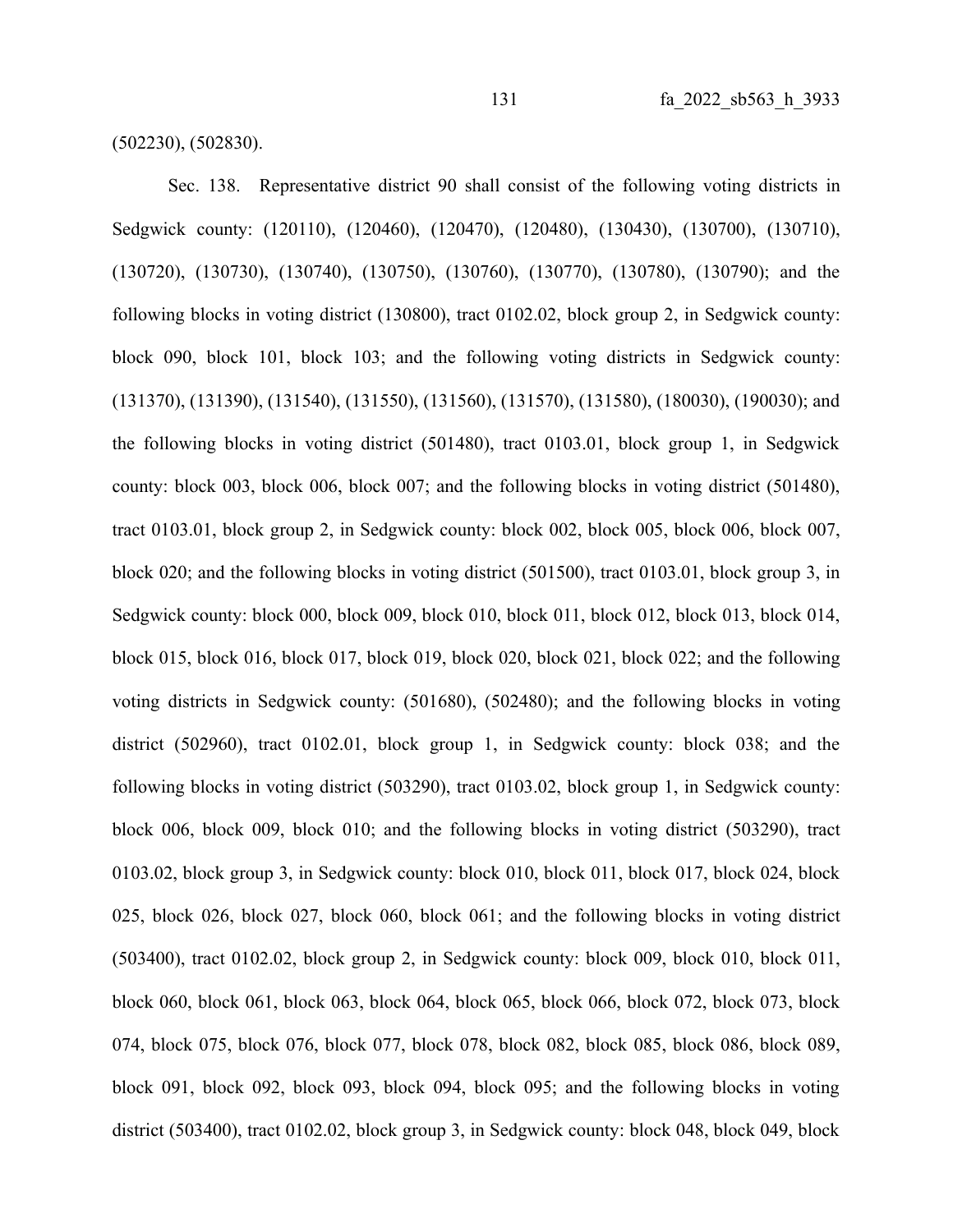058, block 059, block 060; and the following blocks in voting district (503800), tract 0102.01, block group 3, in Sedgwick county: block 001, block 002, block 003; and the following blocks in voting district (503800), tract 0102.02, block group 1, in Sedgwick county: block 000, block 001, block 002, block 007, block 008, block 009, block 010, block 011, block 012, block 013, block 014, block 015, block 016, block 017, block 018, block 019, block 020, block 021, block 022, block 023, block 024, block 025, block 026, block 027, block 028, block 029, block 030, block 031, block 032, block 033, block 034, block 035, block 036, block 037, block 038, block 039, block 040, block 041, block 042, block 043, block 044, block 045, block 046, block 047, block 048, block 049, block 050, block 051, block 052, block 053, block 054, block 055, block 056, block 057, block 058, block 059, block 060, block 061, block 062, block 063, block 064, block 065, block 066, block 067, block 068, block 069, block 070, block 071, block 072, block 073, block 074, block 075, block 076, block 077, block 078, block 079, block 081, block 083, block 084, block 085, block 093, block 095, block 096, block 097, block 098, block 099, block 100, block 103, block 104; and the following blocks in voting district (503800), tract 0102.02, block group 4, in Sedgwick county: block 000; and the following voting districts in Sedgwick county: (700010); and the following blocks in voting district (700210), tract 0103.01, block group 1, in Sedgwick county: block 004, block 005; and the following blocks in voting district (700210), tract 0103.01, block group 2, in Sedgwick county: block 001, block 008, block 009; and the following blocks in voting district (700210), tract 0103.02, block group 1, in Sedgwick county: block 011, block 012, block 013, block 015, block 030, block 032; and the following blocks in voting district (700210), tract 0103.02, block group 3, in Sedgwick county: block 059, block 062; and the following voting districts in Sedgwick county: (700260), (700290), (700310), (700330), (700350), (700390).

Sec. 139. Representative district 91 shall consist of the following voting districts in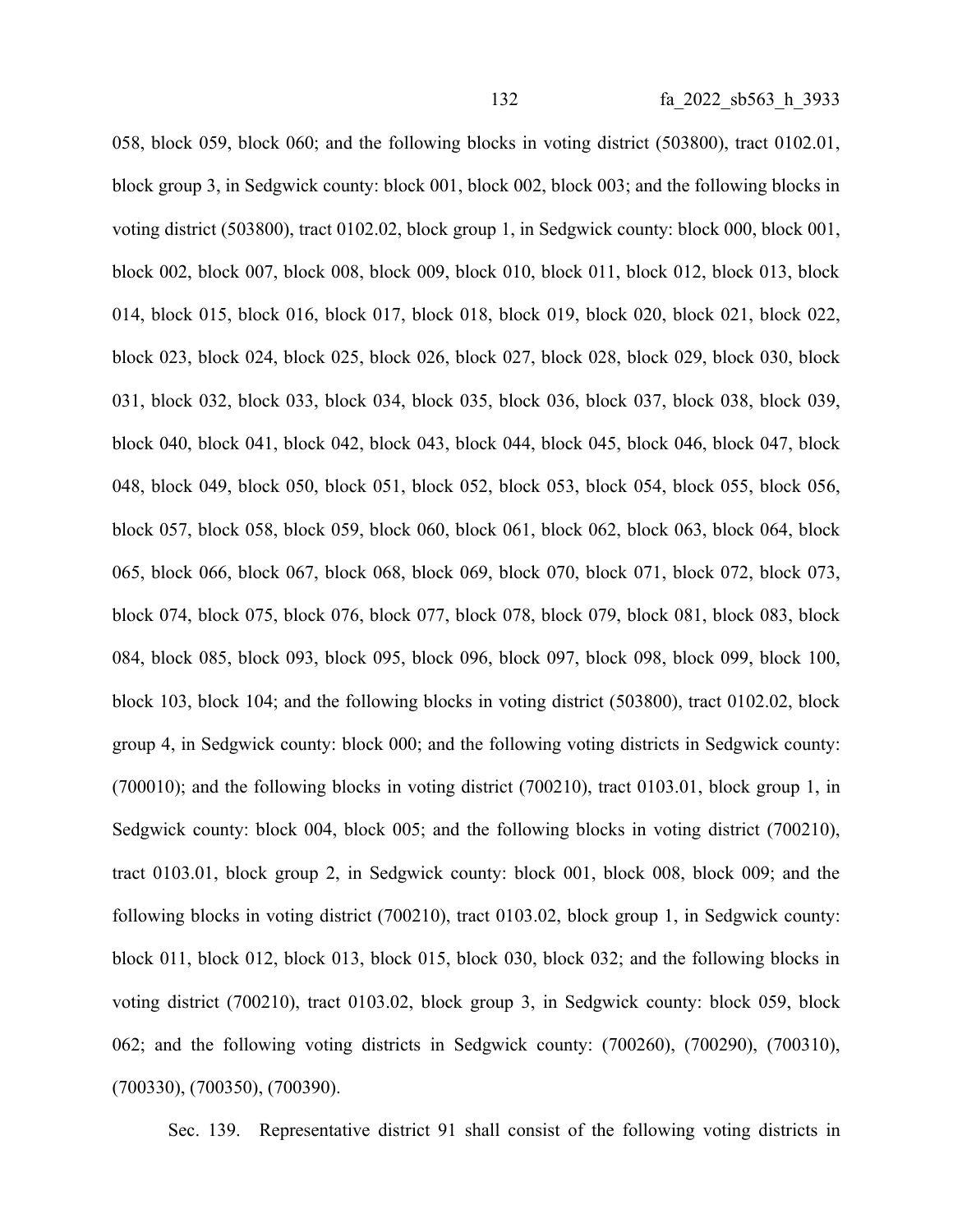Sedgwick county: (120150); and the following blocks in voting district (120330), tract 0101.13, block group 1, in Sedgwick county: block 042; and the following blocks in voting district (120340), tract 0081.00, block group 2, in Sedgwick county: block 000, block 001, block 002, block 003, block 004, block 016; and the following voting districts in Sedgwick county: (120350), (120490), (120500), (120540); and the following blocks in voting district (121320), tract 0103.02, block group 4, in Sedgwick county: block 096, block 097; and the following voting districts in Sedgwick county: (130060), (130480), (130490), (130500); and the following blocks in voting district (130800), tract 0102.02, block group 2, in Sedgwick county: block 096; and the following voting districts in Sedgwick county: (130960), (130970), (130980), (130990), (131010), (131020), (131030), (131040), (131050), (131060), (131070), (131310), (131320), (131330), (131340), (131350), (131360), (131380), (131590), (131600), (150040), (170050), (190050); and the following blocks in voting district (500280), tract 0101.13, block group 2, in Sedgwick county: block 027, block 028, block 036, block 037, block 044, block 046, block 047, block 048, block 049; and the following blocks in voting district (501460), tract 0103.01, block group 1, in Sedgwick county: block 023; and the following blocks in voting district (501460), tract 0103.01, block group 3, in Sedgwick county: block 024, block 025; and the following blocks in voting district (501480), tract 0103.01, block group 1, in Sedgwick county: block 000, block 001, block 008, block 009, block 010, block 011, block 012, block 013, block 014, block 016, block 017, block 018, block 019, block 020, block 021, block 022, block 024, block 025; and the following blocks in voting district (501480), tract 0103.01, block group 2, in Sedgwick county: block 003, block 010, block 011, block 012, block 014, block 016, block 017, block 018, block 021, block 022, block 023, block 024, block 025; and the following blocks in voting district (501480), tract 0103.01, block group 3, in Sedgwick county: block 001, block 002, block 003, block 004, block 005, block 006; and the following blocks in voting district (501480), tract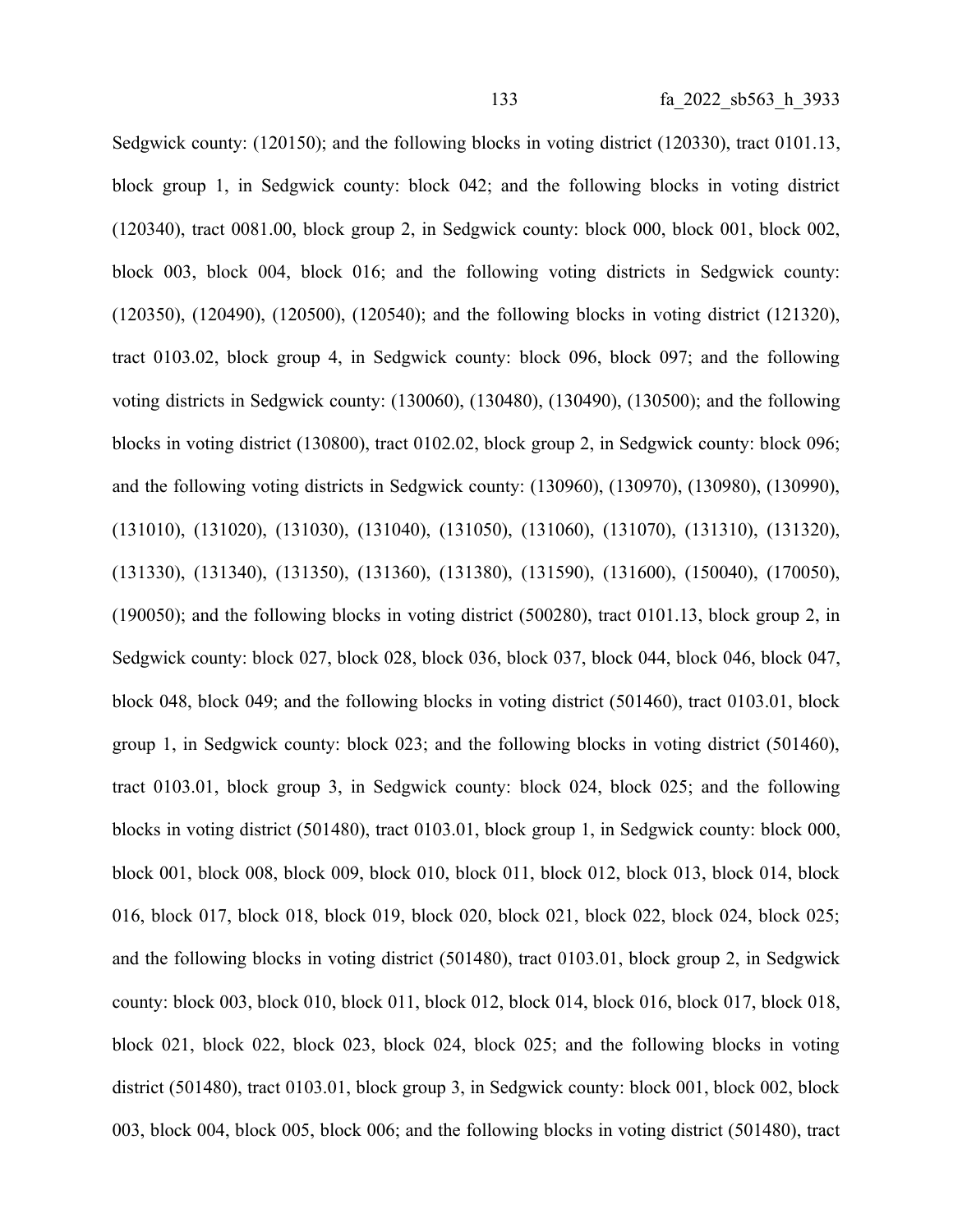0103.02, block group 4, in Sedgwick county: block 087; and the following blocks in voting district (501500), tract 0103.01, block group 3, in Sedgwick county: block 007, block 008, block 026; and the following blocks in voting district (502000), tract 0083.00, block group 1, in Sedgwick county: block 000, block 001, block 002, block 003, block 004, block 005, block 006, block 007, block 008, block 009, block 010, block 011, block 012, block 013, block 014, block 015, block 016, block 017, block 018, block 019, block 020, block 021, block 022; and the following blocks in voting district (502000), tract 0083.00, block group 4, in Sedgwick county: block 000, block 001; and the following voting districts in Sedgwick county: (502030), (502040), (502070); and the following blocks in voting district (502220), tract 0101.13, block group 1, in Sedgwick county: block 013, block 014, block 030; and the following voting districts in Sedgwick county: (502850), (502890), (502900), (502930); and the following blocks in voting district (502960), tract 0081.00, block group 5, in Sedgwick county: block 001, block 003, block 004; and the following blocks in voting district (502960), tract 0101.13, block group 4, in Sedgwick county: block 047, block 048, block 050, block 051; and the following blocks in voting district (503290), tract 0103.02, block group 1, in Sedgwick county: block 000, block 001, block 002, block 003, block 004; and the following blocks in voting district (503290), tract 0103.02, block group 3, in Sedgwick county: block 000, block 001; and the following blocks in voting district (503290), tract 0103.02, block group 4, in Sedgwick county: block 001, block 002, block 003, block 004, block 007, block 008, block 014, block 015, block 016, block 024, block 028, block 029, block 030, block 031, block 032, block 033, block 034, block 035, block 036, block 037, block 038, block 039, block 040, block 041, block 042, block 051, block 052, block 053, block 054, block 092, block 094; and the following voting districts in Sedgwick county: (503370); and the following blocks in voting district (503400), tract 0102.02, block group 2, in Sedgwick county: block 084, block 087, block 088; and the following voting districts in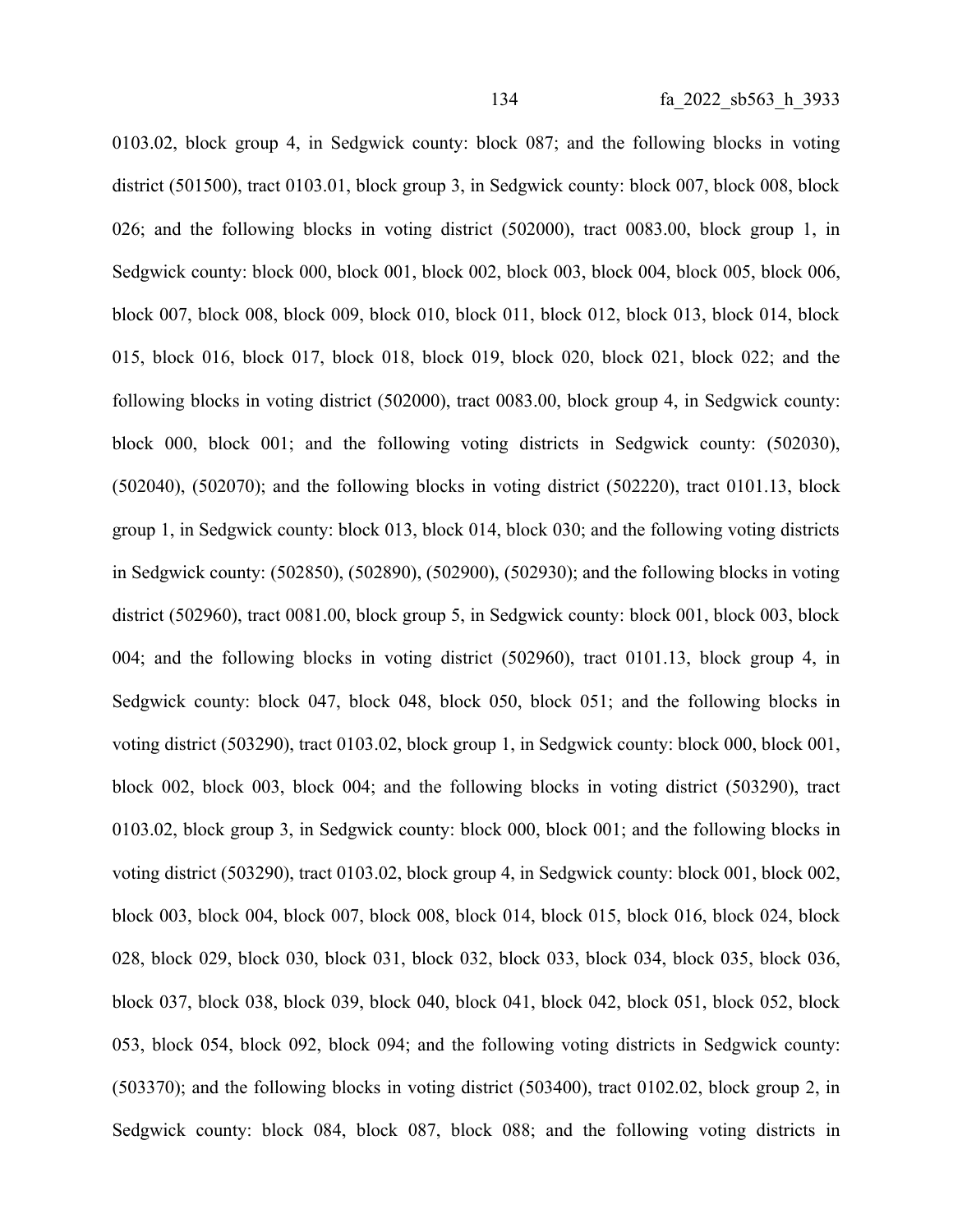Sedgwick county:  $(503470)$ ,  $(503490)$ ,  $(503500)$ ; and the following blocks in voting district (700210), tract 0103.01, block group 2, in Sedgwick county: block 000, block 015, block 019, block 026, block 027; and the following blocks in voting district (700210), tract 0103.02, block group 1, in Sedgwick county: block 005, block 007, block 008, block 016, block 020, block 021, block 023, block 024, block 025, block 026, block 027, block 028, block 029, block 031, block 037; and the following blocks in voting district (700210), tract 0103.02, block group 4, in Sedgwick county: block 067, block 068, block 077, block 081, block 085, block 086, block 093, block 095, block 098, block 099; and the following voting districts in Sedgwick county: (700400).

Sec. 140. Representative district 92 shall consist of the following voting districts in Sedgwick county: (501860), (501870), (501880), (501890), (501900), (501910), (501920), (501940); and the following blocks in voting district (502000), tract 0083.00, block group 1, in Sedgwick county: block 023, block 024, block 025, block 026; and the following blocks in voting district (502000), tract 0083.00, block group 4, in Sedgwick county: block 002, block 003, block 004, block 005, block 006, block 016, block 017; and the following voting districts in Sedgwick county: (502010).

Sec. 141. Representative district 93 shall consist of the following blocks in voting district (120300), tract 0096.05, block group 1, in Sedgwick county: block 011, block 013, block 014, block 015; and the following voting districts in Sedgwick county: (120450); and the following blocks in voting district (130250), tract 0095.10, block group 1, in Sedgwick county: block 014, block 015, block 016, block 017, block 018, block 019, block 020; and the following blocks in voting district (130260), tract 0095.10, block group 1, in Sedgwick county: block 000, block 001, block 002, block 003, block 004, block 005, block 006, block 007, block 008, block 009, block 012, block 013, block 027, block 028; and the following voting districts in Sedgwick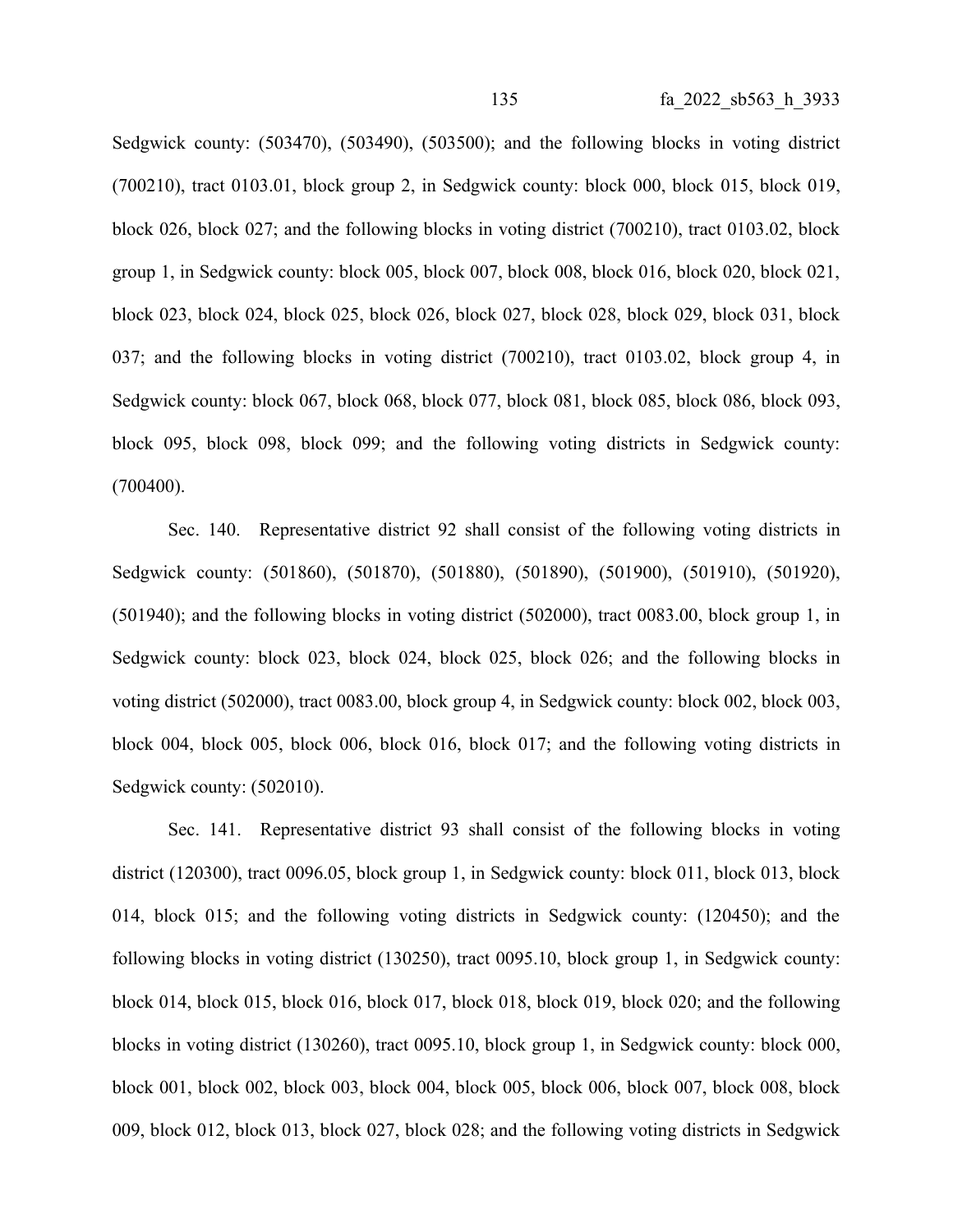county: (130290), (130310), (130580), (130850), (130880), (130890), (130900), (130910), (130920), (130930), (131250), (131260), (131270), (131280), (131290), (131300), (131680), (170030); and the following blocks in voting district (190040), tract 0096.05, block group 2, in Sedgwick county: block 110, block 111; and the following blocks in voting district (501080), tract 0095.10, block group 1, in Sedgwick county: block 038, block 052; and the following blocks in voting district (501090), tract 0095.10, block group 1, in Sedgwick county: block 039, block 040, block 041, block 042, block 044, block 046; and the following blocks in voting district (501090), tract 0096.05, block group 1, in Sedgwick county: block 000, block 001, block 002; and the following voting districts in Sedgwick county: (502120); and the following blocks in voting district (502140), tract 0095.09, block group 2, in Sedgwick county: block 000, block 001, block 002, block 025, block 026, block 027, block 030, block 031, block 032, block 033, block 034; and the following blocks in voting district (502140), tract 0095.10, block group 1, in Sedgwick county: block 011, block 021, block 022, block 023, block 024, block 025, block 026, block 029, block 030, block 031, block 032, block 033, block 034, block 035, block 036, block 037, block 045, block 047, block 048, block 050, block 051; and the following voting districts in Sedgwick county: (502490); and the following blocks in voting district (502630), tract 0096.05, block group 2, in Sedgwick county: block 112, block 115, block 116; and the following blocks in voting district (502700), tract 0055.02, block group 2, in Sedgwick county: block 013, block 014, block 015, block 016, block 017, block 018, block 020, block 021, block 022; and the following blocks in voting district (502700), tract 0055.02, block group 3, in Sedgwick county: block 000, block 001, block 002, block 003, block 004, block 005, block 006, block 007, block 008, block 009, block 010, block 011, block 012, block 014; and the following voting districts in Sedgwick county: (502730), (502740), (502810), (503170), (503250), (503260); and the following blocks in voting district (503760), tract 0055.02, block group 1, in Sedgwick county: block 007, block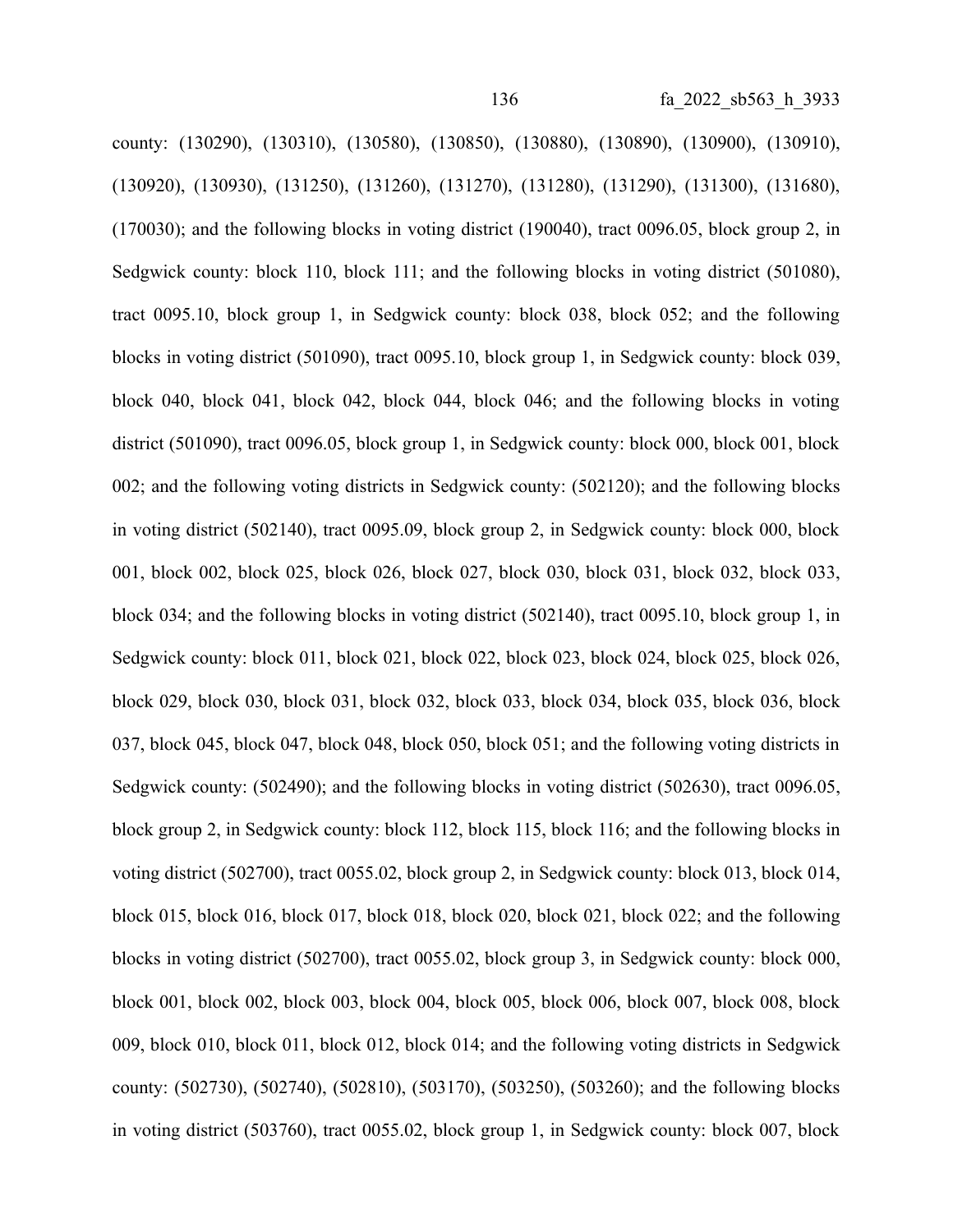022, block 023, block 027, block 031; and the following blocks in voting district (503760), tract 0055.02, block group 2, in Sedgwick county: block 019, block 023, block 024, block 025, block 028, block 029; and the following blocks in voting district (503760), tract 0055.02, block group 3, in Sedgwick county: block 013; and the following blocks in voting district (503760), tract 0097.00, block group 1, in Sedgwick county: block 022, block 036, block 045, block 046, block 047; and the following blocks in voting district (503760), tract 0097.00, block group 2, in Sedgwick county: block 000, block 001, block 002, block 003, block 004, block 005, block 006, block 007, block 008, block 009, block 010, block 011, block 012, block 013, block 014, block 015, block 016, block 017, block 018, block 019, block 020, block 021, block 022, block 023, block 024, block 025, block 026, block 027, block 028, block 029, block 030, block 031, block 032, block 033, block 034, block 035, block 036, block 037, block 038, block 039, block 040, block 041, block 042, block 043, block 044, block 045, block 046; and the following blocks in voting district (503760), tract 0097.00, block group 4, in Sedgwick county: block 000, block 001, block 002, block 003, block 004, block 005, block 006, block 007, block 008, block 009, block 010, block 011, block 012, block 013, block 014, block 015, block 016, block 017, block 018, block 019, block 020, block 021, block 022, block 023, block 024, block 025, block 026, block 027, block 028, block 030, block 031, block 032, block 033, block 035, block 036, block 040, block 041, block 044, block 045, block 046, block 047, block 048, block 049, block 050, block 051, block 052, block 053, block 054, block 055, block 056, block 057, block 059, block 060, block 061, block 062; and the following blocks in voting district (503770), tract 0097.00, block group 1, in Sedgwick county: block 027, block 028, block 030, block 031, block 032, block 033, block 034, block 035, block 037, block 038, block 039, block 040, block 041, block 048, block 049, block 050, block 051; and the following voting districts in Sedgwick county: (503920), (503930), (600340), (800010).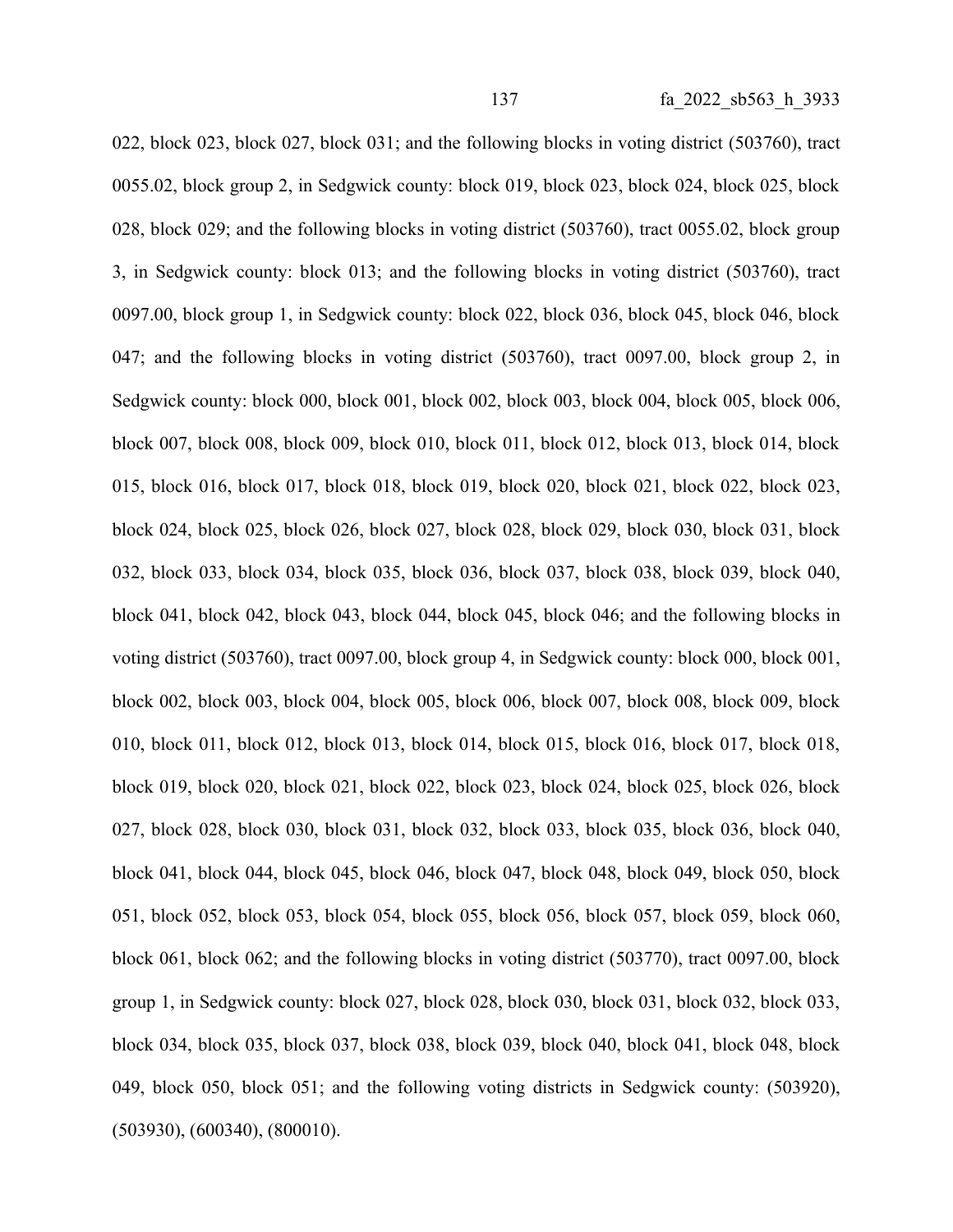Sec. 142. Representative district 94 shall consist of the following blocks in voting district (130250), tract 0095.11, block group 1, in Sedgwick county: block 000, block 001, block 002, block 003, block 004, block 005, block 006, block 007, block 008, block 009, block 010, block 011, block 012, block 013, block 014, block 016, block 017, block 018, block 020, block 021, block 022, block 023, block 024, block 025, block 026; and the following blocks in voting district (130250), tract 0095.11, block group 2, in Sedgwick county: block 000, block 001; and the following blocks in voting district (130250), tract 0095.11, block group 4, in Sedgwick county: block 001; and the following voting districts in Sedgwick county: (130420), (130610), (130690), (180010), (190020); and the following blocks in voting district (501060), tract 0095.11, block group 2, in Sedgwick county: block 022; and the following blocks in voting district (501060), tract 0095.11, block group 4, in Sedgwick county: block 000, block 002, block 020, block 021, block 022, block 023, block 024, block 032; and the following blocks in voting district (501080), tract 0095.11, block group 2, in Sedgwick county: block 002, block 003, block 004, block 005, block 006, block 007, block 008, block 010, block 011, block 012, block 013, block 014, block 015, block 016, block 017, block 018, block 019, block 021; and the following blocks in voting district (501080), tract 0095.11, block group 4, in Sedgwick county: block 009, block 010, block 011, block 012, block 013, block 014, block 015, block 016, block 017, block 018, block 019, block 025, block 026, block 027; and the following blocks in voting district (501090), tract 0095.11, block group 2, in Sedgwick county: block 023; and the following voting districts in Sedgwick county: (501620), (501630), (501640), (501650), (501660); and the following blocks in voting district (501670), tract 0095.07, block group 3, in Sedgwick county: block 001, block 007, block 008, block 009; and the following voting districts in Sedgwick county: (501730), (502160), (502180), (502450), (502470).

Sec. 143. Representative district 95 shall consist of the following voting districts in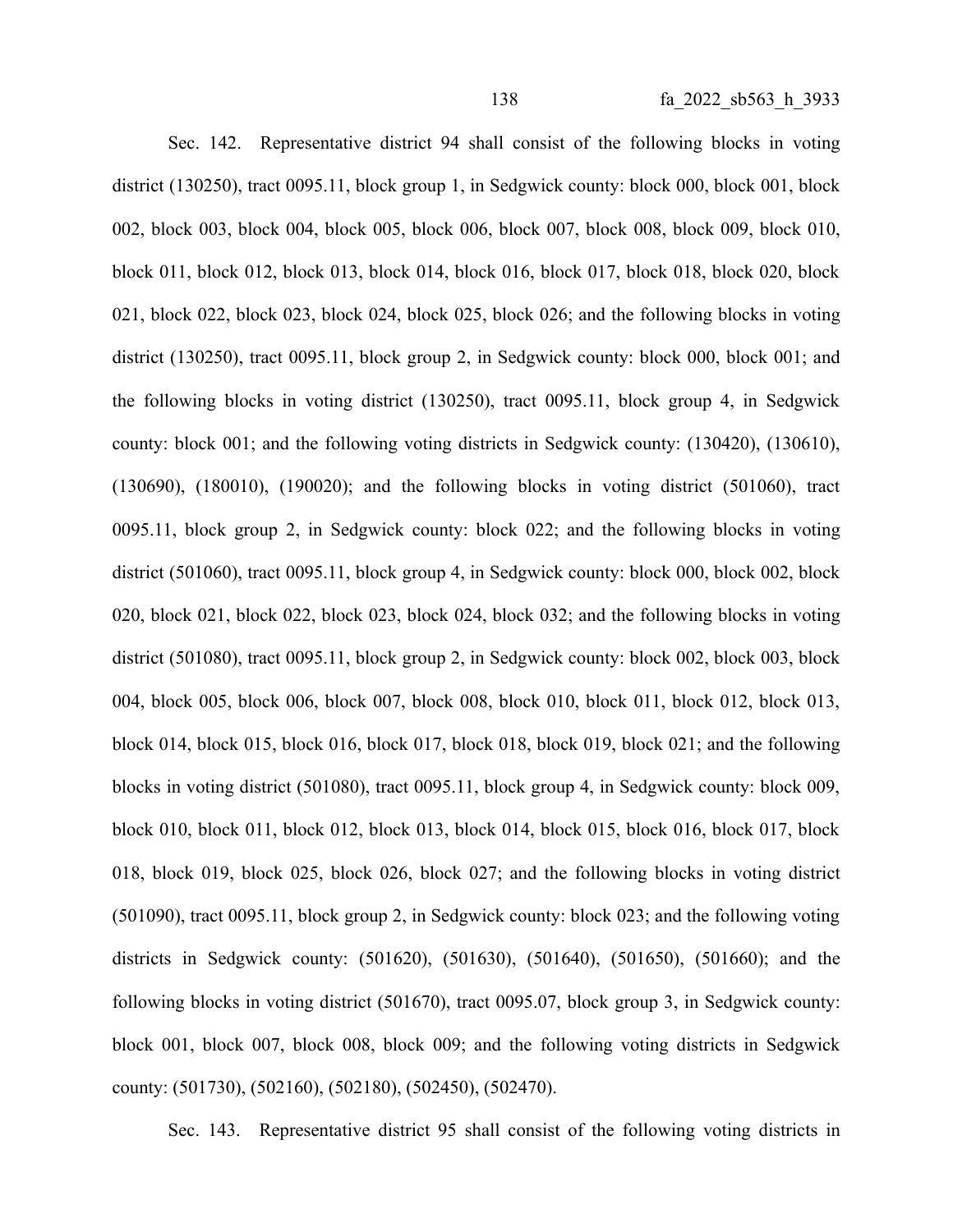Sedgwick county: (120130), (130460), (500980), (500990), (501000), (501010), (501020), (501030), (501830).

Sec. 144. Representative district 96 shall consist of the following blocks in voting district (130190), tract 0051.00, block group 2, in Sedgwick county: block 003; and the following blocks in voting district (130190), tract 0051.00, block group 3, in Sedgwick county: block 011, block 012, block 013, block 014, block 015, block 016, block 017; and the following blocks in voting district (130190), tract 0051.00, block group 4, in Sedgwick county: block 000, block 001, block 002, block 003, block 004, block 005, block 006, block 007, block 008, block 009, block 010, block 011, block 012, block 013, block 029, block 030, block 031, block 032; and the following blocks in voting district (130190), tract 0057.00, block group 5, in Sedgwick county: block 000, block 001, block 002, block 003, block 004, block 005, block 014; and the following voting districts in Sedgwick county: (500880), (500890); and the following blocks in voting district (500910), tract 0057.00, block group 1, in Sedgwick county: block 001, block 002, block 003, block 016; and the following blocks in voting district (500910), tract 0057.00, block group 3, in Sedgwick county: block 000, block 001, block 002, block 003, block 004, block 005, block 015; and the following blocks in voting district (500910), tract 0059.00, block group 3, in Sedgwick county: block 009, block 010, block 011, block 012; and the following blocks in voting district (501170), tract 0053.00, block group 2, in Sedgwick county: block 003, block 004, block 005, block 006, block 007, block 008, block 009, block 010, block 011, block 012, block 013, block 014, block 015, block 016, block 017, block 018, block 019, block 020, block 021; and the following blocks in voting district (501170), tract 0053.00, block group 3, in Sedgwick county: block 000, block 001, block 002, block 003; and the following blocks in voting district (501170), tract 0053.00, block group 4, in Sedgwick county: block 000, block 001, block 002; and the following blocks in voting district (501170), tract 0053.00, block group 6, in Sedgwick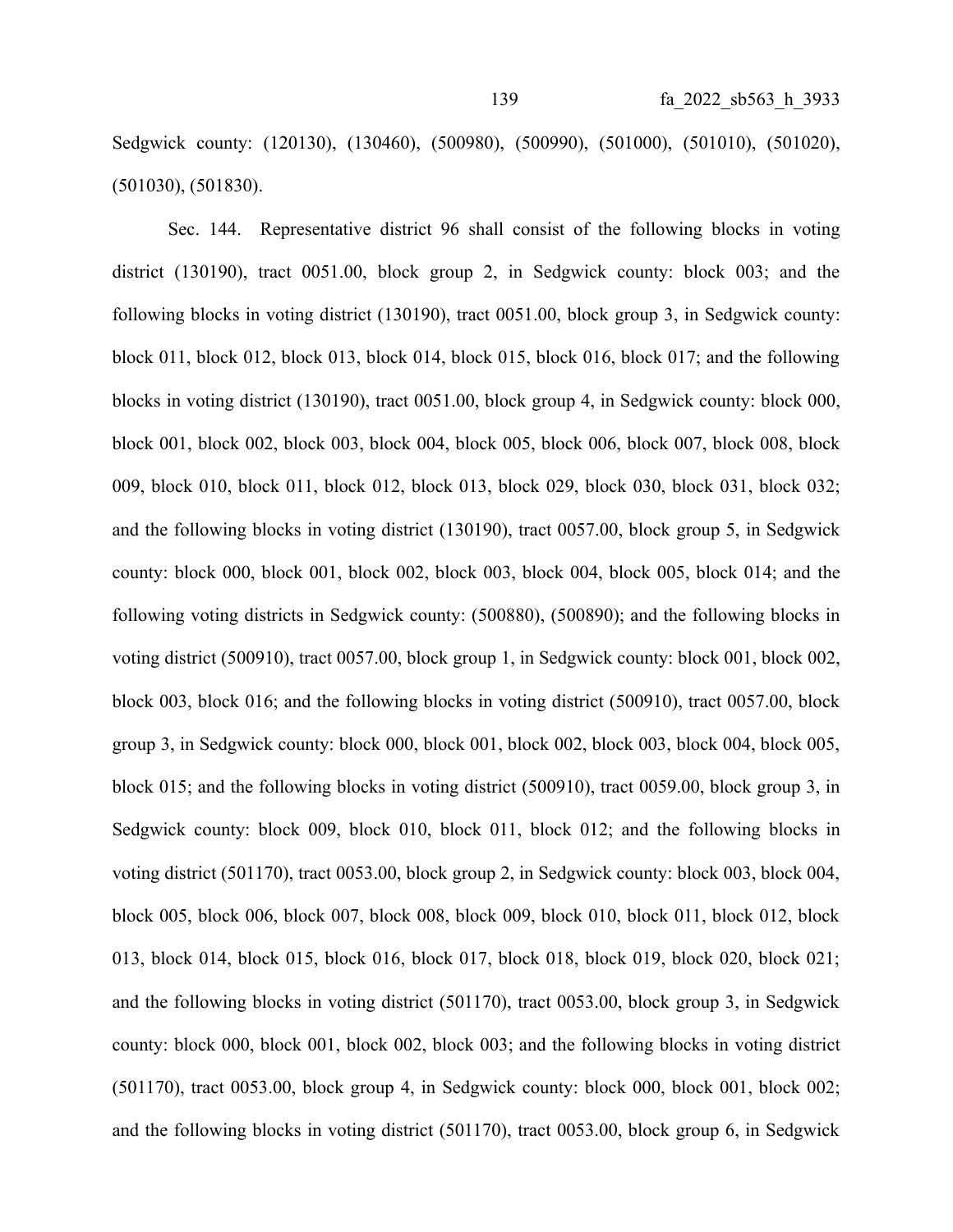county: block 000, block 001, block 002, block 003, block 004, block 005; and the following blocks in voting district (501170), tract 0053.00, block group 7, in Sedgwick county: block 000, block 001, block 002, block 003, block 004, block 005, block 010, block 011, block 012, block 013, block 014, block 015; and the following blocks in voting district (501180), tract 0053.00, block group 3, in Sedgwick county: block 004, block 005, block 006, block 007, block 008, block 009, block 010, block 011, block 012, block 013, block 014; and the following blocks in voting district (501180), tract 0053.00, block group 4, in Sedgwick county: block 003, block 004, block 005, block 006, block 007, block 008, block 009, block 010, block 011, block 012, block 013, block 014; and the following blocks in voting district (501180), tract 0053.00, block group 5, in Sedgwick county: block 000, block 001, block 002, block 003, block 004, block 005, block 006, block 007, block 008, block 009, block 010, block 011, block 012, block 013, block 014, block 015, block 016; and the following blocks in voting district (501180), tract 0053.00, block group 6, in Sedgwick county: block 008, block 009, block 010, block 011, block 012, block 013, block 014, block 015, block 016, block 017, block 018, block 019, block 020; and the following blocks in voting district (501180), tract 0054.02, block group 2, in Sedgwick county: block 000, block 001, block 002, block 003, block 004, block 005, block 006, block 007, block 008, block 009; and the following voting districts in Sedgwick county: (501200); and the following blocks in voting district (501210), tract 0054.02, block group 1, in Sedgwick county: block 000, block 001, block 002, block 003, block 004, block 005, block 006, block 007; and the following blocks in voting district (501210), tract 0054.02, block group 3, in Sedgwick county: block 000, block 001, block 002, block 003, block 004, block 005, block 006, block 007, block 008, block 009, block 010, block 011, block 012, block 013, block 014, block 015, block 016, block 017, block 018, block 019, block 020, block 021, block 022, block 023, block 024, block 025, block 026, block 046.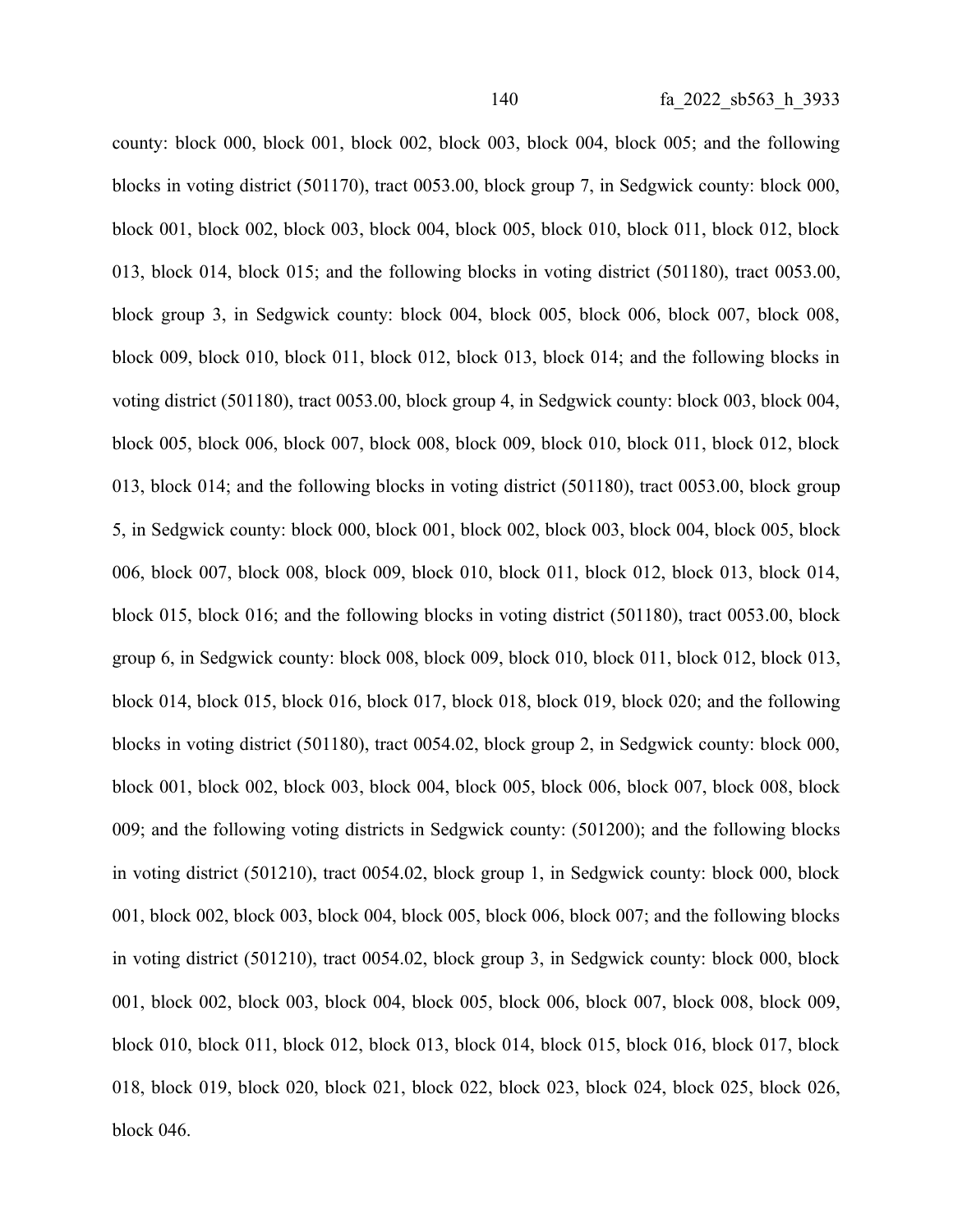Sec. 145. Representative district 97 shall consist of the following voting districts in Sedgwick county: (120100); and the following blocks in voting district (130190), tract 0051.00, block group 1, in Sedgwick county: block 010; and the following blocks in voting district (130190), tract 0051.00, block group 3, in Sedgwick county: block 000, block 002, block 003, block 004, block 005, block 006, block 007, block 008, block 009; and the following voting districts in Sedgwick county: (130230), (130240), (130300), (130320), (130330), (130340), (130350), (130360), (130370), (130380), (130400), (130410); and the following blocks in voting district (131460), tract 0054.01, block group 2, in Sedgwick county: block 005, block 011, block 024; and the following voting districts in Sedgwick county: (131610), (131620), (131630), (131640), (131650), (131660), (131670), (140080), (170020); and the following blocks in voting district (501060), tract 0092.00, block group 2, in Sedgwick county: block 004, block 010, block 011, block 012, block 013, block 014, block 015, block 016, block 019, block 020, block 021, block 022, block 023, block 024, block 025, block 029, block 030, block 031, block 032, block 034, block 035, block 037, block 038, block 040, block 041, block 042, block 045, block 046, block 047, block 048, block 049, block 059, block 060, block 064, block 065, block 066, block 067, block 070, block 071, block 072; and the following blocks in voting district (501060), tract 0095.11, block group 3, in Sedgwick county: block 000, block 001, block 002, block 003, block 004, block 005, block 006, block 007, block 008, block 009, block 010, block 011, block 012; and the following blocks in voting district (501060), tract 0095.11, block group 4, in Sedgwick county: block 003, block 004, block 005, block 006, block 007, block 008, block 028, block 029, block 030, block 031; and the following blocks in voting district (501060), tract 0096.05, block group 2, in Sedgwick county: block 000, block 001, block 002, block 003, block 004, block 005, block 006, block 008, block 009, block 010, block 011, block 012, block 016, block 017, block 018, block 020, block 021, block 022, block 023, block 024, block 025, block 028, block 030,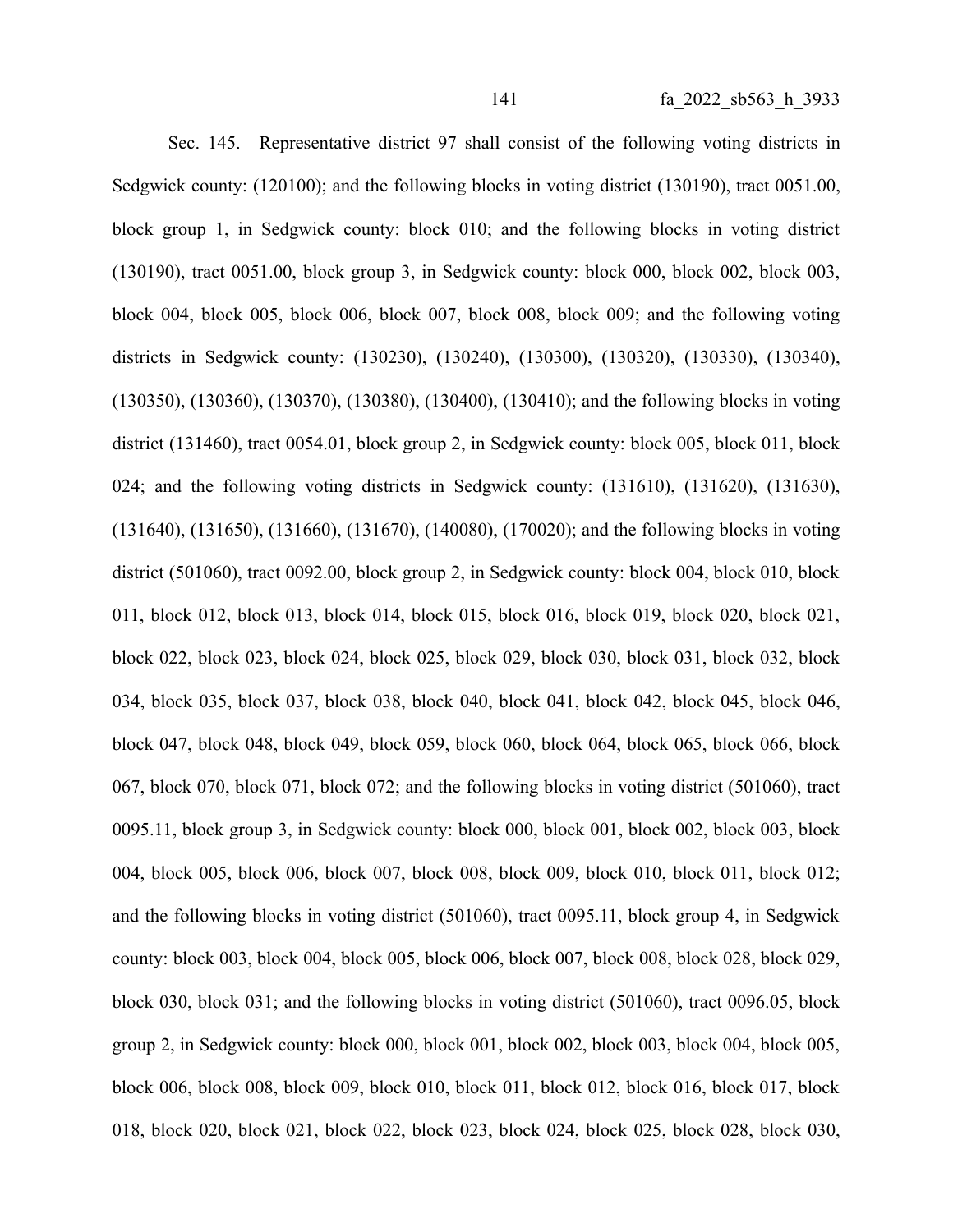block 032, block 036, block 043, block 044, block 047, block 048, block 056, block 061, block 062, block 065, block 067, block 069, block 072, block 073, block 074; and the following blocks in voting district (501090), tract 0096.05, block group 2, in Sedgwick county: block 015; and the following voting districts in Sedgwick county: (501110), (501150), (501160); and the following blocks in voting district (501170), tract 0053.00, block group 6, in Sedgwick county: block 006, block 007; and the following blocks in voting district (501170), tract 0053.00, block group 7, in Sedgwick county: block 006, block 007, block 008, block 009, block 016, block 017; and the following blocks in voting district (501180), tract 0091.00, block group 4, in Sedgwick county: block 000; and the following blocks in voting district (501210), tract 0054.01, block group 1, in Sedgwick county: block 039, block 040, block 041, block 075; and the following voting districts in Sedgwick county: (501220), (502440), (503940), (503990).

Sec. 146. Representative district 98 shall consist of the following voting districts in Sedgwick county: (120080), (120090), (120180); and the following blocks in voting district (120510), tract 0100.05, block group 3, in Sedgwick county: block 014, block 015, block 016, block 017, block 018, block 019, block 026, block 027, block 028, block 029; and the following voting districts in Sedgwick county: (120520), (130200), (130210), (130220), (130390), (130860), (130870), (131440), (131450); and the following blocks in voting district (131460), tract 0054.02, block group 3, in Sedgwick county: block 039, block 042, block 043; and the following voting districts in Sedgwick county: (131470), (131480), (131490), (170060); and the following blocks in voting district (190040), tract 0055.01, block group 3, in Sedgwick county: block 002, block 009, block 010; and the following blocks in voting district (500840), tract 0059.00, block group 1, in Sedgwick county: block 013, block 016, block 017, block 018, block 025; and the following blocks in voting district (500870), tract 0039.00, block group 2, in Sedgwick county: block 000, block 001, block 013, block 014; and the following blocks in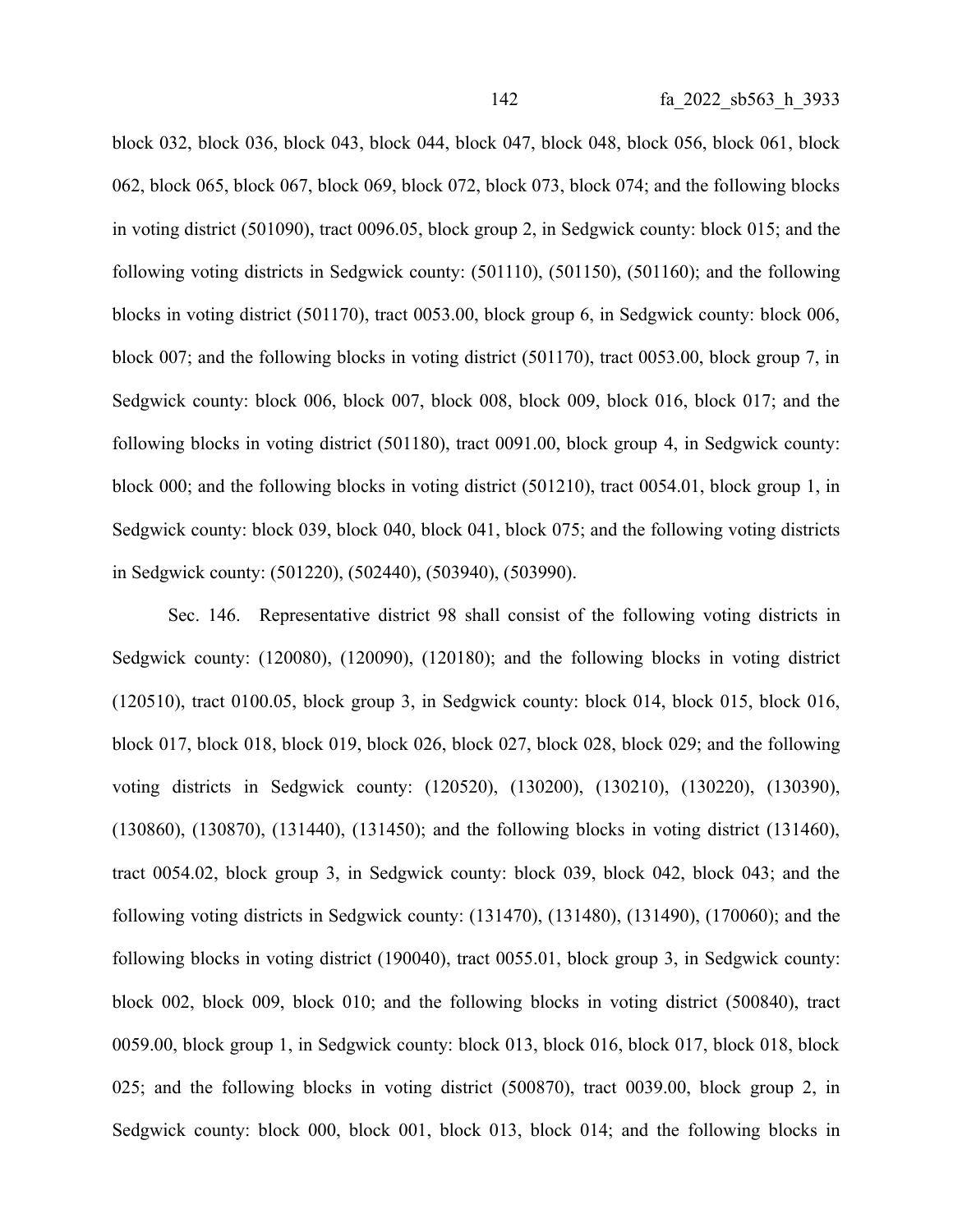voting district (500870), tract 0059.00, block group 1, in Sedgwick county: block 000, block 001, block 002, block 003, block 004, block 005, block 006, block 007, block 008, block 009, block 010; and the following blocks in voting district (500870), tract 0060.00, block group 1, in Sedgwick county: block 000, block 001, block 002, block 003, block 004, block 005, block 006, block 007, block 013, block 014, block 015, block 016, block 017; and the following blocks in voting district (500870), tract 0060.00, block group 3, in Sedgwick county: block 000, block 004, block 005, block 009, block 010, block 013; and the following blocks in voting district (500870), tract 0060.00, block group 5, in Sedgwick county: block 009, block 019, block 020, block 021, block 022; and the following blocks in voting district (500870), tract 0061.00, block group 3, in Sedgwick county: block 006, block 007, block 008, block 009, block 010, block 011, block 012, block 013, block 014; and the following voting districts in Sedgwick county: (500900); and the following blocks in voting district (500910), tract 0056.00, block group 1, in Sedgwick county: block 019, block 020, block 021, block 022, block 023, block 024, block 025, block 026, block 027, block 028, block 032; and the following blocks in voting district (500910), tract 0056.00, block group 2, in Sedgwick county: block 001, block 002, block 007, block 009, block 010, block 011, block 012, block 013, block 014, block 015, block 016, block 017, block 028, block 029, block 030, block 032, block 033, block 037, block 038, block 041, block 044, block 047, block 052; and the following blocks in voting district (500910), tract 0056.00, block group 3, in Sedgwick county: block 000, block 001, block 002, block 003, block 013, block 014, block 015, block 016, block 017, block 018, block 020; and the following voting districts in Sedgwick county: (500940); and the following blocks in voting district (501210), tract 0054.02, block group 3, in Sedgwick county: block 033, block 041; and the following voting districts in Sedgwick county: (501320); and the following blocks in voting district (502630), tract 0054.01, block group 2, in Sedgwick county: block 041; and the following blocks in voting district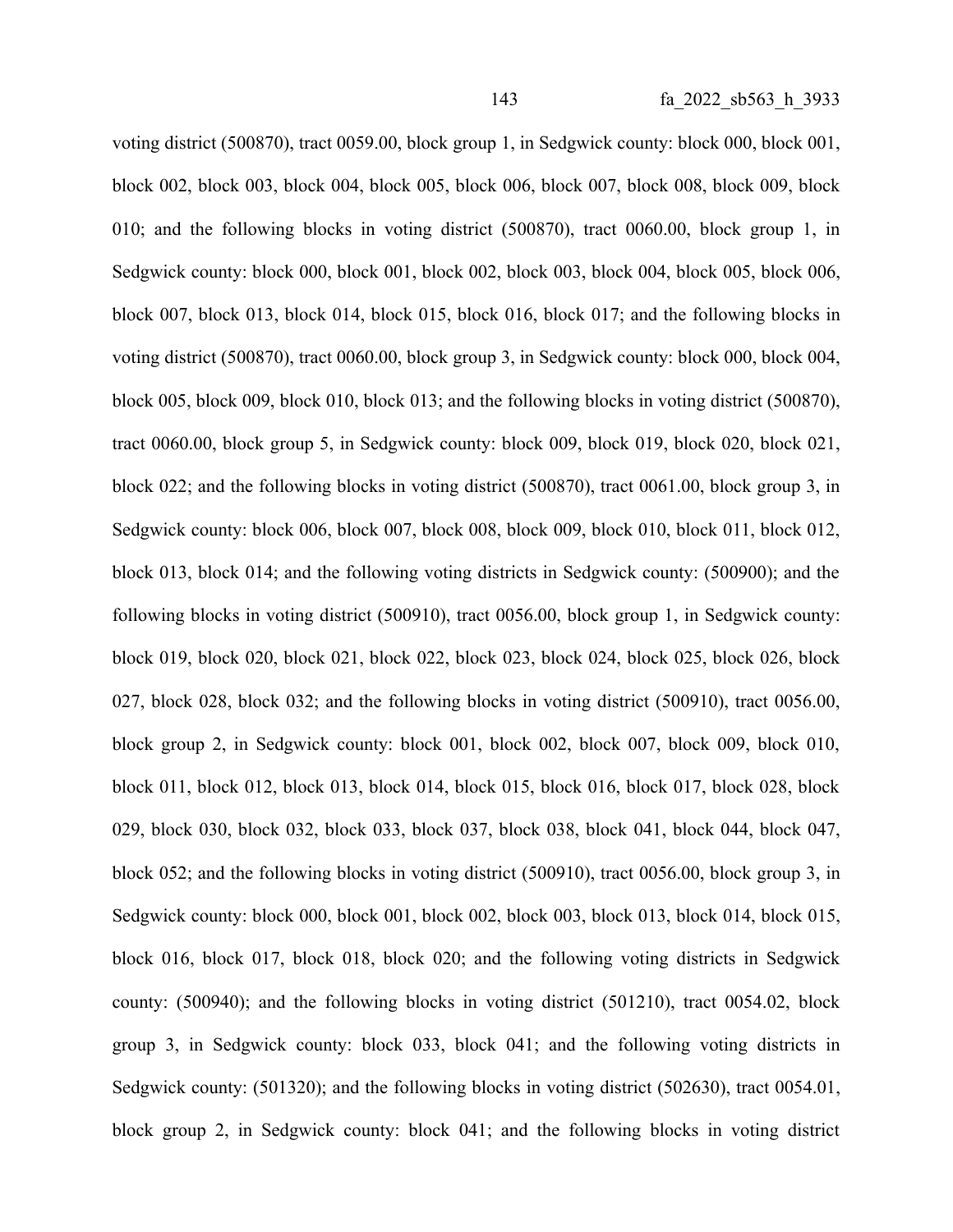(502630), tract 0055.01, block group 2, in Sedgwick county: block 001, block 002, block 003, block 004, block 005, block 006, block 007, block 008, block 009, block 010, block 011, block 012, block 013, block 014, block 015; and the following blocks in voting district (502630), tract 0055.01, block group 3, in Sedgwick county: block 003, block 004, block 005, block 006, block 007, block 008, block 011, block 012, block 013, block 014, block 015, block 016, block 017, block 018; and the following voting districts in Sedgwick county: (502650), (502660); and the following blocks in voting district (502700), tract 0055.02, block group 2, in Sedgwick county: block 001, block 002, block 003, block 004, block 005, block 006, block 007, block 008, block 009, block 010, block 011, block 012, block 034, block 035, block 036; and the following voting districts in Sedgwick county: (503590); and the following blocks in voting district (503650), tract 0058.00, block group 1, in Sedgwick county: block 001, block 002, block 004, block 005, block 006, block 007, block 008, block 009, block 012, block 013, block 014, block 019, block 020, block 025, block 026, block 027; and the following blocks in voting district (503650), tract 0058.00, block group 2, in Sedgwick county: block 000, block 001, block 002, block 003, block 004, block 005, block 006, block 007, block 008; and the following blocks in voting district (503650), tract 0058.00, block group 4, in Sedgwick county: block 003, block 004, block 006, block 007, block 014, block 015, block 016, block 029; and the following blocks in voting district (503650), tract 0059.00, block group 1, in Sedgwick county: block 021, block 023, block 024, block 026, block 039; and the following blocks in voting district (503760), tract 0055.02, block group 2, in Sedgwick county: block 030, block 032, block 037, block 038; and the following blocks in voting district (503760), tract 0097.00, block group 1, in Sedgwick county: block 021; and the following blocks in voting district (503770), tract 0055.02, block group 2, in Sedgwick county: block 000, block 033; and the following blocks in voting district (503770), tract 0097.00, block group 1, in Sedgwick county: block 000, block 001, block 002, block 004,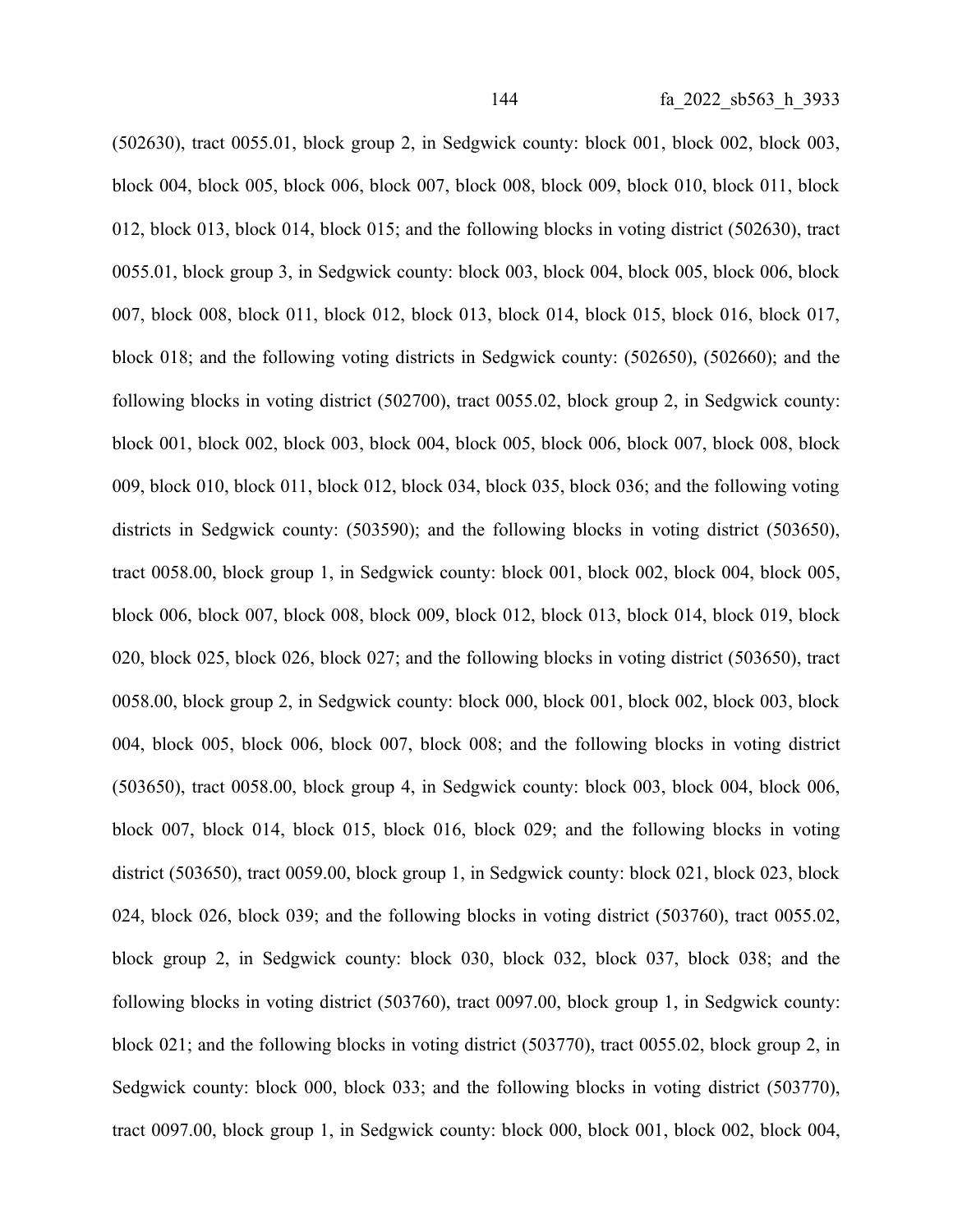block 005, block 006, block 009, block 010, block 011, block 012, block 013, block 014, block 015, block 016, block 017, block 018, block 019, block 020, block 023, block 024, block 025, block 026, block 029, block 042, block 043, block 044, block 052; and the following voting districts in Sedgwick county: (600020).

Sec. 147. Representative district 99 shall consist of the following voting districts in Butler county: (00001A), (00001L), (00009C), (00009H); and the following blocks in voting district (140010), tract 0202.06, block group 1, in Butler county: block 000, block 001, block 002, block 003, block 004, block 005, block 006, block 007, block 008, block 009, block 010, block 011, block 014, block 015, block 016; and the following blocks in voting district (140010), tract 0202.06, block group 2, in Butler county: block 000, block 001, block 002, block 003, block 004, block 005, block 006, block 007; and the following blocks in voting district (140010), tract 0202.06, block group 3, in Butler county: block 001, block 003, block 004, block 006, block 007, block 008, block 010, block 011, block 012, block 013, block 014, block 015, block 016, block 017, block 018, block 019, block 020, block 022, block 024, block 026, block 027, block 029, block 030, block 037; and the following blocks in voting district (140050), tract 0202.06, block group 3, in Butler county: block 000, block 002, block 005, block 009, block 021, block 023, block 028; and the following blocks in voting district (140050), tract 0202.08, block group 1, in Butler county: block 004, block 005; and the following blocks in voting district (140050), tract 0202.08, block group 2, in Butler county: block 000, block 001, block 002, block 004, block 005, block 012, block 016, block 017, block 018; and the following blocks in voting district (140050), tract 0202.09, block group 2, in Butler county: block 009, block 010, block 011, block 012, block 013, block 014, block 015, block 016, block 017, block 018, block 019, block 038, block 039, block 057, block 059, block 060, block 065, block 066, block 067; and the following voting districts in Sedgwick county: (120370); and the following blocks in voting district (120380),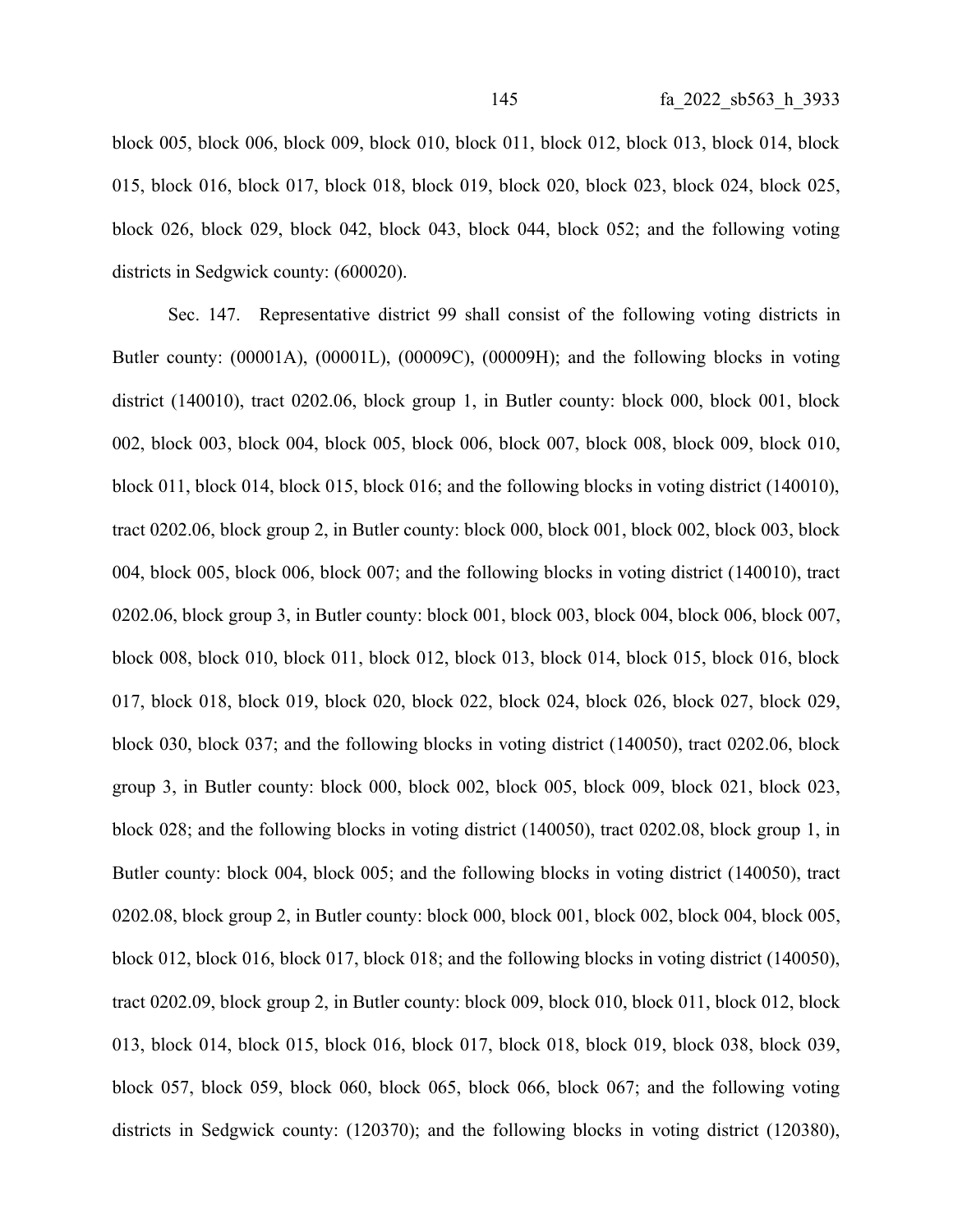tract 0100.02, block group 1, in Sedgwick county: block 025; and the following voting districts in Sedgwick county: (120400), (120900); and the following blocks in voting district (130100), tract 0072.01, block group 1, in Sedgwick county: block 021, block 023; and the following blocks in voting district (130100), tract 0100.02, block group 1, in Sedgwick county: block 003; and the following blocks in voting district (130100), tract 0100.02, block group 2, in Sedgwick county: block 027, block 031, block 033, block 034, block 046; and the following voting districts in Sedgwick county: (130110), (130120), (130130), (131100), (131160); and the following blocks in voting district (500560), tract 0100.02, block group 2, in Sedgwick county: block 014, block 015, block 016, block 017, block 018, block 025, block 026; and the following blocks in voting district (500590), tract 0100.01, block group 1, in Sedgwick county: block 011, block 013, block 014, block 015, block 016, block 017, block 018, block 019, block 020, block 023, block 024, block 025, block 028, block 029, block 030, block 031, block 032, block 038; and the following blocks in voting district (500590), tract 0100.02, block group 1, in Sedgwick county: block 006, block 007, block 008, block 009, block 010, block 011, block 012, block 013, block 014, block 015, block 016, block 017, block 018, block 019, block 020, block 021, block 022, block 023, block 024, block 029, block 030, block 038; and the following voting districts in Sedgwick county: (500650); and the following blocks in voting district (500710), tract 0101.15, block group 1, in Sedgwick county: block 004, block 005, block 006, block 007, block 008, block 009, block 020, block 021, block 064, block 065; and the following blocks in voting district (500710), tract 0101.15, block group 2, in Sedgwick county: block 002, block 003, block 004, block 005, block 006, block 007, block 008, block 009, block 013, block 014, block 015, block 016, block 017, block 018, block 019, block 020, block 021, block 044, block 045, block 046, block 052, block 053.

Sec. 148. Representative district 100 shall consist of the following voting districts in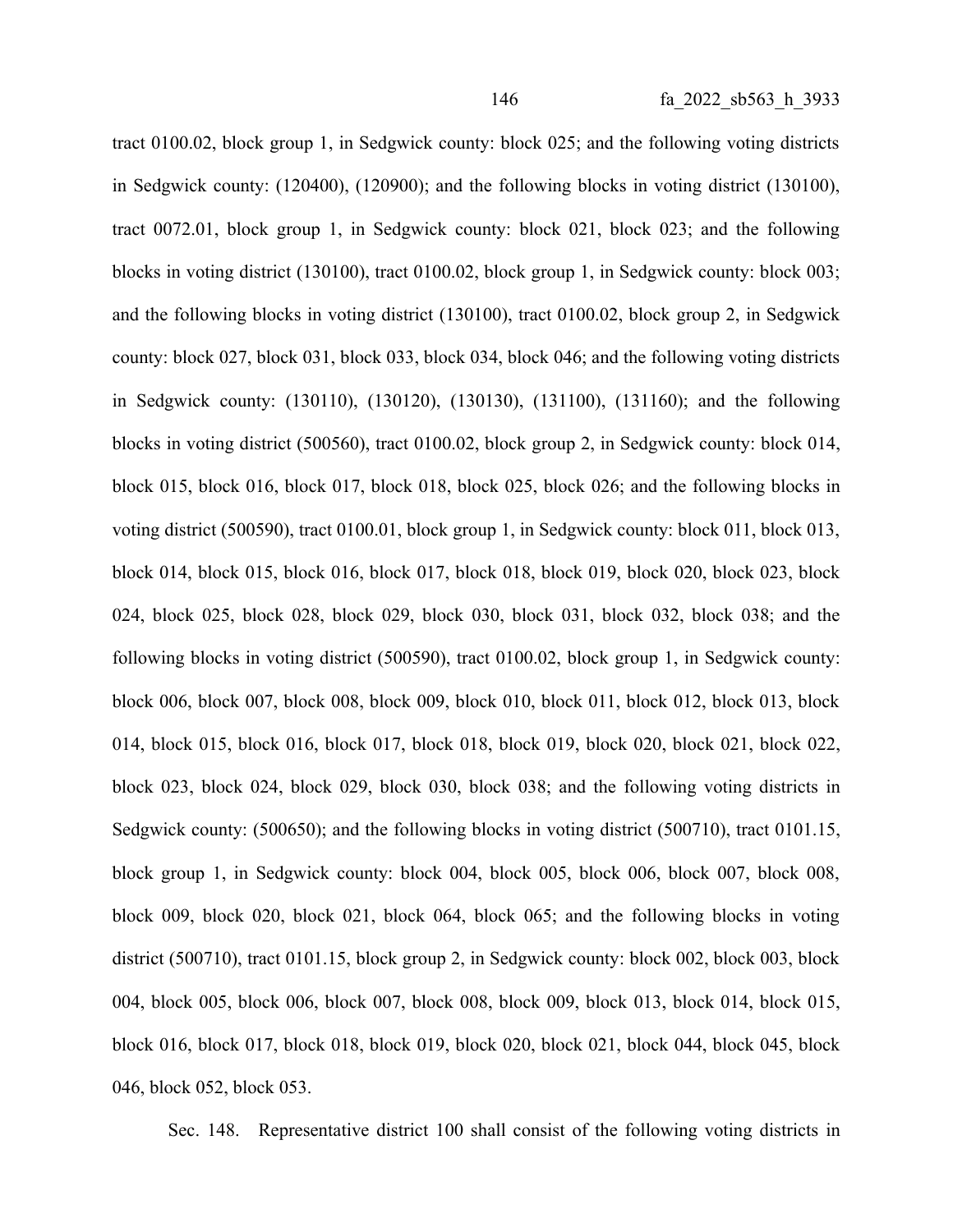Sedgwick county: (120290), (140020), (501440), (501450); and the following blocks in voting district (501460), tract 0095.14, block group 1, in Sedgwick county: block 000, block 001, block 002, block 003, block 005, block 006, block 009, block 010, block 011, block 012, block 013, block 014, block 015, block 016, block 017, block 018, block 019; and the following blocks in voting district (501500), tract 0095.15, block group 3, in Sedgwick county: block 000; and the following voting districts in Sedgwick county: (501540), (501550), (501560), (501570), (501580), (501590); and the following blocks in voting district (501670), tract 0095.15, block group 1, in Sedgwick county: block 006, block 007, block 011; and the following blocks in voting district (501670), tract 0095.15, block group 3, in Sedgwick county: block 001, block 004, block 005, block 006, block 007, block 008, block 009, block 011, block 012, block 013, block 014, block 015, block 016, block 017, block 018; and the following voting districts in Sedgwick county: (502460).

Sec. 149. Representative district 101 shall consist of the following voting districts in Reno county: (000010), (000040); and the following blocks in voting district (000090), tract 0014.00, block group 1, in Reno county: block 012, block 013, block 014, block 015, block 016, block 018, block 019, block 020, block 021, block 022, block 023, block 024, block 025, block 026, block 027, block 028, block 029, block 030, block 031, block 032, block 033, block 034, block 035, block 036, block 037, block 038, block 040, block 041, block 042, block 043, block 044, block 045, block 046, block 047, block 048, block 049, block 050, block 051, block 052, block 053, block 054, block 055, block 056, block 057, block 058, block 059, block 060, block 061, block 062, block 063, block 064, block 065, block 066, block 067, block 068, block 069, block 070, block 071, block 072, block 073, block 074, block 075, block 078, block 079, block 080, block 081, block 082, block 083, block 084, block 085, block 086, block 088, block 089, block 090, block 091, block 092, block 093, block 094, block 095, block 096, block 097; and the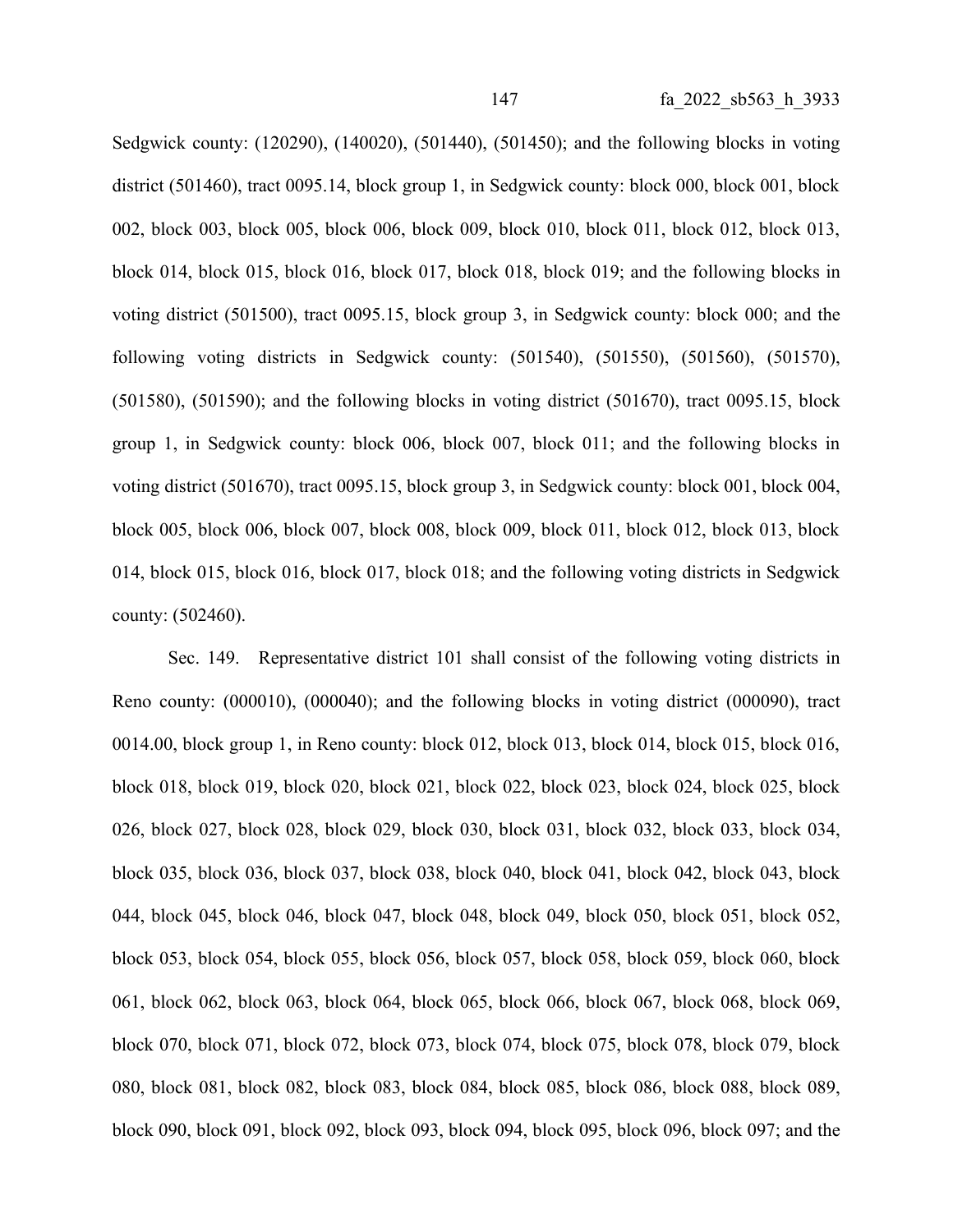following blocks in voting district (000090), tract 0014.00, block group 3, in Reno county: block 115, block 116, block 117, block 118, block 119, block 120, block 121, block 122, block 123, block 124, block 125, block 126, block 127, block 128, block 129, block 130, block 131, block 132, block 133, block 134, block 135, block 136, block 137, block 138, block 139, block 140, block 141, block 142, block 143, block 144, block 145, block 146, block 147, block 148, block 149, block 150, block 151, block 152, block 158, block 159, block 160, block 161, block 162, block 163, block 164, block 165, block 166, block 167, block 168, block 170, block 171, block 172, block 173, block 174, block 175, block 183, block 184, block 185; and the following voting districts in Reno county: (000540), (000650); and the following blocks in voting district (000680), tract 0014.00, block group 1, in Reno county: block 076, block 087; and the following voting districts in Sedgwick county: (100010), (120120), (120160), (120170); and the following blocks in voting district (120300), tract 0095.08, block group 1, in Sedgwick county: block 035; and the following blocks in voting district (130260), tract 0095.09, block group 1, in Sedgwick county: block 013, block 014, block 015, block 016, block 017, block 018, block 019, block 020, block 021, block 022, block 024, block 025, block 026, block 027, block 028; and the following blocks in voting district (130260), tract 0095.09, block group 3, in Sedgwick county: block 004, block 005, block 009, block 014, block 015, block 018, block 019; and the following voting districts in Sedgwick county: (130270), (130280), (130440), (130510), (130520), (130530), (130540), (130550), (130560), (130570), (130810), (130820), (130830), (170040), (180040), (501740), (502130); and the following blocks in voting district (502140), tract 0095.09, block group 1, in Sedgwick county: block 029, block 030, block 031; and the following blocks in voting district (502140), tract 0095.09, block group 2, in Sedgwick county: block 003, block 004, block 005, block 006, block 007, block 008, block 009, block 010, block 011, block 012, block 013, block 014, block 015, block 017, block 018, block 019, block 020, block 021, block 022,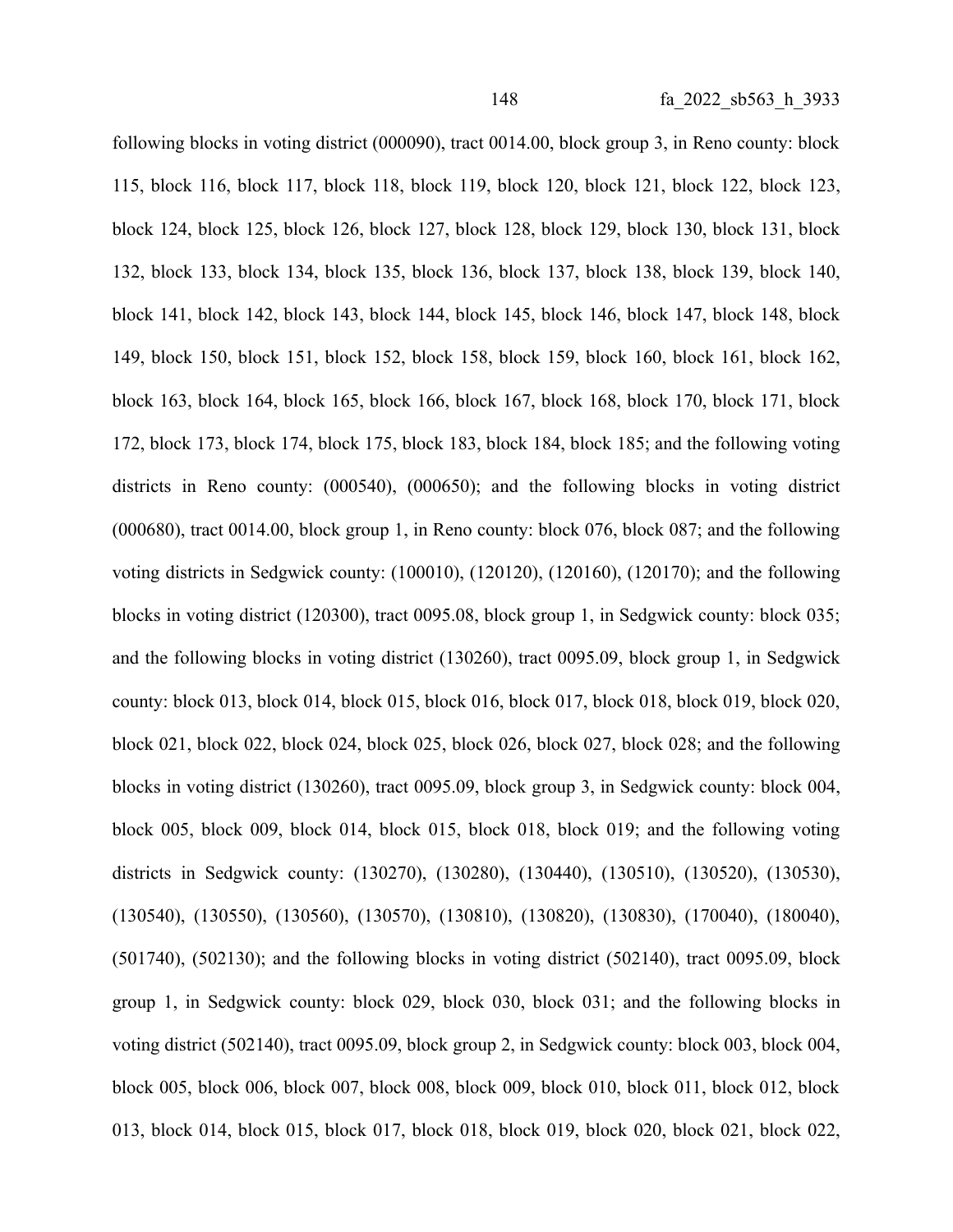block 024; and the following voting districts in Sedgwick county: (502150), (502200), (502500), (502510), (502560), (503780).

Sec. 150. Representative district 102 shall consist of the following voting districts in Reno county: (000120), (000130), (000140), (000160), (000170), (000180), (000200); and the following blocks in voting district (000240), tract 0005.00, block group 1, in Reno county: block 017, block 019, block 020, block 021, block 023, block 024, block 025, block 026, block 027, block 028, block 029, block 030, block 031, block 032, block 033; and the following voting districts in Reno county: (000250), (000260), (000270), (000290), (000300), (000310), (000320); and the following blocks in voting district (000330), tract 0011.00, block group 3, in Reno county: block 071; and the following voting districts in Reno county: (000360), (00037A); and the following blocks in voting district (00037B), tract 0008.00, block group 3, in Reno county: block 051, block 052; and the following blocks in voting district (00037B), tract 0014.00, block group 4, in Reno county: block 031, block 032, block 037, block 038, block 039, block 041, block 042, block 043, block 044, block 045, block 047, block 048, block 049; and the following voting districts in Reno county: (000400), (000410); and the following blocks in voting district (00060A), tract 0008.00, block group 3, in Reno county: block 053; and the following blocks in voting district (00060A), tract 0011.00, block group 3, in Reno county: block 072, block 073, block 074, block 075, block 076, block 077; and the following blocks in voting district (00060A), tract 0014.00, block group 4, in Reno county: block 016, block 017, block 020, block 033, block 052, block 053, block 054, block 074; and the following blocks in voting district (000710), tract 0008.00, block group 3, in Reno county: block 054; and the following voting districts in Reno county: (120030), (12005A), (120060), (200010), (200020), (200060).

Sec. 151. Representative district 103 shall consist of the following voting districts in Sedgwick county: (120010), (120140); and the following blocks in voting district (120340), tract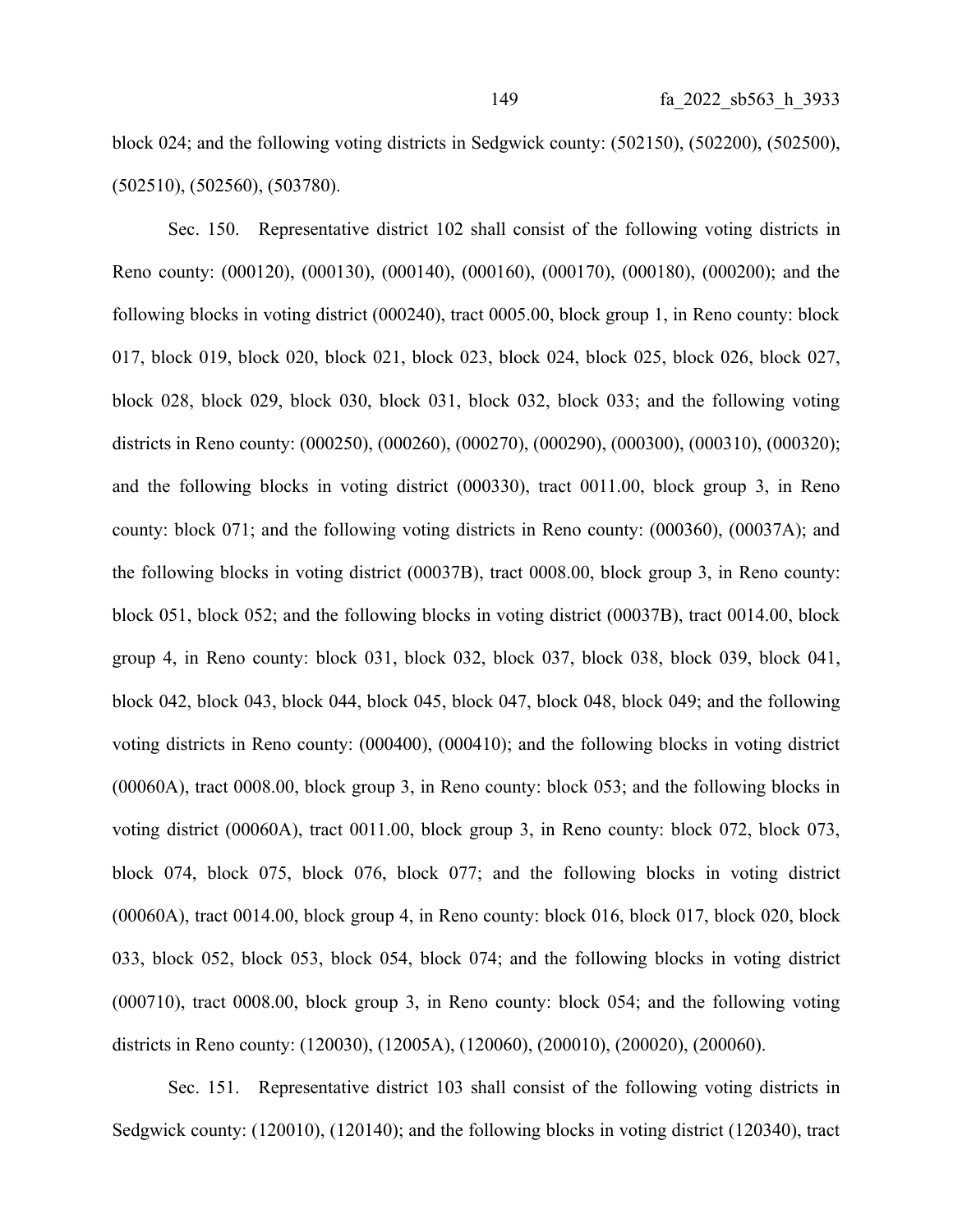0081.00, block group 2, in Sedgwick county: block 005, block 006, block 007, block 008, block 009, block 010; and the following voting districts in Sedgwick county: (120360), (130170), (130180), (500030), (500040), (500150), (501820); and the following blocks in voting district (501960), tract 0001.00, block group 2, in Sedgwick county: block 003, block 004, block 005, block 006, block 007, block 008, block 009, block 010, block 011, block 012, block 013, block 014, block 015, block 016, block 017, block 018, block 019, block 020, block 021, block 022, block 023, block 024, block 025; and the following blocks in voting district (501960), tract 0001.00, block group 3, in Sedgwick county: block 000, block 001, block 002, block 003, block 004, block 005, block 006, block 007, block 008, block 009, block 010, block 011, block 012, block 013, block 014, block 015, block 016; and the following blocks in voting district (501960), tract 0001.00, block group 4, in Sedgwick county: block 000, block 001, block 002, block 003, block 004, block 005, block 006, block 007, block 008, block 009, block 010, block 011, block 012, block 013, block 014, block 015, block 016, block 017; and the following blocks in voting district (501960), tract 0002.00, block group 1, in Sedgwick county: block 000; and the following blocks in voting district (501960), tract 0003.00, block group 1, in Sedgwick county: block 000, block 001, block 002, block 003, block 004, block 005, block 006, block 007, block 008, block 009, block 010, block 011, block 012, block 013, block 014, block 015, block 016, block 017, block 018; and the following blocks in voting district (501960), tract 0003.00, block group 2, in Sedgwick county: block 000, block 001, block 002, block 003, block 004, block 005, block 006, block 007; and the following blocks in voting district (501960), tract 0004.00, block group 1, in Sedgwick county: block 000, block 001, block 002, block 003, block 004, block 005; and the following blocks in voting district (501960), tract 0004.00, block group 2, in Sedgwick county: block 000, block 001, block 002, block 003, block 004, block 005, block 006, block 007, block 008, block 009, block 010, block 011, block 012, block 013, block 014, block 015, block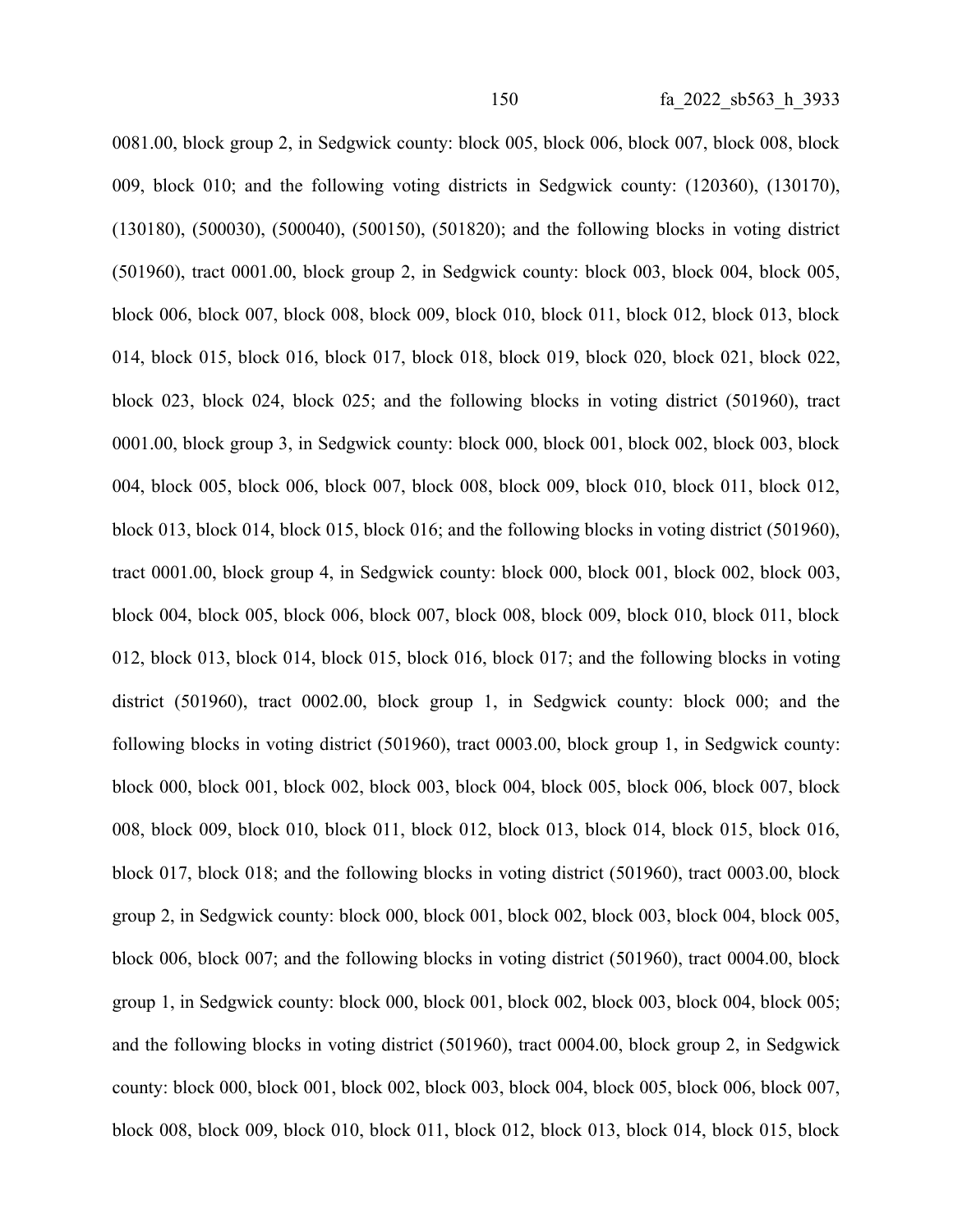016, block 017, block 018, block 019, block 020, block 026, block 027; and the following blocks in voting district (501960), tract 0004.00, block group 3, in Sedgwick county: block 000, block 001, block 002, block 003, block 004, block 005, block 006, block 007, block 008, block 009, block 010, block 011, block 012, block 013, block 014, block 015, block 016, block 019, block 020, block 021, block 022, block 027, block 043, block 044, block 046; and the following blocks in voting district (501960), tract 0006.00, block group 2, in Sedgwick county: block 000, block 005; and the following blocks in voting district (501960), tract 0007.00, block group 2, in Sedgwick county: block 005; and the following blocks in voting district (501960), tract 0007.00, block group 3, in Sedgwick county: block 013; and the following blocks in voting district (501960), tract 0081.00, block group 2, in Sedgwick county: block 036, block 040, block 041, block 042, block 043, block 052, block 053, block 054, block 055, block 056, block 057, block 058, block 059, block 060, block 061, block 062, block 064, block 065, block 066; and the following blocks in voting district (501960), tract 0082.00, block group 2, in Sedgwick county: block 006, block 007, block 008, block 009, block 010, block 011, block 012, block 013, block 014, block 015, block 016, block 017, block 018, block 019, block 020, block 025, block 026, block 027, block 028, block 029; and the following blocks in voting district (501960), tract 0082.00, block group 4, in Sedgwick county: block 000, block 001, block 002, block 003, block 004, block 005, block 006, block 007, block 008, block 009, block 010, block 011, block 012, block 013, block 014, block 015, block 016, block 017; and the following voting districts in Sedgwick county: (501990); and the following blocks in voting district (502000), tract 0081.00, block group 4, in Sedgwick county: block 039, block 045; and the following blocks in voting district (502000), tract 0082.00, block group 3, in Sedgwick county: block 000, block 001, block 002, block 003, block 004, block 005, block 006, block 007, block 008, block 009, block 010, block 011, block 012, block 013, block 014, block 015, block 016, block 017, block 018, block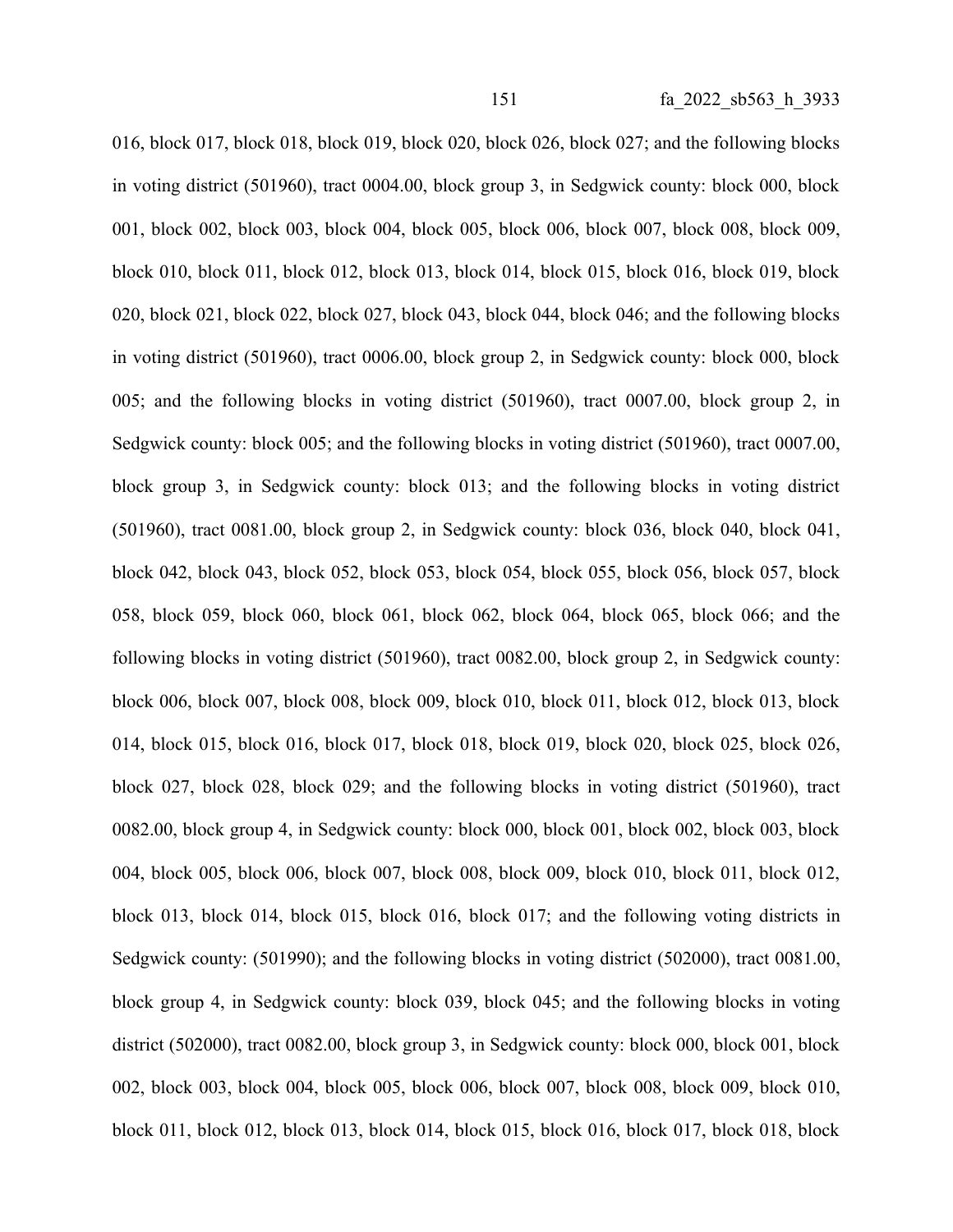Sec. 152. Representative district 104 shall consist of the following voting districts in McPherson county: (000170), (000350); and the following voting districts in Reno county: (000150), (000210), (000220), (000230); and the following blocks in voting district (000240), tract 0005.00, block group 1, in Reno county: block 000, block 001, block 002, block 003, block 004, block 005, block 006, block 007, block 008, block 009, block 010, block 011, block 012, block 013, block 014, block 015, block 016, block 018, block 022; and the following voting districts in Reno county: (000280); and the following blocks in voting district (000330), tract 0001.00, block group 3, in Reno county: block 021, block 022, block 025, block 026, block 027, block 028, block 029; and the following blocks in voting district (000330), tract 0002.00, block group 2, in Reno county: block 013, block 014, block 015, block 016, block 017, block 018; and the following blocks in voting district (000330), tract 0002.00, block group 3, in Reno county: block 009, block 010, block 011, block 012, block 013, block 014, block 015, block 016, block 017, block 018, block 019, block 020, block 021, block 022, block 023, block 024, block 025, block 026, block 027, block 028; and the following blocks in voting district (000330), tract 0011.00, block group 3, in Reno county: block 005, block 006, block 016, block 020, block 021, block 022, block 023, block 026, block 027; and the following voting districts in Reno county: (000350), (000380), (00039A), (00039B), (000420), (000430), (000460), (000490), (00055A); and the following blocks in voting district (00060A), tract 0011.00, block group 2, in Reno county: block 023, block 024, block 025; and the following blocks in voting district (00060A), tract 0011.00, block group 3, in Reno county: block 000, block 001, block 002, block 003, block 004, block 008, block 009, block 069; and the following voting districts in Reno county: (00060B), (200030), (200040), (200050), (900010), (900020).

Sec. 153. Representative district 105 shall consist of the following voting districts in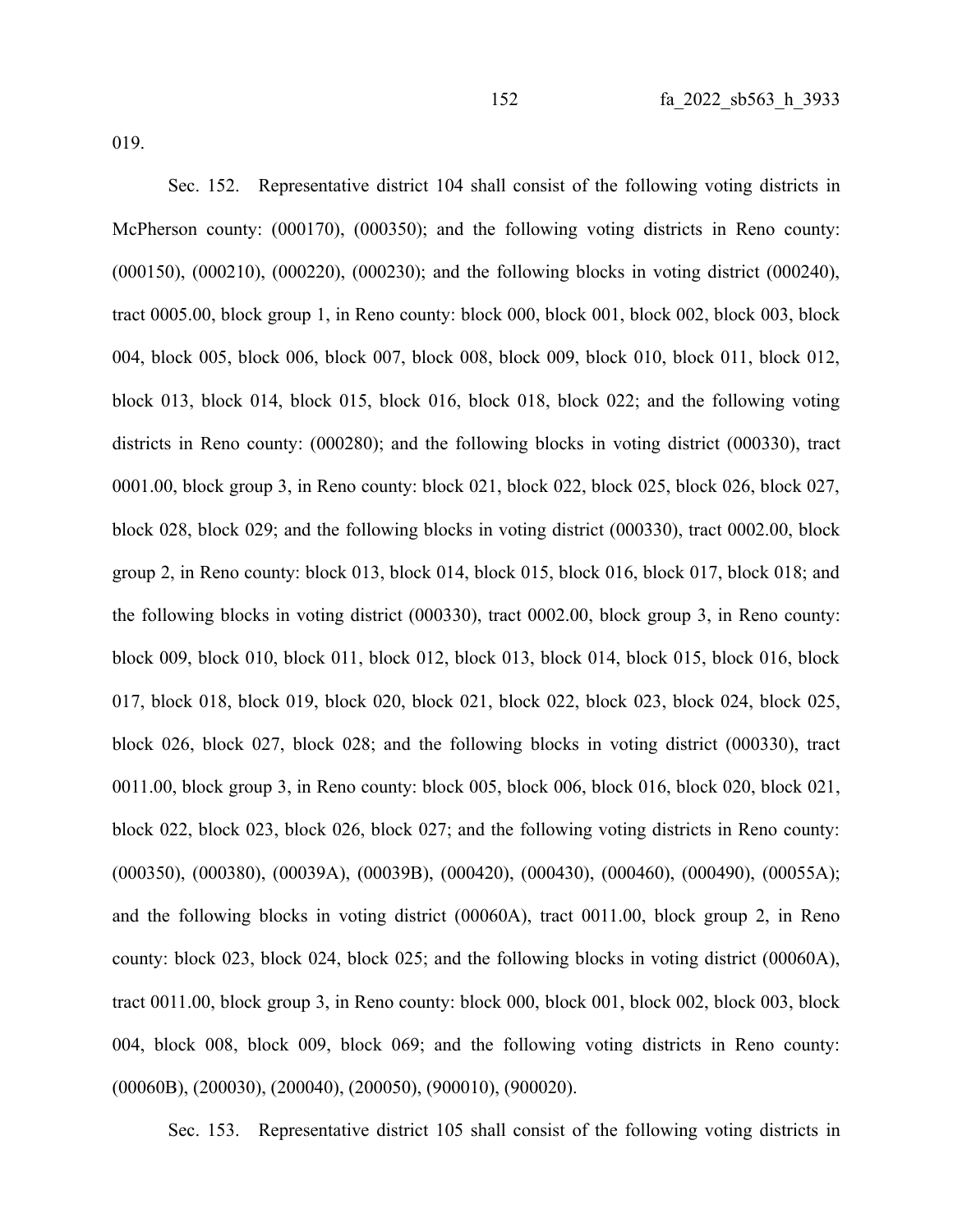Sedgwick county: (121310); and the following blocks in voting district (121320), tract 0095.14, block group 2, in Sedgwick county: block 000; and the following voting districts in Sedgwick county: (121330), (130450), (130470), (130680), (150010), (150020), (150030), (501390), (501400), (501420), (501430), (501850), (501930), (502410).

Sec. 154. Representative district 106 shall consist of all of Jewell county; and all of Marshall county; and all of Republic county; and all of Washington county.

Sec. 155. Representative district 107 shall consist of the following voting districts in Cloud county: (000010), (000030); and the following blocks in voting district (000040), tract 9771.00, block group 2, in Cloud county: block 197, block 198, block 316, block 317, block 318, block 326, block 327, block 328, block 345; and the following blocks in voting district (000040), tract 9774.00, block group 1, in Cloud county: block 240, block 249, block 250, block 251, block 252, block 262; and the following blocks in voting district (000040), tract 9774.00, block group 2, in Cloud county: block 000, block 001, block 044, block 083, block 084, block 085, block 086, block 087, block 090, block 091; and the following voting districts in Cloud county: (00006A), (00006B), (00006C), (000070), (00008A), (00008B), (000090), (000100); and the following blocks in voting district (00011A), tract 9772.00, block group 2, in Cloud county: block 015, block 017, block 018, block 020, block 042, block 043, block 073, block 079, block 080, block 081; and the following voting districts in Cloud county: (00011B), (000140), (000150); and the following blocks in voting district (000200), tract 9771.00, block group 2, in Cloud county: block 027, block 028, block 046, block 047, block 543, block 544; and the following blocks in voting district (000200), tract 9772.00, block group 2, in Cloud county: block 013, block 014; and the following blocks in voting district (000200), tract 9773.00, block group 4, in Cloud county: block 000, block 001, block 002; and the following blocks in voting district (000200), tract 9774.00, block group 1, in Cloud county: block 000, block 001, block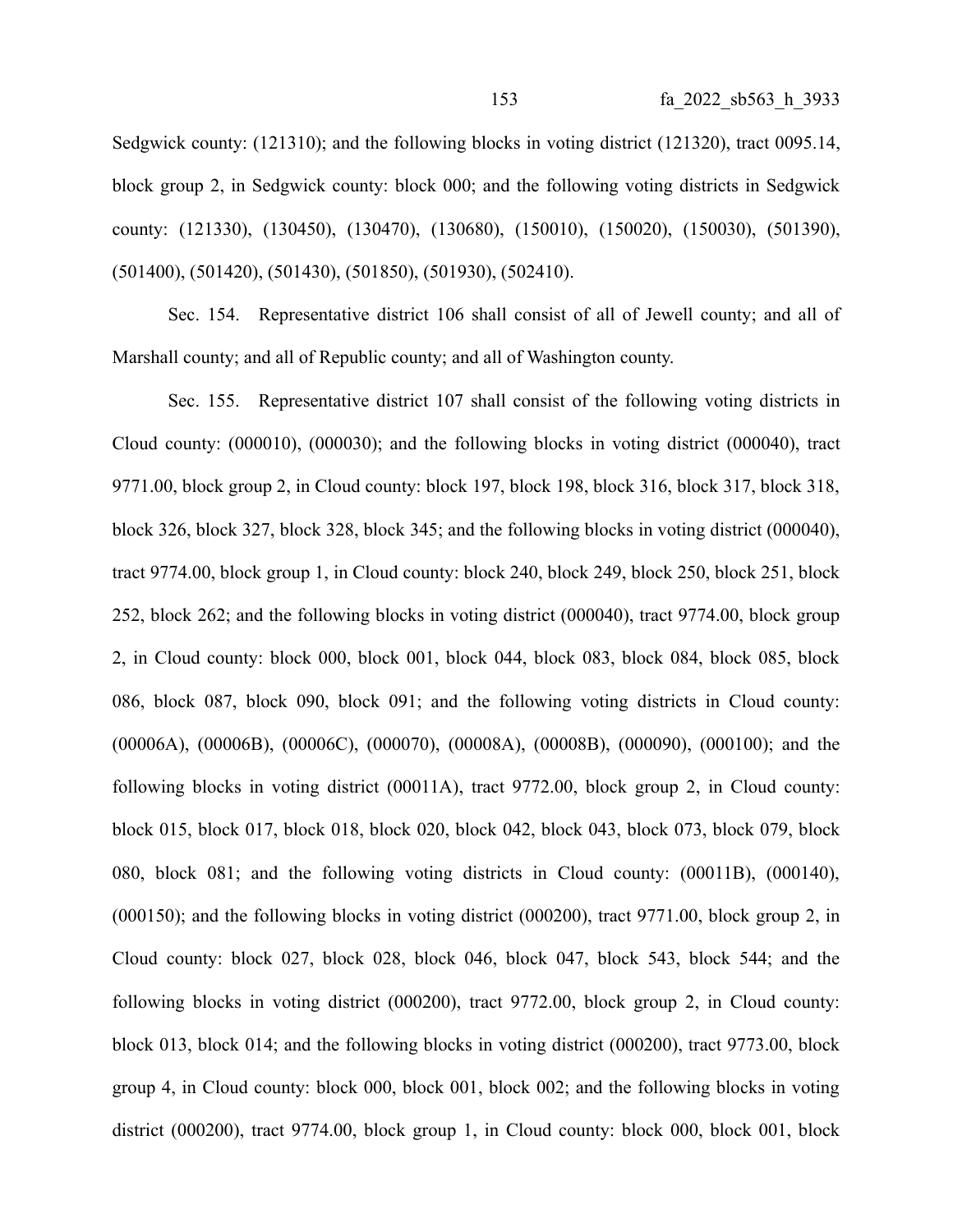002, block 003, block 004, block 005, block 006, block 007, block 008, block 009, block 011, block 013, block 100, block 101, block 102, block 104, block 105, block 106, block 107, block 108, block 109, block 110, block 111, block 113, block 114, block 116, block 258, block 259; and the following voting districts in Cloud county: (000210), (000240), (000250); and the following blocks in voting district (000260), tract 9771.00, block group 2, in Cloud county: block 346, block 355, block 356, block 367, block 368, block 488; and the following blocks in voting district (000260), tract 9774.00, block group 2, in Cloud county: block 088, block 089, block 231, block 238, block 239, block 240, block 268, block 279; and the following voting districts in Cloud county: (000270); and all of Mitchell county; and all of Ottawa county; and the following blocks in voting district (000030), tract 0002.00, block group 1, in Saline county: block 019, block 020, block 021, block 022; and the following blocks in voting district (000030), tract 0011.00, block group 2, in Saline county: block 008, block 009, block 010, block 031, block 036, block 037, block 038, block 039, block 040, block 041, block 054, block 055, block 056, block 057, block 099; and the following blocks in voting district (000030), tract 0011.00, block group 3, in Saline county: block 000, block 001, block 002, block 003, block 021, block 022, block 023, block 024, block 025, block 026, block 027, block 028, block 029, block 030, block 031, block 032, block 033, block 098, block 099, block 101, block 102, block 103, block 104, block 105, block 106; and the following blocks in voting district (000030), tract 0011.00, block group 4, in Saline county: block 000, block 001, block 014, block 015; and the following voting districts in Saline county: (000060); and the following blocks in voting district (000100), tract 0011.00, block group 4, in Saline county: block 019, block 020, block 021, block 022, block 023, block 024, block 025, block 026, block 027, block 028, block 029, block 030, block 031, block 032, block 033, block 034, block 035, block 036, block 037, block 038, block 039, block 040, block 041, block 042, block 043, block 044, block 045, block 046, block 047, block 048, block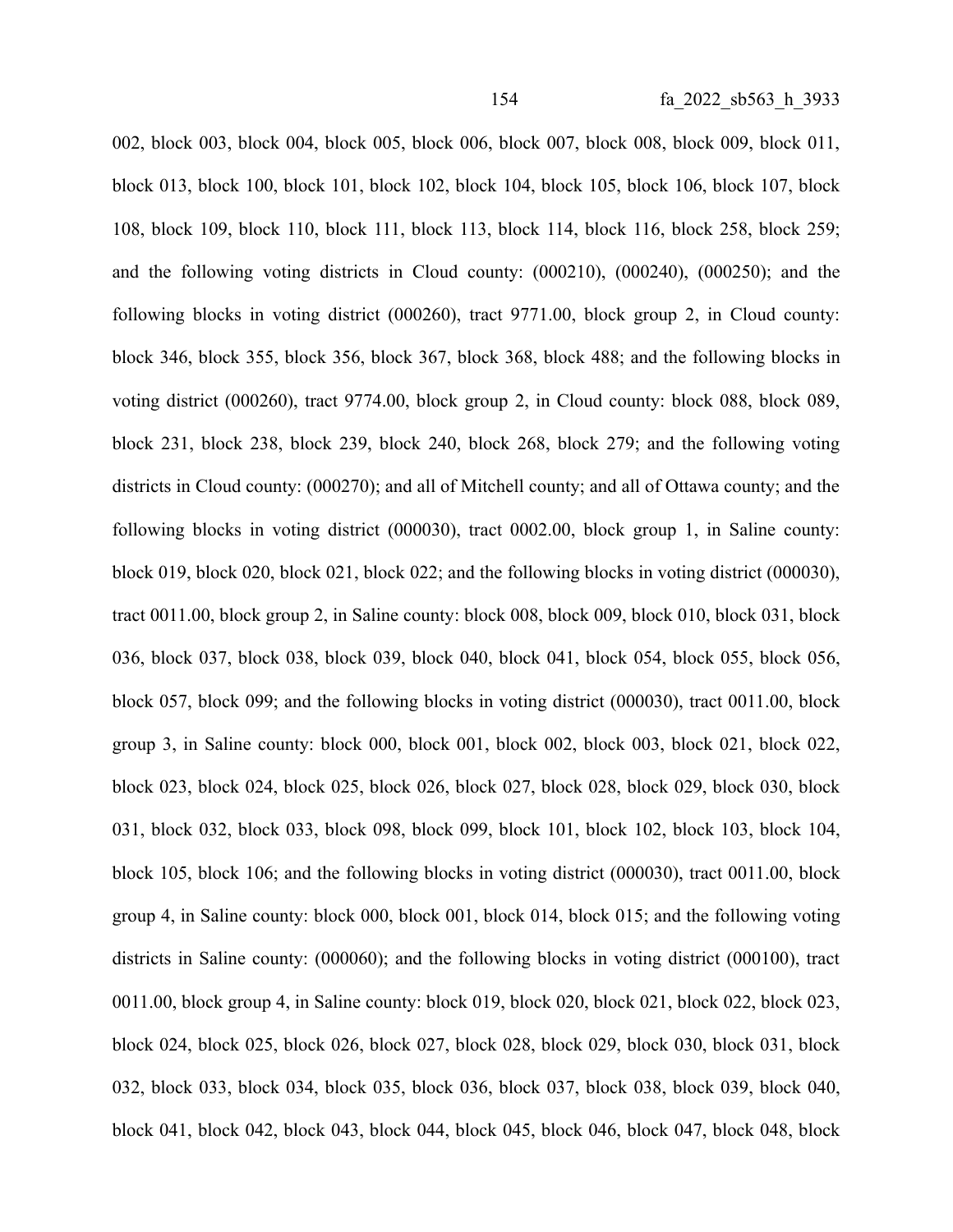049, block 050, block 051, block 052, block 053, block 054, block 055, block 056, block 057, block 058, block 059, block 060, block 065, block 066, block 072, block 073, block 074, block 088, block 097, block 098, block 099, block 100, block 101; and the following voting districts in Saline county: (000110); and the following blocks in voting district (00012A), tract 0002.00, block group 1, in Saline county: block 007; and the following blocks in voting district (00012A), tract 0011.00, block group 2, in Saline county: block 042, block 045, block 053; and the following blocks in voting district (00013A), tract 0003.00, block group 3, in Saline county: block 005, block 006, block 007, block 014; and the following blocks in voting district (000140), tract 0003.00, block group 2, in Saline county: block 001, block 002, block 003, block 004, block 005, block 006, block 007, block 008, block 009, block 010, block 011, block 012, block 013, block 014, block 015, block 018, block 019, block 020, block 021, block 022, block 023, block 024, block 025, block 026, block 027, block 028, block 029, block 030, block 031, block 032, block 033, block 034, block 035, block 036, block 037, block 038; and the following blocks in voting district (000140), tract 0011.00, block group 4, in Saline county: block 095; and the following voting districts in Saline county: (000150), (000160); and the following blocks in voting district (000180), tract 0003.00, block group 4, in Saline county: block 009; and the following blocks in voting district (000180), tract 0003.00, block group 5, in Saline county: block 014, block 015, block 016, block 017; and the following blocks in voting district (000180), tract 0003.00, block group 6, in Saline county: block 002, block 003, block 004, block 005, block 006, block 007, block 008, block 009, block 010, block 011, block 012, block 013, block 014; and the following blocks in voting district (000190), tract 0001.01, block group 3, in Saline county: block 003, block 004; and the following blocks in voting district (00047B), tract 0002.00, block group 1, in Saline county: block 023, block 024, block 028, block 029, block 030, block 032, block 033, block 034, block 038, block 039, block 040, block 065, block 066, block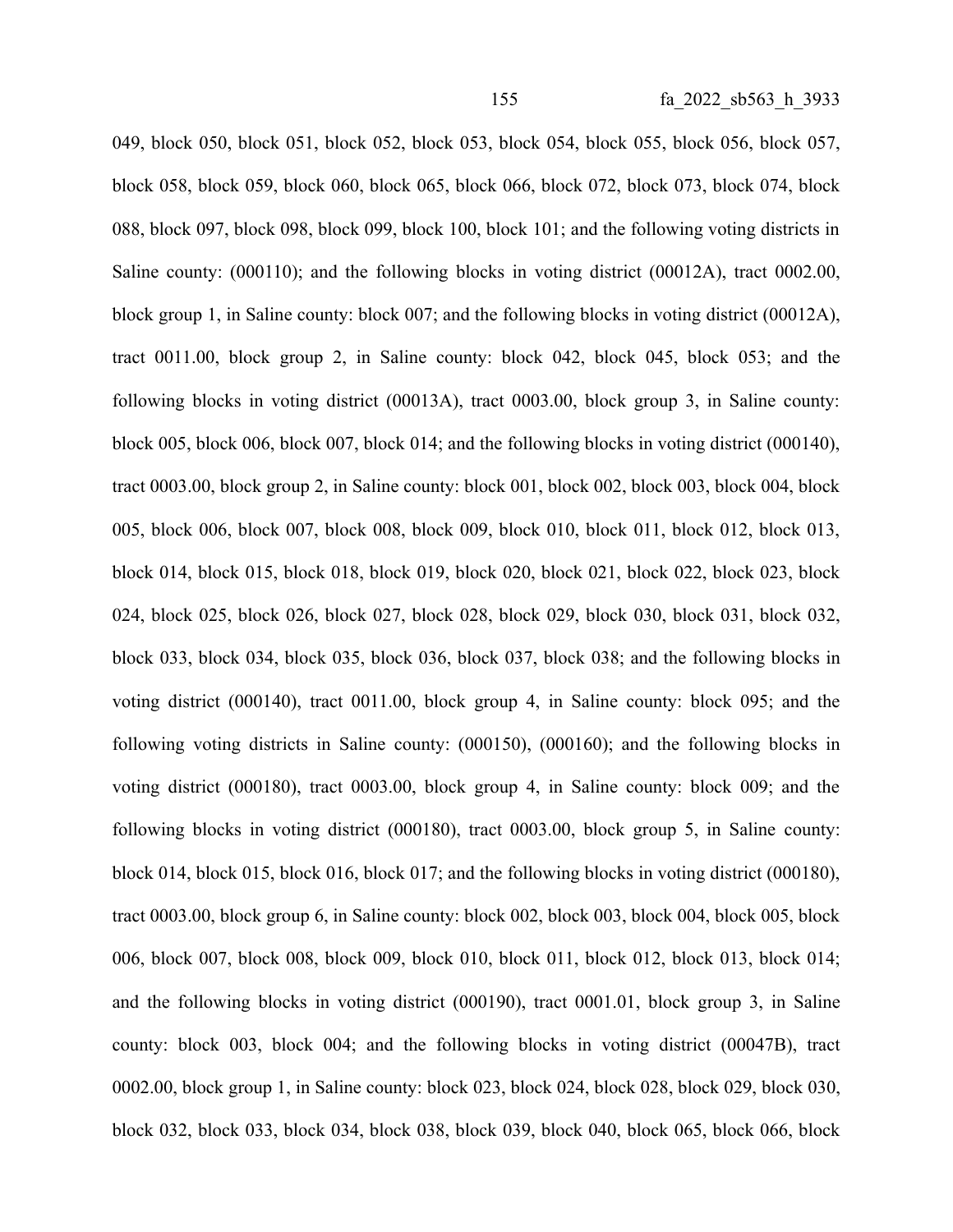067; and the following blocks in voting district (00047B), tract 0003.00, block group 1, in Saline county: block 032; and the following blocks in voting district (00047B), tract 0003.00, block group 2, in Saline county: block 016, block 017; and the following blocks in voting district (00047B), tract 0011.00, block group 4, in Saline county: block 016, block 017, block 018, block 061, block 062, block 063, block 064, block 067, block 068, block 069, block 070, block 071, block 075, block 076, block 077, block 078, block 079, block 080, block 081, block 082, block 083, block 084, block 085, block 086, block 092, block 093, block 094, block 134, block 135, block 143; and the following blocks in voting district (000510), tract 0011.00, block group 3, in Saline county: block 081, block 082, block 083, block 110, block 111, block 112, block 113, block 114, block 115, block 116, block 132, block 133; and the following blocks in voting district (300010), tract 0011.00, block group 4, in Saline county: block 102, block 136; and the following voting districts in Saline county: (900010), (90001A), (900020).

Sec. 156. Representative district 108 shall consist of the following voting districts in Johnson county: (000530), (000620); and the following blocks in voting district (000650), tract 0524.23, block group 3, in Johnson county: block 000; and the following blocks in voting district (000660), tract 0524.17, block group 1, in Johnson county: block 000, block 001, block 002, block 003, block 004, block 005, block 006, block 007, block 008, block 009, block 010, block 011, block 012, block 013, block 014, block 015, block 016, block 017, block 018, block 019, block 020, block 021, block 022, block 023, block 024, block 025, block 026, block 027, block 029, block 030, block 031, block 032, block 033, block 034, block 035, block 036; and the following blocks in voting district (000660), tract 0524.17, block group 2, in Johnson county: block 012, block 013, block 014, block 015, block 016, block 017, block 018, block 019; and the following blocks in voting district (000660), tract 0524.17, block group 3, in Johnson county: block 009; and the following blocks in voting district (000660), tract 9801.00, block group 1, in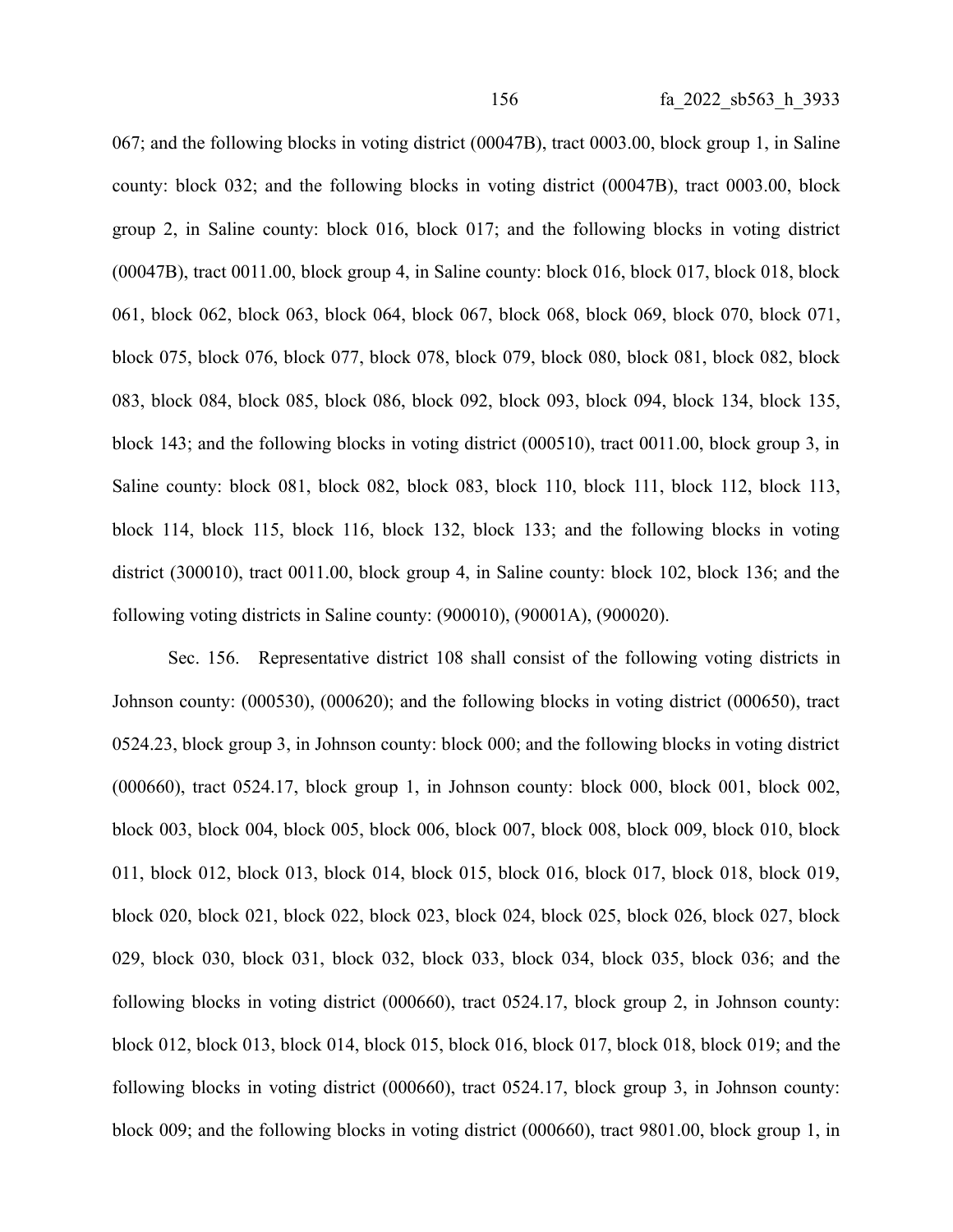Johnson county: block 004; and the following blocks in voting district (001420), tract 0529.07, block group 1, in Johnson county: block 001, block 002, block 003, block 004, block 005; and the following blocks in voting district (001450), tract 0529.07, block group 2, in Johnson county: block 006, block 013, block 014; and the following voting districts in Johnson county: (001490); and the following blocks in voting district (001500), tract 0530.07, block group 2, in Johnson county: block 000, block 001, block 002, block 003, block 004, block 005, block 006, block 007, block 008, block 009; and the following blocks in voting district (001500), tract 0530.07, block group 3, in Johnson county: block 000, block 001, block 002, block 003, block 004, block 005; and the following voting districts in Johnson county: (001510), (002040), (900450); and the following blocks in voting district (900460), tract 0524.17, block group 1, in Johnson county: block 028; and the following blocks in voting district (900460), tract 0524.22, block group 1, in Johnson county: block 010; and the following blocks in voting district (900460), tract 0524.23, block group 1, in Johnson county: block 007; and the following blocks in voting district (900460), tract 0530.05, block group 1, in Johnson county: block 001, block 002, block 003, block 004, block 005, block 006, block 007, block 008, block 009, block 010, block 011, block 012, block 013, block 014, block 015, block 016, block 017, block 018, block 019, block 020, block 021, block 022, block 023, block 024; and the following blocks in voting district (900460), tract 9800.01, block group 1, in Johnson county: block 000, block 001, block 021, block 022, block 023, block 024, block 025, block 026, block 030, block 031, block 032, block 033, block 034, block 043, block 044, block 045, block 046, block 048; and the following voting districts in Johnson county: (900480), (900880), (900890), (920160), (920170), (920180); and the following blocks in voting district (920190), tract 0524.22, block group 3, in Johnson county: block 000, block 001, block 002, block 003, block 004, block 005, block 006, block 007; and the following blocks in voting district (920250), tract 0529.07, block group 2, in Johnson county: block 018,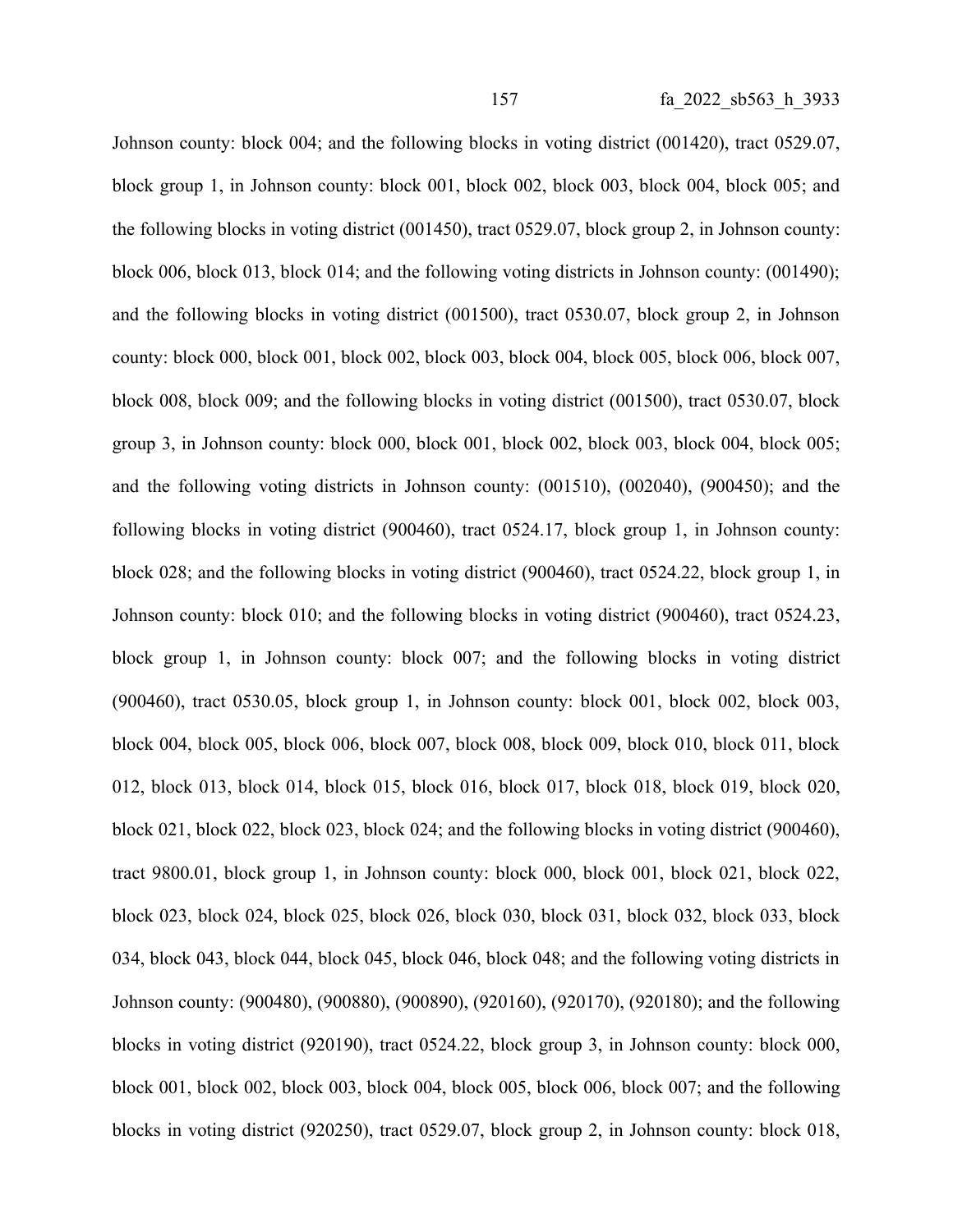block 019.

Sec. 157. Representative district 109 shall consist of all of Ellsworth county; and all of Lincoln county; and all of Osborne county; and all of Russell county; and all of Smith county.

Sec. 158. Representative district 110 shall consist of the following voting districts in Ellis county: (000010), (000020); and the following blocks in voting district (000030), tract 0726.00, block group 2, in Ellis county: block 236, block 237; and the following voting districts in Ellis county: (000040), (000050), (000080); and the following blocks in voting district (000250), tract 0726.00, block group 2, in Ellis county: block 000, block 001, block 002, block 037, block 038, block 039, block 048, block 049, block 050, block 051, block 057, block 059, block 061, block 062, block 063, block 064, block 065, block 066, block 067, block 068, block 069, block 070, block 071, block 072, block 073, block 074, block 075, block 076, block 088, block 136, block 137, block 147, block 148, block 149, block 150, block 151, block 152, block 153, block 154, block 155, block 156, block 157, block 158, block 159, block 160, block 178, block 179, block 180, block 181, block 182, block 183, block 184, block 185, block 186, block 187, block 188, block 189, block 192, block 193, block 194, block 195, block 196, block 197, block 198, block 199, block 200, block 201, block 202, block 203, block 204, block 205, block 206, block 207, block 208, block 209, block 210, block 211, block 213, block 214, block 215, block 216, block 217, block 218, block 219, block 220, block 221, block 222, block 227, block 232, block 238, block 239, block 240, block 241, block 242, block 243, block 244, block 245, block 246, block 250, block 464, block 467, block 468; and the following voting districts in Ellis county: (000280); and the following blocks in voting district (000290), tract 0726.00, block group 2, in Ellis county: block 247, block 248, block 249, block 251, block 252, block 272, block 273, block 274, block 275, block 276, block 277, block 278, block 279, block 280, block 281, block 282, block 283, block 284, block 285, block 286, block 287, block 290, block 291, block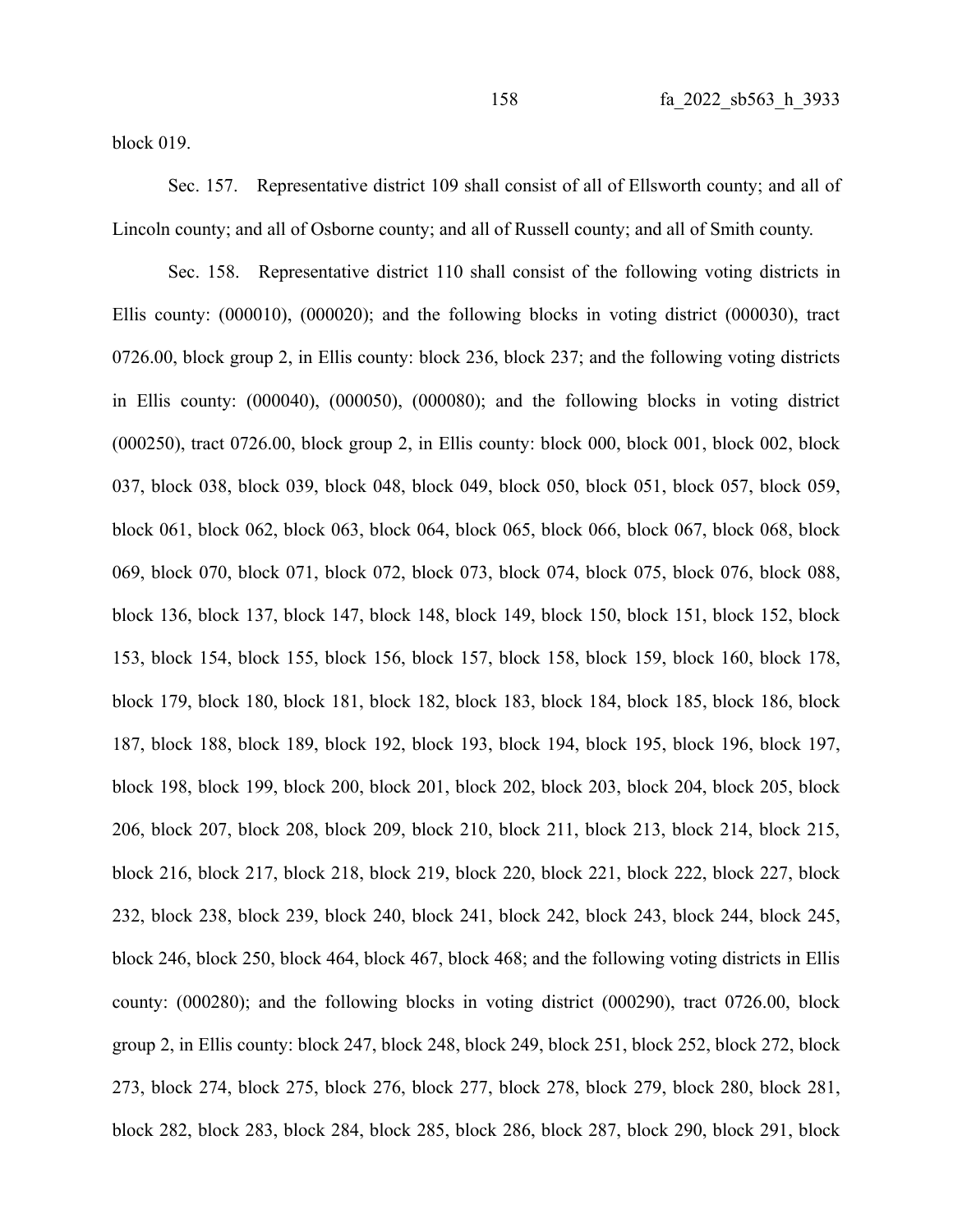292, block 293, block 294, block 295, block 296, block 297, block 298, block 299, block 300, block 301, block 302, block 303, block 304, block 305, block 306, block 307, block 308, block 309, block 310, block 311, block 312, block 355, block 356, block 357, block 358, block 359, block 360, block 361, block 374, block 459; and the following blocks in voting district (000300), tract 0729.02, block group 1, in Ellis county: block 053, block 054, block 057, block 058, block 059, block 061, block 065, block 067; and the following blocks in voting district (000300), tract 0730.00, block group 1, in Ellis county: block 197, block 199, block 200, block 201, block 202, block 203, block 208, block 222, block 223, block 224, block 238, block 239, block 240, block 241, block 242, block 243, block 244, block 245, block 246, block 247, block 248, block 249, block 250, block 251, block 262, block 375; and the following voting districts in Ellis county: (000310), (120040); and the following blocks in voting district (120050), tract 0726.00, block group 2, in Ellis county: block 190; and the following blocks in voting district (120050), tract 0727.02, block group 3, in Ellis county: block 006, block 007, block 030; and the following blocks in voting district (120050), tract 0728.02, block group 1, in Ellis county: block 012, block 013, block 021, block 041, block 056, block 057, block 060, block 067; and the following voting districts in Ellis county: (120060), (120070); and all of Graham county; and all of Norton county; and all of Phillips county; and all of Rooks county.

Sec. 159. Representative district 111 shall consist of the following blocks in voting district (000030), tract 0726.00, block group 2, in Ellis county: block 234, block 235, block 255, block 256, block 257, block 260, block 261, block 262, block 263, block 265, block 289; and the following blocks in voting district (000030), tract 0727.01, block group 1, in Ellis county: block 042; and the following blocks in voting district (000030), tract 0727.02, block group 1, in Ellis county: block 000, block 001, block 003, block 004, block 010, block 011, block 012, block 013, block 014, block 015, block 016, block 018, block 019, block 020, block 021, block 022, block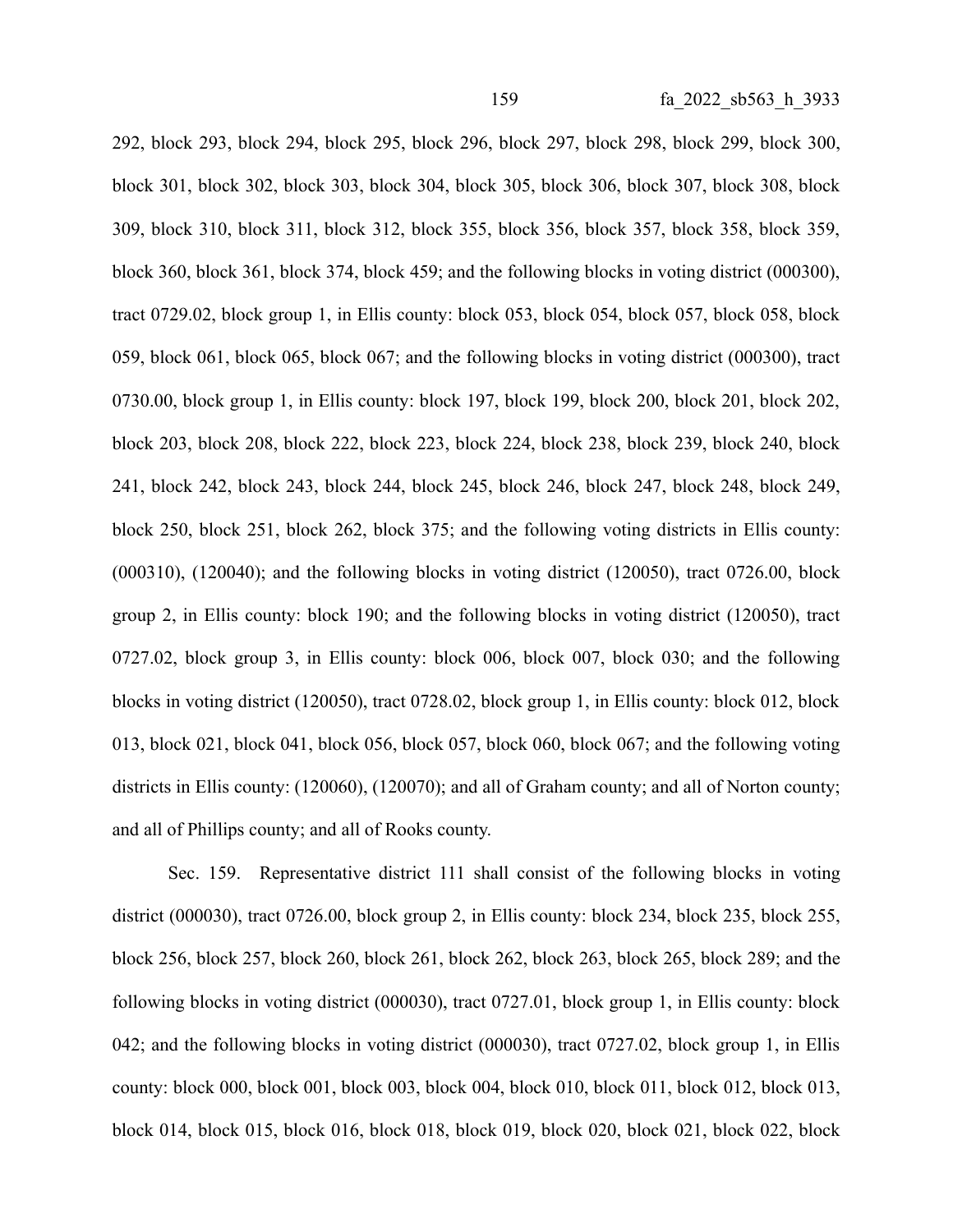023, block 024, block 025, block 026, block 027, block 029, block 032, block 033, block 035, block 036, block 037, block 038, block 046, block 047, block 048, block 049, block 050, block 051, block 052, block 053, block 054, block 055, block 056; and the following blocks in voting district (000030), tract 0727.02, block group 2, in Ellis county: block 004, block 033; and the following blocks in voting district (000030), tract 0727.02, block group 3, in Ellis county: block 031, block 032, block 033, block 047, block 050, block 051, block 052, block 055, block 058, block 059, block 060, block 061, block 062; and the following voting districts in Ellis county: (00003A), (000090), (00010A), (000110), (000120), (000130), (000140), (000150), (00016A), (000170), (000180), (00019A), (000200), (00021A), (000220), (000230), (000240); and the following blocks in voting district (000250), tract 0726.00, block group 1, in Ellis county: block 000, block 001, block 078, block 079, block 080; and the following blocks in voting district (000250), tract 0726.00, block group 2, in Ellis county: block 212, block 223, block 224, block 225, block 226, block 228, block 229, block 230, block 231, block 233, block 253, block 254; and the following voting districts in Ellis county: (00026A); and the following blocks in voting district (000290), tract 0726.00, block group 1, in Ellis county: block 016, block 017, block 018, block 051, block 055, block 056, block 057, block 058, block 059, block 060, block 061, block 062, block 063, block 064, block 065, block 066, block 067, block 068, block 069, block 070, block 071, block 072, block 073, block 074, block 075, block 076, block 077, block 081, block 082, block 083, block 084, block 085, block 086, block 087, block 088, block 089, block 090, block 091, block 092, block 093, block 094, block 095, block 096, block 097, block 098, block 099, block 100, block 101, block 102, block 103, block 104, block 105, block 106, block 107, block 108, block 109, block 110, block 111, block 112; and the following blocks in voting district (000290), tract 0726.00, block group 2, in Ellis county: block 258, block 259, block 264, block 266, block 267, block 268, block 269, block 270, block 271; and the following blocks in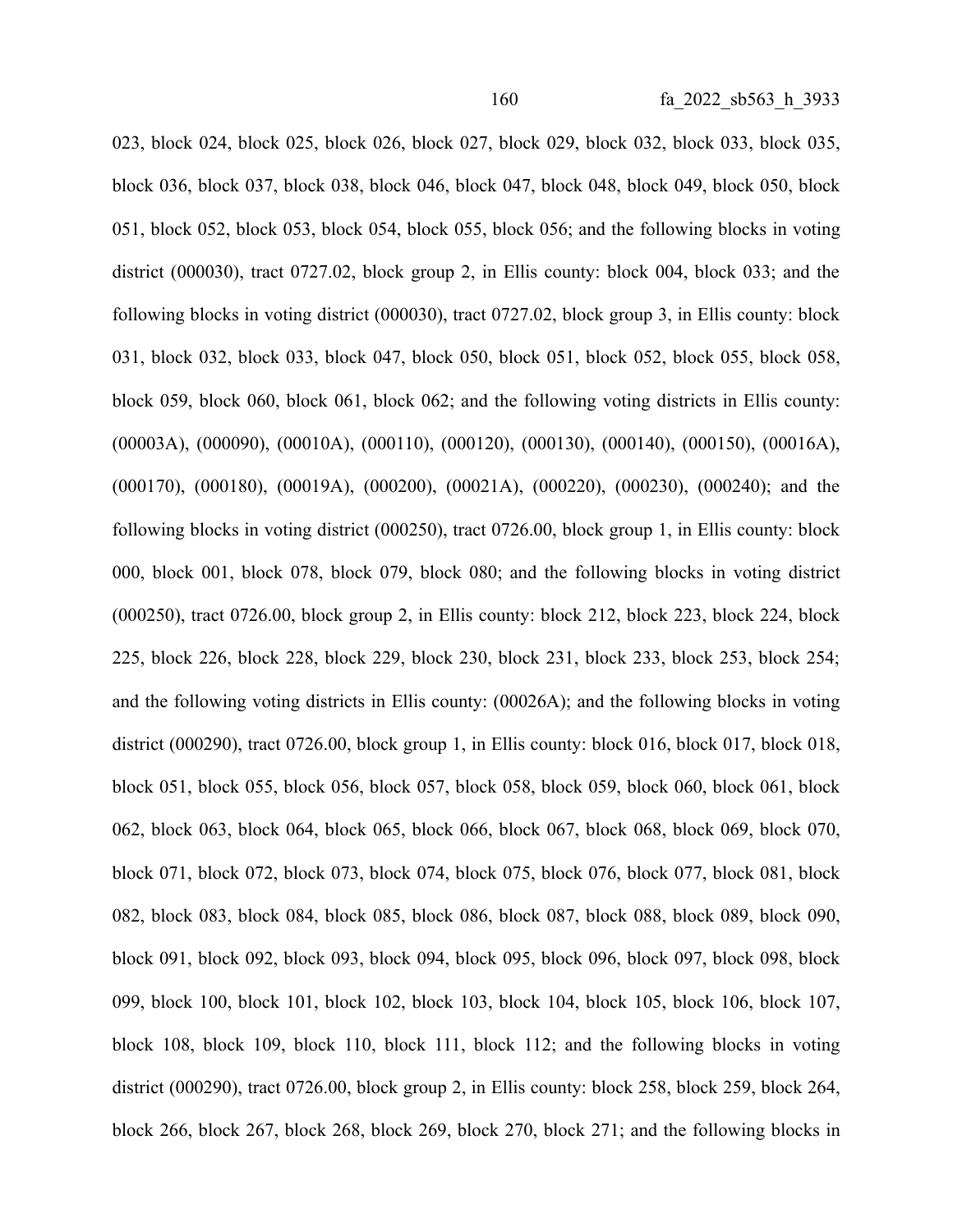voting district (000300), tract 0728.02, block group 1, in Ellis county: block 083; and the following blocks in voting district (000300), tract 0729.02, block group 1, in Ellis county: block 043, block 045, block 046, block 055, block 056; and the following blocks in voting district (000300), tract 0729.02, block group 2, in Ellis county: block 000, block 001, block 002, block 019; and the following voting districts in Ellis county: (120030); and the following blocks in voting district (120050), tract 0727.01, block group 2, in Ellis county: block 001, block 002; and the following blocks in voting district (120050), tract 0727.02, block group 2, in Ellis county: block 000, block 001; and the following blocks in voting district (120050), tract 0727.02, block group 3, in Ellis county: block 005, block 009, block 010, block 011, block 012, block 013, block 023, block 024, block 025, block 026, block 027, block 036; and the following blocks in voting district (120050), tract 0728.01, block group 2, in Ellis county: block 000; and the following blocks in voting district (120050), tract 0728.02, block group 1, in Ellis county: block 004, block 005, block 006, block 008, block 009, block 010, block 011, block 016, block 017, block 022, block 023, block 024, block 025, block 030, block 031, block 032, block 034, block 035, block 036, block 037, block 038, block 039, block 040, block 044, block 045, block 046, block 047, block 048, block 054, block 055, block 061, block 062, block 063, block 064, block 065, block 066, block 068, block 069, block 070, block 071, block 072, block 073, block 074, block 075, block 076, block 077, block 078, block 079, block 080, block 081, block 082, block 087, block 088, block 089, block 090; and the following voting districts in Ellis county: (900010), (900030), (900040), (900050), (900060), (900070), (900080), (900090), (900100).

Sec. 160. Representative district 112 shall consist of the following voting districts in Barton county: (000010), (000020), (000030), (000040), (000050), (000060), (000080), (000090), (000100), (00011A), (00011B), (000120), (000130), (000140), (000150), (000160), (000170), (000180), (00019A), (00019B), (000200), (000210), (00022A), (00022B), (00022C),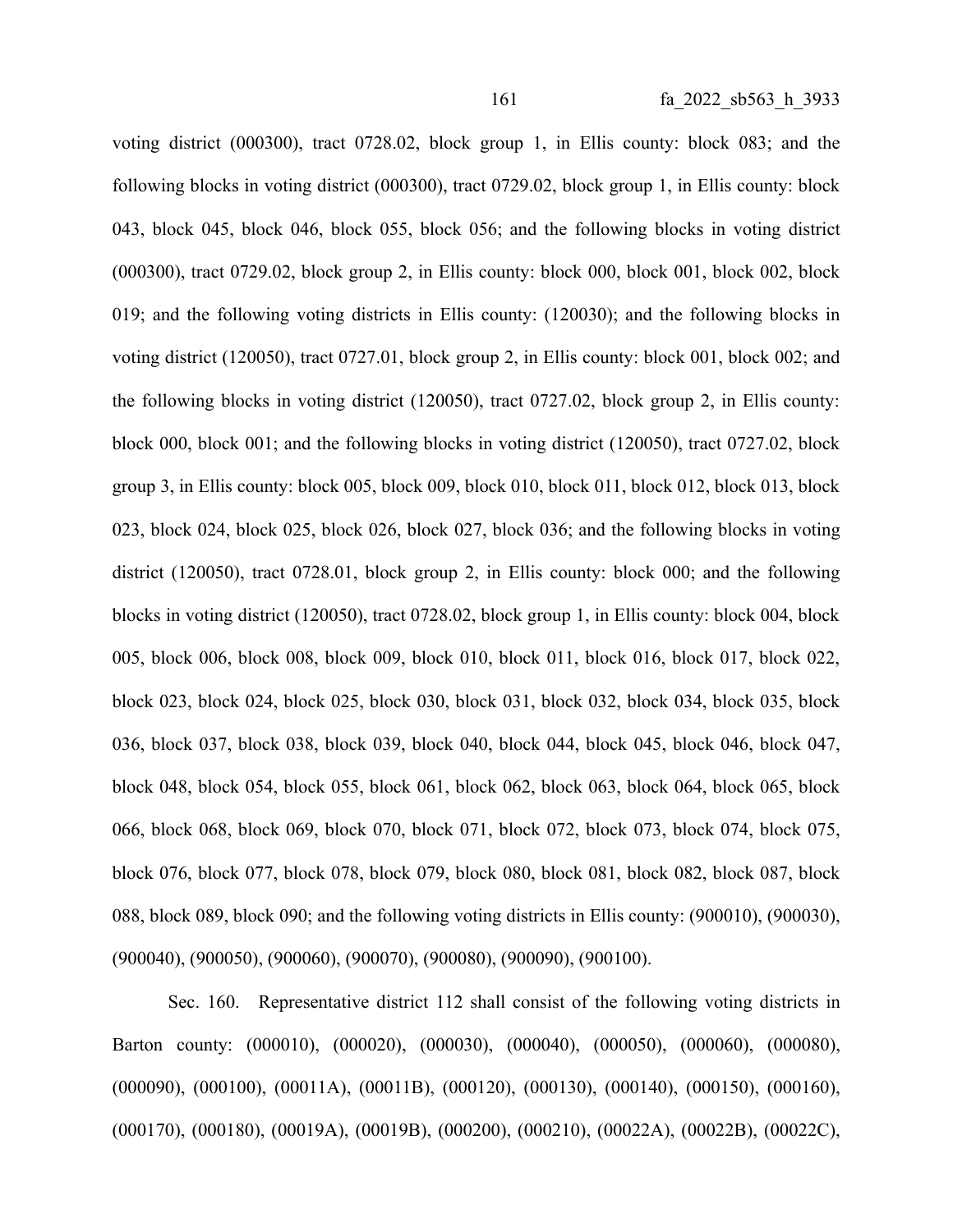(00022E), (00022F), (00023A), (00023B), (00023C), (000240), (000250), (000260), (00027A), (00027B), (000280); and the following blocks in voting district (000290), tract 9711.00, block group 1, in Barton county: block 293, block 294, block 295, block 296, block 297, block 309, block 317, block 318, block 319, block 320, block 321, block 322, block 326, block 327, block 328, block 329, block 330, block 331, block 332, block 333, block 334, block 335, block 336, block 342, block 343, block 344, block 345, block 346, block 351, block 352, block 353, block 354, block 363, block 364, block 365, block 366; and the following voting districts in Barton county: (000300), (000310), (000320), (000340), (000350), (000360), (000370), (000380), (000390), (900010).

Sec. 161. Representative district 113 shall consist of the following voting districts in Barton county: (000070); and the following blocks in voting district (000290), tract 9711.00, block group 1, in Barton county: block 349, block 350, block 355, block 356, block 357, block 358, block 359, block 360, block 361, block 362, block 367, block 368, block 369, block 370, block 371, block 372, block 373, block 374, block 375, block 376, block 377, block 379, block 382, block 387, block 388, block 389, block 390, block 391, block 392, block 393, block 394, block 395, block 396, block 397, block 398, block 399, block 400, block 401, block 402, block 403, block 405, block 406, block 457; and the following blocks in voting district (000290), tract 9711.00, block group 2, in Barton county: block 000, block 001, block 002, block 003, block 004, block 005, block 006, block 007, block 008, block 009, block 010, block 011, block 012, block 013, block 014, block 015, block 016, block 017, block 018, block 019, block 020, block 021, block 022, block 023, block 024, block 025, block 026, block 027, block 028, block 029, block 030, block 031, block 032, block 033, block 034, block 035, block 036, block 037, block 038, block 039, block 040, block 041, block 042, block 043, block 044, block 045, block 046, block 047, block 048, block 049, block 050, block 051, block 052, block 053, block 054, block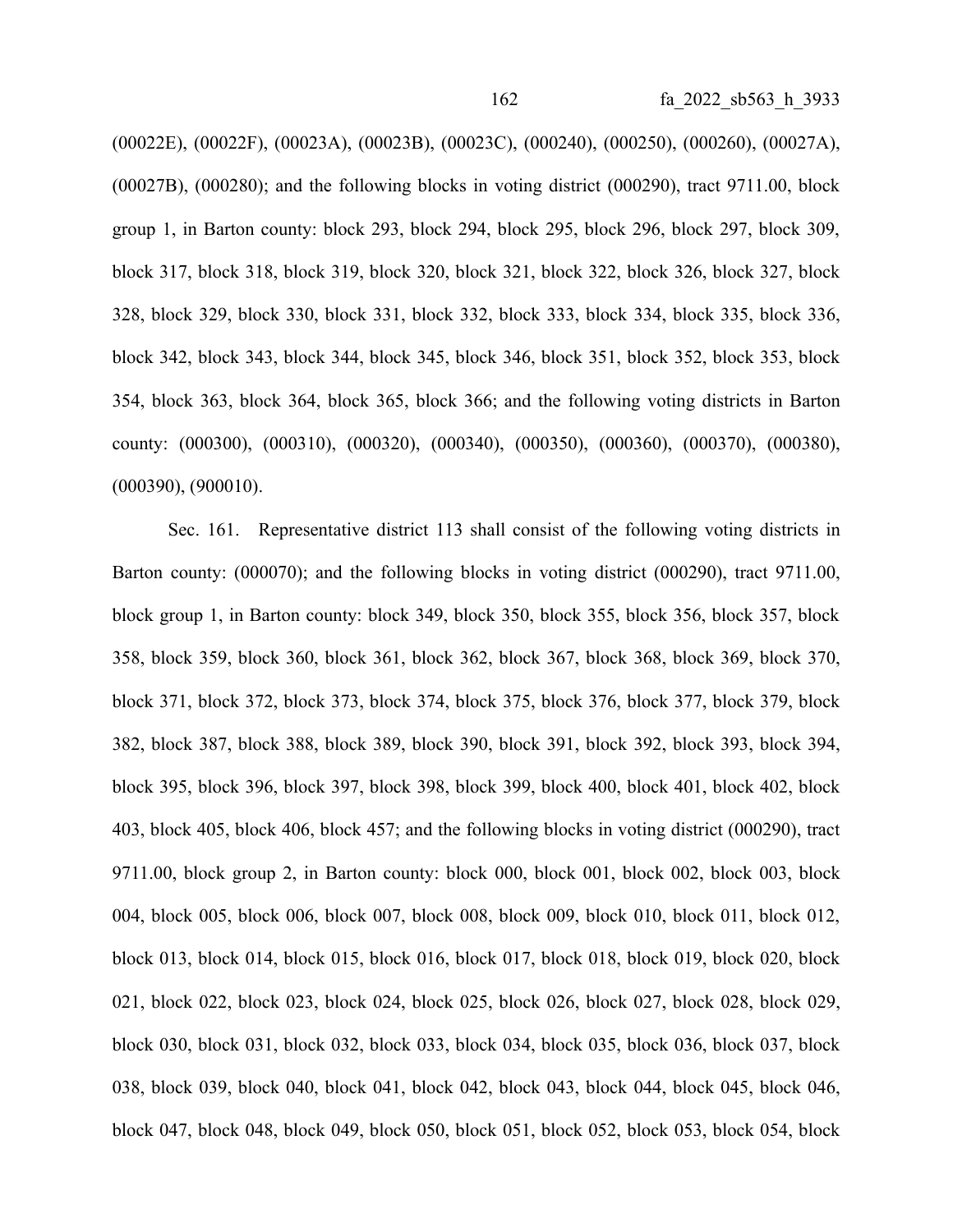055, block 056, block 057, block 058, block 059, block 060, block 061, block 062, block 063, block 064, block 065, block 066, block 067, block 068, block 069, block 070, block 071, block 072, block 073, block 074, block 075; and the following blocks in voting district (000290), tract 9711.00, block group 3, in Barton county: block 000, block 001, block 002, block 003, block 004, block 005, block 006, block 007, block 008, block 009, block 010, block 011, block 012, block 013, block 014, block 015, block 016, block 017, block 018, block 019, block 020, block 021, block 022, block 023, block 024, block 025, block 026, block 027, block 028, block 029, block 030, block 031, block 032, block 033, block 034, block 035, block 036, block 037, block 038, block 039, block 040, block 041, block 042, block 043, block 044, block 045, block 046, block 047, block 048, block 049, block 050, block 051, block 052, block 053, block 054, block 055, block 056, block 057, block 058, block 059, block 060, block 061, block 062, block 063, block 064, block 065; and the following voting districts in Barton county: (000330); and the following voting districts in Pawnee county: (000010), (000030), (000070), (000080), (000090), (000100), (000110), (000120), (000130), (00017A), (00017B), (000190), (000200), (000230), (000240), (000250); and all of Rice county; and all of Rush county; and all of Stafford county.

Sec. 162. Representative district 114 shall consist of all of Kingman county; and the following blocks in voting district (00004A), tract 9688.00, block group 1, in Pratt county: block 002, block 003, block 004, block 005, block 006, block 007, block 008, block 009, block 010, block 011, block 012, block 013, block 014, block 015, block 016, block 017, block 018, block 019, block 020, block 021, block 022, block 023, block 024, block 025, block 026, block 027, block 028, block 029, block 030, block 032, block 033, block 034, block 035, block 036, block 037, block 038, block 039, block 040, block 041, block 042, block 043, block 045, block 047, block 048, block 049, block 050, block 051, block 052, block 053, block 057, block 062; and the following blocks in voting district (00004A), tract 9688.00, block group 3, in Pratt county: block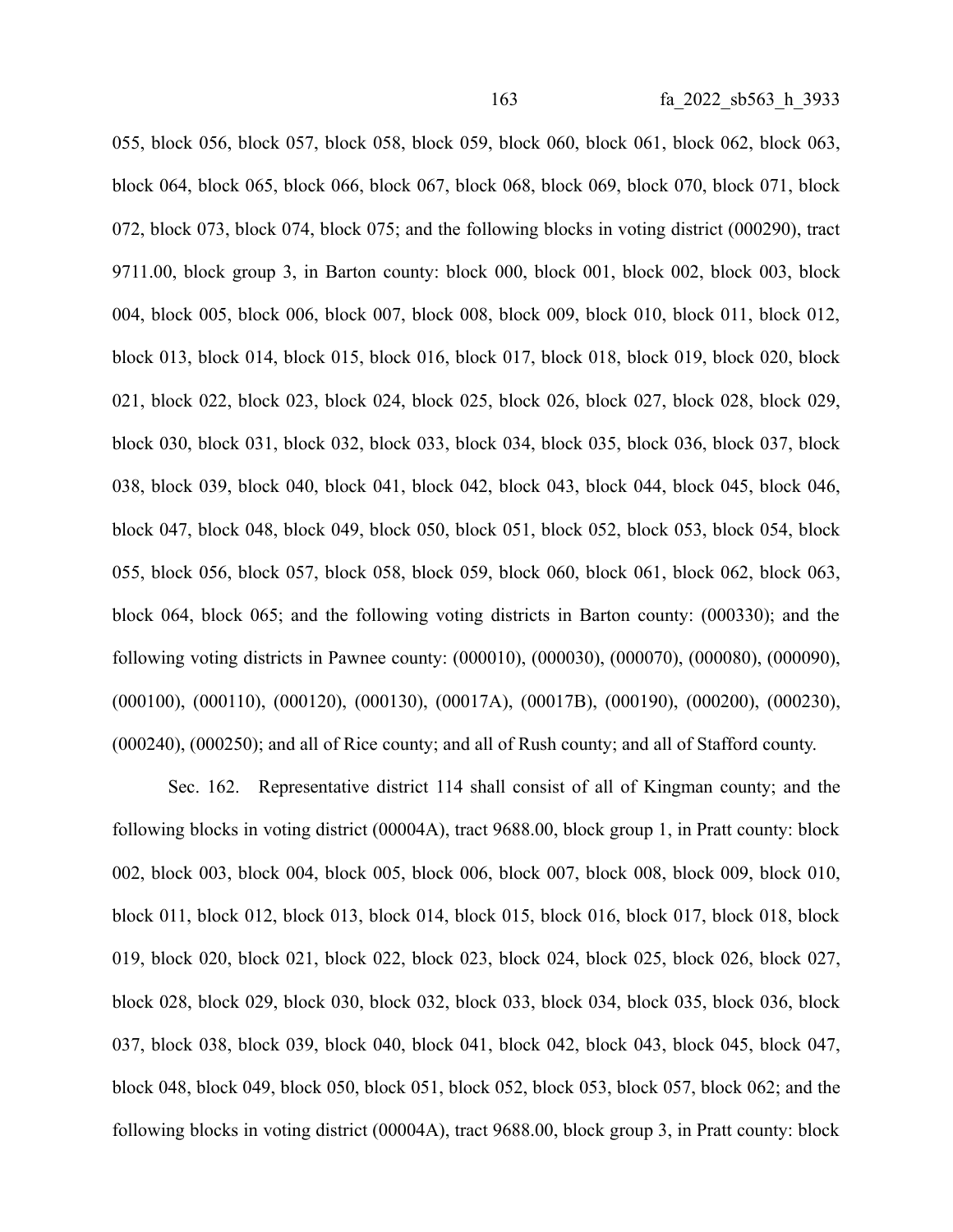000, block 001, block 002, block 022, block 023, block 024, block 025, block 026, block 027, block 060, block 061, block 062, block 063, block 064, block 065, block 066, block 076, block 077, block 078, block 079, block 080; and the following voting districts in Pratt county: (00004C); and the following blocks in voting district (00005A), tract 9687.00, block group 1, in Pratt county: block 036, block 038, block 039, block 041, block 042; and the following voting districts in Pratt county: (000060); and the following blocks in voting district (000070), tract 9686.00, block group 1, in Pratt county: block 015, block 016, block 017, block 023, block 024, block 025, block 053, block 054, block 055, block 060, block 061, block 062, block 110, block 111, block 112, block 118, block 119, block 120, block 189, block 190, block 191, block 192, block 193, block 194, block 204, block 205, block 206, block 207, block 208, block 209, block 210, block 211, block 212, block 213, block 214, block 215, block 216, block 217, block 218, block 219, block 256, block 450, block 451, block 452; and the following blocks in voting district (000110), tract 9686.00, block group 1, in Pratt county: block 384, block 385, block 386, block 387, block 388, block 394, block 395, block 396, block 398, block 399, block 400, block 401, block 402, block 403, block 404, block 405, block 406, block 407, block 408, block 409, block 410, block 411, block 412, block 413, block 414, block 415, block 416, block 417, block 418, block 419, block 420, block 421, block 422, block 423, block 424, block 425, block 426, block 427, block 428, block 429, block 430, block 431, block 432, block 436, block 437, block 442, block 443; and the following blocks in voting district (000110), tract 9686.00, block group 2, in Pratt county: block 203, block 211, block 212, block 213, block 214, block 218, block 219, block 325, block 326, block 327, block 330, block 331, block 332, block 333, block 334, block 335, block 336, block 337, block 338, block 339, block 349, block 350, block 352, block 353, block 354, block 355, block 356, block 357, block 358, block 453, block 454; and the following blocks in voting district (00012A), tract 9686.00, block group 1, in Pratt county: block 203,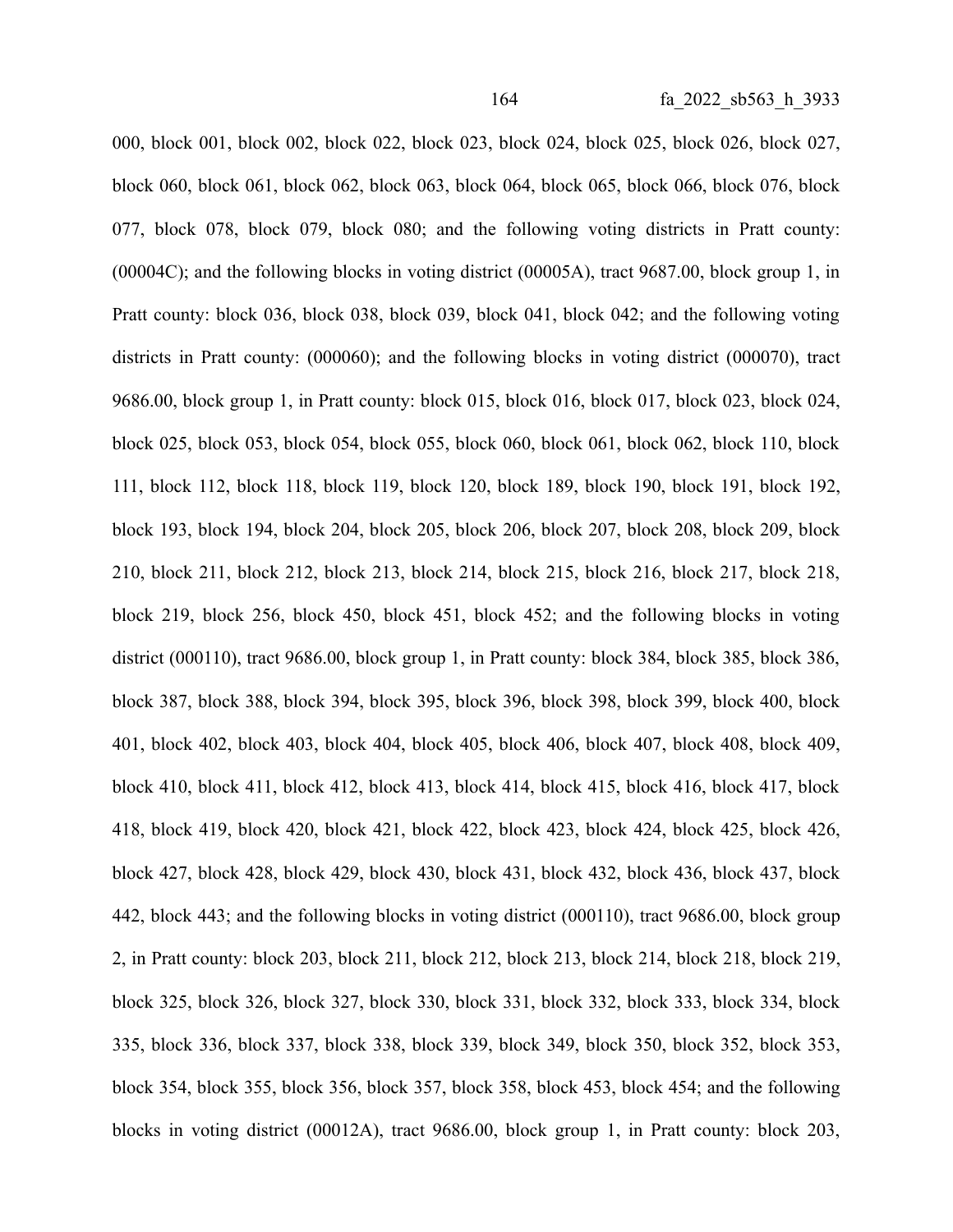block 242, block 243, block 244, block 245, block 246, block 247, block 248, block 262, block 263, block 268, block 269, block 270, block 271, block 272, block 273, block 274, block 336, block 337, block 338, block 339, block 340, block 341, block 342, block 343, block 344, block 345, block 346, block 347, block 348, block 349, block 350, block 351, block 353, block 354, block 355, block 356, block 357, block 358, block 359, block 360, block 361, block 362, block 363, block 364, block 365, block 366, block 367, block 368, block 369, block 370, block 371, block 372, block 373, block 374, block 375, block 376, block 377, block 378, block 379, block 380, block 381, block 382, block 383, block 389, block 390, block 391, block 392, block 393, block 397, block 444, block 445, block 446, block 447; and the following blocks in voting district (00012A), tract 9686.00, block group 2, in Pratt county: block 183, block 184, block 185, block 186, block 187, block 188, block 189, block 190, block 191, block 192, block 200, block 201, block 202, block 204, block 205, block 206, block 207, block 208, block 209, block 210, block 215, block 216, block 217; and the following blocks in voting district (00012A), tract 9687.00, block group 1, in Pratt county: block 000, block 001, block 002, block 003, block 044, block 045; and the following blocks in voting district (00012A), tract 9687.00, block group 2, in Pratt county: block 000, block 001; and the following blocks in voting district (00012A), tract 9688.00, block group 1, in Pratt county: block 000, block 031, block 044, block 046, block 054, block 055, block 056, block 058, block 059, block 060, block 061, block 063; and the following voting districts in Pratt county: (190020), (190030); and the following voting districts in Reno county: (000020), (000030), (000050), (000060), (000070), (000080); and the following blocks in voting district (000090), tract 0014.00, block group 1, in Reno county: block 000, block 001, block 002, block 003, block 007, block 008, block 009, block 010, block 011, block 017; and the following blocks in voting district (000090), tract 0014.00, block group 3, in Reno county: block 079, block 080, block 081; and the following voting districts in Reno county: (000100),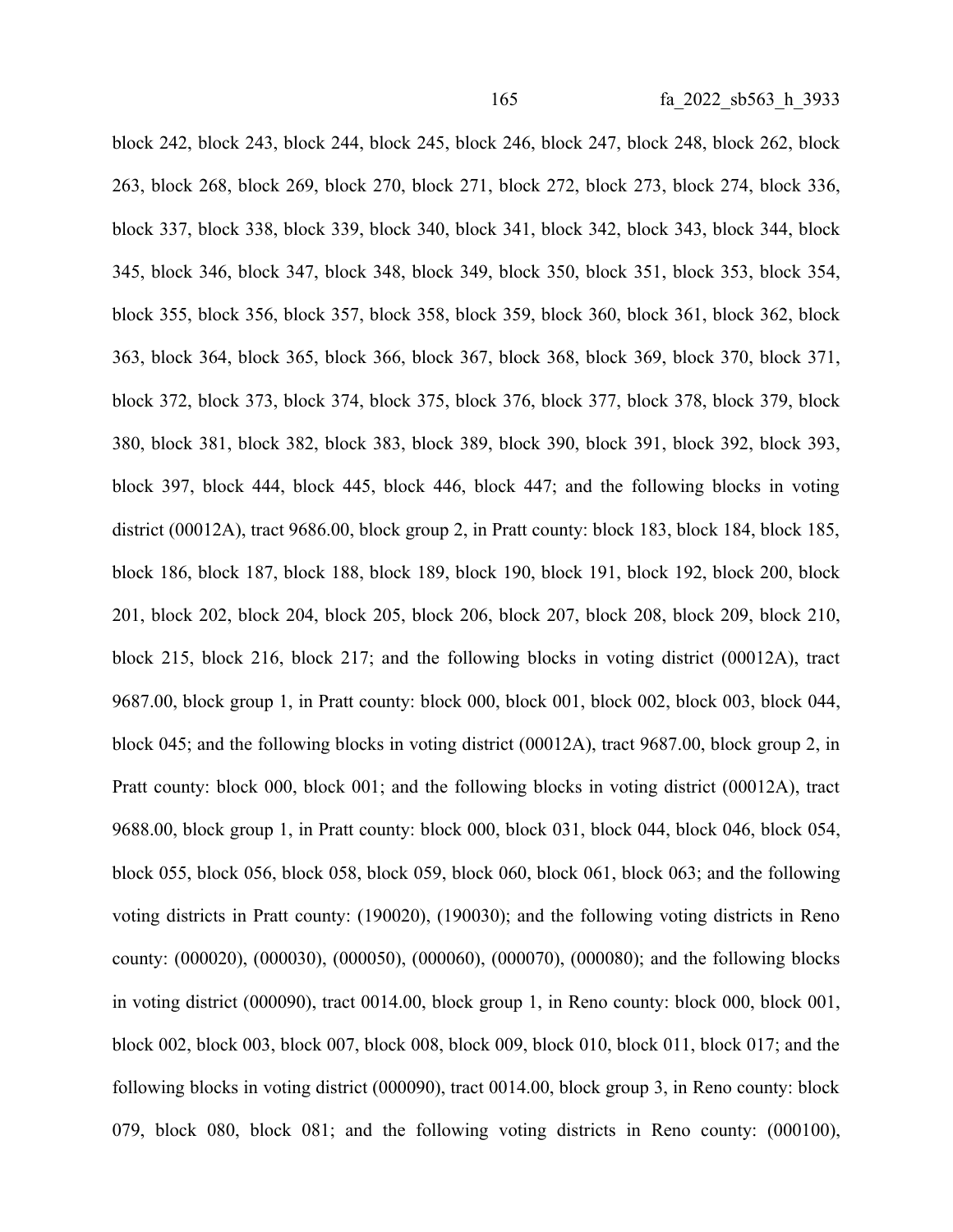(000110); and the following blocks in voting district (00037B), tract 0014.00, block group 4, in Reno county: block 073; and the following voting districts in Reno county: (000440), (000450), (000470), (000480), (000500), (000510), (000520), (000530), (000560), (000570), (000580), (000590); and the following blocks in voting district (00060A), tract 0011.00, block group 3, in Reno county: block 070, block 078; and the following blocks in voting district (00060A), tract 0014.00, block group 4, in Reno county: block 007, block 008, block 009, block 013, block 014, block 015, block 040, block 046, block 050, block 051, block 055, block 056, block 057, block 066, block 067, block 068, block 069, block 070, block 071, block 072, block 075, block 076; and the following voting districts in Reno county: (000610), (000620), (000630), (000640),  $(000660)$ ,  $(000670)$ ; and the following blocks in voting district  $(000680)$ , tract  $0014.00$ , block group 1, in Reno county: block 077; and the following blocks in voting district (000680), tract 0014.00, block group 4, in Reno county: block 000, block 001, block 002, block 003, block 004, block 005, block 006, block 010, block 011, block 012, block 058, block 059, block 060, block 061, block 062, block 063, block 064, block 065, block 078, block 079, block 080, block 081, block 082, block 083, block 084, block 085, block 086, block 087, block 088, block 089, block 090, block 091, block 092, block 101, block 102, block 103, block 104, block 105, block 106, block 107, block 108, block 109, block 110, block 111, block 113, block 114, block 115, block 116, block 117, block 118, block 119, block 120, block 121, block 122, block 123, block 124, block 125, block 126; and the following blocks in voting district (000680), tract 0015.00, block group 3, in Reno county: block 017, block 018, block 019, block 025, block 026, block 037, block 038, block 039, block 040, block 041, block 042, block 043, block 044, block 045, block 046, block 047, block 048, block 049, block 050, block 052, block 053, block 054, block 055, block 056, block 057, block 058, block 059, block 060, block 061, block 062, block 063, block 064, block 065, block 066; and the following voting districts in Reno county: (000690),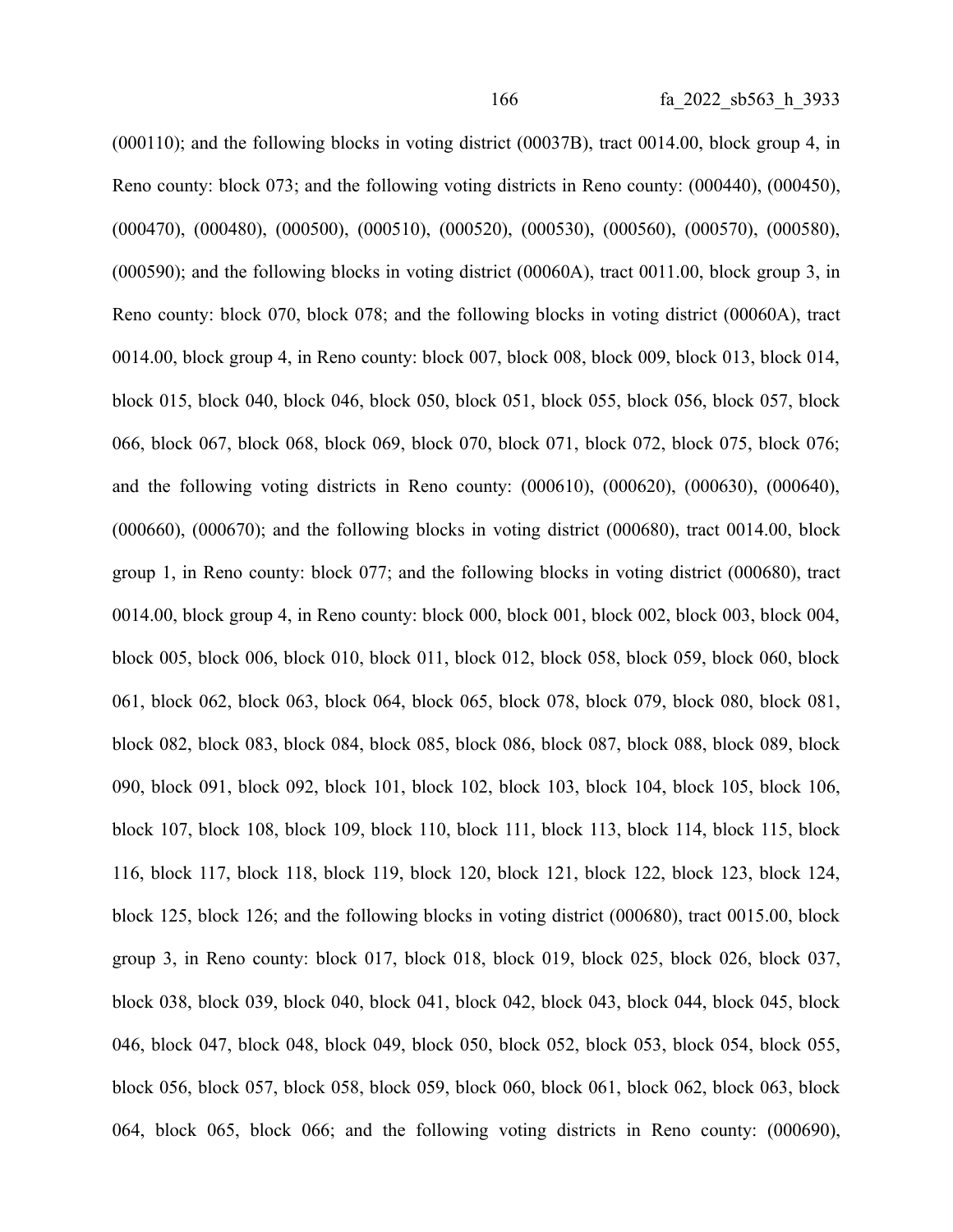(000700); and the following blocks in voting district (000710), tract 0008.00, block group 3, in Reno county: block 044; and the following blocks in voting district (000710), tract 0013.00, block group 1, in Reno county: block 027, block 028, block 029, block 093, block 094, block 095, block 096; and the following blocks in voting district (000710), tract 0014.00, block group 1, in Reno county: block 004, block 005, block 006, block 039; and the following blocks in voting district (000710), tract 0014.00, block group 3, in Reno county: block 000, block 001, block 002, block 043, block 044, block 045, block 046, block 047, block 048, block 049, block 050, block 054, block 055, block 056, block 057, block 058, block 059, block 060, block 061, block 062, block 063, block 064, block 065, block 066, block 067, block 068, block 069, block 070, block 071, block 072, block 073, block 074, block 075, block 076, block 077, block 078, block 082, block 083, block 084, block 085, block 086, block 087, block 088, block 089, block 090, block 091, block 092, block 093, block 094, block 095, block 096, block 097, block 098, block 099, block 100, block 101, block 102, block 103, block 104, block 105, block 111, block 112, block 113, block 114; and the following blocks in voting district (000710), tract 0014.00, block group 4, in Reno county: block 077, block 093, block 094, block 095, block 096, block 097, block 098, block 099, block 100, block 112.

Sec. 163. Representative district 115 shall consist of all of Clark county; and the following voting districts in Edwards county: (000010), (000020), (000040), (000050), (00006A), (00006B), (000070), (000090), (000100), (000110), (000120); and the following voting districts in Ford county: (000010), (000020), (000030), (000040); and the following blocks in voting district (00005A), tract 9620.00, block group 3, in Ford county: block 016, block 018, block 019, block 032, block 033; and the following blocks in voting district (00005A), tract 9620.00, block group 4, in Ford county: block 000, block 001, block 002, block 003, block 004, block 005, block 006, block 007, block 010, block 011, block 012, block 013,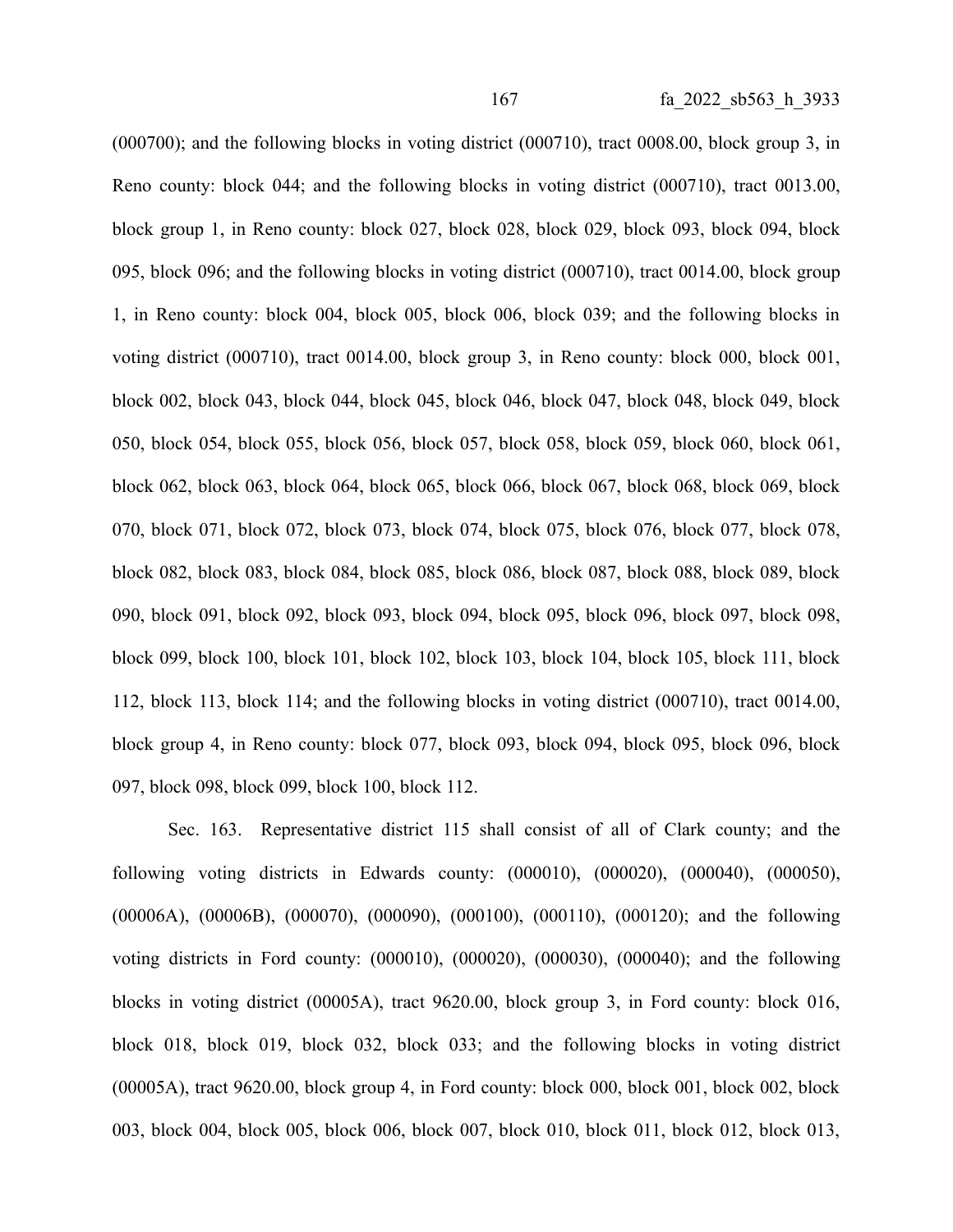block 014; and the following blocks in voting district (00005A), tract 9620.00, block group 5, in Ford county: block 000, block 001, block 002, block 003, block 004, block 005, block 006, block 007, block 008, block 009, block 010, block 011, block 012, block 013, block 014, block 015, block 016, block 017, block 018, block 019, block 020, block 021, block 022, block 023, block 024, block 025, block 026, block 027, block 028, block 029, block 030, block 031; and the following blocks in voting district (00005A), tract 9621.02, block group 1, in Ford county: block 029, block 030, block 031, block 032, block 033, block 034, block 035, block 036, block 037, block 038, block 039; and the following voting districts in Ford county: (00005B), (00005C); and the following blocks in voting district (000060), tract 9618.02, block group 3, in Ford county: block 015; and the following blocks in voting district (000070), tract 9618.02, block group 3, in Ford county: block 030; and the following blocks in voting district (00008A), tract 9618.01, block group 3, in Ford county: block 009, block 010, block 011, block 012, block 035, block 036, block 037; and the following blocks in voting district (000100), tract 9618.01, block group 2, in Ford county: block 000, block 001, block 002, block 003, block 004, block 005, block 006, block 007, block 008, block 009, block 010, block 011, block 012, block 013, block 014, block 015, block 016, block 017, block 018, block 019, block 020, block 021, block 022, block 023, block 024, block 025, block 026, block 027, block 028, block 029, block 030, block 031, block 032, block 033, block 034, block 035; and the following blocks in voting district (000100), tract 9618.01, block group 3, in Ford county: block 000, block 001, block 002, block 003, block 004, block 005, block 006, block 007, block 008, block 013, block 014, block 015, block 016, block 017, block 018, block 019, block 020, block 021, block 022, block 023, block 024, block 025, block 026, block 027, block 028, block 029, block 030, block 031, block 032, block 033, block 034; and the following blocks in voting district (000190), tract 9618.02, block group 2, in Ford county: block 006, block 007, block 008, block 009, block 010, block 011,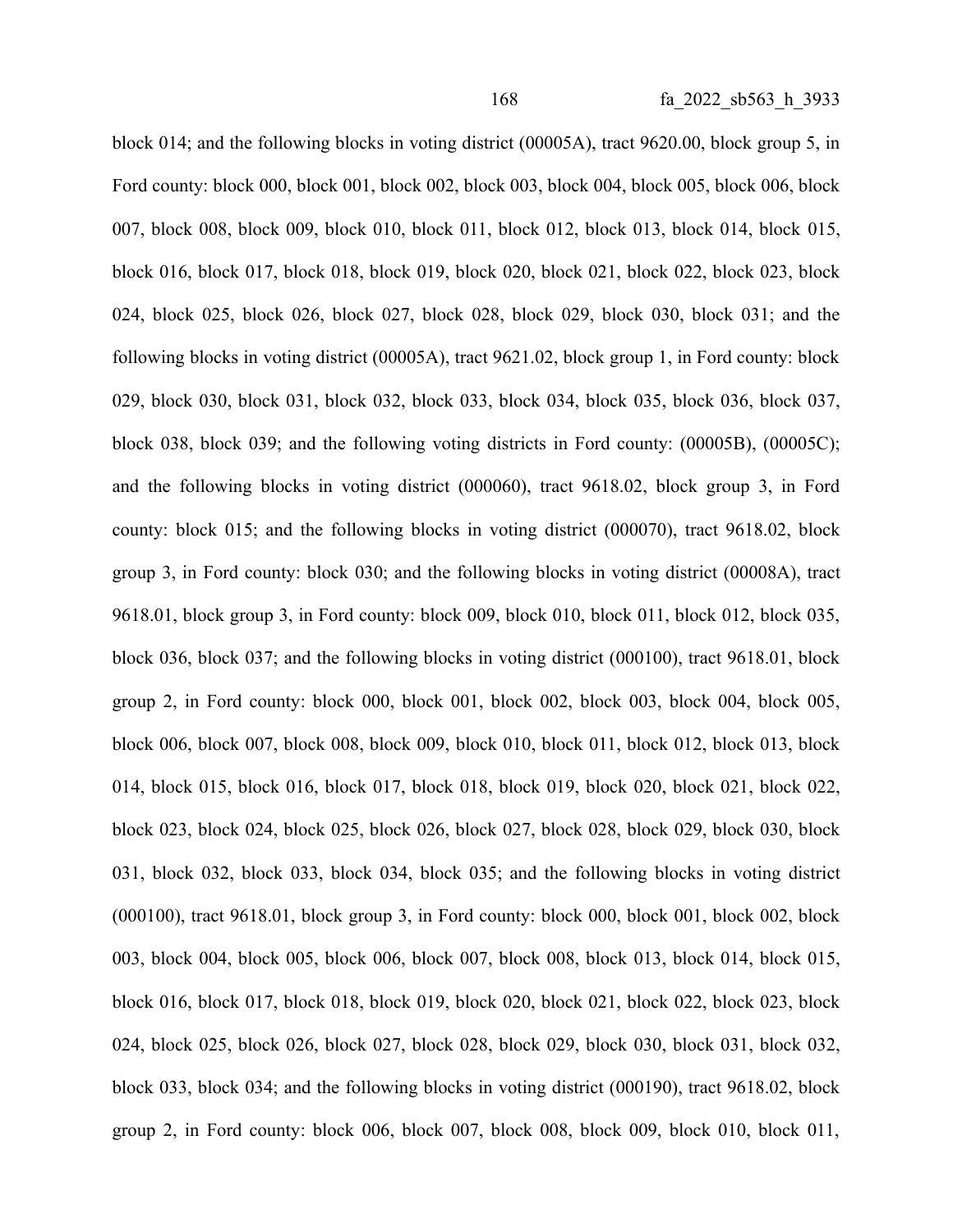block 021; and the following blocks in voting district (000190), tract 9619.02, block group 1, in Ford county: block 000, block 001, block 002, block 003, block 004, block 005, block 006, block 007, block 008, block 009, block 010, block 013, block 014, block 026, block 027; and the following blocks in voting district (000190), tract 9620.00, block group 3, in Ford county: block 007, block 008, block 009, block 010, block 011, block 013, block 014; and the following blocks in voting district (000200), tract 9618.02, block group 3, in Ford county: block 013, block 014, block 016, block 017, block 018, block 020, block 026, block 027, block 028, block 029; and the following blocks in voting district (000200), tract 9621.01, block group 2, in Ford county: block 000, block 062; and the following voting districts in Ford county: (000210); and the following blocks in voting district (00021A), tract 9621.02, block group 2, in Ford county: block 039, block 042, block 043, block 044; and the following voting districts in Ford county: (000220), (000230), (000240), (000250), (00025A), (00025B), (000260), (000270), (000280); and the following blocks in voting district (000290), tract 9618.02, block group 3, in Ford county: block 006, block 007, block 031, block 032, block 043, block 045, block 049, block 050; and the following blocks in voting district (000290), tract 9621.02, block group 2, in Ford county: block 000; and the following voting districts in Ford county: (000300), (000310), (000320), (000330); and the following blocks in voting district (190010), tract 9618.02, block group 2, in Ford county: block 032; and all of Gray county; and the following voting districts in Meade county: (000020), (000030), (000040), (000050), (000060), (000070), (000080).

Sec. 164. Representative district 116 shall consist of all of Barber county; and all of Comanche county; and all of Harper county; and all of Kiowa county; and the following voting districts in Pratt county: (00001A), (00002A), (00002B), (000030); and the following blocks in voting district (00004A), tract 9688.00, block group 2, in Pratt county: block 013; and the following blocks in voting district (00005A), tract 9687.00, block group 1, in Pratt county: block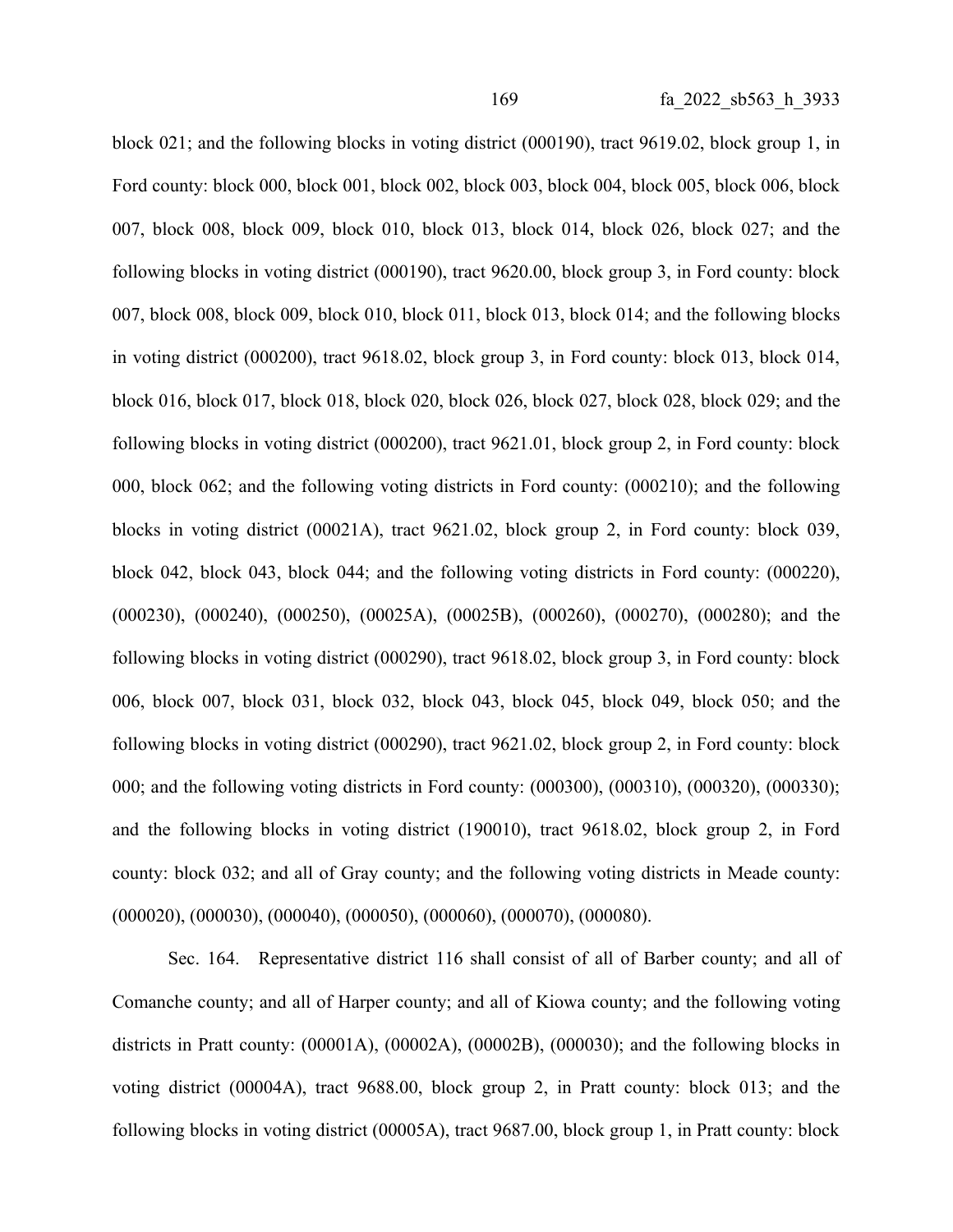004, block 005, block 006, block 007, block 008, block 009, block 010, block 011, block 012, block 013, block 014, block 015, block 016, block 017, block 018, block 019, block 020, block 021, block 022, block 023, block 024, block 025, block 026, block 027, block 028, block 029, block 030, block 031, block 032, block 034, block 035, block 046, block 047, block 048, block 049, block 050, block 051, block 052, block 053, block 054; and the following blocks in voting district (000070), tract 9686.00, block group 1, in Pratt county: block 018, block 019, block 020, block 021, block 022, block 056, block 057, block 058, block 059, block 113, block 114, block 115, block 116, block 117, block 220, block 221, block 222, block 223, block 224, block 225; and the following blocks in voting district (000070), tract 9686.00, block group 2, in Pratt county: block 000, block 001, block 007, block 008, block 009, block 010, block 053, block 054, block 055, block 056, block 073, block 074, block 075, block 076, block 077, block 078, block 094, block 095, block 096, block 097; and the following voting districts in Pratt county: (000080), (000090), (000100); and the following blocks in voting district (000110), tract 9686.00, block group 1, in Pratt county: block 433, block 434, block 435; and the following blocks in voting district (000110), tract 9686.00, block group 2, in Pratt county: block 220, block 221, block 321, block 322, block 323, block 324, block 328, block 340, block 341, block 342, block 343, block 344, block 345, block 346, block 347, block 348, block 351, block 359, block 360, block 361, block 362, block 363, block 364, block 365, block 366, block 367, block 368, block 369, block 370, block 371, block 372, block 373, block 374, block 375, block 376, block 377, block 378, block 379, block 381, block 422, block 423, block 424, block 425, block 426, block 427, block 428, block 438, block 439, block 440, block 441, block 442, block 443, block 444, block 445, block 446, block 447, block 448, block 449, block 452, block 455; and the following blocks in voting district (00012A), tract 9686.00, block group 1, in Pratt county: block 240, block 241; and the following blocks in voting district (00012A), tract 9686.00, block group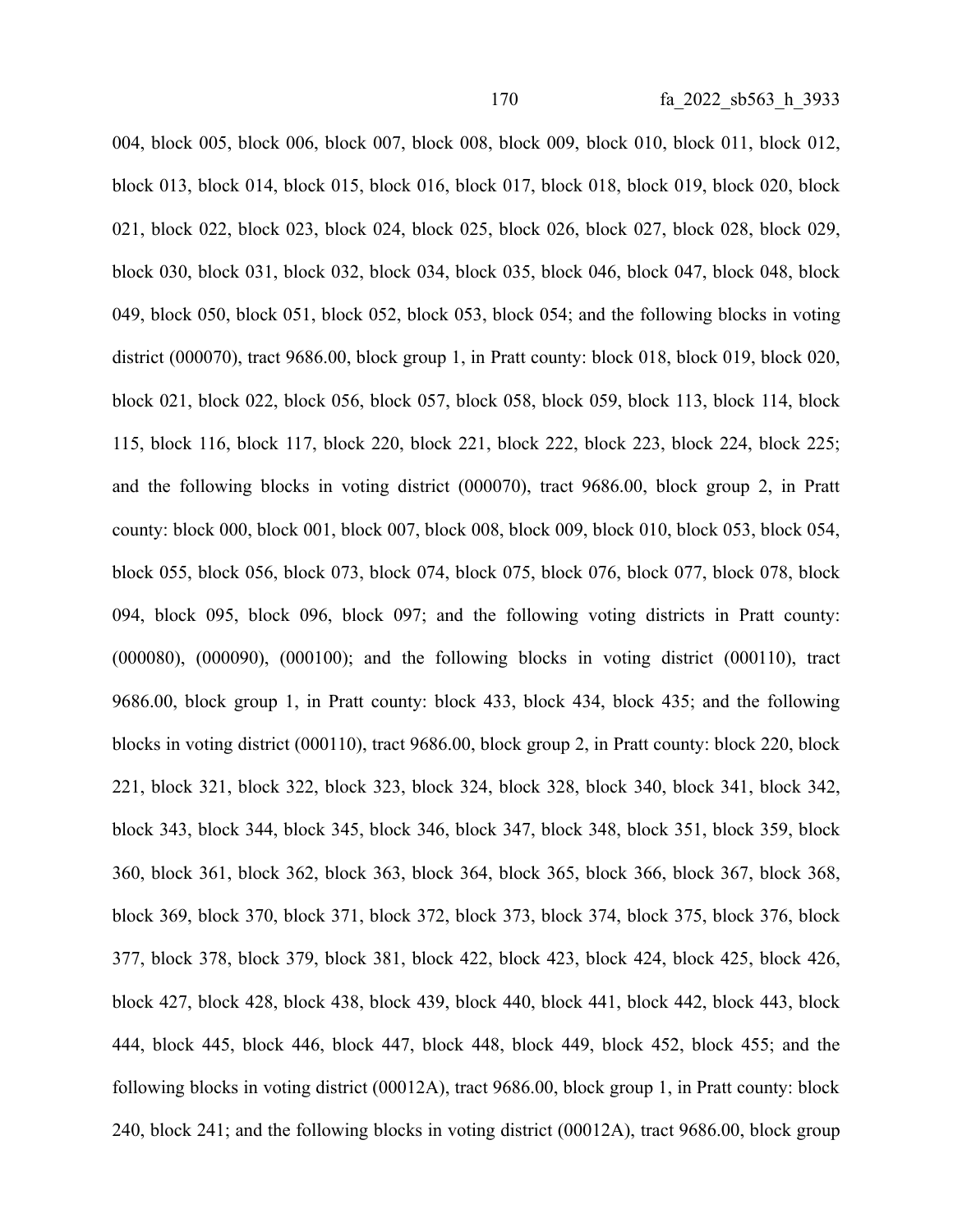2, in Pratt county: block 112, block 113, block 114, block 115, block 116, block 117, block 125, block 179, block 180, block 181, block 182, block 193, block 194, block 195, block 196, block 199, block 222, block 223, block 461, block 462; and the following blocks in voting district (00012A), tract 9687.00, block group 2, in Pratt county: block 002, block 003, block 011, block 012, block 013, block 014, block 017, block 018, block 019, block 020, block 021, block 022, block 023, block 024, block 059, block 060, block 087; and the following blocks in voting district (00012A), tract 9688.00, block group 2, in Pratt county: block 004, block 005, block 035, block 036, block 037, block 038, block 039, block 040, block 042, block 043, block 044, block 045, block 046, block 047, block 048; and the following voting districts in Pratt county: (190010); and the following voting districts in Sumner county: (000030), (000040), (000050), (000060), (000070); and the following blocks in voting district (000080), tract 9622.00, block group 2, in Sumner county: block 141; and the following blocks in voting district (000080), tract 9622.00, block group 3, in Sumner county: block 008, block 009, block 010, block 012, block 013, block 014, block 015, block 016, block 017, block 018, block 019, block 020, block 021, block 022, block 023, block 024, block 025, block 026, block 027, block 028, block 029, block 030, block 031, block 032, block 033, block 034, block 035, block 036, block 037, block 038, block 039, block 040, block 041, block 042, block 043, block 044, block 045, block 046, block 047, block 048, block 049, block 050, block 051, block 052, block 053, block 054, block 055, block 056, block 057, block 058, block 059, block 060, block 064; and the following blocks in voting district (000080), tract 9622.00, block group 4, in Sumner county: block 003, block 004, block 005, block 006, block 007, block 008, block 009, block 010, block 011, block 012, block 013, block 014, block 015, block 016, block 017, block 018, block 019, block 020, block 021, block 022, block 023, block 024, block 025, block 026, block 027, block 028, block 029, block 030, block 031, block 032, block 033, block 034, block 035, block 036, block 037, block 038,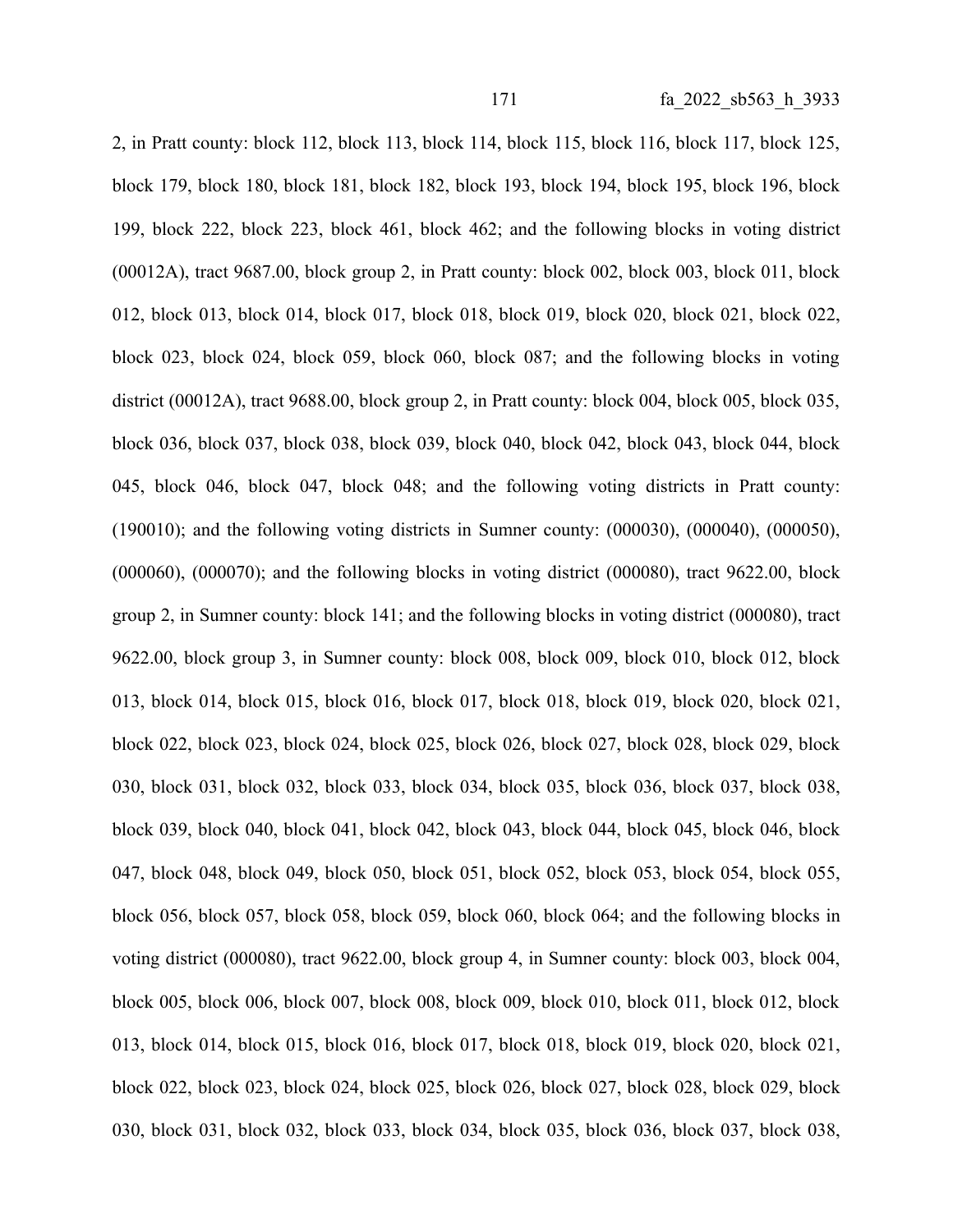block 039, block 055; and the following blocks in voting district (000080), tract 9622.00, block group 5, in Sumner county: block 093, block 094, block 095; and the following voting districts in Sumner county: (000090), (000100); and the following blocks in voting district (000120), tract 9622.00, block group 5, in Sumner county: block 092, block 101, block 102, block 103, block 104, block 105, block 106, block 107, block 108, block 111, block 112, block 113; and the following voting districts in Sumner county: (000210), (000260), (000290).

Sec. 165. Representative district 117 shall consist of the following blocks in voting district (000660), tract 0012.01, block group 1, in Douglas county: block 088, block 089, block 090, block 107, block 108, block 109, block 118, block 119, block 120, block 129, block 130, block 131, block 132, block 134, block 135, block 136, block 137, block 138, block 139, block 140, block 141, block 142, block 143, block 144, block 146, block 148; and the following blocks in voting district (000660), tract 0012.02, block group 1, in Douglas county: block 087, block 094; and the following voting districts in Douglas county: (120370); and the following blocks in voting district (120380), tract 0012.01, block group 1, in Douglas county: block 015, block 016, block 029, block 030, block 031, block 032, block 036, block 037, block 038, block 039, block 040, block 041, block 042, block 043; and the following blocks in voting district (120380), tract 0012.02, block group 1, in Douglas county: block 033, block 034, block 038, block 039, block 040, block 041, block 044, block 047, block 048, block 049, block 050, block 051, block 053, block 054, block 055, block 072, block 073; and the following voting districts in Douglas county: (120390); and the following blocks in voting district (120410), tract 0012.01, block group 1, in Douglas county: block 056, block 057, block 058, block 060, block 061, block 062, block 063, block 101, block 102; and the following blocks in voting district (120450), tract 0012.01, block group 1, in Douglas county: block 115, block 116, block 117, block 121, block 122, block 123, block 127, block 128; and the following blocks in voting district (180530), tract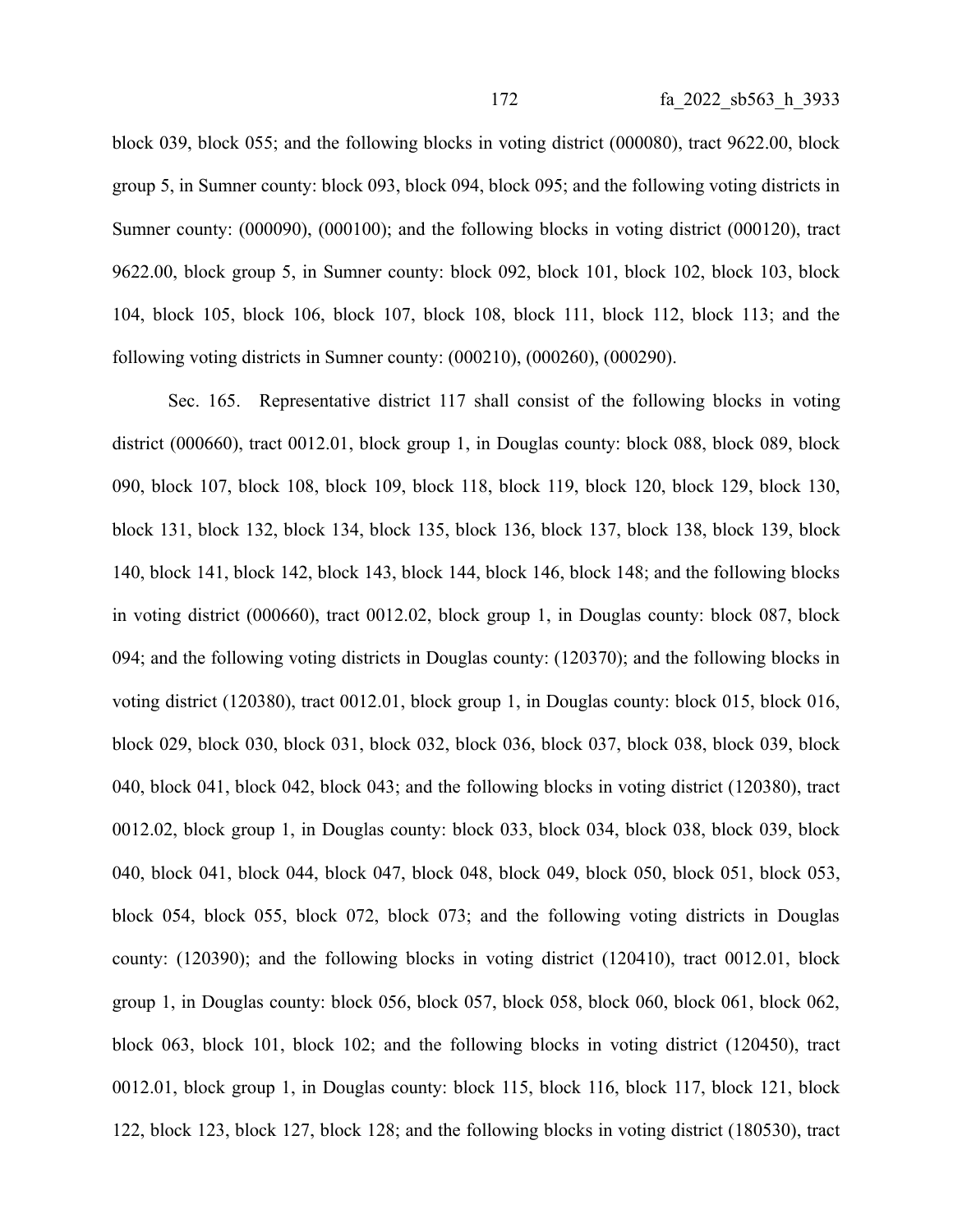0012.02, block group 1, in Douglas county: block 036, block 042, block 043, block 052, block 062, block 063, block 064, block 065, block 066, block 067, block 068, block 069, block 070, block 071; and the following blocks in voting district (180530), tract 0012.02, block group 4, in Douglas county: block 058, block 063, block 064, block 069, block 072, block 073, block 074, block 075, block 098; and the following voting districts in Douglas county: (180540); and the following blocks in voting district (200010), tract 0010.01, block group 2, in Douglas county: block 034; and the following blocks in voting district (200010), tract 0010.02, block group 2, in Douglas county: block 018, block 019, block 020, block 021, block 049, block 050, block 051, block 052, block 061, block 062, block 065; and the following blocks in voting district (200010), tract 0012.01, block group 1, in Douglas county: block 025, block 026, block 027, block 033, block 034, block 035, block 045, block 046, block 047, block 050, block 051, block 052, block 053, block 054, block 055, block 064, block 065, block 066, block 067, block 068, block 069, block 070, block 071, block 072, block 081, block 082, block 083, block 084, block 085, block 086, block 087, block 091, block 092, block 093, block 094, block 095, block 096, block 097, block 098, block 099, block 100, block 103, block 104, block 105, block 106, block 110, block 133, block 145; and the following voting districts in Douglas county: (900020); and the following voting districts in Johnson county: (000070); and the following blocks in voting district (000080), tract 0527.01, block group 4, in Johnson county: block 000, block 001, block 002, block 003, block 004, block 005, block 006, block 007, block 008, block 009, block 010, block 011, block 012, block 013, block 014, block 015, block 016; and the following blocks in voting district (000080), tract 0527.02, block group 2, in Johnson county: block 004, block 010, block 026, block 027, block 028, block 029, block 032, block 116, block 117, block 118, block 119, block 120, block 121, block 123; and the following voting districts in Johnson county: (000560), (00117B), (001290); and the following blocks in voting district (003010), tract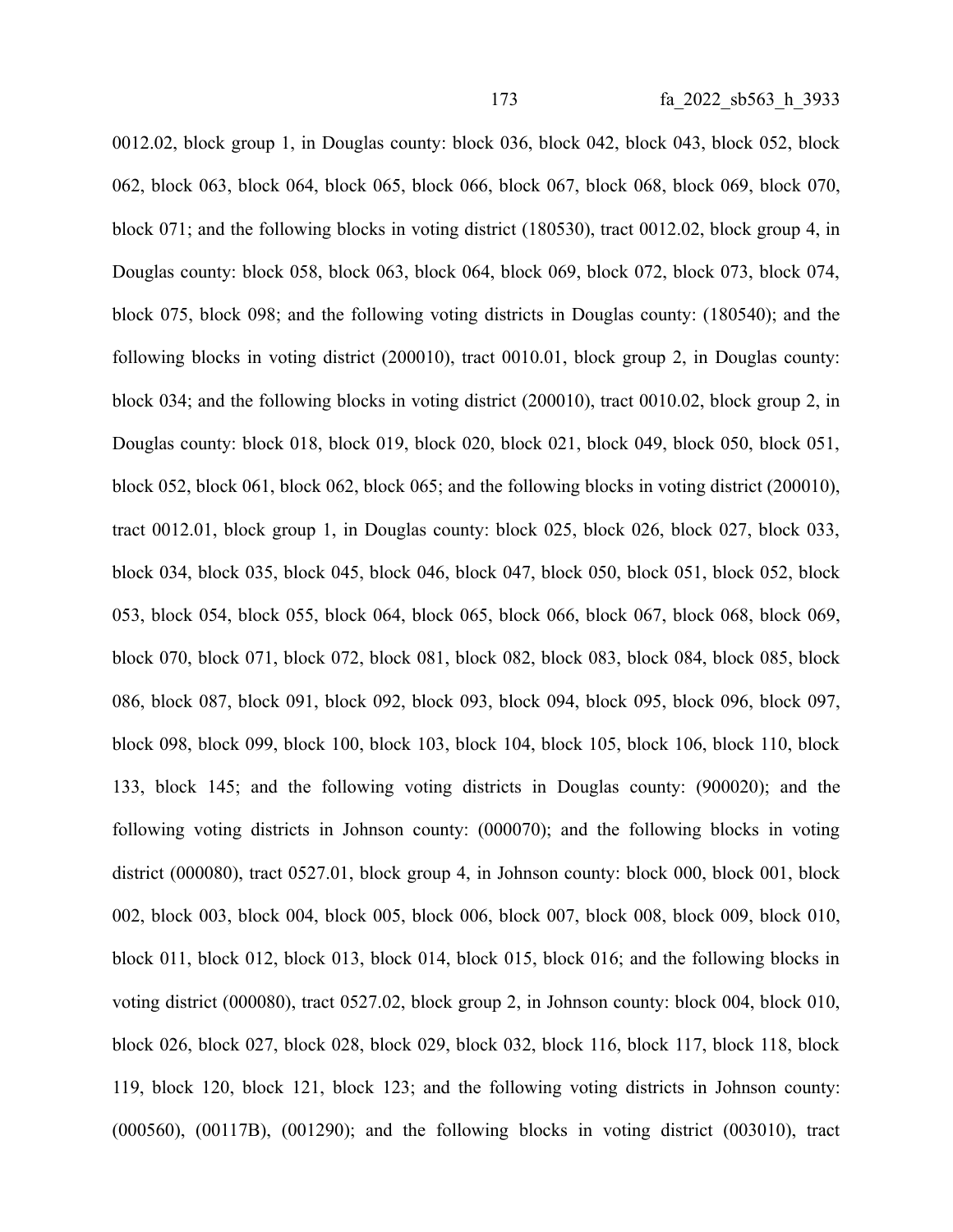0526.13, block group 2, in Johnson county: block 000, block 001, block 002, block 004, block 005, block 006, block 007, block 008, block 009, block 010, block 011, block 012, block 013; and the following blocks in voting district (003010), tract 0526.13, block group 3, in Johnson county: block 003, block 004, block 009, block 010; and the following voting districts in Johnson county:  $(004070)$ ,  $(190010)$ ; and the following blocks in voting district  $(900040)$ , tract  $0527.01$ , block group 1, in Johnson county: block 001, block 003, block 004, block 005, block 007, block 008, block 015, block 016, block 019, block 020; and the following blocks in voting district (900040), tract 0527.01, block group 3, in Johnson county: block 001, block 002, block 003, block 004, block 005, block 006, block 007, block 008, block 009, block 010, block 011, block 012, block 013, block 014, block 015; and the following blocks in voting district (900040), tract 0527.01, block group 5, in Johnson county: block 000, block 002, block 003, block 004, block 005, block 037, block 039, block 040; and the following voting districts in Johnson county: (900060), (900730); and the following blocks in voting district (901370), tract 0526.04, block group 1, in Johnson county: block 002, block 003, block 007, block 008, block 011, block 012, block 013, block 014, block 015, block 016, block 017, block 018, block 019, block 020, block 021, block 022; and the following blocks in voting district (901370), tract 0526.07, block group 2, in Johnson county: block 017, block 018; and the following blocks in voting district (901420), tract 0526.11, block group 2, in Johnson county: block 000, block 001, block 002, block 004, block 007; and the following voting districts in Johnson county: (901910), (901930); and the following blocks in voting district (901940), tract 0527.01, block group 1, in Johnson county: block 000, block 006, block 010, block 011, block 013; and the following blocks in voting district (901940), tract 0527.01, block group 2, in Johnson county: block 000, block 001, block 002, block 006, block 007, block 026, block 027, block 028, block 029, block 030, block 031, block 032, block 033, block 034, block 035, block 036, block 037, block 038, block 039, block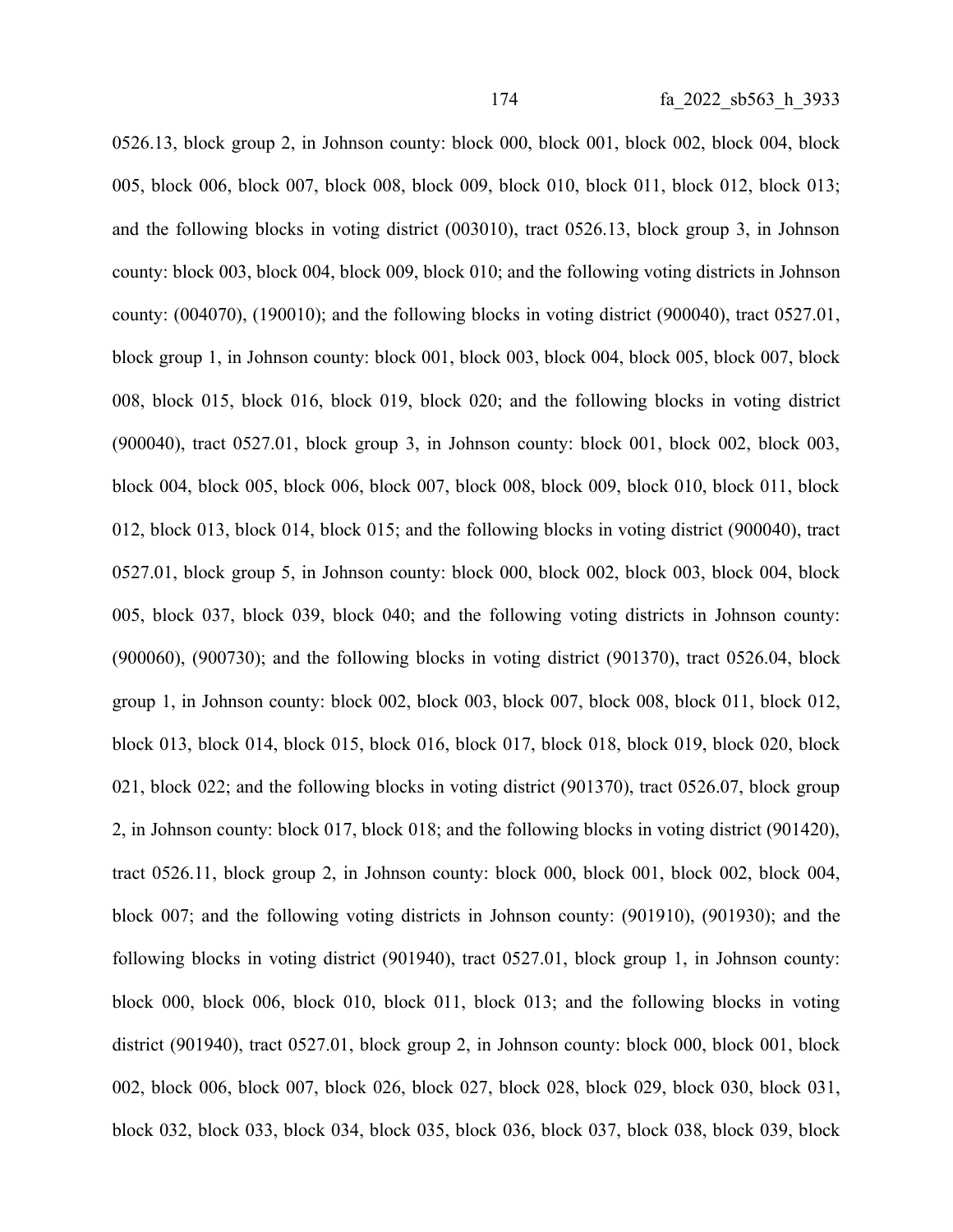044, block 045; and the following blocks in voting district (901940), tract 0527.02, block group 2, in Johnson county: block 005, block 006, block 007, block 009, block 030, block 031, block 033, block 034, block 035, block 036, block 037, block 038, block 039, block 040, block 041, block 045, block 057, block 058, block 114, block 115; and the following voting districts in Johnson county: (920930), (921020), (921030); and the following blocks in voting district (921040), tract 0526.04, block group 1, in Johnson county: block 004, block 005, block 009, block 010, block 023, block 024, block 025, block 026, block 027; and the following blocks in voting district (921040), tract 0526.11, block group 2, in Johnson county: block 014; and the following blocks in voting district (921050), tract 0526.09, block group 3, in Johnson county: block 020, block 021, block 022, block 023, block 024, block 025, block 026, block 027, block 028, block 032, block 033, block 034.

Sec. 166. Representative district 118 shall consist of all of Gove county; and all of Greeley county; and all of Lane county; and all of Logan county; and all of Ness county; and all of Scott county; and all of Sheridan county; and all of Trego county; and all of Wichita county.

Sec. 167. Representative district 119 shall consist of the following blocks in voting district (00005A), tract 9620.00, block group 3, in Ford county: block 030; and the following blocks in voting district (00005A), tract 9621.01, block group 3, in Ford county: block 021, block 022, block 023, block 024, block 025, block 026, block 027, block 028, block 029, block 030, block 031, block 032, block 033, block 034, block 035, block 036, block 037, block 040, block 041, block 042, block 043, block 044, block 045, block 046, block 047, block 048, block 049, block 050, block 051; and the following blocks in voting district (00005A), tract 9621.02, block group 1, in Ford county: block 001, block 002, block 003, block 004, block 005, block 006, block 007, block 010, block 011, block 012, block 013, block 014, block 015, block 016, block 017, block 018, block 019, block 020, block 021, block 022, block 023, block 024, block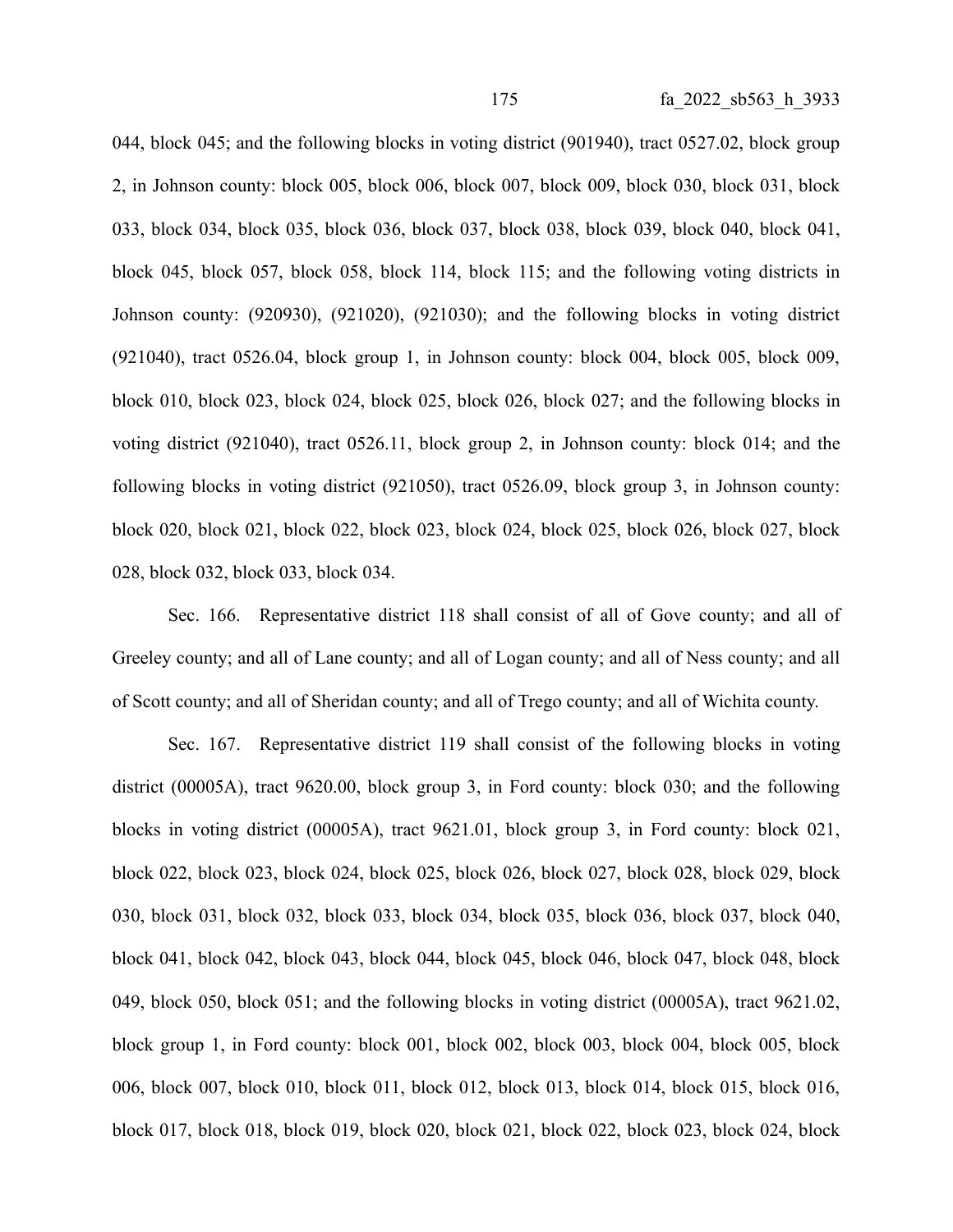025, block 026, block 027, block 028, block 044; and the following blocks in voting district (00005A), tract 9621.02, block group 2, in Ford county: block 022, block 023, block 024, block 025, block 026, block 027, block 028, block 029, block 030, block 045, block 057, block 058; and the following blocks in voting district (000060), tract 9618.02, block group 3, in Ford county: block 034, block 046; and the following blocks in voting district (000060), tract 9619.01, block group 3, in Ford county: block 045; and the following blocks in voting district (000060), tract 9620.00, block group 1, in Ford county: block 000, block 001, block 002, block 003, block 004, block 005, block 006, block 007, block 008, block 009, block 010, block 011, block 012, block 013, block 014, block 015, block 016, block 017, block 018, block 019, block 020, block 021, block 022, block 023, block 024, block 025, block 026, block 027, block 028, block 029, block 030, block 031, block 032, block 033; and the following blocks in voting district (000060), tract 9620.00, block group 2, in Ford county: block 000, block 001, block 020, block 021, block 022, block 023, block 024, block 025, block 026, block 027, block 028, block 029, block 030, block 031; and the following blocks in voting district (000060), tract 9620.00, block group 3, in Ford county: block 031; and the following blocks in voting district (000060), tract 9621.01, block group 1, in Ford county: block 008, block 009, block 010, block 011, block 012, block 013, block 014, block 015, block 016, block 017, block 018, block 019, block 020, block 021, block 022, block 023, block 024, block 025, block 034, block 035, block 036, block 037, block 038, block 039, block 040, block 041, block 042, block 043, block 044, block 045, block 046, block 047, block 048, block 049, block 050, block 051, block 052, block 053, block 054, block 055, block 056, block 057, block 058, block 059, block 060, block 061, block 062, block 063, block 064, block 065, block 066, block 067, block 068, block 069, block 070, block 071, block 072, block 073, block 080, block 081, block 082, block 083, block 084, block 085, block 086, block 087, block 088, block 092, block 093, block 094, block 095, block 096, block 097, block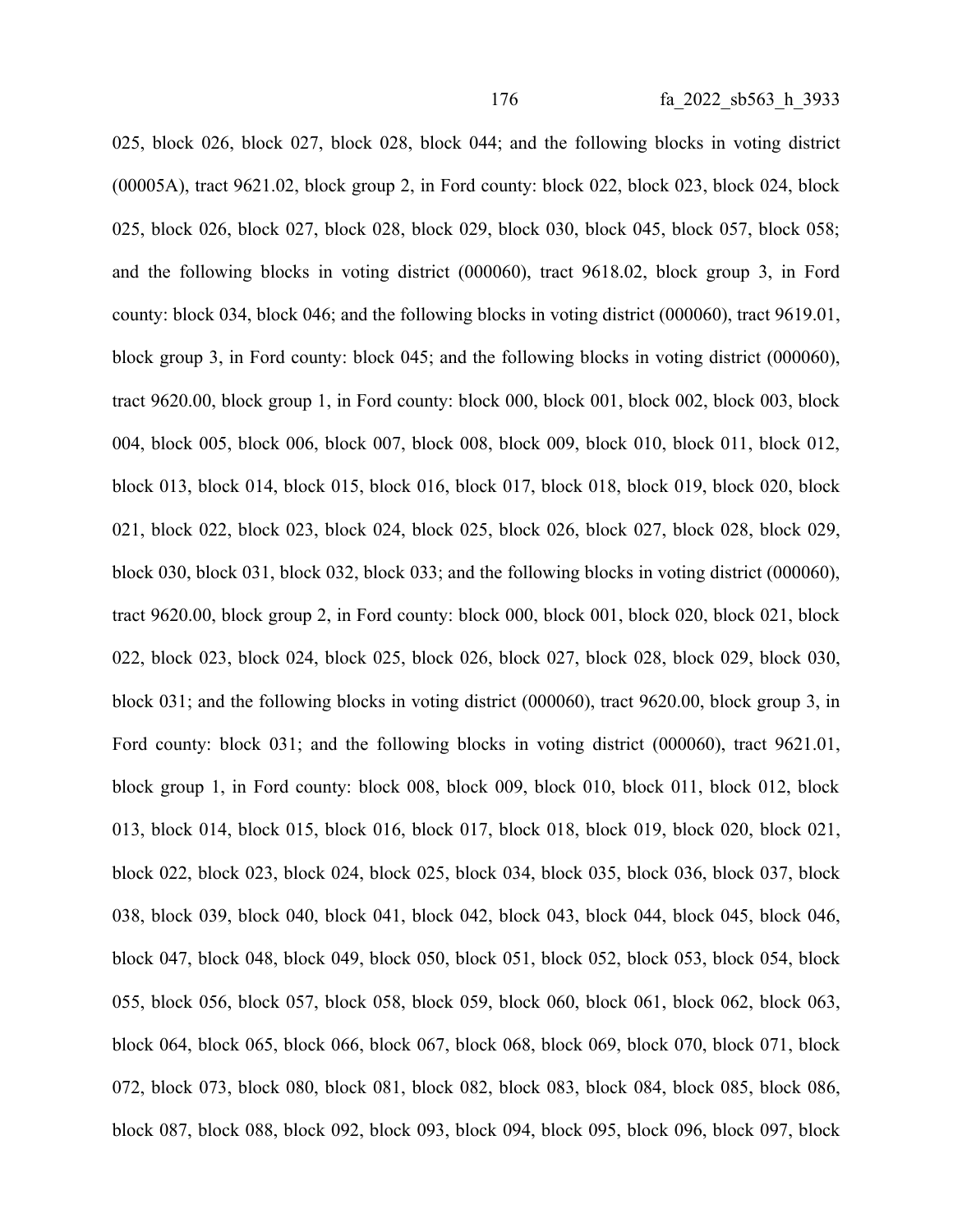098, block 099; and the following blocks in voting district (000060), tract 9621.01, block group 2, in Ford county: block 059, block 060, block 061, block 063, block 064, block 065; and the following blocks in voting district (000060), tract 9621.01, block group 3, in Ford county: block 000, block 002, block 003, block 004, block 005, block 006, block 007, block 008, block 009, block 010, block 011, block 012, block 013, block 014, block 015, block 016, block 017, block 018, block 019, block 020; and the following blocks in voting district (000060), tract 9621.02, block group 2, in Ford county: block 016, block 017, block 019; and the following blocks in voting district (000070), tract 9618.01, block group 1, in Ford county: block 000, block 001, block 002, block 003, block 004, block 005, block 006, block 007, block 008, block 009, block 010, block 011, block 012, block 013, block 014, block 015, block 016, block 017, block 018, block 019, block 020, block 021, block 022, block 023, block 024, block 025, block 026, block 027, block 028, block 029, block 030, block 031, block 032, block 033, block 034, block 035, block 036, block 037, block 038, block 039, block 040, block 041, block 042, block 043, block 044, block 045, block 046, block 047, block 048, block 049, block 050, block 051, block 052, block 053, block 054, block 055, block 056, block 057; and the following blocks in voting district (000070), tract 9618.01, block group 4, in Ford county: block 000, block 001, block 006, block 007, block 008, block 009, block 014, block 015, block 016, block 017, block 018, block 019, block 023, block 024, block 025, block 026, block 027, block 028, block 029, block 030; and the following blocks in voting district (000070), tract 9618.02, block group 3, in Ford county: block 035, block 036, block 037, block 038, block 039, block 040, block 041, block 042, block 051, block 052, block 053, block 054, block 055, block 056, block 057, block 058; and the following blocks in voting district (000070), tract 9621.01, block group 1, in Ford county: block 000, block 001, block 002, block 003, block 004, block 005, block 006, block 007, block 026, block 027, block 028, block 029, block 030, block 031, block 032, block 033, block 074, block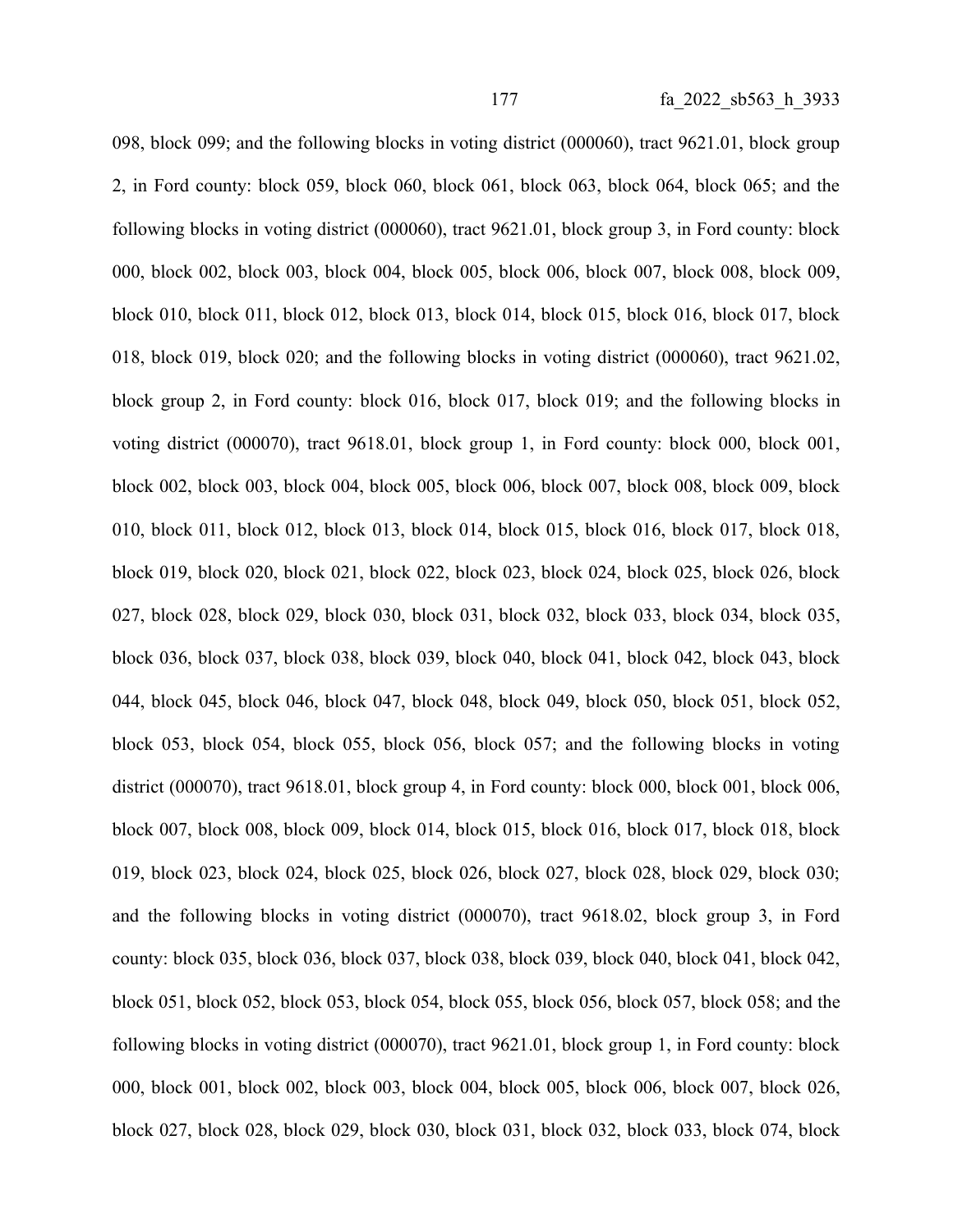075, block 076, block 077, block 078, block 079, block 089, block 090, block 091; and the following blocks in voting district (000070), tract 9621.01, block group 2, in Ford county: block 001, block 002, block 003, block 004, block 005, block 006, block 007, block 008, block 009, block 010, block 011, block 012, block 013, block 014, block 015, block 016, block 017, block 018, block 019, block 020, block 021, block 022, block 023, block 024, block 025, block 026, block 027, block 028, block 029, block 030, block 031, block 032, block 033, block 034, block 035, block 036, block 037, block 038, block 039, block 040, block 041, block 042, block 043, block 044, block 045, block 046, block 047, block 048, block 049, block 050, block 051, block 052, block 053, block 054, block 055, block 056, block 057, block 058, block 066, block 067, block 068; and the following blocks in voting district (00008A), tract 9618.01, block group 4, in Ford county: block 002, block 003, block 004, block 005, block 010, block 011, block 012, block 013, block 020, block 021, block 022, block 031; and the following blocks in voting district (00008A), tract 9619.01, block group 1, in Ford county: block 000, block 001, block 002, block 012, block 013, block 014, block 015, block 016, block 023; and the following blocks in voting district (00008A), tract 9619.01, block group 2, in Ford county: block 000, block 001, block 002, block 003, block 004, block 005, block 006, block 007, block 008, block 009, block 010, block 011, block 012, block 013, block 014, block 015, block 016, block 017, block 018, block 019, block 020, block 021, block 022, block 023, block 024, block 025, block 026, block 027, block 028, block 029, block 030, block 031, block 032, block 033, block 034, block 035, block 036, block 037, block 038, block 039, block 040, block 041, block 042, block 043, block 044, block 045, block 046, block 047, block 048, block 049, block 050, block 051, block 052, block 053, block 054, block 055, block 056, block 057, block 058, block 059, block 060, block 061, block 062, block 063, block 064, block 065, block 066, block 067, block 068, block 069, block 070, block 071, block 072, block 073, block 074, block 075, block 076, block 077, block 078; and the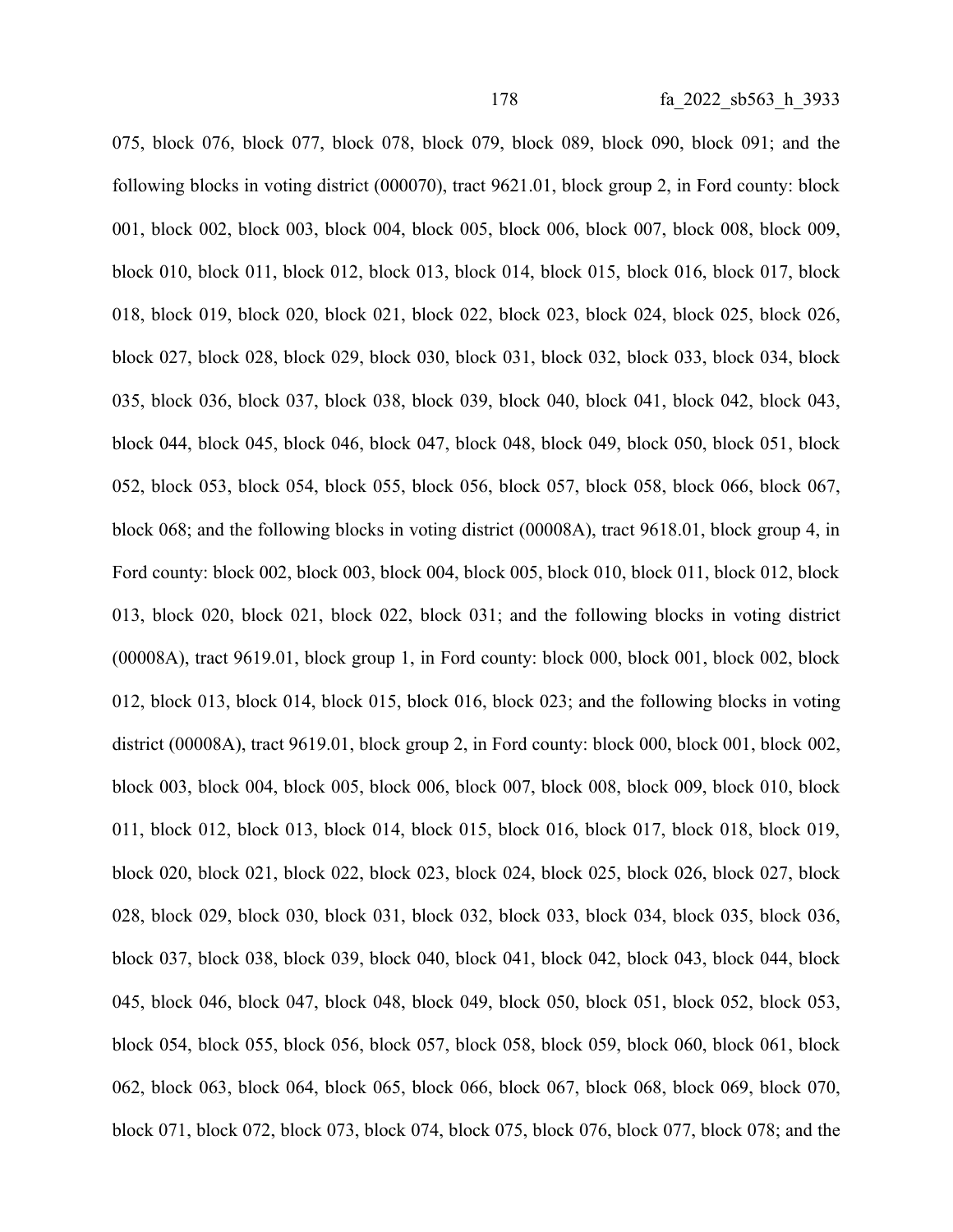following blocks in voting district (00008A), tract 9619.01, block group 3, in Ford county: block 000, block 001, block 002, block 003, block 004, block 005, block 006, block 007, block 008, block 009, block 010, block 011, block 012, block 013, block 014, block 015, block 016, block 017, block 018, block 019, block 020, block 021, block 022, block 023, block 024, block 025, block 026, block 027, block 028, block 029, block 030, block 031, block 032, block 033, block 034, block 035, block 036, block 037, block 038, block 039, block 040, block 041, block 042, block 043, block 044; and the following blocks in voting district (00008A), tract 9619.02, block group 2, in Ford county: block 000, block 001, block 002, block 003, block 004, block 005, block 009, block 010, block 011, block 012, block 013, block 014, block 015, block 016, block 017, block 018, block 019, block 020, block 021, block 022, block 023, block 024, block 025; and the following blocks in voting district (00008A), tract 9619.02, block group 3, in Ford county: block 036, block 037, block 038, block 039, block 040, block 041, block 042, block 043, block 045; and the following voting districts in Ford county: (00008B), (00008C), (00008D), (000090); and the following blocks in voting district (000100), tract 9618.02, block group 1, in Ford county: block 000, block 005, block 011, block 015, block 016, block 017, block 018, block 019, block 020, block 021, block 022, block 023, block 024, block 025, block 026, block 027, block 028, block 029, block 030, block 031, block 032, block 033; and the following blocks in voting district (000100), tract 9618.02, block group 2, in Ford county: block 023, block 025, block 026, block 030, block 031; and the following blocks in voting district (000100), tract 9619.02, block group 3, in Ford county: block 000, block 001, block 002, block 003, block 004, block 005, block 006, block 007, block 008, block 009, block 010, block 011, block 012, block 013, block 014, block 015, block 016, block 017, block 018, block 019, block 020, block 021, block 022, block 023, block 024, block 025, block 026, block 027, block 028, block 029, block 030, block 031, block 032, block 033, block 034, block 035, block 044; and the following blocks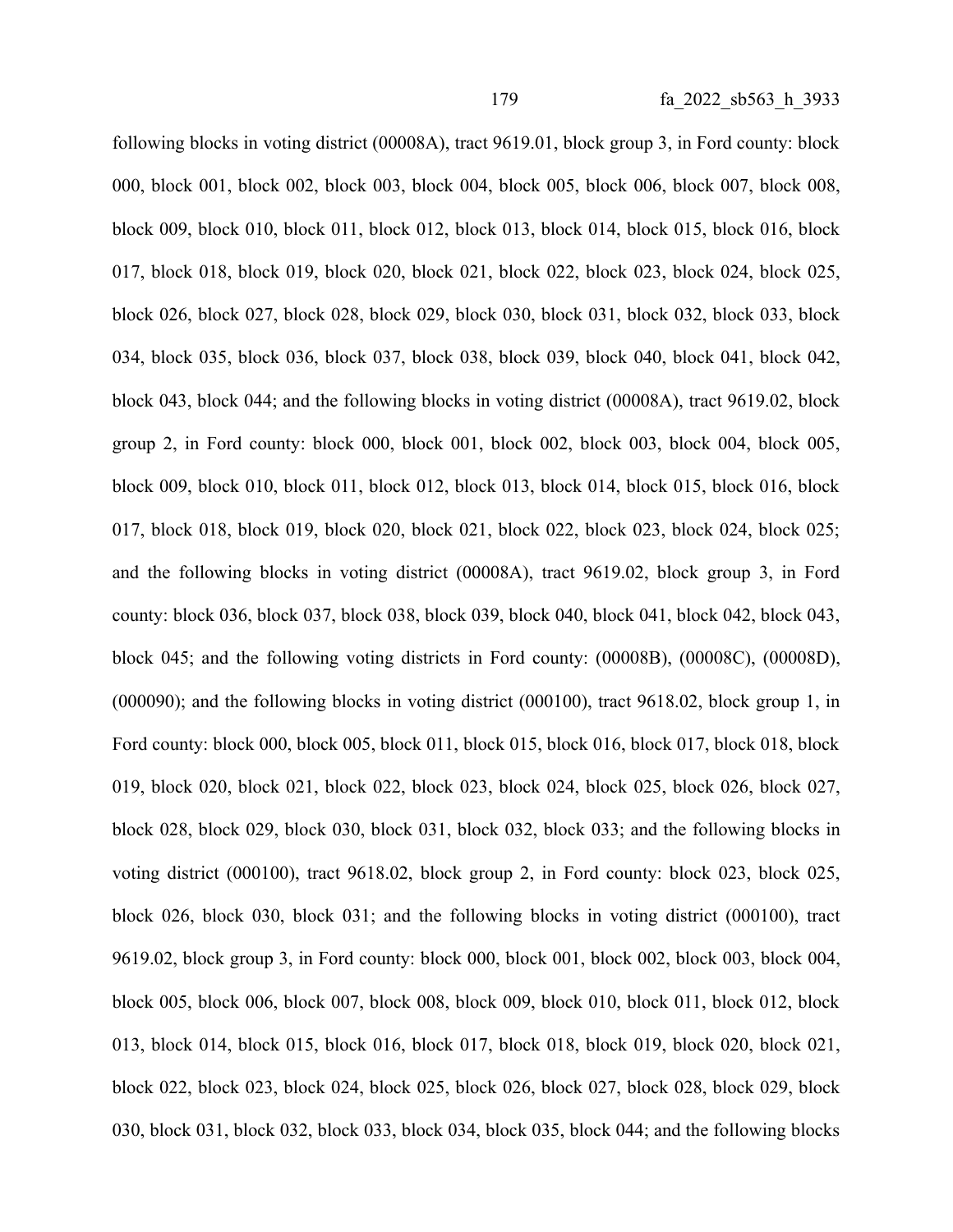in voting district (000190), tract 9618.02, block group 2, in Ford county: block 022, block 024; and the following voting districts in Ford county: (00019A), (00019B); and the following blocks in voting district (000200), tract 9618.02, block group 3, in Ford county: block 047, block 048; and the following blocks in voting district (000200), tract 9621.01, block group 3, in Ford county: block 038, block 039; and the following blocks in voting district (000200), tract 9621.02, block group 2, in Ford county: block 015, block 018, block 020, block 021; and the following blocks in voting district (00021A), tract 9621.02, block group 2, in Ford county: block 047, block 048, block 049, block 050, block 051; and the following blocks in voting district (000290), tract 9618.02, block group 3, in Ford county: block 044, block 059; and the following blocks in voting district (000290), tract 9621.02, block group 2, in Ford county: block 001, block 002, block 003, block 004, block 005, block 006, block 007, block 008; and the following voting districts in Ford county: (00029A); and the following blocks in voting district (190010), tract 9618.02, block group 2, in Ford county: block 027; and the following voting districts in Ford county: (600010), (800010), (800020), (800030), (800040), (800050).

Sec. 168. Representative district 120 shall consist of all of Cheyenne county; and all of Decatur county; and all of Rawlins county; and all of Sherman county; and all of Thomas county; and all of Wallace county.

Sec. 169. Representative district 121 shall consist of the following blocks in voting district (000080), tract 0527.02, block group 2, in Johnson county: block 000, block 001, block 002, block 003, block 013; and the following blocks in voting district (001130), tract 0536.04, block group 4, in Johnson county: block 003, block 004, block 005, block 006, block 007, block 013, block 014, block 015; and the following blocks in voting district (001160), tract 0528.03, block group 2, in Johnson county: block 000, block 001, block 002, block 003, block 004, block 005, block 006, block 007, block 008, block 009, block 010, block 011, block 012, block 013,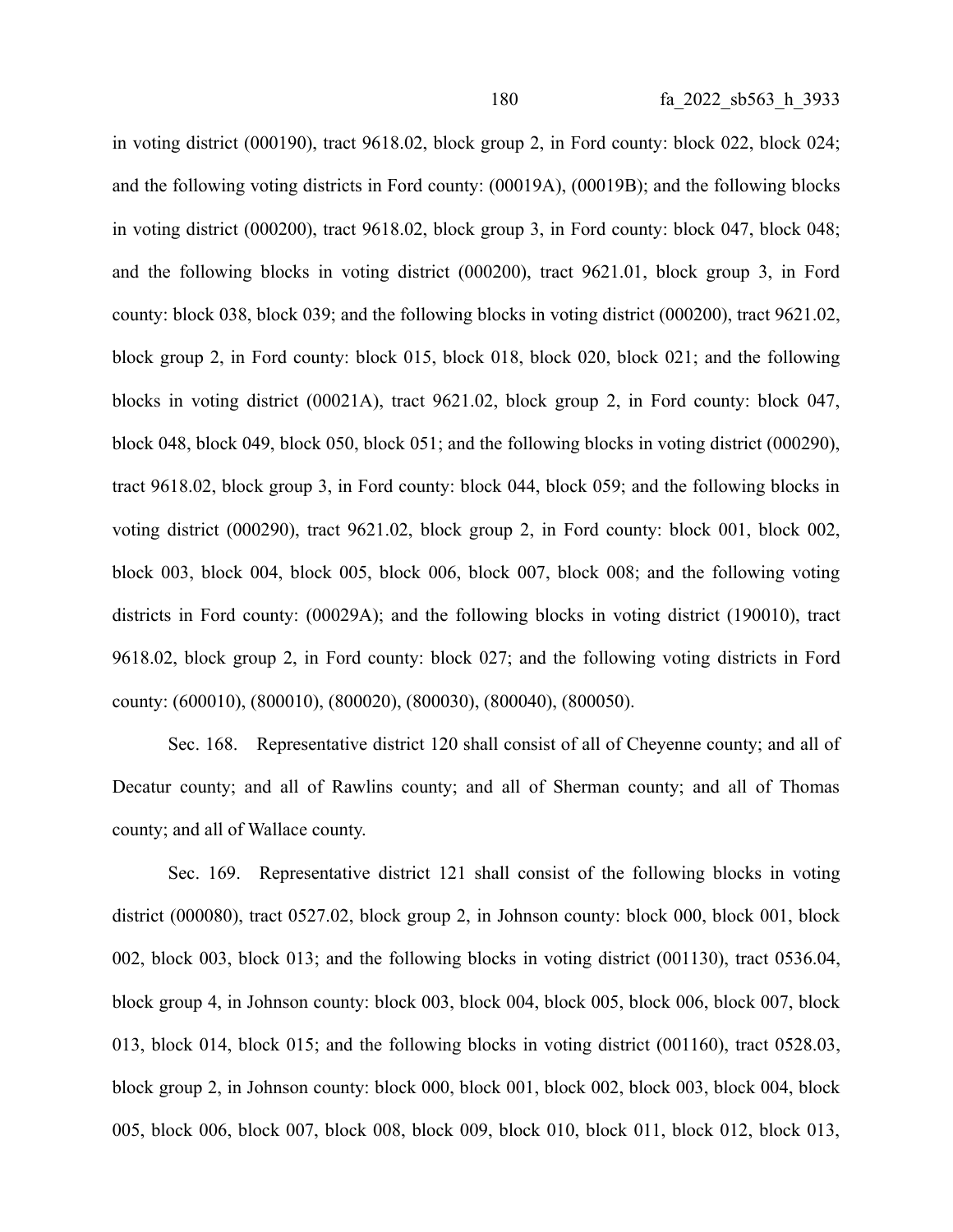block 014, block 015, block 016; and the following blocks in voting district (001160), tract 0535.55, block group 1, in Johnson county: block 003, block 004, block 005, block 006, block 007, block 008, block 009; and the following blocks in voting district (00117A), tract 0527.02, block group 1, in Johnson county: block 016; and the following blocks in voting district (00117A), tract 0528.04, block group 3, in Johnson county: block 000, block 001, block 002, block 003, block 004, block 005, block 006, block 007, block 008, block 014, block 015; and the following blocks in voting district (00117A), tract 0528.05, block group 2, in Johnson county: block 000; and the following voting districts in Johnson county: (001200), (001210), (001220), (00153J), (00153K), (004080), (004090), (004100); and the following blocks in voting district (004180), tract 0528.05, block group 4, in Johnson county: block 000, block 001; and the following blocks in voting district (900040), tract 0527.02, block group 1, in Johnson county: block 000, block 002, block 003, block 004, block 006, block 007, block 011, block 015, block 030; and the following blocks in voting district (900040), tract 0527.02, block group 2, in Johnson county: block 016, block 018, block 019, block 124; and the following voting districts in Johnson county: (900050); and the following blocks in voting district (900090), tract 0537.11, block group 3, in Johnson county: block 004, block 006; and the following voting districts in Johnson county: (900640), (900680); and the following blocks in voting district (901810), tract 0536.03, block group 3, in Johnson county: block 000, block 001, block 002, block 003, block 004, block 005, block 006, block 007, block 008, block 009, block 011, block 012, block 013, block 014, block 015, block 019, block 020, block 022, block 023, block 024, block 025, block 026, block 027; and the following blocks in voting district (901810), tract 0537.11, block group 1, in Johnson county: block 000, block 001, block 002, block 003, block 004, block 005, block 006, block 007, block 008, block 009, block 010, block 011, block 012, block 013, block 014, block 017, block 018, block 019, block 020, block 021; and the following blocks in voting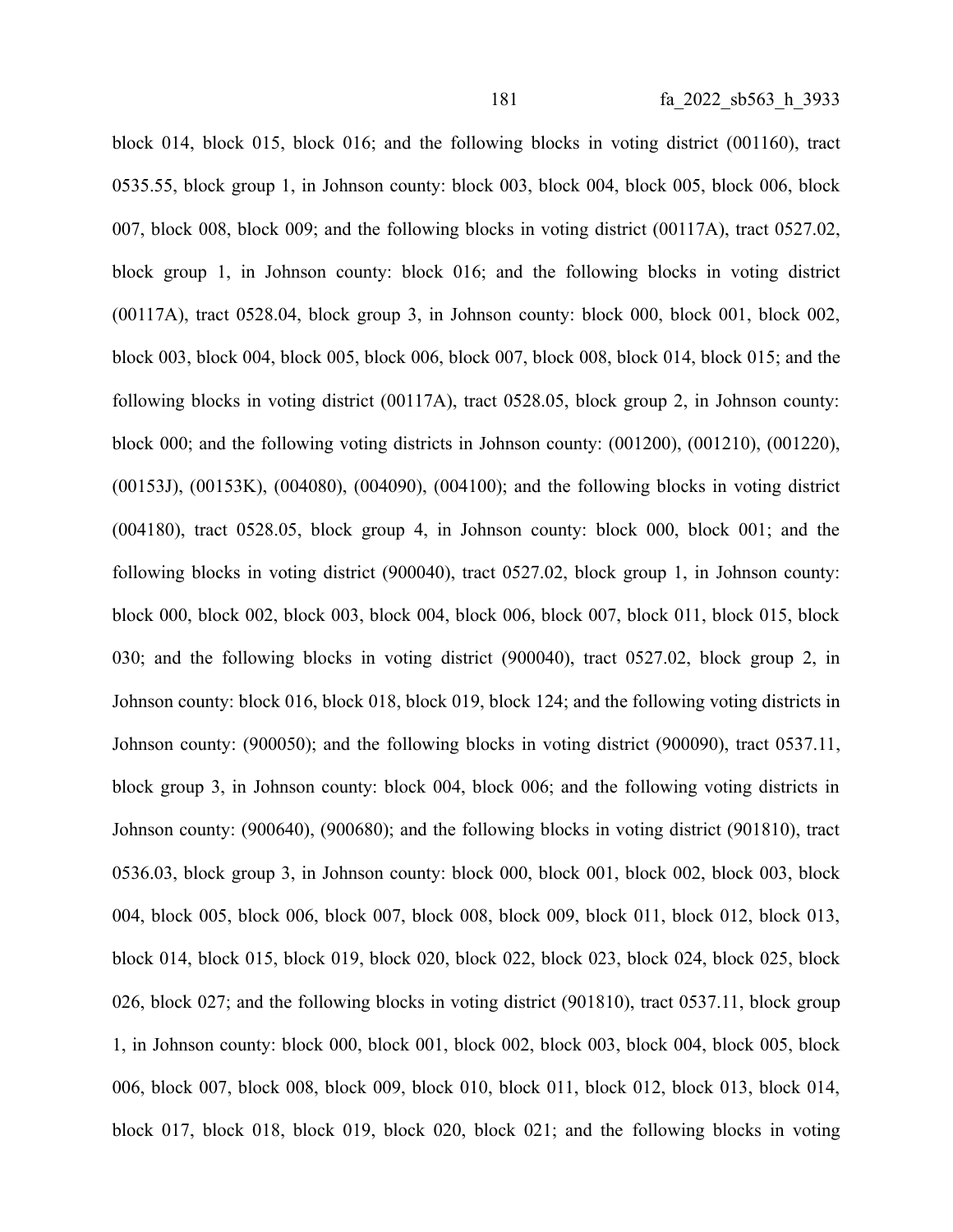district (901940), tract 0527.02, block group 1, in Johnson county: block 001, block 005, block 014, block 017, block 018, block 019, block 020, block 021, block 022, block 023, block 024, block 025, block 026, block 027, block 028, block 029; and the following blocks in voting district (901940), tract 0527.02, block group 2, in Johnson county: block 011, block 012, block 014, block 015, block 017, block 020, block 021, block 022, block 023, block 024, block 025, block 043, block 044, block 046, block 047, block 048, block 049, block 050, block 051, block 052, block 053, block 054, block 055, block 059, block 060, block 061, block 062, block 063, block 064, block 065, block 066, block 067, block 068, block 069, block 070, block 071, block 072, block 073, block 074, block 075, block 076, block 077, block 078, block 079, block 080, block 081, block 082, block 083, block 084, block 085, block 086, block 087, block 122; and the following blocks in voting district (901950), tract 0537.11, block group 3, in Johnson county: block 000, block 001, block 002, block 003, block 005; and the following blocks in voting district (920460), tract 0537.01, block group 2, in Johnson county: block 000, block 001, block 002, block 003, block 004, block 005, block 006, block 007, block 008, block 011, block 012, block 013, block 014, block 015; and the following blocks in voting district (920670), tract 0528.05, block group 2, in Johnson county: block 001, block 006, block 009, block 010, block 011, block 016, block 017, block 018, block 019, block 020; and the following blocks in voting district (920670), tract 0528.05, block group 3, in Johnson county: block 003; and the following blocks in voting district (920670), tract 0528.05, block group 4, in Johnson county: block 012; and the following blocks in voting district (920760), tract 0537.11, block group 1, in Johnson county: block 015, block 016.

Sec. 170. Representative district 122 shall consist of the following voting districts in Edwards county: (000030), (000080); and the following voting districts in Finney county: (000010); and the following blocks in voting district (000030), tract 9602.00, block group 5, in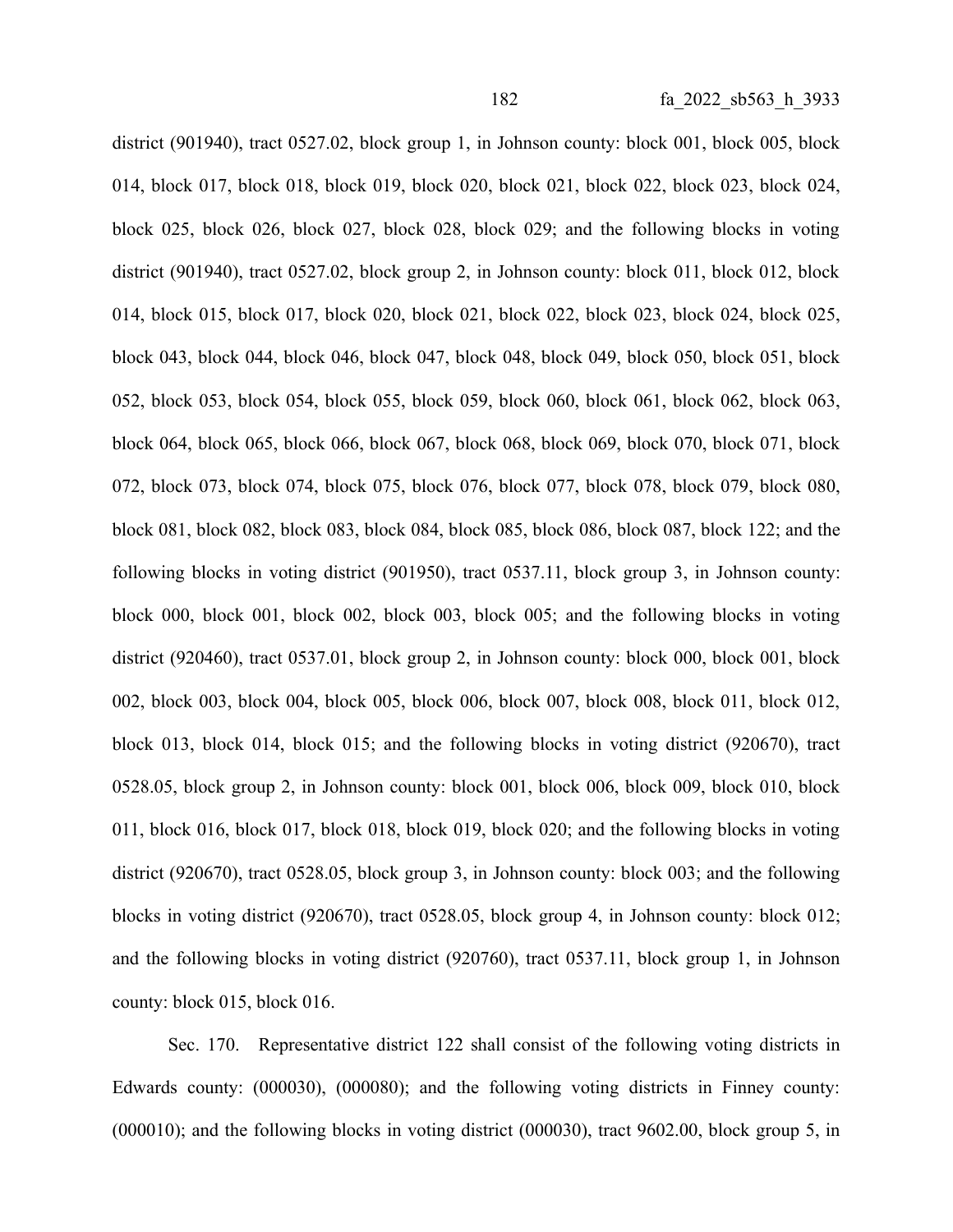Finney county: block 036, block 037, block 038, block 039, block 040, block 041, block 042; and the following blocks in voting district (000030), tract 9603.00, block group 2, in Finney county: block 006, block 007, block 022, block 023, block 024, block 025; and the following blocks in voting district (000030), tract 9606.00, block group 1, in Finney county: block 035, block 036, block 037, block 038, block 039, block 040, block 041, block 042, block 043, block 044, block 045, block 046, block 047, block 048, block 049, block 050, block 051, block 052, block 053; and the following blocks in voting district (000030), tract 9606.00, block group 2, in Finney county: block 000, block 007, block 008, block 009, block 010, block 011, block 012, block 013, block 014, block 015, block 016, block 017, block 018; and the following blocks in voting district (000030), tract 9606.00, block group 3, in Finney county: block 000, block 001, block 002, block 003, block 004, block 005, block 006, block 007, block 008, block 017, block 018; and the following blocks in voting district (000030), tract 9606.00, block group 4, in Finney county: block 006, block 007, block 008, block 009, block 010, block 052; and the following voting districts in Finney county: (000190), (000200), (000220), (000250), (000260), (000280); and the following blocks in voting district (180050), tract 9605.03, block group 1, in Finney county: block 007; and the following blocks in voting district (180050), tract 9605.05, block group 1, in Finney county: block 054, block 055, block 056, block 057, block 058, block 059, block 060, block 061, block 062, block 063, block 064, block 065, block 066, block 067, block 068, block 069, block 070, block 071, block 072, block 073, block 074, block 075, block 076, block 077; and the following blocks in voting district (180050), tract 9606.00, block group 4, in Finney county: block 016, block 017, block 018, block 019, block 020, block 021, block 022, block 023, block 024, block 025, block 026, block 040, block 041, block 042; and the following voting districts in Finney county: (180060), (180070); and the following blocks in voting district (180080), tract 9605.08, block group 1, in Finney county: block 011, block 012, block 013, block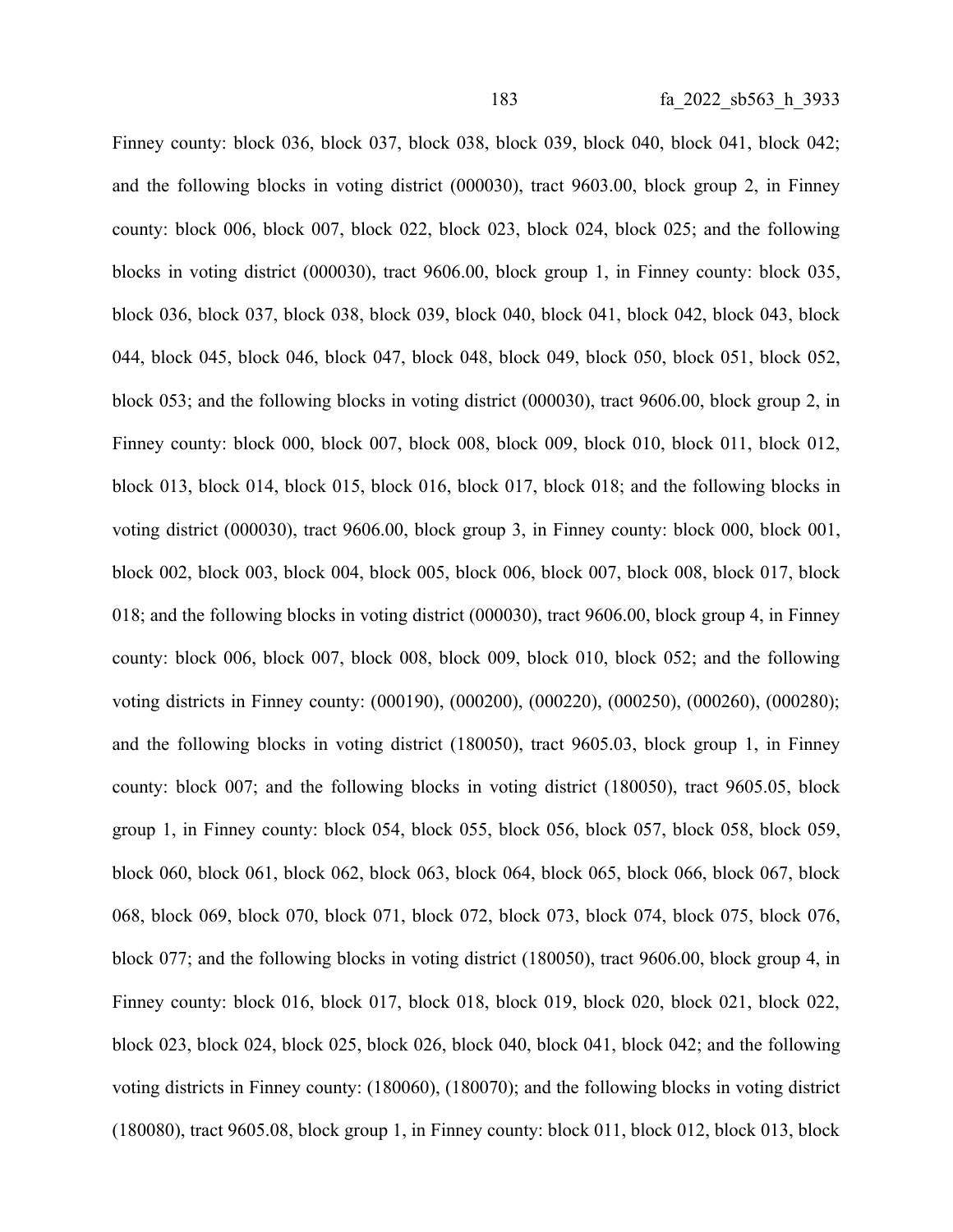014, block 016, block 017; and the following blocks in voting district (180080), tract 9605.08, block group 2, in Finney county: block 000, block 001, block 002, block 003, block 004, block 005, block 006, block 007, block 008, block 009, block 010, block 011, block 012, block 013, block 014, block 015, block 016, block 017, block 018, block 019, block 020, block 021, block 022, block 030, block 031, block 032, block 033, block 034, block 035; and the following blocks in voting district (180090), tract 9605.01, block group 1, in Finney county: block 009, block 010, block 011, block 013; and the following voting districts in Finney county: (180130); and the following blocks in voting district (180140), tract 9601.00, block group 1, in Finney county: block 228, block 229, block 312, block 313, block 314, block 414, block 415, block 416, block 421, block 424, block 425, block 426, block 431, block 432; and the following blocks in voting district (180140), tract 9602.00, block group 1, in Finney county: block 000, block 020, block 021, block 022, block 023, block 024, block 025, block 032; and the following blocks in voting district (180140), tract 9604.04, block group 2, in Finney county: block 000, block 001, block 002, block 003, block 004, block 005, block 006, block 007, block 008, block 009, block 010, block 011, block 016; and the following blocks in voting district (180140), tract 9605.01, block group 1, in Finney county: block 000, block 001, block 002, block 003, block 004, block 005, block 006, block 007, block 008, block 015, block 016, block 017, block 018, block 019, block 020, block 021, block 027, block 028, block 029, block 030, block 031, block 032, block 033, block 034, block 035, block 036, block 037, block 038, block 039, block 040; and the following voting districts in Finney county: (180170); and the following blocks in voting district (180210), tract 9605.01, block group 2, in Finney county: block 000, block 001, block 002, block 003, block 009, block 010, block 011, block 012, block 013, block 014, block 015, block 016, block 017, block 018, block 019, block 020, block 021, block 023, block 024, block 025, block 026, block 027, block 028, block 029, block 030, block 031, block 032, block 033, block 034, block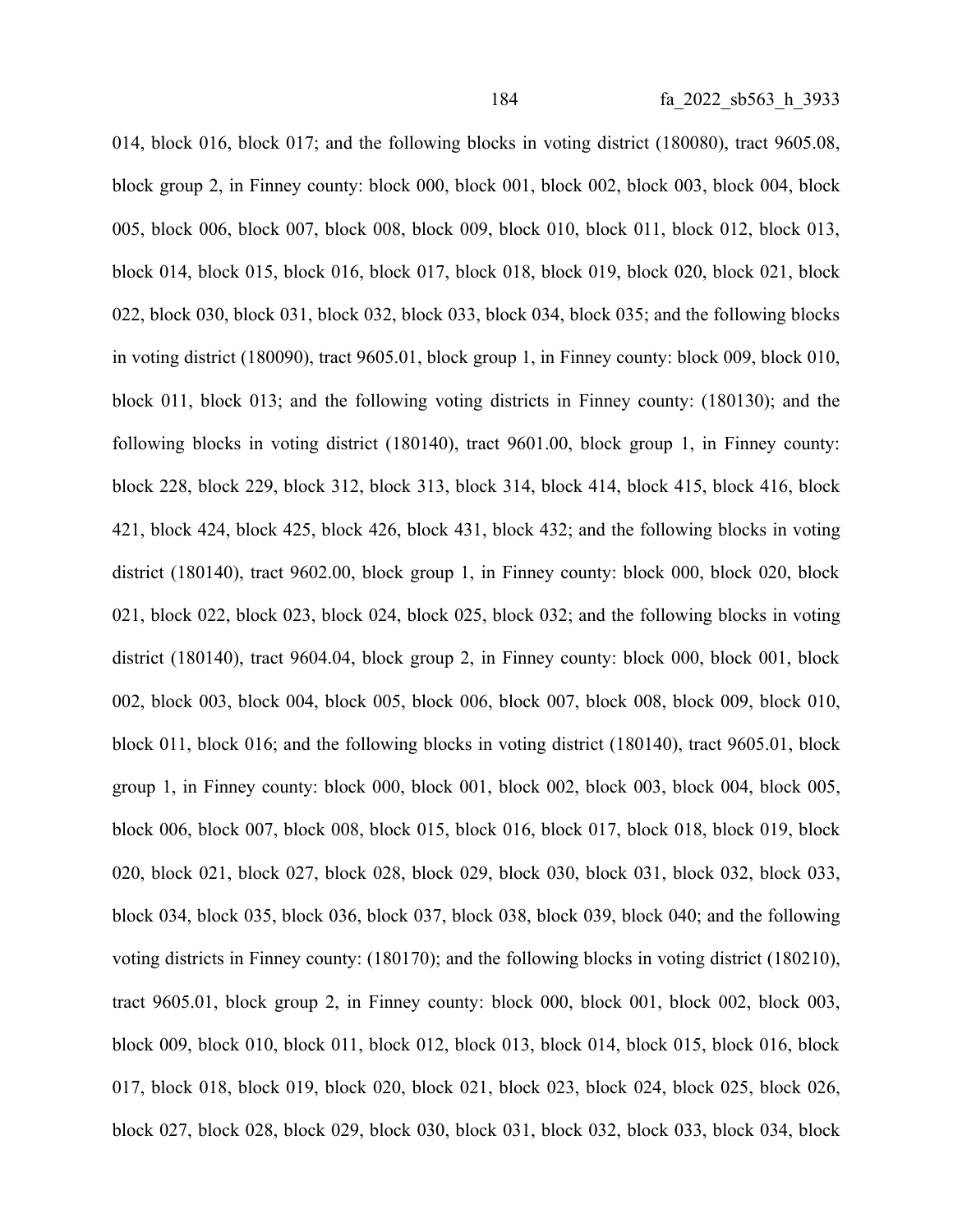035, block 036, block 037; and the following blocks in voting district (180210), tract 9605.03, block group 1, in Finney county: block 000, block 001, block 004, block 006; and the following voting districts in Finney county: (180220), (180230), (180250), (180260), (190110), (190120), (300010), (300020); and all of Hodgeman county; and all of Kearny county; and the following voting districts in Pawnee county: (000040), (000060), (000140), (000150), (000160), (000180), (000210), (000220), (120020), (120030), (120040), (120050).

Sec. 171. Representative district 123 shall consist of the following blocks in voting district (000030), tract 9603.00, block group 2, in Finney county: block 041, block 042; and the following blocks in voting district (000030), tract 9606.00, block group 3, in Finney county: block 019, block 022, block 023, block 024, block 025; and the following voting districts in Finney county: (000040), (000060), (000080), (000100), (000110), (000120), (000130), (000140), (000170), (180010), (180020), (180030), (180040); and the following blocks in voting district (180050), tract 9605.05, block group 1, in Finney county: block 038, block 039, block 040, block 041, block 042, block 053; and the following blocks in voting district (180050), tract 9605.07, block group 2, in Finney county: block 013, block 014, block 015, block 016, block 017, block 018, block 021; and the following blocks in voting district (180050), tract 9606.00, block group 2, in Finney county: block 019, block 020, block 021, block 022; and the following blocks in voting district (180050), tract 9606.00, block group 3, in Finney county: block 009, block 010, block 011, block 012, block 013, block 014, block 015, block 016, block 020, block 021, block 026, block 027, block 028; and the following blocks in voting district (180050), tract 9606.00, block group 4, in Finney county: block 000, block 001, block 002, block 003, block 004, block 005, block 014, block 015; and the following blocks in voting district (180080), tract 9605.07, block group 1, in Finney county: block 000, block 001, block 006, block 007; and the following blocks in voting district (180080), tract 9605.07, block group 2, in Finney county: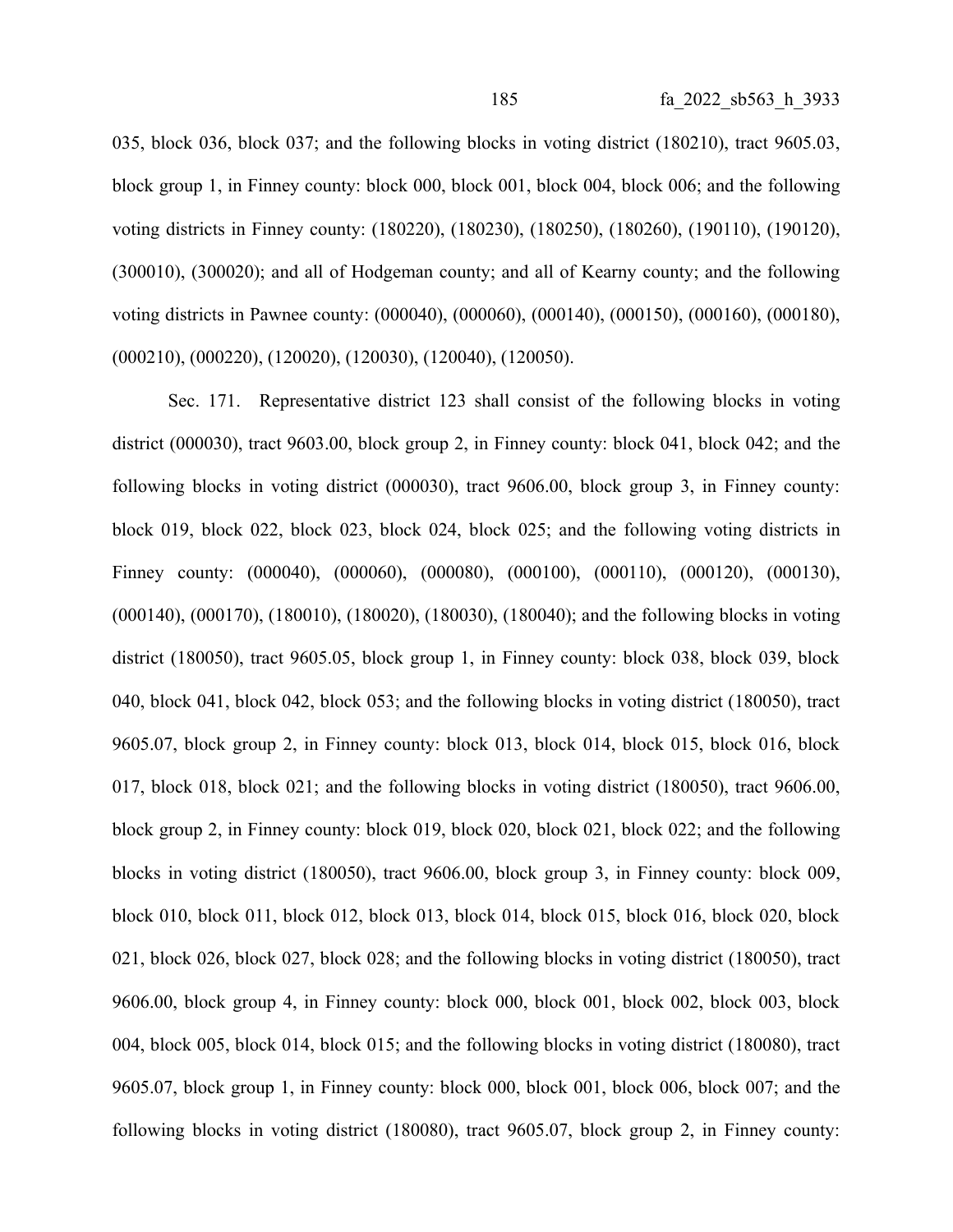block 000, block 001, block 002, block 003, block 004, block 009, block 010, block 011, block 012, block 019, block 020; and the following blocks in voting district (180080), tract 9605.08, block group 1, in Finney county: block 002, block 003, block 004, block 008, block 009, block 010, block 018, block 019, block 020; and the following blocks in voting district (180080), tract 9605.08, block group 2, in Finney county: block 023, block 024, block 025, block 029; and the following blocks in voting district (180090), tract 9605.01, block group 1, in Finney county: block 022, block 023, block 024, block 026, block 042; and the following blocks in voting district (180090), tract 9605.08, block group 1, in Finney county: block 000, block 001, block 005, block 006; and the following voting districts in Finney county: (180100), (180110), (180120); and the following blocks in voting district (180140), tract 9602.00, block group 1, in Finney county: block 030, block 031, block 035, block 037; and the following blocks in voting district (180140), tract 9604.04, block group 2, in Finney county: block 015, block 017, block 018, block 029; and the following blocks in voting district (180140), tract 9605.01, block group 1, in Finney county: block 014; and the following voting districts in Finney county: (180150), (180160), (180180), (180190), (180200); and the following blocks in voting district (180210), tract 9605.01, block group 2, in Finney county: block 007; and the following blocks in voting district (180210), tract 9605.07, block group 2, in Finney county: block 024; and the following voting districts in Finney county: (180240), (190010), (190020), (190030), (190040), (190050), (190060), (190070), (190080), (190090), (190100), (190130), (190140), (190150), (200020).

Sec. 172. Representative district 124 shall consist of all of Grant county; and all of Hamilton county; and all of Haskell county; and all of Morton county; and all of Stanton county; and all of Stevens county.

Sec. 173. Representative district 125 shall consist of the following voting districts in Meade county: (000010), (000090); and all of Seward county.";